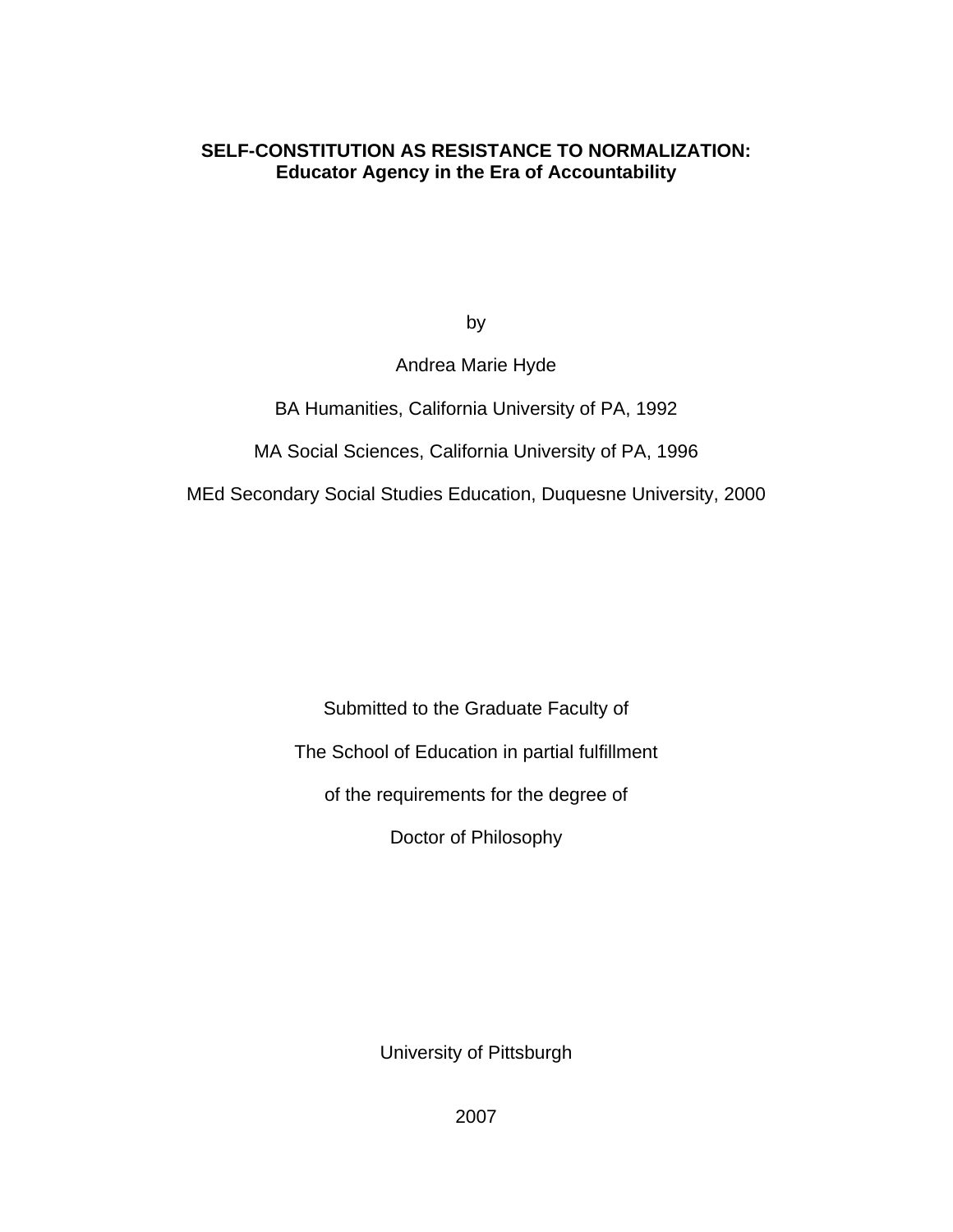### UNIVERSITY OF PITTSBURGH

School of Education

This dissertation was presented

by

Andrea Marie Hyde

It was defended on

April 5, 2007

and approved by

Dr. Noreen Garman, Professor, Administrative and Policy Studies

Dr. Jo Victoria Goodman, Assistant Professor, Pennsylvania State University

Dr. John P. Myers, Assistant Professor, Instruction and Learning

Dissertation Advisor: Dr. Michael G. Gunzenhauser, Visiting Associate Professor,

Administrative and Policy Studies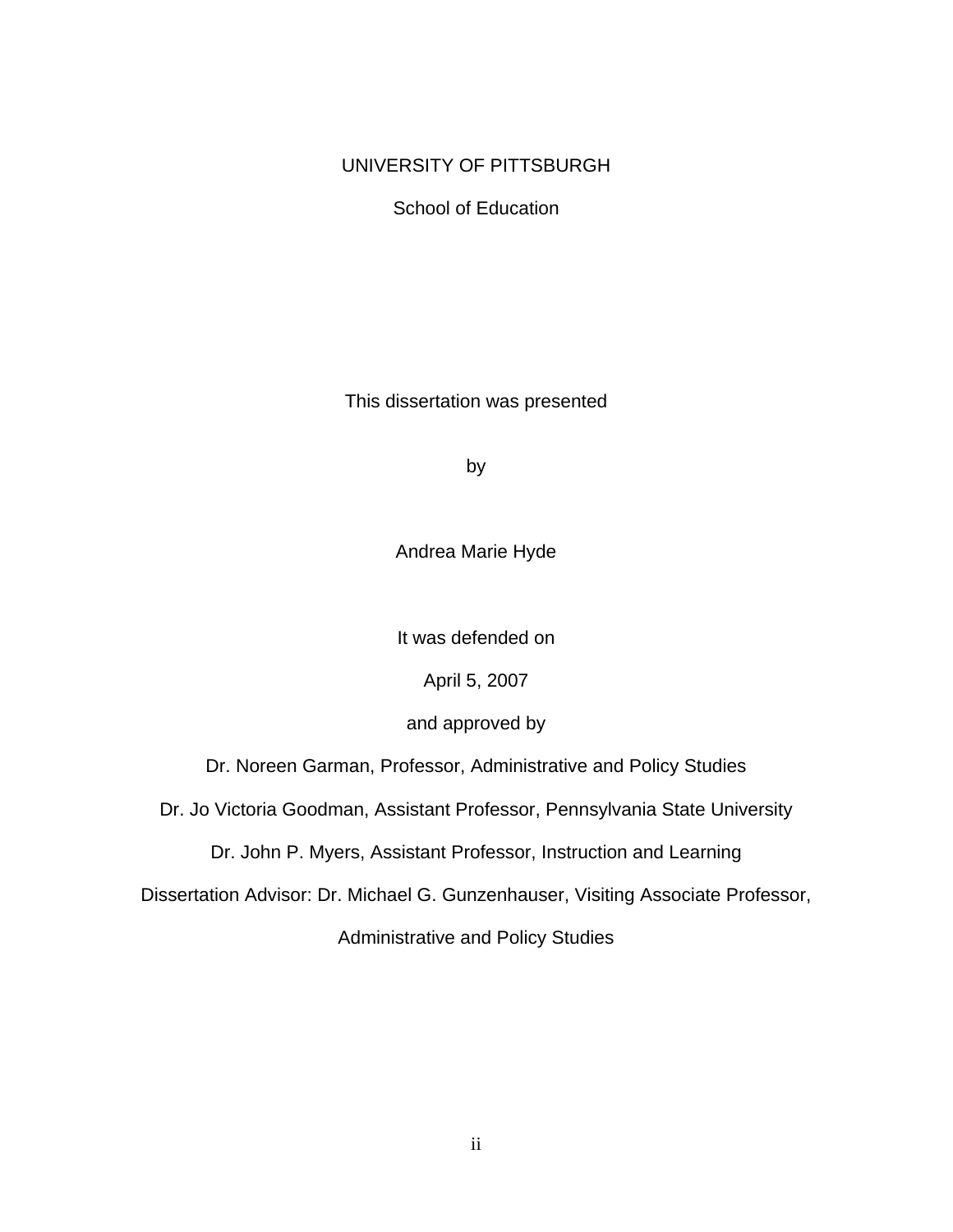Copyright © by Andrea Marie Hyde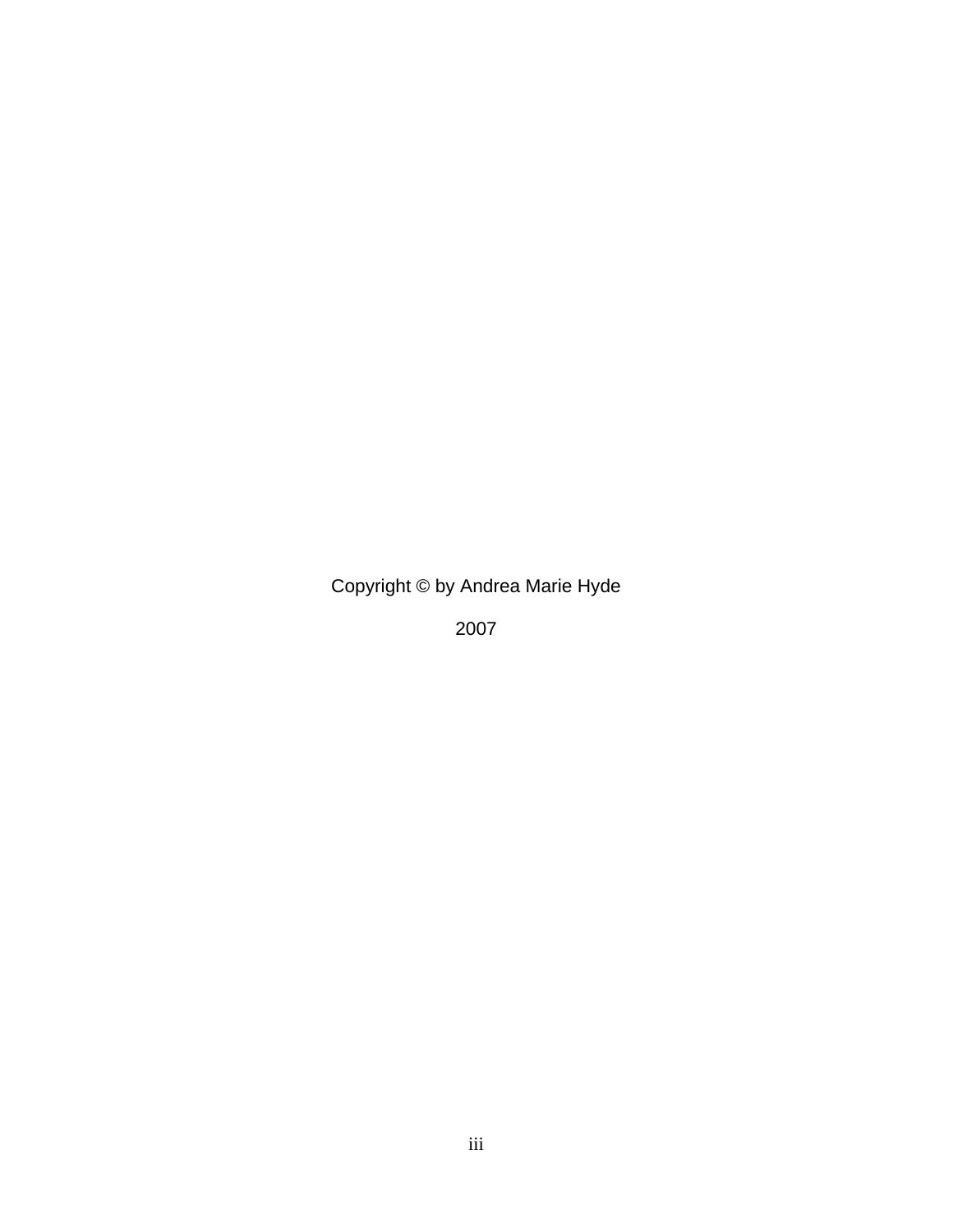# **SELF-CONSTITUTION AS RESISTANCE TO NORMALIZATION: Educator Agency in the Era of Accountability**

Andrea M. Hyde, PhD

University of Pittsburgh, 2007

In this work, I explore the many ways in which public school educators interpret their charge to prepare future citizens. My purpose is to acknowledge and name a potent form of resistance to the requirements and limitations of state accountability policies. At the same time, I am constructing a theoretical frame that makes use of these discourses in a way that includes self constitution as an enactment of civic pedagogy, where pedagogy represents philosophies of education and teacher identities more than curricular content and instructional methods.

To accomplish these tasks I make use of a series of models of resistance to name and discus various subject positions (self-constitutions) that operate as forms of resistance. This includes Michael Foucault's work which articulates the effects of power in education: knowledge/power and surveillance, along with Foucauldian scholarship relevant to education. Primarily, I make use of Foucauldian self-constitution, or creating and presenting a self that is different from, if not in direct opposition to, the normalized version of the self created by dominant political discourses.

This study utilizes an open-ended interview protocol to engage with a purposeful sample of teacher-participants in South Western Pennsylvania. I portray a major portion of my analysis and discussion as a culling of themes, concepts or composites written as speculative essays.

On one level, this study is about twelve local educators' thoughts on education for U.S. citizenship (civic pedagogies), their individualized notions of citizenship and their own selfconstitutions as citizens. Then again, the study is about the way that these specific educators

iv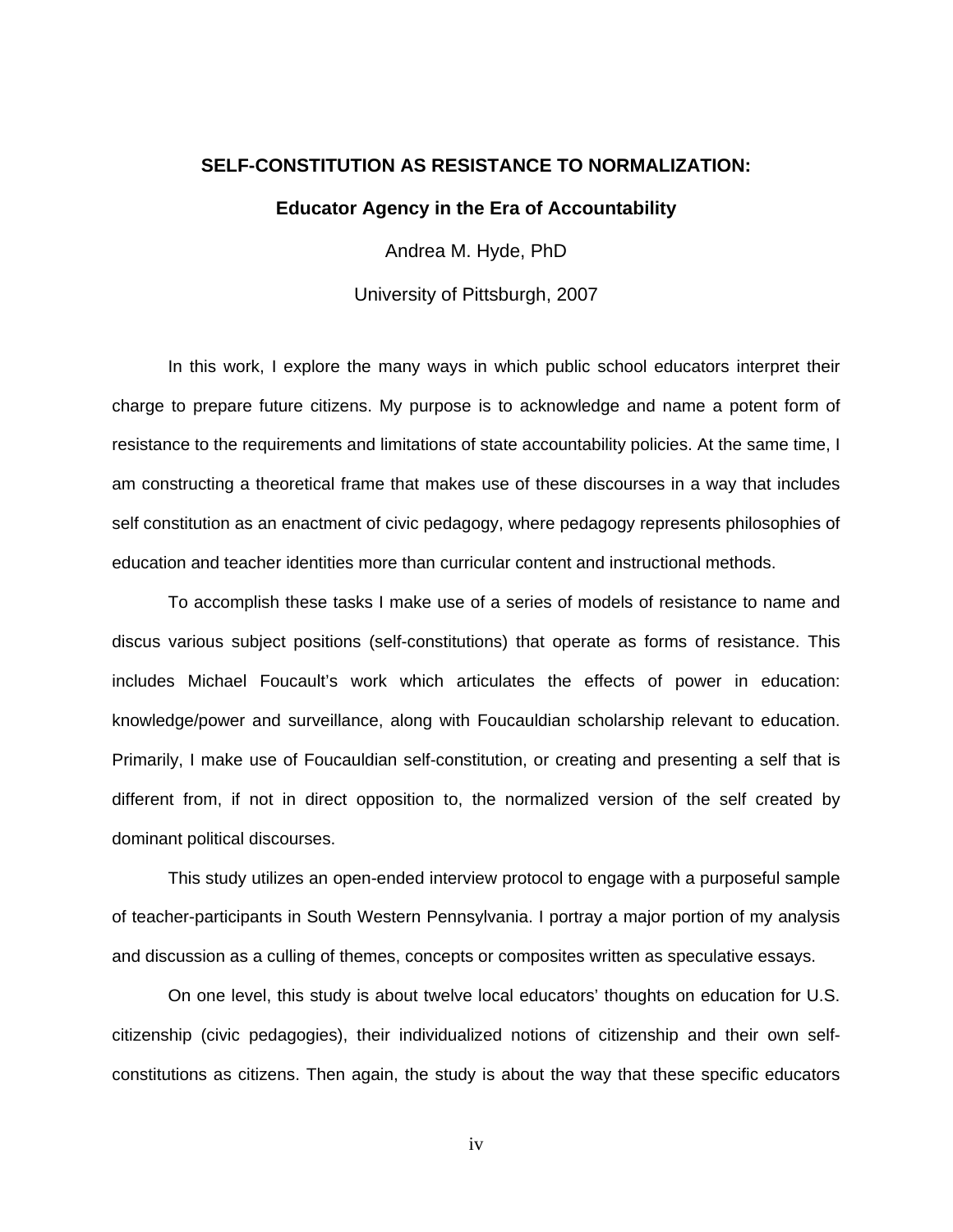constitute themselves and about how these self-constitutions are a form of resistance to normalized notions of teaching and education. Still, the study is about my own journey of ad hoc theorizing toward a critical social theory of citizenship education. I have come to understand that it is not that educators cannot or do not offer resistance in this era of intensified educational accountability but that, for the most part, educational researchers and teacher educators do a poor job of recognizing and naming their resistance.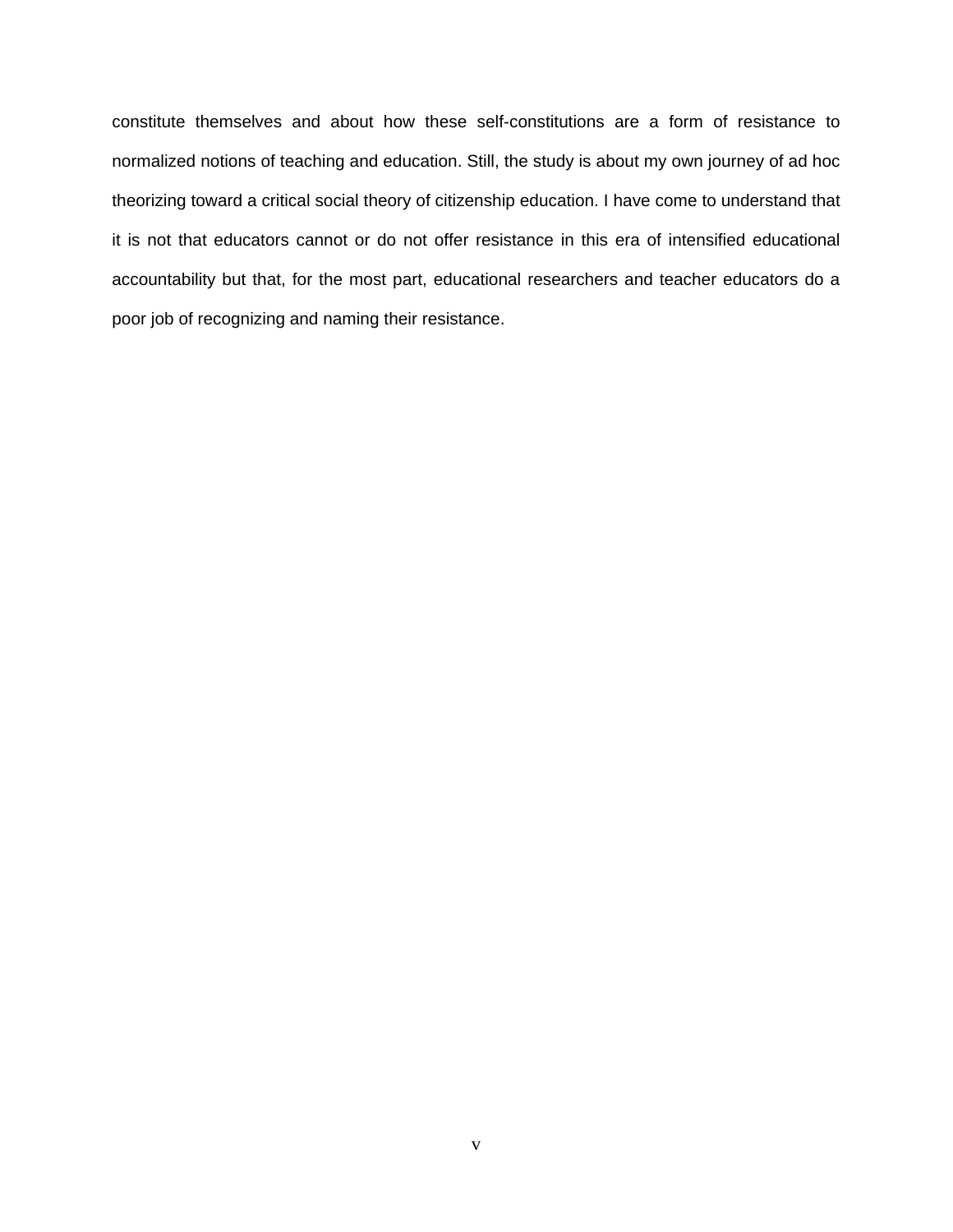#### **ACKNOWLEDGEMENTS**

I did not walk this road alone. This work is the product of collaboration and negotiation between me and the twelve educators whose thoughts and stories were so generously given. Following the concept of teaching as reciprocal gifting, I receive their contributions gratefully and return to them and others this document which is only a representation of the dissertation experience. In the future, I will do my best to continue to give my own teaching to others.

I thank my friends and family who have supported me and encouraged me over the long and sometimes seemingly fruitless journey toward the completion of a PhD. My husband, Howard, has had to endure the logistical and financial "adjustments" necessary for me to complete this program. He has also been my primary resource for literary references, word usage and grammatical arrangements. There is no way to measure the advantage of having direct access to a literature and humanities scholar while slogging through the original works of Michel Foucault. Howard, I thank you; I love you. I am further blessed with an almost embarrassing amount of love and encouragement from friends and colleagues who nourish me and sustain me, but I owe my original self confidence and assertiveness to my dad, who told me from the time that I was a little girl that I was smart enough to do anything. I love you, Dad.

Finally, I thank my committee for the contributions of their time and talents but especially for challenging me to say what I mean coherently; and even more importantly to distinguish what it is that I do NOT mean to say at all. I must acknowledge the significant contributions to this work from my dissertation advisor, mentor and friend, Michael Gunzenhauser. Mike came to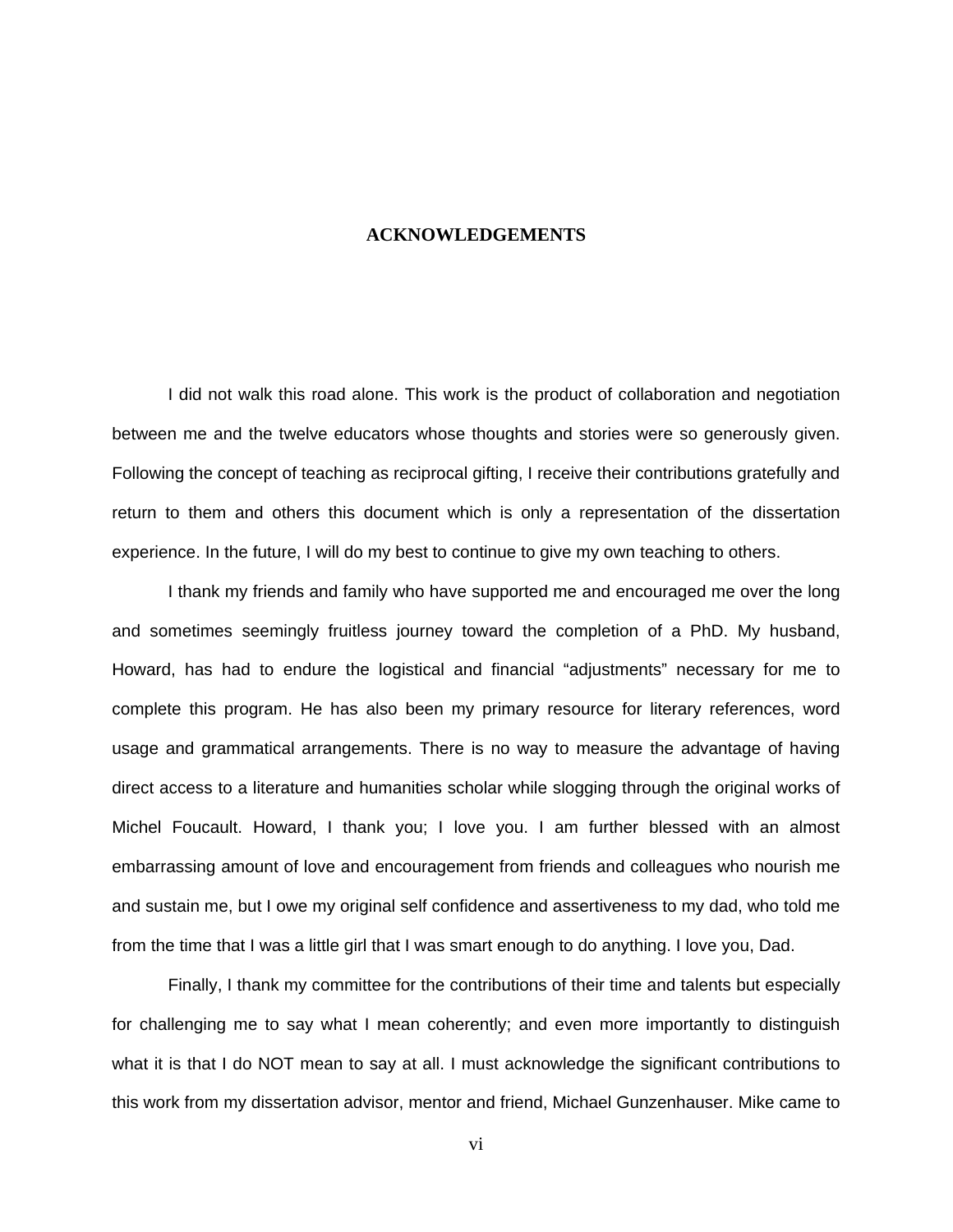the University of Pittsburgh at just the time that I was free falling into an abyss of too many great ideas. I have benefited greatly from his facility with both policy and philosophy; his commitment to student research; and his deep appreciation of the ludic nature of academia. I am just one of the many graduate students who have benefited from Mike's attention to strong teacher-student relationships. He is my role model for the responsibility that we as educators have toward the life-projects of others.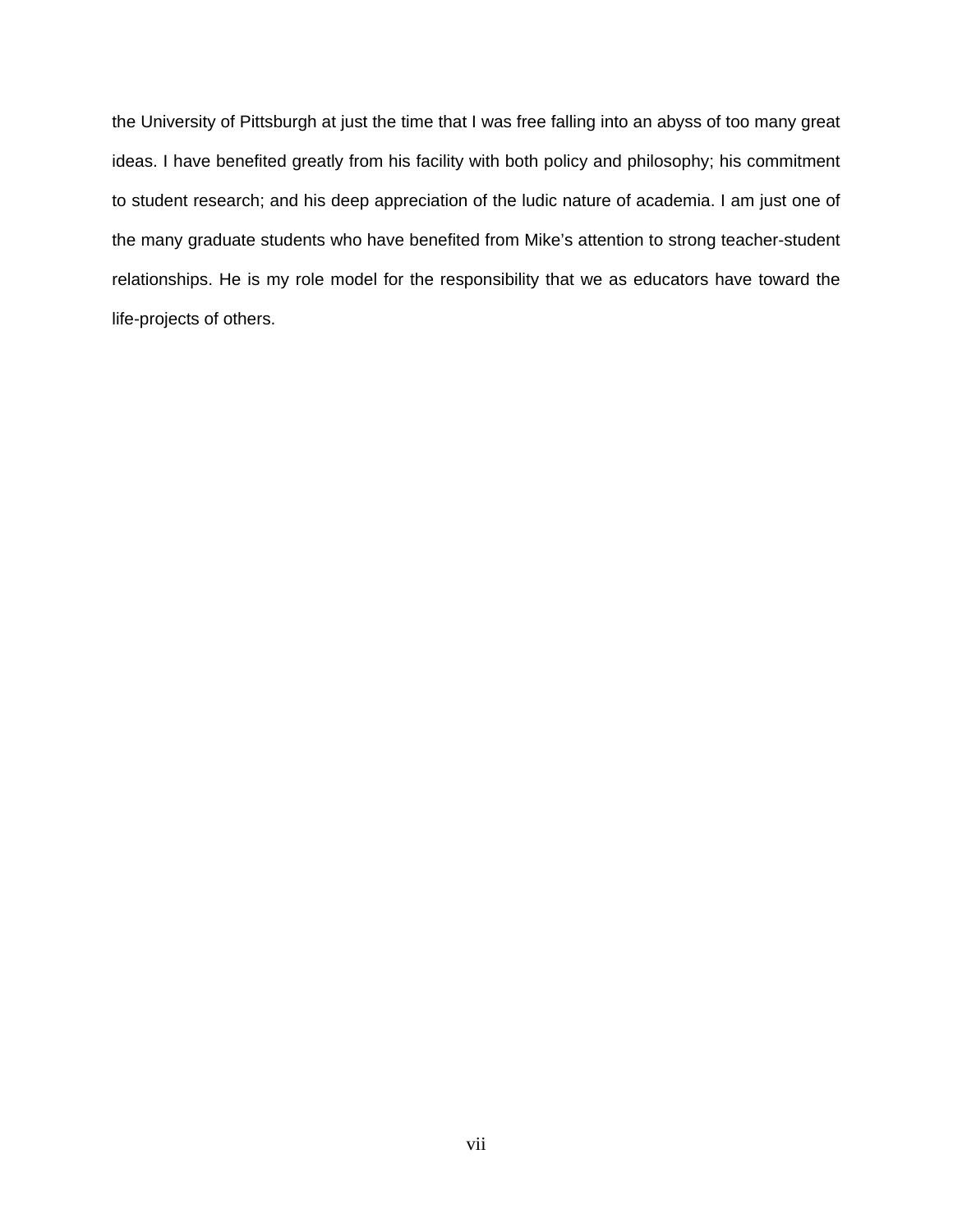## TABLE OF CONTENTS

| 1.0 |     |                                                         |                                                         |  |
|-----|-----|---------------------------------------------------------|---------------------------------------------------------|--|
|     | 1.1 |                                                         |                                                         |  |
|     |     | 1.1.1                                                   |                                                         |  |
|     |     | 1.1.2                                                   |                                                         |  |
|     |     | 1.1.3                                                   |                                                         |  |
|     |     | 1.1.4                                                   |                                                         |  |
|     | 1.2 |                                                         |                                                         |  |
|     | 1.3 |                                                         |                                                         |  |
| 2.0 |     |                                                         |                                                         |  |
|     | 2.1 | FROM THE DISCOURSES OF CIVICS AND CITIZENSHIP EDUCATION |                                                         |  |
|     |     |                                                         |                                                         |  |
|     |     | 2.1.1                                                   |                                                         |  |
|     |     | 2.1.2                                                   |                                                         |  |
|     |     | 2.1.3                                                   |                                                         |  |
|     |     | 2.1.4                                                   |                                                         |  |
|     | 2.2 |                                                         | A FOUCAULDIAN PATH: RESISTANCE VIA SELF CONSTITUTION26  |  |
|     |     | 2.2.1                                                   |                                                         |  |
|     |     | 2.2.2                                                   | The Context of Resistance: Surveillance and Spectacle28 |  |
|     |     | 2.2.3                                                   |                                                         |  |
|     | 2.3 |                                                         |                                                         |  |
| 3.0 |     |                                                         |                                                         |  |
|     | 3.1 |                                                         |                                                         |  |
|     | 3.2 |                                                         |                                                         |  |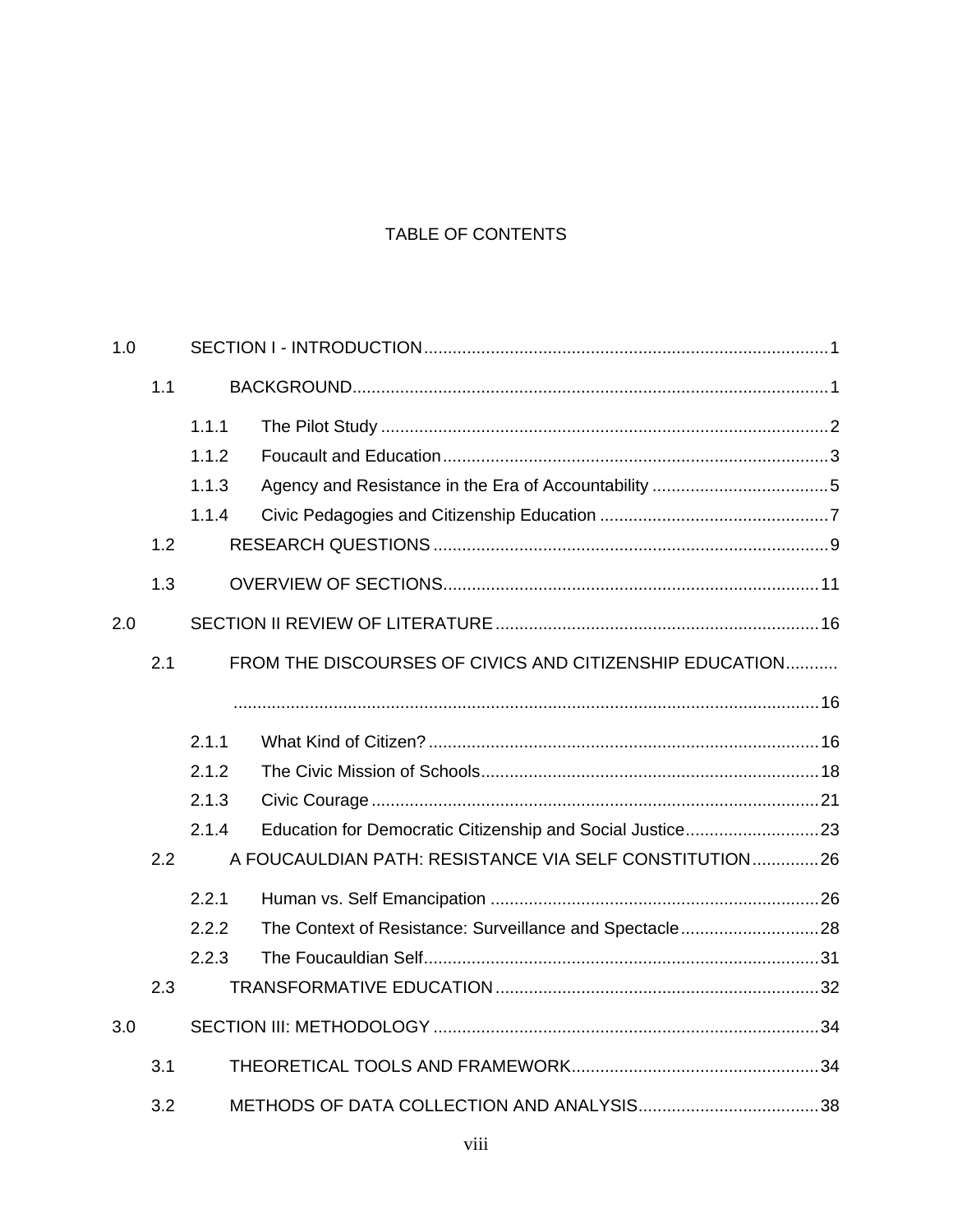|     |     | 3.2.1 |                                                                   |  |
|-----|-----|-------|-------------------------------------------------------------------|--|
|     |     | 3.2.2 |                                                                   |  |
|     |     | 3.2.3 |                                                                   |  |
|     |     | 3.2.4 |                                                                   |  |
|     | 3.3 |       |                                                                   |  |
| 4.0 |     |       | SECTION IV: SPECTACLE AND SURVEILLANCE (THE NEW DISCIPLINARITY)46 |  |
|     | 4.1 |       |                                                                   |  |
|     | 4.2 |       |                                                                   |  |
|     | 4.3 |       |                                                                   |  |
|     | 4.4 |       |                                                                   |  |
|     | 4.5 |       |                                                                   |  |
|     | 4.6 |       |                                                                   |  |
|     | 4.7 |       |                                                                   |  |
|     | 4.8 |       |                                                                   |  |
|     | 4.9 |       | THE CASUALTIES OF THE NEW DISCIPLINARITY: CREATIVITY AND          |  |
|     |     |       |                                                                   |  |
| 5.0 |     |       |                                                                   |  |
|     | 5.1 |       |                                                                   |  |
|     | 5.2 |       |                                                                   |  |
|     | 5.3 |       | EDUCATOR PROFESSIONALISM AND AUTHENTIC ACCOUNTABILITY  67         |  |
|     | 5.4 |       |                                                                   |  |
|     | 5.5 |       |                                                                   |  |
|     | 5.6 |       | THE POWER OF PRESTIGE: RESPECT OF THE COMMUNITY                   |  |
|     | 5.7 |       | <b>RELATIONS OF POWER: POSITIONALITY WITH REGARD TO</b>           |  |
|     |     |       |                                                                   |  |
|     | 5.8 |       | POLITICAL SAVVY: FROM COPING TO USING THE TOOLS OF THE            |  |
|     |     |       |                                                                   |  |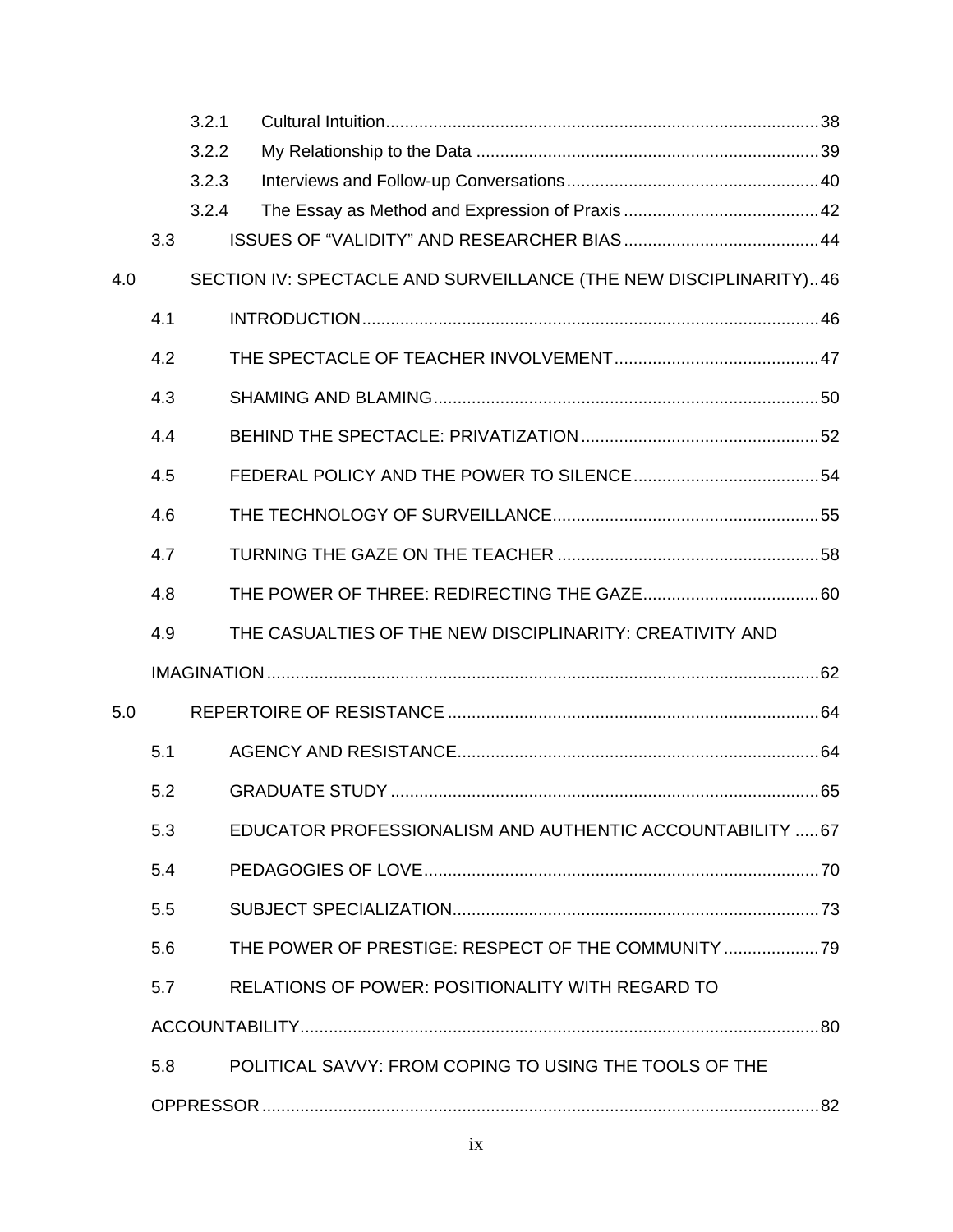|     | 5.9  |       | PROBLEMATIZING UNIONISM AS THE SITE OF RESISTANCE 83         |  |
|-----|------|-------|--------------------------------------------------------------|--|
|     |      | 5.9.1 |                                                              |  |
|     |      | 5.9.2 |                                                              |  |
|     | 5.10 |       |                                                              |  |
| 6.0 |      |       | SECTION VI: ENACTING SELF-CONSTITUTION AS RESISTANCE 89      |  |
|     | 6.1  |       |                                                              |  |
|     |      | 6.1.1 |                                                              |  |
|     |      | 6.1.2 |                                                              |  |
|     |      | 6.1.3 |                                                              |  |
|     | 6.2  |       | PART II: TEACHERS AS TRANSFORMATIVE INTELLECTUALS  99        |  |
|     |      | 6.2.1 |                                                              |  |
|     |      | 6.2.2 | Accountability for Equity - NCLB as Emancipatory Progress101 |  |
|     |      | 6.2.3 |                                                              |  |
| 7.0 |      |       |                                                              |  |
|     |      |       |                                                              |  |
|     | 7.1  |       |                                                              |  |
|     | 7.2  |       |                                                              |  |
|     | 7.3  |       | TEACHER SELF-CONSTITUTION AS RESISTANCE TO NORMALIZATION 108 |  |
|     | 7.4  |       | TOWARD A CRITICAL SOCIAL THEORY OF CITIZENSHIP EDUCATION110  |  |
|     | 7.5  |       | CONNECTIONS TO PRACTICE: IMPLICATIONS FOR THE SOCIAL         |  |
|     |      |       |                                                              |  |
|     | 7.6  |       |                                                              |  |
|     | 7.7  |       |                                                              |  |
|     | 7.8  |       |                                                              |  |
|     | 7.9  |       |                                                              |  |
|     |      |       |                                                              |  |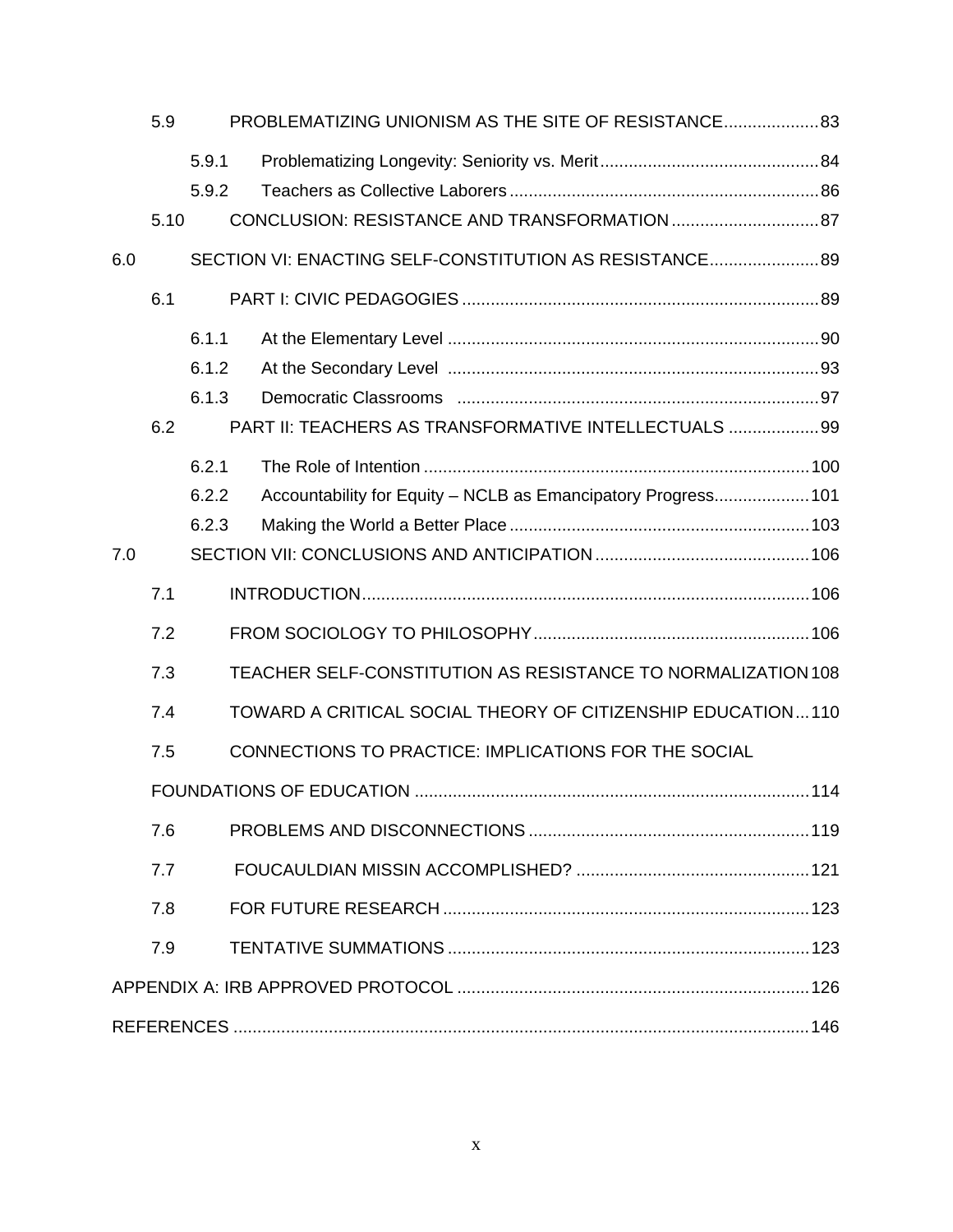# **LIST OF TABLES**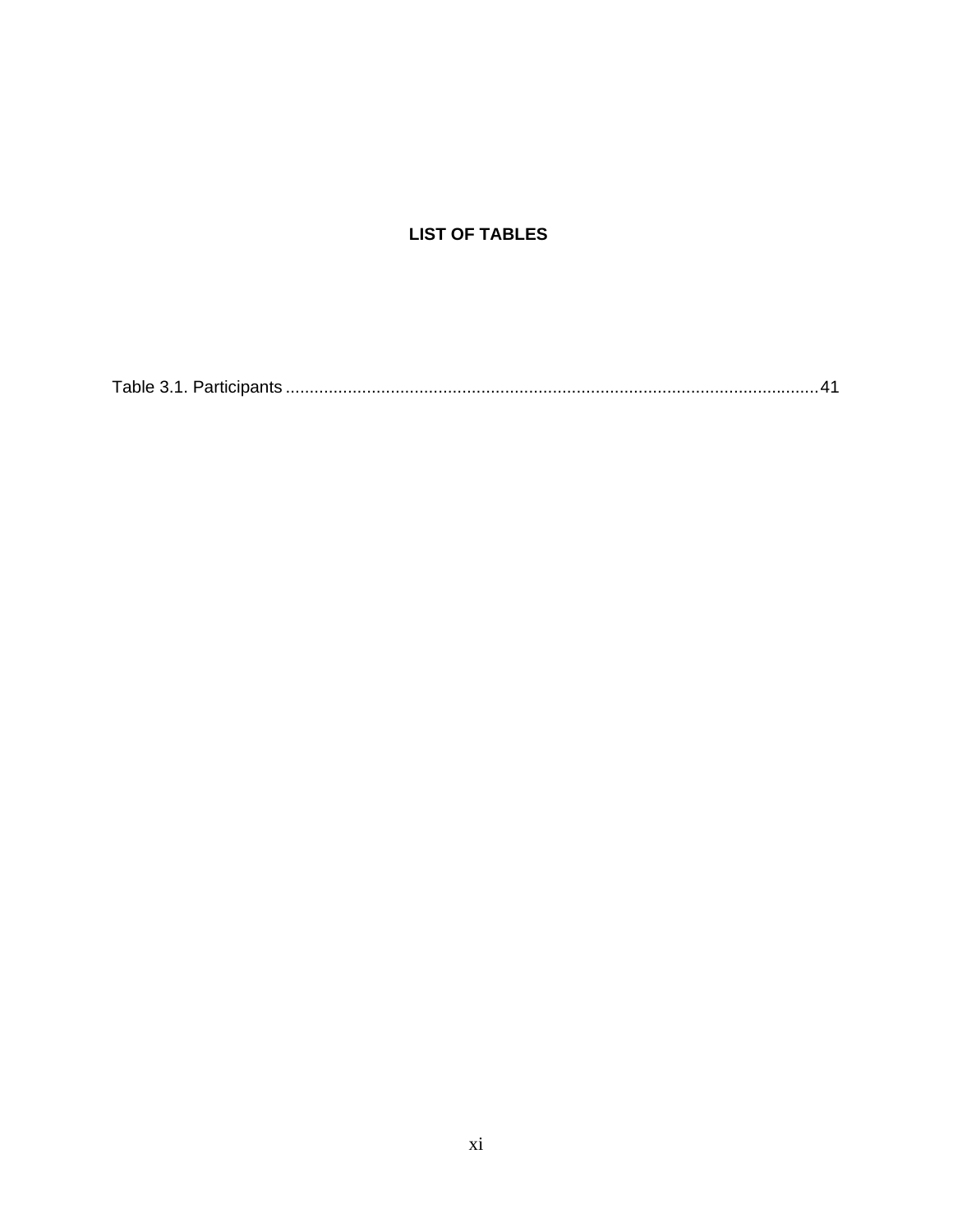#### <span id="page-11-1"></span><span id="page-11-0"></span>**1.0 SECTION I-INTRODUCTION**

#### **1.1 BACKGROUND**

I would like to explore more deeply the many ways in which public school educators interpret their charge to prepare future citizens. My purpose in describing the reception of this charge and the enactment of this charge in teachers' pedagogies is to acknowledge and name a potent form of resistance to the requirements and limitations of state accountability policies. Michel Foucault (and others) gives us this idea of self-constitution, or creating and presenting a self that is different from, if not in direct opposition to, the normalized version of the self, created by dominant political discourses. The agency in this form of resistance lives in the imagination and creation of something different.

As I discovered the potential for self-constitution as resistance in the writing of Foucault (1972, 1979/1995, 1985, 1986, 1990; Foucault et al., 1988) and witnessed the same in my classrooms - recognizing imagination, hoping, talking, and caring as action, I wanted to share this awareness with other teachers. I frequently hear from active teachers that the higher education community really should be "doing something" about the ever more encroaching state requirements for teacher training, classroom instruction, content standards, testing, data collection and reporting. As an education scholar and soon to be PhD, I have received repeated personal requests for assistance in amplifying voices of opposition to standardized tests and accountability systems that seem to blame teachers for achievement failures, while at the same time constricting their flexibility and discretion in adjusting instruction. More than anything, I hear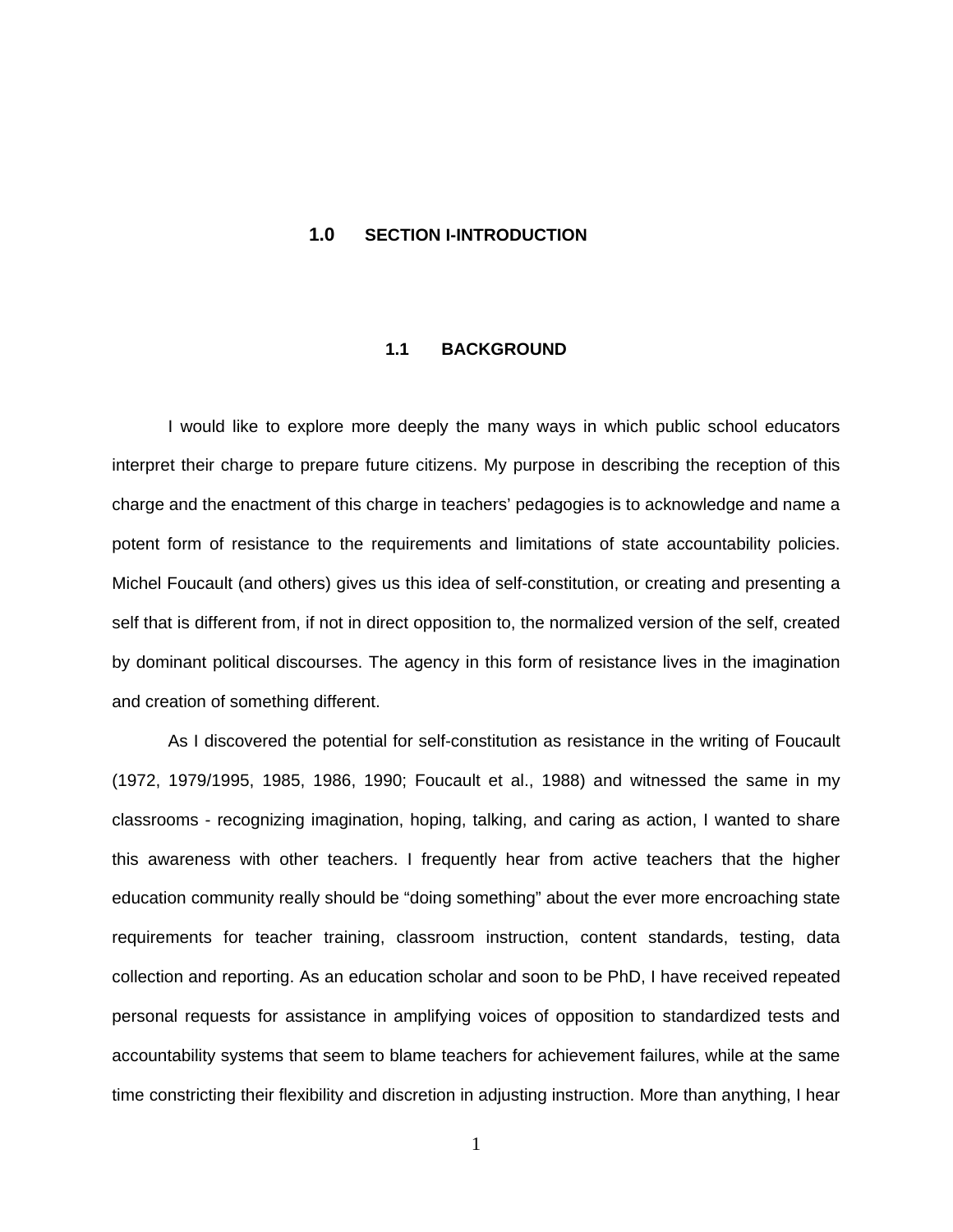<span id="page-12-0"></span>teachers wondering about what they, themselves, can do about conditions that they abhor. Too often the conclusion is that, like other reforms before it, teachers will have to put up with the requirements of NCLB or leave public school teaching. Some have chosen this latter solution (Hill & Barth, 2004; Kohn, 2004; Kumashiro, 2003; Sunderman et al., 2005; Thomas, 2004). As I don't see the immediate possibility for external political action arising from teachers, beyond the laudable efforts of the National Education Association (NEA, 2006), I want to illuminate an alternative path to resistance thorough self-constitution.

#### **1.1.1 The Pilot Study**

For the past two years, I have been involved in research and writing around high stakes accountability and the implications that this movement – specifically the requirements of NCLB – has had for teachers: From the de-professionalizing and patronizing policy language to the public's perception of teachers' responsibilities and "failures" and most especially to the multiple ways that teachers themselves respond to both requirements and discourses about teacher value. I scrutinized the requirements of the federal No Child Left Behind Act (NCLB) (107th-Congress, 2002) and the ways that states had been interpreting them and school districts implementing them (Gunzenhauser & Hyde, 2005; Gunzenhauser, & Hyde, 2006b; Hyde, Johnson & Carowick, 2005a). I have been especially struck with the overt anti-democratic nature of the legislation (For example, see Hyde, 2005b).

Preparation for the study began with mass consumption of stories of NCLB and the larger accountability movement. When Michael Gunzenhauser and I began collecting responses from active teachers, we were wondering how high stakes testing affected teachers' philosophies of education (Gunzenhauser & Hyde, 2005). I was impressed with how the language of preparing citizens was somehow included in each of the teachers' pedagogies. The most interesting data (for me) came in response to the prompts: What is the relationship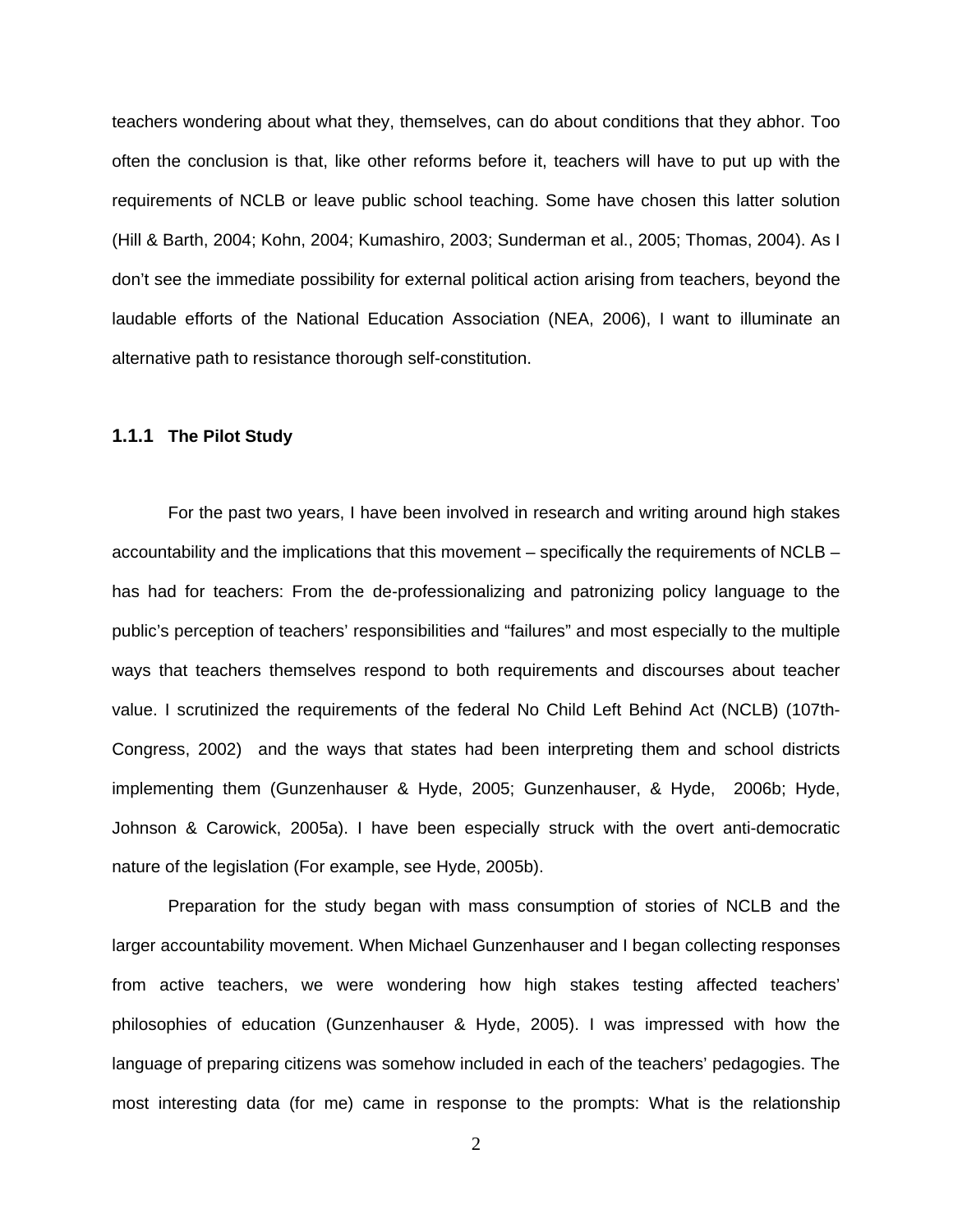<span id="page-13-0"></span>between education and democracy? And What are your views about the role of education for democracy? Most of the participants in our study did not identify themselves as social studies teachers , however, the elementary teachers sometimes did refer to social studies content in their conversations about democracy and/or citizenship. For the secondary teachers and administrators there seemed to be something in the process rather than the content of education that contributed to the preparation of future citizens. For all of the teachers, there seemed to be some element of their teacher identities (teacher selves) or personal philosophies that figured into their understanding of the relationship between education and democracy. My experience of the initial interviews indicated to me that there was a desire to resist externally defined and imposed conceptions of "good teaching". For more veteran teachers, NCLB was initially received as just the latest school reform that they would have to put up with or find a way to "teach around", but NCLB was then quickly identified as ever more restrictive and threatening to their sense of personal and professional success. In her own words, one teacher said that implementing the requirements of NCLB "feels like something bad"…"like we're harming students"…"like I'm compromising my professional ethics" (Katherine Reynolds, follow-up conversation, February 25, 2007).

#### **1.1.2 Foucault and Education**

Foucault's genealogical study of discipline, surveillance, and normalization, Discipline and Punish (1979/1995), has been particularly useful for studying the effects of power in education and is relevant for its articulation of domination and resistance. Foucault provides a lengthy analysis of how constant surveillance effects disciplinary power over inmates of an asylum, prisoners in a penal colony and students in a school. In each of these systems, observation by an evaluative and judgmental authority, invested with the power to reward or punish, creates a sense of self-consciousness that objectifies the self as something lacking;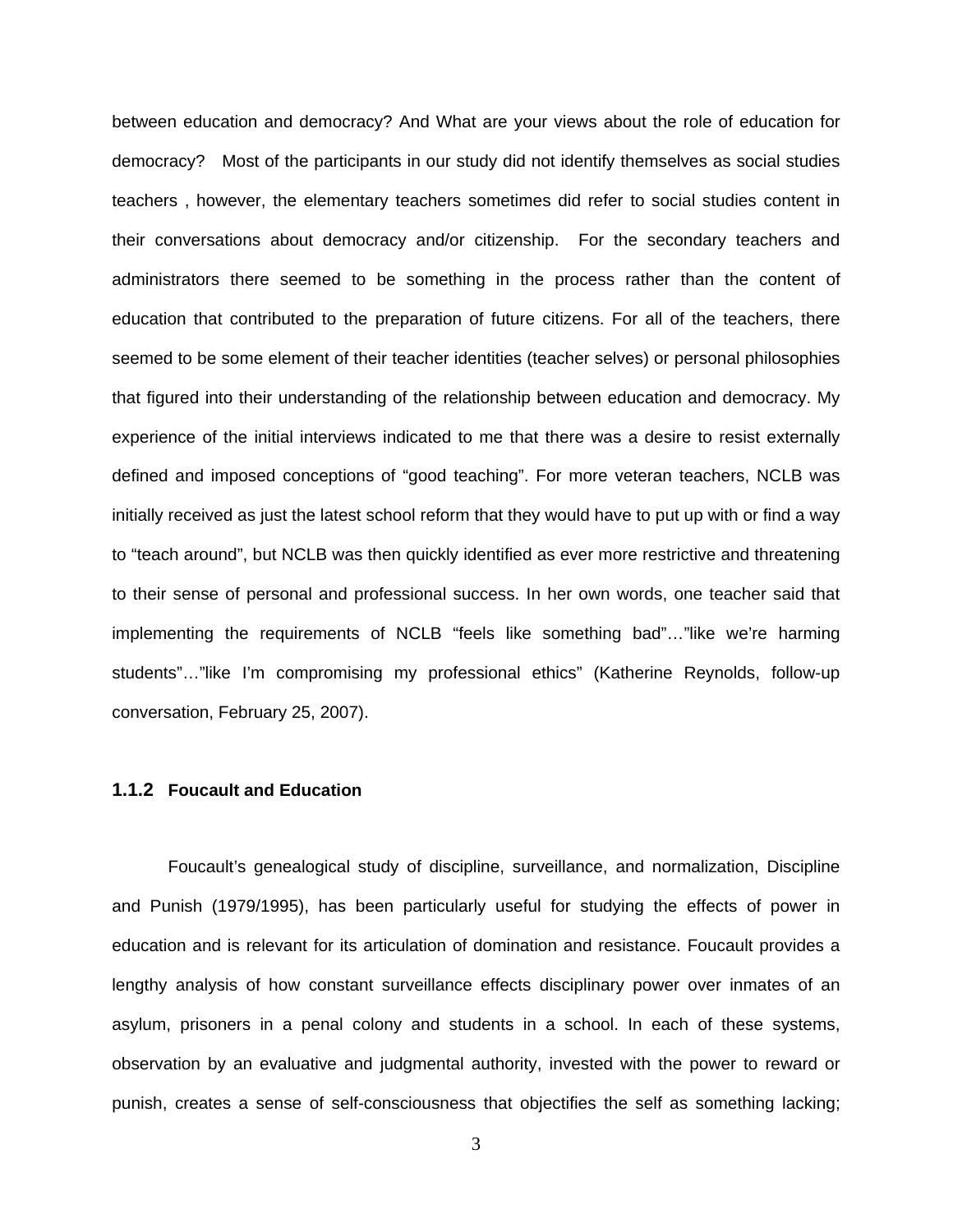something in need of control. Here, Foucault is explaining the Panopticon, a model prison proposed by Jeremy Bentham (1787/1995), a utilitarian philosopher and theorist of British legal reform.

Hence the major effect of the Panopticon: to induce in the inmate a state of conscious and permanent visibility that assures the automatic functioning of power. So to arrange things that the surveillance is permanent in its effects, even if it is discontinuous in its action; that the perfection of power should tend to render its actual exercise unnecessary; that this architectural apparatus should be a machine for creating and sustaining a power relation independent of the person who exercises it; in short, that the inmates should be caught up in a power situation of which they are themselves the bearers… In view of this, Bentham laid down the principle that power should be visible and unverifiable. Visible: the inmate will constantly have before his eyes the tall outline of the central tower from which he is spied upon. Unverifiable: the inmate must never know whether he is being looked at any one moment; but he must be sure that he may always be so. (p. 195)

From a functionalist perspective, "panopticism" (the system of omnipresent gaze) leads to structural efficiency and order, but for the individual, this system promotes a pathological egocentricity in the individual under surveillance, which robs that person of the ability to make critical assessments of their own relative situation. An individual under surveillance acts as if he/she is always being watched, not because that is the case, but because it may be true at any one time. Most importantly, when one is concerned with behaving in accordance with expectations -now internalized -of the observers, one is not able to, or tends not to, recognize one's subjugation.

Educational researchers have explored Foucault's sense of knowledge/power in this context and theorized accountability as an example of surveillance (Gunzenhauser, 2005b,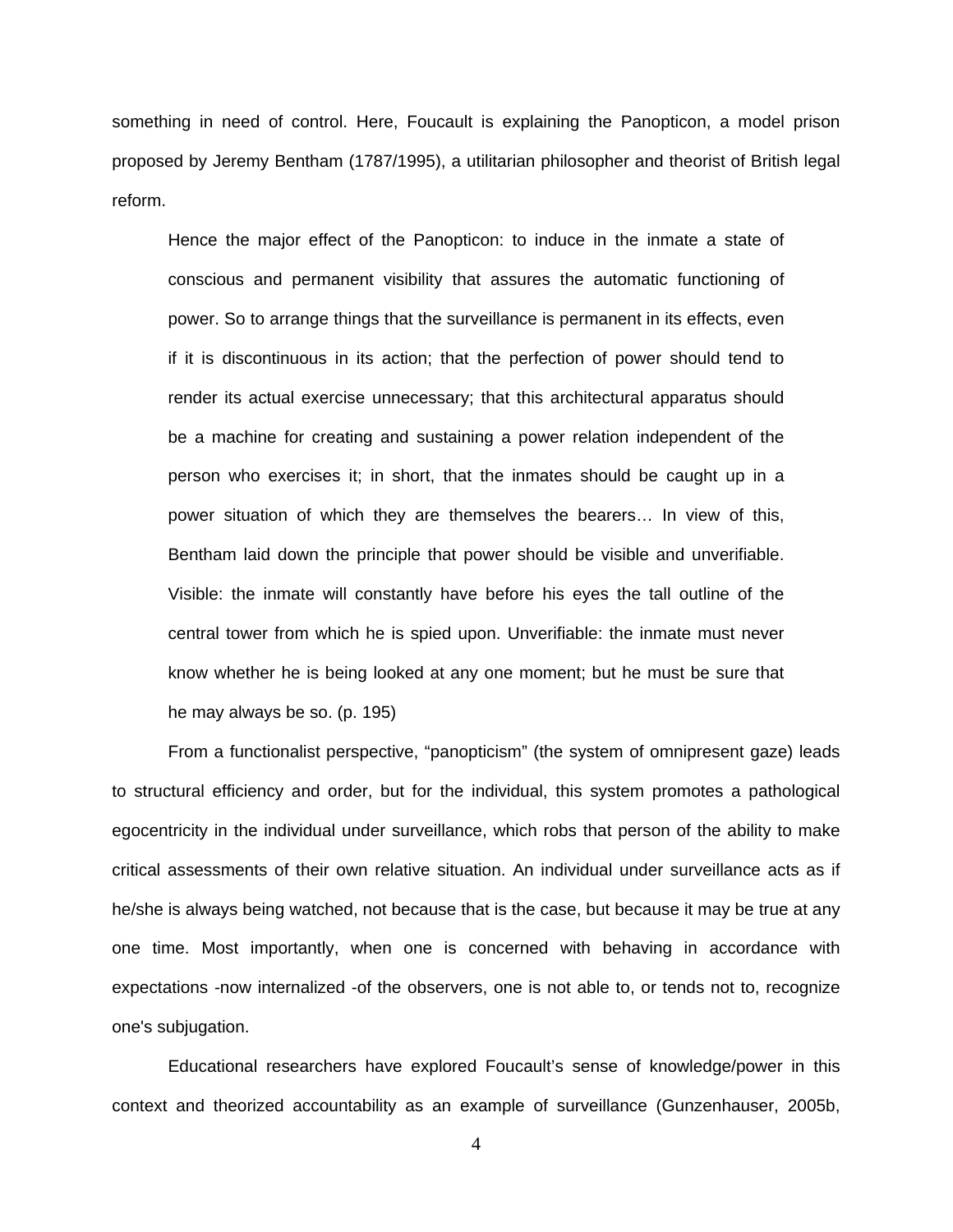2005d; Vinson & Ross, 2003). When schools, administrators, students, teachers and (to some extent) communities are rated hierarchically according to the distribution of test scores, and when this information (knowledge) is published for all to see, it serves as a mechanism of control (power). This as an example of Foucault in action. Conversely, those who determine what curricular components (knowledge) are important for students to know, or what knowledge is test-worthy, privilege the form and content of that knowledge (power) by making it testable. This is accomplished by the overuse of test questions that elicit specific (forced, closed set) answers.

High-stakes accountability [is] a problem of a particular kind: the foreclosure on possibilities for our aims for what it means to be an educated subject (Greene 1988, Pignatelli 1993, Siegel 2004). Using the technology of the examination, educators are encouraged to remake the individual as a set of attributes, each assessed by its deviation from the normal. The individual becomes a case, a normalized educated subject. (Gunzenhauser, 2005d, p.3)

For Vinson and Ross, the most devastating consequence of this surveillance is its threat to democracy. As they contend, surveillance runs contrary to the aims of democracy (as articulated by Dewey, 1966) because its disciplinary power is wielded by a few to the neglect or even detriment of the interests of the many. Further, the points of contact between groups are closed, scripted, standardized and mediated by images, not free and varied as Dewey's democratic ideal requires.

#### **1.1.3 Agency and Resistance in the Era of Accountability**

The conventional notion of agency is the ability to act effectively and the willingness or inclination to do so (Sloan, 2006) or the capacity for choice and self-determination, which assume the possibility of wholly self-generated and intentional actions (Applebaum, 2004). Noting that agency is influenced by social contexts, Foucauldian scholars theorized agency as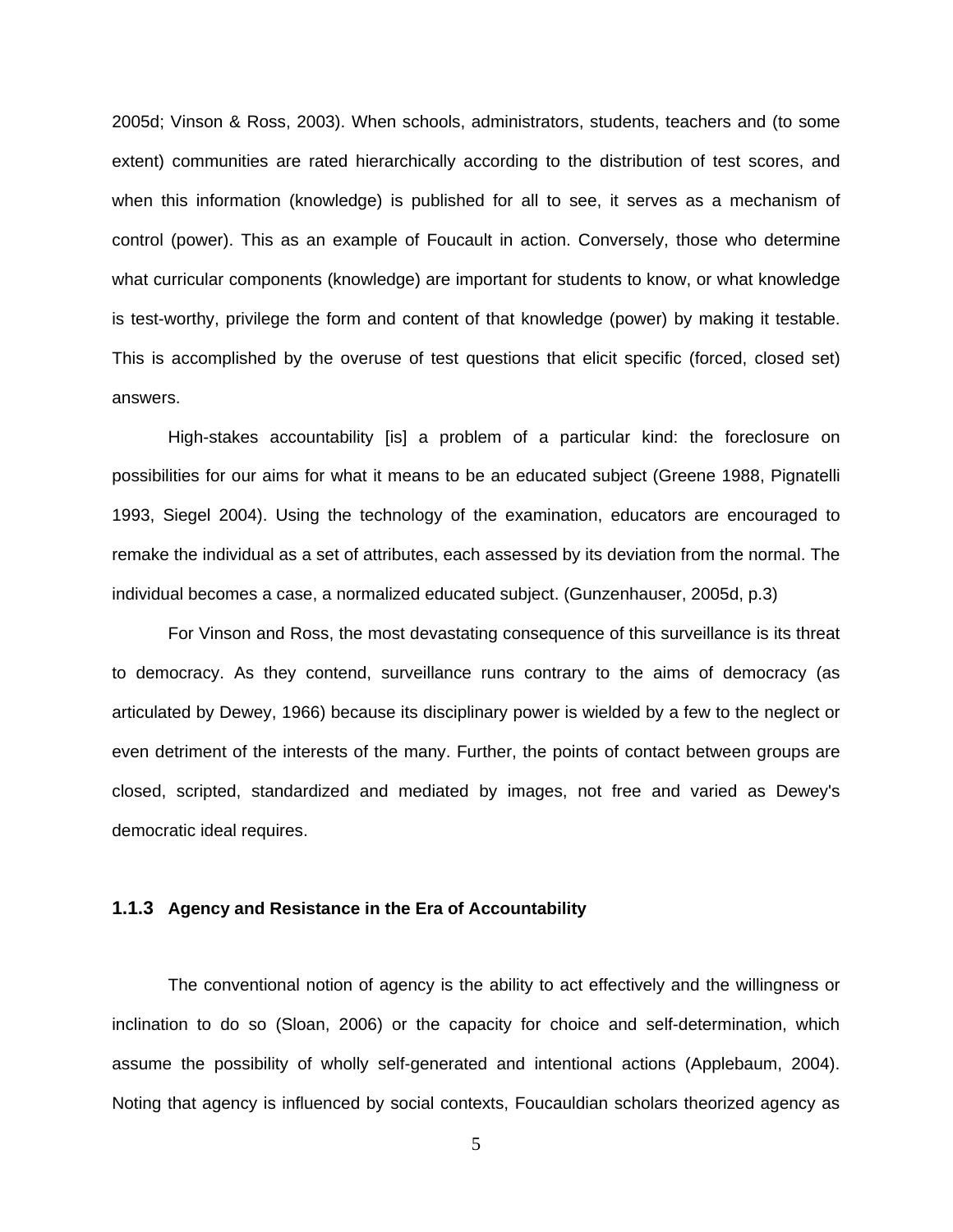<span id="page-16-0"></span>productive power which involves resistance (Butler, 1999/1990). The discourse of critical theory recognizes both resistance to change, which is a strategy of the oppressor, and resistance to authority which is a tactic of the oppressed (Arnove & Torres, 2003; deCerteau, 1984; Morrow, 1995; Young, 1990). Resistance is an expression of agency that may be reactive or proactive in relation to domination, "a constraint on self-determination" and oppression, "a constraint on selfdevelopment" (Young, 1990, p. 147). Resistance to domination might be more easily conceived of as an overt or covert, but external action, such as strikes, boycotts, sit/teach ins, marches and other forms of protest.

Foucauldian self-(re)constitution provides a potent form of resistance to normalization, which requires imagination and creativity, or a "pedagogy of possibility" (Giroux, 2005). In the current context of accountability, resistance to normalization of the self is the only form of resistance that makes any sense to me. State requirements for compliance to standardized objectives, methods, lesson planning, time management, content and assessment leave teachers with little room and even less time to exercise their professional judgment in what and how to teach; to respond to students' interests or even to make practical accommodations for the sporadic needs of individual students. High-stakes accountability schemes add an element of (self) surveillance to this project. Prior research has suggested that it has become professionally dangerous to oppose state requirements (Hill & Barth, 2004; Kohn, 2004; Kumashiro, 2003; Sunderman et al., 2005; Thomas, 2004). Verbal or written objections or outright refusals to comply with state requirements could result in teachers and administrators losing their jobs. Such educators may be tagged as "lazy" or accused of trying to cover up bad teaching or of not being interested in helping all children to succeed. This hegemony of "no excuses" (Carter, 2000) relieves politicians of the duty to provide reasons for abandoning the reforms of the most deeply entrenched policies of inequality (Valencia et al., 2001). According to Foucault, self (re)constitution as resistance to the norm of teacher-as-obedient-technician is immediately available to all teachers, and indeed it is a prerequisite for building communities of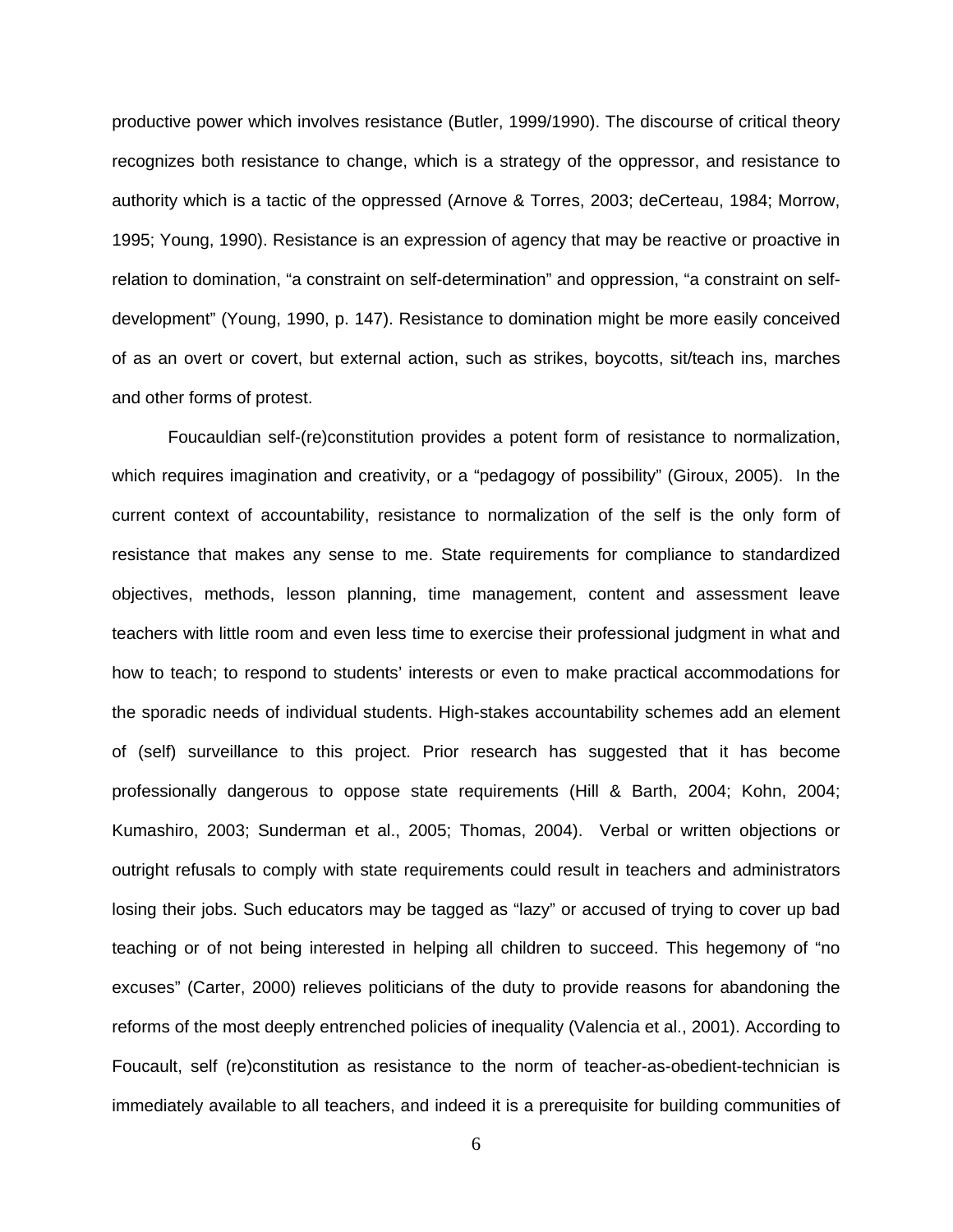<span id="page-17-0"></span>agency and enacting other, more tangible forms of resistance. Through Foucault, we have an alternative way to think about teacher agency: Teachers can find "alternative ways of knowing the truth about themselves" (Pignatelli, 1993), where truth does not belong to the order of that which is, but that which happens-an event produced through struggle. We might recognize this as experiential knowledge as it emerges from practice-based research/reflection on practice. This is important fieldwork by which teachers have an opportunity to critically interrogate their existing roles, status and identity, which is "part of the larger project of democratic culture building" (Pignatelli, 1993).

#### **1.1.4 Civic Pedagogies and Citizenship Education**

In this study, I use the language of "civics" and "citizenship education" to engage the contemporary and historical discourses of the public and the political dimensions of education within the context of public schooling. I understand the scope of citizenship education to include all pedagogical approaches to the knowledge, skills and dispositions necessary to prepare citizens for participation in a democratic society. Such efforts may be represented by philosophies, programs or movements called civic education; character education; education for democracy; education for democratic citizenship; democratic education; democratic classrooms; and others. Citizenship education in a public school system may be class specific, part of the social studies curriculum, cross-curricular, or part of the mission or focus of the entire school. Private schools often do include some form of citizenship education in their curricula. However, because I am interested in examining the particular connection between public school educators and the preparation of democratic citizens, when I mention education, schools or schooling, I mean to confine my discussion to public schools.

The term "citizenship education" is often used interchangeably with "civic education" (AYPF-ASCD, 2005; Boston, 2005; Boyte, 2003; CIRCLE, 2003; Macedo, 2004; NCSS, 2005;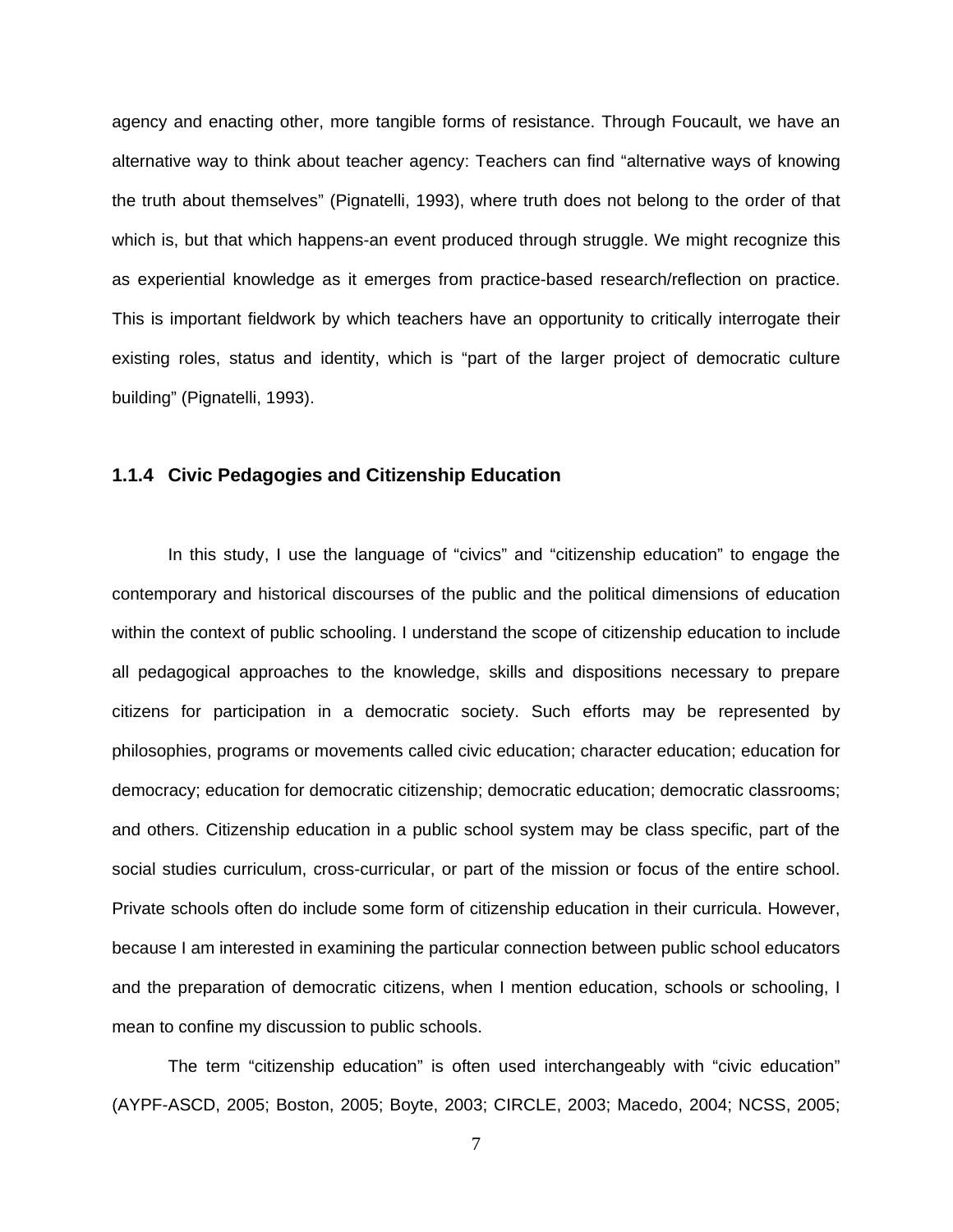Soder, 2004), while for some there is a semantic problem with confusing the two. The National Center for Learning and Citizenship provides a useful distinction (Miller, 2004).

In our view, citizenship education means the values, knowledge, skills and sense of commitment that define an active and principled citizen. State civics or government standards generally place a greater emphasis on knowledge of democratic concepts, institutions and rights than on the practical application of such knowledge to everyday public policy issues. (p. 1)

In this study, I use the term civic to mean public and political and I will refrain from using the term citizenship education in the sense of a particular range of curricular programs or a subfield of social studies education to keep my discussion of pedagogies outside of the social studies curriculum. This is virtually a reversal of the NCLC distinction presented above. To me civic pedagogies suggest ways of being in the classroom that have to do with democratic citizenship as distinct from academic skills or employment training.

Much of the conversation about civics education is limited to program content, skills and dispositions that students should be taught or should learn. I am constructing a theoretical frame that makes use of these discourses in a way that includes self constitution as an enactment of civic pedagogy, where pedagogy represents philosophies of education and teacher identities more than curricular content and instructional methods.

I would like to make use of Westheimer and Kahne's typology to portray more nuanced imaginations and enactments of pedagogies of democratic citizenship. In studying citizenship education programs, Joel Westheimer and Joseph Kahne (2004) have arrived at three conceptions of the "good citizen": 1) the personally responsible citizen; 2) the participatory citizen; and 3) the justice oriented citizen. Each type embodies significantly differing beliefs about the requirements for and definitions of a flourishing democracy. Each has implications for pedagogy, curriculum, evaluation and policy. Because some citizenship programs may privilege some perspectives on the way that problems are framed over others, these conceptual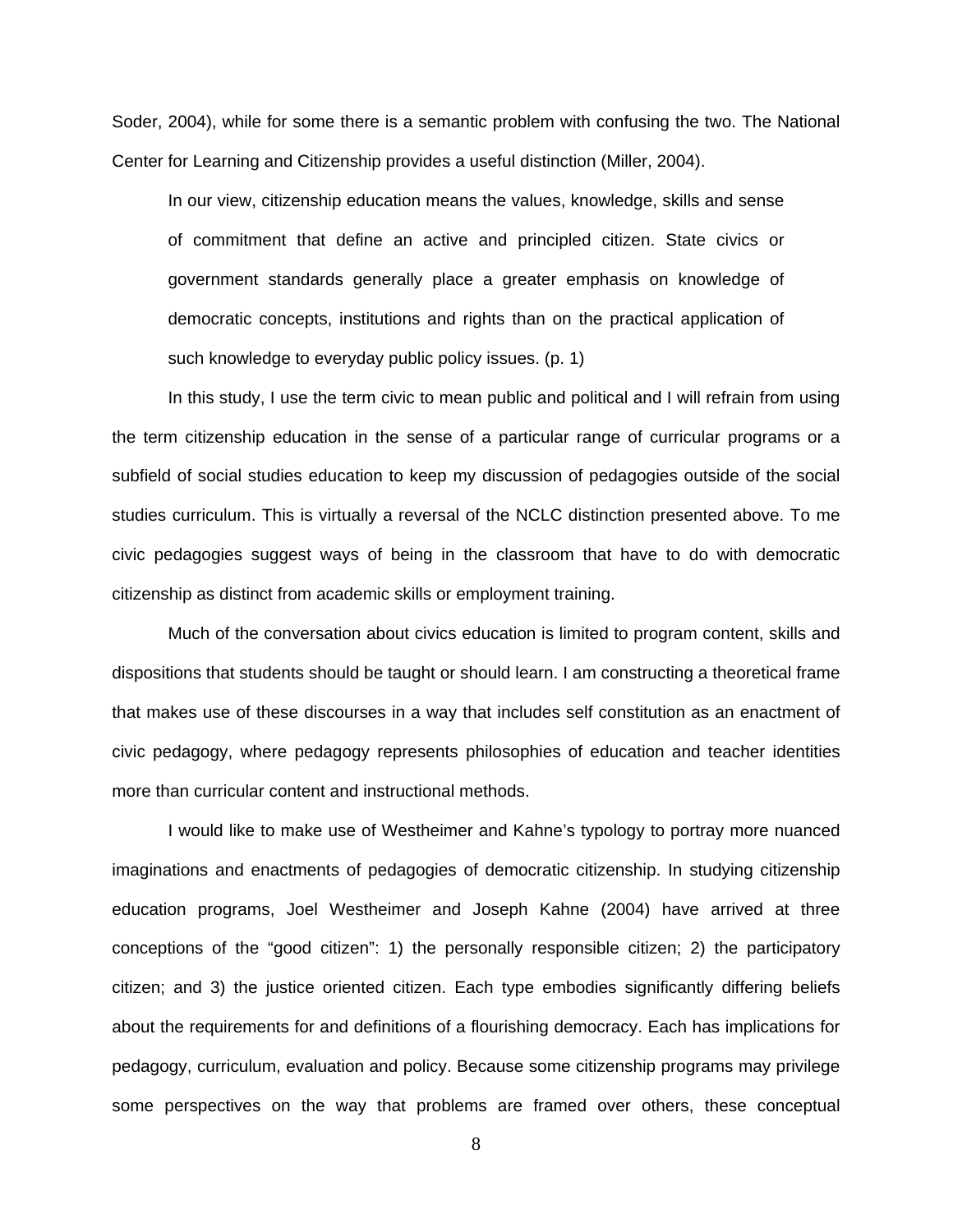<span id="page-19-0"></span>distinctions underscore the political implications of education for democracy. Yet, in actual practice, teachers and to some degree administrators have less "choice" in which programs their schools can use, and subtle and overt relationships of power factor into the official versus the enacted curriculum. Further, there are multiple pedagogies and enactments embedded in the practice of each of the three particular program types Enacting civic pedagogies involves constituting the self-as-citizen; and the prevailing model of the "good citizen" has been cast in terms of an individual economic relationship with the state, which requires only passive obedience and provides "choice" in buying and selling as the "meaning and substance of individual and social agency" (Giroux, 2005, xxii). The personally responsible citizen represents well the normalized version of the "good citizen" and the "product" of the dominant interpretation of the charge for U.S. public schools to prepare future citizens. For this reason, I recognize citizenship education as a technology of normalization, where current official discourses serve to reify the "good citizen" as loyal consumer and the "good teacher" as obedient technician. Locating citizenship education within a very specific and limited frame will hopefully provide richer answers to my questions about the manner in which teachers constitute themselves.

Therefore, I am imagining a critical social theory of citizenship that is centered in projects of the self (civic pedagogies), yet might expand the scope of citizenship education to all segments of the school curriculum; to the school's organizational and policy structure; to the very culture of the school itself.

#### **1.2 RESEARCH QUESTIONS**

The specific questions that I will use to elaborate this investigation are as follows: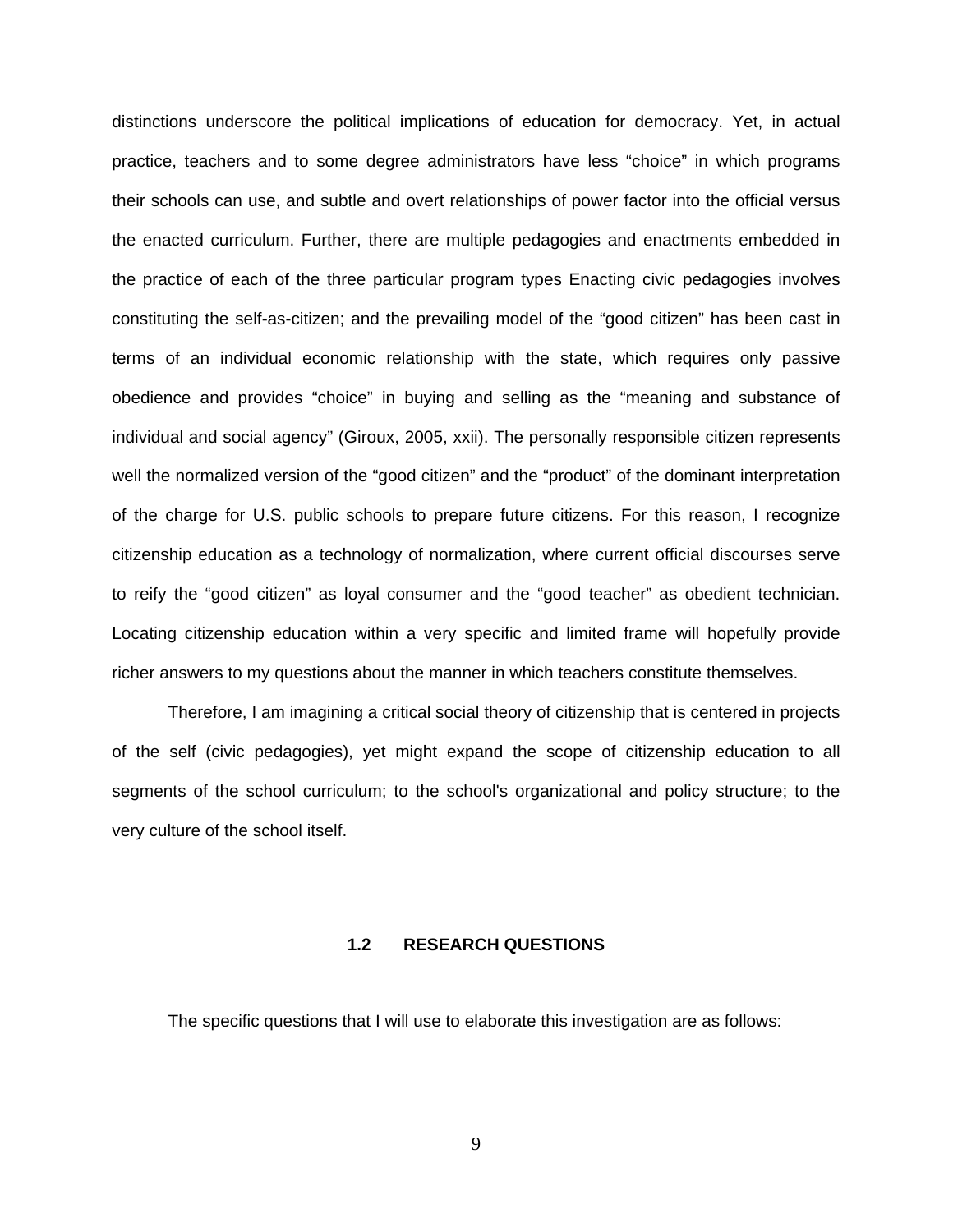I. Using a Foucauldian lens of "self-constitution" to re-examine a set of teacher interviews, what insights can I gain into stances of teacher resistance within a culture of compliance?

II. How might these self-constitutions provide an immediate and potent form of resistance to the normalizing tendencies of state accountability requirements?

III. How do some Pennsylvania (PA) educators interpret the charge of public schools to prepare future citizens?

To accomplish this task I make use of a series of models of resistance to name and discus various subject positions (self-constitutions) that operate as forms of resistance. This includes Foucault's work (1979/1995) which articulates the effects of power in education: knowledge/power and surveillance, along with Foucauldian scholarship relevant to education such as teacher agency (Pignatelli, 1993), technologies of normalization (Gunzenhauser, 2005d), (care of) the Foucauldian self (Gunzenhauser, 2005a; Marshall, 2001), and critique as resistance (Hoy, 2004); as these hang together with projects of freedom (Freire, 1973/2000; Giroux, 1988; Greene, 1988) and the discourse of emancipation (Brocklesby & Cummings, 1996; Habermas, 1987) . I pair Foucauldian "surveillance" with Mary Lee Smith's use of Murray Edelman's Political Spectacle Theory (Edelman, 1988; Smith, 2004) to introduce the particular use I make of Vinson and Ross' "new disciplinarity" (2003; 2001) as the context of power within which teachers in the era of accountability enact agency.

This effort responds to the call for hope (Giroux, 1997) and a reawakening of imagination (Greene, 1988) and attends to the discourse on development of the will (Atman, 1991; Huitt, 1999) and the power of intention in transformational change emerging from various communities of science (Tiller et al., 2001) as well as the new interdisciplinary field of contemplative studies (Roth, 2006). For teachers who are not seeking resistance, or perhaps not even positioned in opposition to state requirements, this work might be a vehicle for presenting opportunities to critically examine teachers' locations within multiple and fluctuating relations of power.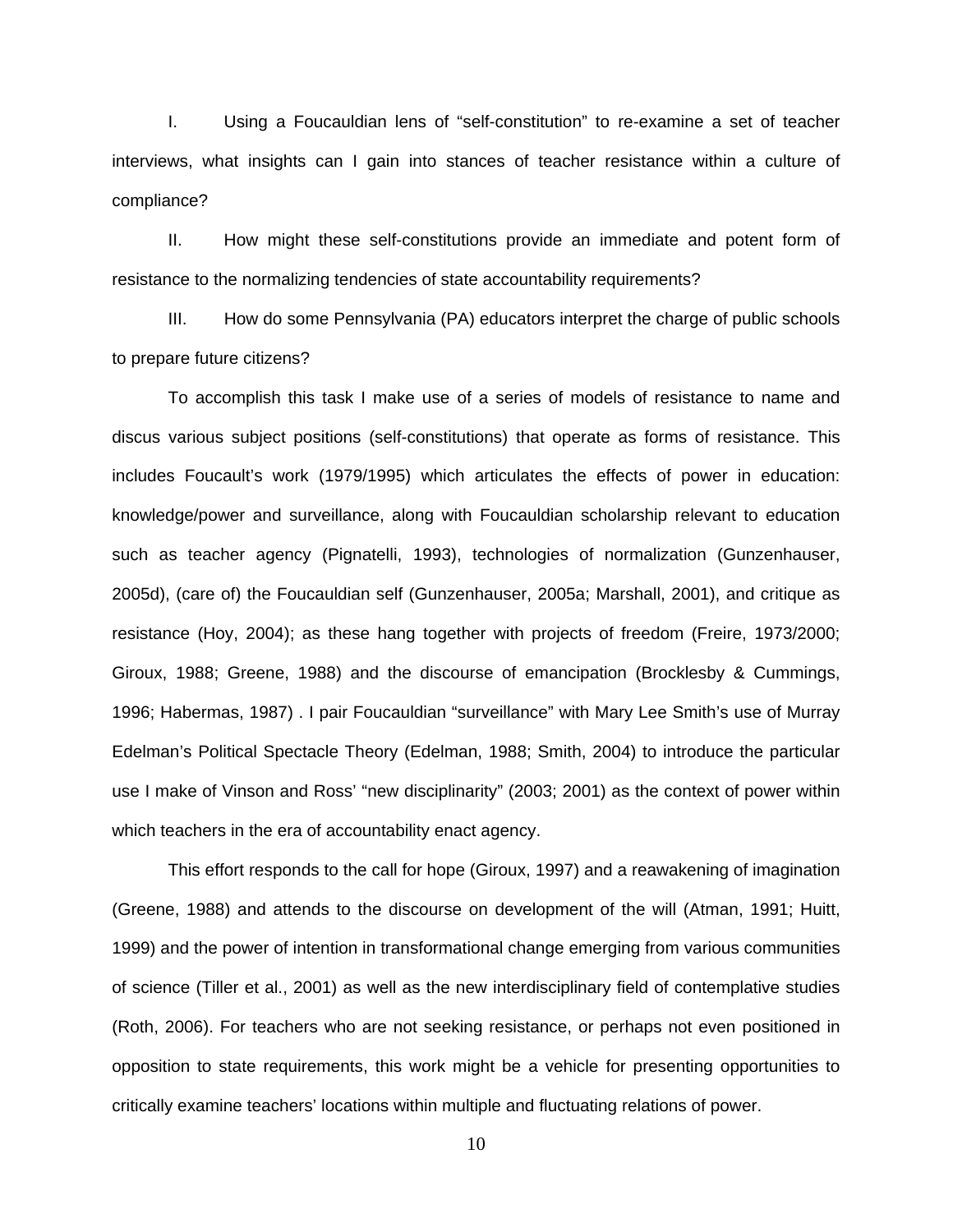<span id="page-21-0"></span>Lastly, I am proposing this work as a contribution to the discourses of field of social foundations of education as an important component of teacher education. But there is no reason to think that this work cannot be expanded into the discourses of social studies education or even more specifically, citizenship education.

#### **1.3 OVERVIEW OF SECTIONS**

The rest of the dissertation proceeds as follows. In the first half of **Section II**, I provide a brief review of literature that delimits my use of specific discourses from the fields of civics/citizenship education. Working from Westheimer and Kahne's citizen typology (2004), I match each type of citizenship education program to a corresponding civic pedagogy and suggest challenges for enacting each type of pedagogy. I provide a rationale for my interest in citizenship education in "The Civic Mission of Schools" drawing on the historic charge for public schools to prepare future citizens and the contemporary discourse of crisis in citizenship education. I also appropriate JoVictoria Goodman's term "civic courage" (2003) to name teacher resistance to federal policies as an element of critical civic pedagogies. The section also includes a partial review of the discourses on education for democratic citizenship, sufficient to demonstrate points of intersections with social justice.

In the second half of this section, I present my understanding of resistance as I continue to examine Foucault's essential texts and lectures, along with Foucauldian scholarship. Rather than identifying resistance as any specific type of fixed action, adopting the concept of selfconstitution in theorizing resistance troubles a more common understanding of resistance as reactive and oppositional. In "A Foucauldian Path: Resistance via Self Constitution", I distinguish the theoretical threads of human versus self emancipation in critical thought to ground transformative education in the critical-emancipatory tradition. I then briefly consider the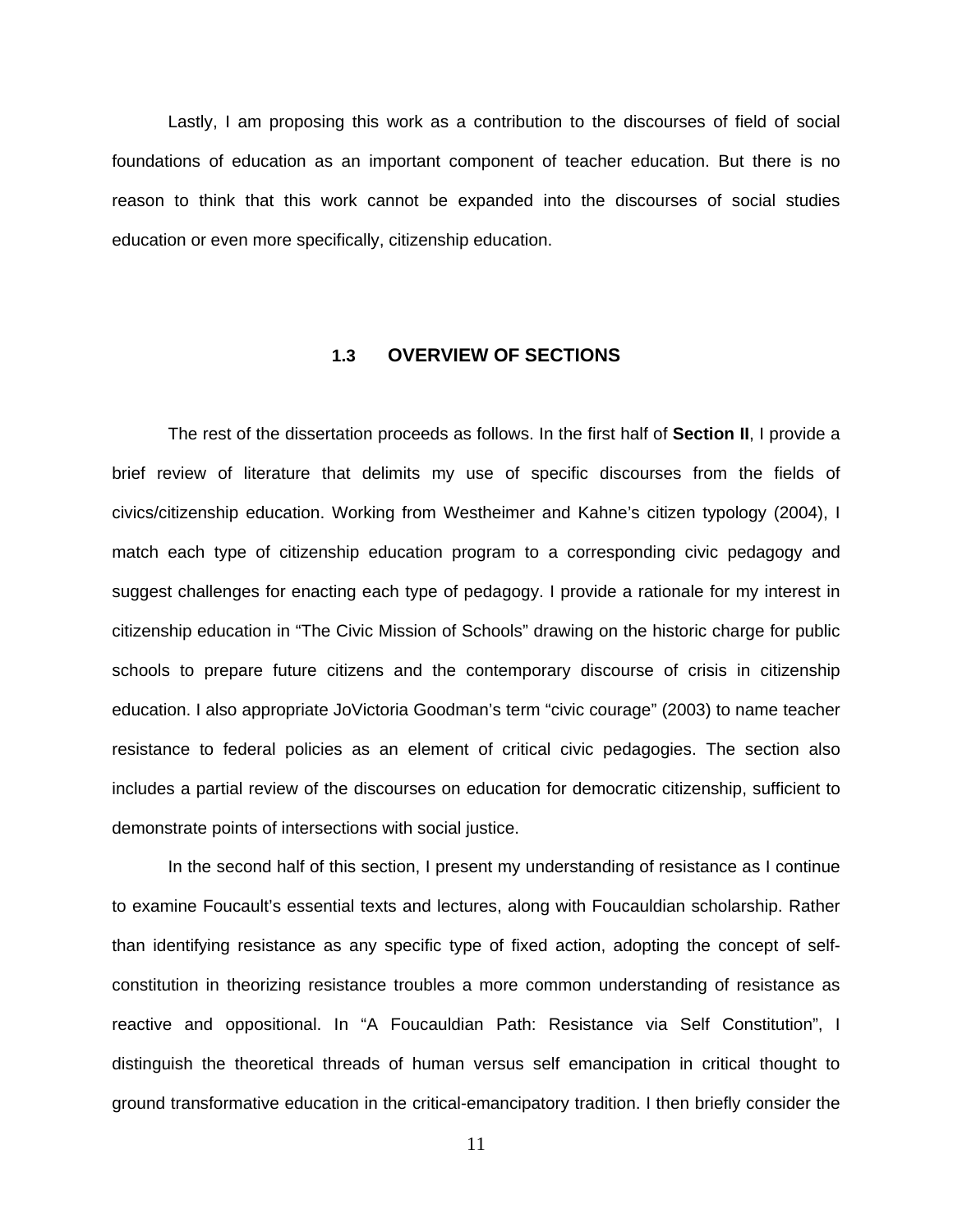connections between self-constitution as resistance and transformative education (intentionality and self-transformation). To establish the context of educator resistance, I make of Vinson and Ross' "new disciplinarity" (2003; 2001) as the context of power within which teachers in the era of accountability enact agency. From here I move into a brief discussion of the Foucauldian self: self-reconstitution, or creating and presenting a self that is different from, if not in direct opposition to, the normalized version of the self, created by dominant political discourses. To more thoroughly consider the possibilities for individual agency, I end this section with a consideration of the role of intention in projects of change.

**In Section III**, I wrestle with the postcritical tensions among theories of critique and hope to create a frame that addresses the limitations of theoretical frames. I begin with Gary Thomas' critique of theory (1997), noting the appropriateness of taking an ad hoc stance with regard to my own theoretical frame within a study informed so heavily by Foucault and Foucauldian scholarship and which adopts a Foucauldian lens to construct a personal understanding of resistance. I briefly note the necessity of going beyond critical theory, in theorizing agency, to access the discourses of postcritical theory which I portray as a hybrid language of critique and transcendence. I finally settle on the field of discourse called "critical social theory" (Calhoun, 1995) as a tentative place to locate my own frame. In this section, I also present and defend my methods of data collection and analysis. I describe my study sample, my relationship to the data and the interview methodology and explain and defend my choice of the essay genre to portray the bulk of my analysis. Table 3.1 (p. 41) introduces the twelve participants and provides an ata-glance list of the demographic area of their work environments; their certification level and area; their years of service as an educator; and their highest level of education. To bring a check on the rigors of my analysis, I turn to Patti Lather's (1986) concept of catalytic validity and consider researcher bias. In this piece I disclose my own interpretation of the charge of public schools to prepare future citizens and consider the ways that this affected my analysis of teacher interviews and other data.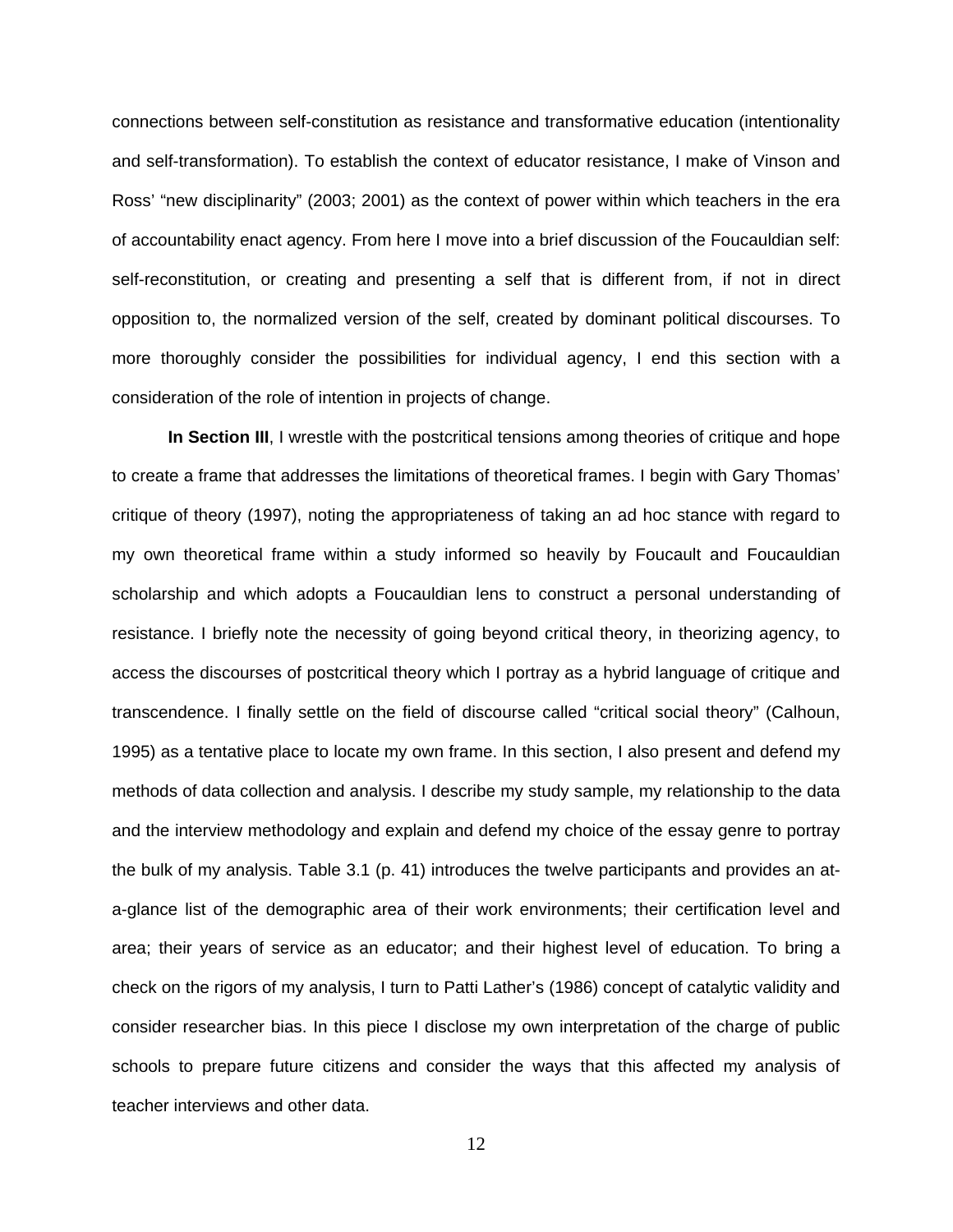With theoretical tools assembled, I move into my three analytical sections. In **Sections IV-VI**, I apply critical social theory in my analysis of the discourses surrounding accountability, teacher agency and civic pedagogies from policy documents, academic journals, public media items and interview transcripts. I use speculative essays (Schubert, 1991) to analyze and synthesize meanings from all data sources and revisit the major concepts introduced in Section II. This collection of essays generates concepts that hang together with major social and ethical theories. I make use of the speculative essay's blended language (Logsdon, 2000, p. 14-16) to conceptualize what I make of the data.

**Spectacle and Surveillance (Section IV)** names particular technologies of power that challenge teacher agency in the era of accountability. This includes the spectacle of teacher involvement or what Popkewitz (1991) calls the "rhetoric of participation" ; shaming and blaming teachers through publication of student test scores and the teacher-as-cause ideology; the reductionist response to mandates to increase standardized test scores called "educational triage"; and concerns about the hidden intentions behind the No Child Left Behind Act (NCLB) to privatize education. Instances of surveillance include the silencing of NCLB-related dissent as federal policy; technological surveillance of teachers via state-wide accountability databases; and the use of ambiguous language to rhetorically turn the gaze on teachers*.* I finish by recognizing how imagination and creativity make self-constitution possible as a way to resist the normalizing technologies of "the new disciplinarity" (Vinson & Ross, 2001).

**Repertoire of Resistance (Section V)** portrays examples of some emergent concepts of the role and identity of educators as change agents that I gleaned from conversations with my participants. This is not to equate change with a challenge to dominant ideologies or structural arrangements but simply to acknowledge a pervasive recognition of the power and responsibility that educators claim for themselves to "make new" - to mark problems, generate solutions and implement new strategies for the good of their students. These educators make "tools" of the following aspects of their own self-constitutions: post-certification graduate (especially doctoral)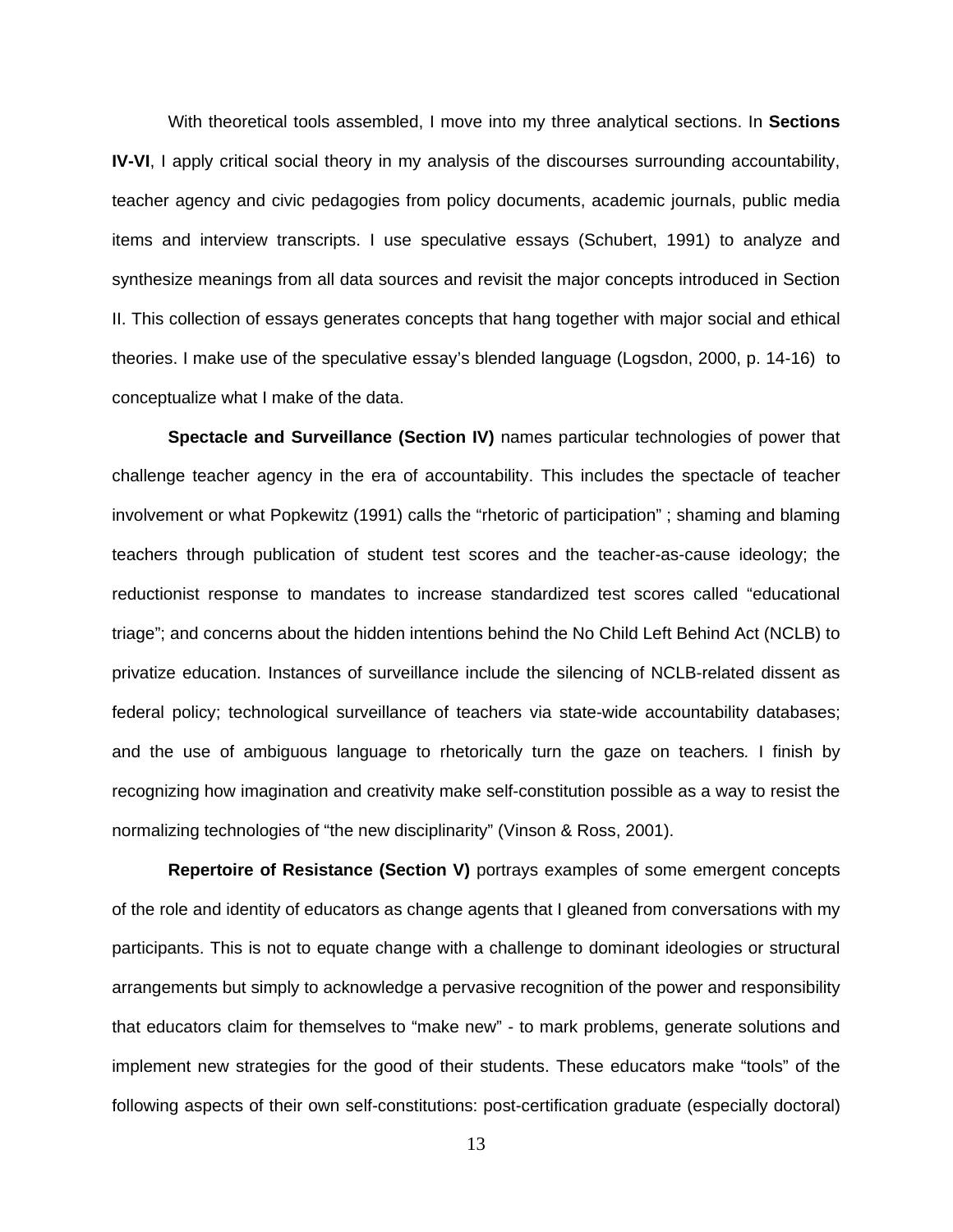study; an internally defined sense of professionalism; a reliance on their own pedagogies born of and/or nurtured in practice (field theories); a mastery of their content and the confidence and resources associated with such knowledge; consideration of their positionality with regard to power and authority; and their degree of political savvy.

For my final essay, **Enacting Self Constitution as Resistance (Section VI**), I interpret responses to the following specific questions: *What responsibility does the public school system have for preparing future citizens? What is your responsibility? How do you enact this responsibility? How well does it work for you in this era of accountability?* The most common response could be represented by the following dictum: Public schools should ensure that students are successful after graduation. In most cases, participants readily acknowledged and some even volunteered that success in this sense was defined by societal values, which they variously described as maintaining financial stability, taking care of one's self and one's family and interacting socially (Westheimer and Kahne's personally responsible citizen). In some cases this was made problematic and at other times not. Some participants saw their own definitions of success as aligned with "society's" but most had additional components such as subjective well being or happiness (Noddings, 2003). In the first part of this section, I distinguish some interpretations of elementary and secondary level instructors as an understanding of what might be named collectively a "developmental" civic pedagogy. In Part II of the section, I note the different work involved in emancipation versus transformation in the discourse of critical theory and consider the fit between self-constitution and the field of transformative education. At the end of the section, I speculate as to whether externally imposed accountability practices such as high-stakes testing (and especially NCLB) might ever help educators to accomplish transformative agendas and consider the desire to "make the world a better place" as a pedagogy of hope.

**Section VII, Conclusions and Anticipation**, portrays a post-study understanding of teacher resistance within a culture of compliance; of the ways in which some teachers constitute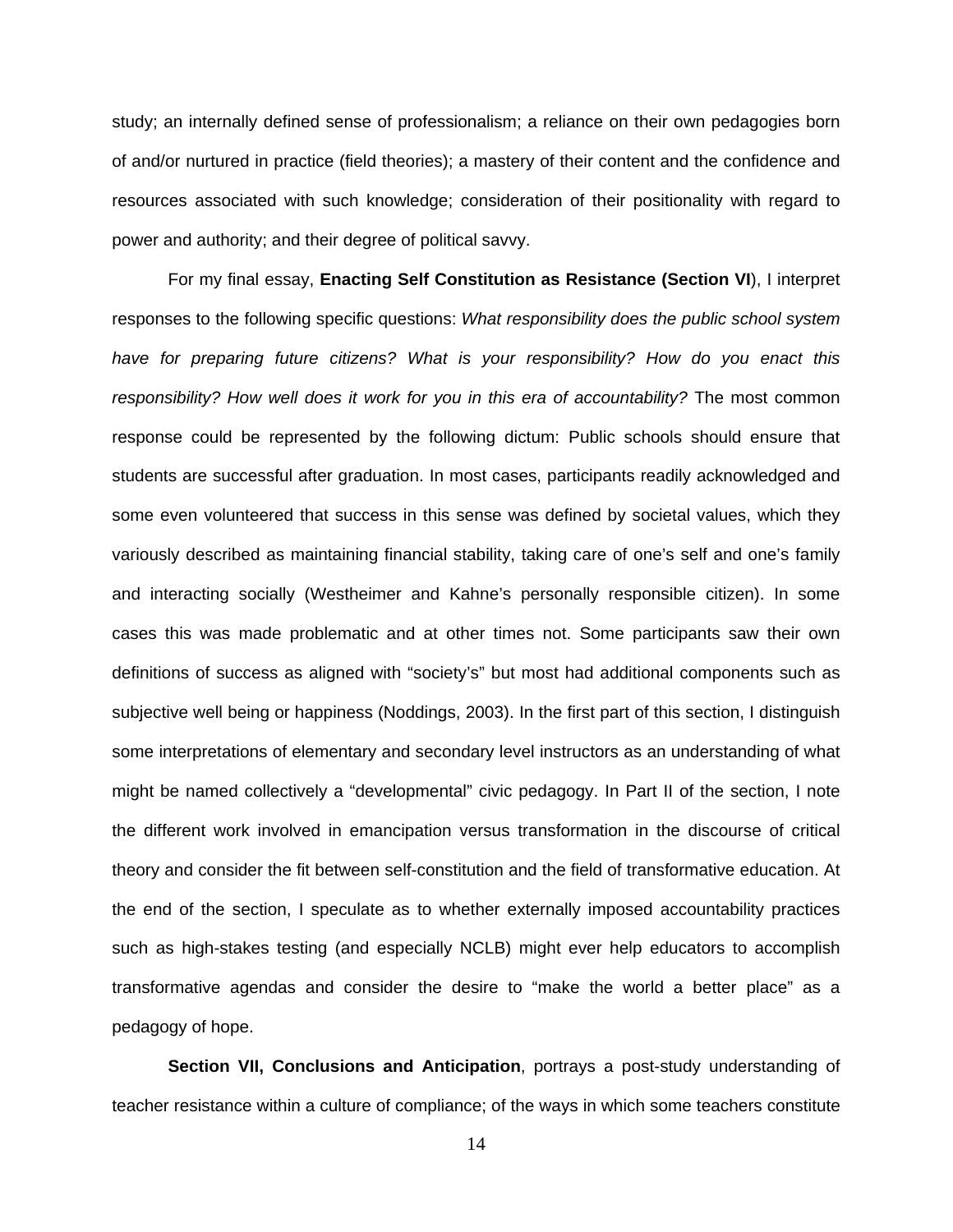themselves; and of how these self-constitutions might support a critical social theory of citizenship education. I consider what a more contextualized understanding of self-constitution as resistance offers to my own practice as I connect my learning to the social foundations curricula within a teacher-education program. I reflect on learning as a result of inquiry into my own theorizing and attempt to disclose and address problems and disconnections within this work as a postcritical project. And, finally, I anticipate the direction of my future scholarship as I reflect on the lessons of this dissertation and as a whole.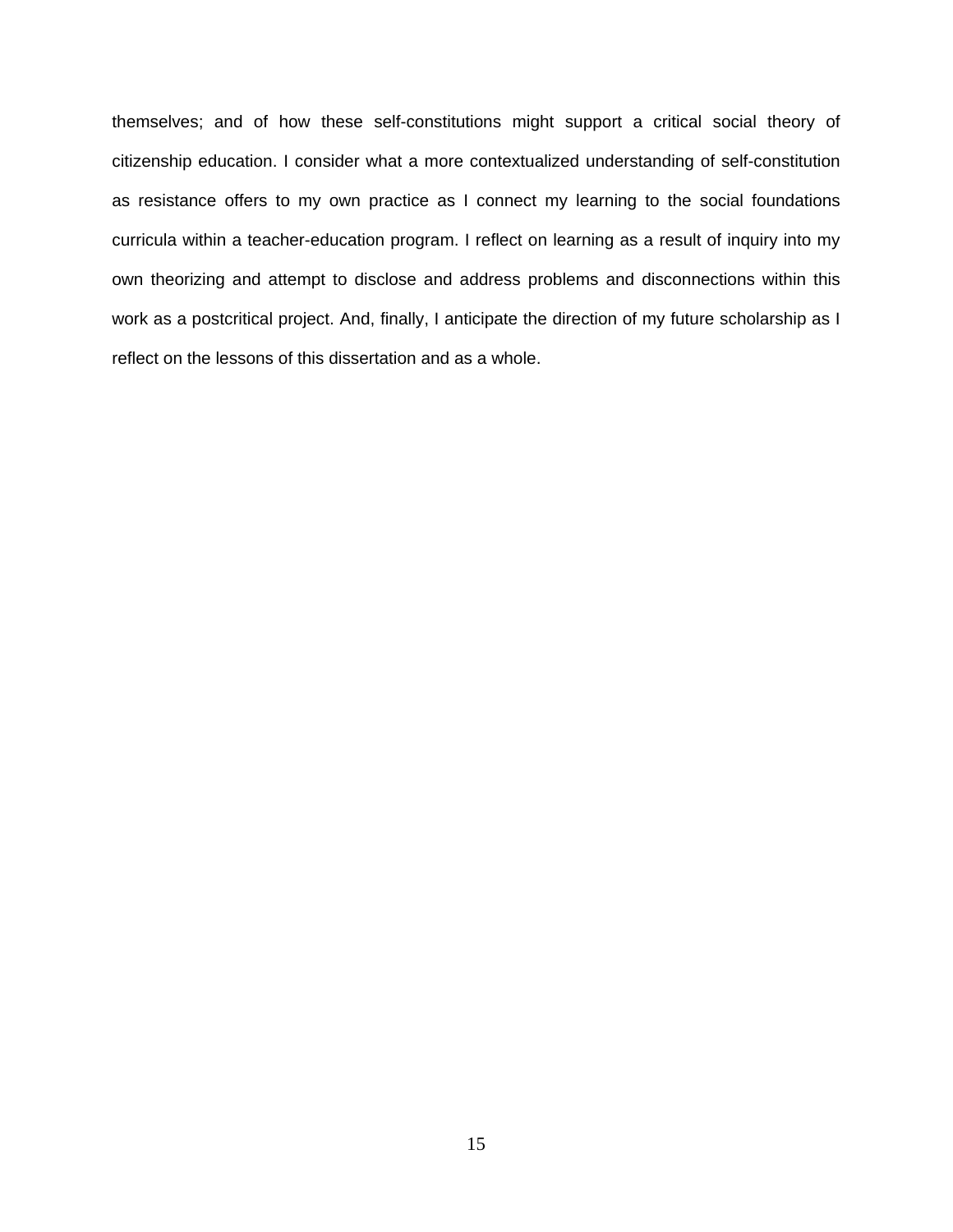#### <span id="page-26-1"></span><span id="page-26-0"></span>**2.0 SECTION II –REVIEW OF LITERATURE**

#### **2.1 FROM THE DISCOURSES OF CIVICS AND CITIZENSHIP EDUCATION**

#### **2.1.1 What Kind of Citizen?**

What kind of citizen do we need to support an effective democratic society? From their investigation of prominent theoretical perspectives, educators' conceptions of education for democracy and citizenship education programs in action, Joel Westheimer and Joseph Kahne (2004) have arrived at three conceptions of the "good" citizen: 1) the personally responsible citizen; 2) the participatory citizen; and 3) the justice oriented citizen. I see an ontological "fit" between Westheimer and Kahne's citizen typology and the responses of the teachers that I have spoken with - both informally and as part of an interview scenario - about the charge to prepare future citizens. However, this claim may be a bit misleading since educators' interpretations civic pedagogies do not "match" any contrived categories. But I am getting ahead of myself.

Borrowing from Westheimer and Kahne, then, the *personally responsible citizen* is aware of her responsibility toward others in her community. She is a law-abiding citizen; she is aware of civic rules and follows them. Citizenship programs aimed at creating the personally responsible citizen involve didactically teaching the rules and responsibilities of civil society and reinforcement of desired behaviors. This kind of program may be called character education in the sense that it aims to instill predetermined personality traits (Lickona, 2003). From my initial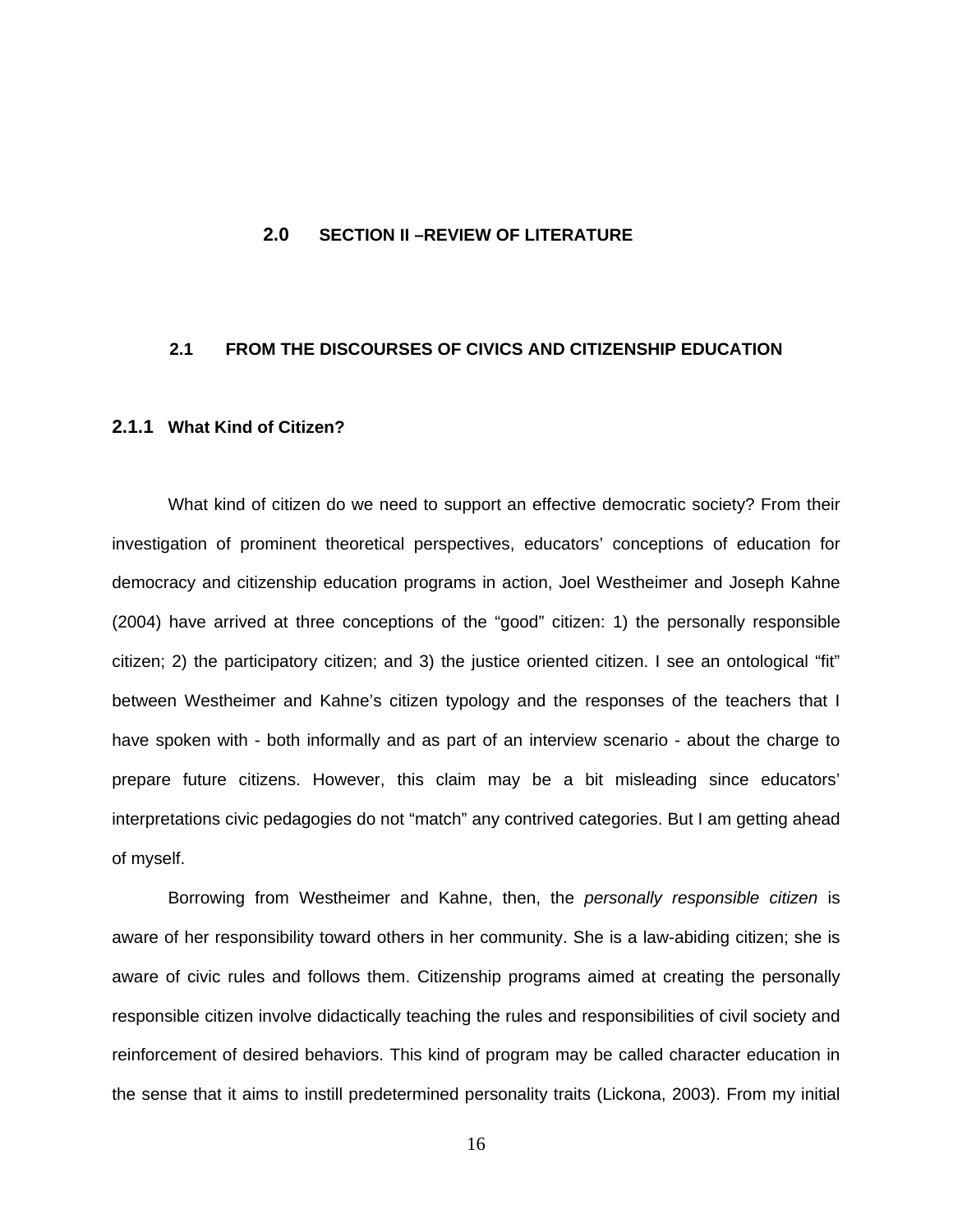inquiry into this area, I have found that when teachers accept the charge to prepare citizens, and enact a pedagogy that might prepare personally responsible citizens, there seems to be little conflict with the current accountability environment.

Similarly, when teachers interpret this charge as pertaining only to social studies educators or service learning/community service programs, they may enact or espouse a pedagogy that might likely prepare what Westheimer and Kahne call *the participatory citizen*. The participatory citizen is aware of the structure and function of civic society and is politically "active" especially at the local level. Educating the participatory citizen involves teaching bureaucratic organizational theory and the techniques for engaging in local civic action. But there may be an absence of critical thinking or problem-posing involved in this type of citizenship education. Although time, faculty support and school funds may in some cases and to varying degrees be diverted away from such supplementary programs in favor of test preparation efforts and remediation; it is still possible for teachers to facilitate participatory citizenship education programs in the current policy environment.

The *justice-oriented citizen*, the third prong of Westheimer and Kahne's typology, may act in unpredictable ways and say disturbing things or ask prying questions, because this type of citizen is concerned with uncovering the reasons for social problems, injustices and inequalities. Education for justice-oriented citizenship involves questioning the structural organization of local and more far reaching communities. This type of education asks students to investigate relationships of power and may involve student protests. When teachers interpret citizenship education as a responsibility of each teacher to prepare students who will critically examine status quo arrangements or to investigate historical developments of injustices and inequalities, or to pose challenging questions to public policies, there are fewer possibilities of enacting such a (critical or problem-posing) pedagogy in the current "era of accountability".

The narrow and often ideologically conservative conception of citizenship as an individualized and internalized set of behaviors regards civic participation as a financial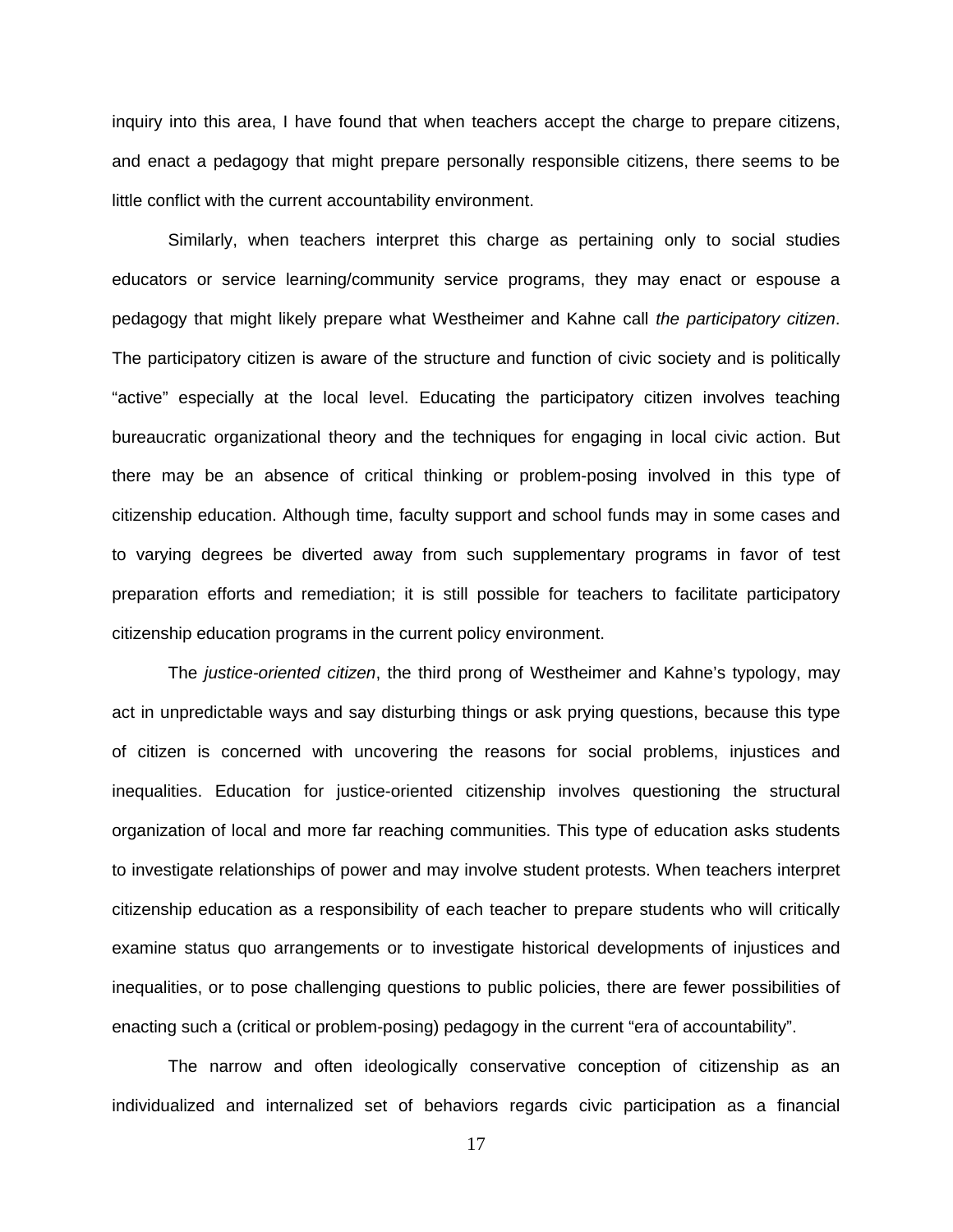<span id="page-28-0"></span>obligation (paying taxes and donating to local charities) and reduces civic action to voting. That said, I am deeply troubled by the evidence that state accountability requirements and a general policy atmosphere of standardization and compliance (Sirotnik, 2004) seem to be problematic for justice-oriented citizenship education programs, and, more generally, that such requirements limit teachers' imagination and capacity for Enacting Self Constitution as Resistance. Later, I will specifically extend the concept of the *justice-oriented citizen* from citizenship education programs within public schools to the field of social foundations of education as an aspect of teacher education.

#### **2.1.2 The Civic Mission of Schools**

The most telling sign of "the return of the citizen in American public and policy discourse" (Scobey, 2001, p. 5) is the proliferation of citizen education initiatives. (For example CEP, 2007; NASBE, 2006). According to the National Standards for Civics and Government (CCE, 1994), and affirmed in the Educate America Act of 1994 (103rd-Congress, 1994), "it has been recognized since the founding of the nation that education has a civic mission: to prepare informed, rational, humane, and participating citizens committed to the values and principles of American constitutional democracy". (p. 1) The National Assessment of Educational Progress (NAEP) recently published the Civics Framework (2006), which draws heavily on the National Standards for Civics and Government to devise a civics assessment. The NAEP civics exam was administered to students in grades 4, 8, and 12 throughout the U.S. from January to March 2006, the results of which will be reported in early 2007 (NCES, 2006). Anticipation of the 2006 test revived a discourse of "crisis" in civics knowledge from the results of the 1998 test, where "a third of all students did not reach a 'basic' level of achievement in their knowledge of civics" (ECS, 2004). Test anxiety, concerns for the place of citizenship education within the scope of the 2001 federal No Child Left Behind Act (107th-Congress, 2002; Boston, 2005) and the post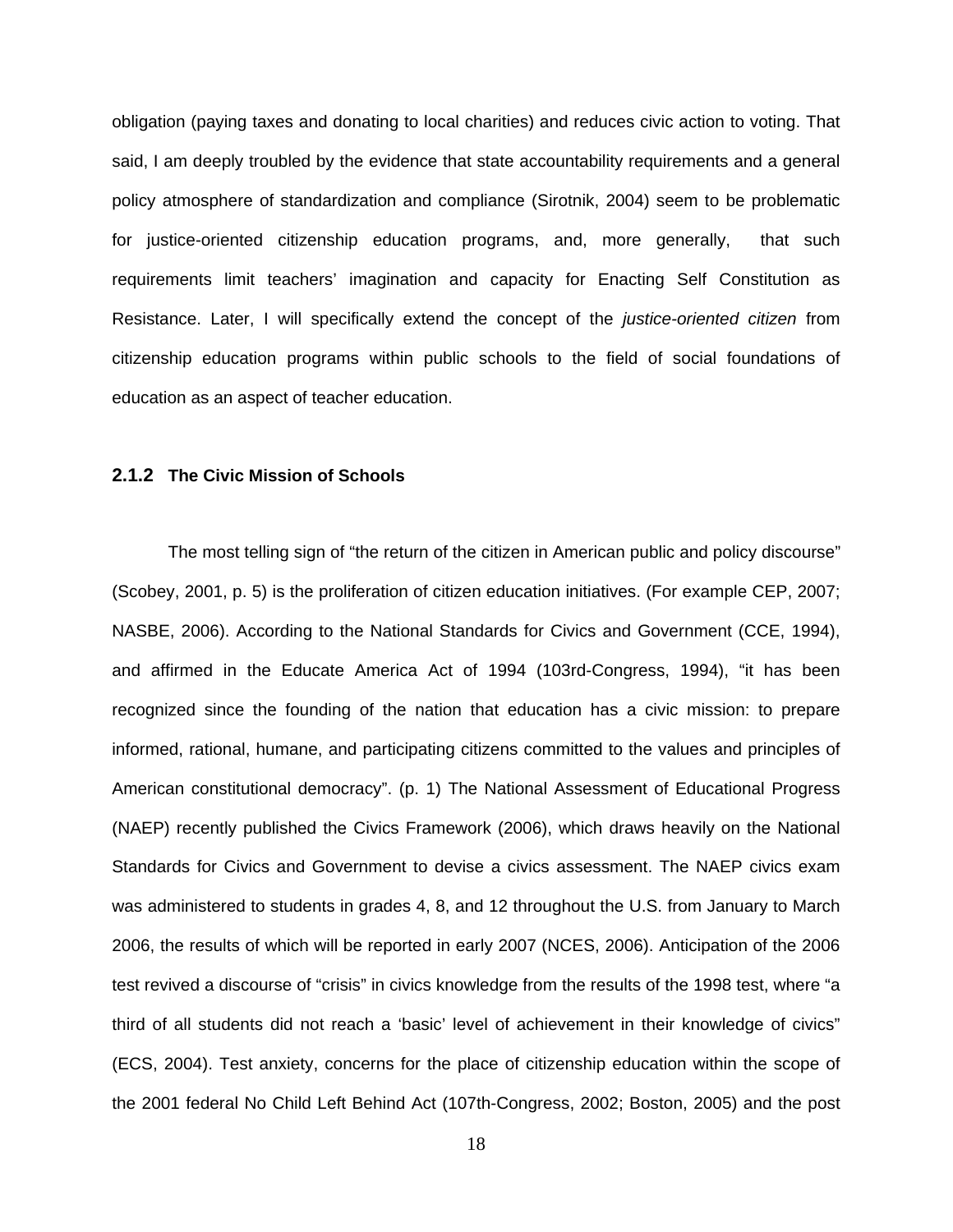September 11, 2001 (9/11) foreign and domestic policy atmosphere in the United States, have all contributed to a revival of interest in the civic mission of schools (AYPF-ASCD, 2005; Ben-Porath, 2006; Boyte, 2003; CCE, 2004; CIRCLE, 2003; Goodman, 2003; Howard, 2004; NCSS, 2005; Soder, 2004; Westheimer & Kahne, 2004; Williams & Humphrys, 2003; Zaman, 2006).

From the beginning, the main purpose for establishing public schools in the United States was to prepare future generations for democratic citizenship. Citizenship under nondemocratic rule would not require education beyond what parents and community could instruct children about their place in society and their relationship to the ruling authority. As it is, in theory, citizens of a democracy are the ruling authorities and must therefore be given the knowledge (reading and writing and some classical history) and attitudes (vigilance against those who would seek political office for corrupt purposes) of leadership. This was Thomas Jefferson's dream of a "natural aristocracy" who would govern on the basis of virtue and talent rather than birth and wealth (Letter to John Adams, in Jefferson & Washington, 1853). Influenced by Plato's utopian proposal for education, as well as other ideas central to classical liberalism (Tozer et al., 2002), Jefferson recognized that to prevent the political ascendancy of a hereditary aristocracy, more than just the wealthy had to be educated. At the same time, all citizens - meaning all free, White, male landowners - should be able to exercise their responsibilities for electing leaders and approving legislation through access to the free marketplace of ideas where men could discuss and rationally consider the best course of action. He proposed a meritocratic form of promotion into higher education and preparation for political office. However, as Joel Spring (2005) observes, "the details of Jefferson's plan are not as important as the idea, which has become ingrained in American social thought, that [public] schooling is the best means of identifying democratic leadership" (Spring, 2005).

Horace Mann, father of the "common school," had a vision of public education as a unifier of moral differences and a palliative to the social upheaval brought into sharp awareness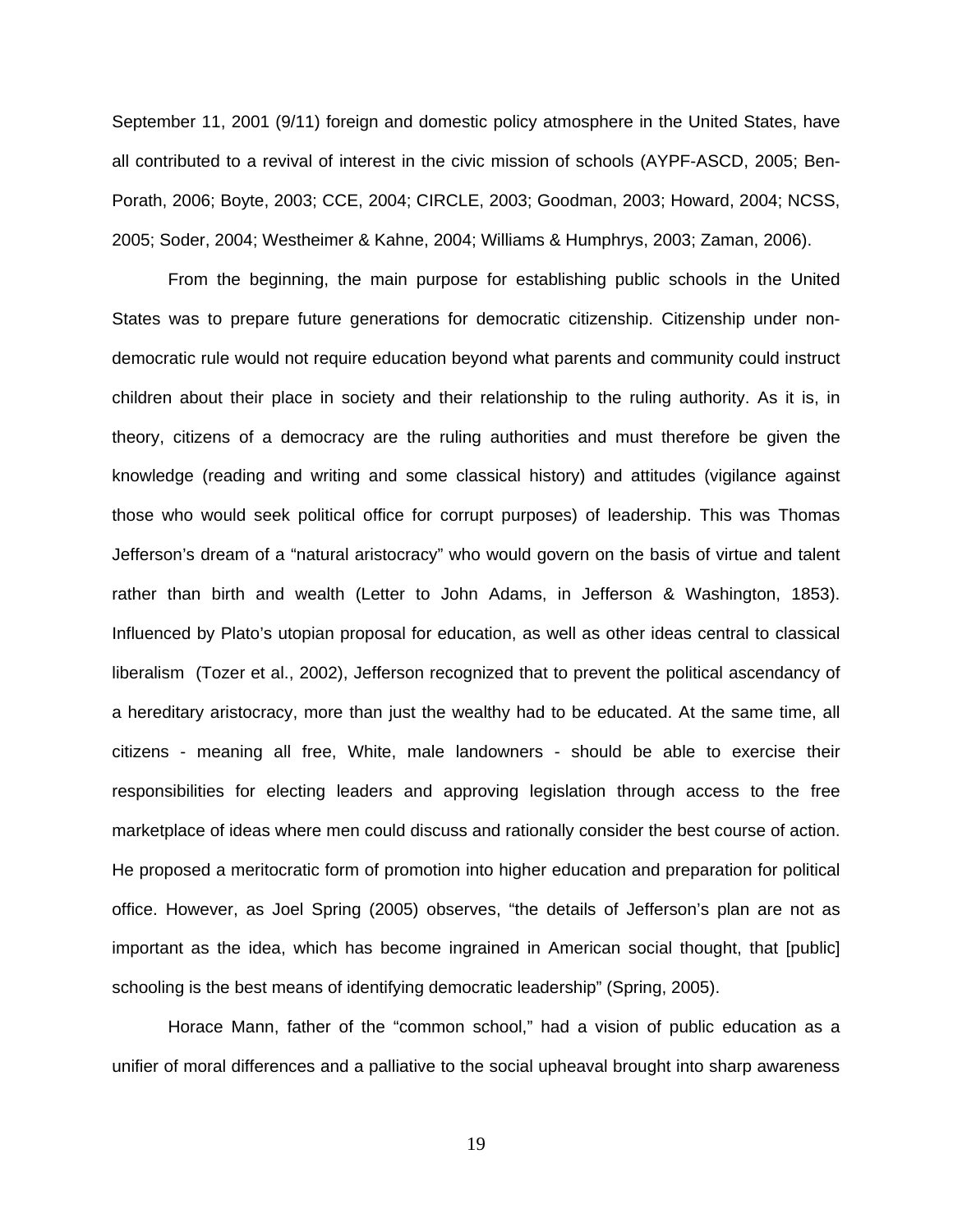by the rapid increase of immigration, urbanization and industrialization during the mid to late - 19th century in the U.S.

The religious struggles between the Calvinists and more liberal sects, the economic strife between the rich and the poor, the riots pitting Irish immigrants against native workers – all were evidence to Mann of a dangerous social disharmony which threatened the stability of society. The common school was to become the central institution to ameliorate this situation. It was necessary for all children to develop a commitment to a common core of values. (Tozer et al., 2006, p. 66)

Mann's ideas were based, in part, on the Prussian model of the mid 19th century, a compulsory school system established to develop patriotic citizens and unite the German states for world leadership. Although philosophically democratic rather than totalitarian-minded, the common school movement was "essentially a movement that reflected the values of republicanism, Protestantism and capitalism" which created "what many consider to be the indispensable institution for American democracy" (Urban & Wagoner, 2004).

Perhaps no one expressed the civic mission of schools better than educator, psychologist and philosopher, John Dewey. In *Democracy and Education* (1966/1916), John Dewey stated his view of schooling as a microcosm of a democratic community.

[T]he realization of a form of social life in which interests are mutually interpenetrating, and where progress, or readjustment, is an important consideration, makes a democratic community more interested than other communities have cause to be in deliberate and systematic education. The devotion of democracy to education is a familiar fact. The superficial explanation is that a government resting upon popular suffrage cannot be successful unless those who elect and who obey their governors are educated. Since a democratic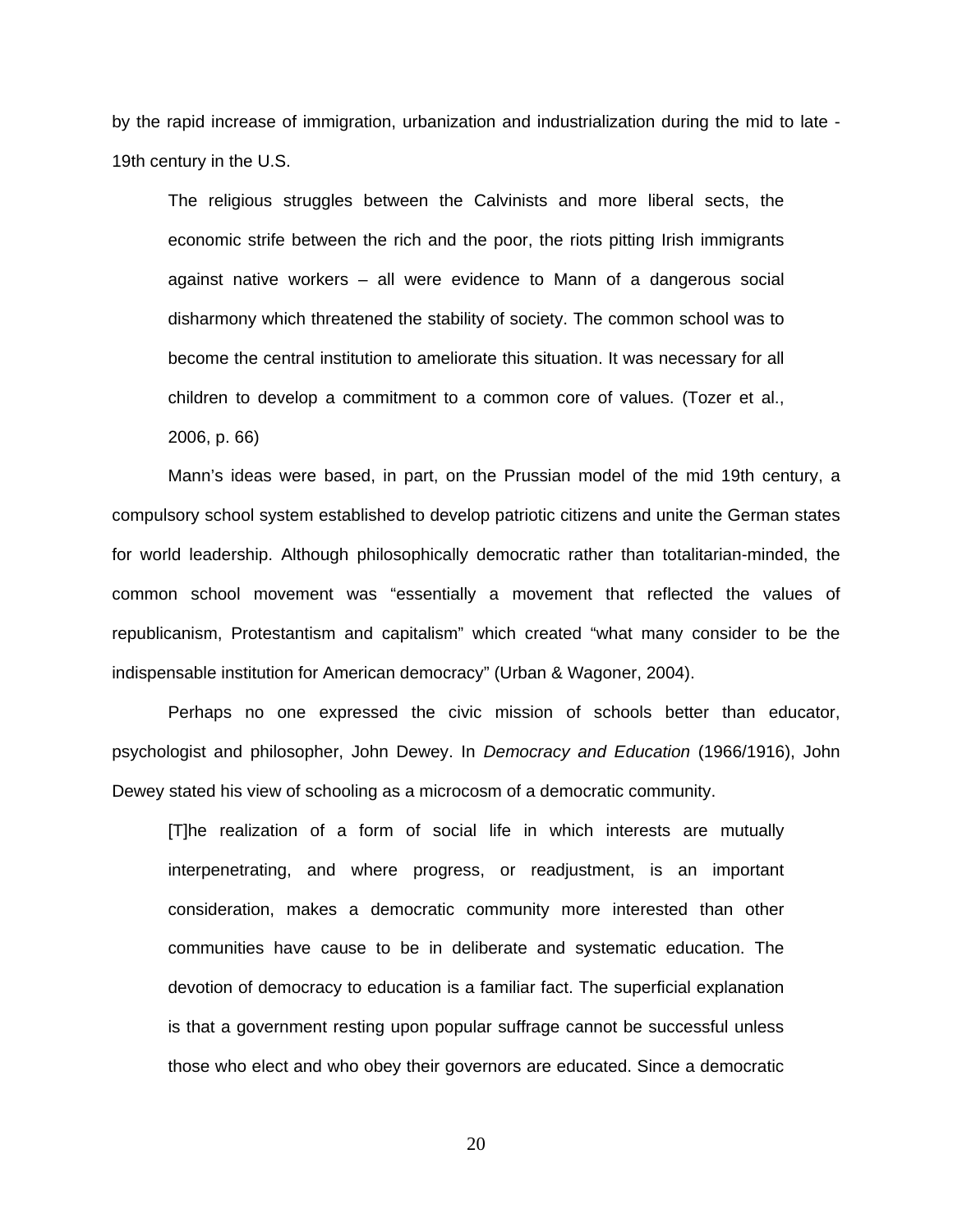<span id="page-31-0"></span>society repudiates the principle of external authority, it must find a substitute in voluntary disposition and interest; these can be created only by education. (p.87)

Dewey's contribution to the "democratic imagination" in education is considerable and varies in importance according to one's individual philosophical or pedagogical affiliation. Though he rejected the dichotomy, those who favor a child-centered curriculum can more easily trace their philosophical lineage to Dewey than those who adhere to the curriculum-centered pedagogy. By democratic imagination, I refer to the capacity to see a connection between school-based educational activity and citizenship participation in a democratic society. Images of the "democratic classroom" range from elementary classrooms through whole-school structural and curricular arrangements to national movements for school organization and leadership. This imagination can extend to teacher education courses: content, activities, philosophies and pedagogies (Hyde, 2005b). The democratic nature of the classroom, activity, movement or pedagogy is reflected in the recognized purpose of organized educational activity in reproducing participatory democratic citizenship outside of the classroom.

For advocates of Deweyan democratic education, the collective imagination is set into action, through democratic participation (Beane & Apple, 1995; Beyer, 1996; Cunat, 1996; Garman, 1989; Gutmann, 1987; Mayo, 2004; McGinn, 1996; Meier, 2002; Noddings, 1992; O'Sullivan, 2001; Salamone, 2000; Sergiovanni, 1994; Slattery & Rapp, 2003; Wood, 1992). This begins with deliberative discourse in the classroom. Facilitating democratic deliberation may be one avenue of teacher agency that is open to public school teachers in this era of surveillance and accountability (Parker, 2006).

#### **2.1.3 Civic Courage**

What should children learn in public schools about patriotism? What are teachers' responsibilities in wartime? A special issue of *Phi Delta Kappan* brought together educators and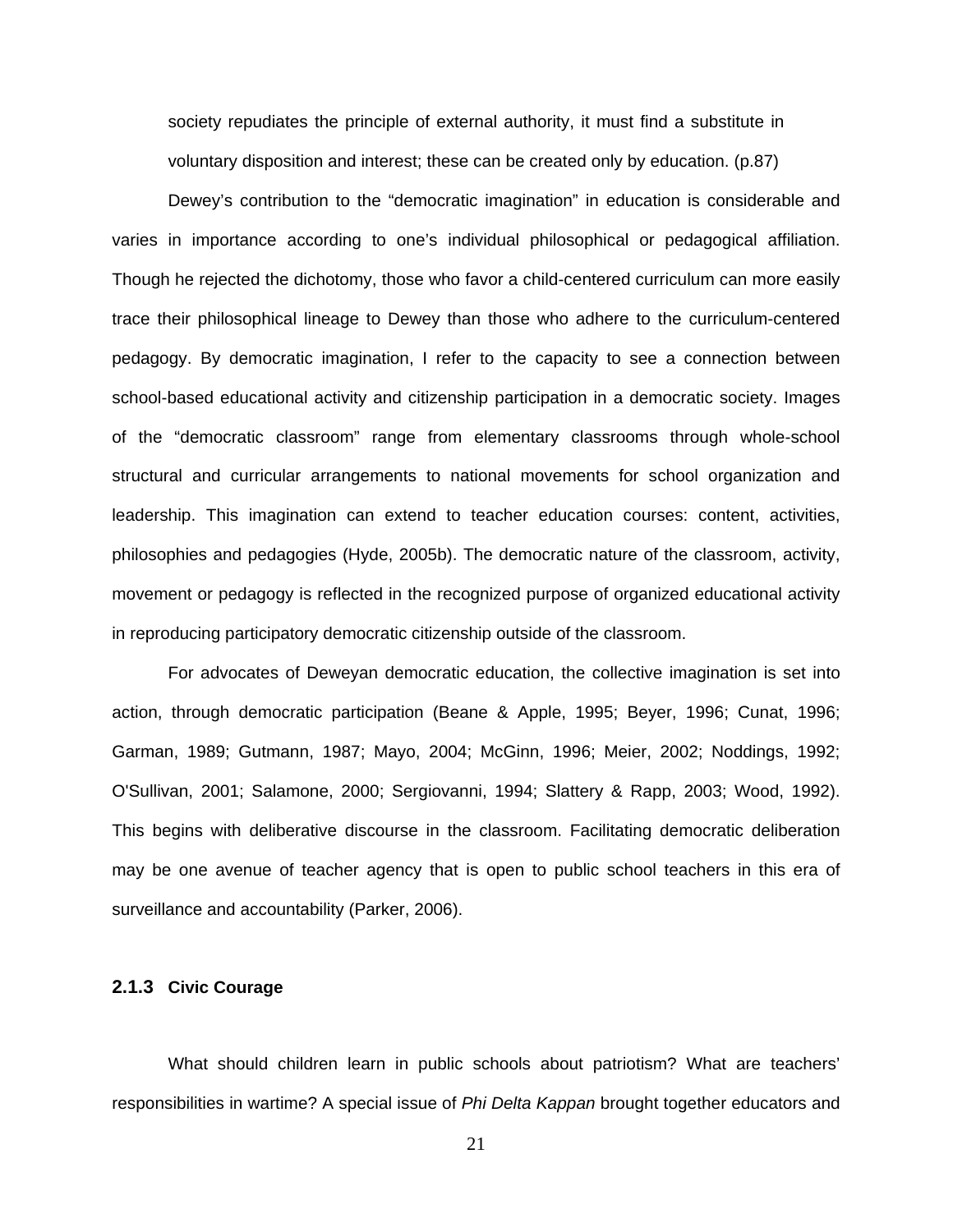interested others to reflect on "Patriotism and Education" (Westheimer, 2006). To educate around the events of 9/11 and the continuing wartime climate, my Social Foundations of Education students and I read and discussed the articles in this collection. Students presented their own personal ideas of patriotism which could be broken down into a short list of requisite attitudes and actions, or citizen responsibilities. As these students are very new to education as a field of study and have not been inside a public school classroom since they graduated from high school, though for most this was only a few years ago, their reflections on teachers' responsibilities with regard to educating around issues of patriotism fell into some uncomplicated "support the President" or "say nothing" varieties. They either could not or would not imagine teachers taking a position on the meaning of patriotism or the "war on terrorism" that were critical or contradictory from those directly emerging from the White House. This was for me an instance of reaffirmation of the pervasive hegemony of public schools as a "state entity" and a force of reproduction of the status quo (Apple, 2000; Morrow, 1995; Willis, 1981). If, in this instance, we choose to adopt a critical teacher stance, as Kincheloe has suggested (Kincheloe, 2005), we might "embrace civic courage as a central purpose of schooling in a democratic society, to face accusations of disloyalty and to challenge dominant ideological efforts to manipulate public consciousness". (p 65)

Civic courage is certainly a pertinent and timely quality worth contemplating as it appears among all groups and individuals living in the United States. "Domestic tragedies have served to refocus Americans on their notions of citizenship and to place debates about American culture and globalization in a fresh and challenging context" (Marsden, 2003). JoVictoria Goodman (2003) maps the civic debate in the context of the post-September 11th 2001 terrorist attacks on the World Trade Centers in New York City and the Pentagon. Goodman ascribes *civic courage*, "the ability and willingness to confront one's own difference in civic matters" (p. 9), to those who questioned the prevailing rhetoric of the causes, meanings and actions required on the part of the U.S. in response to the terrorist attacks. Dissent,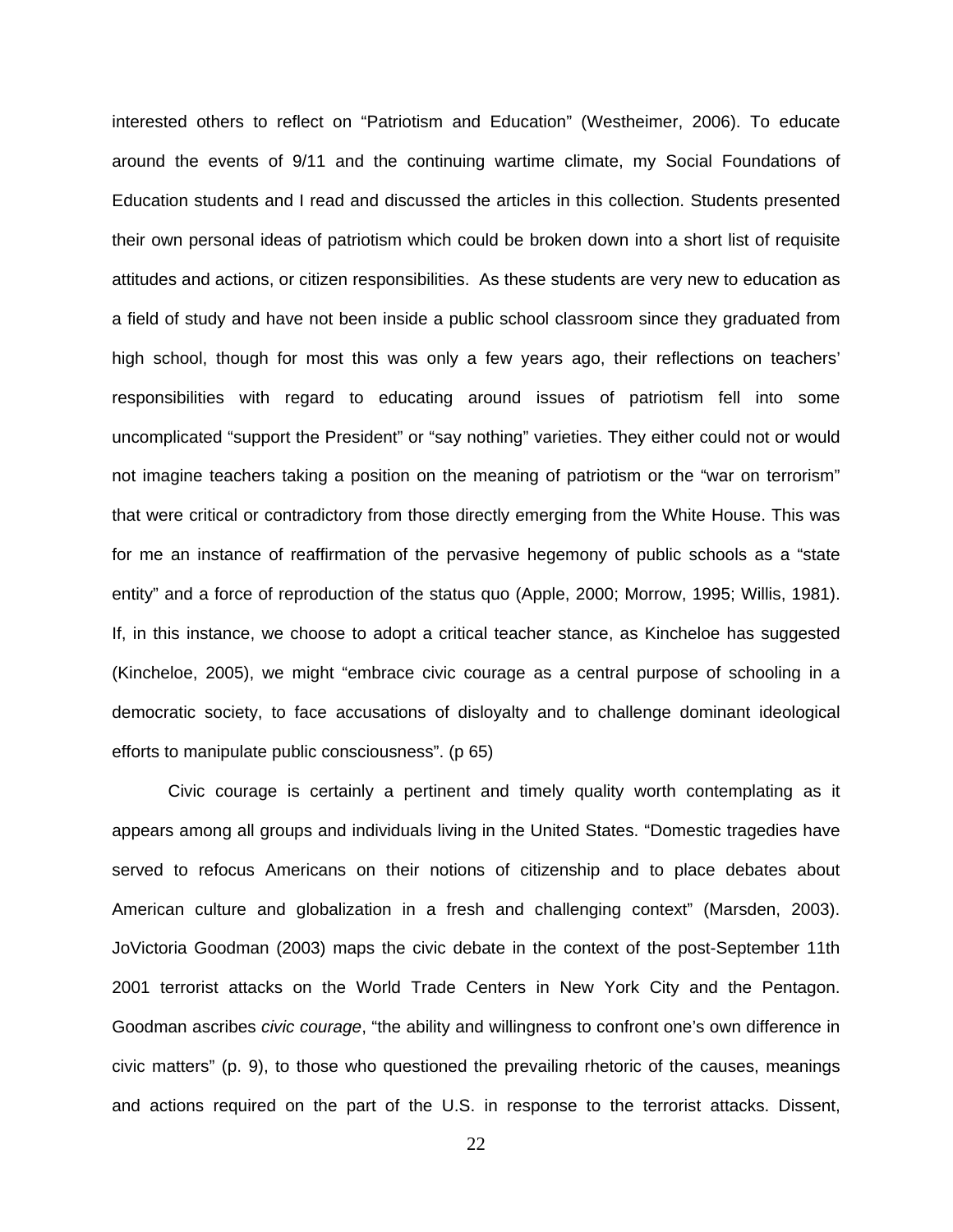<span id="page-33-0"></span>especially in the months immediately following 9/11 was dangerous, as any position that differed from that originating in the oval office was equated with disloyalty to the nation (Goodman, 2003). A previously complicated and variously defined notion of American patriotism was at that historical moment and context solidified as nationalistic loyalty, which Goodman calls *coercive nationalism* (p. 9). I am interested, then, in the concept of civic courage and how it may relate to teachers who have different beliefs about curriculum and teaching, those who criticize totalizing and externally imposed educational policy, and especially those who talk of themselves in language different from that used in the dominant political discourses to talk about teachers.

#### **2.1.4 Education for Democratic Citizenship and Social Justice**

From at least as early as the progressive era in education, philosophers and school reformers, most notably John Dewey, have argued that the public school in a democratic society should be a microcosm of democracy (Beane & Apple, 1995; Beyer, 1996; Cunat, 1996; Garman, 1989; Gutmann, 1987; Mayo, 2004; McGinn, 1996; Meier, 2002; Noddings, 1992; O'Sullivan, 2001; Salamone, 2000; Sergiovanni, 1994; Slattery, 2003; Wood, 1992). As a principle of social organization, the democratic ideal aims to structure the arrangements of society so as to rest them ultimately upon the freely given consent of its members (Scheffler, 1981). A democratic society holds its own current practices open to future revision and so education for democracy must be critical. As Amy Gutmann (1987) has observed, since living in a democratic society implies the responsibility of consciously reproducing future citizens of that society, the moral primacy of political education in a democracy requires that we favor participatory over disciplinary instruction. Education is a prerequisite of such an arrangement and education for the purpose of establishing and maintaining a democratic ideal cannot be used as an instrument for enforcing rules, shaping students for their future roles as workers or reproducing the status quo.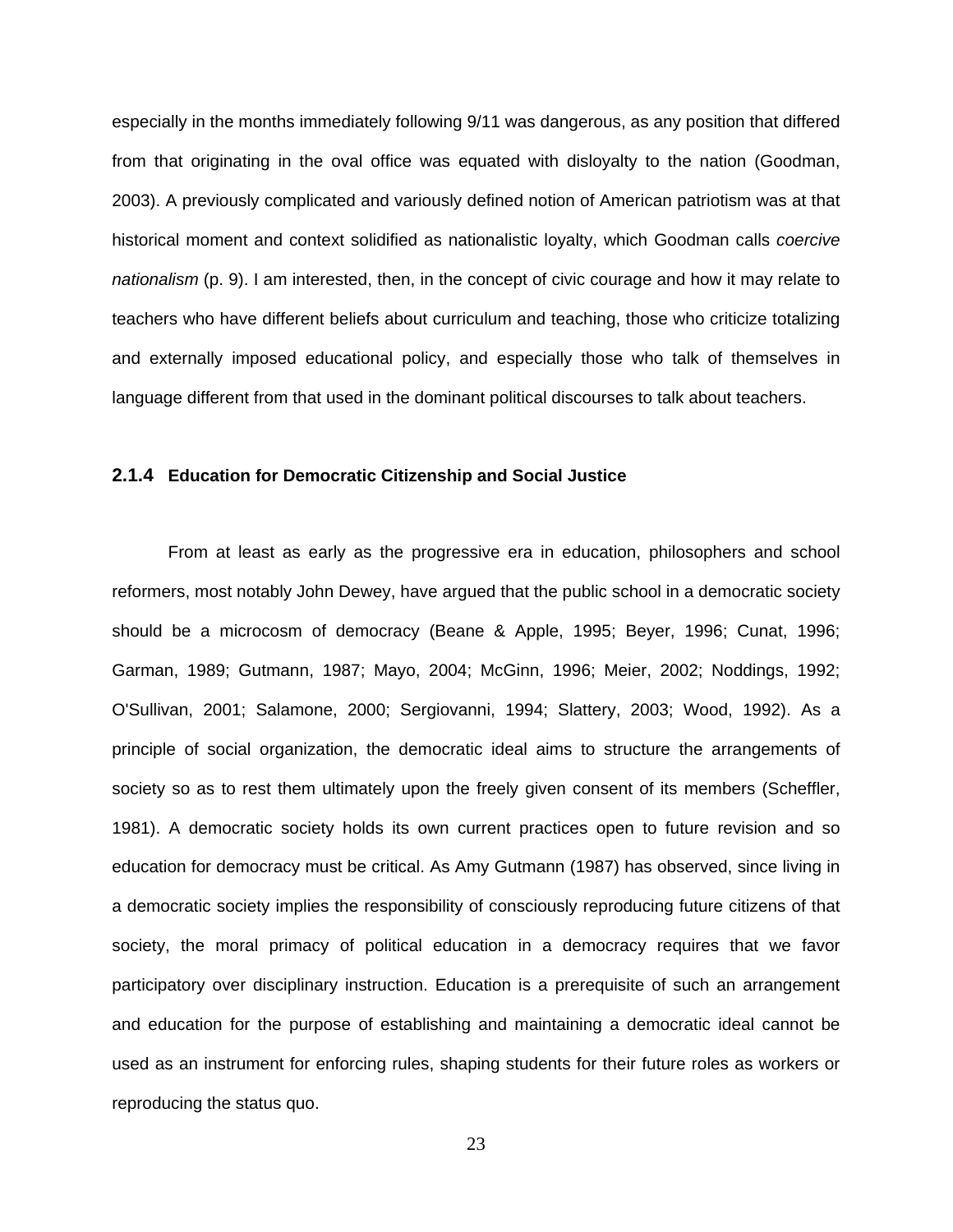Former Comparative and International Education Society (CIES) president Noel McGinn (1996) has noted the decline in active participation in associations of all kinds that permit learning how to disagree without mutual destruction and how to cooperate with solidarity in social structures of cooperation. McGinn laments the fact that time in school – when devoted to citizenship at all - is spent on teaching about democracy rather than allowing for genuine democratic participation by students, a circumstance which has been directly correlated to adult democratic participation or even more importantly to practice in challenging the claims of authority.

I take my concept of education for democratic citizenship from John Dewey's (1966/1916) requirements for a democratic society and from Amy Gutmann's (1987) vision of democratic education. According to Dewey, a democratic society has two requirements: (1) it is composed of groups with many and varied interests that are consciously communicated; and (2) there are varied and free points of contact with other groups; open relationships, where what is healthy are those relationships that foster more future interactions, not fewer (John Dewey, 1966). And, as Amy Gutmann has observed, since living in a democratic society implies the responsibility of consciously reproducing future citizens of that society, the moral primacy of political education in a democracy requires that we favor participatory over disciplinary instruction (1987).

I take my working definition of social justice from past president of the American Sociological Association, Joe Feagin (2001). I recognize three distinct components of Feagin's requirements for social justice: (1) a legislative or policy component: resource equity, fairness, respect for diversity, eradication of social oppression; (2) an economic component: redistribution of resources from those who have unjustly gained them to those that justly deserve them; and (3) an education component: a system to create and ensure the processes of truly democratic participation in decision making. I am meanwhile mindful of a basic criticism of this social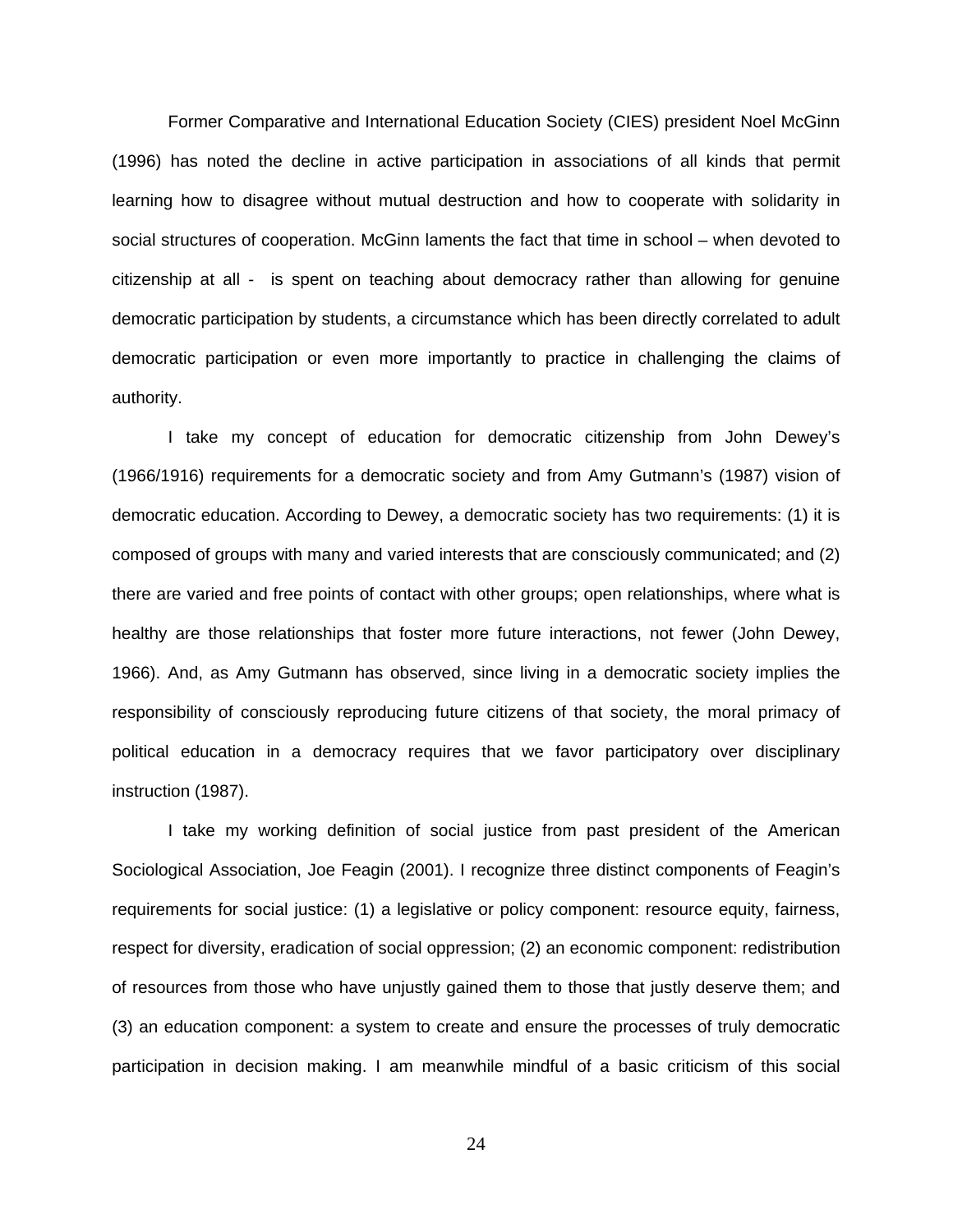democratic interpretation. Friedrich Hayek criticized the term for its connection to the command economy. According to Hayek:

Social justice rightly understood is a specific habit of justice that is 'social' in two senses: First, the skills it requires are those of inspiring, working with, and organizing others to accomplish together a work of justice. These are the elementary skills of civil society, through which free citizens exercise self government by doing for themselves (that is, without turning to government) what needs to be done. Second, it aims at the good of the city, not the good of one agent only. Its object, as well as its form, primarily involves the good of others. (Novak, 2000, p. 11-13)

From my understanding, then, education for democratic citizenship is social justice work when it (1) promotes the value of free and equal association of diverse groups, (2) encourages cooperation to accomplish social goals and (3) teaches the skills and responsibility for shared decision-making.

A social justice perspective goes beyond education for democratic citizenship to view the purpose of education as social transformation. Following from the thoughts of Paulo Freire (2000), the primary job of education is liberation. This has been variously interpreted as freedom from oppressive social, economic and/or political conditions; freedom of educational access and outcomes; and freedom of thought and expression (Giroux, 1997). The social element of a justice-oriented belief system holds that relieving the suffering and oppression of some members of a society is the only way to ensure the overall wellbeing or happiness for all members. This line of thinking sees freedom as a collective right; that no one can be considered free as long as some are oppressed (Garrison, 2004). Education for social justice follows the vision of a better society and strives to achieve it. As in the economic or market model, the benefits of education might be indicated by lower poverty rates and industrial growth but the emphasis is on correcting inequalities of opportunities and outcomes for traditionally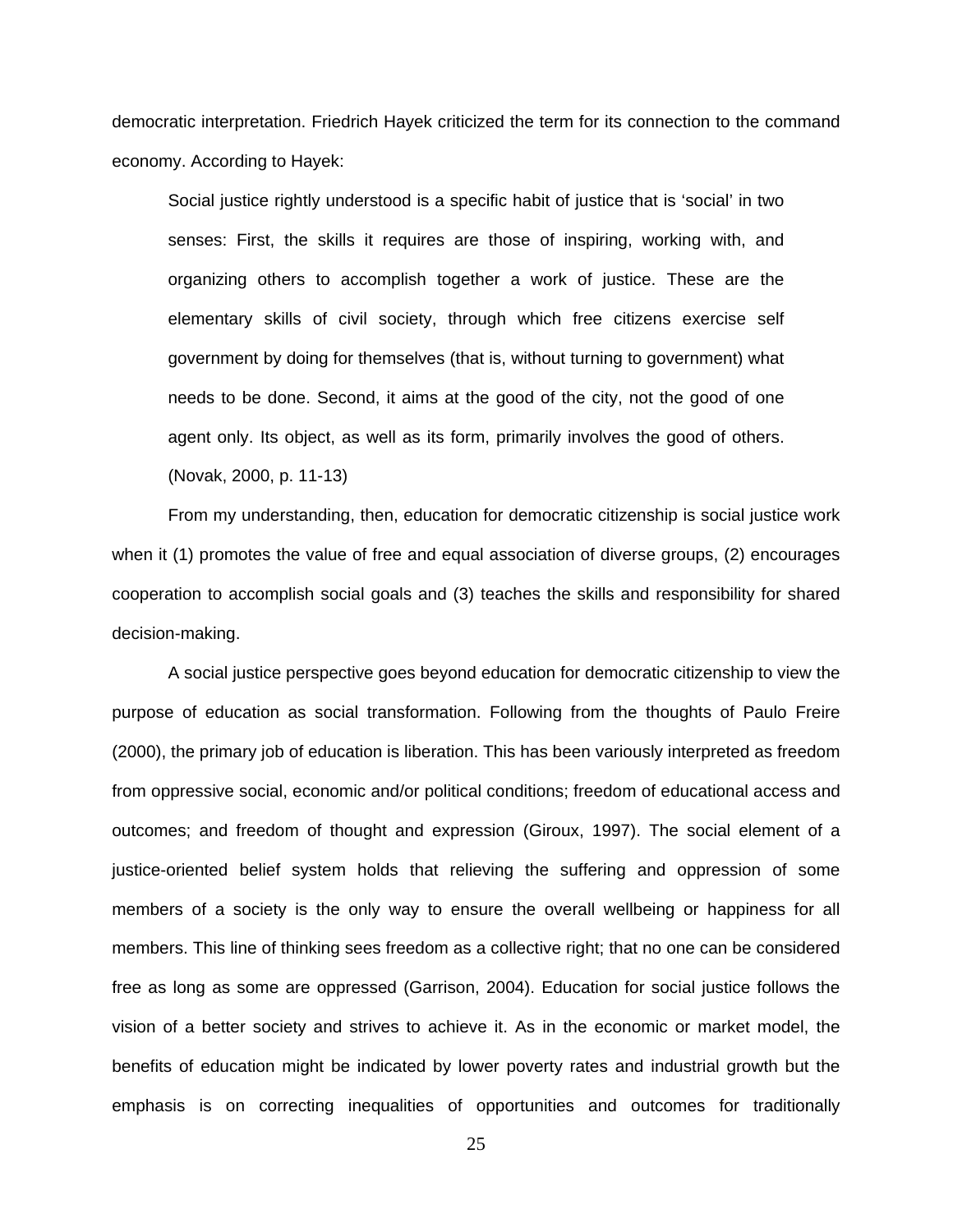marginalized groups (or individuals in those groups) along with liberation from oppressive beliefs and actions in traditionally dominant groups. Imagination, interpretation, compassion and cooperation are modes of engagement favored by social justice advocates working in education. These are the desired qualities of relationships between teachers and students, teachers and teachers, students and students, administrator and teachers and schools and community.

## **2.2 A FOUCAULDIAN PATH: RESISTANCE VIA SELF CONSTITUTION**

#### **2.2.1 Human vs. Self Emancipation**

In contemplating a theory of citizenship that can live with the tension between critique and hope, it is helpful to consider the nature of educational change. In the broadest and most basic sense, critical theories criticize functionalist explanations of systems and relationships and usually involve some observations of domination and oppression. Change is usually reproductive of the status quo and freedom from this cycle of reproduction is called *emancipation*. Postcritical theories make use of the critical lens but go further; they also call out the limitations of critical theories, recognize fluctuations in relations of power, and most importantly, they also acknowledge agency. Change could be both/either reproductive and emancipatory but in situations where there may be no extraction from relations of power (for Foucault, this is every situation), postcritical scholars may speak of freedom as *transformation*  rather than emancipation.

Foucault and other postmodernists/poststructuralists have been accused of repressing the self-critical aspects of modern philosophy which recognize the limitations of emancipatory projects. Modernism in critical theory has produced two lines of emancipatory thought that can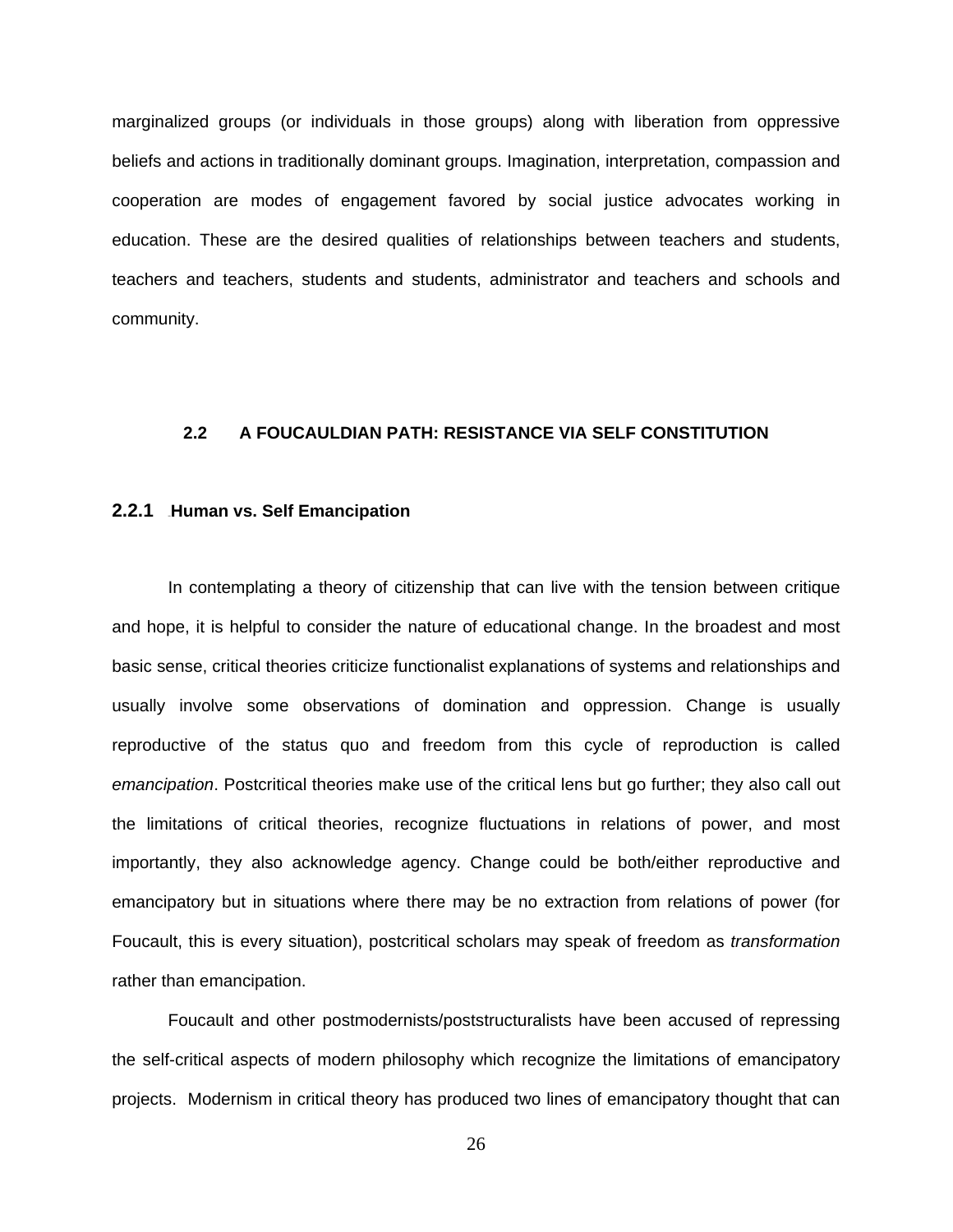be traced from Kant, via Habermas and Foucault respectively. The difference is *human* emancipation versus *self* emancipation (Brocklesby & Cummings, 1996). While Foucault's genealogical work is emancipatory in that it attempts to free people by shedding light on the various ways that power subjects them and in recounting the rules of the system so that individuals might develop strategies of resistance, for Habermas (1987), the emancipatory promise of modernism is an unfinished project, but a worthy project nonetheless. He looks for theories, such as "communicative rationality" (Habermas, 1984), that can be applied to "emancipate others from a 'worse' to a 'better' state" (Brocklesby & Cummings, 1996, p. 741).

Giroux (1988) makes use of a modern notion of (human) emancipation as an act for the benefit of others in his definition of *transformative intellectuals* as teachers and administrators who develop counterhegemonic pedagogies that not only empower students by giving them the knowledge and social skills they will need to be able to function in the larger society as critical agents, but also educate then for transformative action. That means educating them to take risks, to struggle for institutional change, and to fight both *against* oppression and *for* democracy outside of schools in other oppositional public spheres and the wider social arena. (p. xxxiii, italics original)

So by the above distinction, Giroux's intellectuals might be called emancipatory rather than transformative. Later, Giroux (1991) argues for a reconsideration of the discourse of modernism among critical pedagogues, who in adopting postmodern sensibilities (e.g. by locating the site of action/change on the self) stray too far from the ideal of *human* emancipation, and therefore lose hope in creating social change. He proposes a "border pedagogy of postmodern resistance" which attempts to link "an emancipatory notion of modernism" with postmodern critiques (p.72).

Considering the problems of deskilling and deprofessionalization via curriculum restrictions, assessment requirements and the current accountability environment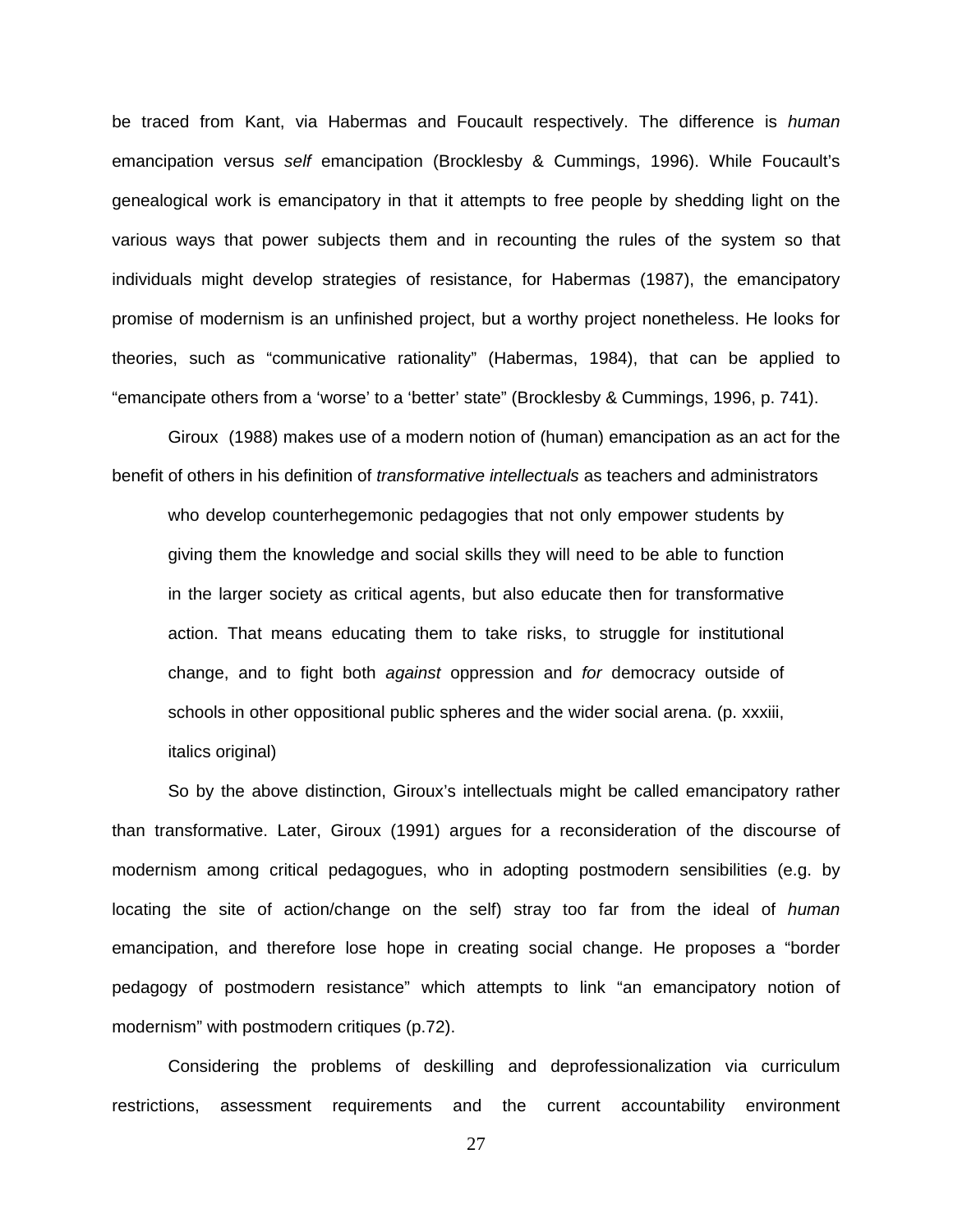(Gunzenhauser, 2006a; Schultz, 2005; Sirotnik, 2004;Ingersoll, 2003), I offer a critique of Giroux's idea of teachers as public intellectuals. (See Section VI, **Enacting Self Constitution as Resistance**). In *Teachers as Intellectuals* (1988), Giroux describes his dream teachers; not real teachers at all. (Although in some works, his notion of teacher is admittedly utopian or ideal). I understand Giroux's positioning of teachers as public citizens and I see the way in which teachers are figured this way in critical discourses. I am more concerned with teachers as model citizens, that is: teachers as citizens who model the responsibilities of democratic citizenship.

# **2.2.2 The Context of Resistance: Surveillance and Spectacle**

In Kevin D. Vinson and E. Wayne Ross's *Image and Education: Teaching in the Face of the New Disciplinarity* (2003), the authors make use of a notion of surveillance that is directly descendent from Foucault's panopticism, paired with a DeBordian understanding of spectacle as "a social relationship between people that is mediated by images" (page 48). As previously discussed, Foucault provides a lengthy analysis of how constant surveillance effects disciplinary power, but Vinson and Ross helped me to connect the gaze-orientedness of our culture with knowledge-power, image-knowledge, and finally image-power. Their work contributed significantly to my postcritical theorizing of teachers' experiences under "the new disciplinarity", as NCLB is the quintessential surveillance-spectacle of our time, at least with regard to education.

My understanding of spectacle has developed from sociological theory (Goffman, 1959) rather than "situationism" (Debord, 1995) . From the critical perspective of Murray Edelman's Political Spectacle Theory (Edelman, 1988), educational policy making, which should be and is often purported to be a series of democratic and participatory political actions, degenerates into spectacle. That is, individuals and groups with the most cultural and political capital are using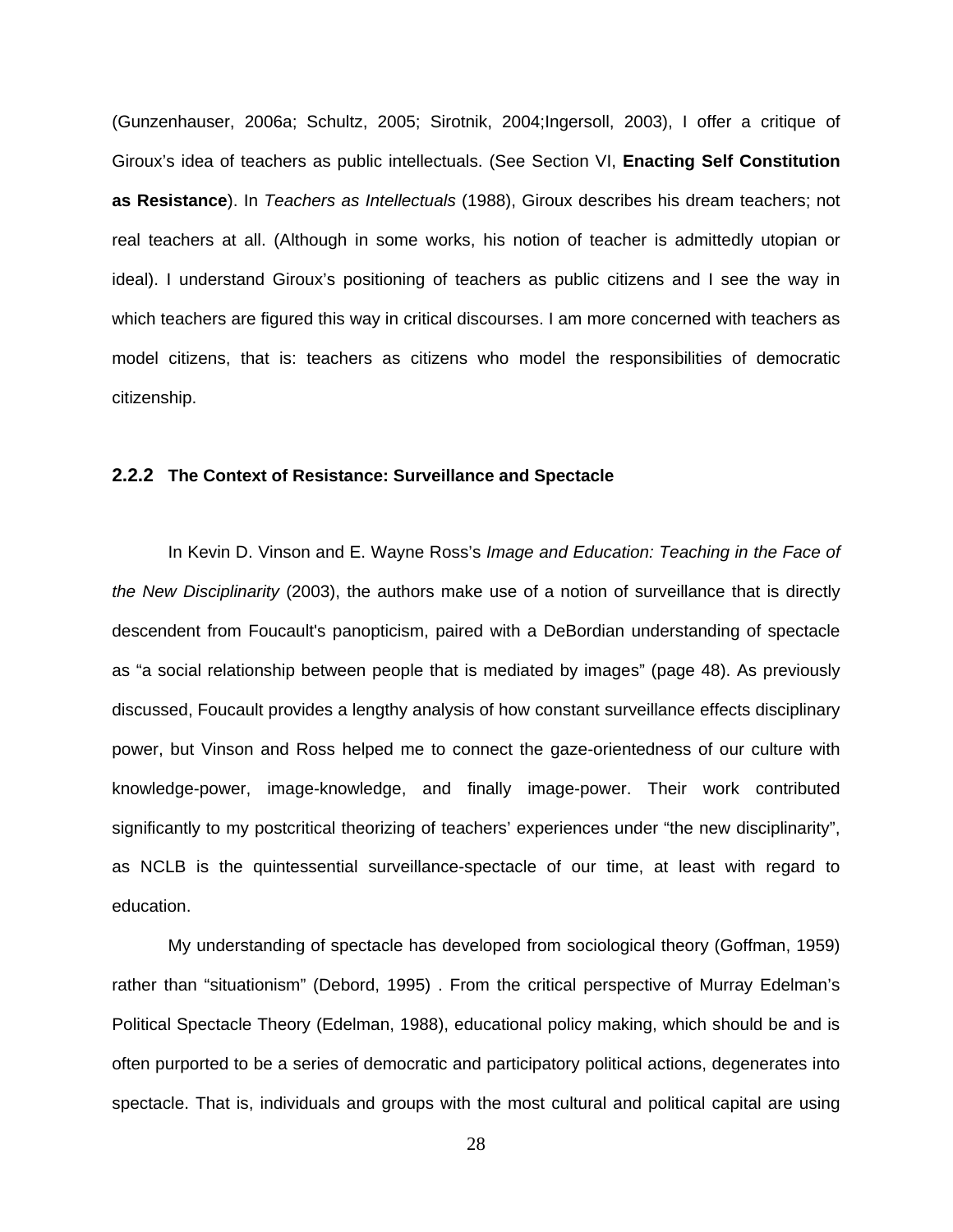their power and influence to achieve selfish interests; that this action goes on out of sight of the American public; and that these interests further separate, segregate and differentiate opportunities for students, parents and communities to the advantage of affluent groups and the detriment of students of color and/or lower socio-economic status.

In *Political Spectacle* (Smith, et al., 2004), Mary Lee Smith uses Edelman's theory as a framework by which to explore the phenomena of a few particularly illustrative case histories of education policy making including the Reading First initiative and the successive legislation that led to NCLB. Surveillance, the other leg of Vinson and Ross' new disciplinarity, is not directly addressed in *Political Spectacle*, but surveillance is the current social and political milieu within which spectacles are displayed. Moreover, constant surveillance by those in power – whether the power of legislative authority or of financial reward or censure (consumer power) or of ego satisfaction/self legitimation – is arguably the reason that spectacles exist.

According to Smith, political spectacle produces symbolic benefits, often represented by ambiguous language, while the resultant policies produce real effects, usually different from those stated. The symbolic benefits of high stakes testing are increasing accountability; removing "waste", in the form of low quality teachers and ineffective or weak curricula; measuring achievement and failure on the part of schools and individual students. The supposed purpose, of course, is to raise test scores for all students and to close the achievement gap between white students and students of color by penalizing schools that do not show adequate yearly progress towards these ends. As Smith points out, "independent research has never shown that high-stakes testing leads to better achievement…but [such tests do] serve the purpose of enhancing the political and professional careers of those who champion them" (p. 233).

The real or backstage results of high-stakes testing are an increase in the dropout rate, which correlates negatively with socioeconomic status and minority status. These tests measure the wealth of the people whose children attend the schools; "they measure selection, not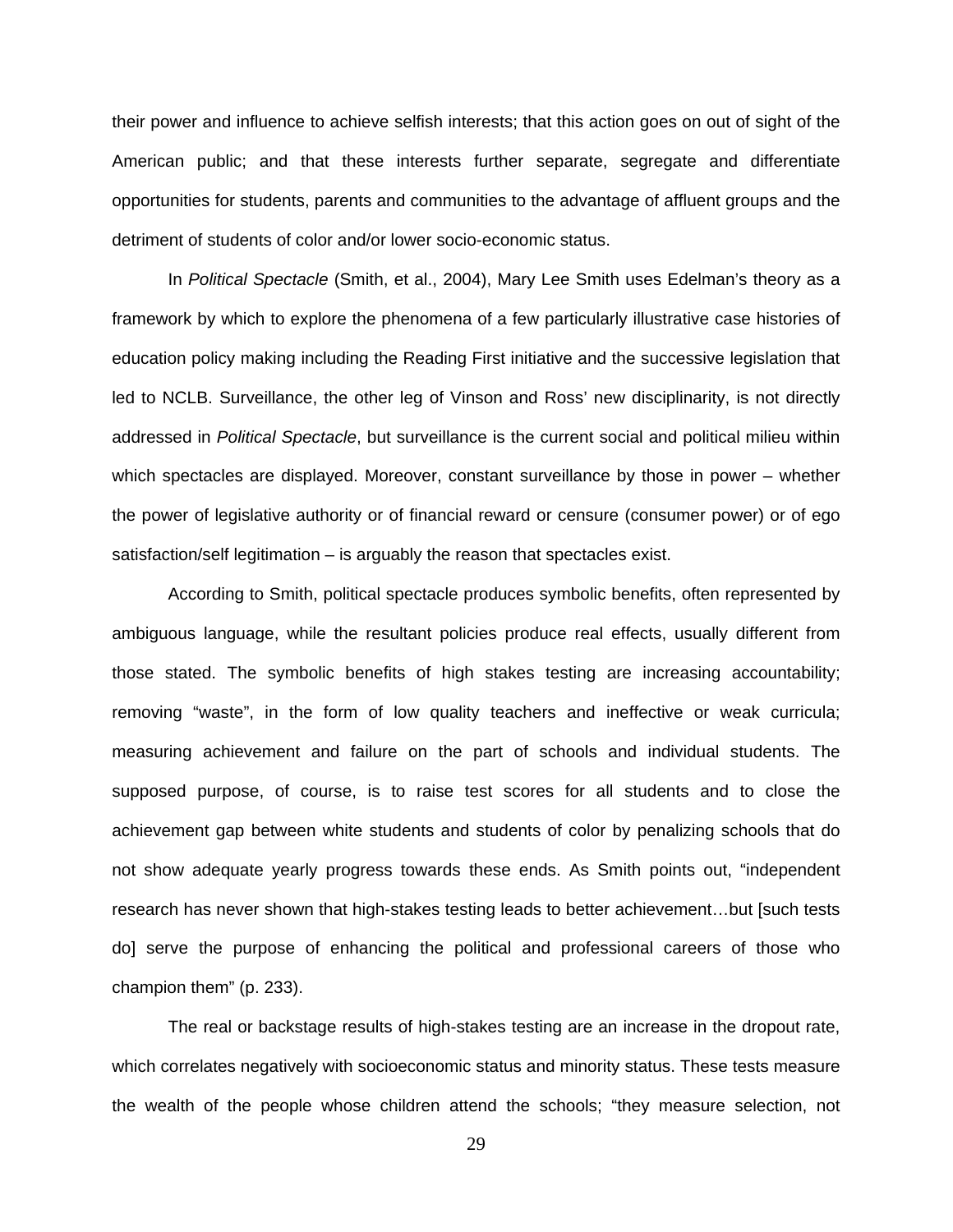treatment" (Smith, 2004; p.232). Another undisputed result of assessment policy is the windfall that it creates for the testing and education-for-profit industry. Following the view of technology and private industry corporations which invest in schools as beneficent social philanthropists, the image that is presented to the public is that of selflessness, charity and public service. Though Smith admits that she cannot substantiate the claim, she identifies the ultimate goal of corporate interests in public education to be the privatization of schools (Smith, 2004; p. 234) the complete commodification of educational goods and services.

A secondary aim of *Image and Education* (Vinson & Ross, 2003) is to provide a primer on the "means by which teachers, students, and other interested stakeholders might resist…various confirmative, anti-democratic, anti-collective, and oppressive potentialities" (back cover). A central place is given to critical (image-resistant) pedagogy and the absolute dependence of this, albeit uncontested, educational good on some willingness to resist current conditions. My response to the methods of resistance suggested in this work (deCerteau's "la perruque" and Debord's "derive" and "detournement") is that they serve to perpetuate the idea that teachers are responsible for correcting/resisting the oppressive conditions of public schooling. Some of the examples, such as purposely throwing the tests, disrupting test-taking, or hacking into testing databases, are dangerously subversive, though the authors mention this only once (on page 160). Casually suggesting these "examples" of resistance is somewhat irresponsible. In moving from theory to practice, a far saner, safer and more effective set of tactics should include an invitation to collaborate with unions, lobby groups and any other concerned groups that could share a vision and a mission. Or, perhaps, as Foucault repeatedly suggested in his research methodologies (archeology and genealogy) and the topics he found important to analyze (knowledge/power, discipline, normalization, examinations and the reflexivity of the Self), *thought* and *critique* are the best means of transforming systems of knowledge and power (Foucault, 1990):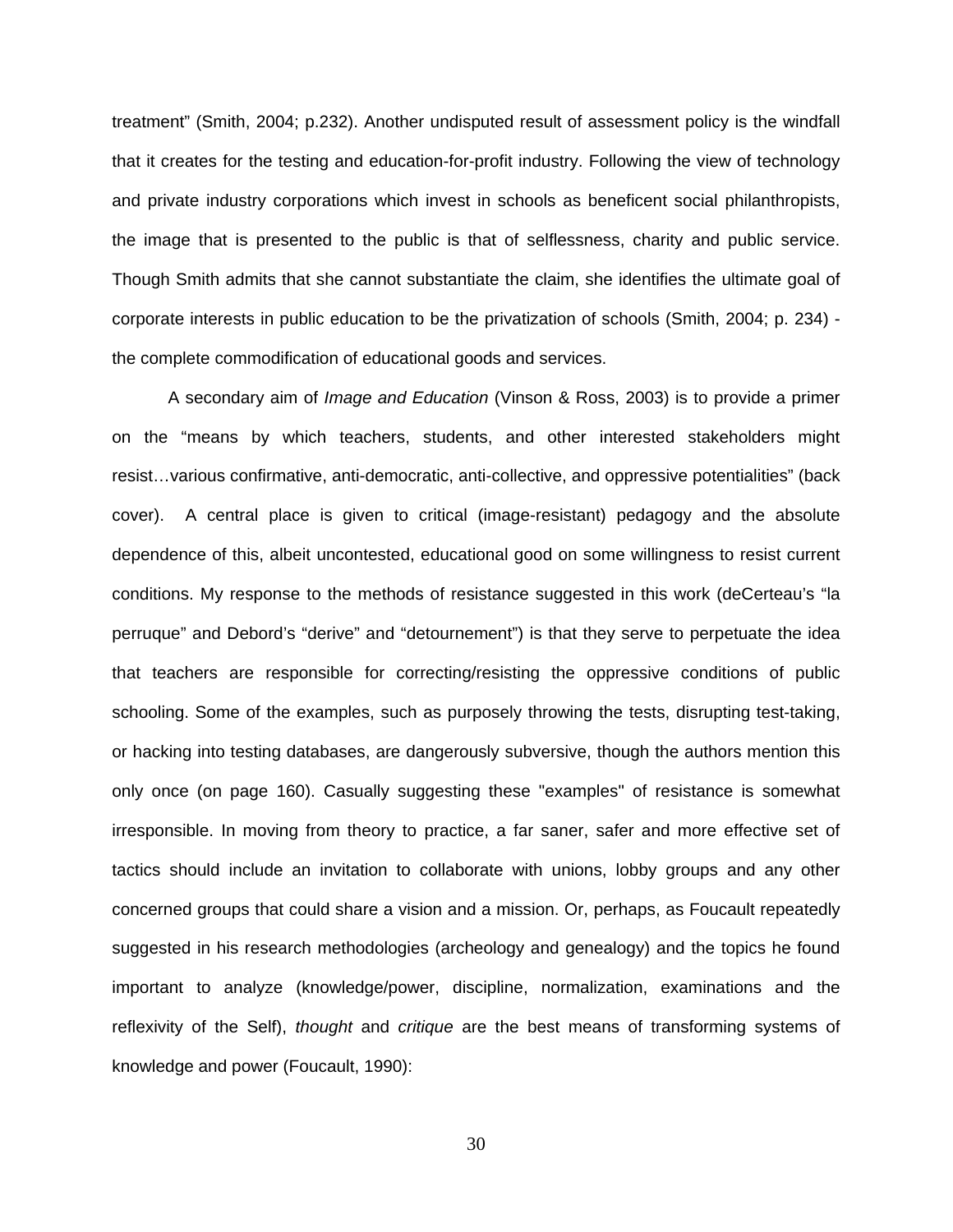Thought is not what inhabits a certain conduct and gives it meaning; rather, it is what allows one to step back from this way of acting or reacting, to present it to oneself as an object of thought and question it as to its meaning, its conditions, and its goals. Thought is freedom in relation to what one does. (p.154)

and

A critique is not a matter of saying that things are not right as they are. It is a matter of pointing out on what kinds of assumptions, what kinds of familiar unchallenged, unconsidered modes of thought the practices that we accept rest. (p. 155).

# **2.2.3 The Foucauldian Self**

 $\overline{a}$ 

In exploring the concept of teacher agency, I have repeatedly encountered conceptions of "the Foucauldian self" – most accessibly described in Gunzenhauser's "Normalizing the Educated Subject" (2005d). On page 24, Gunzenhauser lists some individual tasks that educators might take up "to counter the process of normalization through high-stakes accountability<sup>1</sup> I see my dissertation work attending to one or more of these tasks. What seems [to me the most basic and universal possibility for teacher agency is to engage the self and](#page-41-0)  [others in counter-discourses about the meaning and value of education. In other words,](#page-41-0)  ["dialoguing across difference" \(Boler, 2004\) is a project of social justice intended for the](#page-41-0)  [liberation of the self. Alternatively, to impose meaning from outside of these dialogic interactions](#page-41-0)  [would be an exercise of oppression.](#page-41-0) 

<span id="page-41-0"></span> $1$  Exposing the philosophical basis for the misuse of the technology of the examination; articulating alternative philosophies of education (e.g. ones rooted in relational ethics/care theory); developing rationales for how certain practices have been illegitimately foreclosed; providing theoretical support for colleagues whose research into innovative practices has been foreclosed by the ascendancy of the standardized test; and analyzing rhetoric surrounding accountability.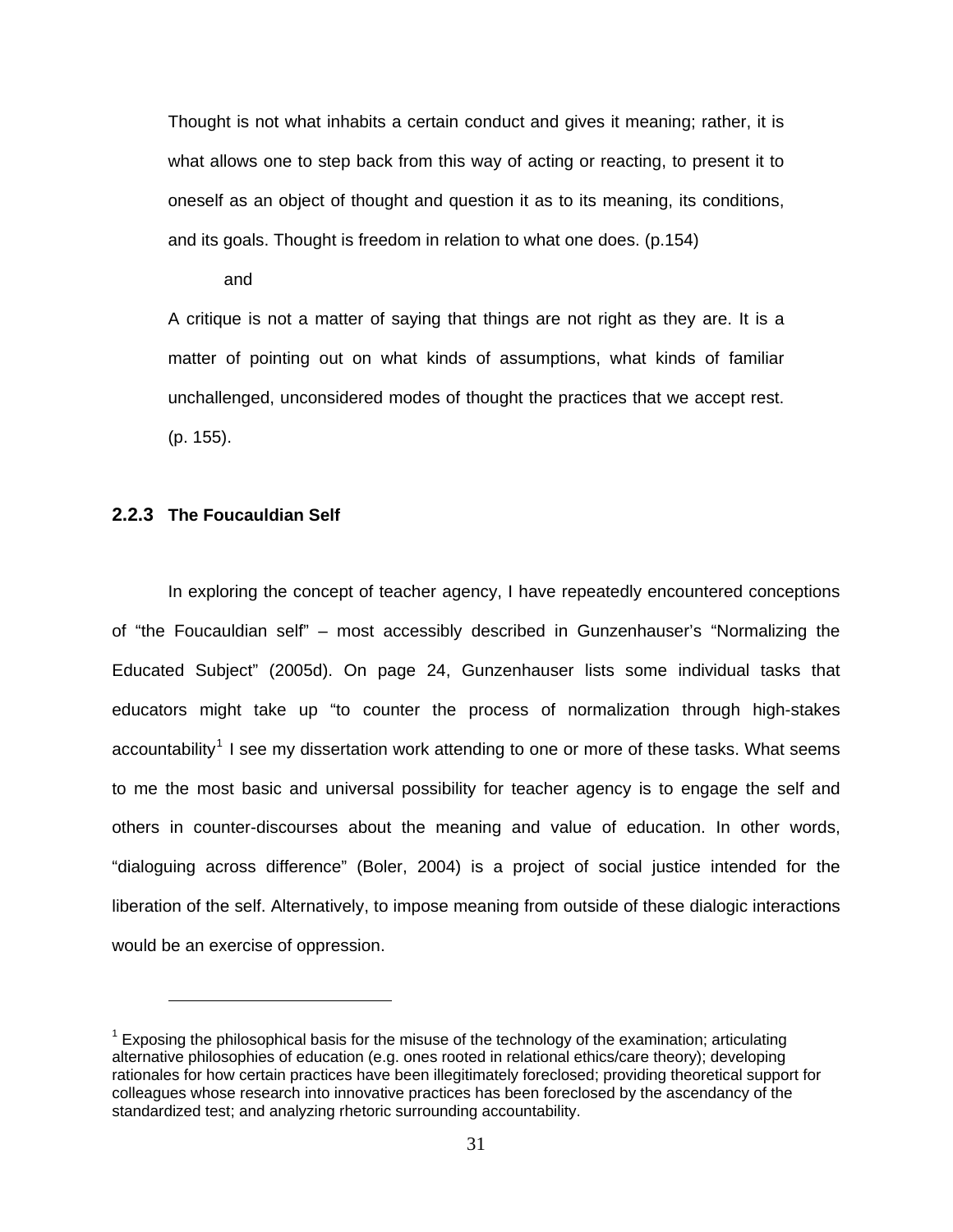# **2.3 TRANSFORMATIVE EDUCATION**

The nature of change in transformative education is small, discreet, personal, internal, and possibly invisible to others. In this sense, Foucauldian self constitution certainly qualifies as a technology of the self that could be called transformative. The field of transformative education employs four broad categories of technologies of the self: knowing oneself, controlling oneself, caring for oneself and recreating oneself.

Transformative education is aimed at promoting awareness and fundamental change at the personal, relational, institutional, and global levels. In doing so, it deploys a range of techniques, processes and practices aimed at assisting learners to 'work on themselves' (Tennant, 2005) (p. 102).

Foucault has spoken and written at length on "the care of the self" (Foucault, 1985, 1986; Foucault, 1988; Foucault *et al.*, 2005; Foucault *et al.*, 1988). Most interesting for a discussion of transformative education is that Foucault has built a connection among all four of the above technologies, incorporating them all into a fuller understanding of the Hellenistic "care of the self" (*epimeleia heautou*). In *The Hermeneutics of the Subject* (Foucault *et al.*, 2005), care of the self is explained as "a number of actions exercised on the self by the self…by which one takes responsibility for oneself and by which one changes, purifies, transforms and transfigures oneself." (p. 10-11). Recreating oneself is just one of these actions, a technology of catharsis and self-confession that requires a specific type of "conversion". This conversion is a "return to the self", a "turning around toward oneself" (p. 208), which involves taking stock of oneself, and even more fundamentally knowing oneself "in the form of recollection." (p. 210). It is a philosophical conversion (as Foucault suggests, like that of a master freeing his slave, p. 213) rather than a religious conversion, that requires "being reborn in a different self which has nothing to do with the earlier self." (p. 211). However, this conversion does involve a break "with what surrounds the self so that it is no longer enslaved, dependent, and constrained" (p. 212).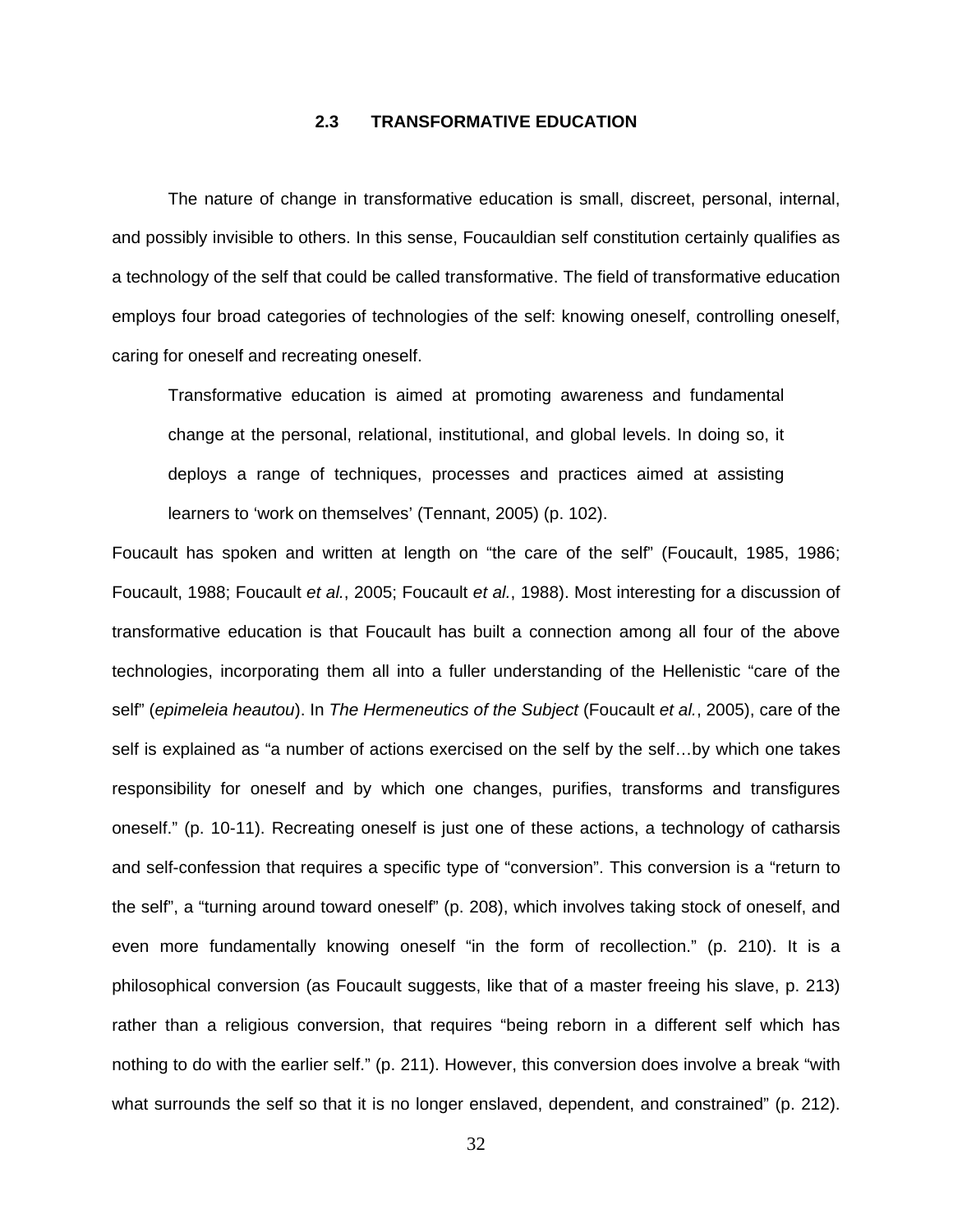With regard to pedagogy, the care of the self goes beyond something that adults teach to students, although the student-teacher relationship has always been in the classical sense an important site of conversion from childhood to adulthood. Care of the self is the very practice of self constitution that offers resistance to normalization of teacher selves and compliance to externally defined notions of accountability.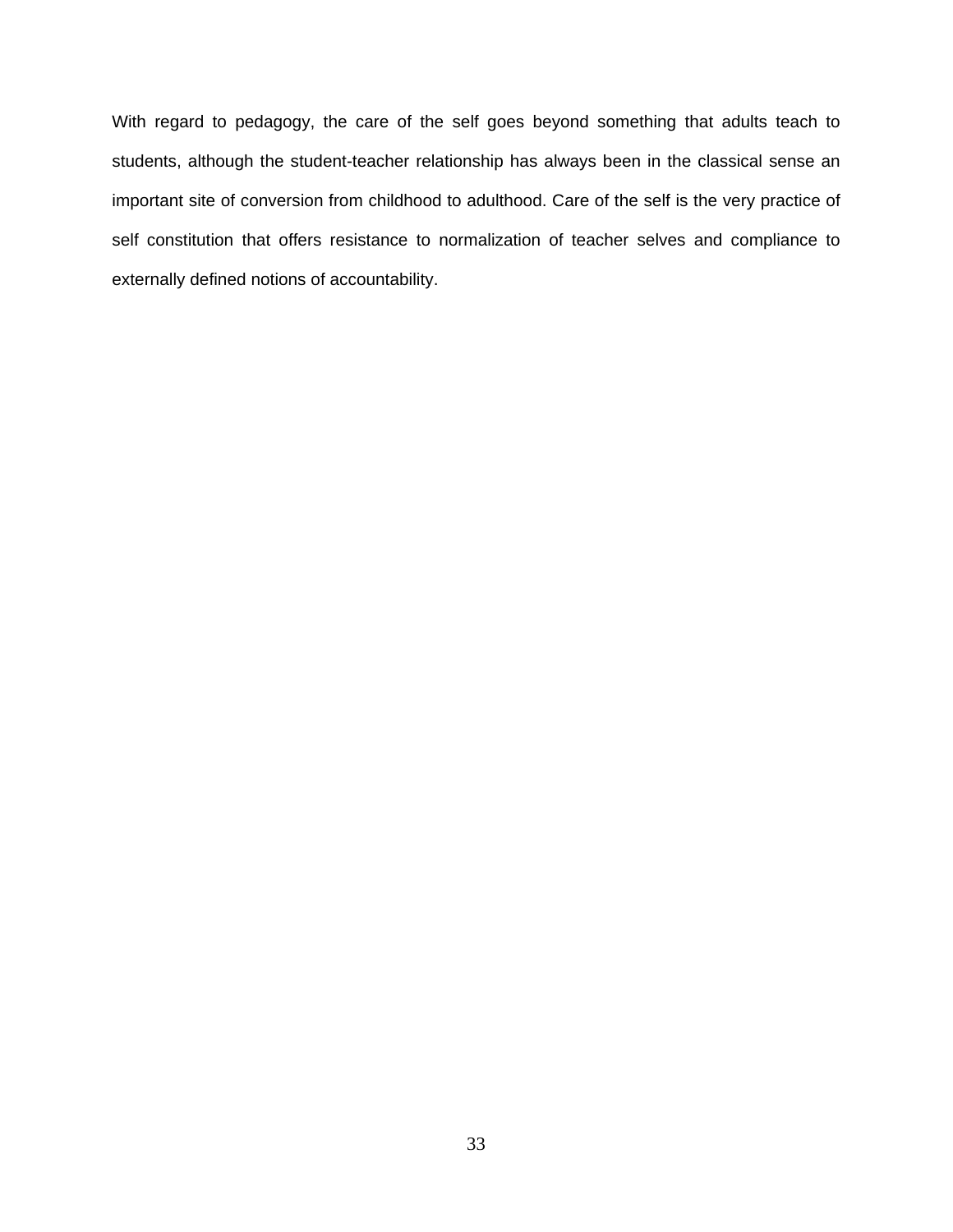# **3.0 SECTION III-METHODOLOGY**

# **3.1 THEORETICAL TOOLS AND FRAMEWORK**

*Theory in education is antagonistic to pluralism in ideas. With commitment to it, fertility is sacrificed to orderliness – Gary Thomas (1997, p.36)* 

I am wrestling with the postcritical tensions among theories of critique and hope. A postcritical project of theory construction seeks to create a frame that addresses the limitations of theoretical frames. In reading "What's the Use of Theory?" (Thomas, 1997), I am reminded of my inescapably postmodern worldview. Gary Thomas argues for "anarchy of thought" and "ad hocery" as alternatives to claiming or building theory in educational research. As multiple understandings and uses of the term "theory" are laid out, Thomas demonstrates how without a tacit agreement or an explicit definition, the meaning and intentions of the word "theory" must be guessed by its use in context. If "theory" represents only individually contextualized intellectual endeavors, there is good reason to question why the term might be used at all. Further, echoing the sentiments of Paul Feyerabend (1978), Thomas suggests that theory is harmful, "actively destructive of thought and progress" (1997, p. 22). Making use of the works of Michel Foucault and Foucauldian scholarship is appropriate for this task, since Foucault was vigilant against the codification of discourse and adherence to the "archive" – the store of legitimate knowledge, including rules and procedures for thinking (Jardine, 2005).

Although I intend to make generous use of Foucault and Foucauldian scholarship, I see no reason that I should not proceed with the mindful construction of my own framework, as long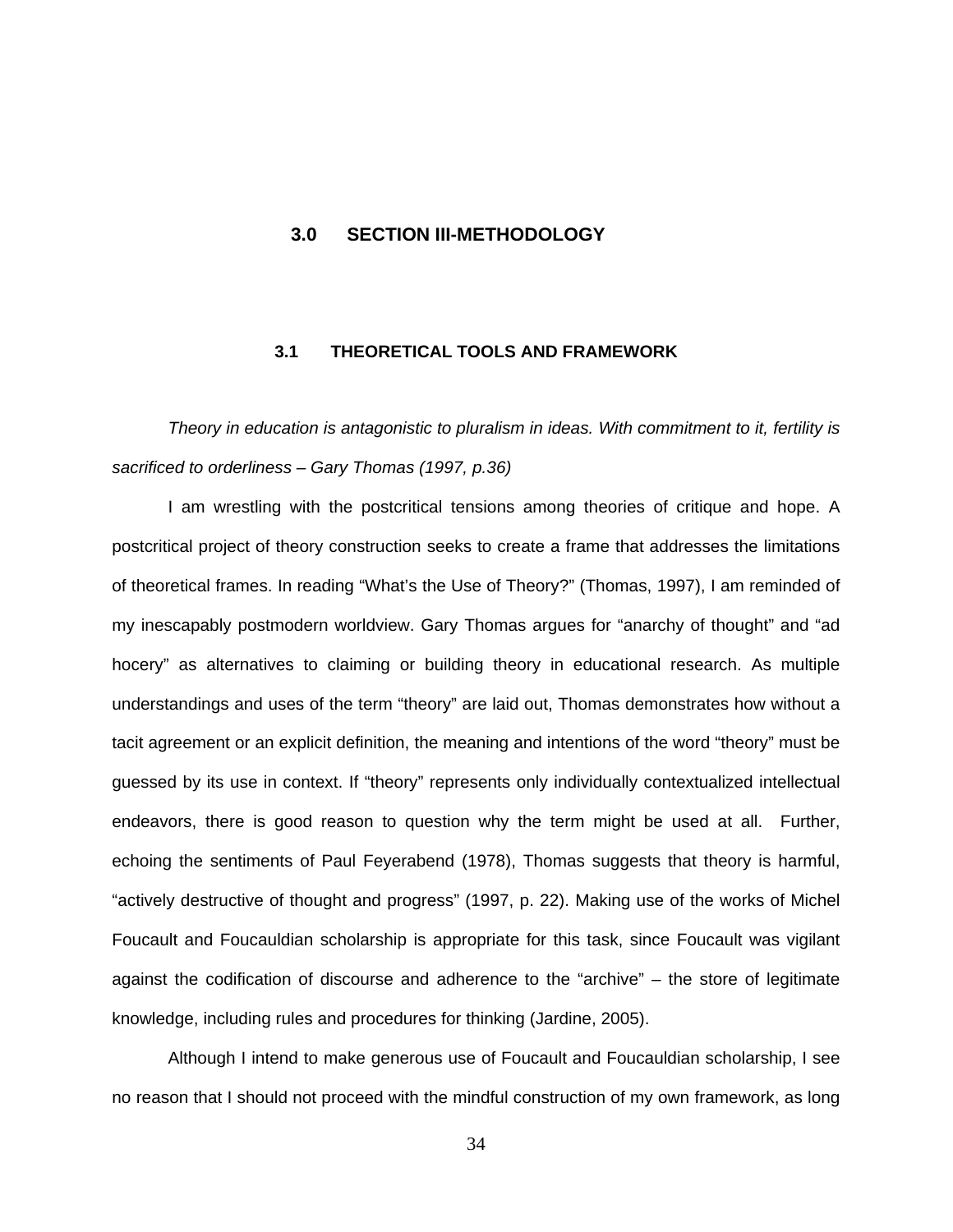as I acknowledge the arbitrariness of my "choice" of theoretical discourses and remind myself to critically interrogate my own motives. I approach this research as both thinking and writing to come to know (Richardson, 2001). Staying with Foucault's work against foreclosing the possibilities for what he and his readers might ultimately make of his writing, I have planned for, if this is possible, a messy and unfinished product. The dissertation document as a record of such an investigation is structured generously enough to hold multiple and divergent stories. I wrote the study document in this way so that I could listen to and learn what was happening on two levels: I wanted to hear and understand both my participants' responses and my own (postcritical) theoretical ad hocery as I engaged in naming self-constitution as a form of resistance. The central topic of investigation is how individuals constitute themselves through their actions (cognitive, emotional, and physical) and in response to their environments (both inner and outer) to create "experiences" which I am recognizing as acts of resistance.

I am thinking of this dissertation as a conceptual, postcritical project that makes use of interview texts as empirical data; one that will use the language of critical theory while offering a critique of critical theory's reliance on rationality, its under-emphasis on agency; undercomplication of relations of power and an absence of hope. And since the language used in Thomas' "critique of theory" makes use of the notion of hegemony  $-$  a neomarxist, critical construct paired by Gramsci with a call for teacher resistance – there is no compromise of postmodern multiplicity and ambiguity in recognizing and naming instances of oppression and agency.

Coming from a perspective of critical social theory (Calhoun, 1995), I recognize that teachers are positioned to be forces of change or vehicles for the reproduction of the status quo. I will therefore utilize both a language of critique and a language of transcendence, what Giroux and Freire before him have called a language of "hope" or of "possibility" (Freire, 1973/2000; Giroux, 1988). Critique and hope represent what Maxine Greene has called the "dialectic of freedom" (1988), a decidedly social construction of selves engaged in the imagination of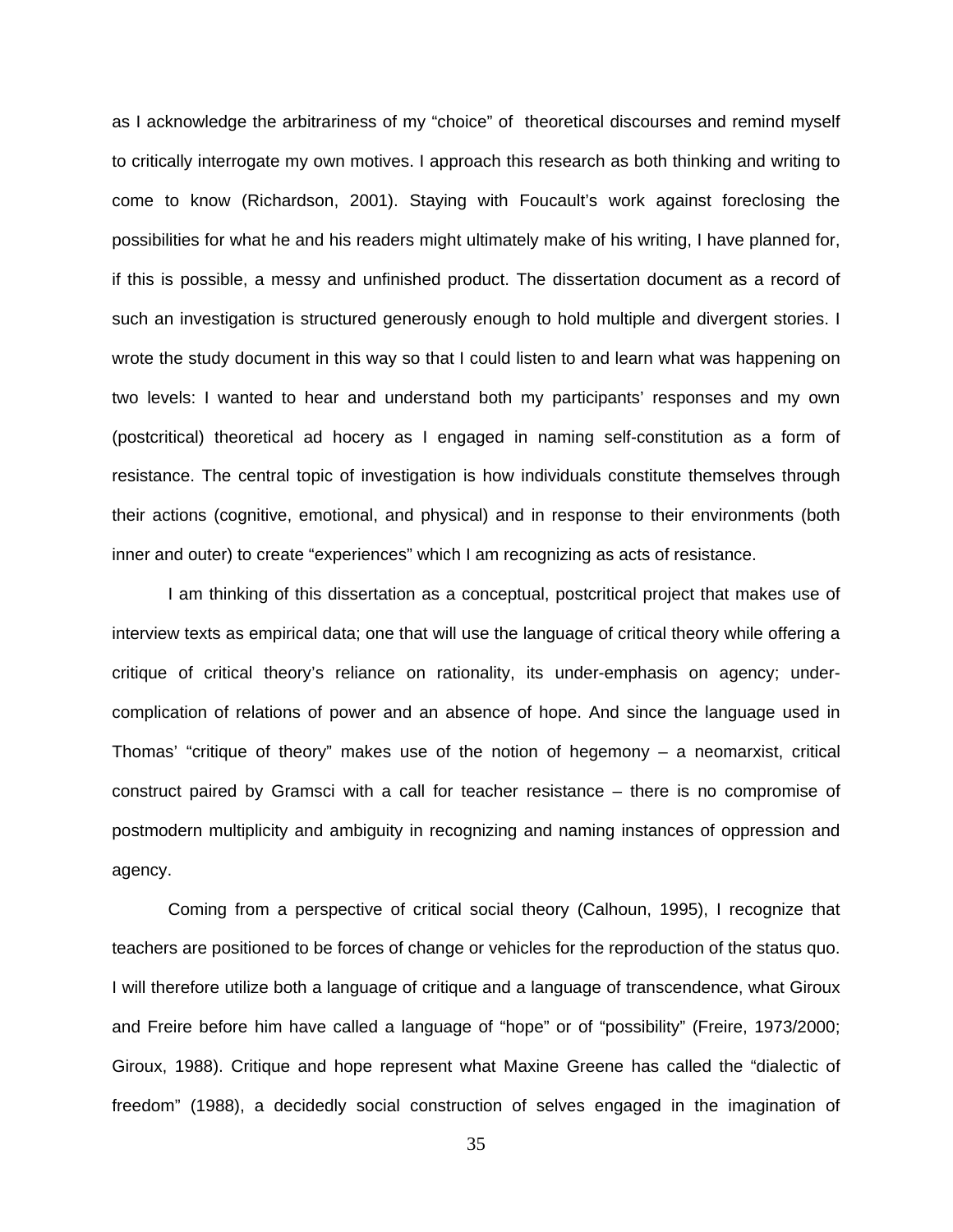alternative ways of being, in an effort to appreciate the power of human beings to affect their own destinies, to exercise human agency and to change social conditions. "It is actually in the process of effecting transformation that the human self is created and re-created" (p. 21).

I make use of Foucault's *Hermeneutics of the Subject* (2005), to connect care of the self, intentionality and citizenship. I examine this collection of some of Foucault's lectures to inform my understanding of the tension between critique and hope, especially in the discourses on (self) transformation and transformative education. In such discourses, intentionality or focused, willful thought is treated and developed as a necessary component of civic action and self constitution, which is action taken upon the self. A more complicated understanding of intentionality-action locates thinking, talking and feeling as actions in themselves. Recognizing the subtleties of this fluctuating relationship as it informs the process of self constitution is necessary for working through a Foucauldian concept of resistance.

Adopting a Foucauldian lens to construct a personal understanding of resistance places one in an existential position: If there is no release from the operations of power, no way to extract the self from relations of power, then resistance does not translate into a neat or final emancipation. Rather than expelling the oppressor within, as Freirean endeavors attempt, Foucault asks that we acknowledge the oppressor within and then to be ever vigilant about foreclosing future possibility for more and more freedom. This understanding can be liberating in itself; pessimism about achievement of perfect results or ultimate results becomes meaningless and betrays itself as the only excuse for postponing one's project of emancipation.

The hybrid language of critique and transcendence has variously been referred to as post-structural (Peters, 2004) postmodern transformative (Howe, 1998) postcritical (Noblit, 2004) and post-critique (Hoy, 2004). The critical framework that Joe Kincheloe describes in *Critical Constructivism* (2005) "pursues epistemologies and ontologies that provide us more power to construct and reconstruct our 'selves' in the ways we want them to be" (p. 87). Recognizing constructivist ontology, critical constructivists understand that just as the self has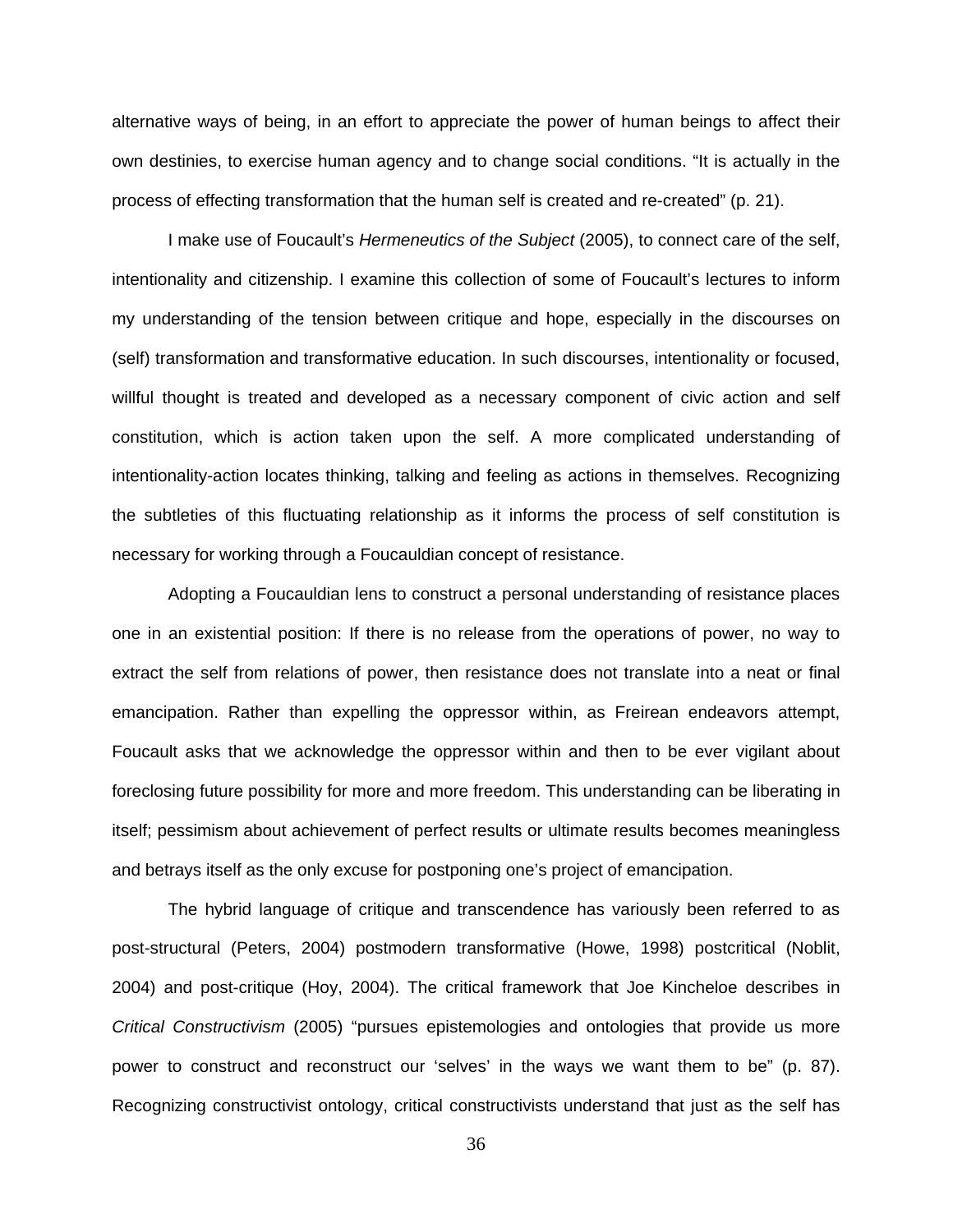been shaped by social action, the self can be rethought and reshaped by social action. The model of the self as a finished, autonomous, free agent collapses in the face of poststructural analysis, which locates one's view of the world and one's view of the self within language (discursive practice), within the stories that we tell ourselves about our selves. The "notion of a new self or a critical ontology is grounded in the human ability to use new social contexts [such as external accountability and compliance] and experiences [narrowed and/or scripted curriculum and teaching to the test or competing to make Annual Yearly Progress (AYP)] to reformulate subjectivity". (p. 93). At the same time, critical social theorists recognize that human beings are never completely independent of these structuring forces; that no one can "operate outside of society or be free of cultural, linguistic or ideological influences" (p.101).

Understanding how teachers resist the labeling and internalization of themselves as "obedient technicians", which I see as an act of democratic citizenship and Kincheloe calls "a reconceptualization of the civic self" (p. 68), is so important because "thinking in a new way always necessitates personal transformation" and "if enough people think in new ways, social transformation is inevitable" (p. 49). Perhaps it is at the moment when teachers are critically aware of the way that power shapes them, that they develop their own teacher persona. For, as Hoy observes, if it were not for the potential for resistance, there would be no need for the exercise of power (Hoy, 2004).

I will retain the language of critical ontology to make a study of selfhood in light of the sociological, cultural studies, cultural psychological and critical analytical work of the last few decades. It was the language analysis of the 1980's (like Foucault) which made it possible to notice that "the socio-historical dimensions of self production are often manifested on the terrain of language" (Kincheloe, 2005, p. 51). I will also use the term critical social theory (Calhoun, 1995) to include "a broader category of theoretical production than critical theory" (Leonardo, 2004, p. 11) including general sociological theory (labeling, symbolic Interactionism), feminist theories, and standpoint epistemologies such as those found in cultural studies. Also critical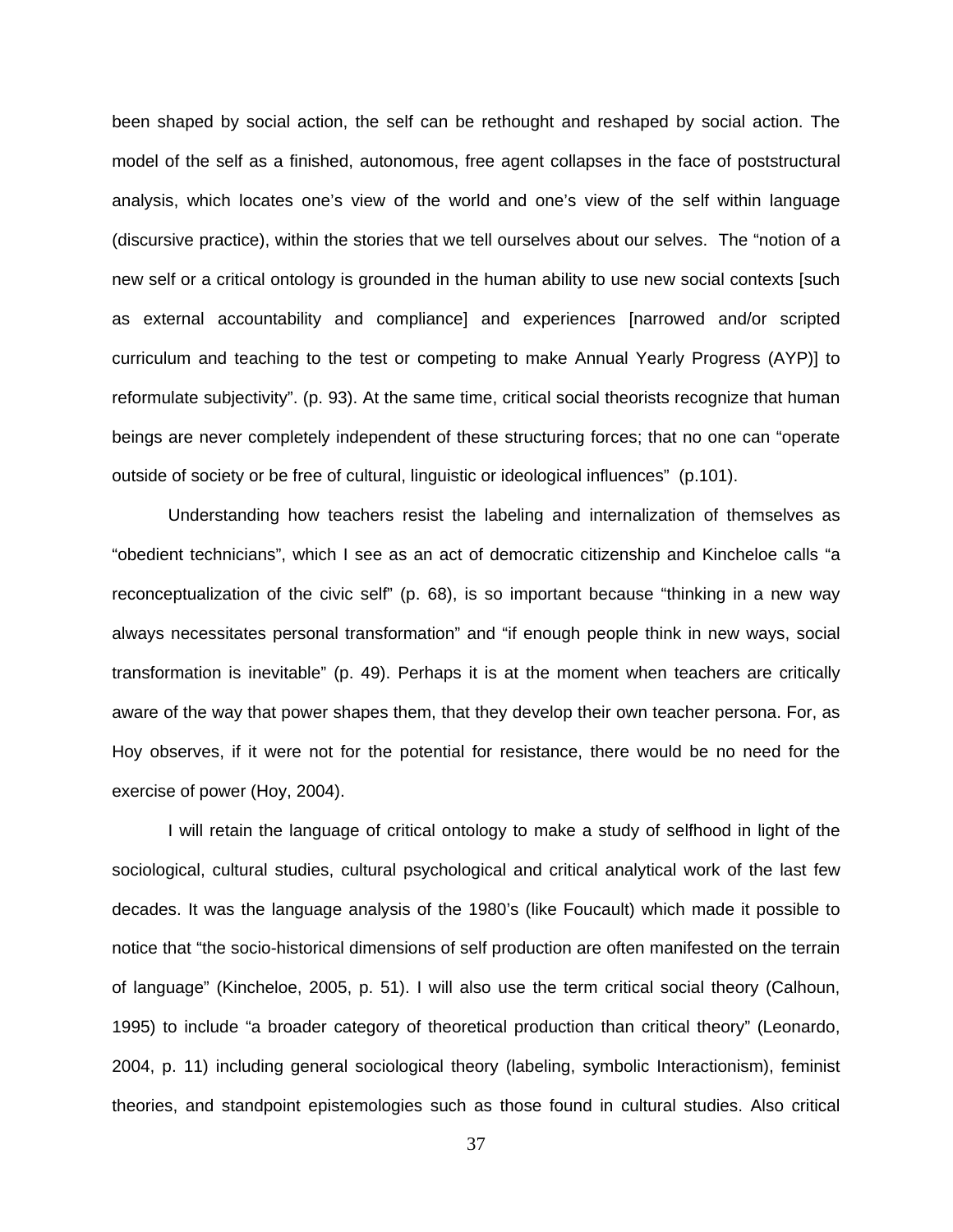social theory is more appropriate when specifically referencing the work of Michel Foucault, who claimed to be a social critic (1988). Ultimately, I want to emphasize the ambiguity of self construction. That is, the self is neither the product of individual autonomous agency nor the exclusive result of the coalescence of historical social forces. Nor is the self an essentialized, bounded product at all, but a series of selves, each in relation to the particular historical and environmental moment.

## **3.2 METHODS OF DATA COLLECTION AND ANALYSIS**

# **3.2.1 Cultural Intuition**

The pull to recognize and acknowledge self constitution as resistance comes from a place of empathy for active teachers. I identify as a champion for teachers, for their professional dignity, for their value as educational resources and important role models for students and for their significance as public citizens. Delores Delgado Bernal (1998) uses the term cultural intuition to refer to the unique viewpoint that scholars, who share a culture with their research participants, bring to the research process. This personal quality of the researcher is similar to "theoretical sensitivity" in grounded theory and other qualitative methodologies (Glaser, 1978; Strauss & Corbin, 1990). Theoretical sensitivity indicates an awareness of the subtleties of meaning of data (Strauss & Corbin, 1990). "[It] refers to the attribute of having insight, the ability to give meaning to data, the capacity to understand, and capability to separate the pertinent from that which isn't" (p. 42). Delgado-Bernal uses Strauss and Corbin's four major sources of theoretical sensitivity - personal experiences, existing literature, professional experiences, and the analytical research process itself (p. 93) - to establish her own cultural intuition as a Chicana feminist researcher. Though I borrow this language to highlight the personal nature of my inquiry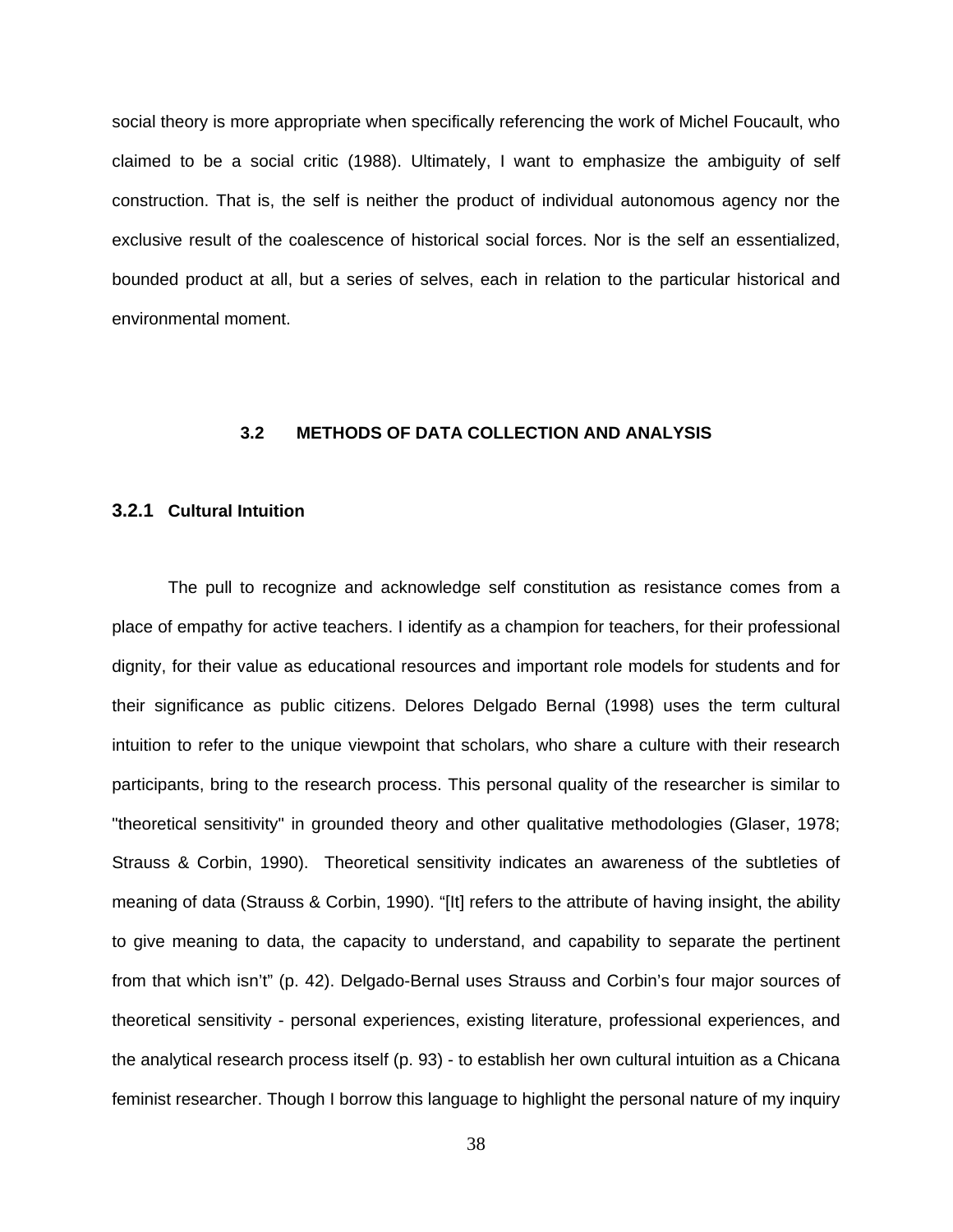I do not wish to bring the history or scope of grounded theory to this study. But I am willing to claim that since teachers share a culture composed of the intersections of class, vocation, training, labor, experience and professional language, teacher-researchers have unique viewpoints (theoretical sensitivity) that can provide them with cultural intuition when inquiry is located within teacher culture and/or the teaching field. I acknowledge that my own cultural intuition has guided this research project and has colored all stages of analysis and meaning making.

#### **3.2.2 My Relationship to the Data**

The nature of my relationship with my data is dialectical, serving to center the theory as the focus of analysis. The claims that I will make should be thought of as constructions; they will represents my efforts to make sense out of my experiences of a negotiation between data and theory. According to Lincoln and Guba, "the major task of the constructivist investigator is to tease out the constructions that the various actors in a setting hold and, so far as possible, to bring them into conjunction - a joining-with one another and with whatever information can be brought to bear on the issues involved." (1985, p142).

As an adherent of the caring ethic (Noddings, 1984, 1992, 1995b, 2002), I find it most appropriate for educational researchers as "ones caring" to adopt and promote the projects of the subjects or "ones cared for" in the researcher-subject relationship. I include my interview participants' responses to my preliminary interpretations as a way of declaring my focus and as a means of inviting clarification of the interview experience as a co-creation and as an intermediary interpretation of the research data. This is what Patti Lather (1986) calls "praxisoriented" research:

'Praxis oriented' clarifies the critical and empowering roots of a research paradigm openly committed to critiquing the status quo and building a more just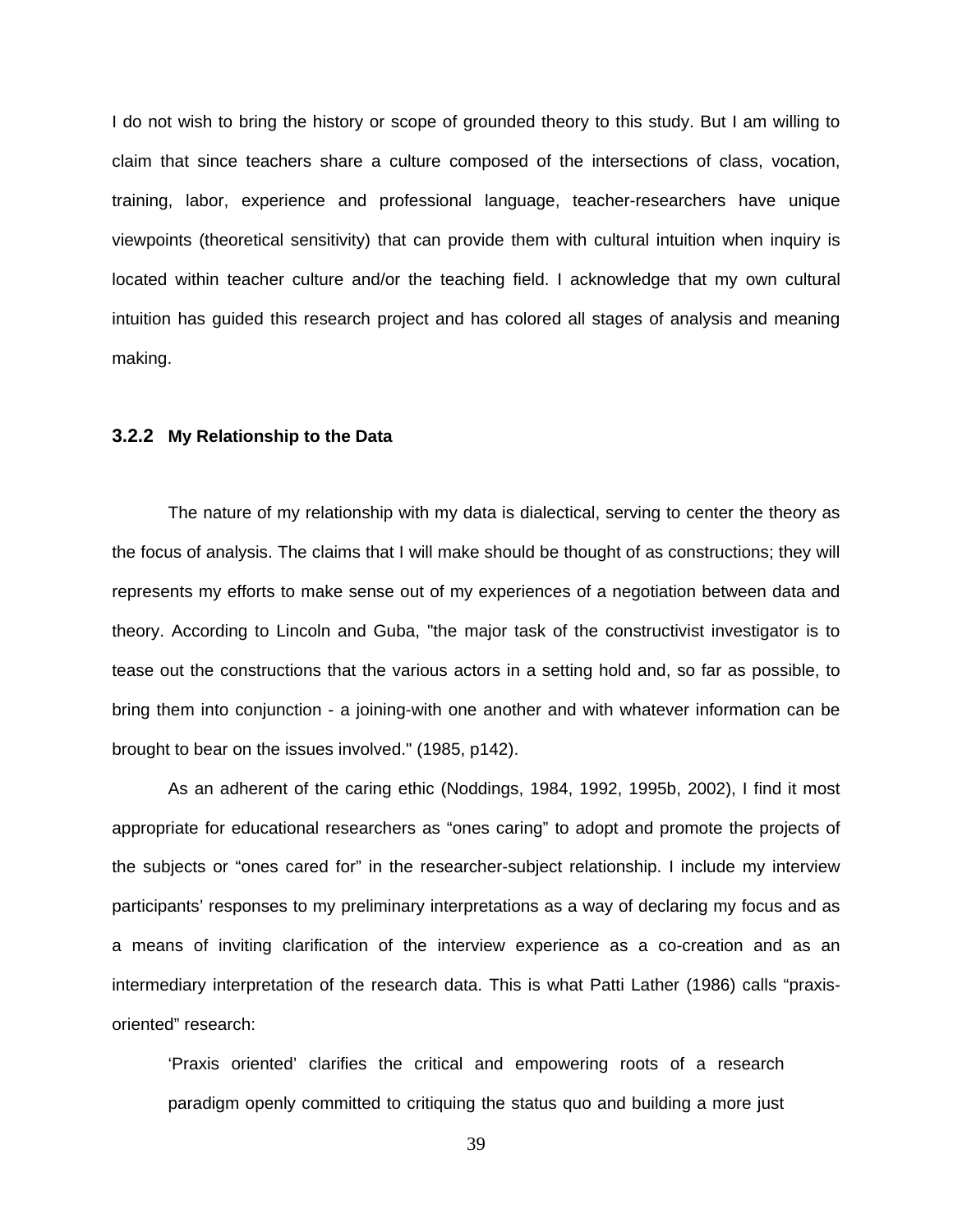society. I use the term to mean the dialectical tension, the interactive, reciprocal shaping of theory and practice that I see at the center of emancipatory social science. (p. 55)

In this study, dialectical tension exists between my own experiences, beliefs and biases that I hold in the background of my understanding and a portrayal of my participants' responses that I attempt to bring to the foreground. The process of my theory building is reciprocal in the sense that I invite participants, in conversation, to contribute to and guide the development of themes and sub-themes that later emerged (rather organically), as essays (Sections IV-VI).

#### **3.2.3 Interviews and Follow-up Conversations**

The interview data was taken from a current collaborative inquiry, in which I am the coinvestigator (IRB Number: 0506172; M. Gunzenhauser P.I.). This study utilizes an open-ended interview protocol to engage with a purposeful sample of teacher-participants in South Western Pennsylvania. This sample was ideal for my investigation since preliminary analysis suggests that the population can provide a ready example of the context of normalization of the self. Table 3.1 below, lists the names of all twelve participants (pseudonyms); the demographic area of their work environments (as they described them); their certification level and area; their years of service as an educator (presented as a range to further protect their anonymity); and their highest level of education.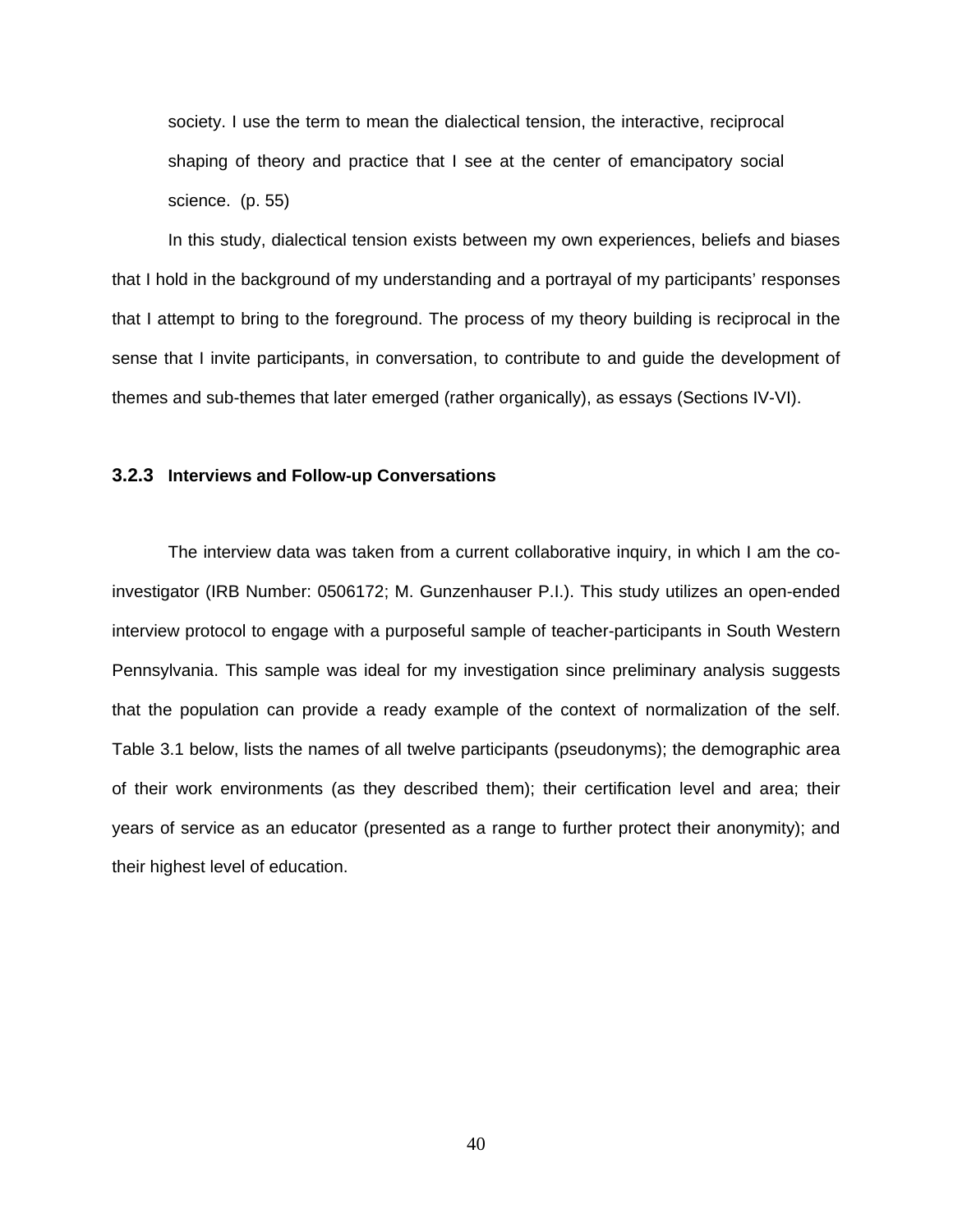|                       | Demo.          |                   |                     | <b>Years</b>   |                                  |
|-----------------------|----------------|-------------------|---------------------|----------------|----------------------------------|
| <b>Name</b>           | Area           | Level             | <b>Area</b>         | <b>Service</b> | <b>Education</b>                 |
| <b>Brad Lawrence</b>  | suburban       | secondary         | English             | $15 - 20$      | PhD student                      |
| Cid Davidson          | suburban       | elementary        | principal           | $7 - 10$       | PhD student                      |
| David Quigley         | rural          | elementary        | 1st/4th/Math        | 30-35          | <b>BS</b>                        |
| George Griffin        | urban          | secondary         | English             | $5 - 7$        | МA<br>Literature,<br><b>MSEd</b> |
| Irene Brennan         | rural          | secondary         | Science             | $5 - 7$        | PhD student                      |
| Jean Gray             | rural          | middle/secondary  | principal           | $15 - 20$      | PhD student                      |
| <b>Jill Bartoni</b>   | rural          | secondary         | English             | $30 - 35$      | <b>PhD</b>                       |
| Joice Umbridge        | suburban       | elementary        | 3rd                 | $20 - 25$      | <b>MSEd</b>                      |
| Katherine<br>Reynolds | semi-<br>rural | elementary        | 2nd/LearningSupport | 30-35          | PhD                              |
| Kathryn Queen         | urban          | secondary         | Science             | $7 - 10$       | MS Genetics,<br>MSEd             |
|                       | semi-          |                   |                     |                |                                  |
| Sam Galloway          | rural          | elementary/middle | principal           | $20 - 25$      | EdD student                      |
| <b>Vicky Lewis</b>    | suburban       | elementary        | Art                 | $10 - 15$      | <b>PhD</b>                       |

# **Table 3.1. Participants**

The selected sample provided enough variation in responses to do rich conceptual analysis. While not achieving maximum variation, this method of purposeful sampling provides a reasonable amount of texture to allow me to accomplish my interpretive task. All interviews have been recorded and transcribed. Five of the twelve (12) interviews that I used have been transcribed by a hired transcriptionist. The others I transcribed myself. The transcripts were read to identify significant themes, which emerged from memo-writing, and dialogue with interview participants via informal follow-up conversations, a form of recursive data collection.

This method of analysis is based upon the work of Emerson, Fretz, and Shaw (1995) and Coffey and Atkinson (1996), anthropologists and sociologists influenced by grounded theory, but who advocate conducting qualitative analysis without the assumptions from traditional grounded theory about underlying order and causality. This framework allows for multiple possible avenues of meaning to be captured, encouraging the researcher not to foreclose too quickly possible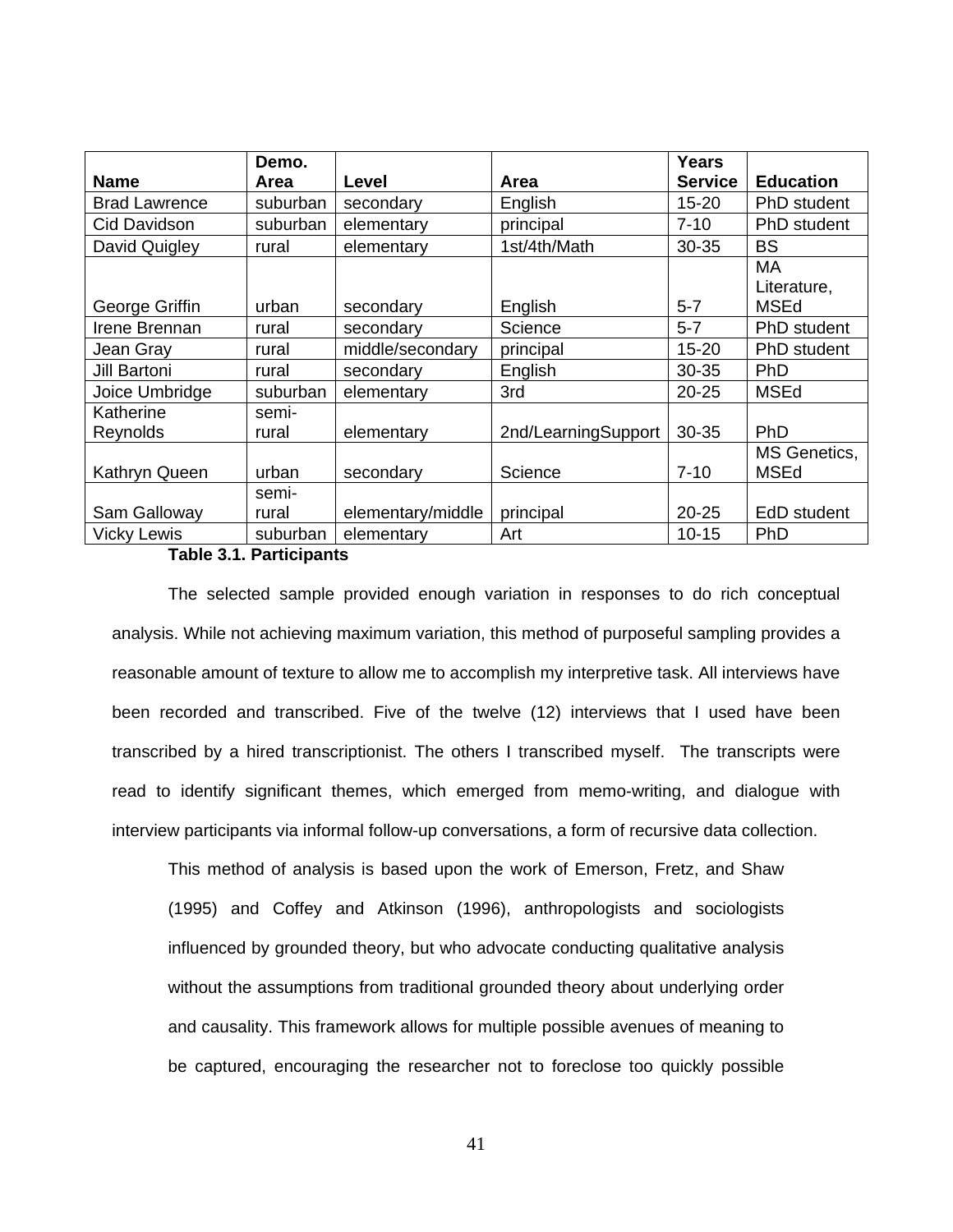meanings that may be embedded in text (Gunzenhauser & Hyde, 2005c see Apex. A, p. 39).

Data selected from the interview transcripts are partially a product of participants responding to a predetermined interview protocol (see Apex. B), while data arising from followup conversations were in most cases participant-instigated reflections on the interview experience. At the beginning of each of the follow-up conversations, I asked participants to read a copy of their interview transcript with the suggestion that they might make corrections if and where their responses were not represented accurately and make comments if and when the transcribed responses did not represent their responses conceptually. As participants read through their own transcripts, they offered comments and posed question to me about the study project as a whole. I showed participants various outlines for this document and asked for their suggestions and approval on my choice of speculative essay topics from almost forty original essay themes.

There was just one exception to this rather open-ended approach: in each of the followup conversations, I asked participants to respond to the following set of questions in order to get at my central research questions: *What responsibility does the public school system have for preparing future citizens? What is your responsibility? How do you enact this responsibility? How well does it work for you in this era of accountability?* Responses to these questions are largely reflected in **Section VI.** 

# **3.2.4 The Essay as Method and Expression of Praxis**

Each single interview provides varied and sometimes contradictory elements that are interesting to a study of the subtle and fluctuating relations of power involved in self constitution as resistance. For this reason, I portrayed a major portion of my analysis and discussion as a culling of themes, concepts or composites written as speculative essays (Schubert, 1991).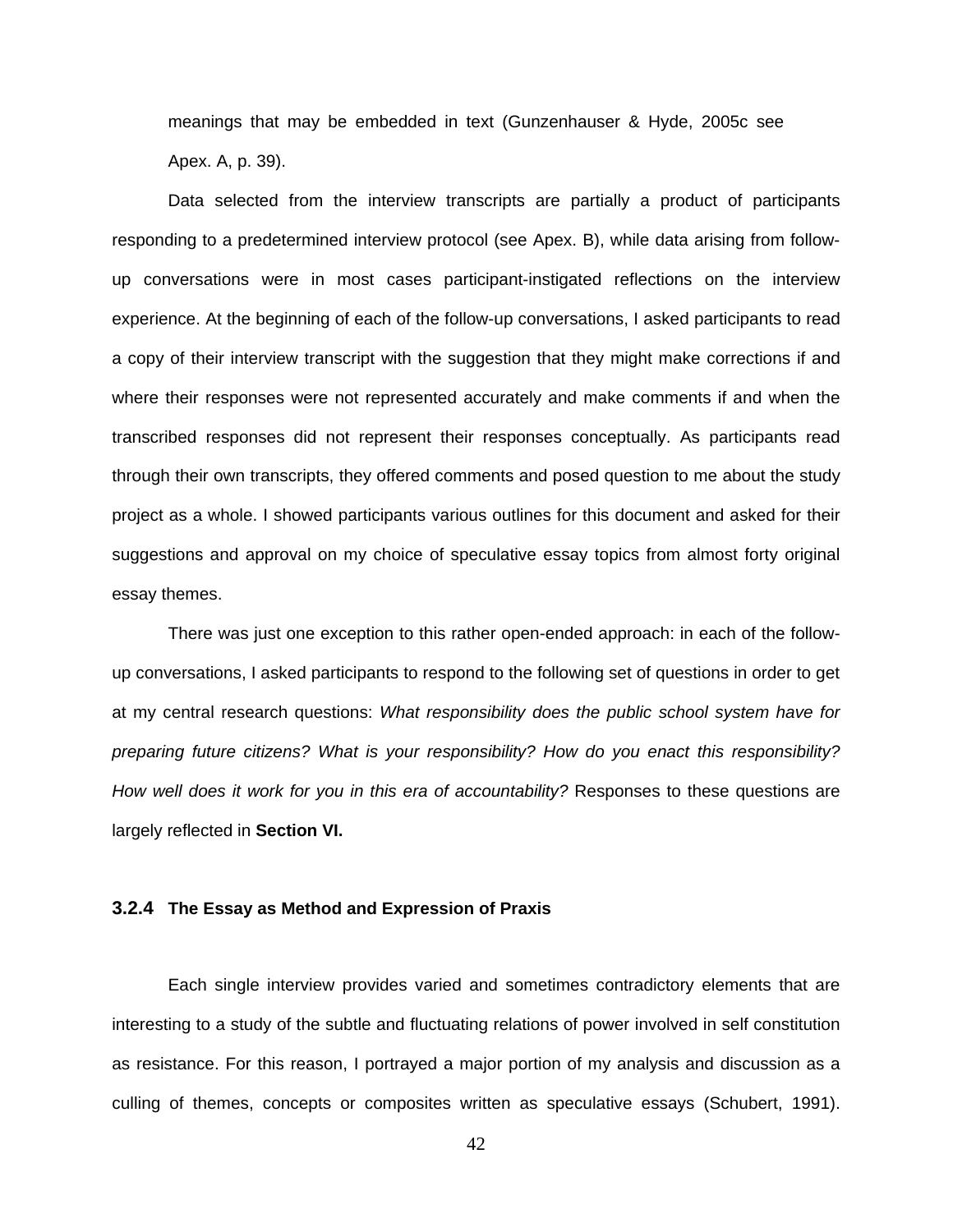Essay invites creative talent and requires something personal of the writer. It is geared toward a more public view and deliberately more accessible to a non scholarly audience. The speculative essay "blends qualities of a personal essay and theoretical writing to show the process of an author thinking on a subject" and "displays the reflective and recursive nature of writing" (Logsdon, 2000, p. 14-16). Education has been a prominent theme for essay dialogue (Dewey, Montaigne, Locke, Thoreau, Emerson and Rousseau) and the modern and contemporary incarnation of the essay in the public realm has always been socially conscious. Traced back to the classical period, the essay is a form a criticism; it was not mean to answer a thing (Bloom, 1985/2005).

I approach my writing with an understanding of essay as both an initial attempt to understand something and the result of that attempt (OED, 1989, n. II5, II5b). While an understanding of the speculative essay as philosophical inquiry informed my writing, I have produced a different kind of essay, one that is an expression of my praxis, a "reflection and action upon the world in order to transform it" (Freire, 1970/2000, p. 36).

Freire's theory was based on an ontological argument that posited praxis as a central defining feature of human life and a necessary condition of freedom. Freire contended that human nature is expressed through intentional, reflective, meaningful activity situated within dynamic historical and cultural contexts that shape and set limits on that activity. (Glass, 2001)

The essay as "intentional, reflective, meaningful activity" is something like a dialogue that takes place between two mutually interested parties that share an intellectual foundation as far as the subject matter upon which they are reflecting. Using the essay format to represent my analysis and discussion seemed appropriate since I am attempting a creative educational commentary, using an accessible style, which delivers a critique of a predominant social institution.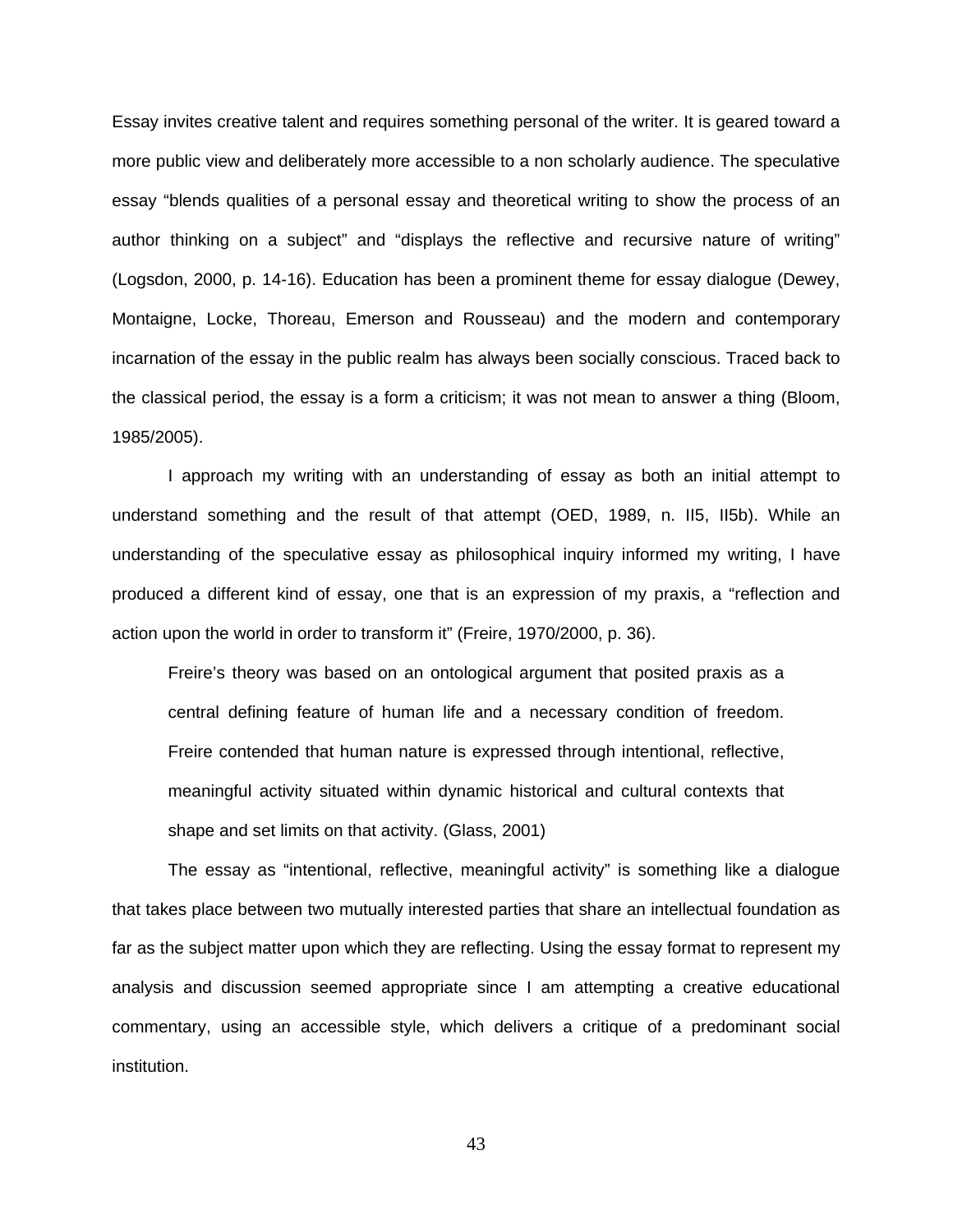# **3.3 ISSUES OF "VALIDITY" AND RESEARCHER BIAS**

To bring a check on the rigors of my analysis, I return to Patti Lather (1986) for "a reconceptualization of validity appropriate for research that is openly committed to a more just social order" (p. 53-54). Most appropriate for my study is Lather's concept of catalytic validity – the degree to which the research process reorients, focuses and energizes participants toward self-understanding and self-determination through research participation.

To approach any degree of catalytic validity, I must first disclose my own interpretation of the civic mission of schools, historically constructed as a charge to the public school to prepare future citizens. I must be vigilant so as not to "reinscribe oppression" (Foucault, 1980) by reading my own self-constitution (as teacher) into the responses of my participants. At the same time, I acknowledge that despite my intentions, there is no way to keep my own bias from influencing my analysis. Coming from a view of the U.S. public school as just one of the educative and "miseducative" (Martin, 2002) institutions of society and considering the historical imaginary of the role of the public schools teacher - much informed by ideologies of the nature of women's work and thus as nurturance, a non-rational disposition towards children but one amenable to guidance by expert (male) authority - I take a decidedly critical stance with regard to the charge, per se.

But in order to answer the postcritical call for hope that is perhaps at the heart of this study, I must use my own teacher identity, constituted in part by the structural-critical and spiritual-intuitive lenses of my philosophical imaginary to create a personal methodology. And if I wish to bring integrity or wholeness (Palmer, 1998) to my own project of self-constitution, then I must recognize what is true for me about the possibilities for resistance to normalization and compliance. Then, in trying to clarify the stance for my understanding of resistance, I would like to invite teachers (and teacher education students) to imagine that thinking is action; that our practice is rhetorical, persuasive, and not technical. Our words are our actions and our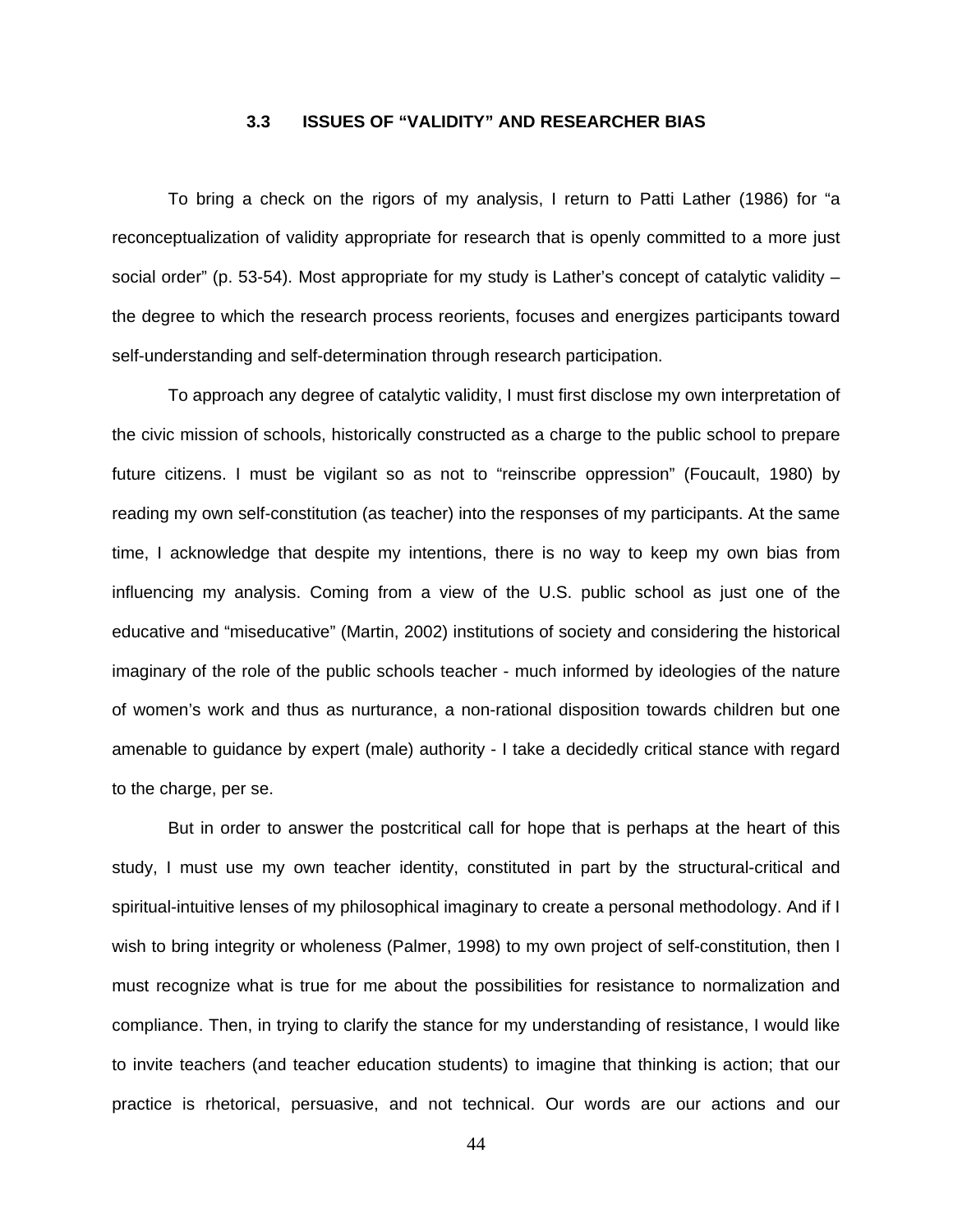conversations with students about the social, historical and philosophical foundations of education are the very seeds of change. These self re-imaginings and co-created imaginings of difference are social justice work. Borrowing from Foucault (1988), my project is to "show people that they are much freer than they feel" (p. 10).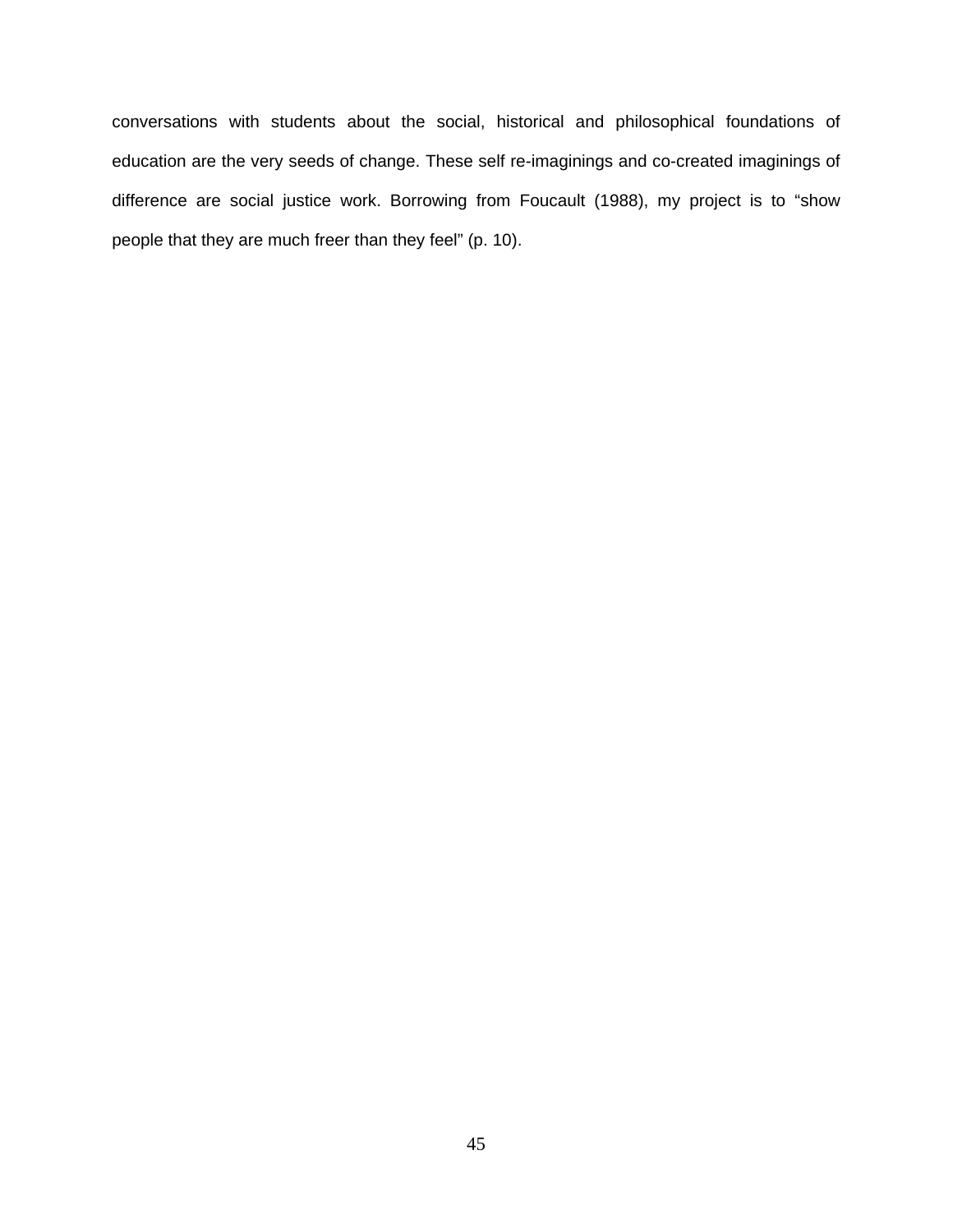# **4.0 SECTION IV: SPECTACLE AND SURVEILLANCE (THE NEW DISCIPLINARITY)**

#### **4.1 INTRODUCTION**

In this essay I discuss the ways in which state accountability requirements affect teachers' practices. I name particular technologies of power that challenge teacher agency in the era of accountability. This includes the spectacle of teacher involvement, including "educational triage" (Booher-Jennings, 2005); shaming and blaming teachers through publication of student test scores and the teacher-as-cause ideology; and perhaps what lies behind the quintessential surveillance-spectacle, the No Child Left Behind Act - efforts to privatize education. Instances of surveillance include the silencing of NCLB-related dissent by federal policy; technological surveillance of teachers via state-wide accountability databases; and the influence of the ideology of teacher causality which uses ambiguous language to rhetorically turn the gaze on teachers.

I borrowed the title of this essay from Vinson and Ross (2001), but take my own understanding of surveillance from Foucault's concept of panopticism in explaining the technologies of the examination (Foucault, 1979/1995) and my understanding of spectacle from Smith's application of Edelman's political spectacle theory (Edelman, 1988) to standards-base test reform and high stakes accountability (Smith, et al., 2004). Vinson and Ross explain "the new disciplinarity", the context within which educators offer resistance.

[E]ducation today must be understood according to a setting in which spectacle and surveillance come together, a state of affairs in which discipline is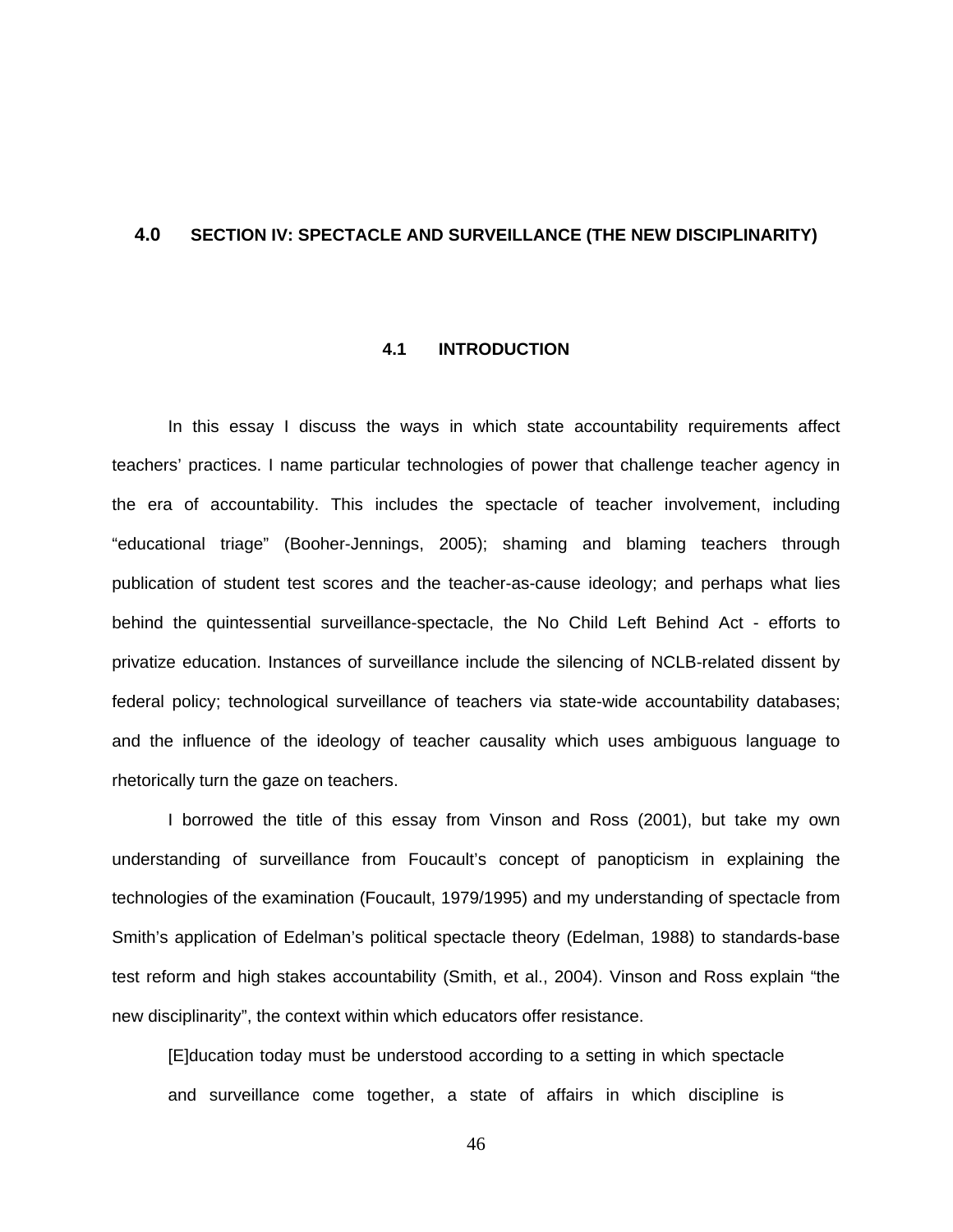established and maintained as individuals and groups are monitored simultaneously by both larger and smaller entities.( 2001, p.3)

Each participant offered a critique of some aspect of public education. These were overwhelmingly delivered at federal accountability legislation and state mandates to districts in response to such legislation. Throughout the transcripts and continuing conversations, there is much by the way of criticism of NCLB, especially the ever increasing and more "disciplinary" policies and procedures surrounding Pennsylvania System of School Assessment (PSSA) testing. In the next essay, **Repertoire of Resistance**, I present examples of some emergent concepts of agency that I gleaned from conversations with my participants. These examples illustrate for me the notion that with every instance of domination, there is an opportunity for resistance (Foucault, 1988; Hoy, 2004). Here are just a few of the themes that educators talked passionately about.

# **4.2 THE SPECTACLE OF TEACHER INVOLVEMENT**

Schools have been responding to the mandates to increase standardized test scores with a strategy called educational triage. "That is, teachers divide students into three groupssafe cases, suitable cases for treatment and hopeless cases – and ration resources to those students most likely to improve the school's scores" (Booher-Jennings, 2005, p. 232-233). Scores are what is most important and this idea becomes reified as educators as well as policymakers "forget" that this notion of proficient/not proficient was an arbitrary decision. For example a child who scores 78 might be labeled "proficient" but one who scores a 77 is considered "basic". Further, states determine the cutoff between "proficient" and "basic" and set them at different scores. Referring to PSSA Vocabulary Awareness, a daily quiz that teacher were told to give each day to every class, one teacher reported, with some satisfaction for having made a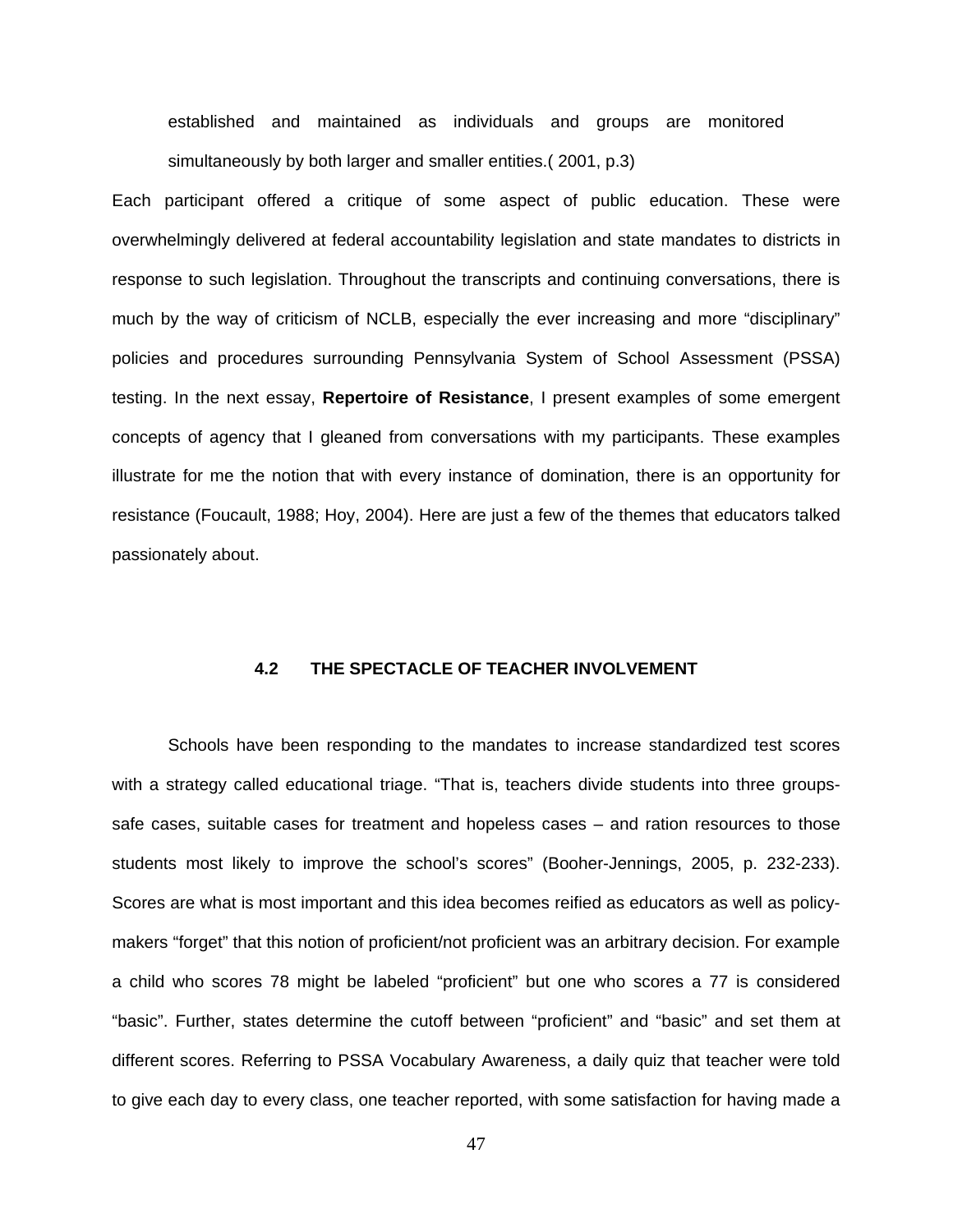note of it, his principals statements during an after school staff meeting: "I don't care about instruction; I want you to do these things every single day." (George Griffin, follow-up conversation December 29, 2006). These quizzes were instituted at the two month warning mark; two months before PSSA tests were scheduled for the district. Another teacher had a similar story that obviously upset her deeply.

I will tell you this for a fact and I would hope that this would make this somewhere into your study. I was told this directly from my principal: "do not worry about the students who are below basic. I'm not concerned about them. I want you to work with the basic students to move them to proficiency because that's where we have the best shot of upping our scores". I sat there that day and I though, "how can I be a party to this?" And I'm sure that all of this plays into my decision to retire this year. (Jill Bartoni, interview transcript, lines 222-228).

A less frequently argued point among progressive-educators is that "sometimes the [higher scoring] kids are left behind because we have to concentrate on the kids with the lower scores." (David Quigley, follow-up conversation, January 21, 2007). Not to mention that concentrating on just the middle third amounts to stereotyping both the top and bottom third (Booher-Jennings, 2005).

Many of the participants, teachers and principals, mentioned grade-level or departmentlevel teams organized for strategic coordination of test preparation efforts. What these teams had in common was the reactive nature of their planning based on standardized test data. Perhaps the teams are engaged in "educational triage" or perhaps they are making plans for the coordination of instruction. Often, the teams have been organized to receive instructions from their district offices, sometimes delivered via the curriculum specialist or the principal. In addition to these specific teams/meetings, it was common for participants to talk about after-school and in-service meetings where they were asked to give input in the form of verbal suggestions or written team reports. This request for teacher in-put was often times explicitly not a solicitation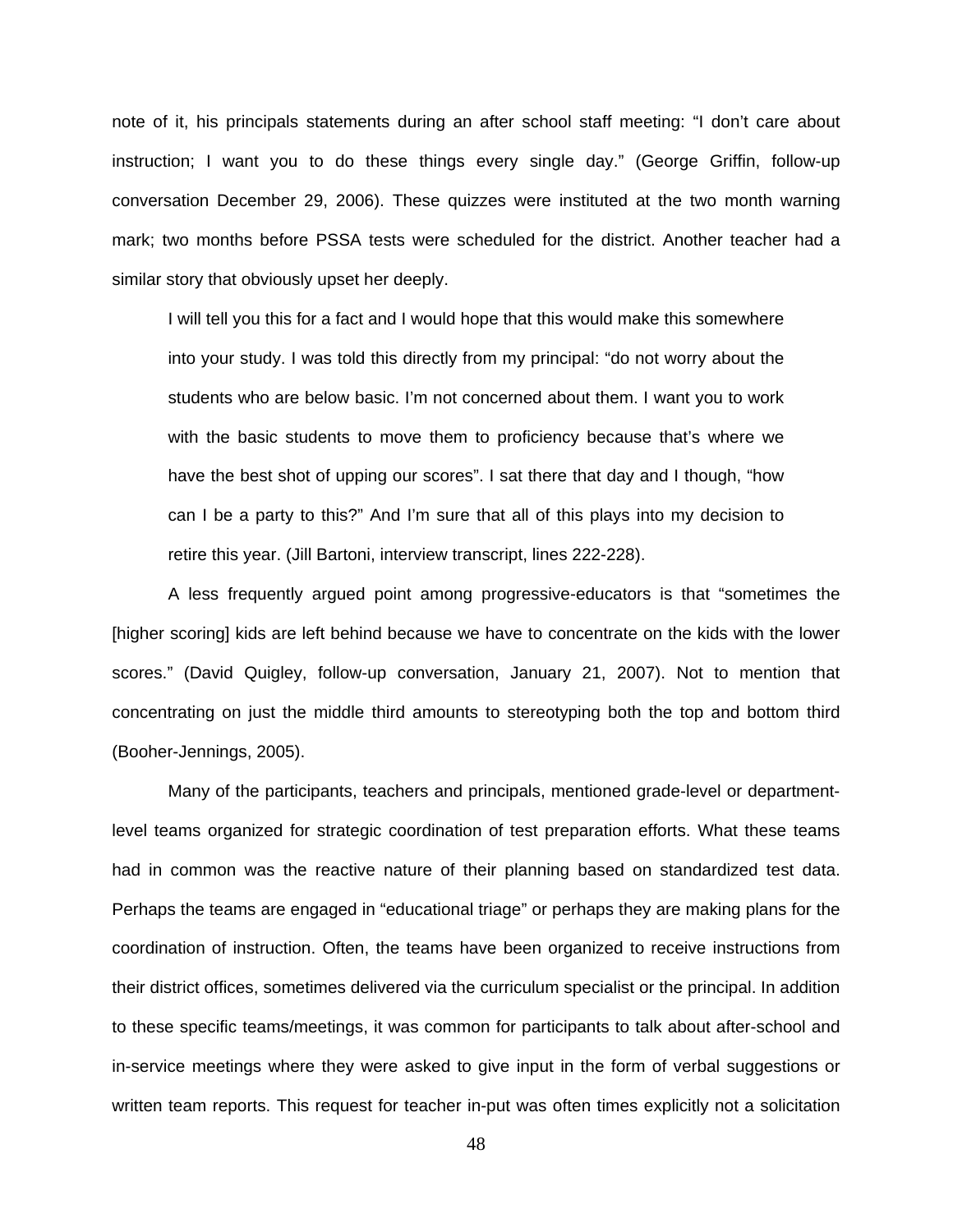of criticisms or complaints. For example, one educator described his principal as declaring at the start of an in-service meeting: "By the end of the day I want your collective action report for how you are going to implement these daily action words into your classes" (George Griffin, follow-up conversation, December 29, 2007). Long time English teacher, Jill Bartoni, reported on the feeling that she and the other teachers at her school have about "teacher involvement".

Many of us, when we go to these meetings, feel like, 'what's the point? We're not listened to'. Even when we suggest ways to help students…at least in my school…we're told that they want us to come up with ideas…for the last three years we've had these meetings and not one of the teachers' suggestions have been put into place (Jill Bartoni, interview transcript, lines 160-164).

Popkewitz (1991) calls such involvement "the symbolic rituals of democracy" (p.214). Following political interest group theory, participation ensures political representation, without regard to the persons or interests who form the rules for or determine the purposes of participation. This "rhetoric of participation" has been tied historically to the discourses of educational reform, where reform is assumed to be a new technology, instruction design, program or policy which is introduced into the school or classroom and which represents a change for the better. This conforms to the American value of progress (Williams, 1970) and is "a way to connect administrative values with larger social beliefs" (Popkewitz, 1991, p. 213)

Jill also told me about her school's new program of library intensives which represented for me a spectacle of remediation.

So we're going through these motions of trying to remediate students. Right now the principal put into place a plan where every so many days students who fail a content course go into the library and two people from the guidance department come in and just supervise them in a 20 minute study period and all of us say 'what good is that? That's not helping the student.' But we have on record that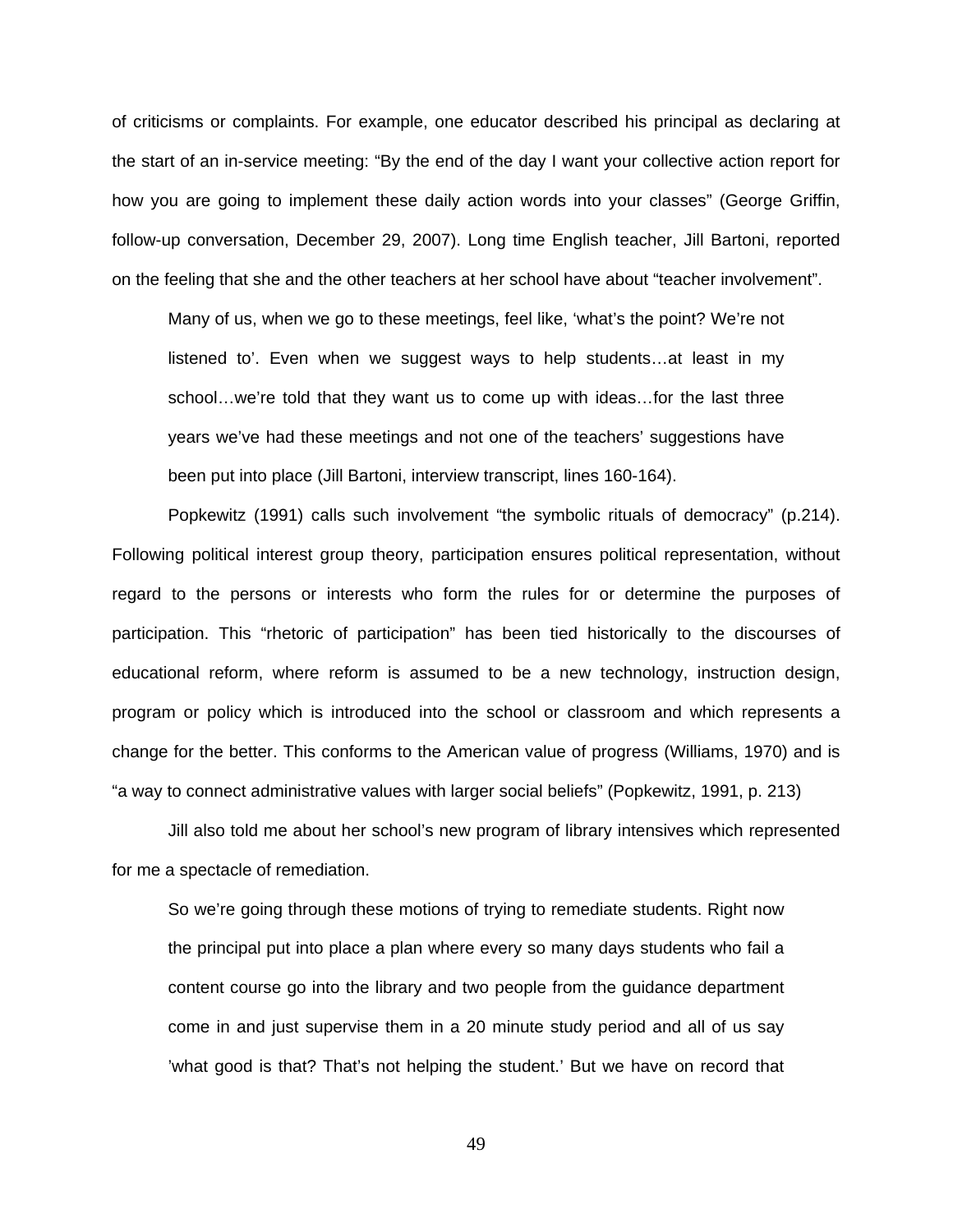we're trying to remediate even though every teacher knows that it's a joke. It's doing nothing (Jill Bartoni, interview transcript, lines 164-169).

I have heard similar stories from friends and students who are math teachers and math tutors. They described math remediation scenarios where students are taken away from regular instruction and placed in front of computers to drill with Math skills software. Students page through the program as many times as necessary in order to select the right answers. Such remediation allows improved test-taking skills to be mistaken for math achievement growth (Bickel & Cadle, 2004).

#### **4.3 SHAMING AND BLAMING**

The performance of spectacle as a disciplinary technology requires a public audience, while the employment of surveillance requires only the expectation of one. Perhaps the most insidious technology of NCLB is "shaming" – from the Department of Education ascribing the label of failure to schools that do not meet state goals for AYP right down to the individual district and school policies of score reporting in public newspapers and in school and district staff meetings (Cochran-Smith, 2005; Meier & Wood, 2004; Ohanian, 2007; Sirotnik, 2004; Smith, 2004). There is no shortage of teacher stories about staff meetings where all attention is focused on how well or poor their school did in comparison to other schools within the district and as well as those in neighboring districts; or how this grade level compared to that; and even how one classroom's scores ranked compared to another, within the same school (NEA, 2007). As Palmer (2002) challenges, spend some time shadowing a public school teacher for just a couple of days and "almost certainly, you will witness for yourself the challenges teachers face, their lack of resources, and the deep demoralization they feel about serving as scapegoats for our nation's ills."(p.2).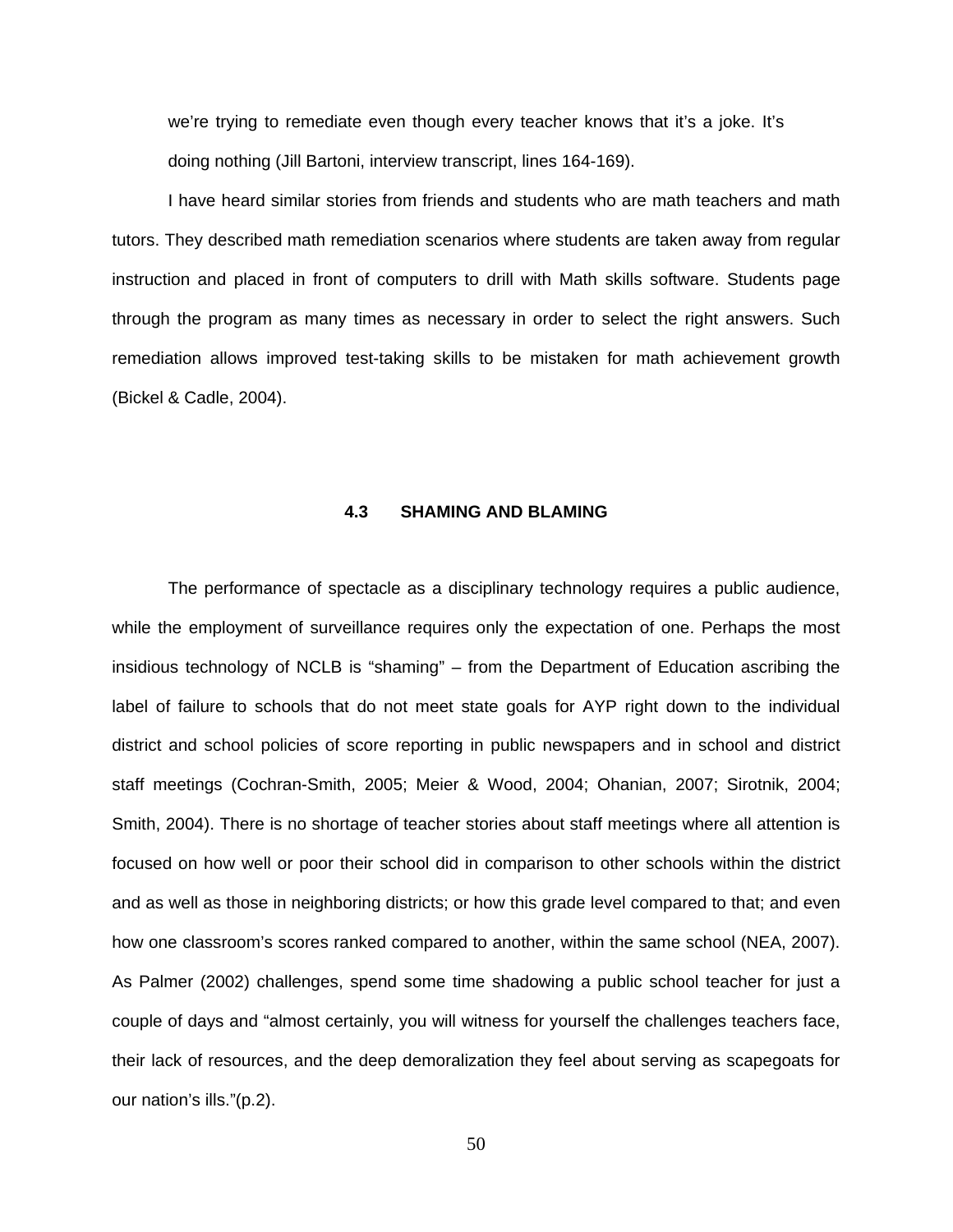One of the science teachers described the climate of competition building at her "high performing" school.

So [school district] is meeting AYP so its mentioned occasionally that yes we are still doing well we are doing better than other districts in our areas so I think that brings on some sentiment of competition or at least our administrators are trying to light the fires of competition for some of the teachers in testing subjects, that 'hey we gotta compete with this school district next to us and they're re doing a little better than us', so that's a little disturbing, so I feel like those teacher are a little bit pressured, but I think that as long as those teachers are performing, as long as we are still making AYP, its not as bad as it could be. It's not as bad as it could be. (Irene Brennan, interview transcript, lines 186-192)

Another teacher related a more straightforward instance of shaming. This time, the emphasis is on the results of shaming/blaming:

We lost so many teachers…so many good teachers because of the test…another teacher threatened to leave 3rd grade last year because of the test. And the pressure is on the teacher as much as the pressure on the child or more so…because you feel responsible…for everyone …if they are not performing to their best…so the pressure is not as much on the children as much on the teachers. (Joice Umbridge, interview transcript, lines 612-617)

Yet another teacher talked about the anger and demoralization that sometimes accompanies the shaming/blaming events.

Some of us have discussed this and we use the word impotent…we feel impotent. On the other hand, there is anger for us…and I feel that I can speak for them too. There is anger that can infect…it can find our way into our teaching and we try to find a way to keep it out of the classroom but it comes out in the meetings…the anger at the after school meetings is very explosive. We have these meetings at the end of the day when we've been…if you know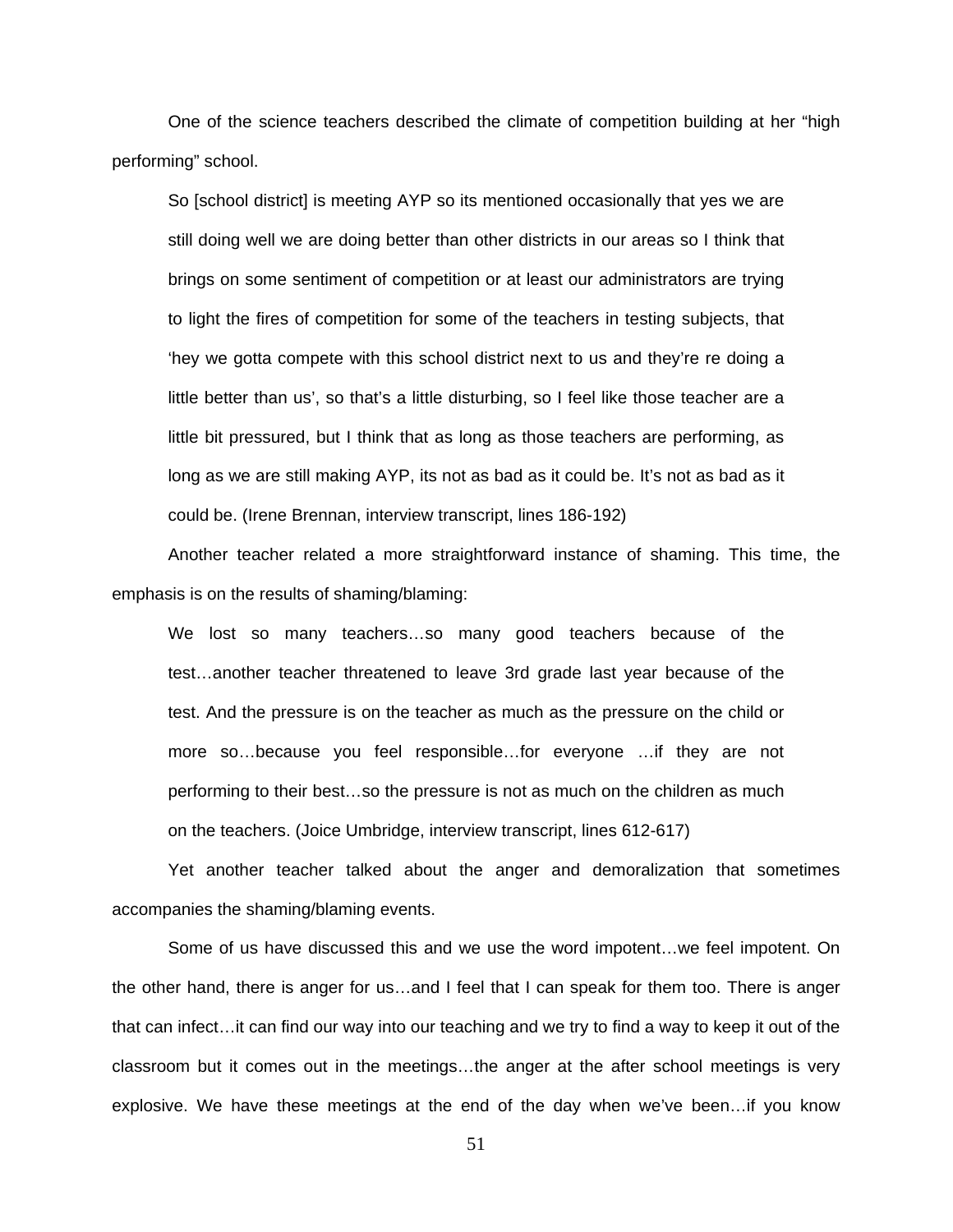anything about the high school teaching schedule its 40 minute bells, boom, boom, boom…and so we drag ourselves into cafeteria to be talked to and to be shown slides of scales and charts and graphs; we're shown how we've flat lined and how the junior high across the street has made improvements and how we should be doing this and how are we going to do this…(Jill Bartoni, interview transcript, lines 143-151).

#### **4.4 BEHIND THE SPECTACLE: PRIVATIZATION**

The majority of participants in this study volunteered the observation that the "real" political agenda behind NCLB was aimed at destroying the public school system. This accusation has been leveled by many education scholars over the past five years of NCLB's reign (Burch, 2006; Cadiero-Kaplan, 2005; Kohn, 2004; Meier & Wood, 2004; Ohanian, 2007; Sirotnik, 2004; Smith, 2004; Spring, 2002). Although a few could imagine a time in the future where all K-12 education would be offered by a private service, some described what they saw as a slow conversion to government schools run by private contractors. Currently only 12% of the roughly 55 million school-aged students in the U.S. are currently serviced by private schools (CEP, 2006, p. 5). As has been suggested by numerous proponents of privatization, the remainder could be served by either by traditional private schools, made more affordable by mega corporations such as Edison, privately run state schools, independent but state supported charter (brick and mortar or online) or some other home schooling that aims to strip away what we think of as public education. The number of schools NOT making AYP is steadily increasing (NEA, 2006a) along with the number of vouchers distributed to parents of failing schools. I share my participants' worry about what this could mean for a system based on market competition, where parents purchase the best education that they can afford, when more than 1/3 of all public school students are from low-income families. (CEP, 2006, p.11).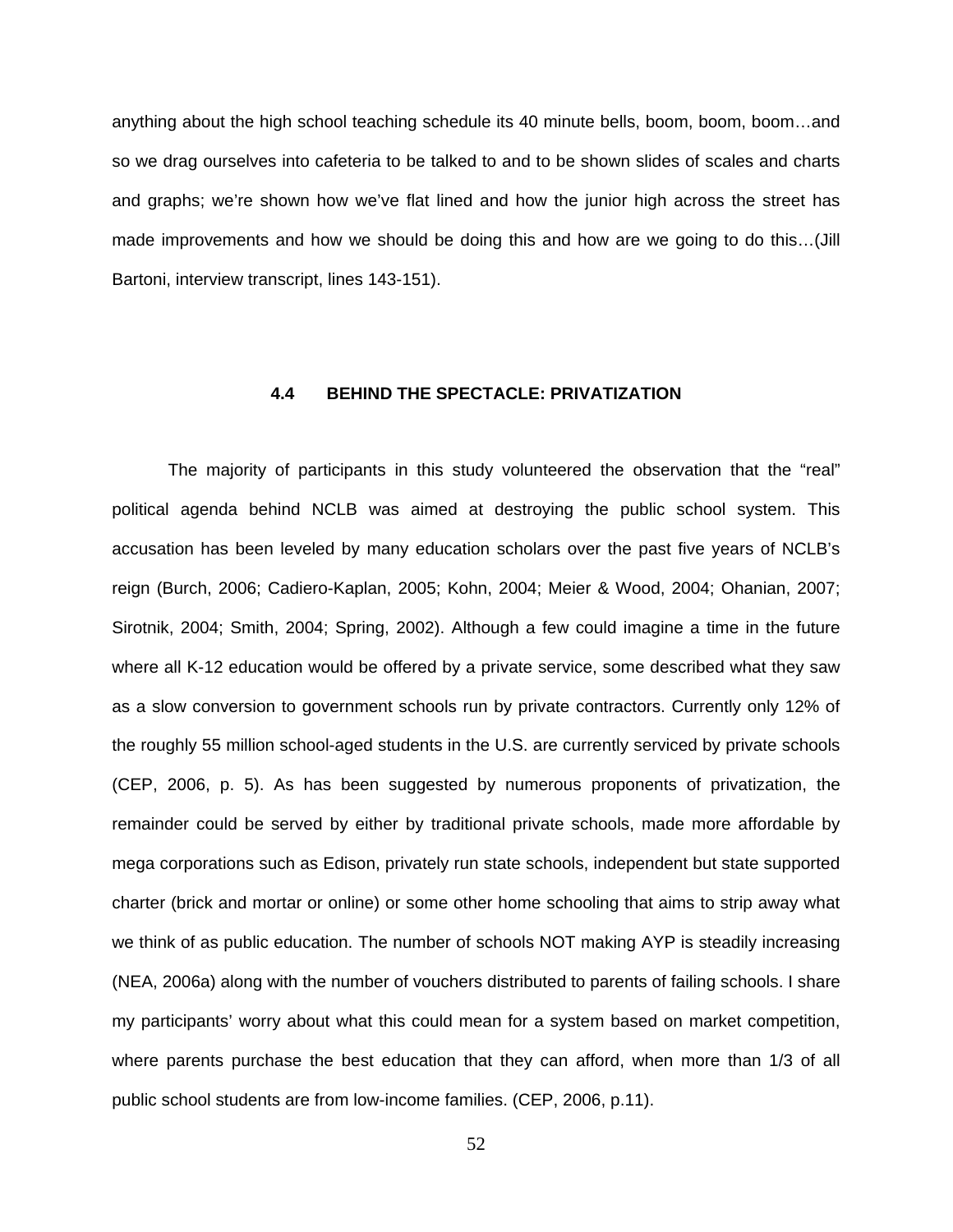The implications for me, and it's not only because I'm a teacher…the view that there could be and may very well be a political agenda, the intent of which is to strip of us of what has been the public school system, absolutely terrifies me…in terms of what that means for a democracy. And I see the move to charter schools and the move to take over schools and the move to diminish public school as a way to keep the very wealthy, wealthy. And making those lines of diversion of poverty so much greater (Jill Bartoni, interview transcript, lines 268- 274).

Jill refers to a common critique of NCLB, that it unfairly harms the very students that it promises not to leave behind - poor and minority students (Berliner, 2005). George Griffin expressed the same idea about high-stakes testing as being part and parcel of an overarching political agenda to keep the ups up and the downs down. He is particularly angry about the way his inner city, all African American students are reflected in the representation of test score data. Following cultural deficit thinking (Valencia, 1997), the tests just reinforce the racist and classist belief that certain students are stupid and lazy. The test scores also strengthen the argument that we should stop spending money on some schools – stop rewarding them and start punishing them.

I think there is no secret now that most standardized assessments are in most ways racially biased, economically biased, geographically biased, culturally biased. So, I think accountability has in its possession through standardized assessments the perfect tool to either disenfranchise or enfranchise. (interview transcript, lines 412-417)

It has been part of the public discourse for more than a decade that because of their reliance on property tax revenues, public schools are disproportionately financed to the advantage of students from wealthier communities (Kozol, 1991; 2005) and the racial segregation of communities brought into public consciousness by the devastating images of the aftermath of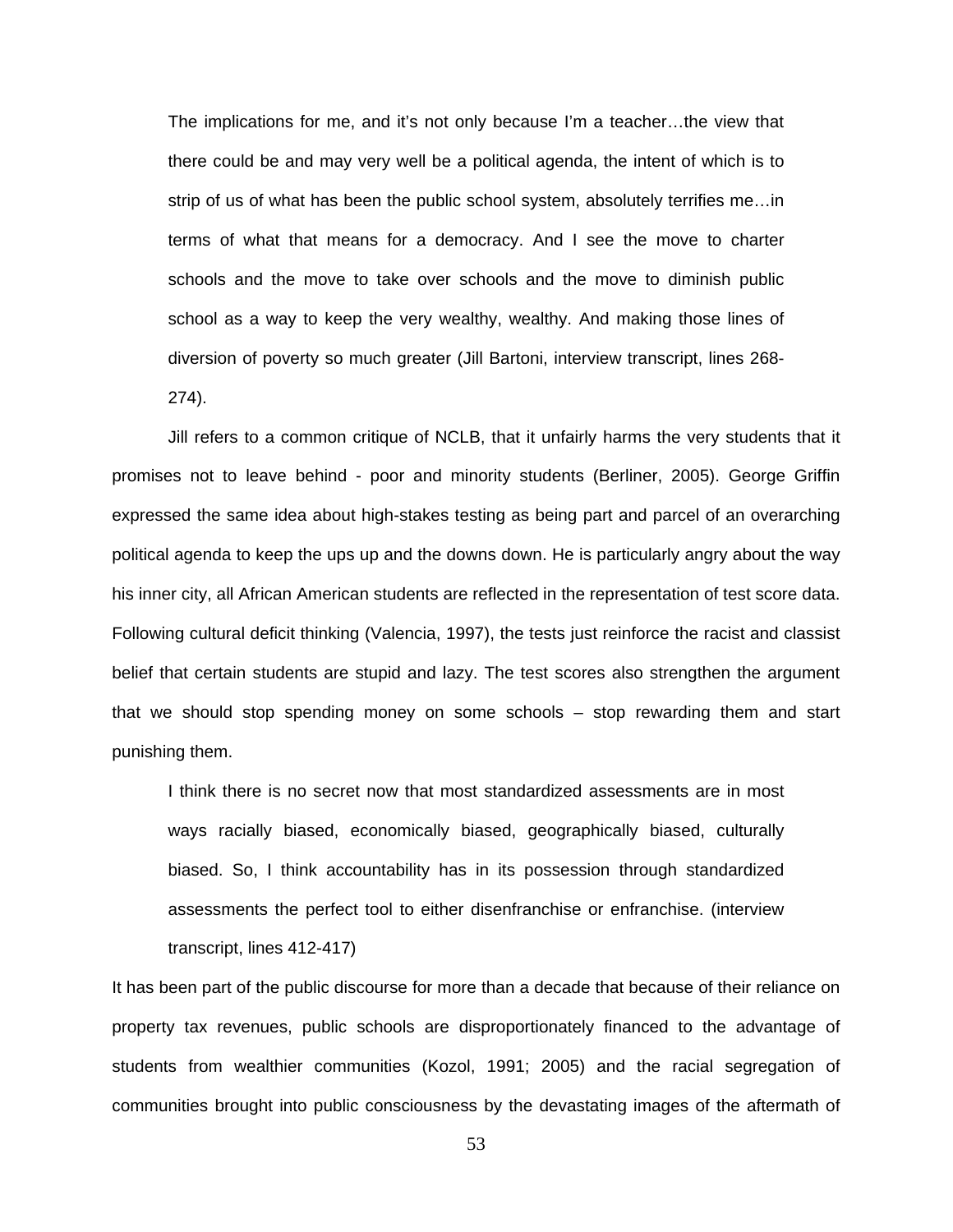Hurricane Katrina (Henslin, 2005) are magnified by the striking racial segregation of White and non-white students in our public schools (Berliner, 2005; Burch, 2006; Cochran-Smith, 2005; Darling-Hammond, 2004; Kozol, 2005). Schools that serve minority and poor students have to spend a much larger portion of their budgets on testing and because of the penalties that schools face for poor test performance, school systems have little choice but to spend even more money for services that are supposed to improve test results. (Perelman, 2006). It is not surprising, then, that so many of the teachers in my study were suspicious of the motives behind NCLB.

# **4.5 FEDERAL POLICY AND THE POWER TO SILENCE**

Early in 2002, U.S. foreign policy and domestic education policy carried a rhetorical protection of association with support for an administration under attack by hostile enemies. Thus, criticism of the new NCLB Act was as unwelcome and professionally dangerous as dissent on issues of military action and security measures. It is therefore appropriate to refer to educator's expressions of domestic policy dissent as "civic courage" - Goodman's (2003) term for foreign policy dissent - and to figure even private dissent as resistance. Civic courage may be a powerful residual of self-constitution in Enacting Self Constitution as Resistance especially in the face of totalizing discourses or nationalism and patriotism (Westheimer, 2006). One interview participant in particular helped me to see the similarities in these two examples of power operating to silence dissent: In general, it is not safe for teachers to speak out against the war or about NCLB. However, as with most things in public education, there are different experiences of oppression/agency and different possibilities for exercising resistance depending on the political environment of the school community, which my participants and educational researchers have observed, tends to varies by economic class (Anyon, 1982; Bowles & Gintis,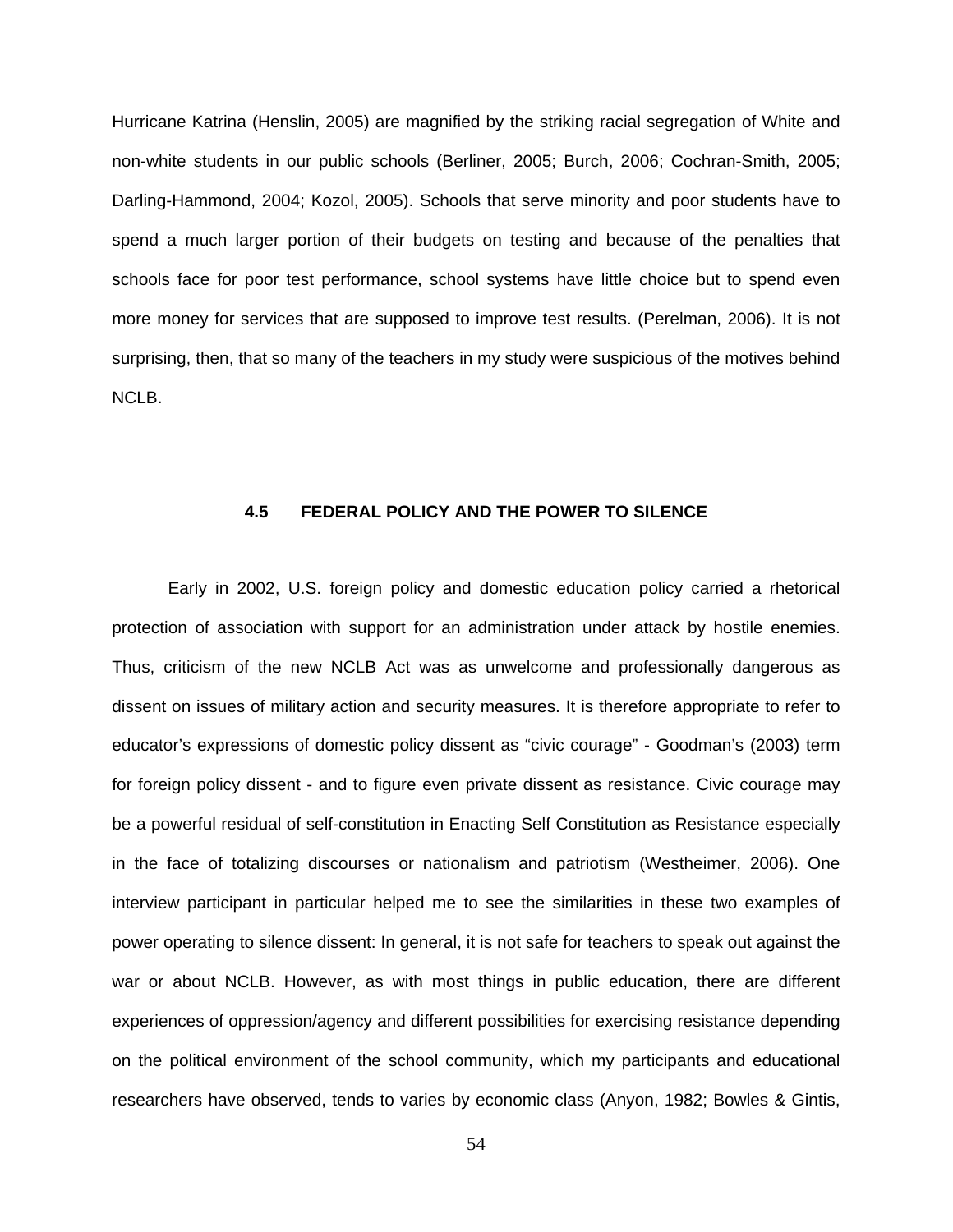1976; Fordham, 1999; Meier & Wood, 2004; Paige, 2004; Smith, 2004; Sullivan, 2001). One teacher described what it was like to represent what was, in the context of her community, a minority opinion with regard to both NCLB and the War in Iraq.

[I]t's almost like those of us who feel this way have a little group where we know what we know but we better not say it loudly or let out the truth as we see it because its almost scandalous…its like talking about the war…you talk about the war in my district. You can't ask questions about…"well the war was announced to be over but in the paper today, four more soldiers died in Iraq". I don't teach in a context that lends itself...the kind of context where I might be able to rally some parents…at least that's not how I envision it…to be partners with me to construct or speak to some of the issues that are negative about this accountability movement. (Jill Bartoni, interview transcript, lines 128-134)

Whether a school or district has an official stance on "the war on terror", some educators feel that foreign policy, like domestic educational policy constricts their speech. Depending on the political culture of the community, some teachers do not feel free to voice opposition to any federal policy; they cannot offer political resistance. This is, in effect, a silencing of their public thoughts with colleagues, parents and students. However, as long as educators can hold fast to their dissenting private thoughts (self-constitution via enactments of private thoughts) they can still maintain their integrity (Palmer, 1998) by offering "ethical resistance" (Gunzenhauser, 2006a; Hoy, 2004; Levinas, 1969).

# **4.6 THE TECHNOLOGY OF SURVEILLANCE**

In 2002, the Pennsylvania Department of Education (PDE) passed a resolution to purchase and implement a software tool that would use "value-added analysis" to track student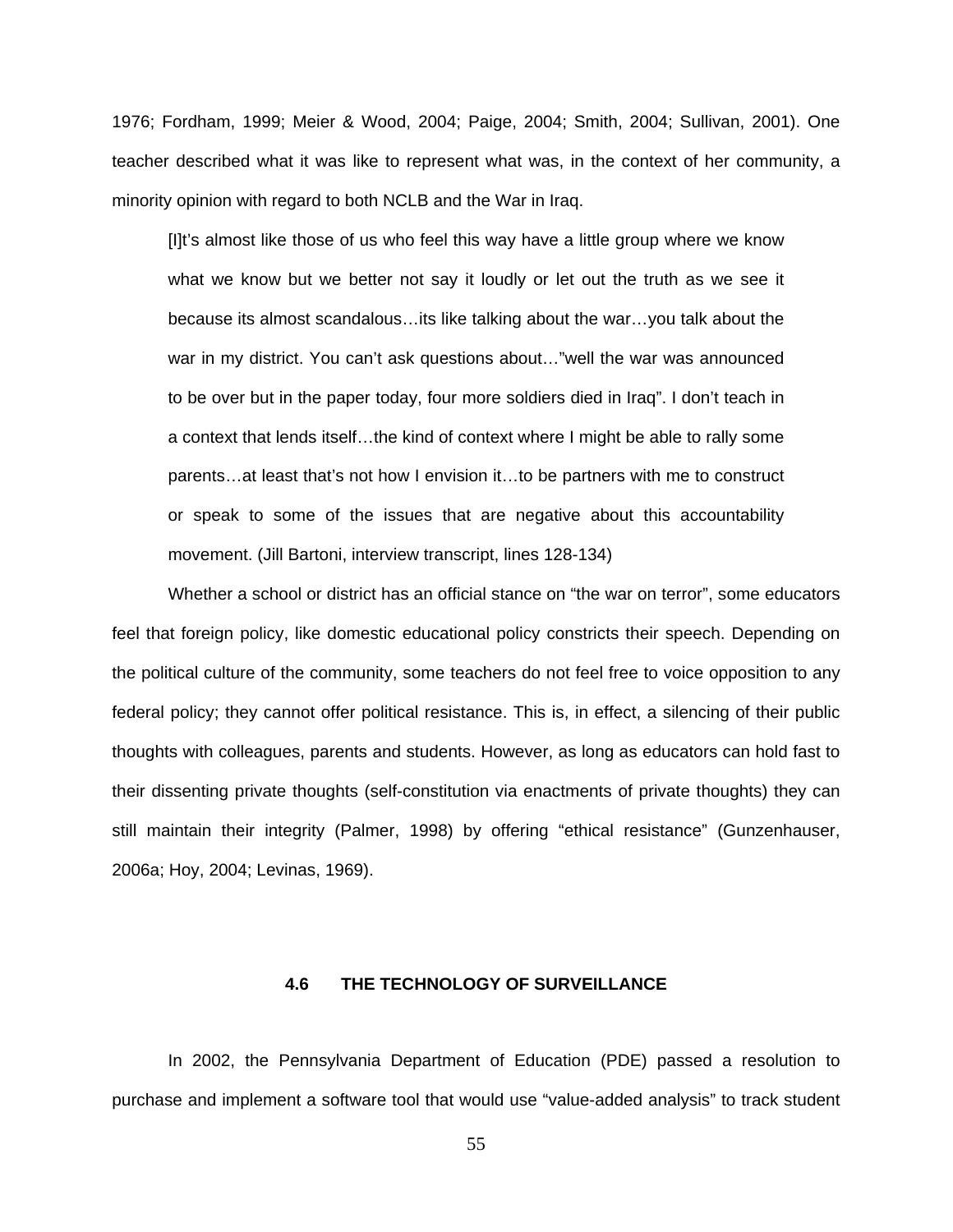achievement data from year to year. Specifically, value-added analysis is "a statistical method used to measure the influence of a district and school on the academic progress rates of individual students and groups of students from year-to-year"(PDE, 2006b). From talking to the principals among my participants, it seems that the Pennsylvania Value Added Assessment System (PVAAS) is not consistently emphasized from district to district. During the 2006 school year, districts received only limited reports with more comprehensive reports scheduled for delivery in the fall of 2007. One principal who had attended a professional development presentation from SAS, the software designer contracted to provide the PVAAS data to all 501 districts in Pennsylvania, has very strong feelings about the possibilities of using the system to "get rid of teachers". Speaking of the presenters, Cid Davidson told me the following story:

It was initially developed to get rid of bad teachers. That's what it's for…its to rate teachers performance…they come right out and say that…when I was at [previous school district] we were sent to [nearby school district] to listen to a presentation on this…you know how on the first day of school your have these assemblies that are supposed to inspire people… and the presenter from [North Carolina] told all the teachers that they were going to implement this system and it was to make sure that they were doing their jobs. She told a story about how to prove who your worst teachers are and how to get rid of them. You can use the system to predict how well the students are supposed to do on the standardized tests based on their previous performance and if they don't make those scores then this would be one more piece of evidence to get [the bad teachers]. (interview transcript, lines 358-367)

Cid was aware of PDE statement about using PVAAS data for teacher accountability. The Website for state-wide implementation of PVAAS states quite plainly that

These data will be available for all school districts to use for local decisionmaking as seen appropriate by the school district. PVAAS is not a tool for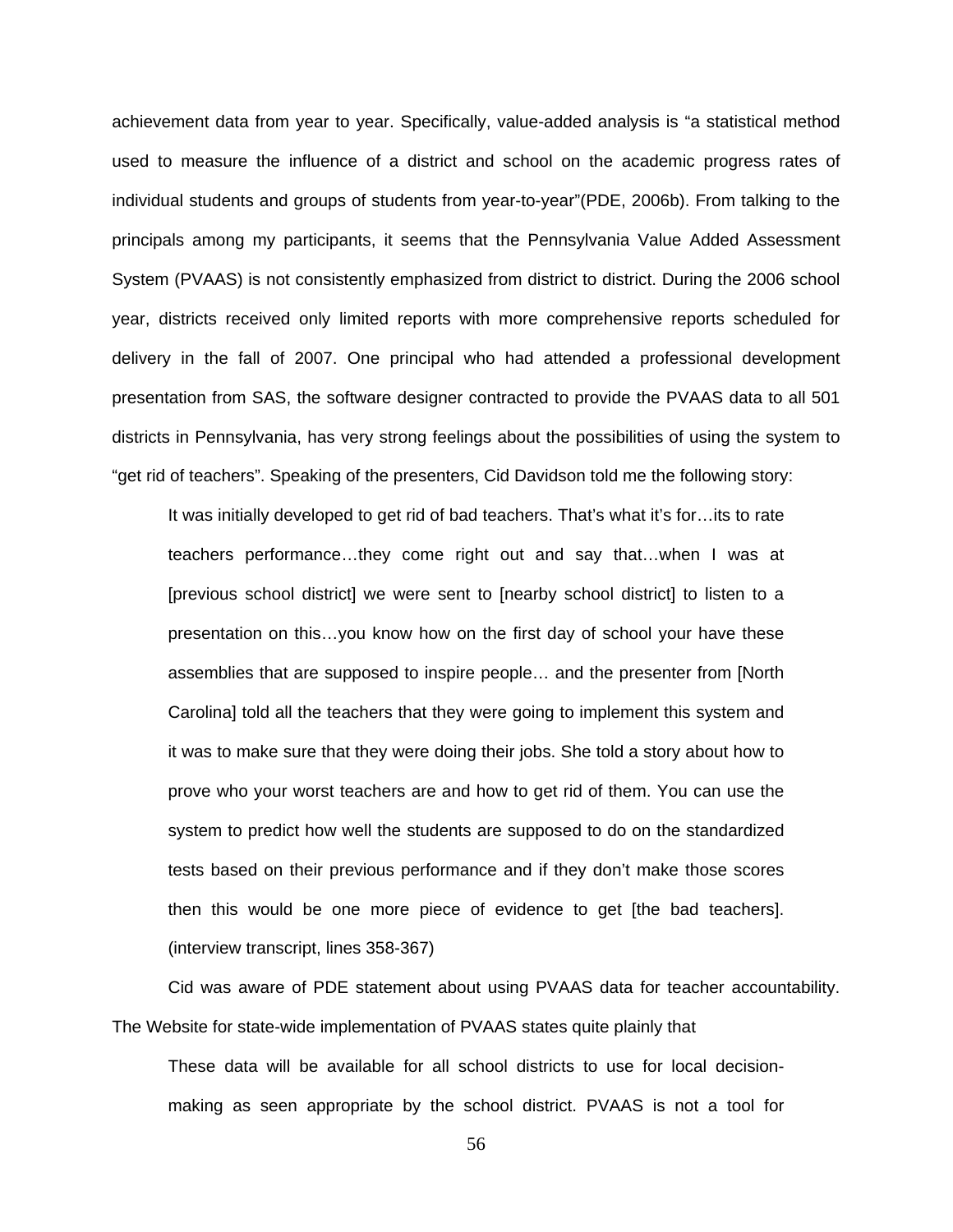teacher accountability. Teacher-level data are not required as part of the Pennsylvania Department of Education's implementation of PVAAS. Pennsylvania has not collected teacher linkages to student achievement data; therefore, it is not possible to provide teacher level analyses (PDE, 2006b).

Cid strongly distrusts this position, making the point that no matter what official position the state may take, principals will be looking at the data with a eye for variations by instruction; in his own words, "it's a way to rate teachers and we're not saying that but that's what we are going to use it that way" (interview transcript, lines 373-374). However, other principals were equally as confident that they and their fellow administrators would not use such data for teacher accountability. Another principal, Sam Galloway, was supportive of the PVAAS noting that the "scores allow teachers to know down to the very student, where the students are and where they should go" (follow-up conversation, February 7, 2007). He added that this was kind of system was useful, that it would only render meaningful and predictive data, when state assessments are given and scores are reported for each year. 2006 was the first school year in which the PSSA test was given in each year from grade 3 to grade 8 and again in grade 11. Even so, none of the principals thought that the PVAAS could ever be a realistic or fair system for evaluating teaching. Two explanations for this surfaced: First, an evaluator would have to know something about the teacher as a person before she could blame or credit a teacher for students' scores; and secondly, an evaluator would have to know something about the life-worlds of students before building an argument for teacher causality. Here is an example of the working through of resistance into in the ideology of "data-driven decision making" (MINDS, 2004).

Constant and ever more sophisticated and comprehensive surveillance of teachers make it hard for anyone to protest the disincentive (on the part of teachers) to welcome lowscoring students into their classrooms. After a few years, the rhetoric of teacher causality makes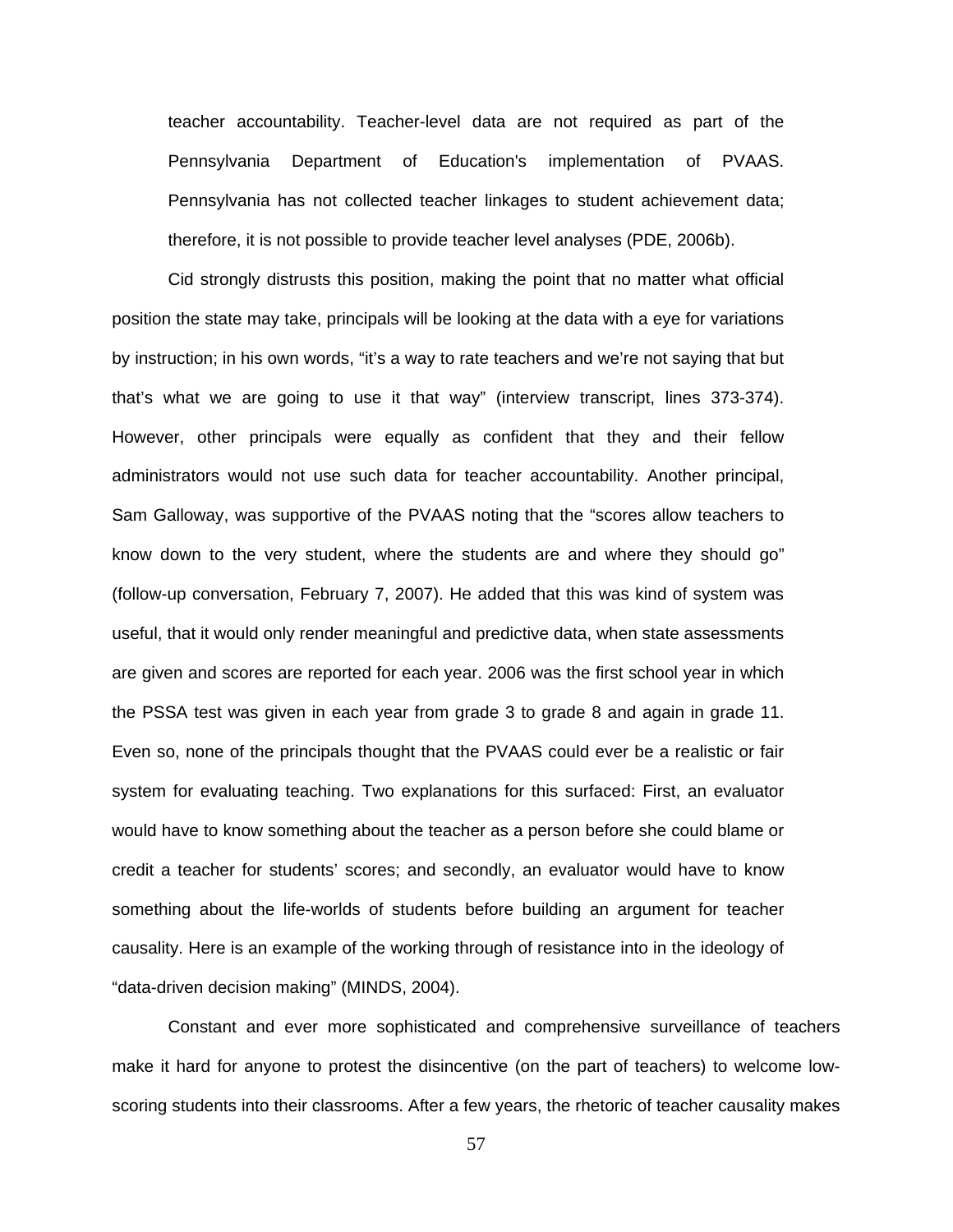it probable that the public - and teachers themselves - will equate low scoring students with poor teachers. This system produces "a team of one" mentality as teachers are intimidated by their colleagues' success. As some of the more critical teachers in this study accused, NCLB makes an easier job of removing veterans who resist the changes to their teaching that the law requires. Newer teachers, some more veteran teachers foresee, will be completely disciplined to follow instructions and will lack the capacity for even self constitution as resistance.

And who knows, maybe that's part of this big plan to get rid of us who are the resisters, because the newer teachers come in with this [accountability mentality] in place…and so they're obedient little newbies who do what they're told because so much is at stake for them…their tenure, their job (Jill Bartoni, interview transcript, lines 245-248)

A discussion of the two most prominent and polarized rationales for the importance of the teacher is included in the next section.

#### **4.7 TURNING THE GAZE ON THE TEACHER**

Consider the phrase "all children can learn". Uttered as a type of mantra, there is little accompanying discussion of what this might mean let alone an interrogation of its underlying assumption. When used as a placeholder for a notion of essential human dignity, this meaningless phrase cheapens the conversation by omitting context and contingencies. All children can learn what? Learn how? All children can learn provide x. As it turns out this phrase belongs to the discourse of "no excuses" and a partial defense of the status quo apportionment of financial resources based on property taxes (Carter, 2000; Valencia *et al.*, 2001). It is ambiguous language that serves to rhetorically turn the gaze on the teacher and support the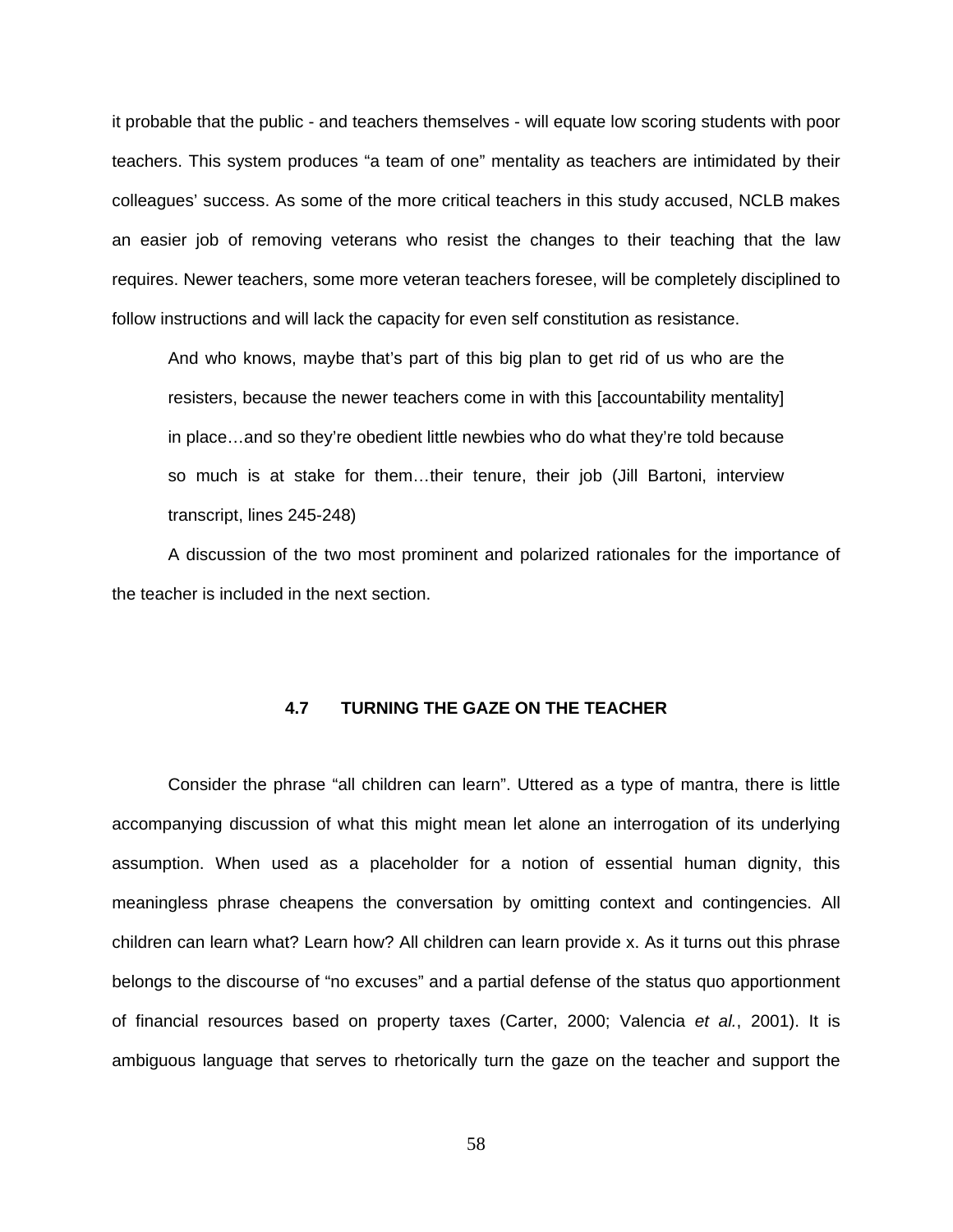ideology of teacher causality. Further, it indicts teachers who cannot get a student to achieve a certain test score.

The study participants exclaimed surprise at my suggestion that this language was particularly problematic for me, though few were shocked to hear that this was a possible rationale for sanctioning teachers whose students scored below basic on standardized tests. In reference to this statement, Kathryn said

I believe that's the truth with a capital T, but there are certainly qualifications. This relates to responsibility as well; students and parents as well as teachers must be responsible enough to know when a student needs to be able to learn as well as when a student simply cannot succeed in a certain class. There is a limit to what teachers can do to change the instruction when assessments are in a particular format…one that does not measure all the different ways of learning. (follow-up conversation, Jan 19, 2007)

Another teacher, David Quigley, agreed that all children can learn but "not the same thing at the same rate. This is where I disagree with NCLB. Every child learns at a different rate. Each child is an individual." (David Quigley, follow-up conversation, January 21, 2007).

When it was time for my follow-up conversation with principal Sam Galloway, I selected a different but similarly ambiguous phrase that also supports the ideology of teacher causality: "The most important variable in the classroom is the teacher". On the one hand, those educational theorists and researchers who are more considerate of the social context of teaching and learning (and assessment and evaluation) use this ambiguous phrase as a rationale for devoting more resources to supporting teachers. Such support has been figured as increases in salary and reduction in student loan burdens; sufficient resources, equipment, time; and the most favorable teaching environments, including optimal student-teacher ratios (Darling-Hammond, 2004; Kumashiro, 2003; Sirotnik, 2004; Valencia et al., 2001). However, like "all children can learn", this truism provides a rationale for teacher-centered school reforms, for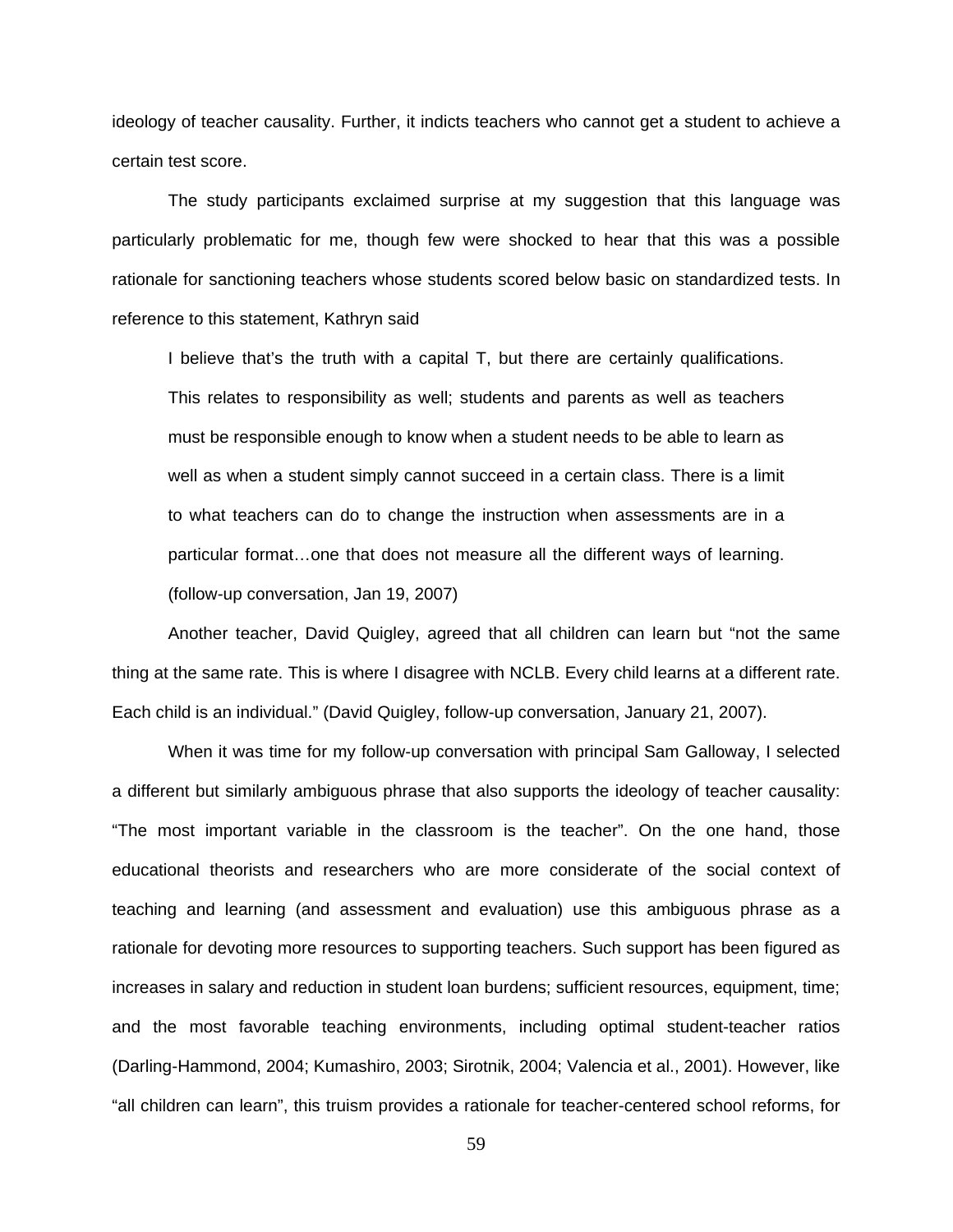centering and keeping the gaze on the teacher. In terms of accountability, the object of measurement is student outcomes, chiefly standardized test scores. To find the cause for student scores, instruction –both content and delivery- is examined. When content is thought to be held constant (standardized), the significant variable is logically reasoned to be delivery. This is why teachers are both lauded and blamed for a change in student scores.

Sam Galloway thinks that teachers are "absolutely" the most important variable in the classroom; because [as a teacher] you can turn [students] on or turn them off". Sam talked about the influence that teachers have over how a student feels about a particular subject, sport or activity. He further thought that teachers who are able to make students love math, for example, are those who make the subject applicable to the real world. He also held the converse to be true: that teachers who could not make students love their subject, were not making relevant connections. This response certainly provides supports for the teacher-ascause ideology behind teacher-centered reforms. However, on further reflection, I found a way to complicate the discourse. For what we sometimes think of as hegemony, or ideological oppression, may contain the seeds of agency.

# **4.8 THE POWER OF THREE: REDIRECTING THE GAZE**

Here I turn to the work of Greg Seals (2006), who struck upon a means by which teachers and students could use dialogue about curriculum to mediate the world. By using Georg Simmel's original idea that qualitative change in any social interaction begins with the move from dyads to triads (Wolff, 1950), Seals redirects the gaze from the teacher and back to the triadic relationship among teacher, student and curriculum.

According to Freire (1973/2000), in order to disrupt traditional banking education, where the teacher deposits knowledge into the heads of the students, the unidirectional teacher-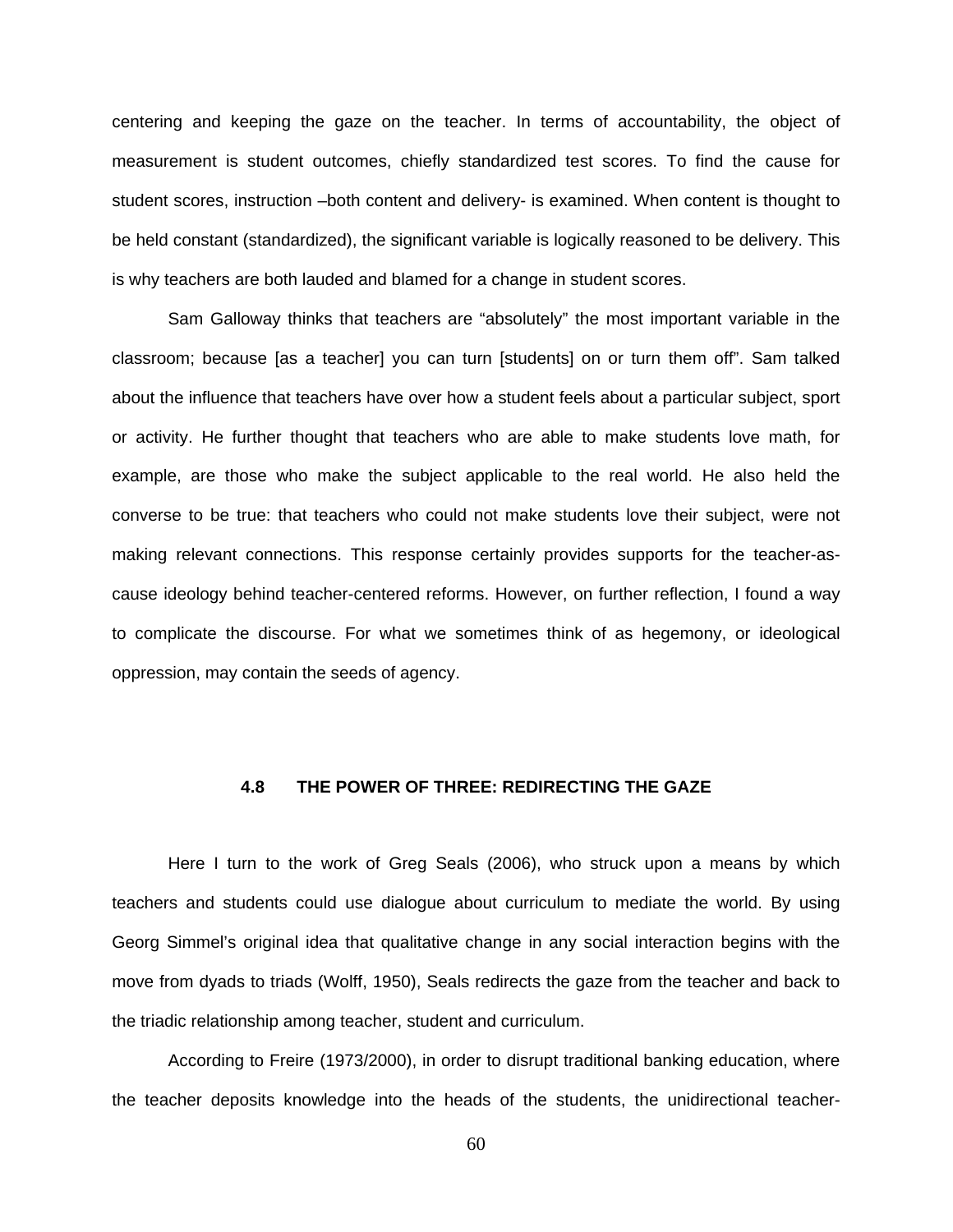student relationship in which the teacher has all of the authority (power) and the student has none, must be exchanged for a more equitable bidirectional relationship between teacher/students and student/teachers. In an effort to fill in the gap in critical scholarship concerning the informed hope of realizing democratic interaction that fits a Freirean conception of student participation, Seals (2006) observed that

a reconciliation of the poles of the student-teacher contradiction requires changing the dyadic classroom into a nonpartisan triad of curriculum, students and teachers. Education of this sort does not pit students against teachers, but puts teachers and students into dialogue with one another. Dialogue treats the curriculum, whether real world of the student or ethereal school subject, as something the students and teachers negotiate, navigate and innovate together (p. 290).

It may not require a teacher to make a complete switch over to a "dialogic classroom", where the classroom is recognized as "a space of contestation" (Garman, 2007, p.2) for the value of intermittent side dialogues (i.e. making connections between math and the real world) to be realized and in order to achieve a dramatic shift in the teacher-student relationship.

Freire says that the foundation of dialogue is love; that it "cannot exist in the absence of a profound love for the world and men" (1973/2000, p. 77). In the next essay, I explore how this belief about love might a create small opening out toward resistance to the normalization of students as numerical deviations as I liken some of the participants' field theories to Freire's pedagogy of love.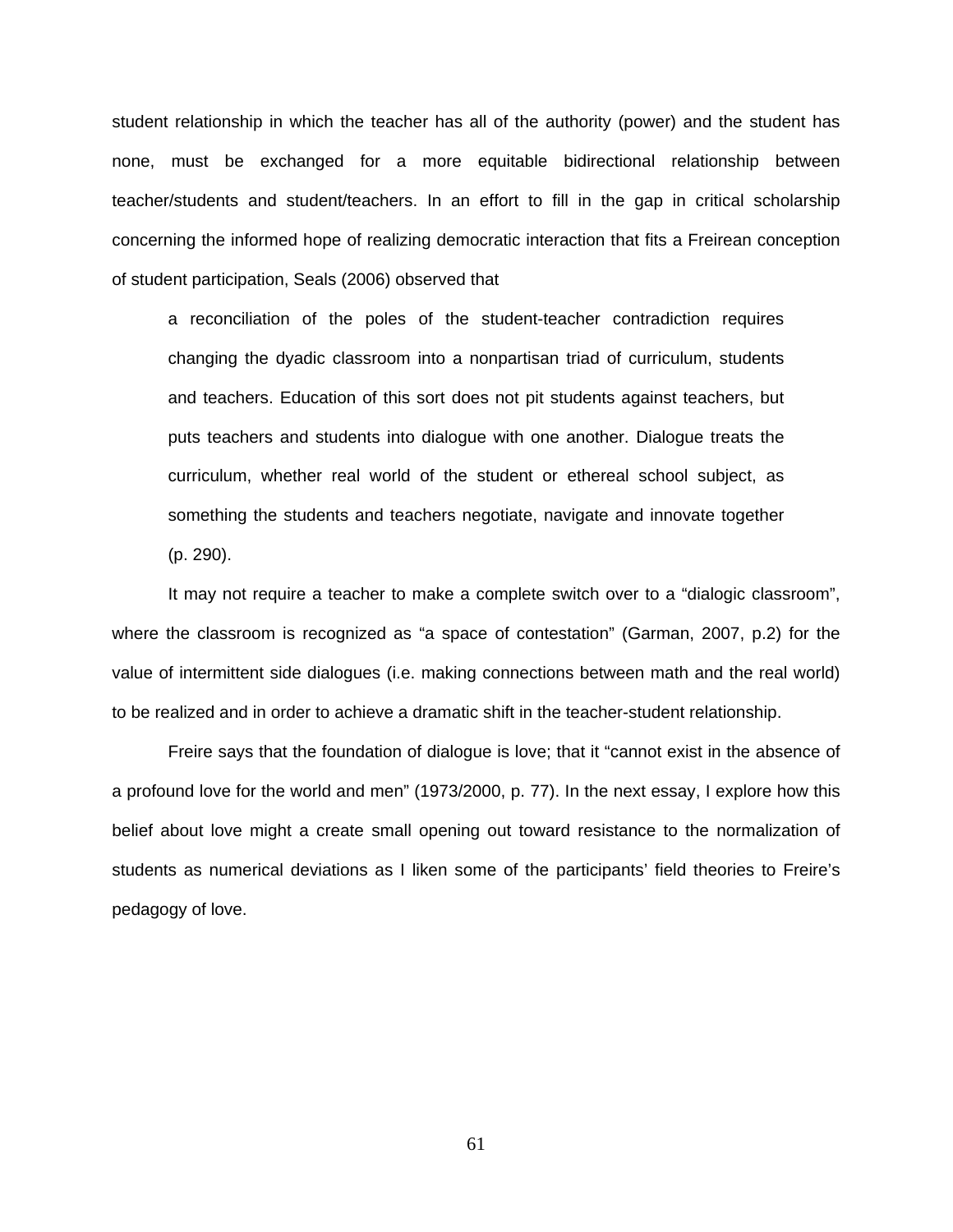# **4.9 THE CASUALTIES OF THE NEW DISCIPLINARITY: CREATIVITY AND IMAGINATION**

Several teachers in this study expressed a concern for the loss of creativity under highstakes accountability and many other teachers have echoed this in their personal stories and criticisms about NCLB (AFT, 2004; edweek.org, 2007; NEA, 2002).

In the extreme case, teachers are completely separated from the conception, design, and planning of their work, and these steps are carried out by highly skilled outside experts, often college and university professors. In this kind of division of labor, teachers are treated as interchangeable, low-skill technicians, and teaching is reduced to the role implementation of prefabricated packages designed by the experts. (Ingersoll, 2003, p. 157)

George Griffin, a high school English teacher, passionately remarked that if public schools continue to follow the administration's plan for complete standardization, "we will end up with a nation of automatons. Our creativity will go into the toilet. It will be like having a nation of deltas with politicians feeding them the soma of propaganda. Consume, Consume!" (a reference to *Brave New World*, follow-up conversation, December 29, 2006). Third grade teacher Joice Umbridge described the cumulative effect on her practice of having to tie instruction to the standards and preparing students to be tested on specific standards as stifling to her creativity: "[T]the creativity is gone. So…I'm more conscientious and less creative." (interview transcript, lines 687-388).

Educational researchers have indeed confirmed that as self-consciousness increases, creativity decreases (Amabile, 1996; DeBord, 1997; Fusarelli, 2004). Child development specialist, Karen DeBord, lists surveillance as one of the barriers to creativity. She explains that "[o]ften people are not able to perform at their best because of outside influences that make them feel pressured or insecure. (DeBord, 1997).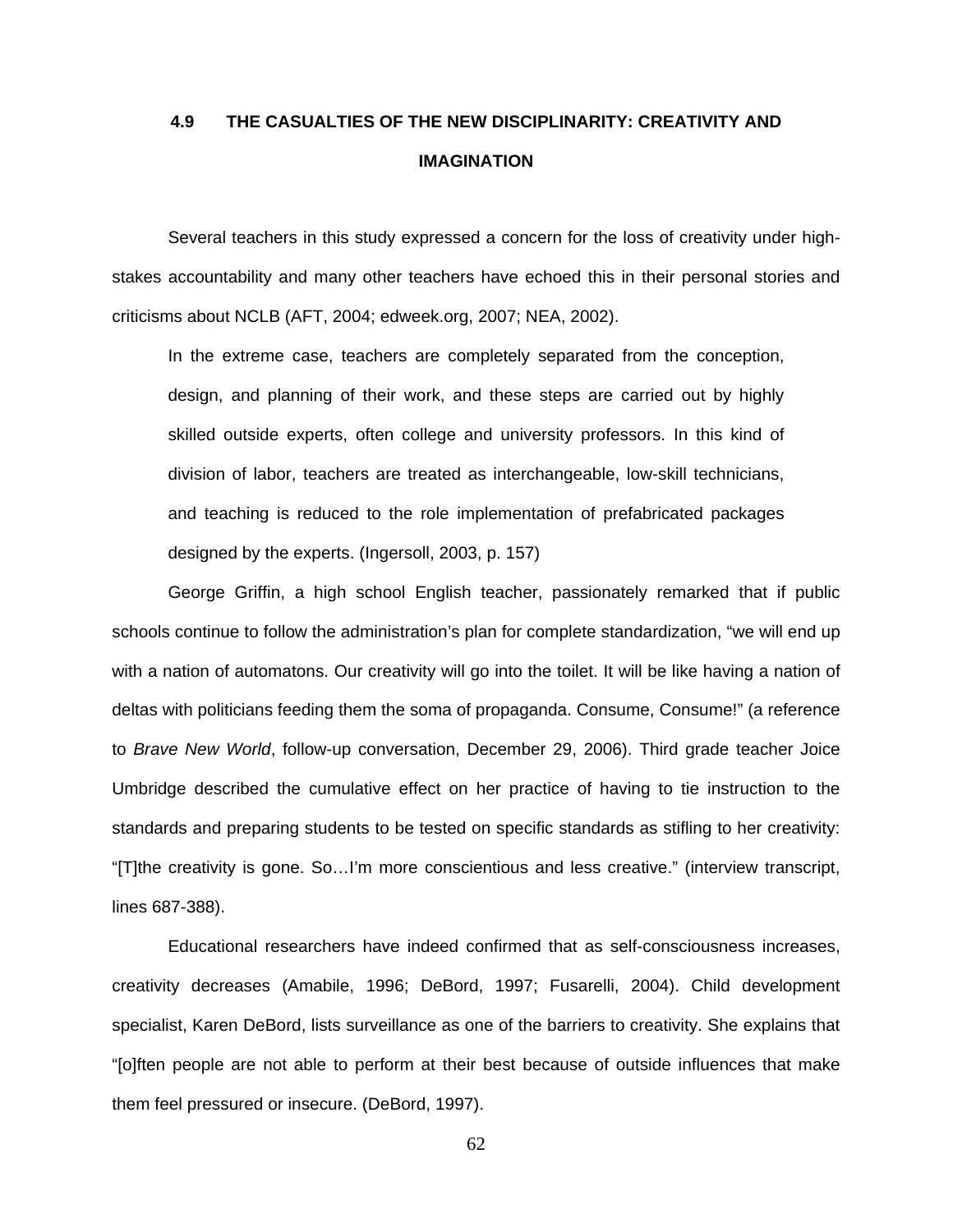With regard to the possibilities for Enacting Self Constitution as Resistance, creativity and imagination are of utmost importance for one to participate in the "dialectic of freedom" (Greene, 1988), a decidedly social construction of selves engaged in the imagination of alternative ways of being, in an effort to appreciate the power of human beings to affect their own destinies, to exercise human agency and to change social conditions. In the era of accountability, educators can still imagine possibilities and create openings in the construction of teacher as obedient technician as well as teacher as victim. The next essay, **Repertoire of Resistance**, explores some of the tools that teachers might use in constituting themselves to resist normalizing technologies of the new disciplinarity.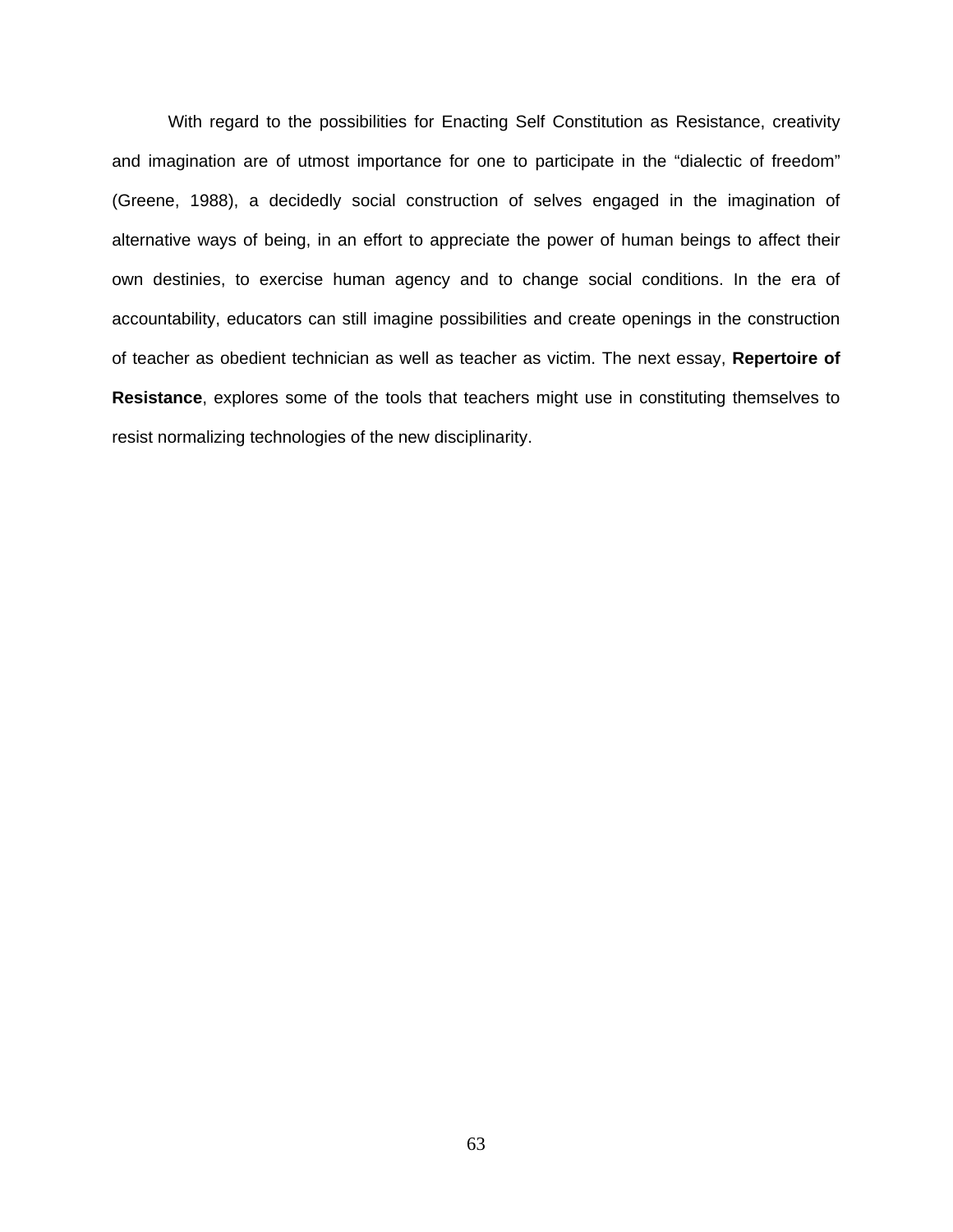#### **5.0 SECTION V: REPERTOIRE OF RESISTANCE**

# **5.1 AGENCY AND RESISTANCE**

In this essay I present examples of some emergent concepts of agency that I gleaned from conversations with my participants. Each participant offered a critique of some aspect of public education. These were overwhelmingly delivered at federal accountability legislation and state mandates to districts in response to such legislation. But even in the rare cases where such legislation was seen as beneficial or progressive, there seemed to emerge some concept of the role and identity of educators as change agents. This is not to equate change with a challenge to dominant ideologies or structural arrangements but simply to acknowledge a pervasive recognition of the power and responsibility that educators claim for themselves to "make new" - to mark problems, generate solutions and implement new strategies for the good of their students.

Resistance is usually thought of as a reaction and/or rejection of something undesirable; a stance of direct and willful opposition. In the case of self-constitution as resistance to normalized conceptions of teachers, resistance is a proactive stance of difference. Teachers sometimes balk at the term resistance because it is associated with being uncooperative or going against rather than working with authority (administration). Yet they often prize the capacity and willingness to make decisions for themselves. Teachers might not want their students to resist working through challenging material. Yet the teachers in this study do seem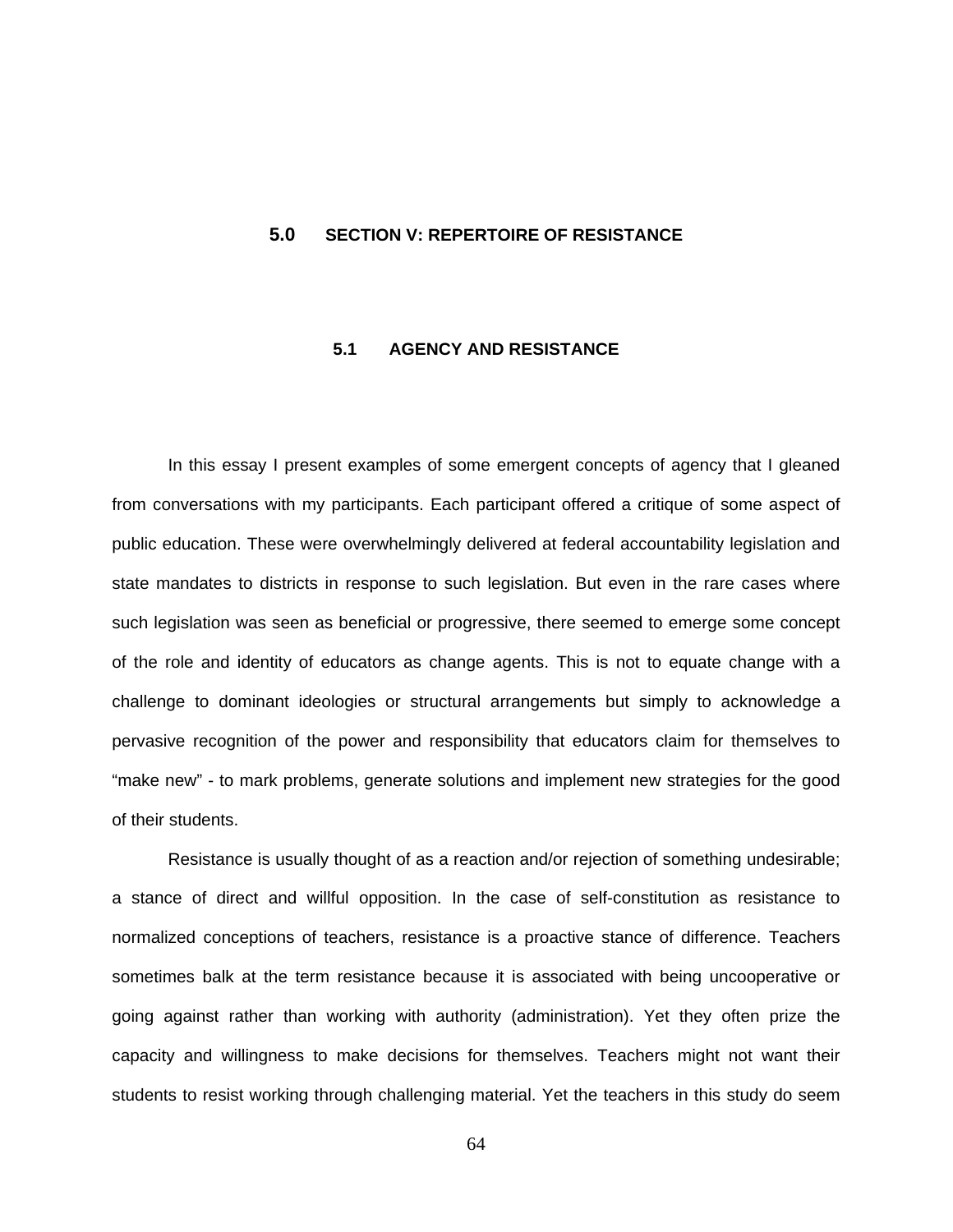to want students to engage in critical thinking, to resist taken for granted assumptions. These educators also want students to take responsibility for their own learning, which could be seen as resistance to constraints on self-development (oppression).

The educators in my study make "tools" of the following aspects of their own selfconstitutions: post-certification graduate (especially doctoral) study; an internally defined sense of professionalism; a reliance on their own pedagogies born of and/or nurtured in practice (field theories); a mastery of their content and the confidence and resources associated with such knowledge; consideration of their positionality with regard to power and authority and their degree of political savvy. These tools, that collectively I am calling a "repertoire of resistance", might be some of the elements that go into a self-constitution of teacher as intellectual, an update to Giroux's 1988 ideal.

# **5.2 GRADUATE STUDY**

All but one of my interview study participants were previous or current graduate students and in fact eight had or were in the process of completing doctoral degrees. Because of how often so many of them made reference to their post-certification graduate education courses, I asked them all what they thought about the possibilities of post-credential graduate study in education that might contribute to developing the awareness of alternative policy discourses, critical emancipatory or transformational theories and concepts and enactments of resistant pedagogies. Educator practice and teacher preparation does not necessarily include policy as "content" let alone provide for critical discussions and analysis. But for at least the last 30 years, graduate study in education has included at least a minimum of social theory and philosophy, including at least a cursory mention of the impact of the new sociology of education (Apple, 1979; Bernstein, 1975; Bowles & Gintis, 1976; Young, 1971) on educational theory and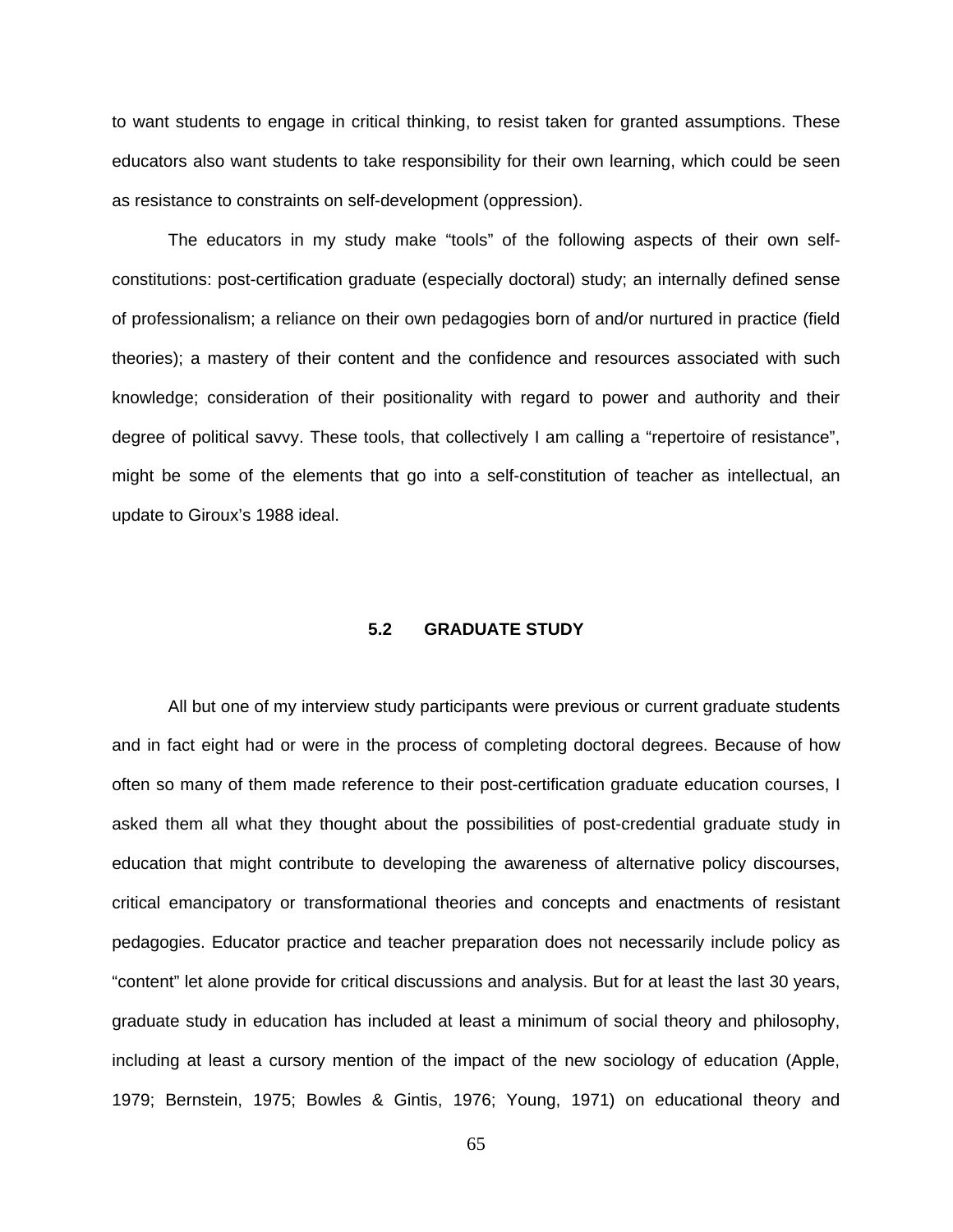research. This provides students, who are often practicing teachers, with an awareness of radical pedagogy, "a critical response to what can be loosely termed the ideology of traditional educational practice"(Giroux, 1988, p. xxix). Nearly 20 years ago, Giroux and McLaren called for a reconception of teacher education, so that schools might be seen as democratic public spheres and where pre-service teachers could be educated as transformative intellectuals (1988, p. 159). I hear from educators and have read from the literature and course descriptions that graduate study in education, for in-service and post-service teachers as well as nonpractitioner education scholars, provides such reconceptions within the content, inquiry and practice of the social foundations of education. Although programs or departments of social foundations are not unusual within schools and colleges of education, they are most often conceived of as supportive of other departments that serve teacher and administrator preparation and certification programs (Butin, 2005). So even though a minimum of some foundational courses (basic education courses) such as the history, philosophy or sociology of education or less frequently these days, multicultural education, are required of almost all teacher education programs leading to initial certification, the possibilities for engagement with the implications of the content as well as opportunities for research and field study which offers a critical response to the certification program's content, usually exist only in post-certification, graduate study. These thoughts were exemplified for me when I heard one participant, Sam Galloway, talk of two specific advantages that were made available to him via doctoral studies: *peer networking* and *expansion of worldview*

The principalship is an isolated position; you can only develop so much of a relationship with teachers since you are their supervisor and you are not on the same level as your superintendent or that level of administration. So you are basically by yourself. When you have class with other principals, you get to hear about what is going on in their building and share your strategies with people who understand you.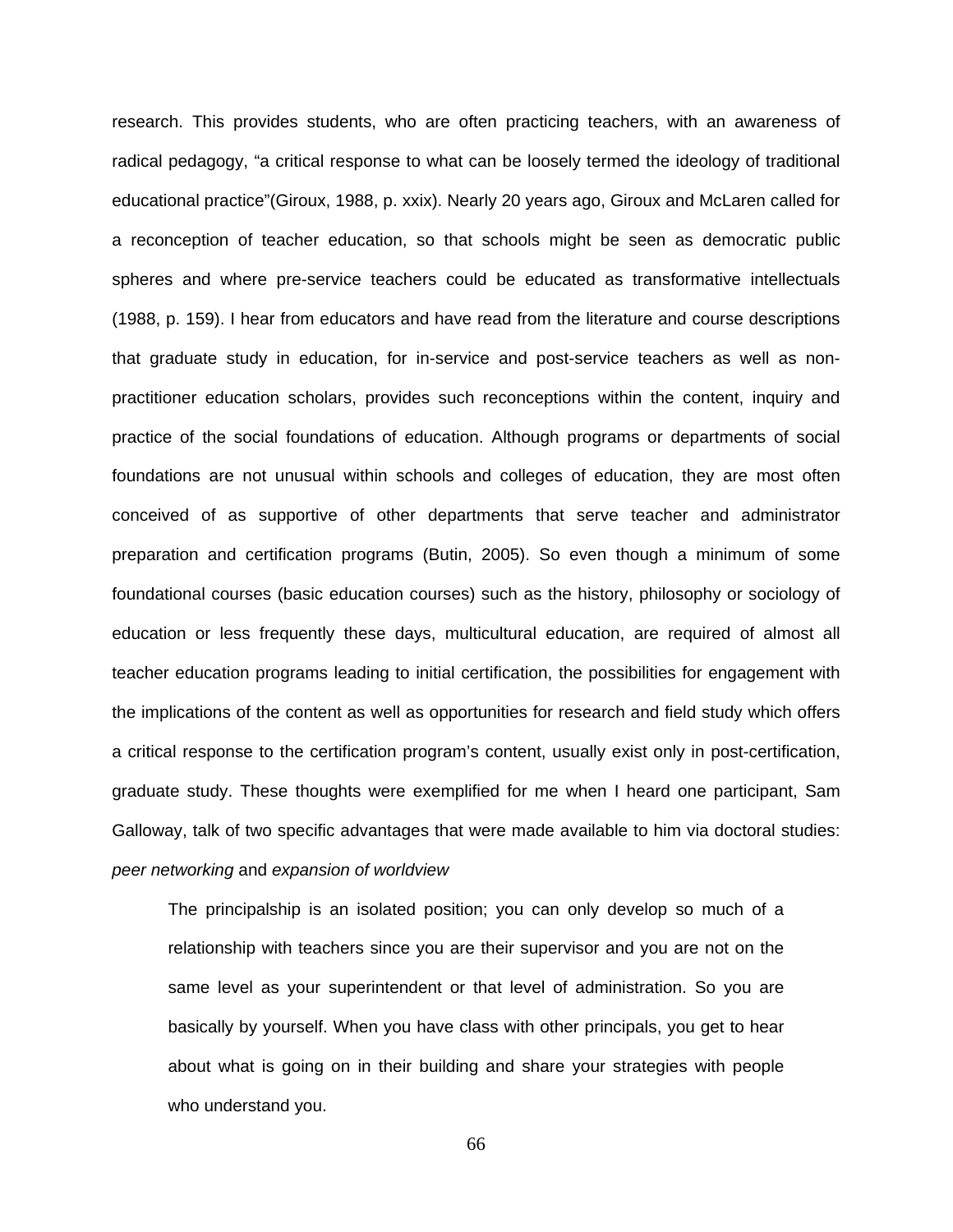Then in describing the power of collaborative doctoral study in particular, this educator said,

I was raised a conservative person and through college I didn't change. [The Doctoral] Core [a two-term required experience at the University of Pittsburgh] forced me to think outside of my box. I even wrote about being released from my little box. I still have my core values and beliefs but I was able to open my mind. Others have noticed this about me (follow-up conversation, February 7, 2007).

Responses such as these seem to indicate that post-certification graduate study in education encourages deeper reflectivity about policy and practice. Graduate (especially doctoral) study opened an avenue to policy conversations for these educators, which they might not otherwise have had.

# **5.3 EDUCATOR PROFESSIONALISM AND AUTHENTIC ACCOUNTABILITY**

Participants in this study expressed an internally defined sense of professionalism by which they assessed their own practices. Many teachers can imagine a strong link between teacher accountability and professionalism and have here and elsewhere (Schultz, 2005) suggested that teacher accountability should be based on a professional code of ethics, not by student assessments.

According to my teacher participants, professionalism goes beyond professional development but is connected to a commitment to learning and improving professional knowledge that may be a result of professional development activities. Professionalism in this sense is described as a responsibility to know content, care for students, communicate effectively with parents and share lesson plans and materials with immediate teacher colleagues. It has very little to do with a level of formal education, career development or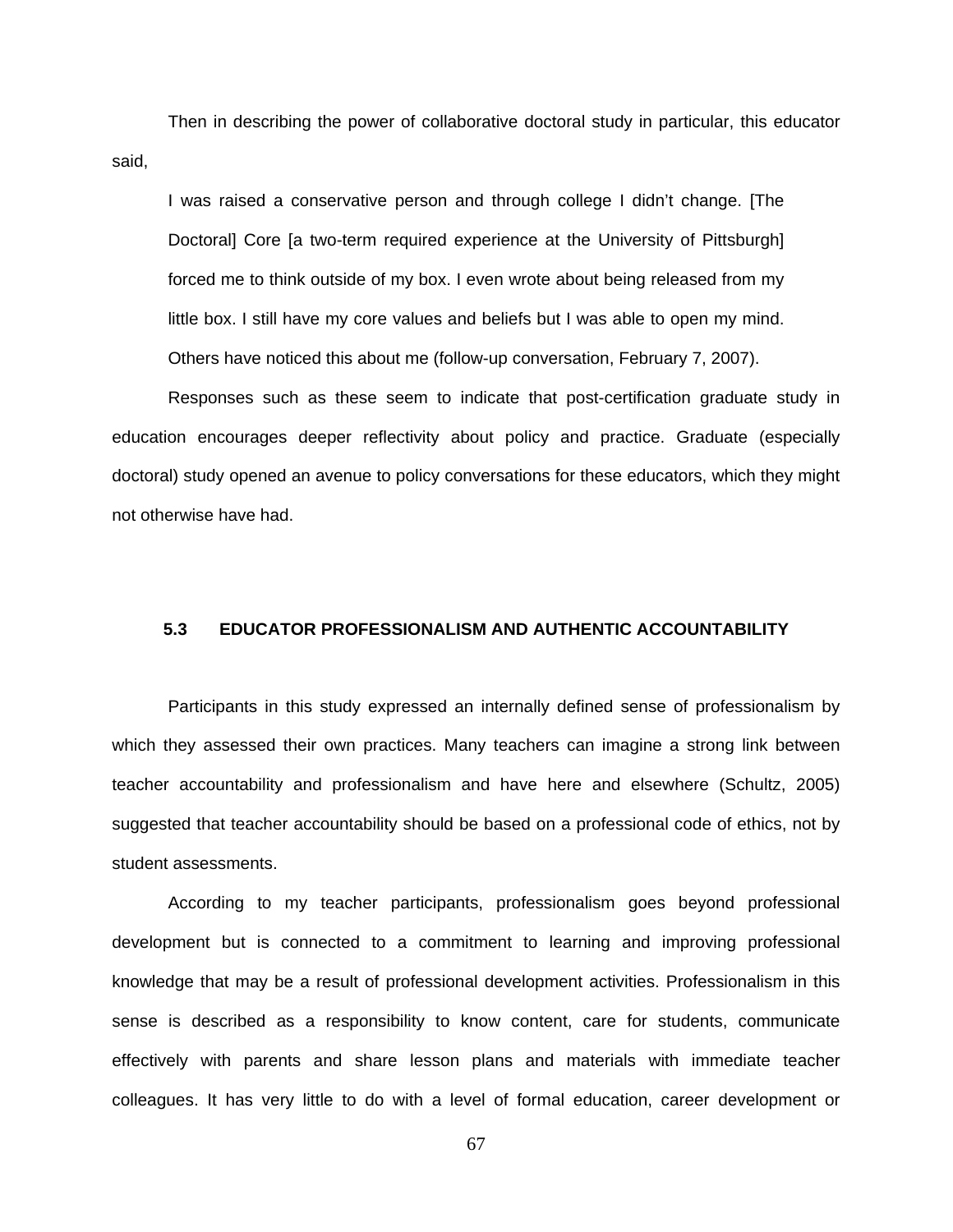certification. As one teacher put it, "you can't rely on professional development – classes and training. You learn 80% or more in the classroom. Teaching itself comes from the experience in your own classroom". (David Quigley, follow-up conversation, January 21, 2007).

Professionalism could also be conceptualized as a disposition, similar to Parker Palmer's (1998) *integrity*, one of the twin requisite components of good teaching. As George Griffin says, "I just do what feels right, even if it means losing my job; it is my professional duty." (follow-up conversation, December 29, 2006). When asked about some of the lessons that he had been planning to teach his high school students- every one of whom carries the "academically at-risk" label, every one from an economically disadvantaged, urban environment - just one week before teachers were instructed to prepare for PSSA testing, George proudly admitted

Almost nothing I teach them is part of the 'official curriculum' (sic). None of that stuff will do them any good. What they need most is to be introduced to the true nature of the human condition; to be able to value the aesthetics of the most valuable human experiences. Do you honestly think anyone else would bother to teach them about art, philosophy, music? They need to become good human beings before they can become good or productive citizens (follow-up conversation, December 29, 2006).

The content that George was describing (art, philosophy, music) is referred to as "enrichment" in his district, designating it as something extra that might be attempted after the official curriculum material was covered and never during PSSA prep time, which for this school meant the two months prior to the administering of each test. His way of being with his students might be considered moral education (Giroux & Purpel, 1989; Noddings, 2002; Slattery & Rapp, 2003), as it depends on this teacher's own ethical awareness of the business of schooling. *Identity* is the other component to good teaching, according to Palmer (1998), who builds upon this premise in *The Courage to Teach*.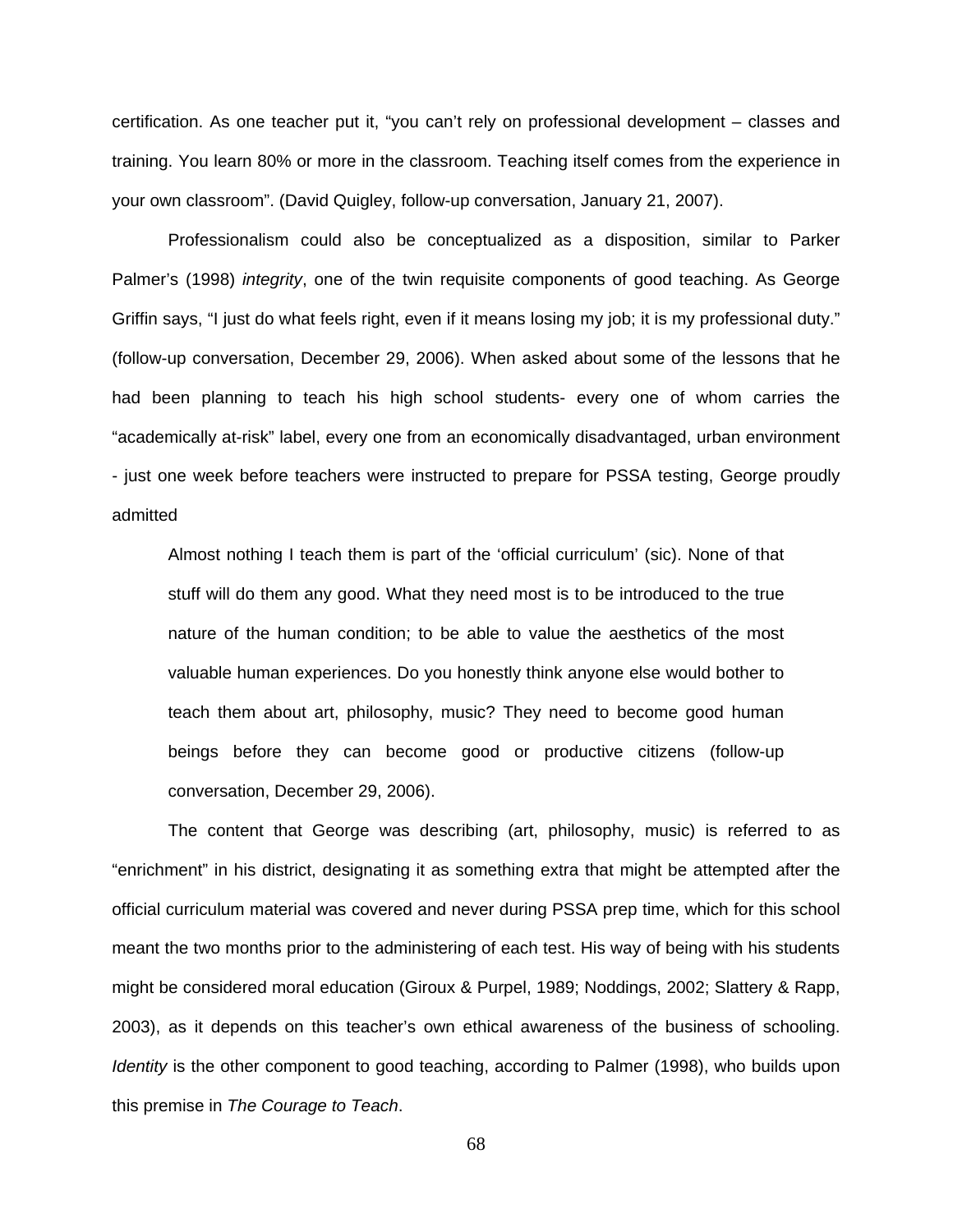Face to face with my students, only one resource is at my immediate command: my identity, my selfhood, my sense of this 'I' who teaches – without which I have no sense of the 'Thou' who learns…Good teaching cannot be reduced to technique; good teaching comes from the identity and integrity of the teacher. (p.

10)

Thus in negotiating the curriculum, George is accountable to his professional integrity, drawing from his own aesthetic sense and identity as a humanities scholar and a maverick philosopher.

Like the other educators in this study, Vicky Lewis and Joice Umbridge accepted accountability; that is, they expressed a strong belief that they were, and indeed should be, accountable for their work. For the most part, "we [teachers] can check ourselves to make sure that are doing well". But, they also stated quite plainly that some teachers just "put in the bare minimum" and they admitted frustration with other teachers who were not "doing their jobs" (follow-up conversations, February 17, 2007). This demonstrates for me how teachers are also engaging in the discourse of authentic accountability (Valencia *et al.*, 2001). Advocates of highstandards and those whose research impacts their implementation have advanced the concept of "internal accountability" as a way to distinguish processes in schools that encourage educators' accountability to student learning from processes of mere compliance, arising from "external accountability" and mandated by NCLB (Gunzenhauser, 2003). A group of education and civil rights organizations from The National Center for Fair and Open Testing has proposed a set of principles for reconstructing of accountability systems to make them more "authentic" (FairTest.org, 2004). These include critical inquiry into meaning of accountability (accountable for what? accountable to whom? and accountable by what means and to what ends?).

Viable forms of internal assessments might include teacher evaluation, portfolio conferencing, project completion, self-reflection, class grades or a composite of all these (Darling-Hammond, 2004). Internal assessments are historical and contextual. They can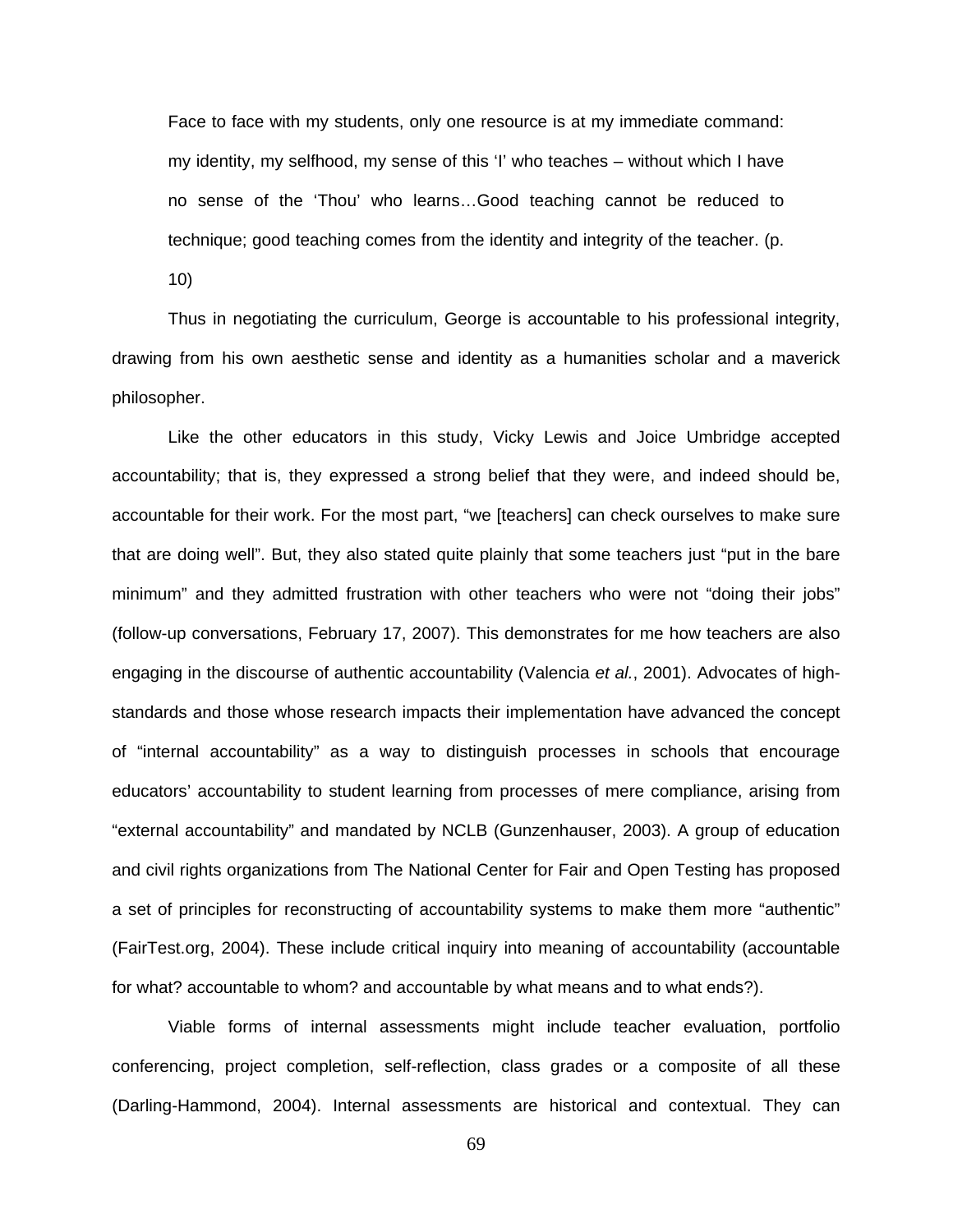accommodate extenuating circumstances and bad test days. Most importantly, measures of internal accountability are made by the most qualified evaluators, students and teachers themselves who are the people most closely involved in the learning that they attempt to portray. Rejecting externally constructed definitions of teacher accountability in favor of individually and authentically defined accountability is an act of resistance via self constitution.

#### **5.4 PEDAGOGIES OF LOVE**

During the interviews and throughout the transcription process, I heard three interpretations of "philosophy" of education: a) meaning, b) value/use or purpose, and c) pedagogy (or as they were expressed, theories of classroom teaching, learning or environment and teacher-student relationships). I distinctly heard descriptions of what could be called field theories – pedagogies born of and/or nurtured in practice. Garman (Garman, n.d.) calls these "embedded theories", those we use without noticing. I introduced and then with their approval used the term field theories with my participants in our conversations.

Some educators seem to have developed a field theory that can be likened to Freire's "pedagogy of love" (Darder, 2002; Freire, 1973/2000). This should not be confused with what Freire calls "coddling". This language is "disempowering to teachers and therefore disadvantaging to students because it precludes the possibility of teachers taking political action, such as strikes, to improve educational conditions" (Ninnes, 1998). Freire says that

the task of the teacher, who is also a learner, is both joyful and rigorous. It demands seriousness and scientific, physical, emotional, and affective preparation. It is a task that requires that those who commit themselves to teaching develop a certain love not only of others but also of the very process implied in teaching (Freire, 1998, p. 3).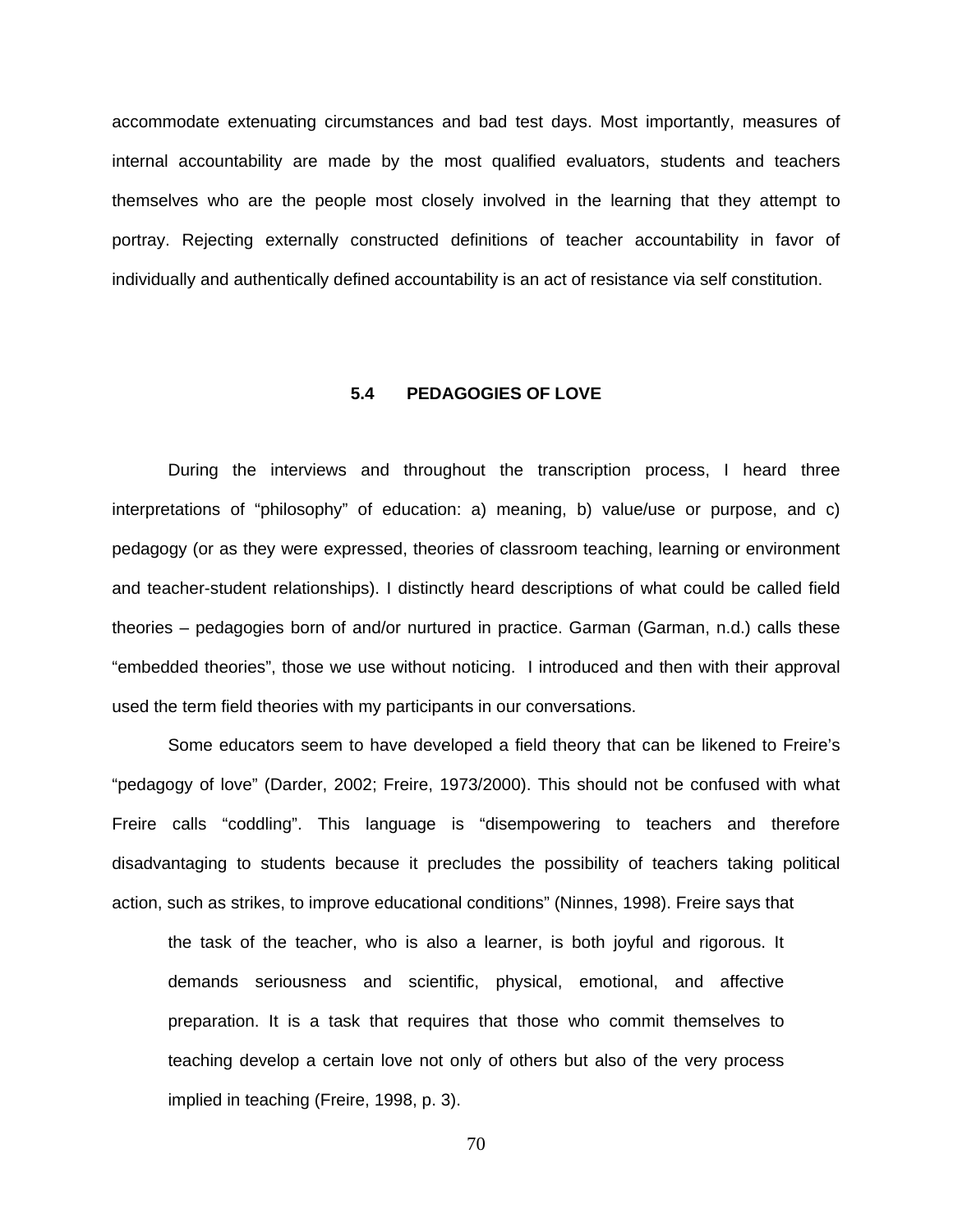Three interview participants (all work with elementary-level students) provided strong examples of pedagogies of love. The basic tenet was this: Love is the key to great/effective instruction. Teachers who love their jobs and are excited about what they are doing (no matter what age) will use variated instruction and have more democratic classrooms: more love, critical thinking, group work, student talk. Comfort and positive reinforcement, friendliness, patience, individual attention and fun are the elements of this pedagogy.

The primacy which Sam Garrison places on the adult-child relationship in schools is interesting to me as I begin to recognize how some educators build field theories that, as reflected in their daily decision-making, rely on a higher moral authority, outside of established policy. As Sam explained, "policies are for people who are afraid to make decisions" to describe his rationale for modeling discretion (reasoning) to students. While one student (a willful repeat offender) may get suspended for using foul language, another (the victim of persistent harassment who reached a breaking point) may not. Though admittedly a risky stance because of allegations of favoritism, this educator surmised that "students understand what is fair", which is often different from total equity in treatment. As a principal and long time educator, this participant recognized that he had more liberty to express his field theories than any of the teachers in his building; that operating outside of official policy was "risky" since the personality of one's direct supervisor was pivotal in such exercises of flexibility. According to my understanding of critical resistance, it seemed that such extra-policy operations might exemplify such a notion of agency. But in light of the above considerations, this agency-power is only to some principals and even fewer teachers.

A possible blind spot in such field theories of love, is the potential for mythologizing teachers as self-sacrificing public servants. This has long been the assumption about teachers and is quite possibly a carry over from the days when teaching (especially elementary school children) was women's work (Apple, 1985; Clifford, 1989; Spring, 2005; Tozer *et al.*, 2006).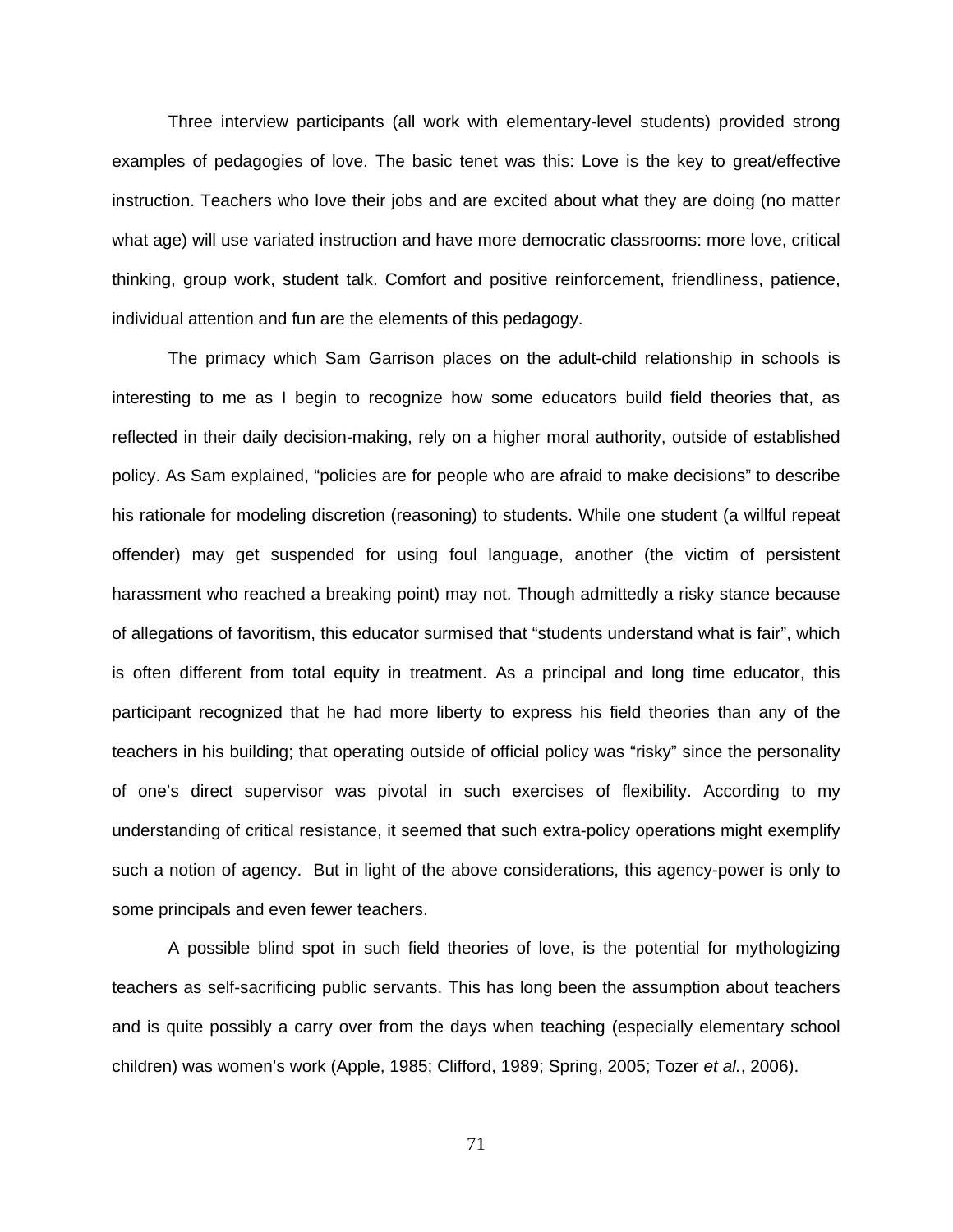Scholars are beginning to raise the possibility that much of the low status of teaching is attributable not only to the relative weakness of children, but also to the diminished stature of women. Like nursing and social work, teaching has been burdened with an image of 'social housekeeping.' Such 'women's work' becomes both identified as an extension of the domestic sphere and vulnerable to loss of discretion, autonomy, and status... And it is not surprising that historians and labor economists have begun to explore connections between feminization and explicit initiatives (like installing 'teacher-proof' curricula and Individually Guided Education) to 'deskill' teaching by limiting occasions for teachers to use their professional judgment and skills (Sedlak, 1992, p. 1371).

I have heard from many of the teachers who express a pedagogy of love that good teaching requires that you love what you do and "if you don't like it, you should get out" (David Quigley, follow-up conversation, January 21, 2007). This "love it or leave it" discourse represents a potentially harmful belief that often serves as an axiom of career advice for the self-directed individual. This makes retreat rather than resistance the logical move in response to dissatisfaction and forecloses on any consideration to seek a change in the circumstances of the work environment. I feel strongly that this hidden assumption lies behind the intolerance that the public has for teacher complaints. It is also one further consideration in the theorizing of resistance to observe that this mythology impedes the imagination of alternatives. It operates as a mechanism of self-silencing and works through peer pressure to "suck it up", since everyone else is enduring the same conditions.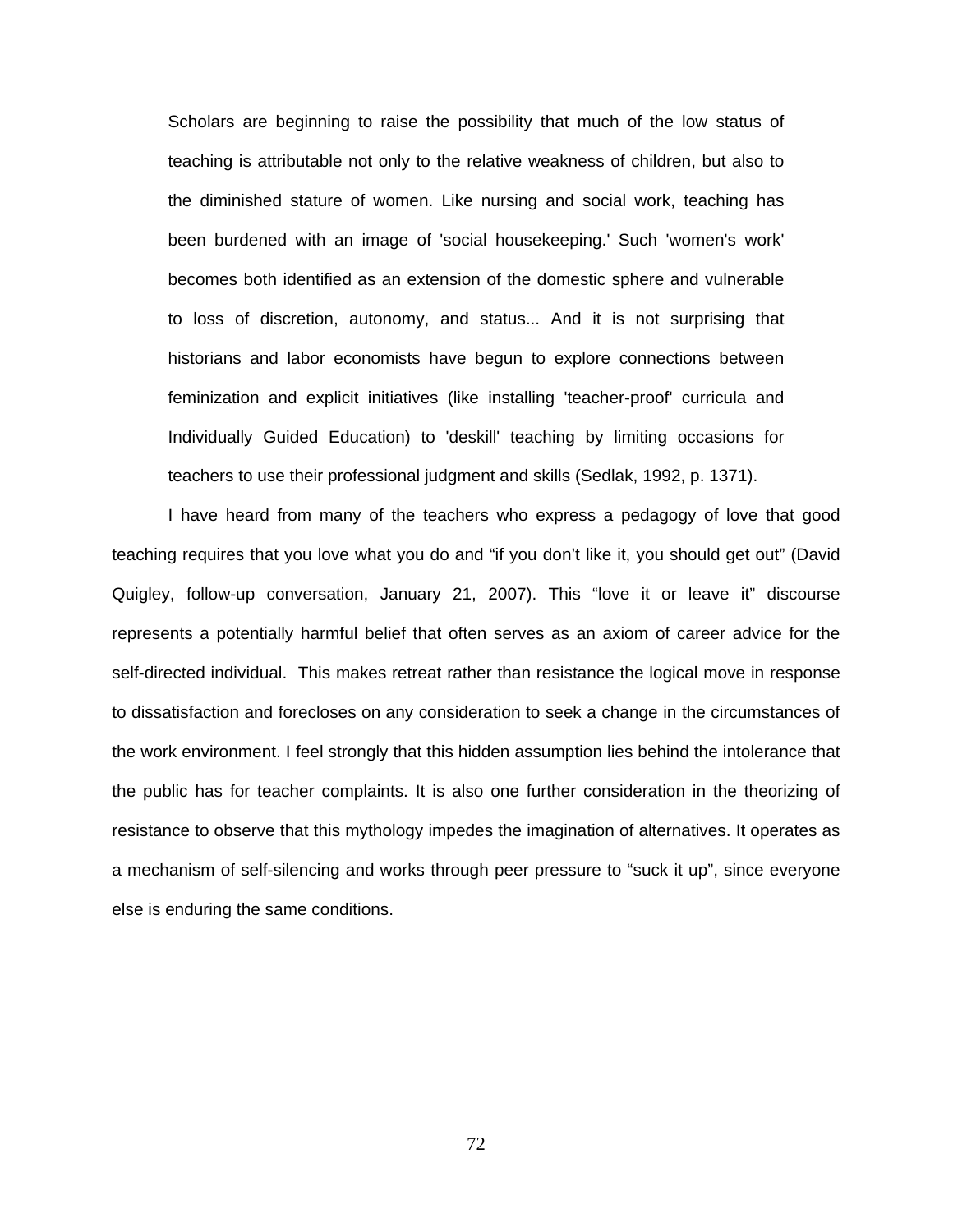#### **5.5** 31B**SUBJECT SPECIALIZATION**

Subject specialization, field of study and/or academic background seems to color the awareness and means of resistance/compliance to technologies of normalization. For example, the English teachers in my study all made references to literature that helped them make sense of educational "big pictures". They tended to have much more sophisticated (though more cynical) criticisms about standards based educational reforms and high stakes testing. The English teachers knew more about the history of education, the history of resistance (social) movements and could evaluate school reforms within international and multicultural contexts. Preparation for English education usually includes a solid foundation in the humanities (NCTE, 2003), which provides opportunity for critical and imaginative thinking about the issues that confront us as citizens and as human beings. Further, teaching contemporary literary theory (postructuralism, new historicism, Marxism, deconstructionism, feminism) in high school provides students with an interpretive repertoire which enlarges their view of the world. This approach empowers students to think "beyond the boundaries of their own comfortable world" so that students can "read and interpret not only literary texts but their lives – both in and out of school." (Appleman, 2000, p. 63; 2).

It seems that discussions, whether as a method of instruction or a curricular goal, are more frequently employed by teachers of English or other humanities (Brookfield & Preskill, 1999). Parker (2006) notes that "whereas teacher authority has been diminished by centralized planning and student learning is fixed to a fervent testing regime, purposeful discussions offer occasions for something more like education". (p. 16) Parker refers to two types of discourse structure which support purposeful discussion: seminar and deliberation (p. 12). The purpose of seminar is to "reach an enlarged understanding of a powerful text" (such as the Pledge of Allegiance), while the purpose of deliberation is "to reach a decision on what 'we' should do about a shared problem" (such as whether and under what circumstances the Pledge should be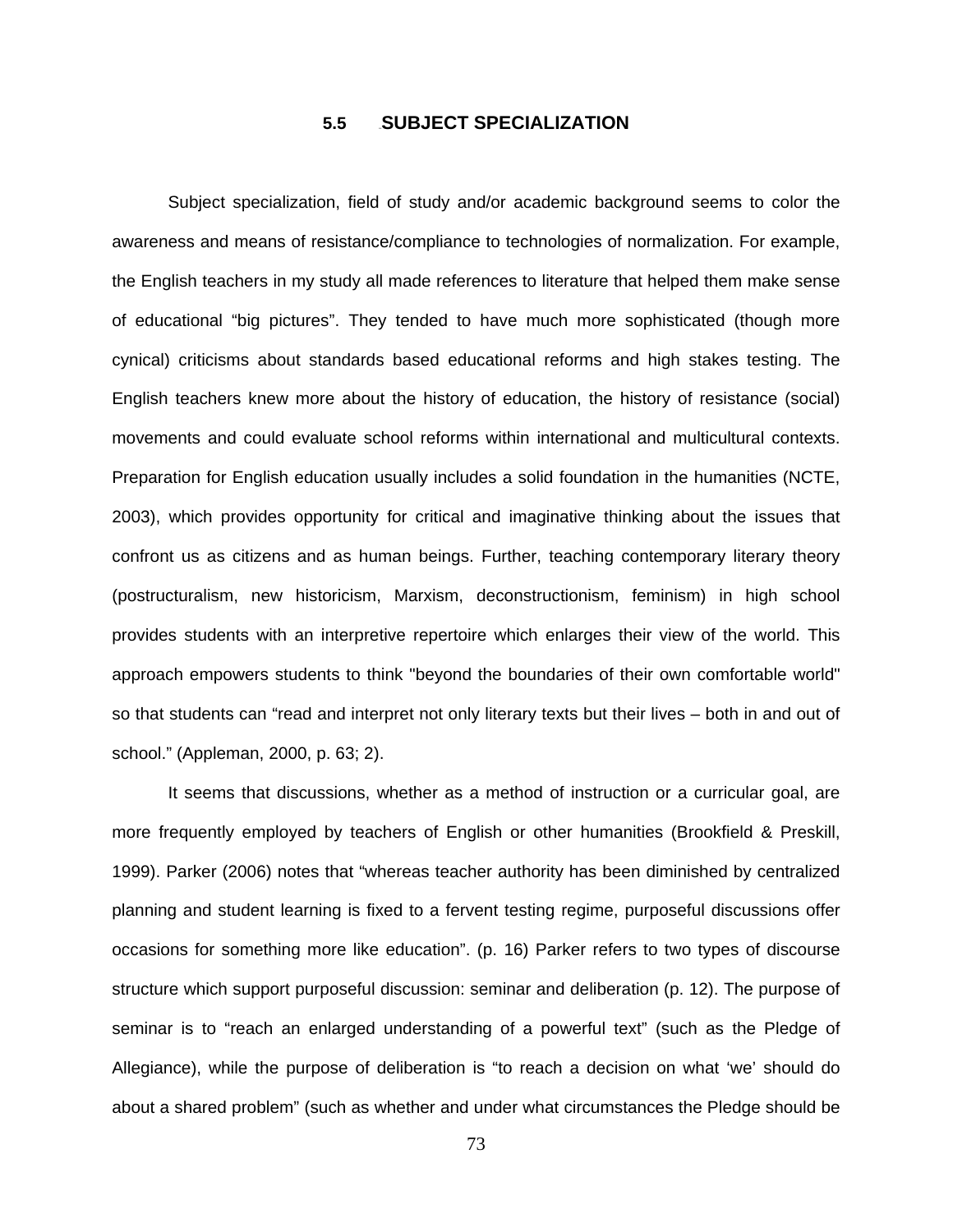required of every public school student) (p. 13, Table 1). Although discussions, as Parker defines them, are a rarity in most U.S. schools, they can play an important role in the formation of citizens, as they allow students to listen and learn about rich content along with diverse others. Parker and other have called this practice "enlightened political decision making" (p. 13).

Citizens who possess broad social and disciplinary knowledge plus the disposition to speak and open to one another, whether they like one another or not, are precisely what the democratic project cannot do without". And so using discussion in public school classrooms, which may be the last public space of difference as students are not free to associate only with homogeneous peers, "there is some chance that educators might contribute to 're-forming' the democratic public. (p. 16)

Parker's sentiments are echoed by English teacher, Jean Gray.

Our lives have become so busy and so electronically monitored that between students 'IMing' and working on the computer and cell phones, face to face conversation is dying and face to face discussion is dying. And unless a teacher allows students to interact in group discussion…in a sense in study groups, but at much lower levels…um…I don't think they interact as citizens (interview transcript, 273-277).

Brad Lawrence would prefer to let his students' interests dictate the pace and direction of their study together. He would like to educate around more items of popular culture, such as TV shows, movies and music, but feels that if it was discovered that his classes were engaging with such content, then "there would be consequences because we have to account for why we didn't get in certain things that we were supposed to, things that the students have to know for next year." At the time of the interview, Brad was being "audited". He had to account for the day and time that he taught certain concepts and justify each component of his lessons according to how they addressed a particular standard. (Interview transcript, lines 552-561).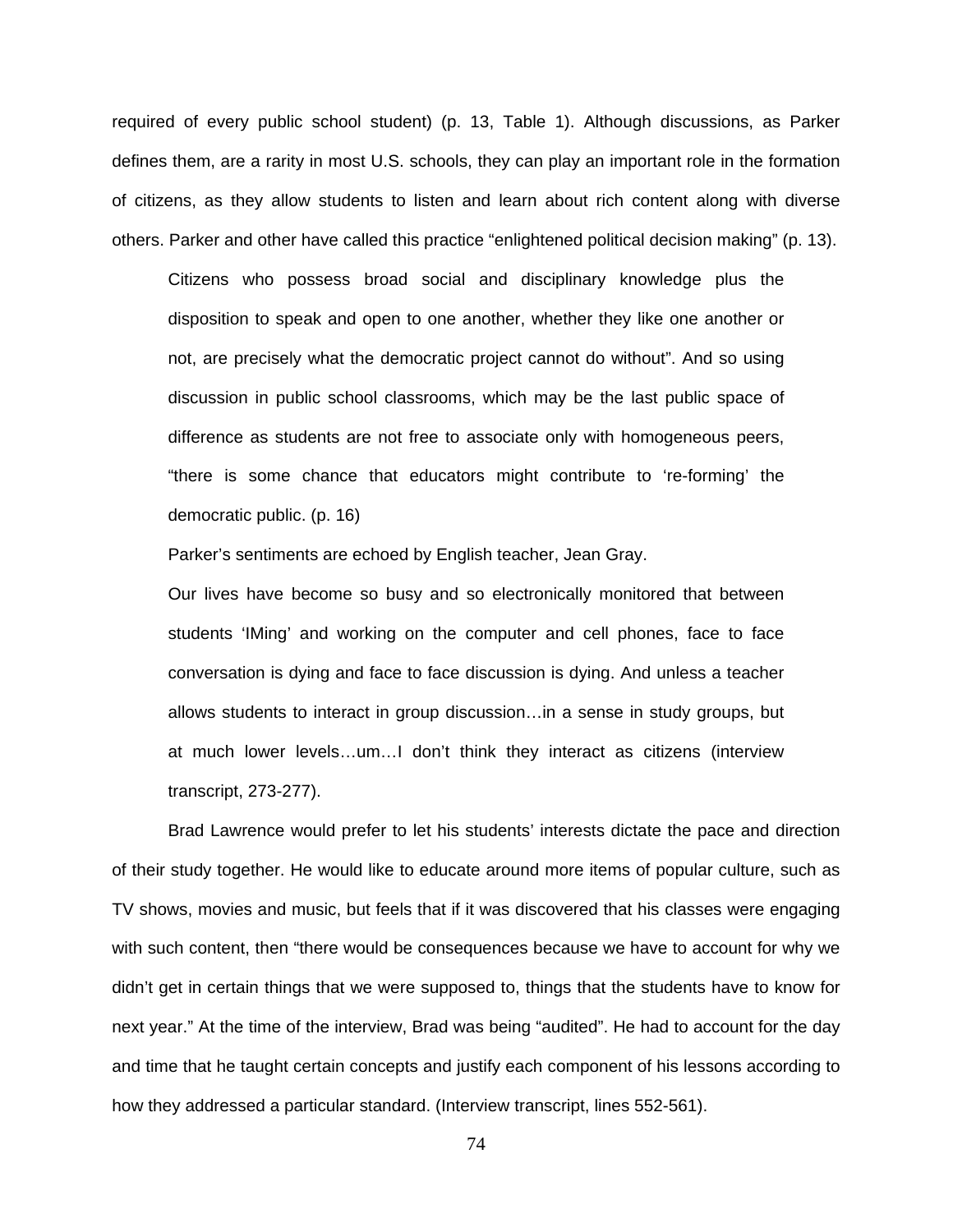"As an intellectual tradition, cultural studies has sought to illuminate issues of power by understanding the role of culture in social and economic oppression while reconceptualizing culture [including youth culture/popular culture] as an important form of resistance" (Gaztambide-Fernandez *et al.*, 2004, p. 2). Scholars who write about popular culture as a tool of both reproduction and resistance see the relationship between popular culture and education as "central to the actual and potential role of youth in a democratic society" (p. 229).

English literature and language arts teachers might easily defend the inclusion of cultural studies and popular culture into their curricula by way of supplemental texts and discussions that address the state standards. George Griffin mentioned that the English teachers in his district were coached to use literature that was of "high interest" to their particular urban adolescent population and that "supposedly our textbooks are made that way" (follow-up conversation, December 29, 2006). Savvy English teachers, such as the ones in this study, might find ways to accomplish critical projects that address the vaguely worded Pennsylvania Academic Standards for Reading, Writing, Speaking and Listening (PDE, 2006a). One could argue, although my participants would not agree that this was the intent, that the PA requires students to learn critical literacy, including critical media literacy. Standard 1.2, Reading Critically in All Content Areas, for example, includes "identifying the use of proper references or authorities and propaganda techniques where present" and the using "teacher and student established criteria for making decisions and drawing conclusions" (1.2.11A). Standard 1.11B requires students to "use and understand a variety of media and evaluate the quality of material produced", which requires that students be able to "explain how the techniques used in electronic media modify traditional forms of discourse for different purposes". Standard 1.6, Speaking and Listening, asks student to "evaluate the role of media in focusing attention and forming opinions" (1.6.11F).

It is important to note though that not all of the standards make it into the PSSA test, that is, the questions do not address every single standard, in any given year. The standards that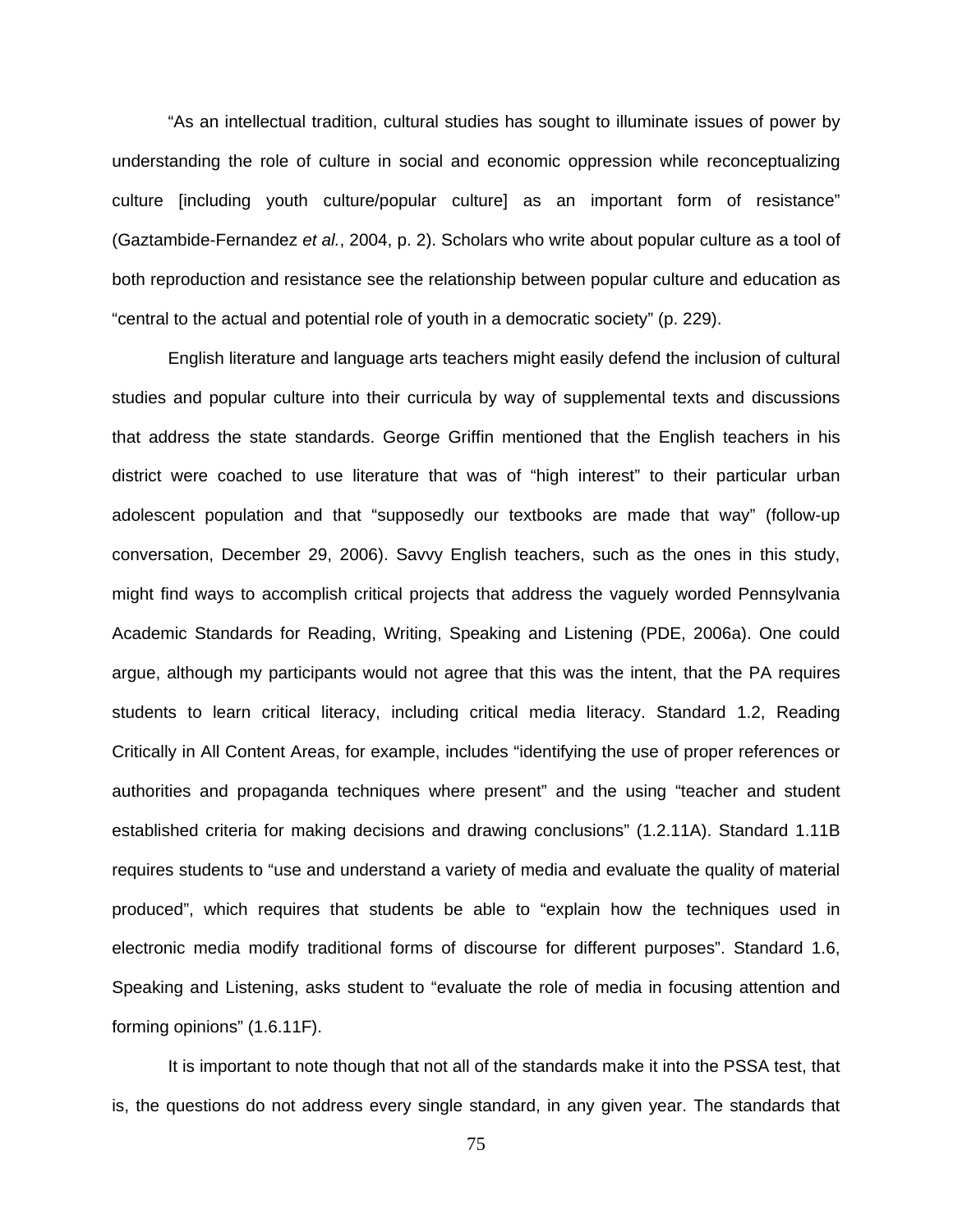are expected to be included in the PSSA are called the anchors. Jill Bartoni reminded me that regardless of the affinity that any teacher might have for one of the more "critical" standards above, it is "the tests themselves make a certain kind of learning or knowledge legitimate…because…the tests have the authority. And the parents trust the tests and the test maker, who are not us" (interview transcript, lines 211-214). Schools receive a list of the anchors from their district offices (which receive them from the PDE) prior to the administration of the year's test. According to my participants, the schools received this list at no particular time but ideally at the start of the school year.

Many of the educators, no matter their area or level, wondered what happened to the emphasis on science that was born of late 1980 and disappeared at the arrival of NCLB. After the release of *A Nation at Risk* (NCEE, 1983), the U.S. federal government pledged a series of proposals to commit federal funds with the express intent of encouraging more students to pursue careers in math and science and to improve the quality of math and science education (103rd-Congress, 1994). Along with the emphasis on math and science was a call for greater critical thinking skills, also known as the "excellence movement" in education (Tozer et al., 2006, p.452). The movement called standards-based education reform (SBER) began in the late 80's and early 90's to create the same high quality education along with the same high-levels of support for all students, teachers and schools, was fundamentally concerned with equity. This movement, which Scott Thompson (2001) refers to as authentic standards-based reform in order to distinguish it from its "evil twin", test-based reform, is an approach that is designed to make schools accountable to the communities that they serve and to do so by focusing on highquality teaching and learning, not on test scores" (p. 62).

National standards for science require educators to teach critical thinking skills though "the process of science" (NRC, 1996). To many progressive scholars, the critical in critical thinking refers not to a questioning of oppositional stance but simply to higher-order thinking. Alston observed with disappointment that "the success of the critical thinking movement has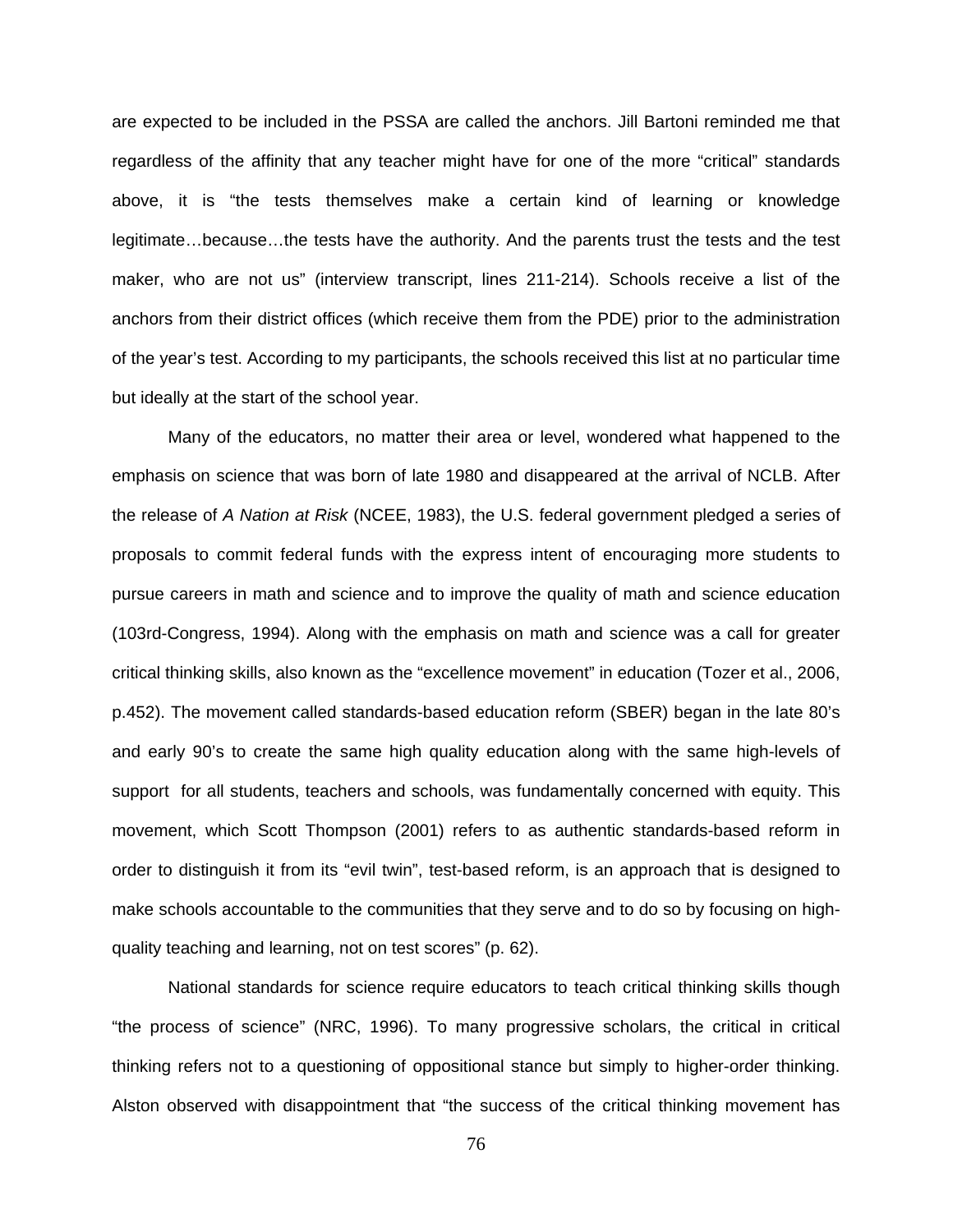come at a high cost to the notion of thinking as a rich field of inquiry and practice." (Alston, 2001, p. 29). However, the teachers in my study interpreted the mandate to teach the scientific method as part of the official science curriculum as a requirement that they teach students to be critical, meaning questioning, thinkers. The two high school science teachers in this study, Kathryn Queen and Irene Brennan, explained with specific example where the scientific method supports critical questioning, curiosity and constant review.

Educators, especially postsecondary instructors, often have the opportunity to introduce different "ways of knowing" (Luttrell, 1992). In the case of the scientific method, one might recognize a theoretical perspective that is critical of knowledge the way it is and therefore seeks constant revision. But there are different theoretical perspectives that are not critical of knowledge the way that it is; they rely on knowledge based on tradition or based on authority. I wondered if the science teachers saw a challenge from the scientific perspective to traditional or fundamentalist beliefs, or ways of knowing. Kathryn had this to say, "Well, there is only a conflict if you expect a one and true answer. If you can accept that different ways of knowing lead you to different answers, then there is no conflict. If you expect one answer then there is a conflict." (interview transcript, lines 344-346). Irene shared this story about critical thinking and the scientific method:

I try to convince them that science is important to them, even if they are not going to be a biochemist or a biologist. And I tell them that science should be important to them because it can make them a critical thinker. So have to go through and find three different claims about the world and then they have to evaluate those claims based on questions that they come up with, as to whether they think that this is a good claim a bad claim or just a disastrous claim. And then that sets us up for the scientific method and why you should be curious about things and why you should be concerned. From there we move into our basic unit on ecology or environmental science and that's a great spring board because there are so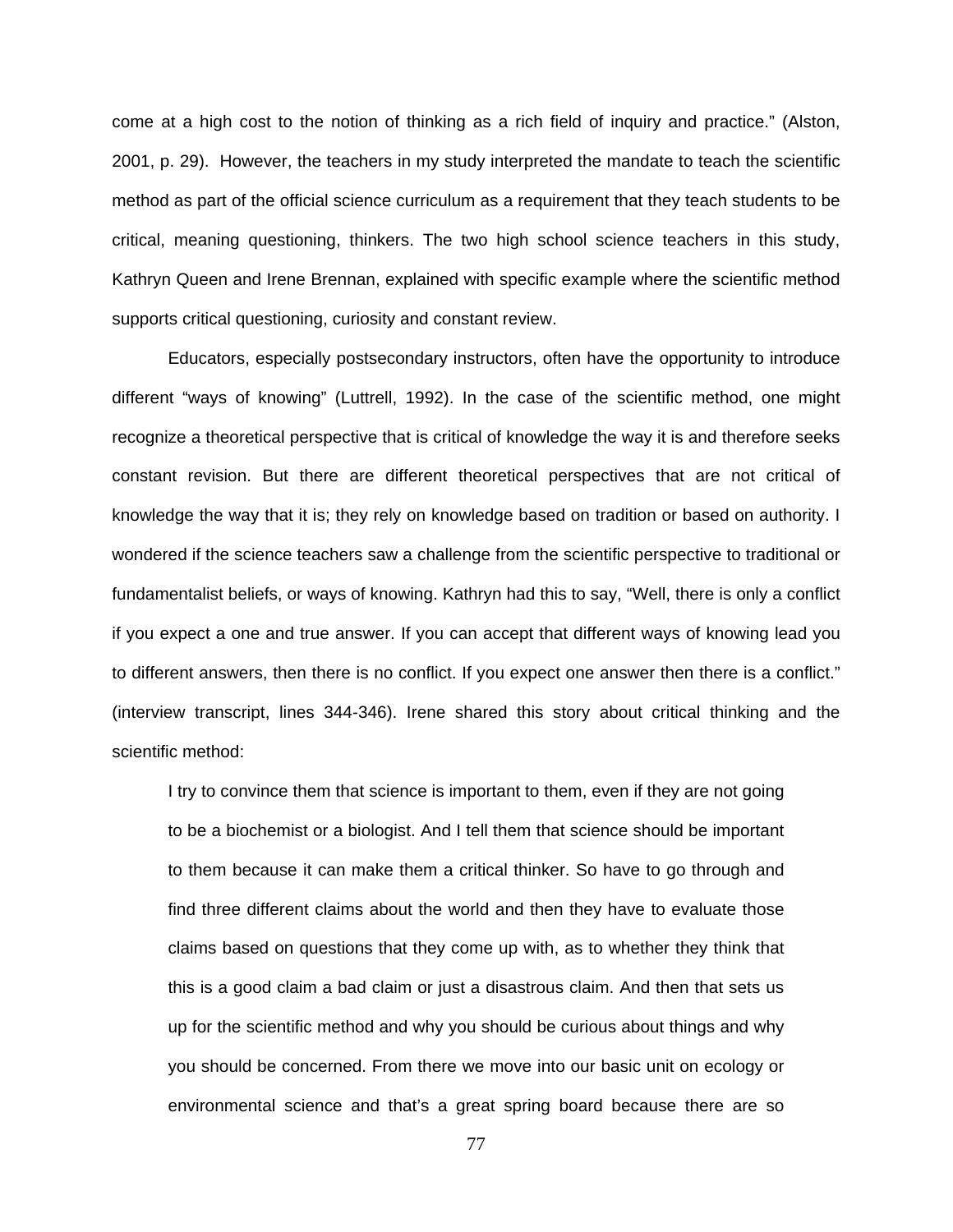many controversial issues about it so we discuss a lot about population and population control and what their beliefs are about it and I tell them all the time when we have these discussions they can give me their opinions and back it up with something but they cannot say I don't know or I don't care because that is not a an option. So I really try to make them think about some of these controversial topics that exist in our world (interview transcript, lines 50-62).

Teaching critical thinking through the scientific method, asks students to address limitations and weaknesses of scientific investigations. This is somewhat new and contradictory endeavor for students, who have learned to produce the right answer and defend it. "They resist taking responsibility." They launch into blaming the learning environment, the teacher, the equipment, "anything but themselves" (Kathryn Queen, follow-up conversation, Jan 19, 2007). It is perhaps too easy for students to deliver criticisms of external elements – people, resources, environment – then to construct critiques of their own work of that of others (Alston, 2001). When scientists write findings, human error is always a factor. "It's not meant to be a blame or a threat to their expertise." (KQ, follow-up conversation, Jan 19, 2007).

Both of these science teachers expressed a constriction in their decisions to push critical thinking in discussions or writing assignments by a requirement that they cover the official curriculum.

Unfortunately, like I said, especially with my honors classes, I struggle a lot because then I feel like I have to get back to the curriculum to get all those other topics in that I know they are going to be exposed to in college. (Irene Brennan, interview transcript, lines 63-65).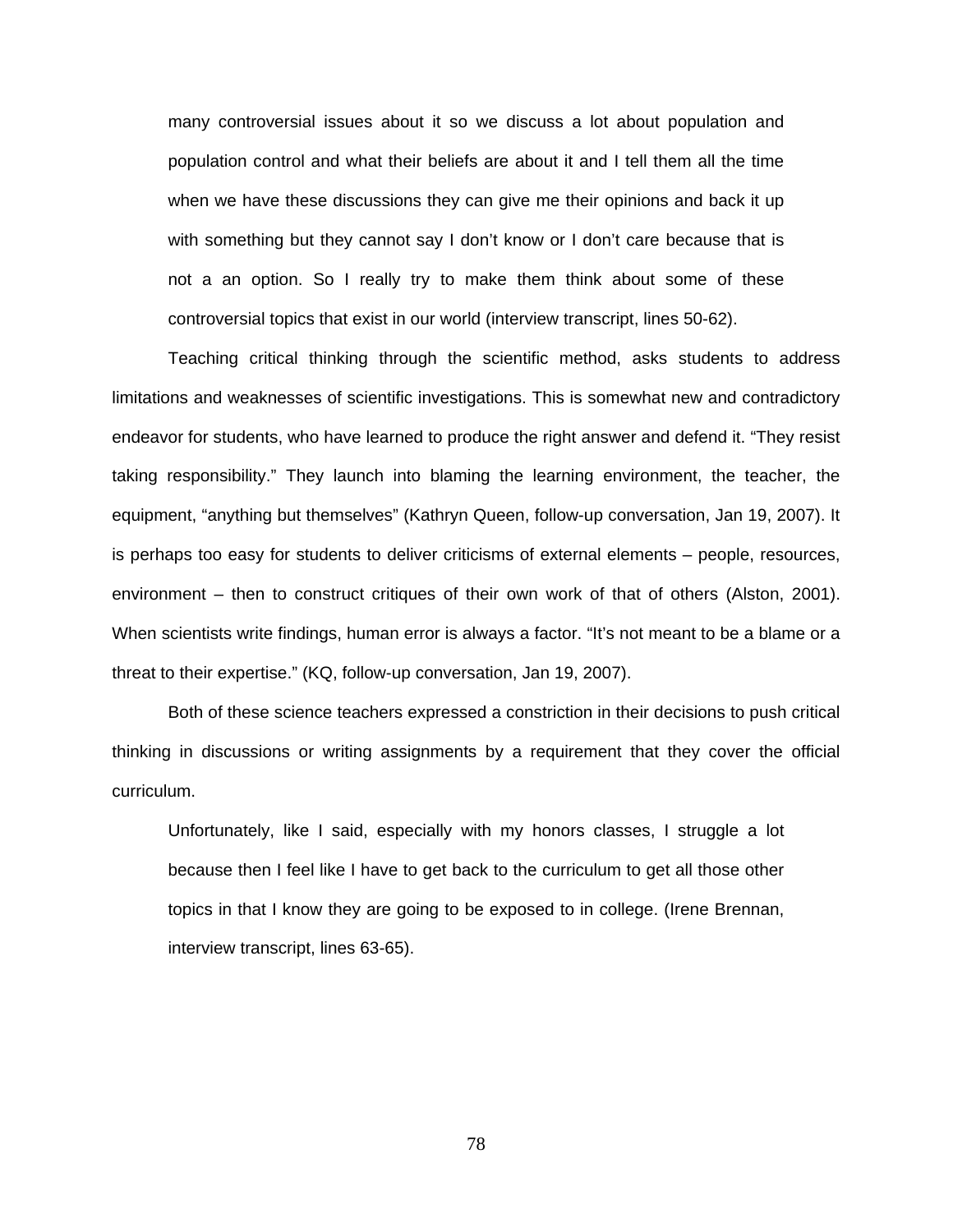#### **5.6 THE POWER OF PRESTIGE: RESPECT OF THE COMMUNITY**

Prestige, such as enjoying the respect of the community, better positions a teacher to engage in resistance. According to sociological theory, individuals with high amount of prestige often perceive themselves as more powerful and in social exchanges they typical can more effectively promote their own projects and influence others more easily (Weber, 2001/1904). Teachers who feel the respect of their communities, including that of supervisors, teachers, parents, and students might feel more powerful and thus be more likely to risk imagining different scenarios because they trust their own insights and judgments. Veteran teacher David Quigley reflected on his relationship with the community,

I was involved a lot with the community. I was in the American Legion, the Vietnam Veterans Organization; I worked for the church a lot. In the community, I'm well respected a lot. I believe….If I ever get out of teaching; I can get to the school board. I hope to win. I enjoy being in the community, I enjoy being with the parents…I mean in church or social functions, whatever that might be. (interview transcript, lines 143-151).

David admitted that the support of the community greatly influenced his confidence in his own teaching and in his degree of liberty to speak out against practices and policies, such as NCLB. He further noted that a teacher's confidence comes from following factors: length of time in the classroom; public praise, especially from parents; mastery of subject areas; the freedom to make decisions in the classroom; and the degree of stress that a teacher experiences "especially with PSSA prep". (follow-up conversation, January 21, 2007).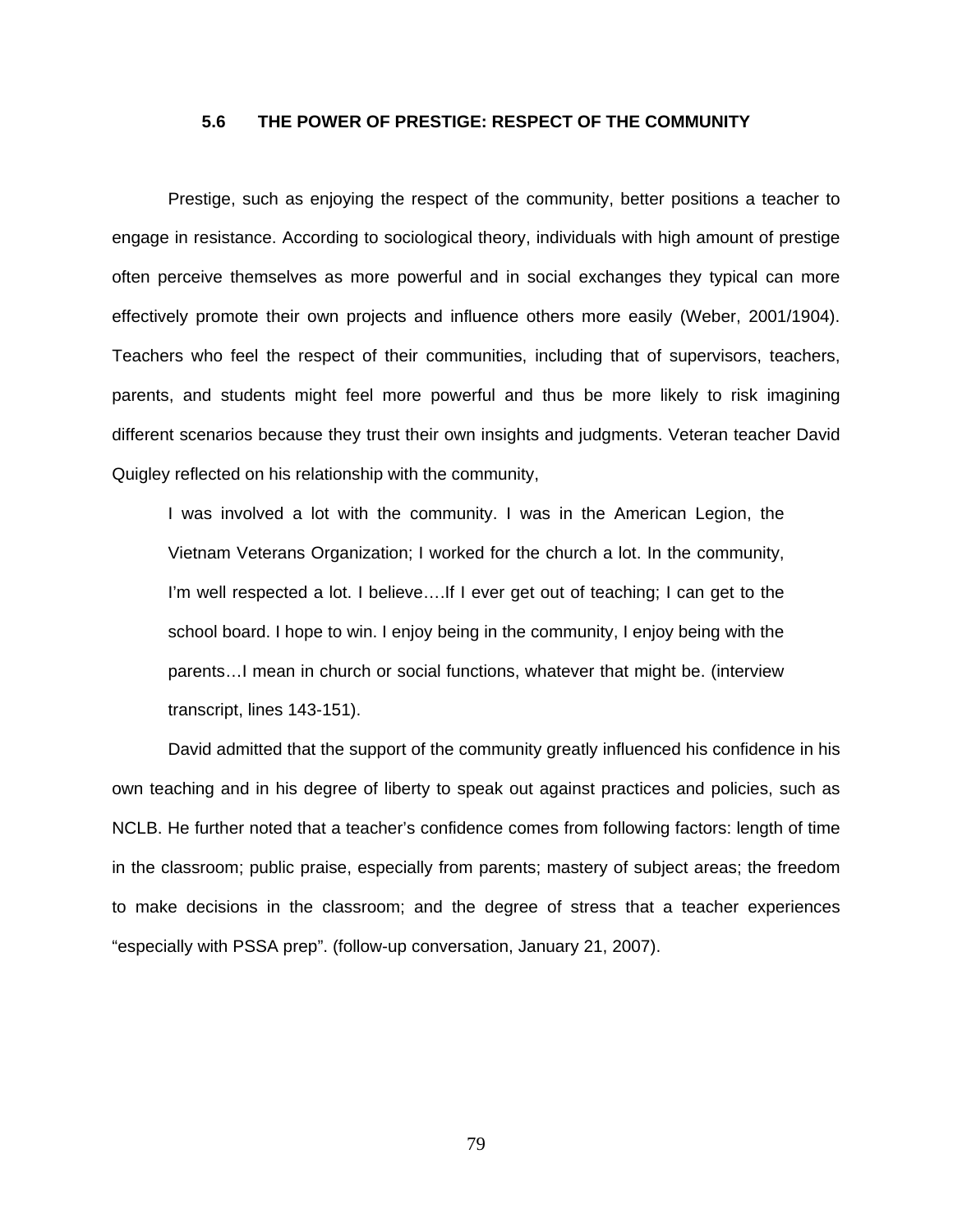# **5.7 RELATIONS OF POWER: POSITIONALITY WITH REGARD TO ACCOUNTABILITY**

Foucauldian self constitution involves an inner critical engagement of self-constituting practices as well as an outer questioning of the conditions within which the self is constituted. As Pignatelli (1993) observes in theorizing teacher agency through a Foucauldian lens, "power is ubiquitous" (p. 427). It is therefore impossible to identify the source of oppression. So, the "project of becoming aware" (p. 421) involves recognizing one's place in the power structure. Positionality with regard to accountability affects teachers' capacity for awareness, use of power and acts of resistance. For example, a teacher's position with regard to responsibility for test scores, their longevity with the district, the respect they enjoy in the community and their degree of political savvy, are all factors in constituting the teacher self.

Whether educators are teaching classes that are considered PSSA core (math and language arts; grades 3-8 and 11), PSSA supportive (grades k-2; science; art) or non-involved (health and physical education, or private school affiliated) directly influences their capacity for deviating from the official curriculum. In Kathryn Queen's private school job, she is not concerned with PSSA testing, because the school's administration and parents do not recognize it as any valid measure of student's success. The faculty, students and parents aim for other markers, such as successful completion of the International Baccalaureate (IB) requirements. As far as her capacity to resist federal policy in her public school teaching, Kathryn said," well, I choose to ignore it." (follow-up conversation, Jan 19, 2007). Teachers have been asked to prepare students for the PSSA science exams scheduled for school year 2007-2008 by including PSSA type questions in their assignments. These questions, which Kathryn called short answer, were referred to as essay by the administration. In this situation, PSSA testing currently holds low stakes, and consequently produces very little stress for the teachers.

Veteran teachers can recall a time of greater freedom and flexibility before NCLB (Ohanian, 2007). Some of the teachers in my study have experienced decades of pre-NCLB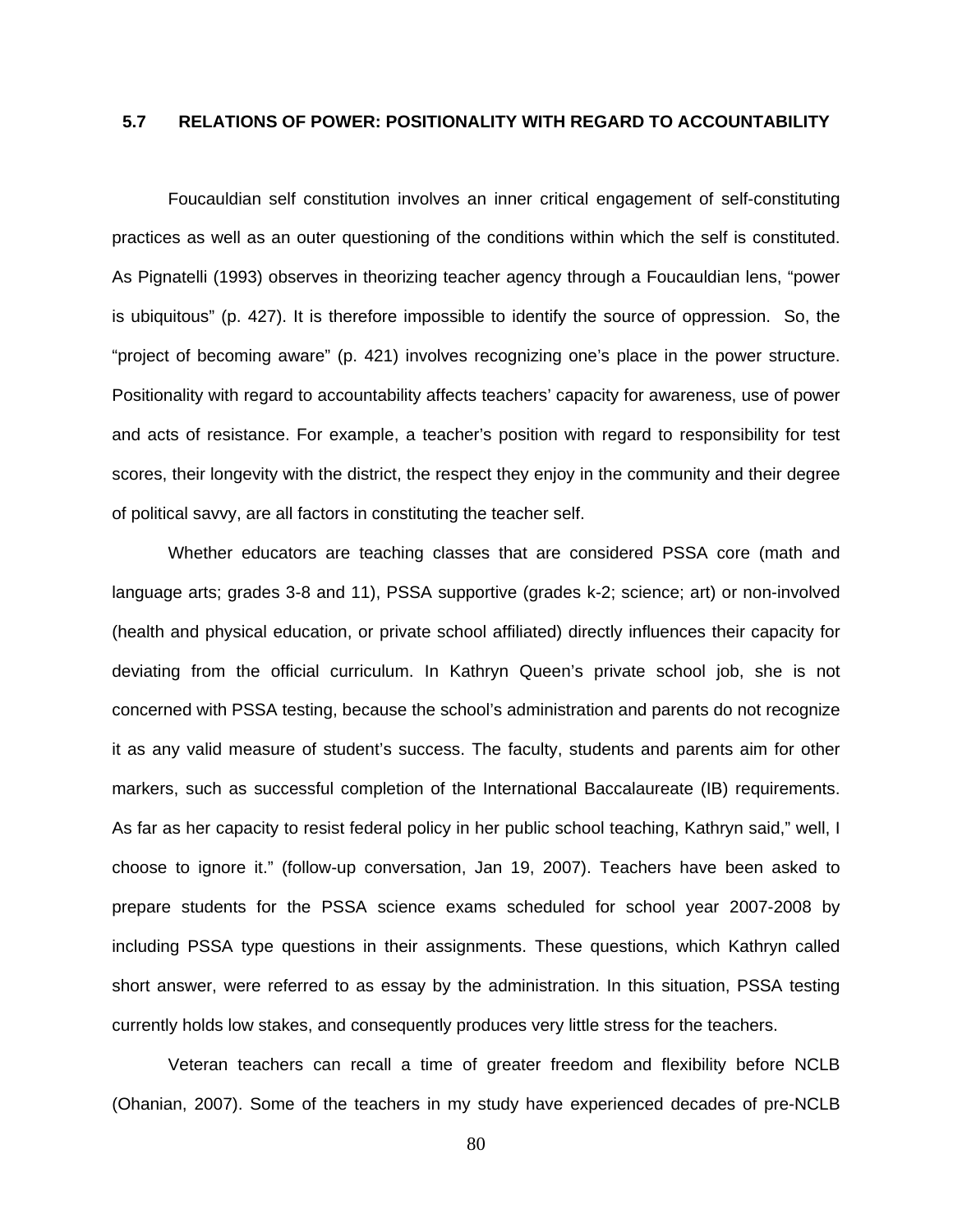"success" in the classroom. These teachers also enjoy the respect of parents and colleagues and students may tend to perform for them more readily. More junior teachers seem to feel that principals tend to close their eyes (suspend surveillance) to the practices of veteran teachers and therefore give them more freedom. It made sense, therefore to speculate that longevity made resistance via self-constitution more likely. But many established teachers may have gotten a late start with NCLB because they defaulted to "ignore mode", a form of resistance that reliably saw them through previous school reforms. While some of the respondents in this study thought that longevity gave them more power to speak and to act against policies and practices, others felt that longevity just made teachers more likely to get burned out or even to get pushed out of the public school system.

When I first interviewed Kathryn, she had been hoping for years to get assigned to teach some of the IB biology classes. Her requests had so far been ignored by the principal. Then, in between the interview and our follow-up conversation, Kathryn wrote several specific requests and made repeated verbal defenses of her qualifications for the assignments. She went so far as to develop a schedule for the whole faculty to show the principal how assigning her two sections of IB Biology could provide coverage for all school periods and satisfy the preferences of the other faculty as well. Kathryn explained what had made her act more bold in her attempts. "I realized that I was an asset; and that I deserve what I want; and if I don't push for it I won't get it". Kathryn now expresses less fear of the principal (though she is adamant that this had nothing to do with any change for the better in the personal relationship she has with this woman) and has adopted the mantra, "what is she gonna do, fire me?" (follow-up conversation, Jan 19, 2007).

Principals do respect veteran teachers for their maturity and leadership. As David Quigley observed, veteran teachers "know how to mentor younger teachers; to handle emergencies" or otherwise "step up" when called upon for some service to the school. But this respect was not enough to override the privileges associated the seniority policy in David's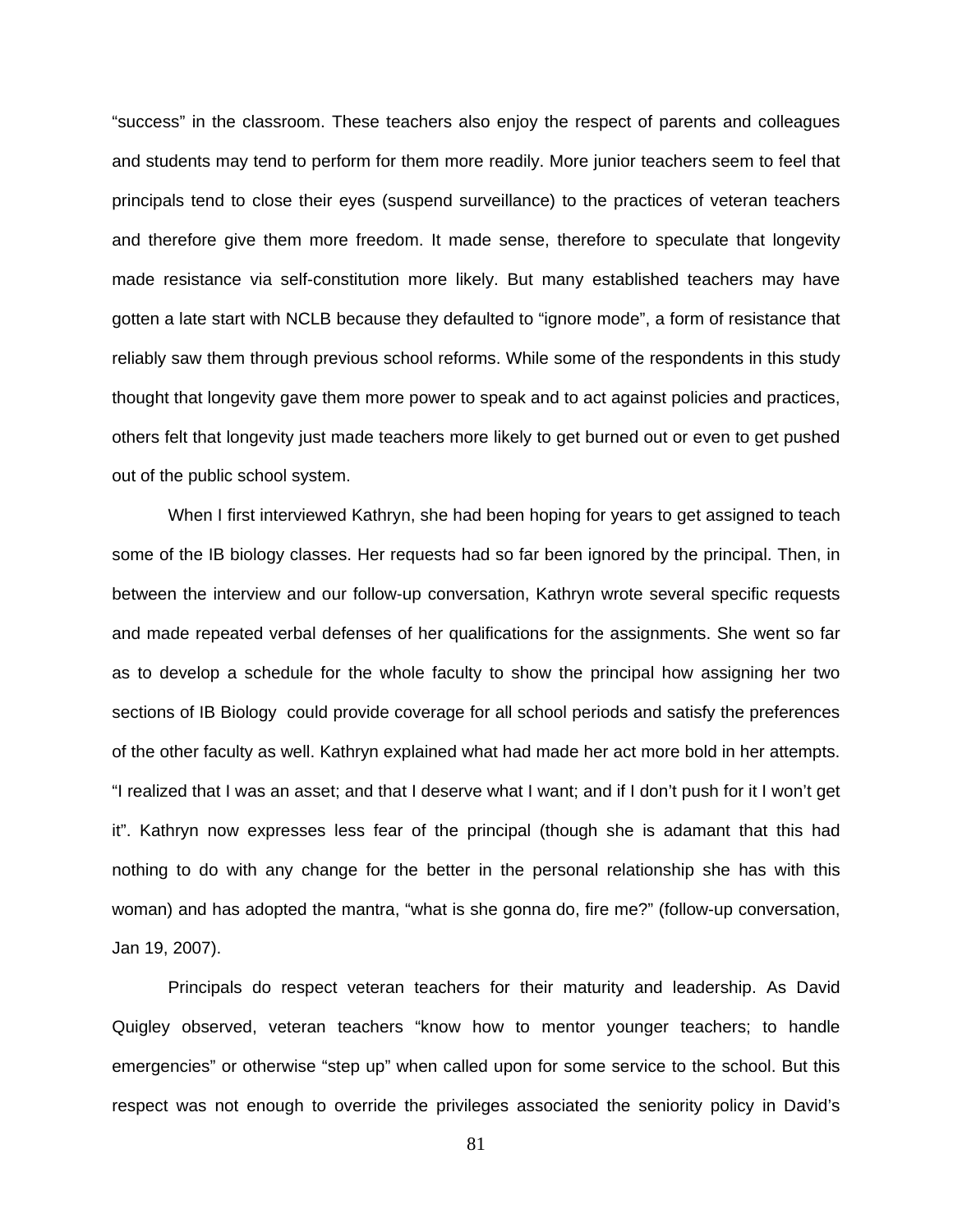district. "I taught math all my life [in another district], so it made me mad that I got bumped [from my position] because of seniority. So my expertise did not count more than seniority." (David Quigley, follow-up conversation, January 21, 2007).

#### *5.8* **POLITICAL SAVVY: FROM COPING TO USING THE TOOLS OF THE OPPRESSOR**

Some participants in this study found ways to harness the power of NCLB for their own projects of change. In seeing the advantages and possibilities inherent in new curricular and testing requirements, educators offer resistance to the normalizing image of educator as victim of external educational policy, and constitute themselves as "other than". More than one participant found usefulness in the results of the district and school-level policies associated with state-level mandates in response to the federal mandates of NCLB. For example, David Quigley lauded the amount, variety and accessibility of math and science curricular materials, especially the "manipulatives".

We've been inundated with materials supplied by the district, where we are able to do more with the testing. You get a lot of materials from the district… to help the students learn. When I was in the private school, we never had so many materials. Here, we are given so many materials, that I am learning with the students too. When they use materials like the manipulatives that they have, with cubes and things, they teach me as much as I teach them. And, I know, when I walk into the classroom, I have to prepare myself to [show the students how to use the materials]. (interview transcript, lines 443-457)

David did not feel that the kinds of materials constrained his practice; or in any way limited the possibilities for what he might do in the classroom. "The more materials, the better" (lines 447-448).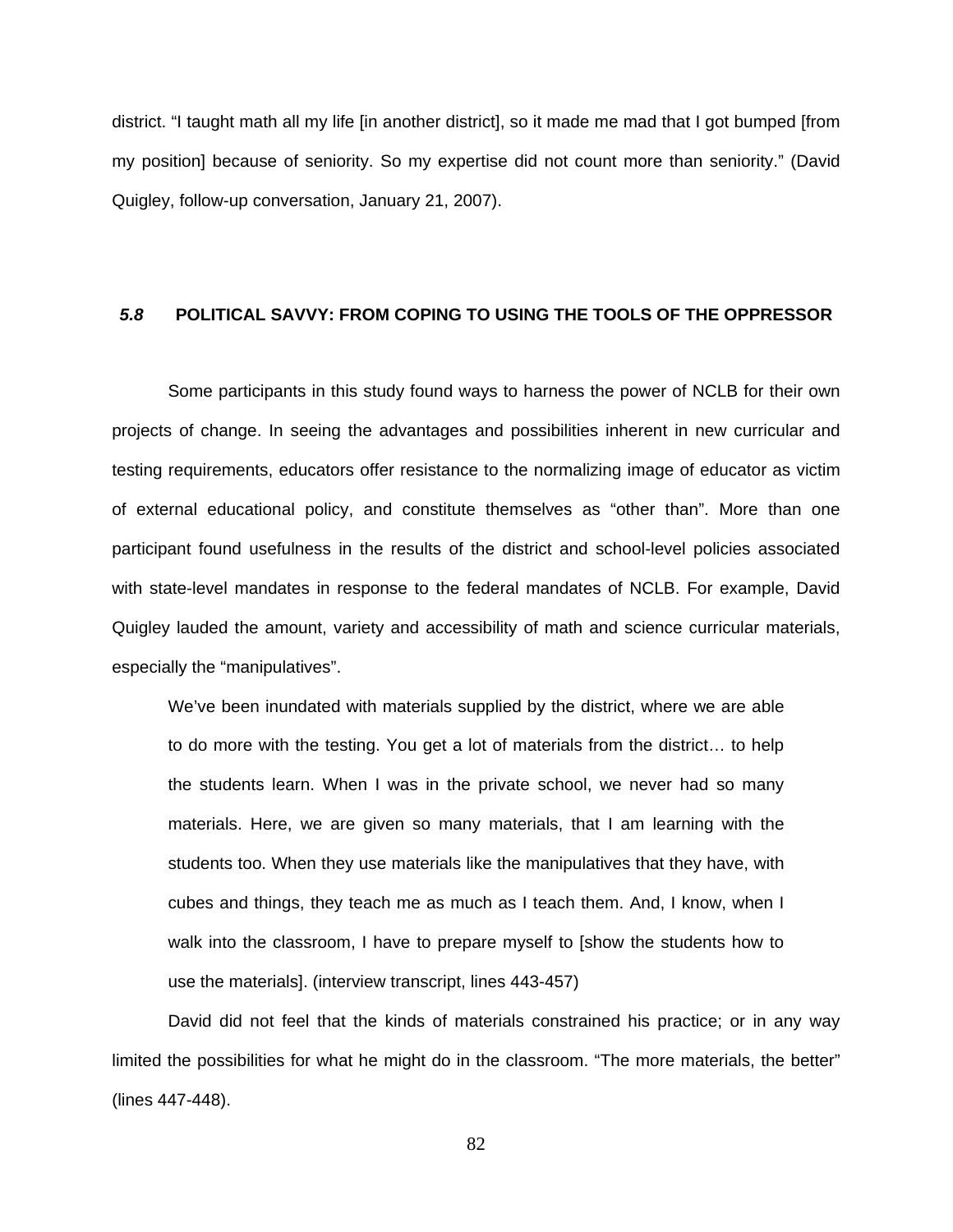Other educators described "DIBELS" (Dynamic Indicators of Basic Early Literacy Skills), one of the diagnostic tools for reading, part of the Reading First program that was initiated by NCLB, as being quite helpful (though others found the same tools to be dehumanizing to the students and of questionable value to the teachers). Teachers in more rural, less affluent, districts celebrated the arrival and more and newer personal computers for students. Though the intention of the computers may have been sent to the schools as part of pre-packaged, commercial software-based remedial math and reading programs, they were welcomed nonetheless.

The most sophisticated defense of mandatory score reporting and state-wide adoption and implementation of new standardized curriculum packages came from principal Sam Galloway, who saw the potential for NCLB to bring positive changes by way of improvement of instruction. That is, the new curricula were superior to some veteran teachers' "stale and yellowed lessons from 1983". But more than this, mandatory score reporting would allow teachers to make radical changes to their practice –content and delivery - without admitting fault or lack on their part and without having to ask their principals or peer teachers for help.

It's not safe for teachers to admit that they are doing something wrong or to ask anyone for help, especially their principal. And it is not safe for other teachers to make suggestions for changes to someone else's teaching or to tell administrators that so-and-so may need some updating (follow-up conversation, February 7, 2007).

#### **5.9 PROBLEMATIZING UNIONISM AS THE SITE OF RESISTANCE**

By the commonplace understanding (described above), teacher resistance is organized political activity, and the expected site of teacher resistance is the teachers' union. I want to complicate unionism as the site of teacher resistance, and while I do not propose the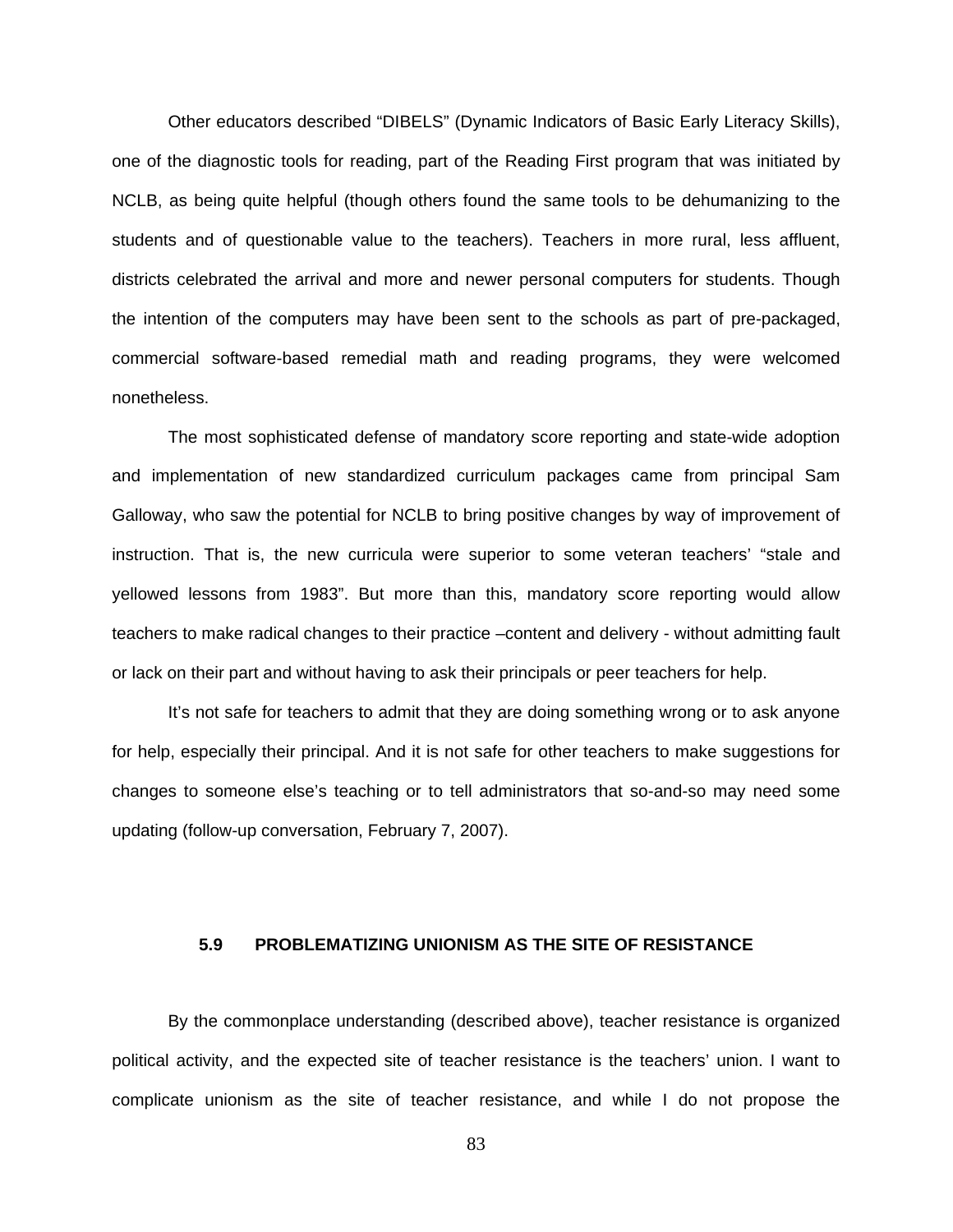dismantling of the seniority system, I would like to problematize seniority as a mechanism of labor protection.

# **5.9.1 Problematizing Longevity: Seniority vs. Merit**

The seniority system is one contested element of unionism that is criticized for restricting public schools' hiring and transfer decisions (Holland, 2005). The history of union organizing around seniority systems, especially with regard to compensation, was intended to protect older workers from being replaced by younger, cheaper, employees (Tozer et al., 2006; Urban & Wagoner, 2004). Within the discourse on teacher accountability, the seniority system is an easy target. When likened to the private sector, compensation based on seniority seems to dodge accountability and rewards teachers for consistency, while creating a disincentive for innovation, creativity or hard work.

In David's case, the seniority system, which ranks teachers according to their length of employment with the district, was thoughtless. In keeping with the district's contract with the teachers union, all non-tenured teachers have their positions offered to senior teachers as "vacancies" for transfer. This system assumes that one teacher is as good as any other (certification area aside) and has the unfortunate result of sometimes placing teachers in schools that don't want them/need them and of pushing untenured but more specially prepared teachers (subject specialists, for example) from schools that want them/need them. In this case, a skilled and experienced math teacher, who had worked for two years to maintain his school's PSSA math scores, was bumped from his position over the expressed objection of his principal. David was replaced by a 12-year veteran of the district; who had been teaching upper elementary language arts and had no interest in math instruction but was attracted to the location of the school. This made David feel as though he was "being treated like a worker, not a professional".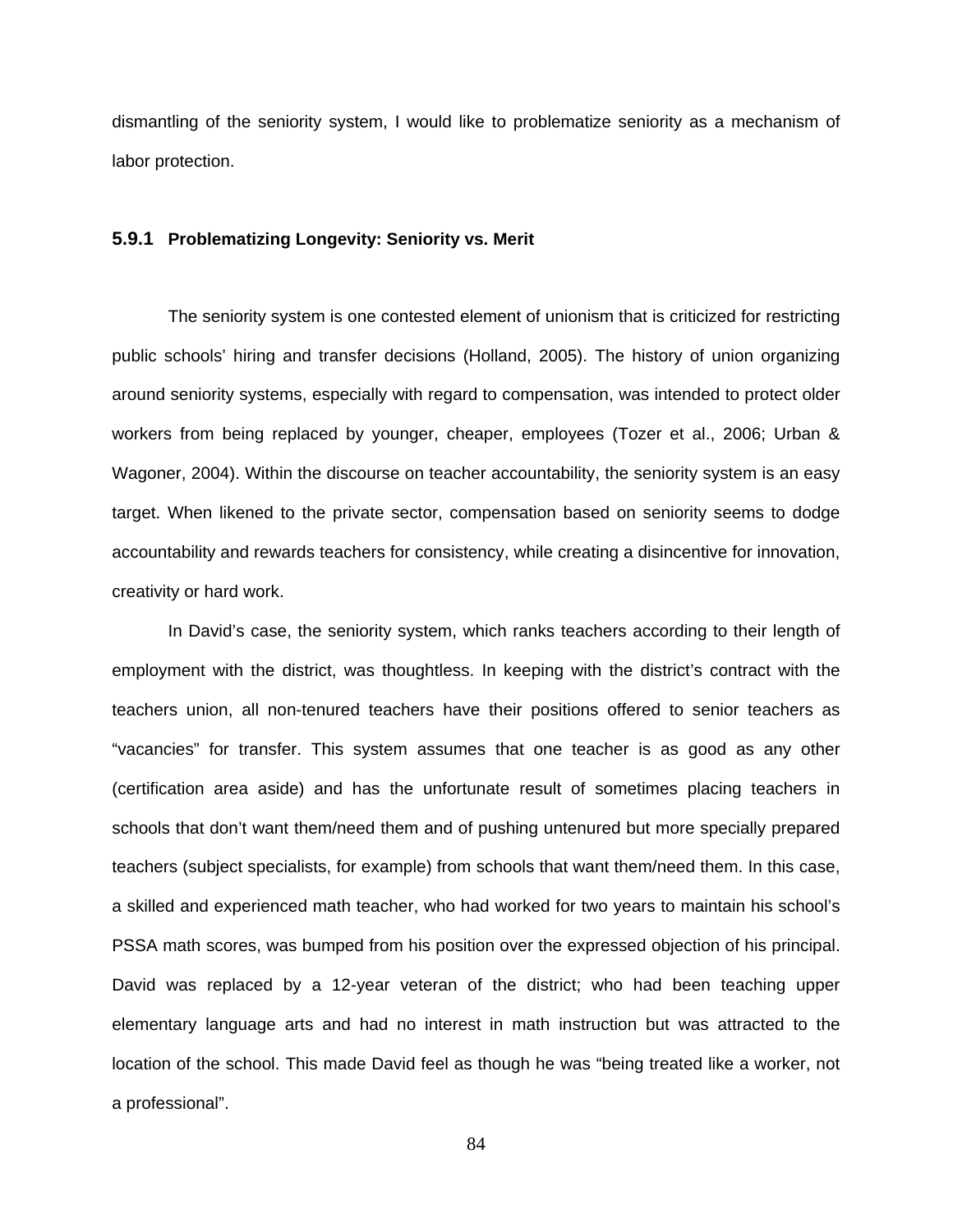This case further illustrates the complicated responses that principals have to the mandates of state accountability systems. It is understandable why principals would feel restricted in their abilities to make hiring and assignment decisions that best serve the school, the teachers and the students. But, as my principal informants have told me and as other educators and administrators have observed, merit pay is not the obvious counter to the dysfunctions of the compensatory system. Further, in the post-NCLB era of accountability, when merit pay is positioned as a check to union power, merit is not some quality of professional knowledge, passion for content, or relationship with students, colleagues or parents. Merit is not evaluated by a teacher's direct supervisor. A teacher's merit is assumed to be measurable by their students' test scores. Merit pay based on student achievement would work counter to the equity goals of NCLB – perhaps the most heartily defended rationale for perpetuating the law. For example, the Governor of California

wants to reward teachers not by their educational level or years of service but by their ability to "impart knowledge" and turn out high-achieving students. But if the yardstick to measure merit is only students' test scores, inevitably merit pay would go primarily where it is least needed: to teachers with the easiest jobs in advantaged schools (Brown, 2005).

Vicky Lewis and Joice Umbridge teach at the same suburban elementary school. They heartily but privately support merit pay for teachers. Each can remember a time before NCLB and for this reason; their ideas about how to evaluate a teacher's merit have nothing to do with student's PSSA test scores. They recalled a time when it was possible, yet still not popular to voice support for merit pay to recognize teachers who were contributing outstanding efforts and experiencing classroom success as measured by multiple indicators of student growth (excitement, interest, academic performance on classroom tasks, etc), supervisor observations, student feedback, parent satisfaction, peer recognition and outside review. Since merit pay had become some closely connected to students test scores –and in fact, in this district, parents had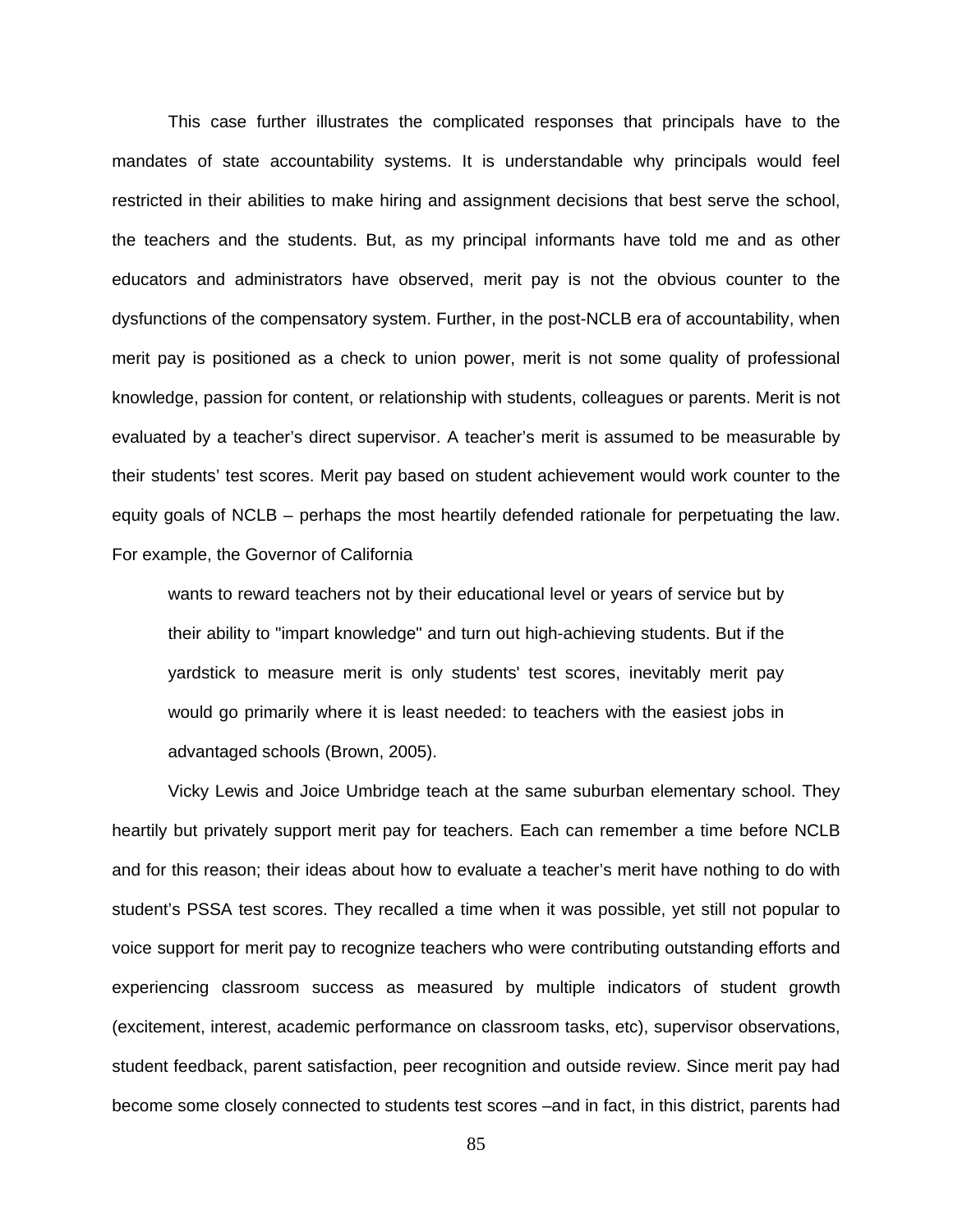been advocating for just such a compensatory system – supporting merit pay had become "a secret; something [they] can only talk about with a few people who also support it." (follow-up conversations, February 17, 2007).

#### **5.9.2 Teachers as Collective Laborers**

Merit pay is not widely popular with teachers, teachers unions and many liberal progressive reform advocates because of its association with the competition and efficiency rhetoric of private business models and conservative education reform initiatives. The protections of the salary scale seniority system that has been a historical bulwark of unionized labor against the exploitations of management (Spring, 1988; Tozer et al., 2006; Tyack & Cuban, 1995; Urban & Wagoner, 2004). This observation opens the way or points the way back to consideration of teachers as professionals, in contrast to the political and legal arrangements of teacher work as organized, unionized labor. Being a professional means that a person has normative claims on the world (Wilkins, 1995) "and some have argued rather forcefully that the profession of teaching lacks key characteristics attributable to professions, such as a code of ethics and autonomy" (Gunzenhauser, 2006a, p.1).Noting this, one of the educators in this study even brought up the contention that "teachers have never been professionals, but they never mention this in teacher education" (Jean Gray, follow-up conversation, December 28, 2006).

I have heard teachers criticize their local unions for being overly concerned about job benefits and insufficiently concerned about the daily conditions of teacher work: restrictions on practice, exclusion from curriculum decisions and most notably the imposition of the external assessment regimes and accountability systems. While the National Education Association and the American Federation of Teachers as well as their state-level affiliates have been lauded for concerted efforts to reduce class sizes, protect special programs and forcefully oppose the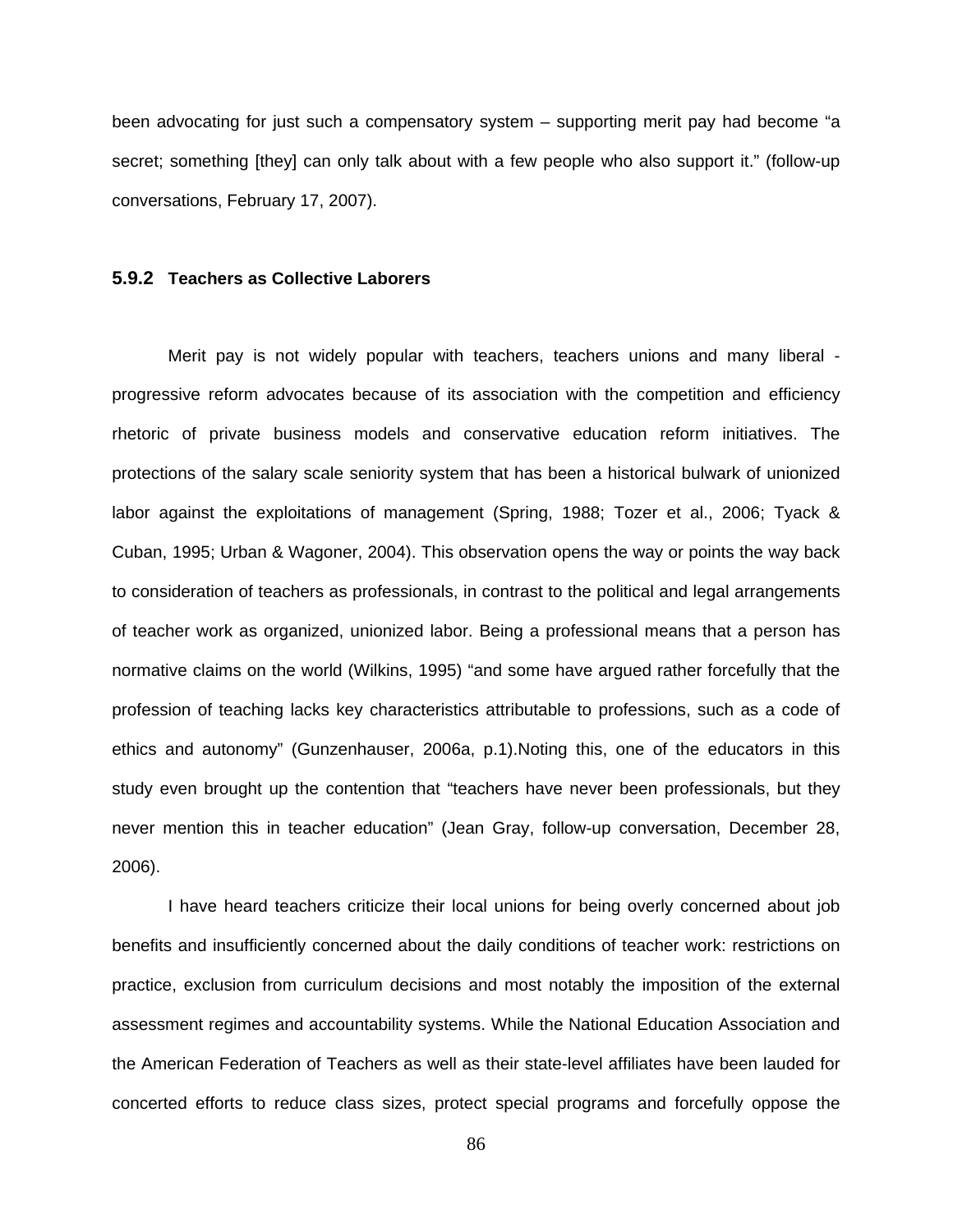unreasonable and unfunded mandates of NCLB (AFT, 2004; NEA, 2006b), teachers' perceptions of their local unions reveals a reliable dissatisfaction. Of the criticisms most interesting to my study, is the silencing force of coercive unanimity. Collective bargaining requires union members to waive individual rights to redress or appeal, although democratic action via ballot voting might provide some protection from the tyranny of the majority in such organizations. One of my participants told me about spying or eaves-dropping by building union representatives to find out which teachers opposed popular referenda. Another told me of an instances where the local union representatives called for a "verbal vote" on whether the teacher would negotiate with the local school board on such controversial issues (such as merit pay). This had an expected silencing effect on teachers with minority opinions.

# **5.10 CONCLUSION: RESISTANCE AND TRANSFORMATION**

The preceding examples of resistance might contribute to a self-constitution of teacher as transformative intellectual, an update to Giroux's 1988 ideal. In talking with real teachers who operate within relations of power, most recently defined by test-based accountability systems, Giroux's positioning of teachers as political actors assumes choice and freedom to speak and act and privileges overt political resistance. Where I take up a utopian project is in recognizing and naming a repertoire of resistance that is transformative rather than emancipatory. As previously stated, Giroux made use of a modern notion of emancipation as an act for the benefit of others, but I am interested in the philosophical work of the self upon the self, not in the sociological work of the self upon society. Rather than identifying resistance as any specific type of fixed action, adopting the concept of self-constitution in theorizing resistance troubles a more common understanding of resistance as reactive and oppositional. It is a rhetorical move, an affirmative action that promotes contextualized, non-specified, non-defined concepts of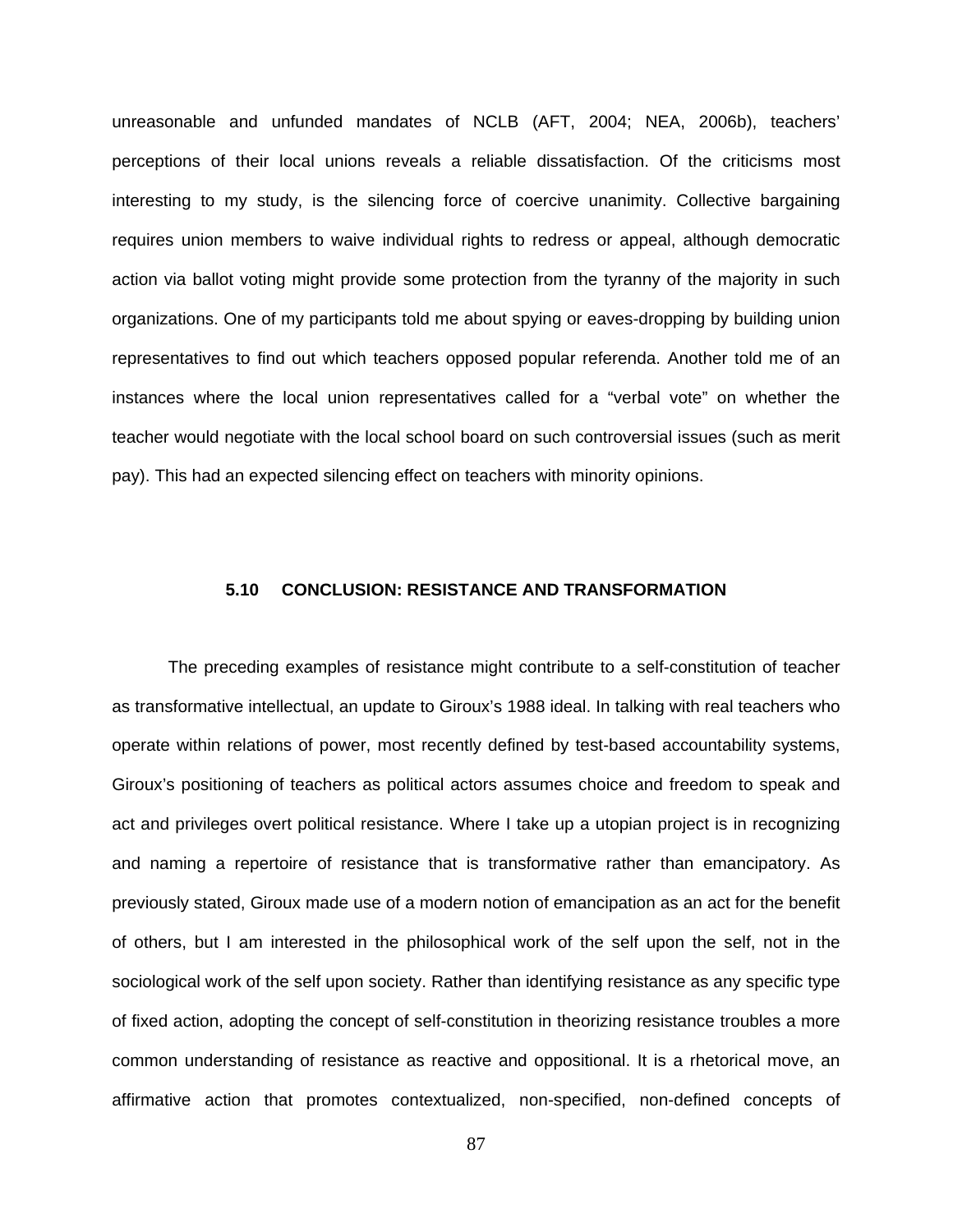resistance as agency. In the next essay, I attempt to understand how the tools in this repertoire nuance the enactment of civic pedagogies and how self constitution relates to transformative education.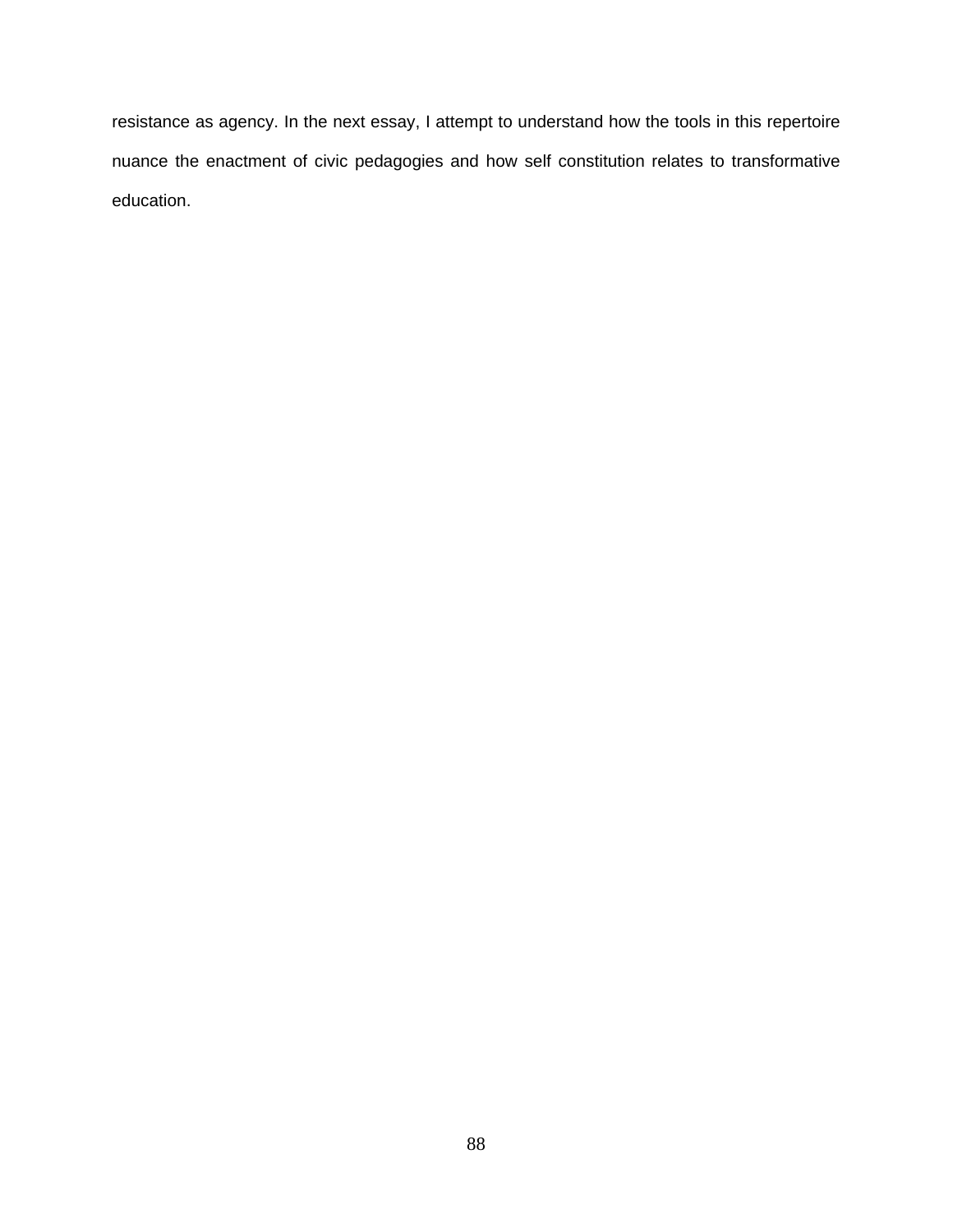#### **6.0 SECTION VI: ENACTING SELF-CONSTITUTION AS RESISTANCE**

# **6.1 PART I: CIVIC PEDAGOGIES**

Most of the themes and concepts in this essay arose from my understanding of participants' imaginations and enactments of critical civic pedagogies. As mentioned earlier, I use the term civic mean public. To me civic pedagogies suggest ways of being in the classroom that have to do with democratic citizenship as distinct from academic skills or employment training. Much was received from direct responses to the historical charge of public schools to prepare future citizens. In their responses, my participants described pedagogies (philosophies of education and teacher identities more than curricular content and instructional methods) that I recognize as civic, by my own understanding of the term - public and political.

For my participants, the most common interpretation of this charge could be represented by the following dictum: Public schools should ensure that students are "successful" after graduation. In most cases, participants readily acknowledged and some even volunteered that success in this sense was defined by societal values, which they variously described as maintaining financial stability, taking care of one's self and one's family and interacting socially (*Westheimer and Kahne's personally responsible citizen*). In some cases, this was made problematic and at other times, not. Some participants saw their own definitions of success as aligned with "society's" but most had additional components such as "subjective well being" or happiness (Noddings, 2003).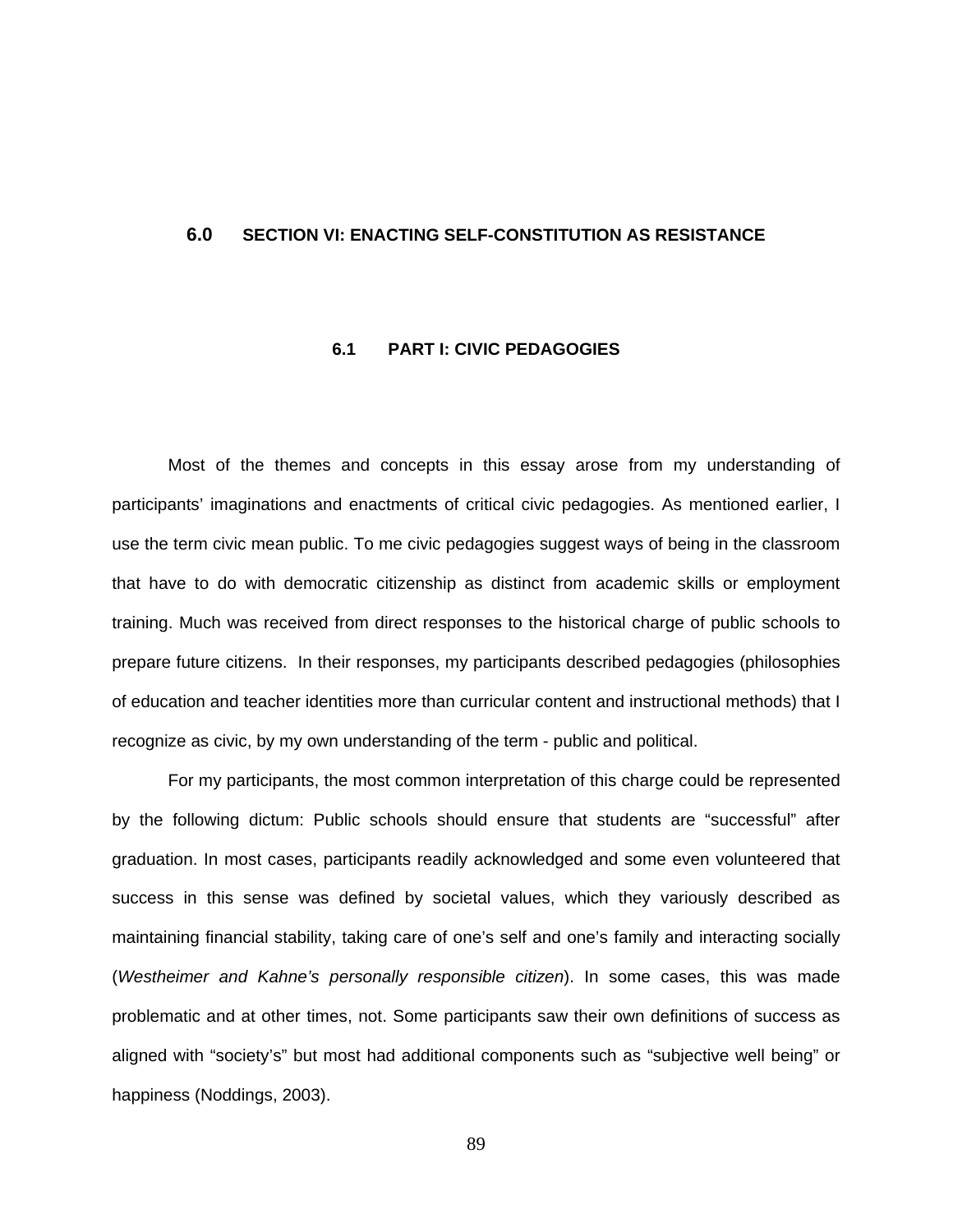# **6.1.1 At the Elementary Level**

There was clearly recognition of the responsibility to teach students how to be "good citizens" reflected by what could be called a developmental civic pedagogy. There was a general tendency for elementary educators to imagine good citizenship as getting along with other people, following rules, caring for the community and voting, while secondary educators discussed responsibilities of challenging students with coursework to prepare them for college or employment. Perhaps educators simply recognize an age-appropriate distinction, well supported by stage theories of cognitive (Piaget *et al.*, 1969) and/or moral development (Kohlberg, 1969; Paley, 1992). At the very least this nurture-challenge progression gives testament to the firm roots that stage theories of child development and learning still have in teacher education. I also see parallels in the tension between the desire to nurture younger children and challenge older ones between secondary and tertiary education. Educational theorists talk about making students uncomfortable as a necessary element of transformative education [see below] especially in teaching across difference (Boler, 2004b; Kumashiro, 2000; Kumashiro, 2002). However the students discussed in the literature of transformational education are generally adults, such as teacher education students.

Elementary level teacher David Quigley interpreted the scope of the public school's responsibility as extending to preparing the whole child. He felt that public schools should make sure that each child has a chance to get an education by "serving free breakfast and lunch and by providing them with a safe environment…that extends to their parents and rest of the community". Not surprisingly, he took his own responsibility towards the students to be "making them feel safe, making them feel comfortable"; and providing them with an enjoyable learning environment. His strategy for accomplishing these goals is to tell the students that "we are one big family", because, he assures me, "1<sup>st</sup> graders can understand this concept", if nothing else (follow-up conversation, January 21, 2007). Former kindergarten teacher and moral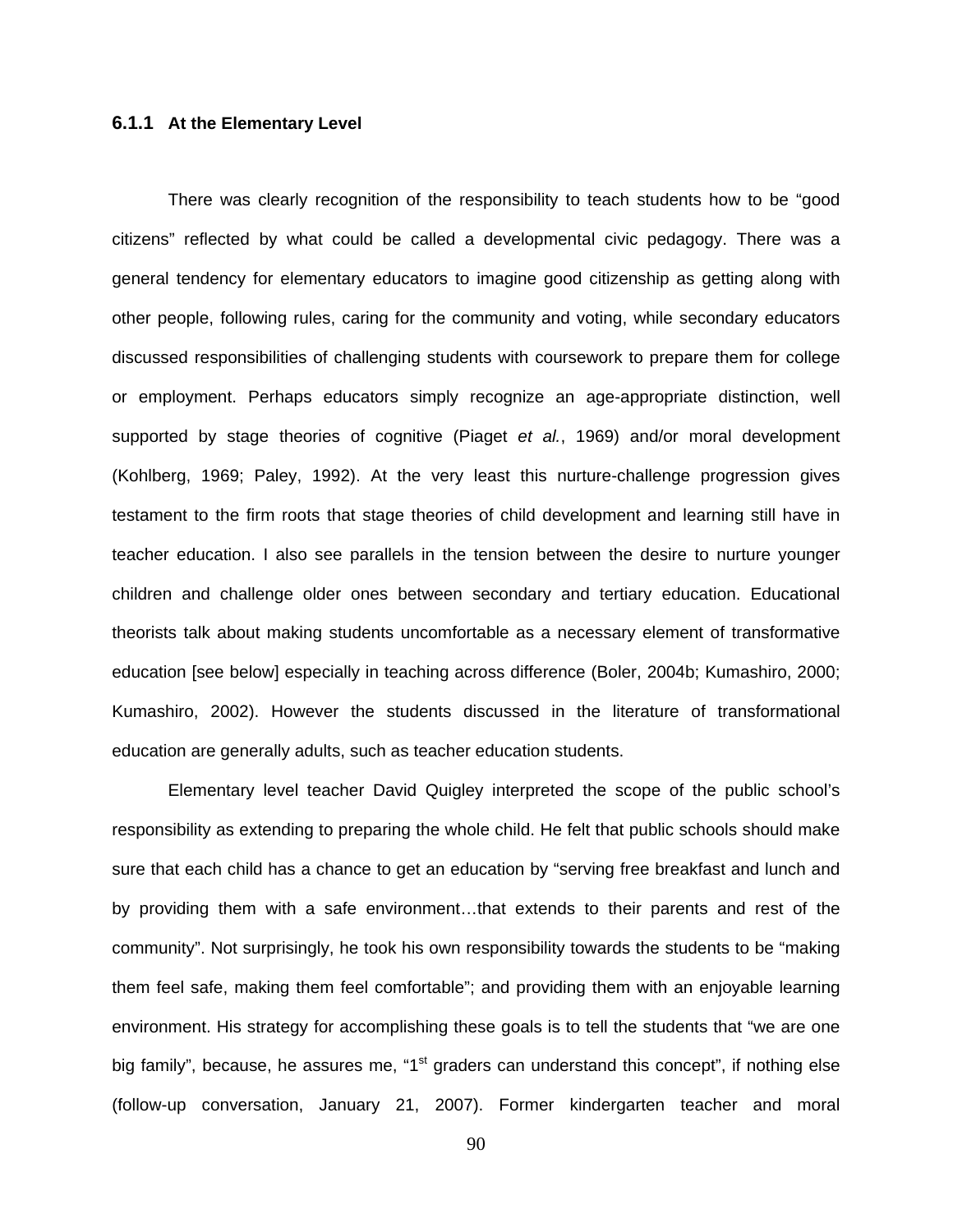philosopher, Margaret Paley (1992), observed the same from interactions with her own students as she made the connection between sharing pedagogical authority in the teacher-student relationship and education for democratic citizenship. In her practice, Paley used an "in between" strategy for democratic rule making in which she suggested a classroom rule of her own creation and submitted it for consideration to her young students. Paley took notice that her students were "just emerging from life's deep wells of private perspective: babyhood and family. Then along comes school. It is the first real exposure to a public arena." (p. 21).

David astutely observed that his success with building a caring classroom community was due primarily to the small class sizes (10-13 students in the early primary grades) that his district typically enjoys. His philosophy of citizen preparation might be summed up with the following aphorism, "If we [teachers] are good to them [students], they will be good to other people." This represents an enactment of the golden rule, trusting in the influence of adult-child relationships to shape character (Noddings, 2002). It also exemplifies the sometimes overlapping interpretations and enactments of both character education and education for democratic citizenship (Howard, Berkowitz, & Schaeffer, 2004; Hunter, 2001; Kaplan, 1998; Lickona, 1991; Matera, 2001; Nash, 1997; Noblit & Dempsey, 1996; Noddings, 2002; Ryan, 1999; Williams & Humphrys, 2003).

Kathrine Reynolds, an elementary school teacher makes, as she calls them, "small moves" in enacting a critical civic pedagogy with her young students. For example, she makes a conscious choice in selecting books for her second grade classroom that have mostly young girls as protagonists. This might be an application for elementary classrooms of Megan Boler's (2004a) "affirmative action pedagogy" that privileges previously marginalized voices while silencing more dominant ones. As far as teaching citizenship, Kathrine recalled the patriotic stories and songs that she taught her students. But rather than choosing to read stories from her school's social studies curriculum about "great Americans" who she tells me are "overwhelmingly white men", she draws attention to the women of history by bringing in her own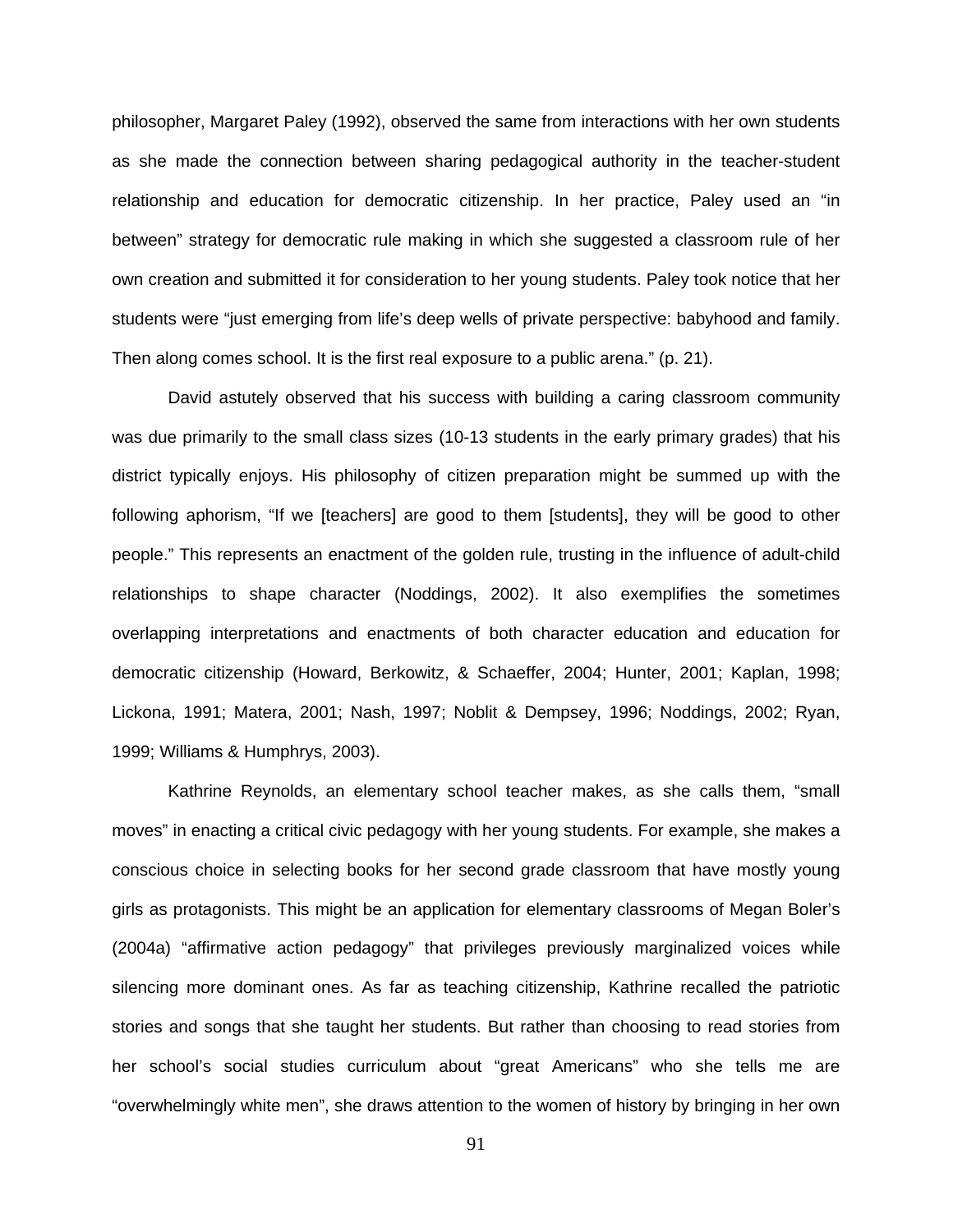materials and designating a reading corner with a sign that announces books about "Her Story". She further changes the lyrics of Yankee Doodle Dandy to sing "A real live neice of my Uncle Sam". After telling me these things she reflected, "I guess I'm more subversive than I thought" (follow-up conversation, February 25, 2007).

Only one of my participants, Vicky Lewis, was an Art teacher and her response to the question of citizenship preparation was as unique as the rest of her contributions. "I take it as my responsibility to educate the whole community about art." She suggested that her work might generate such pertinent questions for democratic deliberation as "Should the arts receive public (tax) support?" and "Is art a public good?" Such questions are appropriate for current and future citizens to consider while at the same time, art-making cultivates an aesthetic awareness that may be desirable for critical social engagement and the enjoyment of both public and private life (Dewey, 1934). In *Cultivating Humanity*, Martha Nussbaum (1997) proposed the inclusion of art instruction as one of three capacities, which are essential to the health of democratic citizenship.

[W]e need to cultivate our students' "inner eyes," and this means carefully crafted courses in the arts and humanities, which bring students into contact with issues of gender, race, ethnicity, and cross-cultural experience and understanding. This artistic instruction can and should be linked to the "citizen of the world" instruction, since works of art are frequently an invaluable way of beginning to understand the achievements and sufferings of a culture different from one's own. (p.5)

In *Lifelong Learning and the Democratic Imagination* (Willis & Carden, 2004), adult community educators from Australia, New Zealand, England, Scotland, Canada, America and South Africa argue that an inclusive social democracy is more than a political or legal arrangement. It requires more than rights, privileges and rules of behavior. It requires a living imagination that might be passed along to future generations not so much as rules of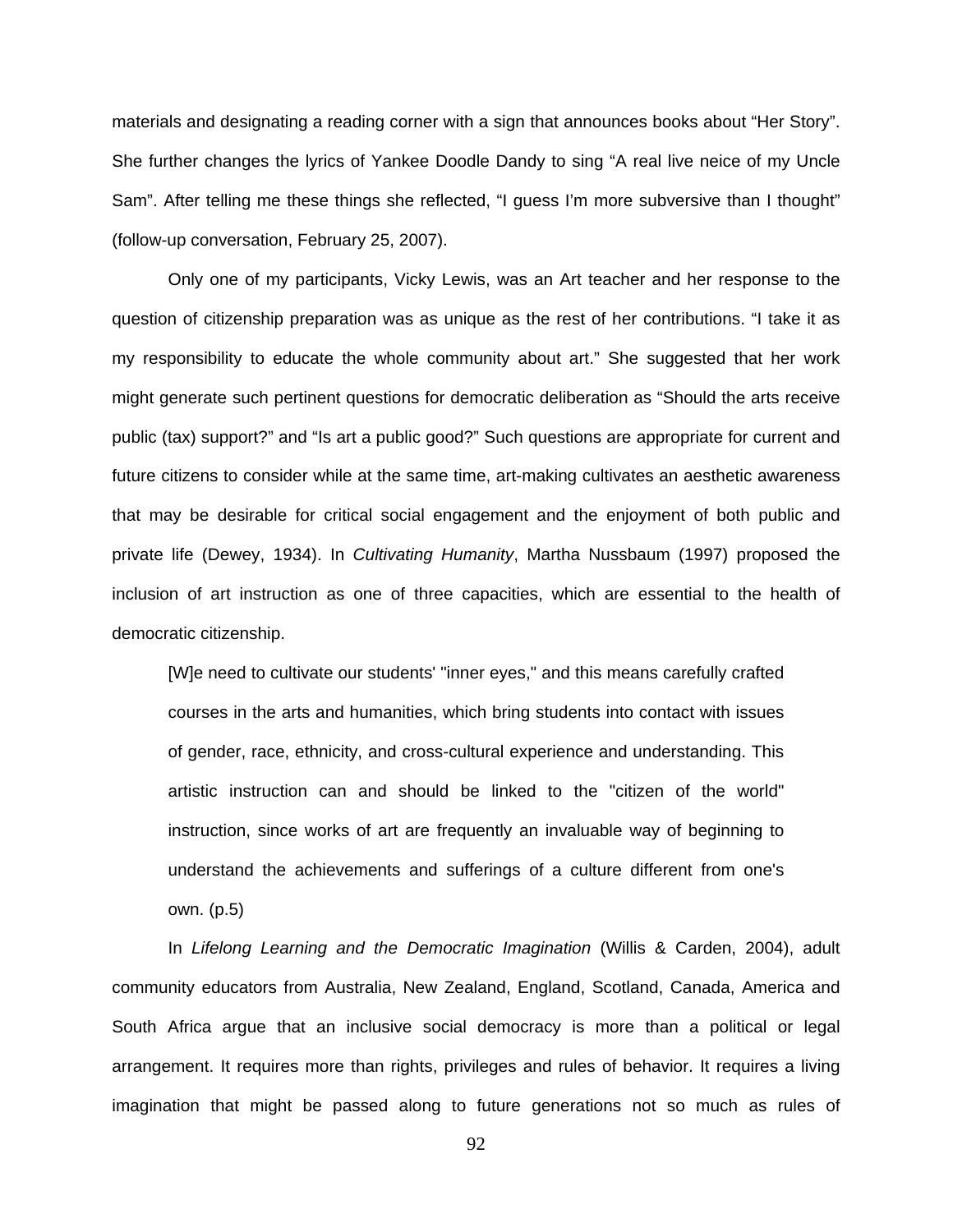engagement but as "dispositions". These include purposive attention, embodied awareness, ecological awareness, aesthetic delight, a constant feeling of connectedness, a generalized feeling of belonging and agency, compassion for living beings, a permanent desire for fairness and justice and taste for courtesy. This approach to education for democracy usually involves an arts infused curriculum. Advocates of embracing the emotional component of learning build on Dewey's notion of experiential learning. According to Dewey, the educative process can be identified with growth - or "growing" as he preferred, since it indicates action - when understood as developing, not only physically but intellectually and morally (Cahn,1997). Principal Sam Galloway represented for me an educator attempting to care for the whole child as an enactment of moral education. As he observed, "children are the products of their environments; their perspective on right and wrong is connected to that; as educators, we need to know that." (follow-up conversation, February 7, 2007).

# **6.1.2 At the Secondary Level**

As for their particular responsibilities, many educators expressed a variation on the theme of "critical thinking". This was expressed in terms of such benign sounding goals as teaching students how to think for themselves, how to make independent decisions, and how to interpret public documents and advertisements, to more radical projects such as teaching then to question authority, to understand how dominant groups view minority groups and examining how structural arrangements work to "keep the ups up and the downs down" (*the justiceoriented citizen*). As a response to my question about the nature of the relationship between education and democracy [see the initial study protocol, Appendix], secondary principal Jean Gray reflected on the "danger" of teaching students to think for themselves while at the same time observing the almost crucial need to do just that.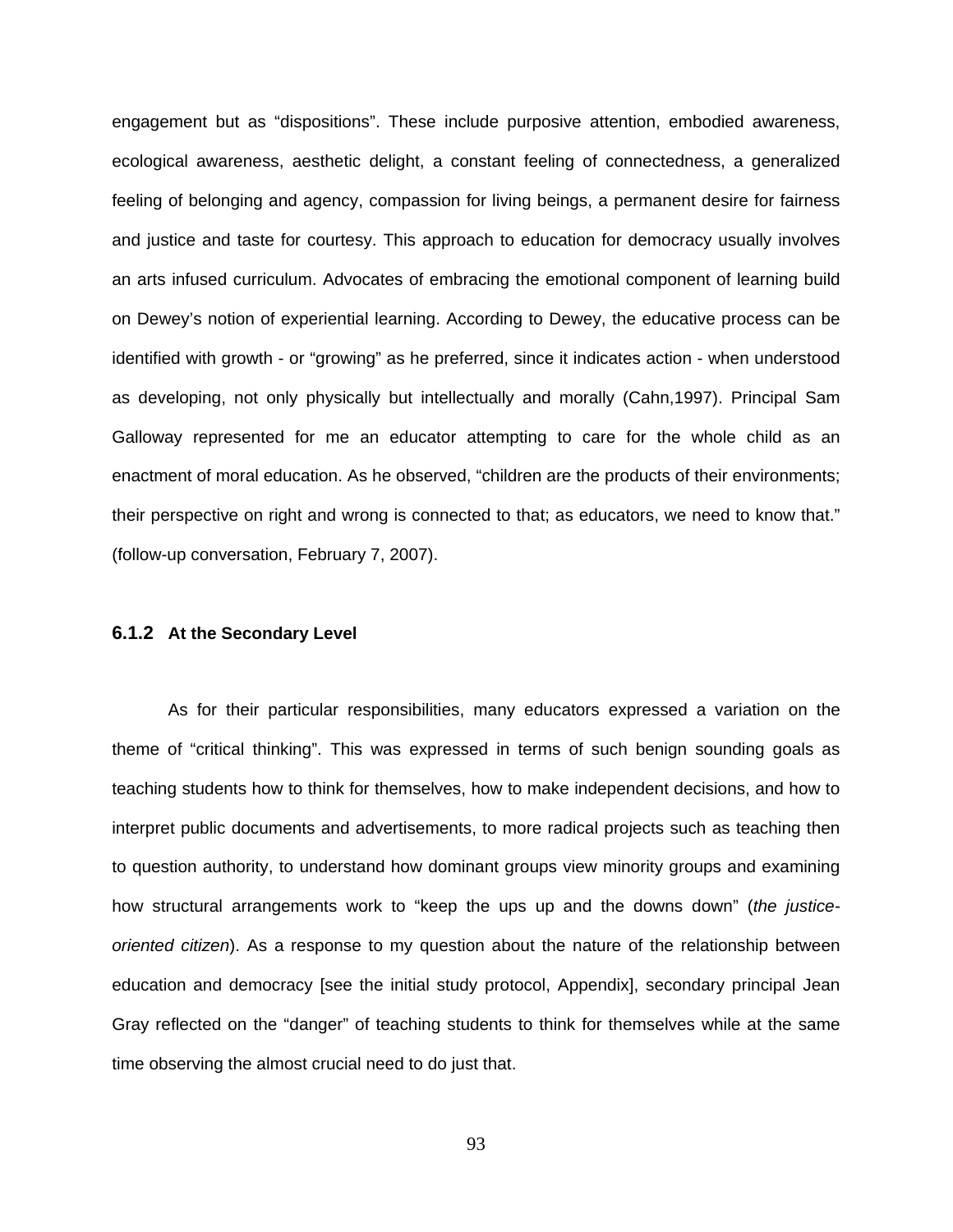We ask students to leave their first amendment rights at the door. And I'm torn about this… as a principal and as one that need to make sure that there is a safe school and…a well disciplined school, that has to be done to some extent. But as a citizen, we are not letting our students learn how to express themselves; be able to argue pro or con on a topic. Whether they agree with it or not they should be able to look, find facts, develop an argument one side vs. the other side and I don't think we push them enough to be part of the community. And that is part of a social issue…For some reason, we are raising a whole bunch of conservative students…and I am not sure whether it's because we put such strict rules on then, that when they get out, they think that that is how society should be run… You know they can't walk around in here with a T-shirt that is very disruptive, that maybe they are pro legalization of marijuana. They could do that on the streets; they cannot do that in the school building (interview transcript, lines 267-283).

Brad Lawrence, a veteran English teacher, observed that the public school's responsibility was to develop what sounded to me to be a critical work ethic. I say *critical* to distinguish this from the Protestant work ethic that is part of the inheritance of the dominant culture of the United States (Weber, 2001/1904). This ethic questions the ideology of "the one right way" to accomplish any task and involves reflection and collaboration. Brad was specific about the failure of any civic content being transmitted via the schools since most of what students learn in k-12 experiences, by way of the official curriculum, is at some point forgotten. Nor did he entertain the notion that teachers might have much influence on students' civic behaviors as teachers are certainly role models, but not the chief role models. "We are most often evaluators and, perhaps sometimes, motivators", he thought. We can provide guidance to students during their own individual growth. Brad summed up what he saw was his number one job as an educator with regard to preparing future citizens: "I don't care if you are only making a peanut butter and jelly sandwich; I want you to make the best peanut butter and jelly sandwich."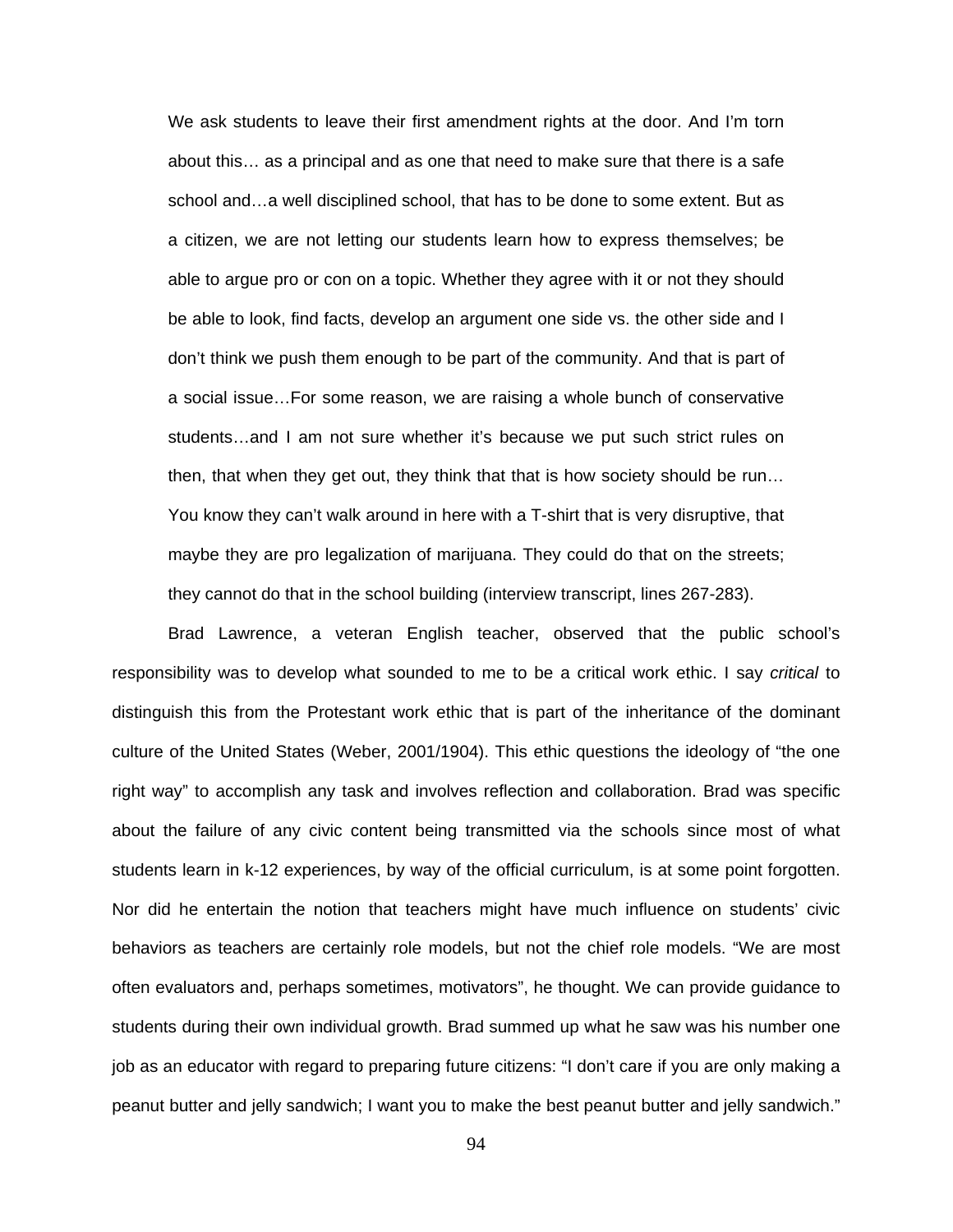(follow-up conversation, December 27, 2006). To him, the responsibility for developing this critical work ethic involved providing feedback to students on their assignments and allowing students to question his evaluations while constantly reinforcing the "do your best" message. There was also a requisite element of self-reflection and peer critique involved in this practice. His students work in study groups to learn other students' strategies for writing as well as the principles of collaboration.

The study group provides a social structure to maximize learning through deliberative discourse….Study groups are organized so that learners can engage in an educative experience by developing a keener sense of agency, in other words, becoming agents of their own learning (Garman, 2001, p. 2).

It seems likely that some part of Foucault's tactics for using thought and critique in transforming systems of knowledge and power may be the form of resistance that is in operation in such pedagogy. Students (like inmates in prisons and patients in hospitals) possess "subjugated knowledges". They are people "whose voices we refuse to listen to even though we want to understand them" (Jardine, 2005, p. 119). And if "thought is freedom in relation to what one does" (Foucault, 1990, p.330), then when teachers encourage students to make their own meanings especially in concert with multiple and differentiated voices, they engage "the local character of criticism" (Foucault, 1980, p. 81), rather than rely on critical metanarratives such as Marxism or Feminism, and they make space for student thought to operate as agency in relation to learning.

Kathryn Queen, connected her responsibility in preparing future citizens to the specific context of her content area and then to the world at large. For Kathryn, the responsibility of a public school is "to produce citizens who can think critically about world issues". This teacher feels personally responsible for "teaching [students] to use the scientific method in more than just science". She attempts this by "showing them how to use the scientific methods to get a date and [tries] to teach them really relevant, important biology…[she is] convinced that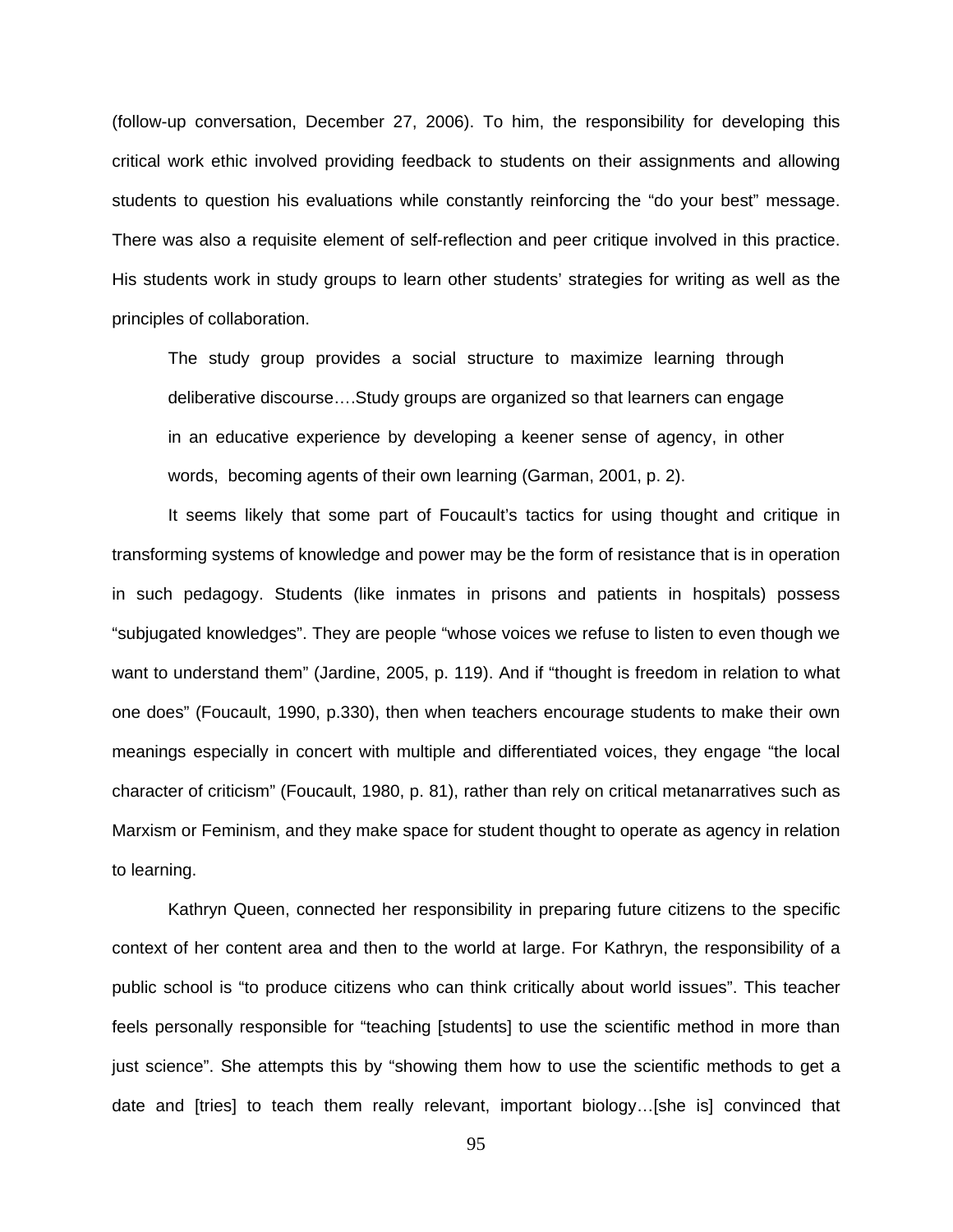understanding science can lead...to solutions to non-science problems". When asked what she meant by relevant and important, she described the ethical ambiguity of science. She told me several stories about how she communicates to her students that judgments about right or wrong ways to use science are decided by people other than scientists. This is the kind of critical pedagogy referred to in the conversation that Paulo Freire and Myles Horton had about the social context of science. (Freire & Horton, 1990). Kathryn thought about the means by which she could evaluate these critical thinking goals for her students. She settled in on two different kinds of measurements: one subjective/intuitive and one more objective/operational: "I can see them thinking; it's obvious; the physical signs…and also a teacher can tell. I could also collect a post-graduation assessment of opinions". I pointed out that she was looking for dispositions, not skills. She told me that she is certainly concerned with skills but wondered "how can you measure when someone has mastered a skill…has made it applicable to their lives?" (follow-up conversation, January 19, 2007).

I asked Jill Bartoni, another secondary English teacher, if she could relate her pedagogy (that she mentioned as being "counter" to the testing routine) to her understanding of the relationship between education and democracy. Jill self identifies as a critical theorist and admits to deep suspicions that NCLB is a means of getting rid of critical, veteran teachers and of a further movement toward privatization, echoed by many progressive educators (Anyon, 2005; Bloomfield, 2003; Burch, 2006; Cadiero-Kaplan, 2005; Meier & Wood, 2004).

It's getting harder and hard to teach students to think…to push against the grain…to probe...to ask questions…and to have a sense of wonder and to question texts…any texts. There is for me it seems a resistance and a lack of understanding for the need to do that…and it's not just 'tell me what I need to know to pass the test'…it's something deeper…something more fundamental. Maybe it's a lack of a sense of agency…to see education and learning as a means of owning one's life in the world. That to me that is where the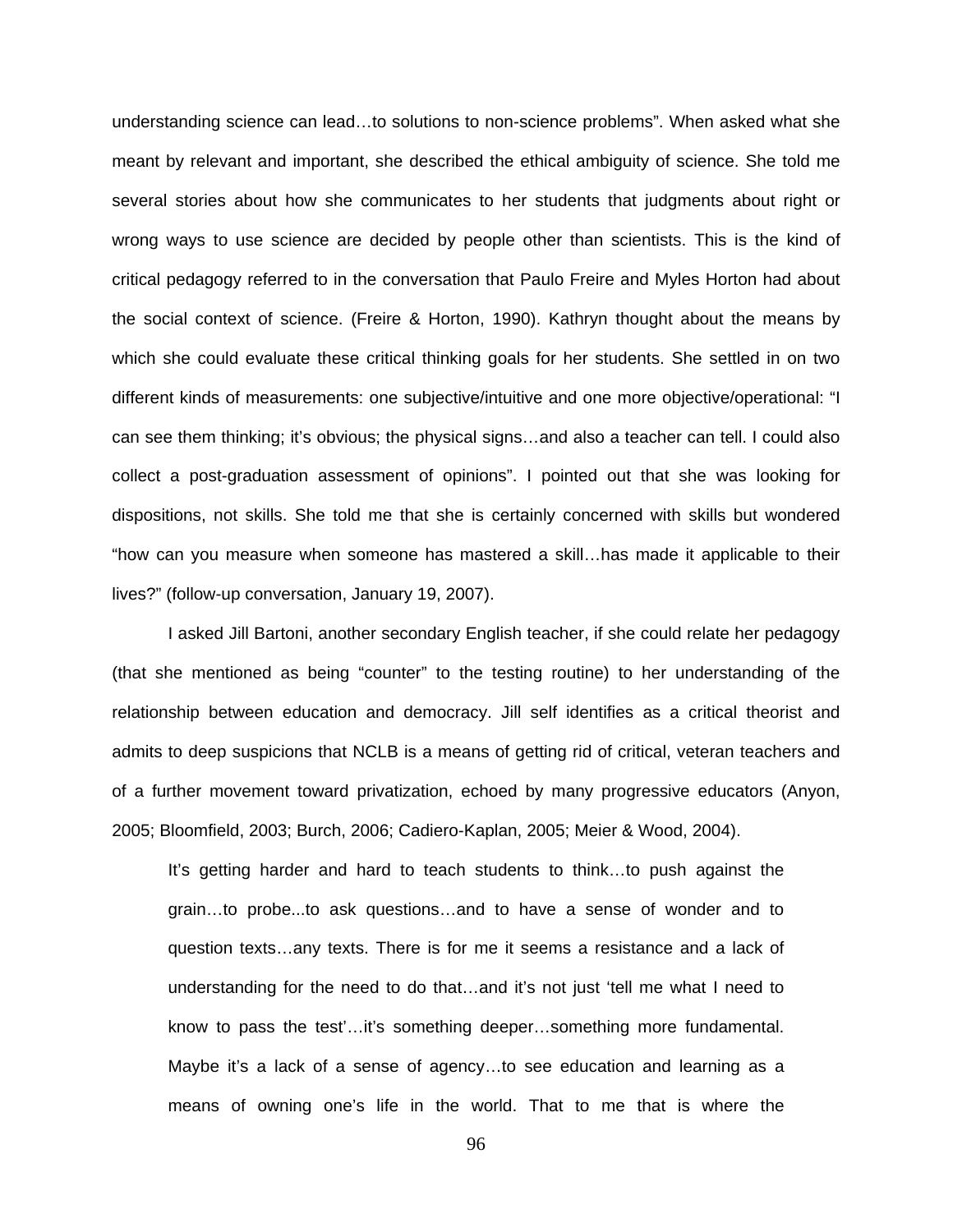freedom…freedom is embedded in that, so that learning doesn't become something that's freeing and liberating and opening possibilities. It becomes that's functional and purposeful in the sense that it is something that you do to get to something else as opposed to something that is ongoing and organic…its not embodied. I am real concerned about the passivity I see. It's almost blankness; It's a blankness on their faces (interview transcript, lines 36-46)…. and I'm scared about the future of public education…about moves to privatize it…I'm scared about a generation of students coming out who don't know how to read between the lines …don't know how to question. It's a culture of fear. Everybody is fearful, fear grips people and so in the grip of that fear, you act. (lines111-115).

# **6.1.3 Democratic Classrooms**

Democratic classrooms have been imagined as the sharing of pedagogical power at the classroom level (student developed rules or choose assignments); community established and governed schools; national movement for school restructuring; and pedagogical models centered on deliberation (Hyde, 2005b). As a check on this scholarship, I asked my educatorparticipants about their thoughts on democratic classrooms, what this term meant for them and about the possibilities for introducing such ideas into their own practice.

I found a rather sophisticated "post-critique" of the democratic classroom movement. Democratic classrooms, it was widely observed, are more likely with some groups of students then with others. The participants all thought this; it seemed a bit of practice-wisdom. Yet there is scant attention paid to the student dimension when considering opportunities and strategies of democratic "ways of being". There is a feeling that teachers choose what kinds of classrooms to have and that teacher training, skills and dispositions are the only elements worth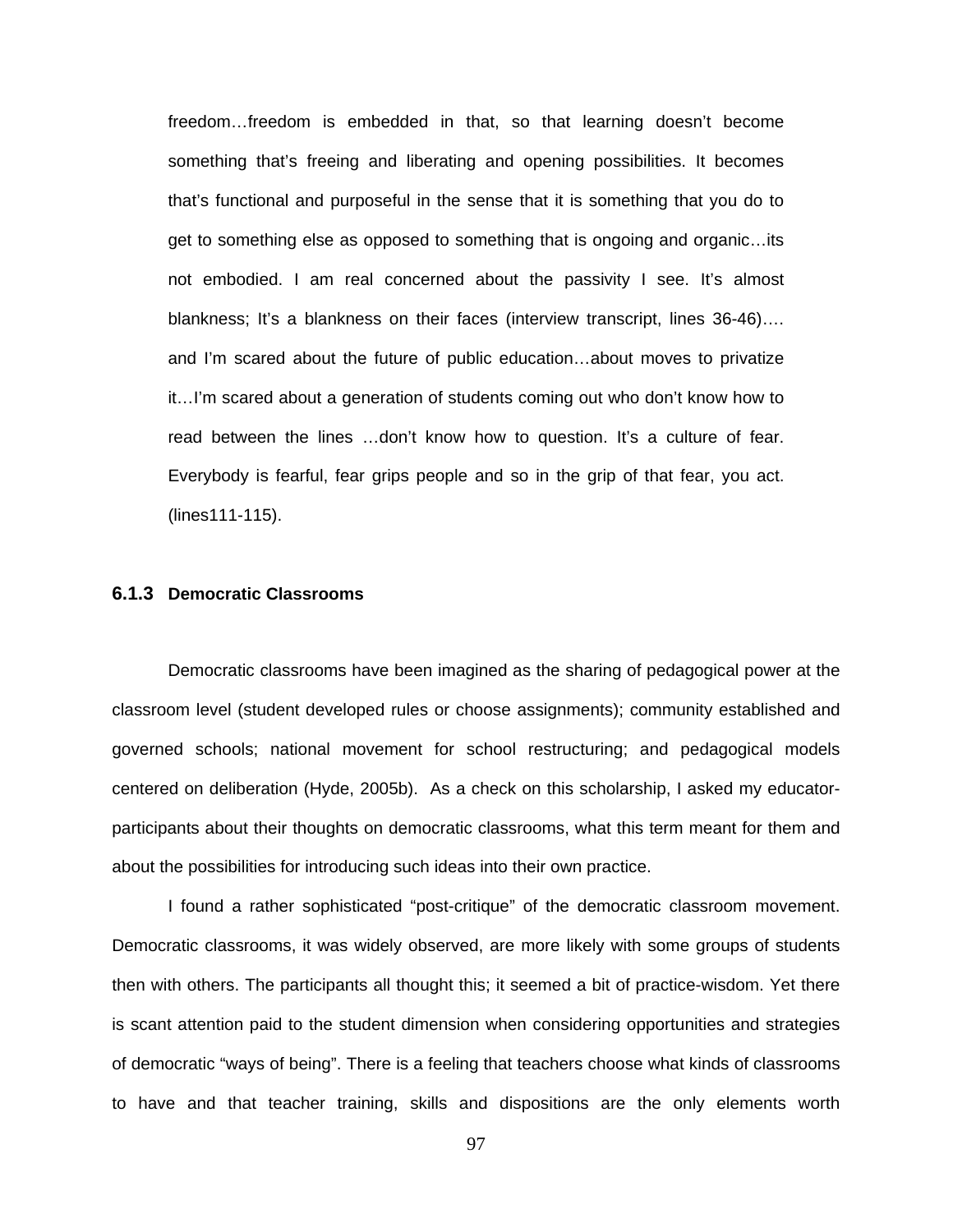manipulating This concerns me as yet another insidious assumption about the degree to which teacher are free to do whatever they want in their own classrooms. (See Berliner (2005) and others for a look at how outside culture and previous experience impacts student motivation and classroom behavior as much as or more than teacher expectations.)

The educators in my sample tended to imagine democratic classrooms as those involving sharing of pedagogical power and one even described "what kinds of kids you could try that with and which kind you can't" (Kathryn Queen, follow-up conversation, January 19, 2007). Some of the factors associated with the success or possibility of attempting this sort of democratic classroom model included age and maturity level of students, motivational level of the students and course designation. History and literature were widely though to have more possibilities than math and science; (See discussion of dialogue in the classroom in **Section IV**).Because of its correspondence to the values and behaviors of middle-class culture, the possibility for teacher-led democratic relationships and experiences may shrink with the age of the student among disadvantaged populations and increase with age of the student in advantaged populations. Not a single participant identified their own classroom (or for the principals, those of their teachers) as being democratic and perhaps this is thought to be impossible in this era of accountability. It has certainly been my contention that the new disciplinarity is a threat to democratic arrangements in schools (Hyde, Johnson & Carowick, 2005a).

Yet I did hear one story from elementary teacher David Quigley that made me think his  $4<sup>th</sup>$  grade classroom might be described as somewhat democratic. When David was asked by his principal to deliver a Math presentation to parents, he asked his students to help with planning. Together they came up with ideas and a name for the presentation. Building on their fascination with popular crime drama CSI, the students suggested "Math Scene Investigations", a presentation that involved making geometric measurements using breakfast food. The parents were invited in to eat breakfast with the students, who had made all of the materials (except for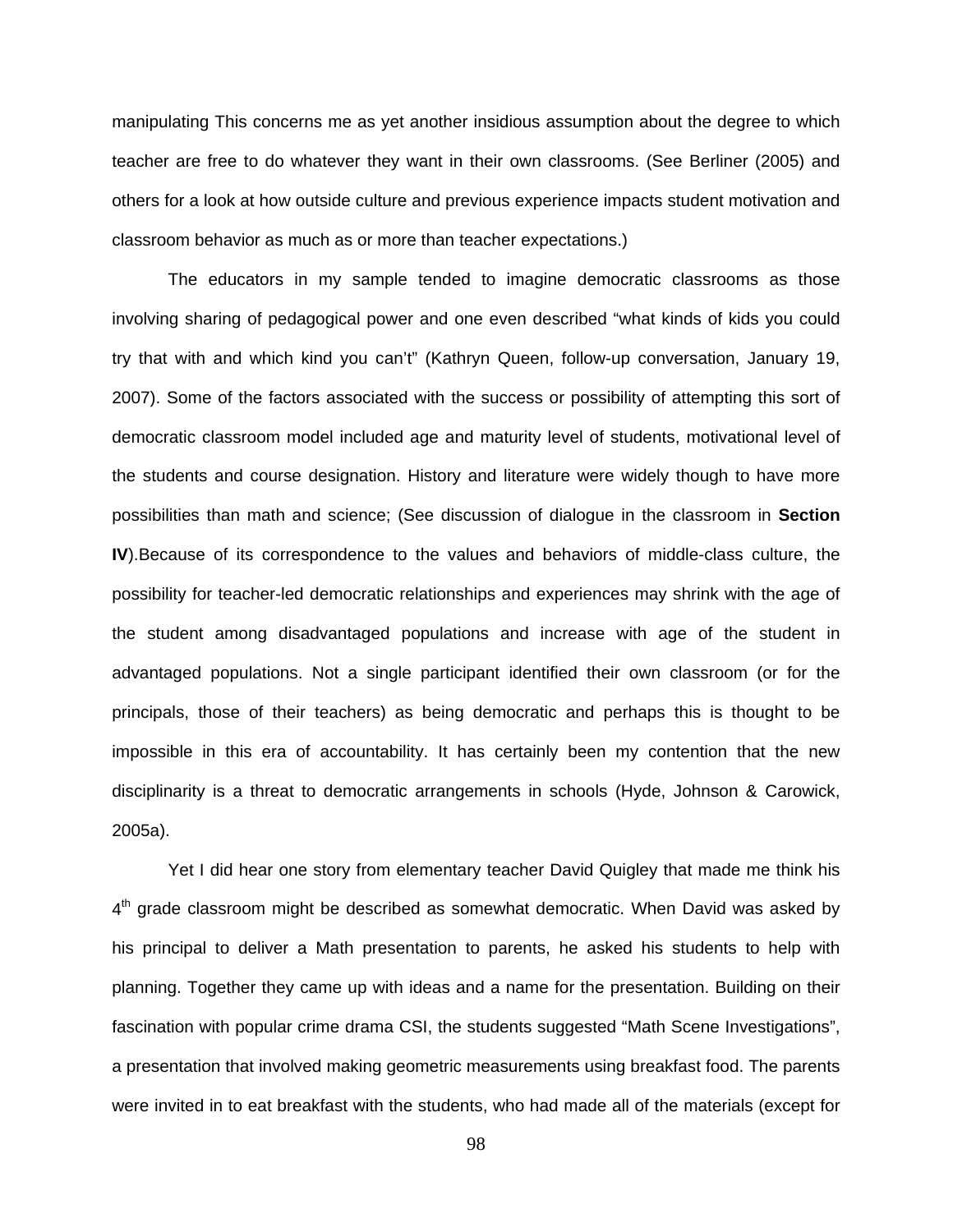the food, which was donated by a famous restaurant chain). The teacher and students taught the parents how to measure the diameter of a circle (sausage patty) for example. This certainly sounds like an enactment of the democratic classroom as imagined by other classroom-level teachers (Cunat, 1996) that puts decision –making about curriculum planning in the hands of students and also goes a long way towards accomplishing what Freire proposes as collapsing the boundaries between teacher and students (Freire, 1998).

## **6.2 PART II: TEACHERS AS TRANSFORMATIVE INTELLECTUALS**

Keeping in mind the distinction between Giroux's (1998) modernist notion of human emancipation, or work for the other, in his definition of "transformative intellectuals" which includes the requirement that teachers "struggle for institutional change…outside of schools in other oppositional public spheres" (p. xxiii), I wondered how teachers in real contexts of high stakes accountability might act as transformative intellectuals. It seemed to me that Foucault's postmodernist notion of self emancipation (Brocklesby & Cummings, 1996) drawn from his understanding of "care of the self" (Foucault *et al.*, 2005) as "a number of actions exercised on the self by the self…by which one takes responsibility for oneself and by which one changes, purifies, transforms and transfigures oneself" (p. 10-11) correspond easily with the work of the self upon the self involved in the notion of transformative education (Tennant, 2005).

The teachers that I spoke with invariably thought of transformation in terms of modern change, that is, as change in or for the other. But compared to Giroux, they had somewhat less stringent guidelines for what might be considered transformative education. For example, when I initiated conversations about transformation, teachers almost unanimously added some mention of relationships with students. This seems to be recognized by psychosocial theories of self and identity which inform the field of transformative education. Concepts of the "storied self"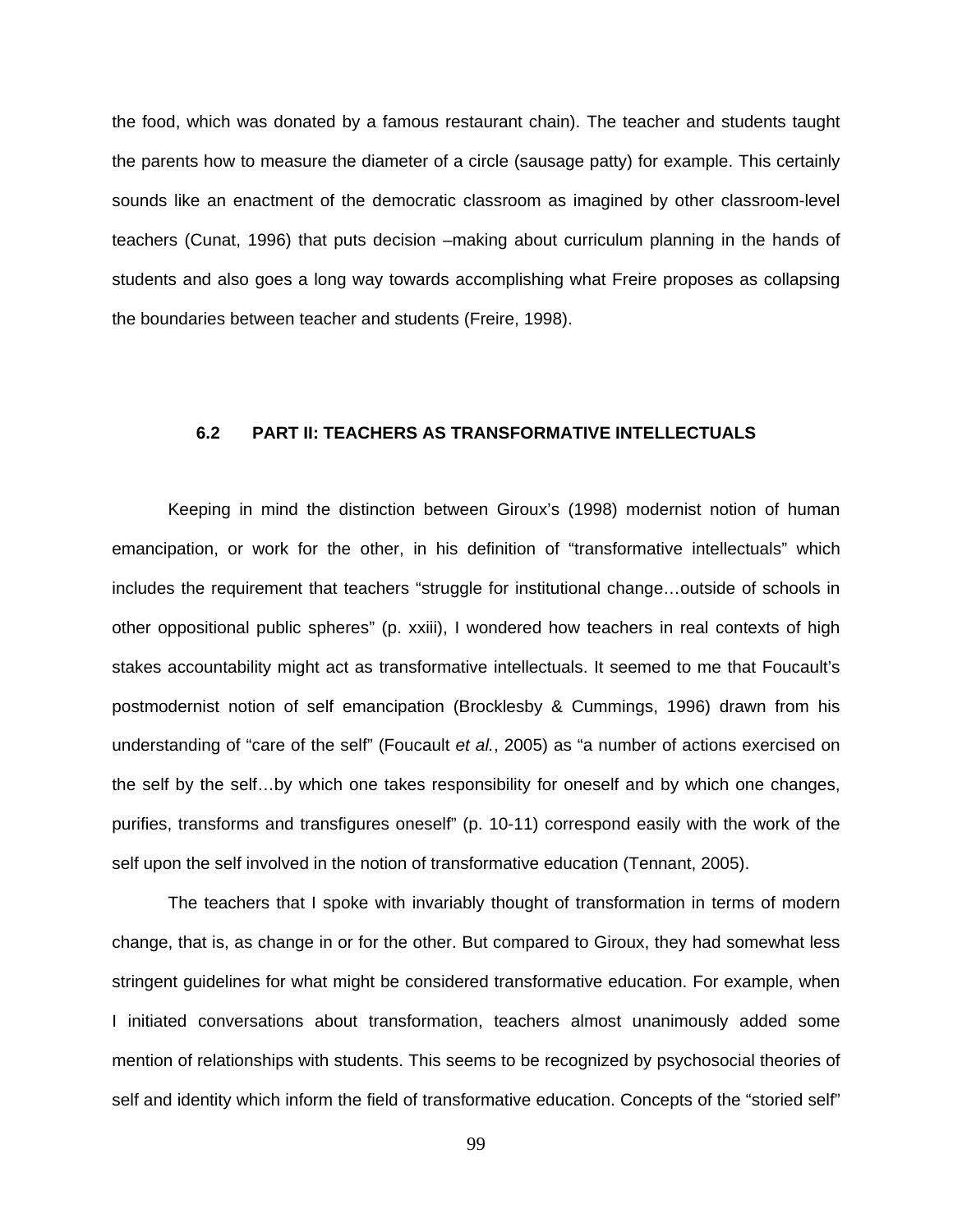sees the self as relational, a non-essentialized self that is the result of relationship (Gergen & Kaye, 1992).

A few teachers did approach a fuller definition of transformation as concurrently a change in the self and in others. One teacher described transformative education as a coexperience of learning and changing.

It goes in a circle. For example, I have so many stories to share…like when I used to sit in the back of the bus with my buddy who was colored (sic). In those days they [African Americans] had to sit in the back. The kids are always surprised by that. (David Quigley, follow-up conversation, January 21, 2007)

Here is an example of a teacher taking a stand (or a seat in this case) for social justice/change, and sharing that change with students through his life stories. David recreates himself through a "return to the self", a "turning around toward oneself" (Foucault *et al.*, 2005, p. 208), which involves taking stock of oneself, and even more fundamentally knowing oneself "in the form of recollection." (p. 210). Foucault's "care of the self' is the very practice of self constitution that offers resistance to normalization of teacher selves and the work of the self upon the self that makes education transformative.

## **6.2.1 The Role of Intention**

A critique of the individually responsible citizen (see page 8) reveals an ideology that limits civic activity to obedience and self-control. This ideology, which is related to the moral philosophical traditions of Hobbesian individual rights, excuses (or rather, normalizes) inequalities in political, social and economic systems. Achievement, gain, health, or any other benefit is the result of independent effort. Nevertheless, many educators, philosophers, scientist and mystics continuously point to the self as the originator of present conditions and the only path to change. As discussed in the review of literature, both the hard and soft science - physics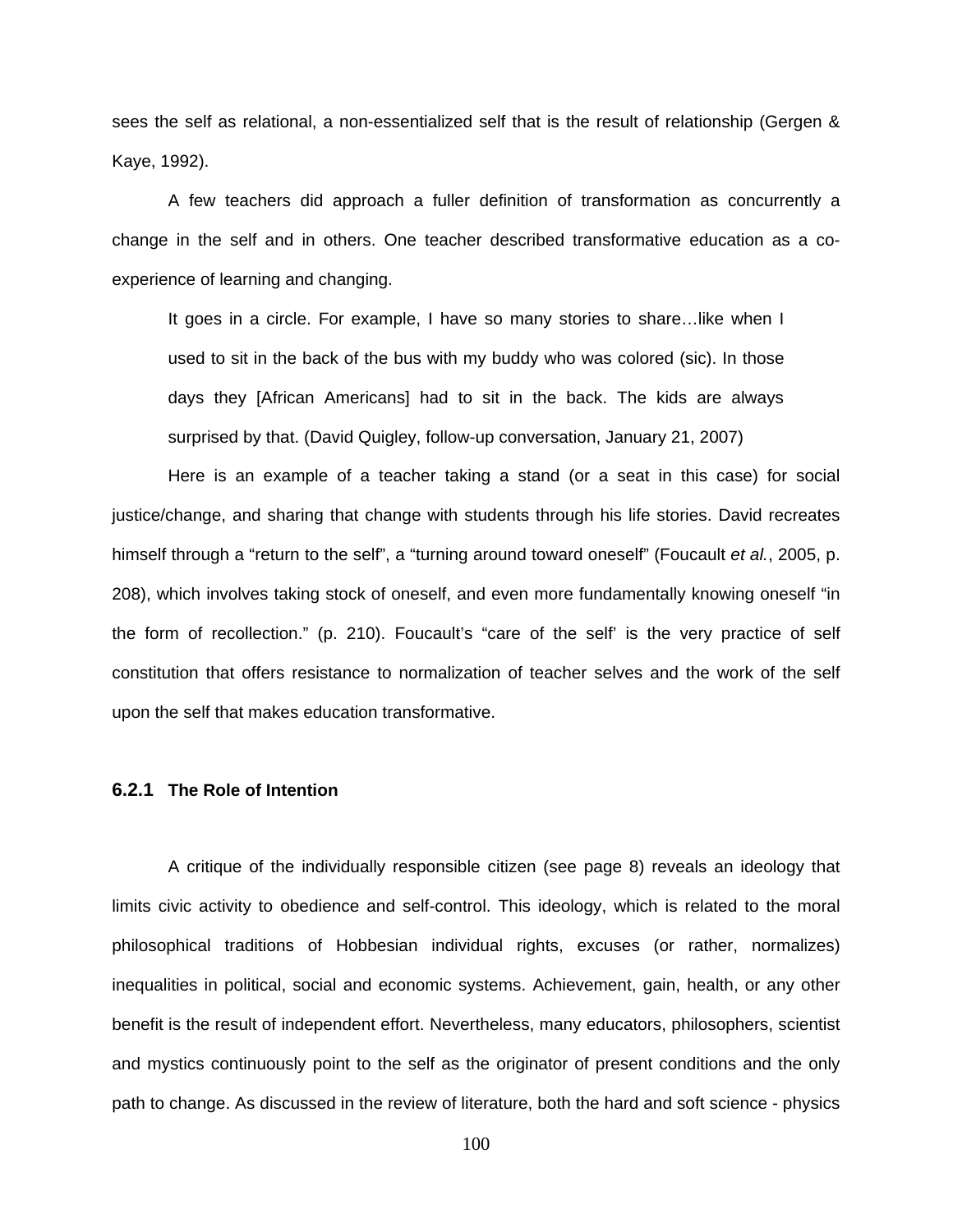and psychology - acknowledge the power of intentionality, which is different than conscious intention and more like the concept of "conation" (Huitt, 1999) or "true will" (Mischel *et al.*, 1996) to alter matter. Even in random trial experiments, data have supported the position that intention can significantly influence inorganic and organic materials (Tiller et al., 2001; Tiller, 1997). This is all to say that intentionality may play at least as much a part in emancipation (work upon others, society) as it does in transformation (work upon the self).

## **6.2.2 Accountability for Equity – NCLB as Emancipatory Progress**

With this understanding of transformation, I wonder if externally imposed accountability practices such as high-stakes testing (and especially NCLB) might ever help educators to accomplish transformative agendas. Recall the observation that power creates resistance (Hoy, 2004) and that power made visible is weakened (Foucault, 1979/1995). So if resistance via self constitution is a necessary element of (self) transformation, we might consider that such public and complete use of power (as in the case of federal mandates with punitive consequences) provides both the conditions of resistance and the means of its own eventual destruction.

Principals can and do influence teachers' philosophies. That is, they have the authority (legitimate administrative and supervisory power) to control the express of teachers' philosophies along official (school-level) lines. Principals who express awareness of this power note that this is a great advantage to transformative leaders, while this potentially robs teachers of agency. Sam has been involved in making what he feels are positive changes in his building/district, thanks in part to NCLB. He believes that NCLB provided him with the necessary external policies to effect changes that he already sought for his school. He also thought that the mandates of NCLB were a catalyst for change that allowed teachers to change safely; to change while not admit to needing or wanting to change. This specific understanding of school reform as change may be considered emancipation, but NOT transformation. This type of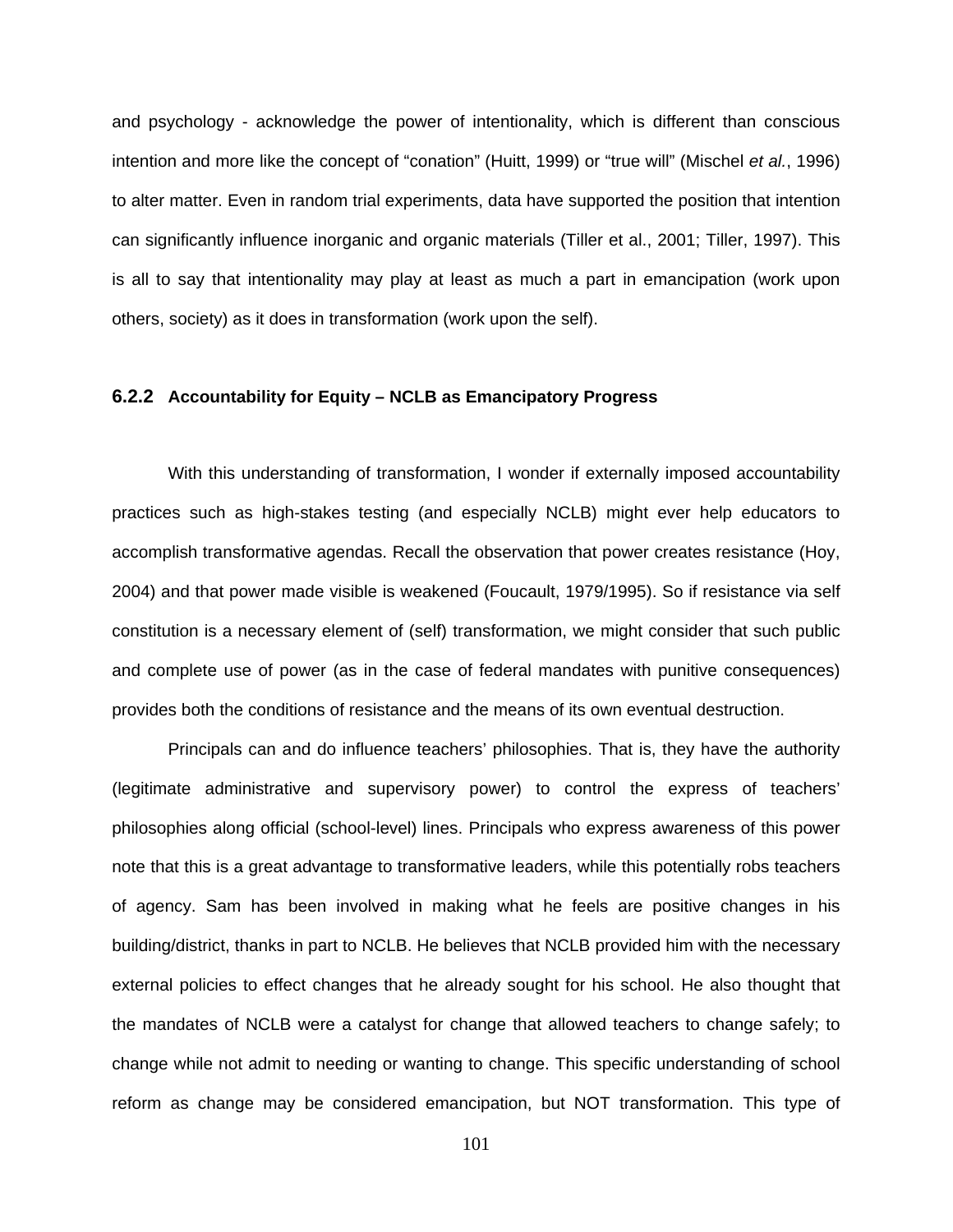change lacks the requisite work of the self upon the self called for by transformative education (Tennant, 2005, p. 103). Knowing that educators like Sam see real possibilities for change in NCLB and NCLB-inspired state mandates, I wondered if this was an expression of Enlightenment-era emancipation, the boundless procession of progress which was the foundation of classical liberalism and played so heavily into the ideological foundation of U.S. democracy (Tozer *et al.*, 2006).

I am also reminded of Skrla and Scheurich's (2004) call for educators to discover and exploit the tendencies of accountability systems that contribute to the goals of equity, particularly the achievement of children of color and children who live in poverty. In *Educational Equity and Accountability* (2004), editors Skrla and Scheurich argue that if accountability systems drive teachers from teaching, equity advocates should not be concerned, because the hardest working and most caring teachers will stay on board. They also call attention to the consistently low level of teaching quality that existed prior to the institution of accountability systems, especially for children of color and low-income children (p. 23). Speaking of the No Child Left Behind in particular, Sam said

Personally I think it's been wonderful. I know that there are plenty of people who are detracting of NCLB and I am not saying that I love every part of it but I have seen more…blowing out of the cobwebs that has been needed, because of it. (interview transcripts line 346-349).

The blowing out the cobwebs was in reference to the stale practices of veteran teachers who have not been motivated on their own to make changes to their teaching in responses to the changing needs of their student populations. Sam repeatedly made the point that "principals don't have as much power [over teachers] as people think". He stated firmly that "teachers have to want to change"; for those who refuse to change, score-reporting gives the principals a point for challenging a teacher's resistance to change. It also generates pressure from parents and peers (or the potential for public shaming; see **Spectacle and Surveillance**) and perhaps even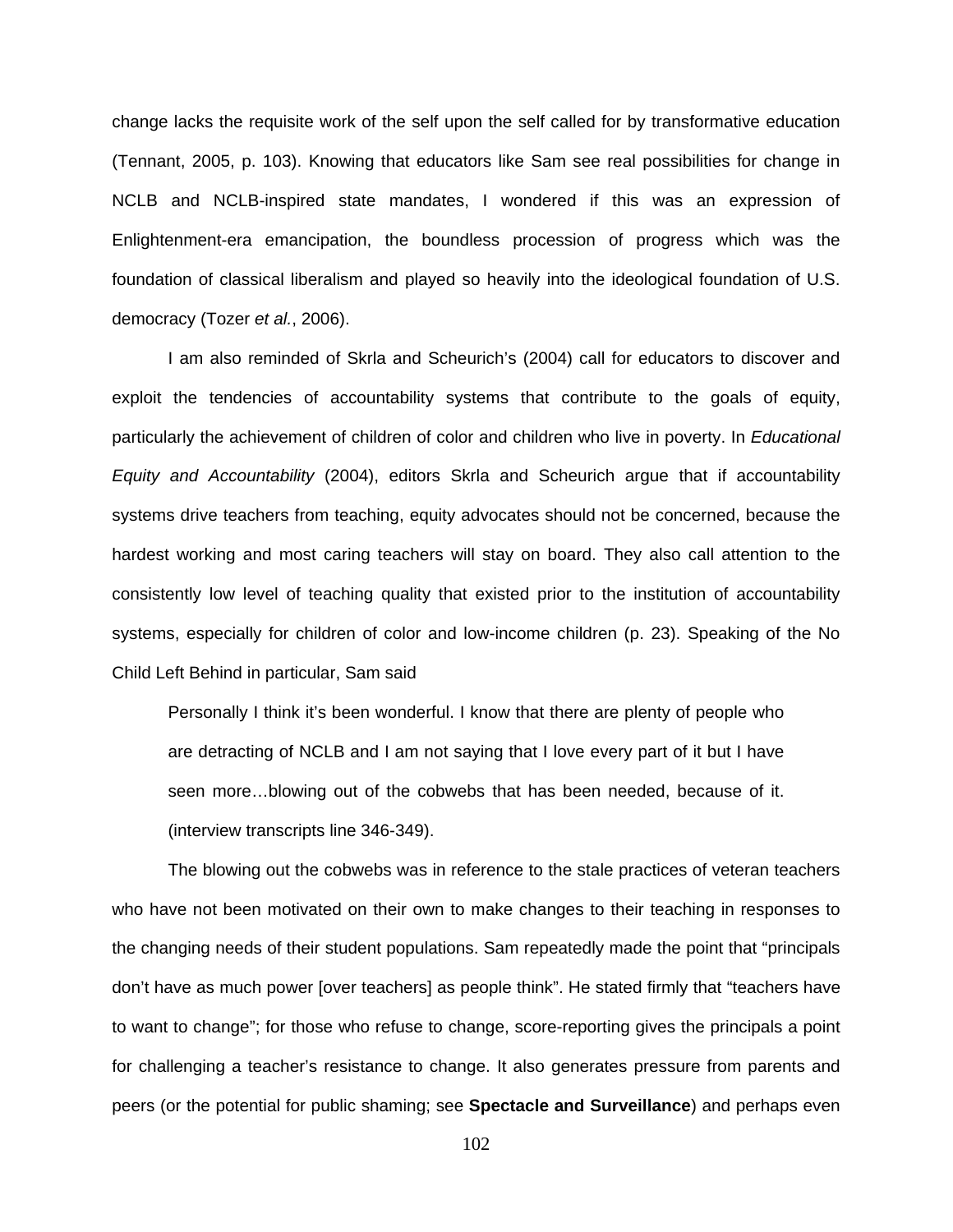the support of the superintendent in taking steps toward more formal reprimands (improvement plans with high stakes attached) and eventual dismissal or forced resignation.

Well, like I said, I know people say a lot of bad things but I have always been in favor of accountability…There is a lot of grumbling about it but I'm not one of them. Like I said before, with the strengths of the unions in PA, I found that as an administrator, that it is harder to get some things done…unless a person internally wants to change and I've seen NCLB require them to change. It's given me an additional tool. It was a much needed change and there's still more. It's not done and that's one of the things that I like about being an administrator…it's a constantly changing, evolving job. It's always different every year and… Looking at the big picture it seems that we needed consistency and we needed accountability. I need to know that the people in room 54 are covering the same material as the people in room 58. I don't tell my teachers how to instruct, what methods you use, but theses are the topics that you have to cover; these are the topic that we want the kids to know and then I have to make sure that they do that. And the timing and the schedule and the organization. All of that. (interview transcript, Lines 480-489 and 513-518).

#### **6.2.3 Making the World a Better Place**

With regard to the responsibility of the public school system, I felt that most respondents were searching their thoughts for some "right" answer; tapping a short list of acceptable responses ranging from access to education to job preparedness with some critical thinking sprinkled in between. Indeed both in-service and pre-service teachers and non-teacher college students tend to make use of the same list…what Foucault would call "the archive" (Foucault, 1972) . Although a minority of responses reflected an ideology of individual responsibility compatible with a laissez-faire approach to school-focused, programmatic, citizenship education, none outright rejected the charge for public schools to prepare future citizens.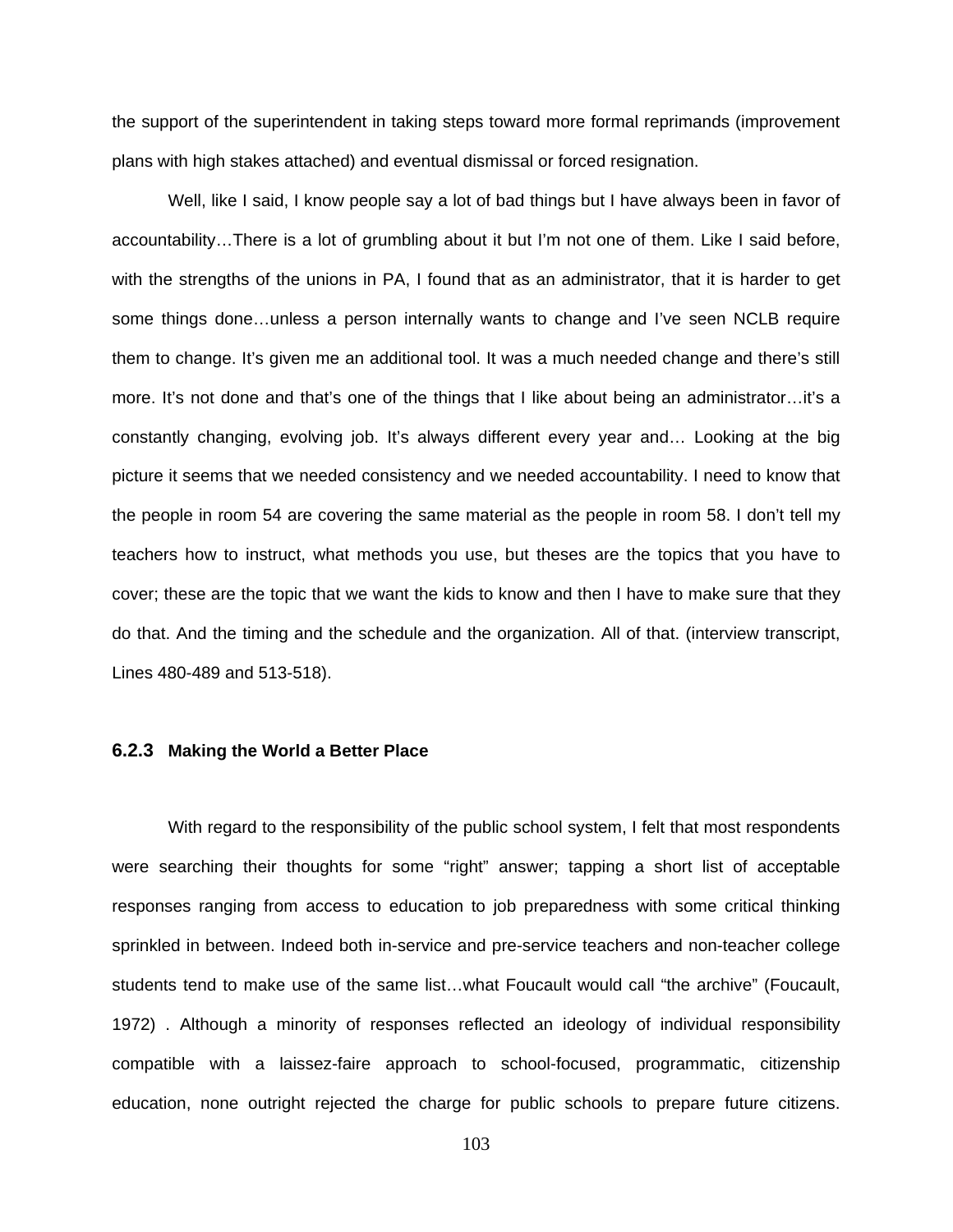Further, only two respondents rejected the suggestion that the public schools had primary responsibility for preparing future citizens. They both observed that it was first of all, the parent's responsibility to develop individual citizen behavior.

As principal Sam Galloway explained, the public schools have a responsibility only to offer a "generalized" notion of what it means to be a citizen. Since the public schools draw students from infinite backgrounds, teaching anything too specific would be an intrusion on the home culture. He felt that the schools should go no further than teaching and modeling what are often included in lists of universal character traits: polite speech, honesty, integrity, and good sportsmanship (Howard *et al.*, 2004; Hyde, 2004; Lickona, 1991; Noddings, 2002).

What was quite different was this educator's chief personal charge, which he has been practicing throughout all his years as a teacher, coach and principal: to teach students that they have a responsibility for "making the world a better place" (follow-up conversation, February 7, 2007). This could be identified as a justice-oriented pedagogy in the minimal sense that the assumption behind such a statement is that there is some identified need for change-even perhaps a recognition of injustice-and that each individual personal is implicated in the solution, if not indeed, the cause. When asked for clarification on what this participant meant when he talked about his philosophy of education [**See Repertoire of Resistance**], he acknowledged that he was in fact describing the purpose of education, and that the specific purpose was to "create better people that will create a better world", a distinctly civic rather than academic purpose. As an example about how he enacted this responsibility, he described a grade-level social studies simulation in which he played the part of King George while other teachers played the part of colonial governors in pre-revolutionary war United States. The students played English colonists who were petitioning the king for representation in parliament. Their petitions were accepted or rejected based on the sophistication of the colony's arguments and the diplomacy of their approach. Those who were rejected were counseled on how to make a more attractive appeal. This demonstrates an imaginative approach to living history and allowed for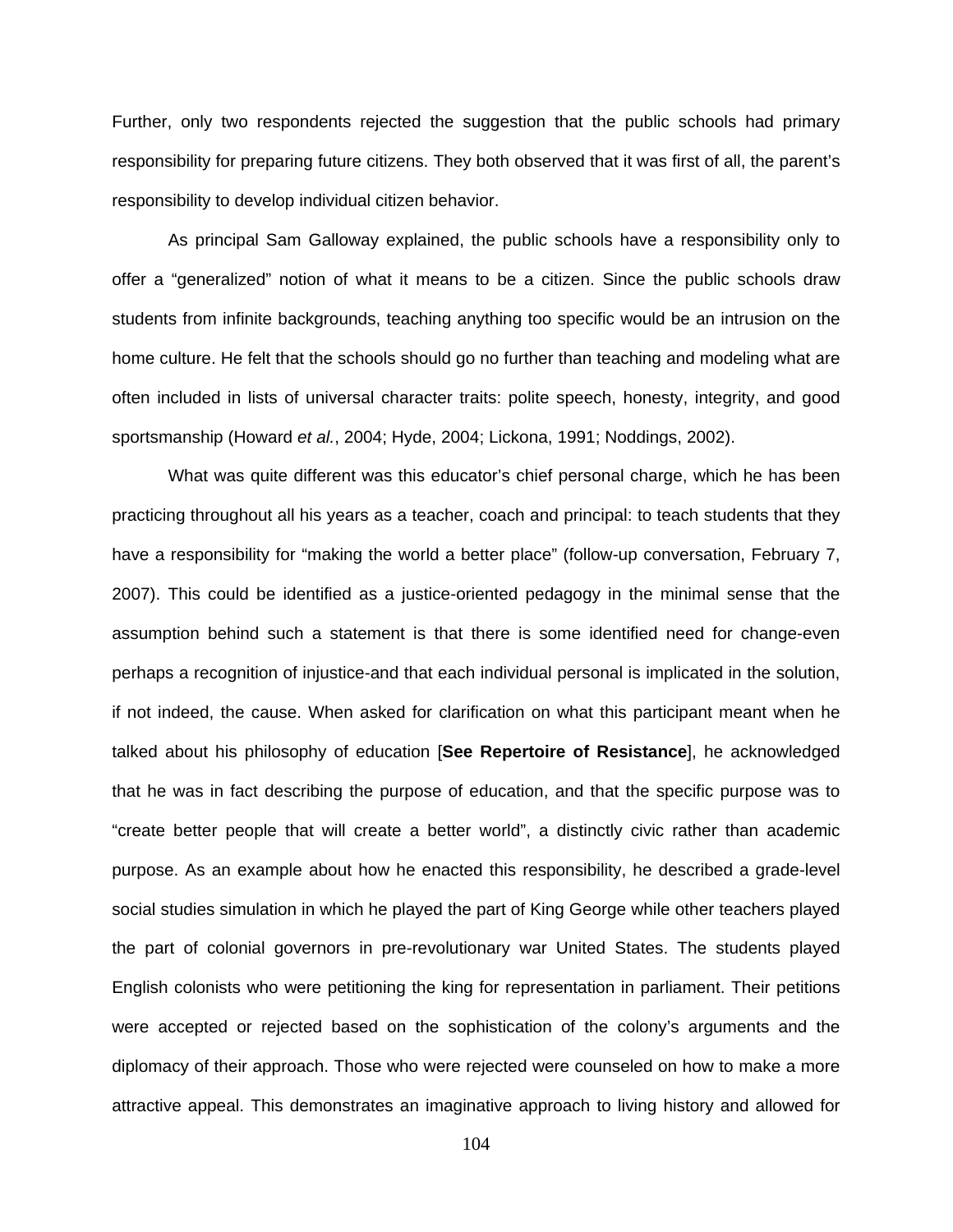practice in democratic organizing and activity. The leaders of this simulation were forthright in their intentions with the students; they wanted the students to be aware of and to experience the rationales for having (or attempting) a participatory democracy. This further demonstrates pedagogy of hope or a utopian notion of "unrealized possibilities [which] provides a foundation for analyzing and constituting critical theories of schooling and citizenship". (Giroux & McLaren, 1988, p. 173).

In the next section, I make several analytical claims to represents my efforts to make sense of the above enactments of critical civic pedagogies. I consider what a more contextualized understanding of self-constitution as resistance within a culture of compliance offers to my own practice. Finally, I anticipate the direction of my future scholarship as I reflect on the lessons of this dissertation and as a whole.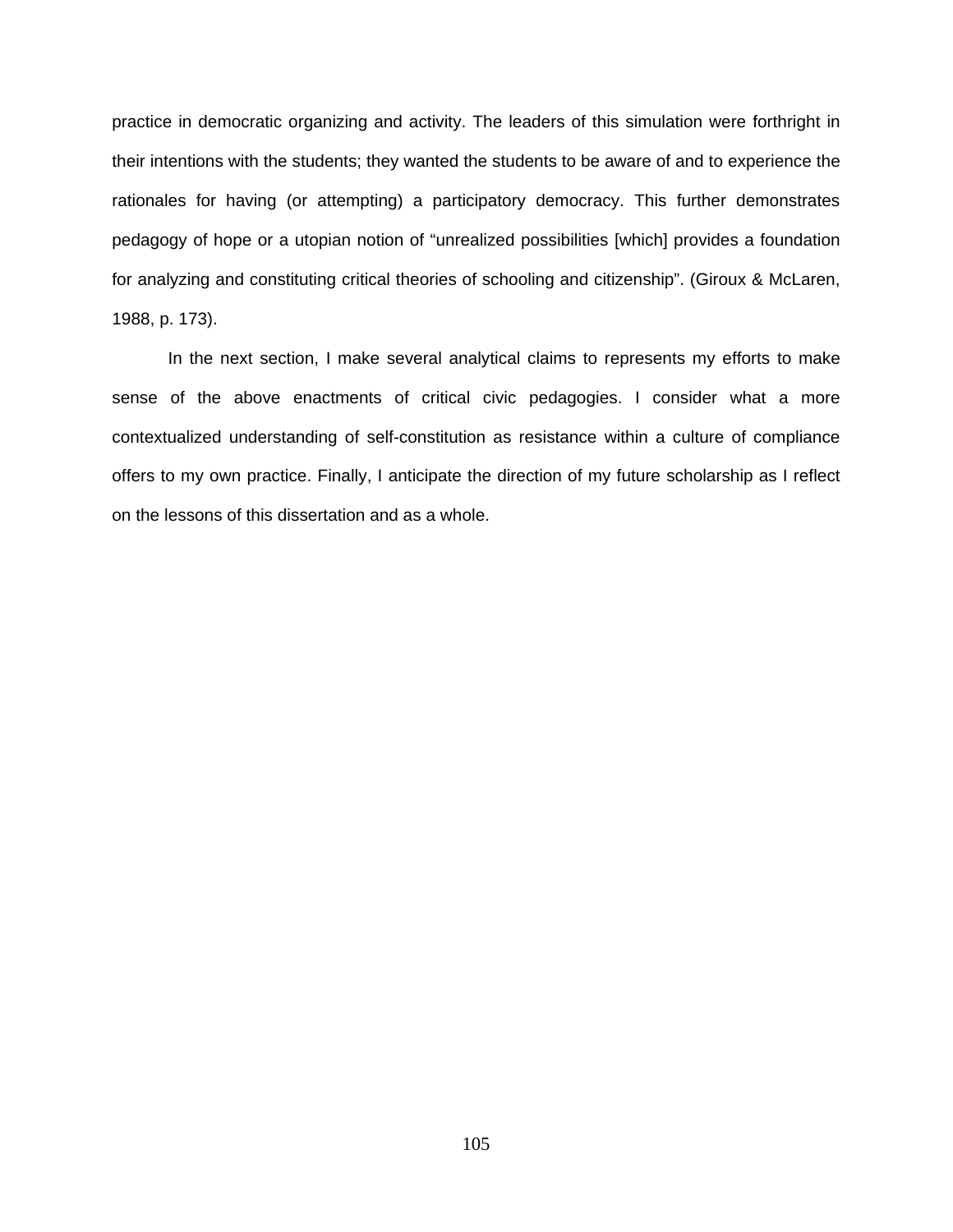# **7.0** 6B**SECTION VII: CONCLUSIONS AND ANTICIPATION**

# **7.1 INTRODUCTION**

This section portrays a post-study understanding of teacher resistance within a culture of compliance; of the ways in which some teachers constitute themselves; and of how these selfconstitutions might support a critical social theory of citizenship education. Throughout this conclusion, I develop a more complicated understanding of teachers' conceptions of education for citizenship and warrant acknowledgement of teachers' self-constitution as resistance to normalization. I also consider what a more contextualized understanding of self-constitution as resistance offers to my own practice as I connect my learning to the social foundations curricula within a teacher-education program. I recognize the unanticipated "findings" that are a result of inquiry into my own theorizing and attempt to disclose and address problems and disconnections within this work as a postcritical project. Finally, I anticipate the direction of my future scholarship as I reflect on the lessons of this dissertation and as a whole.

# **7.2 FROM SOCIOLOGY TO PHILOSOPHY**

I asked myself throughout this project, why it was that I was working through a philosophy of resistance rather than a sociology of resistance. My prior scholarship had been in sociology and before engaging with Foucault and other postcritical theories, I would have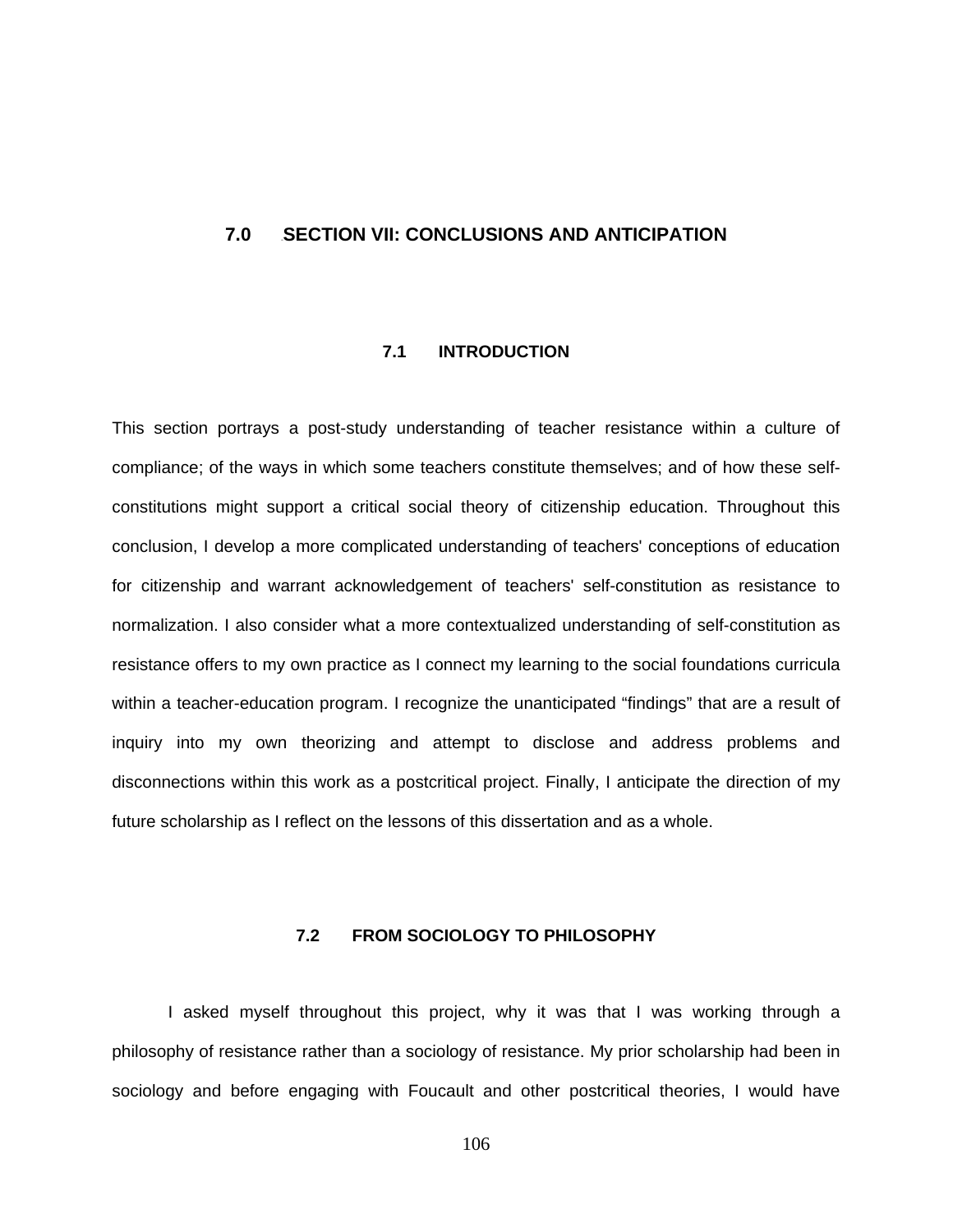thought that the implications for resistance would come more readily from a sociological study. But philosophy, in this case, rescues sociology from the quandary between critical and interpretive theories by offering a space to explore the possibilities "on the borders" between critique and hope. While Giroux's work makes a sociological statement about the possibilities inherent in the role of teaching, I am more interested in making a philosophical statement about the locus of agency and the possibilities for resistance inherent in constructions of nonessentialized teacher-selves. My study requested that I and my participants co-construct a critical theory of citizenship by acknowledging and imagining ourselves as other than what we are supposed to be according to dominant discourses; in other words, acknowledging our agency in self-constitution. As educators, it seems that we can more easily imagine our selves by discussing our personal philosophies, rather than our personal sociologies. Although in selftheorizing via personal relationships, educators begin this later work as well. Sloan (2006) attends to an interactionist understanding of identity.

Through his dialogical perspective of human agency, Bakhtin (1981) asserts that human behaviors are mediated through a continuous process of self-fashioning an 'I', or an identity. Because these processes of self-authoring, or telling others who we are, take place through and around specific social and cultural systems, people develop situative identities—such as "daughter," "mom," "wife," "council member," and "teacher" - by which they are identified and by which they identify themselves (p. 125).

This echoes Palmer's description of identity as "a moving intersection of the inner and outer forces that make me who I am, converging in the irreducible mystery of being human." (Palmer, 1998, p. 10).

 Resistance in this era of intensified educational accountability is so small, yet "[agency] happens daily and mundanely, and it deserves our attention" (Holland *et al.*, 1998, p. 5). Just realizing a disconnection between what educators believe is right and what they are forced to do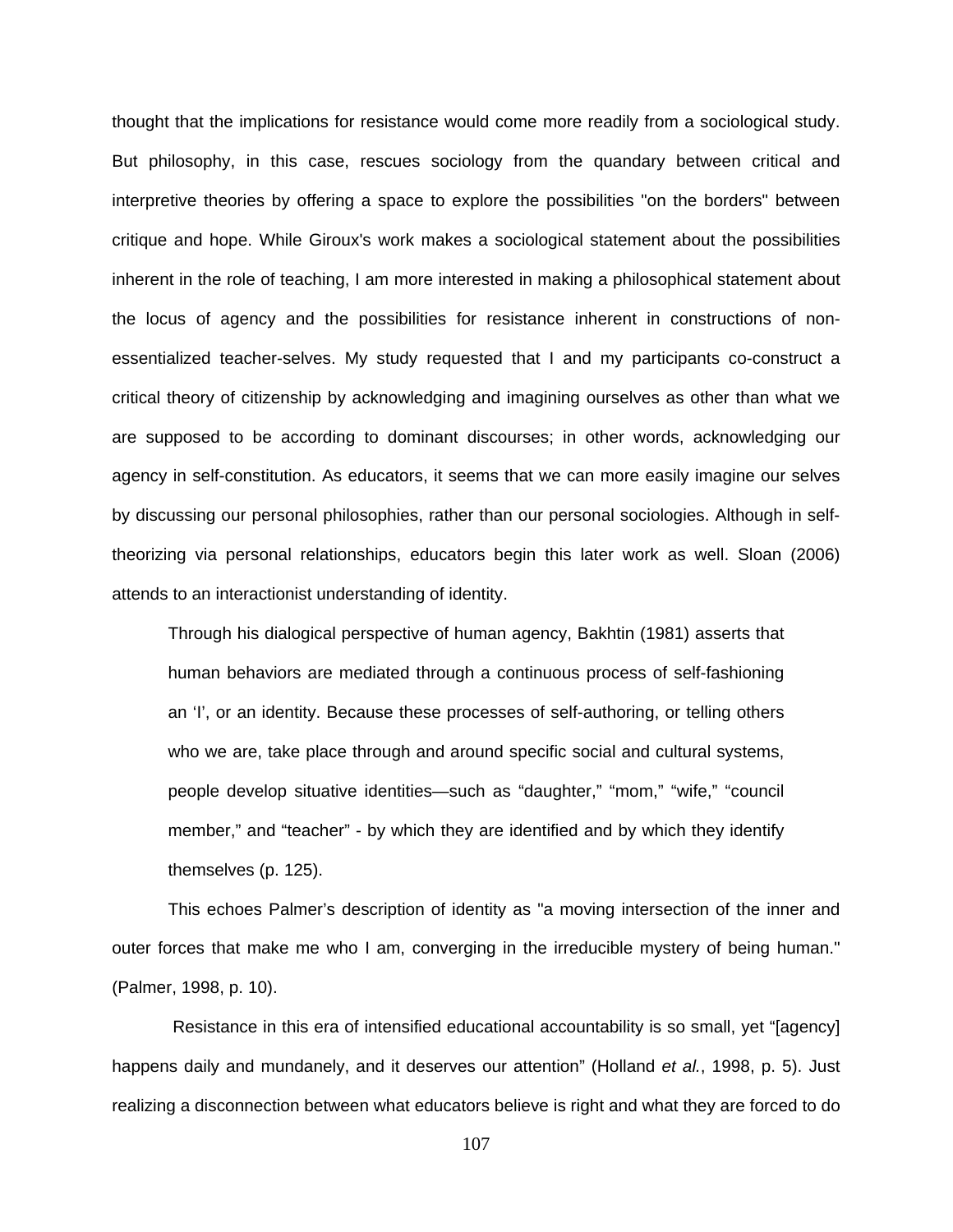is an act of resistance. This is what Levinas called "ethical resistance", the resistance of the powerless.

For Emanuel Levinas, ethical resistance is not the attempt to use power against itself or to mobilize sectors of the population to exert their political power…A more mundane example…would be the day–to–day resistance to decline and death of someone with chronic disease or serious disability…The ethical resistance must live with its embodied limitations, and in limit–situations it may have to acknowledge its powerlessness vis–à–vis that which ultimately cannot be resisted. (Hoy, 2004, p. 8)

Katherine Reynolds makes a stance of ethical resistance as she employs this response to her fellow teachers who share her frustration over the restrictions and mandates associated with NCLB, but do not entertain her vision of how things could be better: "It is what it is, but it isn't what it should be." (follow-up conversation, January 25, 2007). This particular act of resistance illustrates Hoy's (2004) claim that "unlike resignation, resistance can lead to hope – that is, to openness to the infinite possibility that things could be different, even if one does not know exactly how" (p. 10).

# **7.3 TEACHER SELF CONSTITUTION AS RESISTANCE TO NORMALIZATION**

Self-constitution as ethical resistance involves a risk to a concretized, ego-stabilized or essentialized notion of the self. Interpretive sociologists might focus on the multiple roles that teachers play, with an understanding of role as something that is unfixed and constantly negotiated between individuals (Mead, 1934). For example, role strain describes the tension that educators experience in trying to do "a good job" in the era of accountability. For a teacher, doing a good job usually means educating students (by whatever approach seems best, on any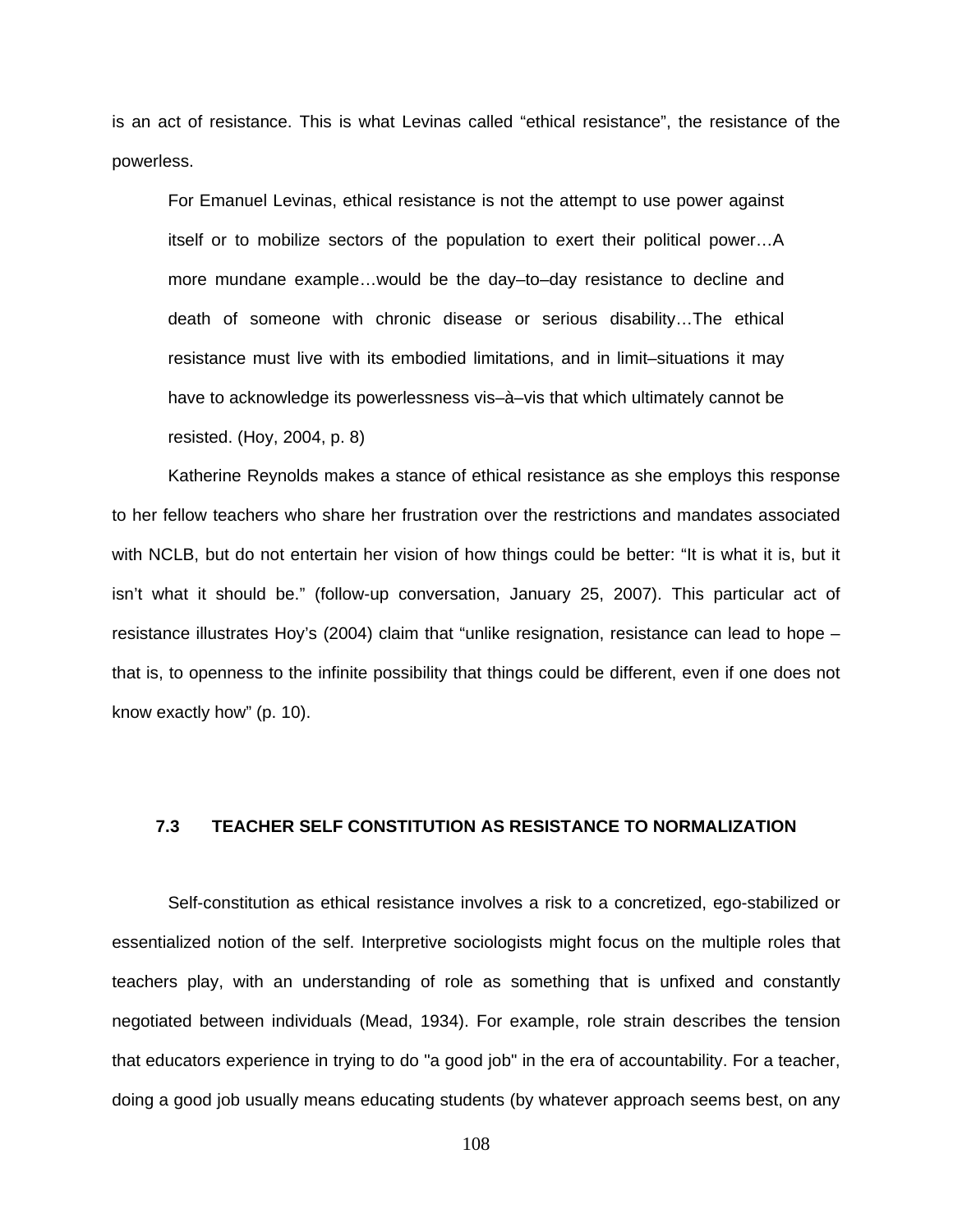given day, with any given student), but it also means performing duties, and appeasing administration (by raising test scores, by confining content to the standards, and/or using a prepared curriculum). Role strain produces an inner tension –also called cognitive dissonance – in our unified view of our identity. This leaves one with a feeling that "this just doesn't make any sense" and in fact it is not uncommon to hear this from educators in reference to the mandates of NCLB. Self-constitution takes place within - perhaps is even nurtured by- this discomfort. Ethical resistance, though risky, serves as a disruption in the normalizing discourse that constrains individualized notions of "good teaching".

In some instances, I asked the educators in my study about their own upbringing and schooling experiences but in most cases, they volunteered this information in describing their philosophies and classroom practices. Those engaged in doctoral study made reference to their professors and coursework and sometimes educational theorists. All participants mentioned the community in which their school was located and talked specifically about the political and economic environment as well as the life-worlds of their students. As some explained the student's natures, personalities and prior experiences were semi-determinant of teachers' choices of pedagogical goals –as separate from those of official curriculum - and of the possibilities for achieving them.

In *The Courage to Teach*, Parker Palmer (1998) explores the question, "Who is the self that teaches?" (p. 7). In many ways, my study was driven by this same question. It was important to me to hear educators' stories about themselves and their practices. I asked my participants directly about their styles of teaching and philosophies of education, about their opinion on policies and how they would do things if they were in charge.

Certainly, teachers' philosophies - what my participants described as the meanings, values/uses or purposes of education and their theories of classroom teaching, learning, environment and teacher-student relationships - influenced how they imagined themselves to be as educators. The public school as a site of practice seems to engender a pragmatic idealism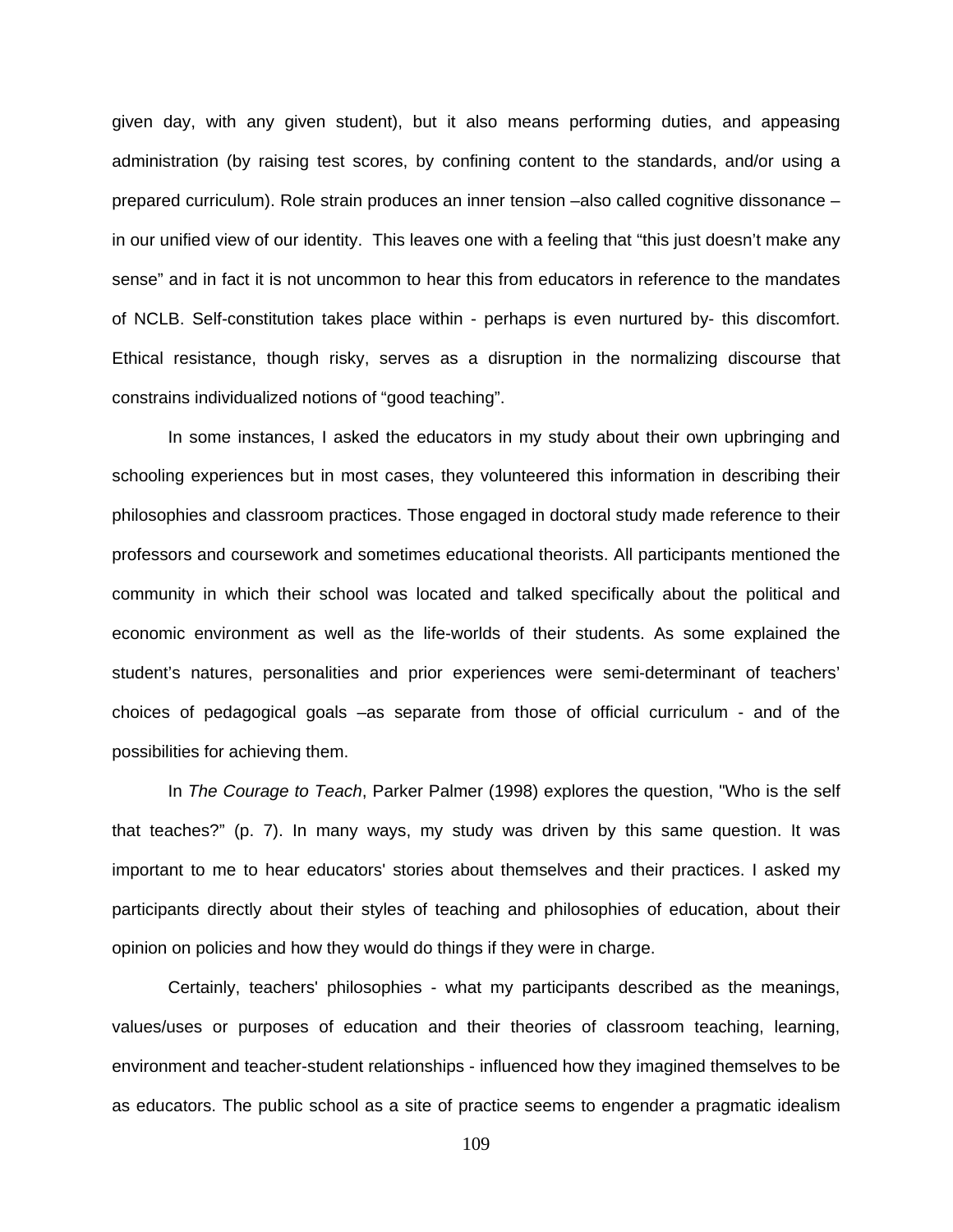that my participants reflected in their individual field theories. They seemed to fluctuate on the pragmatism-idealism spectrum depending on years of practice, subject area, demographics of the work environment, the ability and motivational level of their students, and the teachers' own schooling experiences.

## **7.4 TOWARD A CRITICAL SOCIAL THEORY OF CITIZENSHIP EDUCATION**

 Teachers talked generously and often about critical thinking in response to my request that they describe their own responsibility for preparing future citizens. I tried to portray the variety of meanings behind this idea, from critical thinking as developing the ability to locate the hidden intentions behind propaganda (a "higher order" thinking skill) to thinking critically about what groups and interests are served by advancing a standardized curriculum and the political consequences for "failing" schools under test-based accountability. All interpretations involved a hope, on the part of the teacher, that students would be curious, would ask questions, and would look beyond given "texts", but even the most self-described subversive teachers did not advise students to protest the standardized curriculum, test preparation or test taking. This is congruent with my thoughts on the low possibilities for academic resistance. But all teachers communicated in some way the importance of students thinking for themselves. Further, in describing their pedagogies to me, they revealed their own conception of their teaching, their constitutions of their teacher selves. In almost every case (the exception was the educator who saw the present incarnation of school reform as complementary to his ideal), participants could imagine conditions, arrangements, programs and policies that were different and better than what they were currently experiencing in their work environments. And they looked within for a higher authority and relied on their own conceptions of good teaching - which had very little to do how well they could follow a curriculum, match their lessons to the standards or raise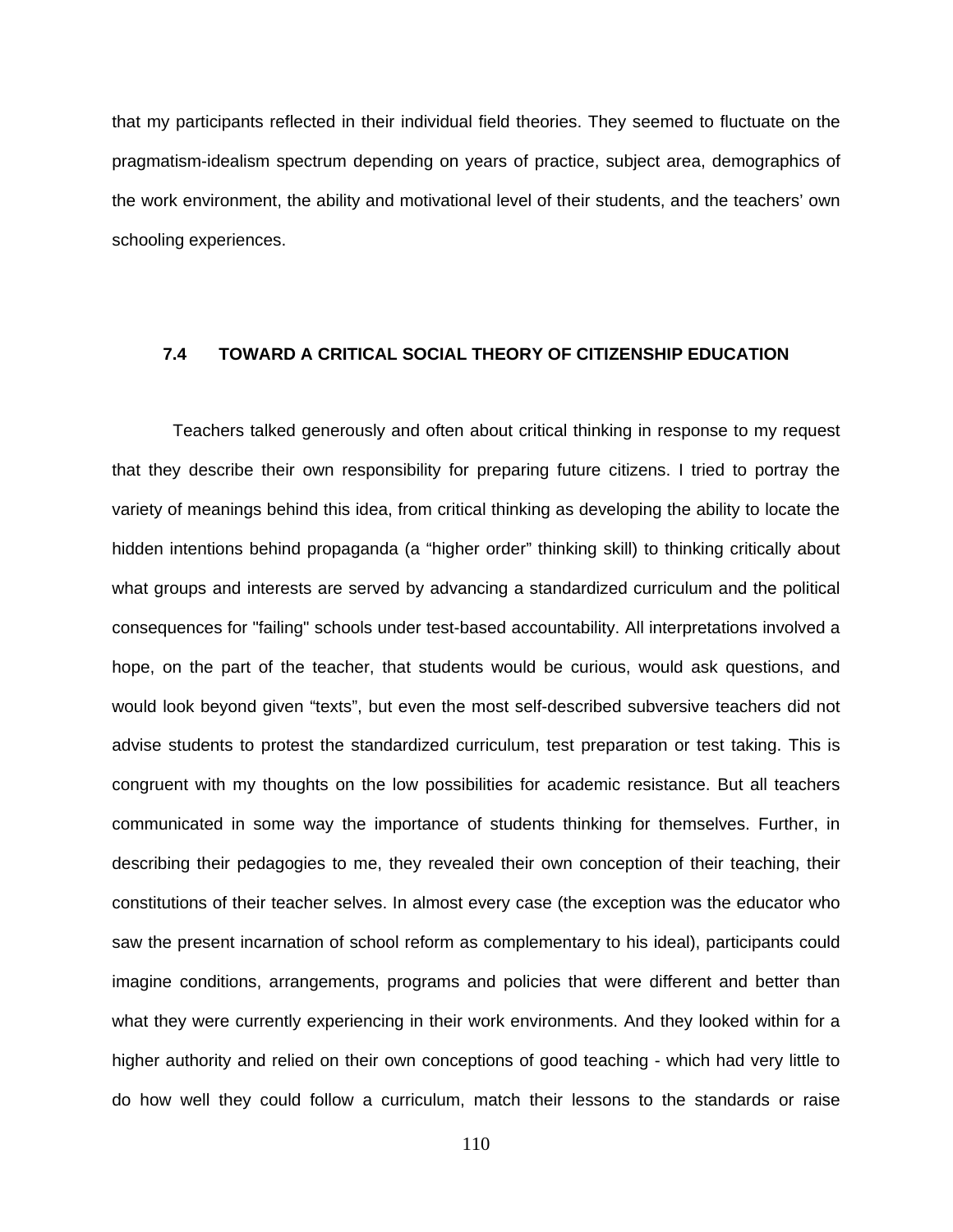students' test scores. The participants in my study followed their own internal evaluations of themselves based on how hard they had worked to achieve their own teaching goals. I see these as daily acts of resistance. As Palmer's (1998) now famous tenet declares, good teaching comes from the identity and integrity of the teacher. Here identity is a nexus between multiple and shifting selves and integrity is "whatever wholeness one can find" within identity (p. 13). As a result of analyzing the data from interviews and conversations, I named six clusters of teacher-selves: *Teacher as Agent of the State; Teacher as Job Skills Trainer; Teachers as Role Model; Teacher as Facilitator; Teacher as Agent of Student Empowerment; and Teacher as Subversive*. (I explain later why I removed this "finding".) However, any one teacher might express their teaching as more or less consistent with any one of these constructions, or all of them at once, depending on what they determine is the best way of being in the classroom for their students. For example, bisecting all constructions was a notion of student responsibility. At first glance this seems more consistent with a teacher self that is uncritical and complicit with social reproduction. (Westheimer and Kahne's personally responsible citizen). But even the most self-identified subversive educator in my study, George Griffin, promoted student responsibility as a way of having students take ownership of their own learning and some control over their own lives. George specifically sought to give his students/encourage them to take the tools of the oppressor: personal responsibility, a strong work ethic, knowledge of the cannon, and mastery of Standard English. Jill Bartoni, who identified herself as a critical theorist, spoke of wanting to show her students the excitement and empowerment of learning new things and the radical notion of "claiming an education" (Rich, 1977), while as Kathryn Queen, who is just now beginning to recognize her critical projects, felt that it was both her responsibility and her passion to combat her students' refusal to take responsibility.

The premium that the educators in this study put on student responsibility and their lament of seeing less and less of it "these days" parallels William Pinar's call to encourage learning as a result of "study" rather than as the result of teaching (Pinar, 2006). Study, in this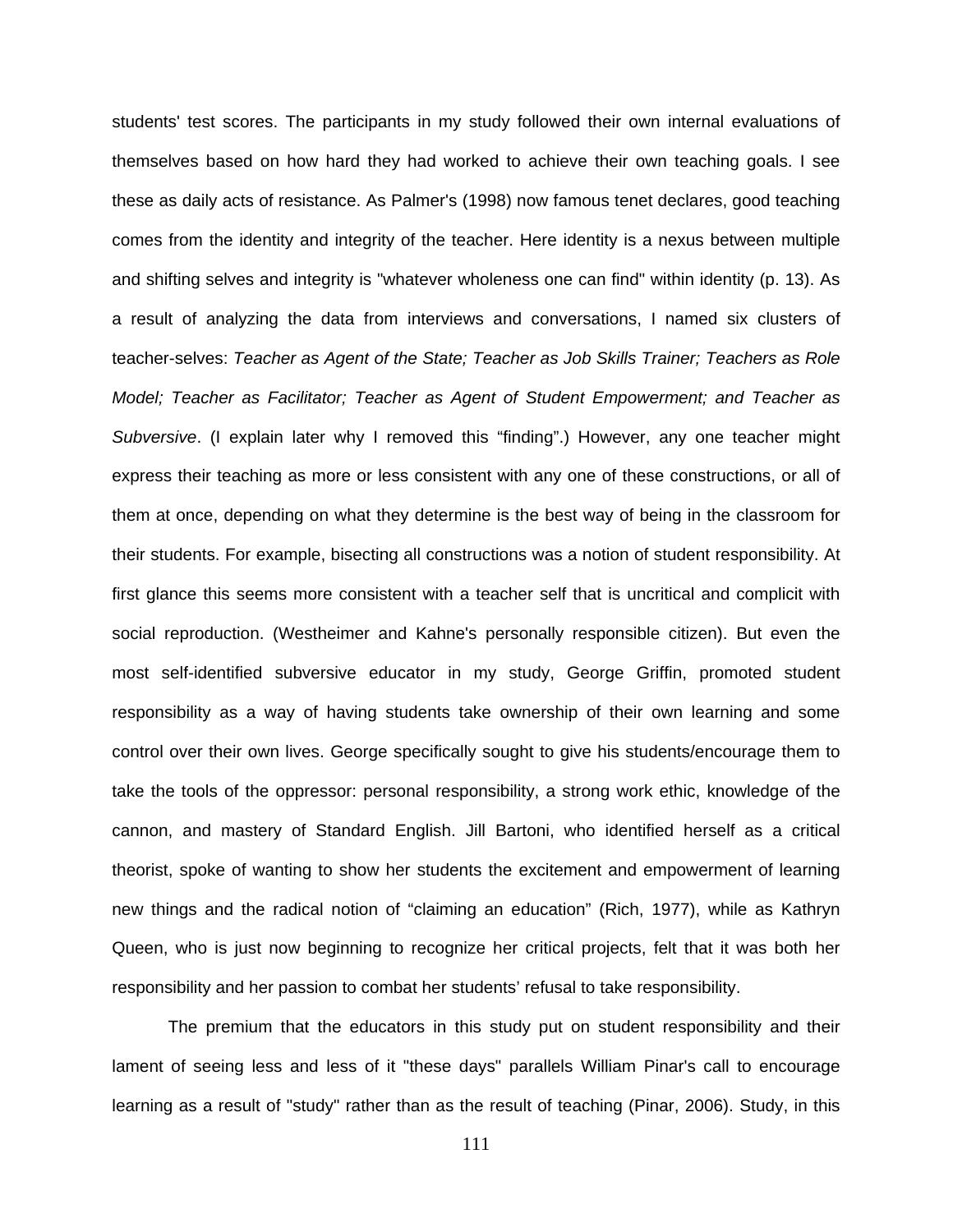sense is a process of self-education; a process of self-formation. Pinar reminds us of Montaigne's concern that "relying on teachers for one's education could replace one's selfengaged labor of discovery with passivity" (p. 111). As Pinar notes, the instructional authoritarianism that No Child Left Behind legislates portends the same results.

My point is that viewing an insistence on student responsibility as reifying individual responsibility and legitimating social hierarchies or as a shirking of teachers' own responsibility misses the specificities of teachers' interpretations and intentions. I understand the attention that teachers give to student responsibility in theorizing about their own responsibilities for preparing future citizens as a component of many different constructions of teacher selves. Student responsibility is a complicated notion that is meaningful only in the broader context of each individual teacher's self constitution.

My work only makes sense in light of the recognition of the historic dual mission of U.S. public schools: to educate students for further academic study (and/or eventual employment) and to prepare future citizens to exercise their responsibilities in a liberal democratic society. The content and methods of education/preparation as well as what constitutes citizenship responsibilities has been debated and changed over time and other "missions" for public education such as social amelioration and personal fulfillment have at times vied for dominance. As the standardization of curriculum increases and the spread of test-based accountability spreads to all subjects and grades, the possibilities for enacting critical pedagogies -those that question the official curriculum, policies, structures or practices of schooling - from within the academic subject disciplines is constricted. In the areas of math and English/language arts, which have been the focus of NCLB test-based accountability the longest, I see the possibilities for academic resistance as very nearly closed. Elementary teachers of "testable grades" and secondary math and English/language arts teachers have experienced the requirements of NCLB most directly and intensely. Certainly teachers of students who score well on standardized tests do not experience the same constriction and restriction, though they may feel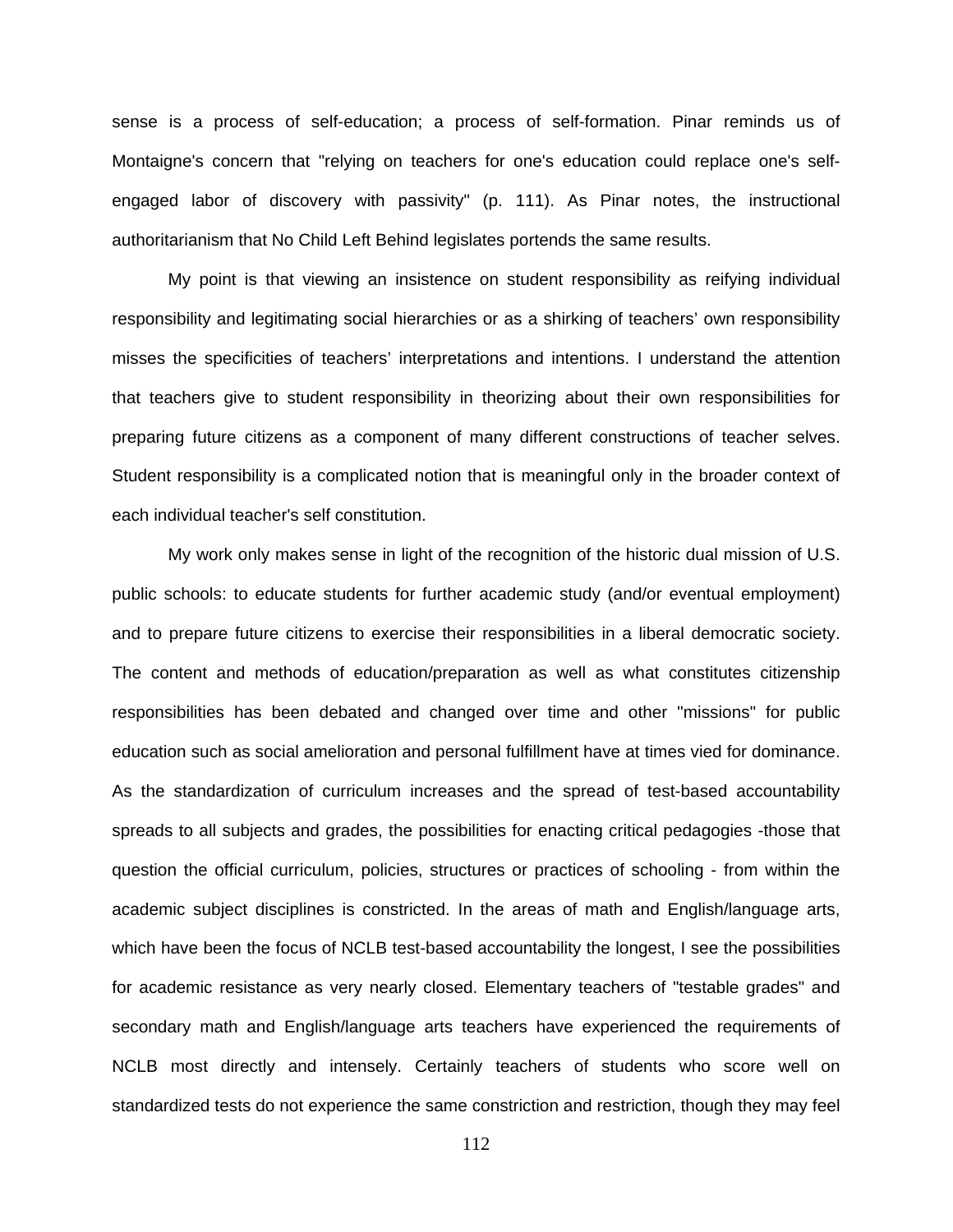the pressure to keep the scores up. Much has been written about the unequal degree and kind of pressure felt by teachers whose students score poorly. At the same time I have noted, in this study as well as in my conversations with other teachers and pre-service teachers, that it seems English/language arts teacher are better positioned to resist the normalizing discourses that accompany high-stakes accountability. Though I still see very little possibility for resistance to the requirements themselves in the form of public criticism and refusal, perhaps a solid foundation in the humanities prepares teachers and students for imagination and creativity and therefore resistance via self-constitution.

Pennsylvania currently has no plans to include civics standards in its accountability system and so in this state, at least, many immediate and unlimited possibilities still exist for interpreting the mission of citizenship preparation, especially outside of the social studies, where citizenship education programs (if schools have them at all) are typically located. This opening will only remain so large until content standards for civics are made part of the core curriculum, the standards are evaluated by a standardized test and the scores are made part of the state's accountability system. So, if there is no official curriculum for citizenship, no clear instance of domination, then how can there be resistance? We can think of resistance as being active instead of reactive. Imagination and creativity contribute to self-constitution as resistance along the lines of a personal ethic of teaching: an individual notion of what is means to be a good teacher. In the case of preparing future citizens, it is not necessary to react against an official curriculum in order to resist - although resistance often happens against dominant discourses of citizenship. Teachers can resist by being themselves in their classrooms because "teacher identities are powerful means through which to understand these varied experiences with and responses to accountability-explicit curriculum policies" (Sloan, 2006, p.119)

I began this study with the idea that all teachers reflected some notion of what it means to be a citizen in their teaching practice. I was listening with an ear to complicate the notions reflected in Westheimer and Kahne's citizen typology, where being a good citizen means: taking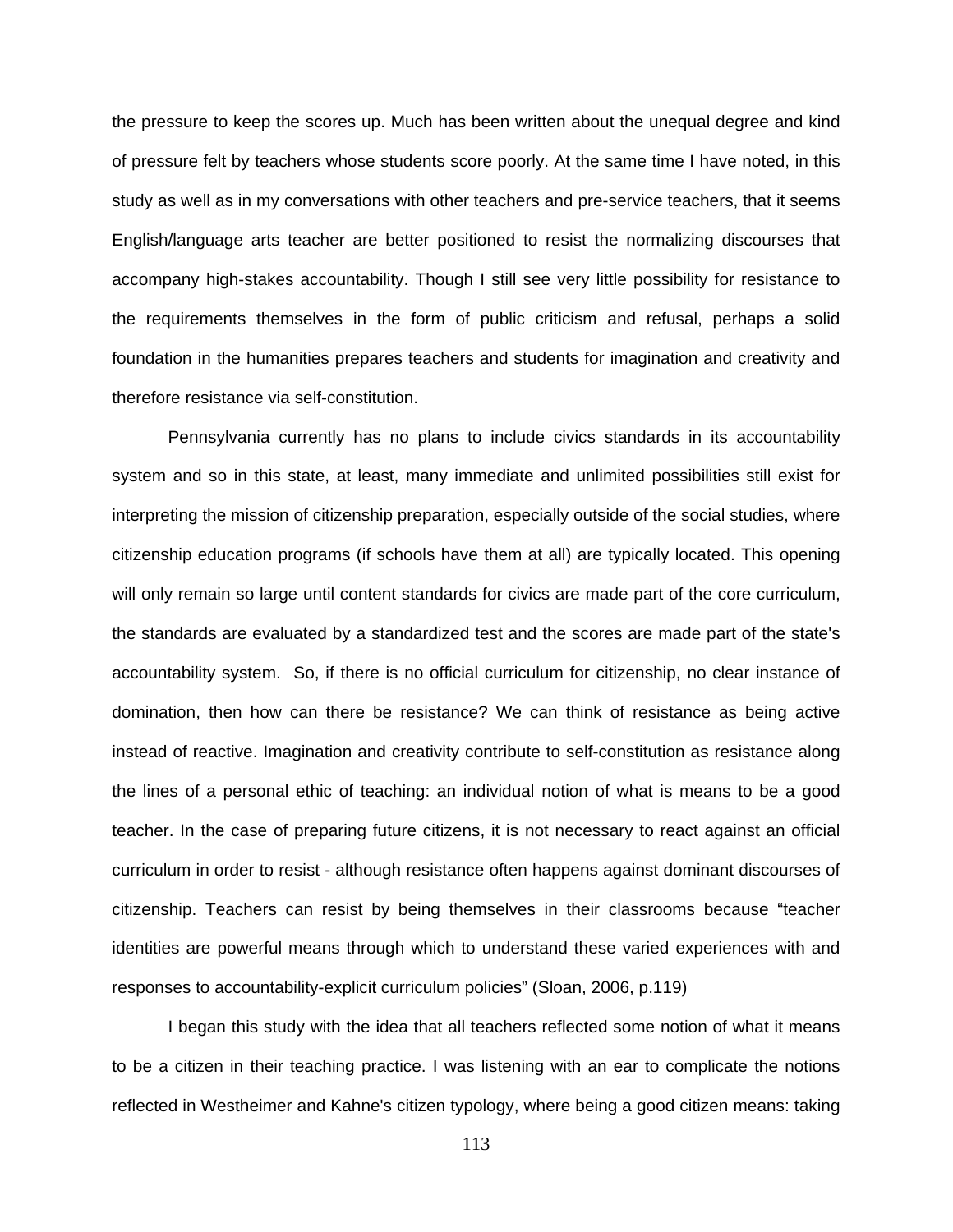personal responsibility, participating in democratic practices or questioning status quo arrangements and working to correct injustices. As I described in **Section VI**, educators in this study were more concerned with student "success" (which was multiply defined) and happiness than with whether or not they would participate in civil society or take up positions of protest. Teachers were sensitive to their students' hopes and dreams for the future, which was usually expressed in terms of career aspirations. They were also aware of parents' wishes for their children to be happy as youngsters and prepared for college acceptance as adolescents. In many cases, teachers did not receive instructions for preparing students for citizenship beyond issues of good conduct - getting along with others, following rules, doing your own work, etc. A thorough and easy structural critique of the most conservative interpretation of the personally responsible citizen as communicated via the hidden curriculum, both within and outside of any social studies/citizenship curriculum, could be made based on this very observation. I see rather that because teachers so seldom are asked to advance an official notion of citizenship (outside of the social studies) they are free to advance their own. So, even though it may be that teachers interpret their responsibility for preparing future citizens along the lines of "the personally responsible citizen" and without analyzing the most widely distributed curriculum material and the NAEP civic standards which support this interpretation, teachers may and do take it upon themselves to educate for more "participatory" or "justice-oriented" citizenship.

# **7.5 CONNECTIONS TO PRACTICE: IMPLICATIONS FOR THE SOCIAL FOUNDATIONS OF EDUCATION**

In *Creating Democratic Classrooms* long time teacher educator Landon Beyer (1996) outlines the components of a socially responsible teacher education curriculum that I have tried to apply in my own practice. It is one designed to raise issues of social inequalities and their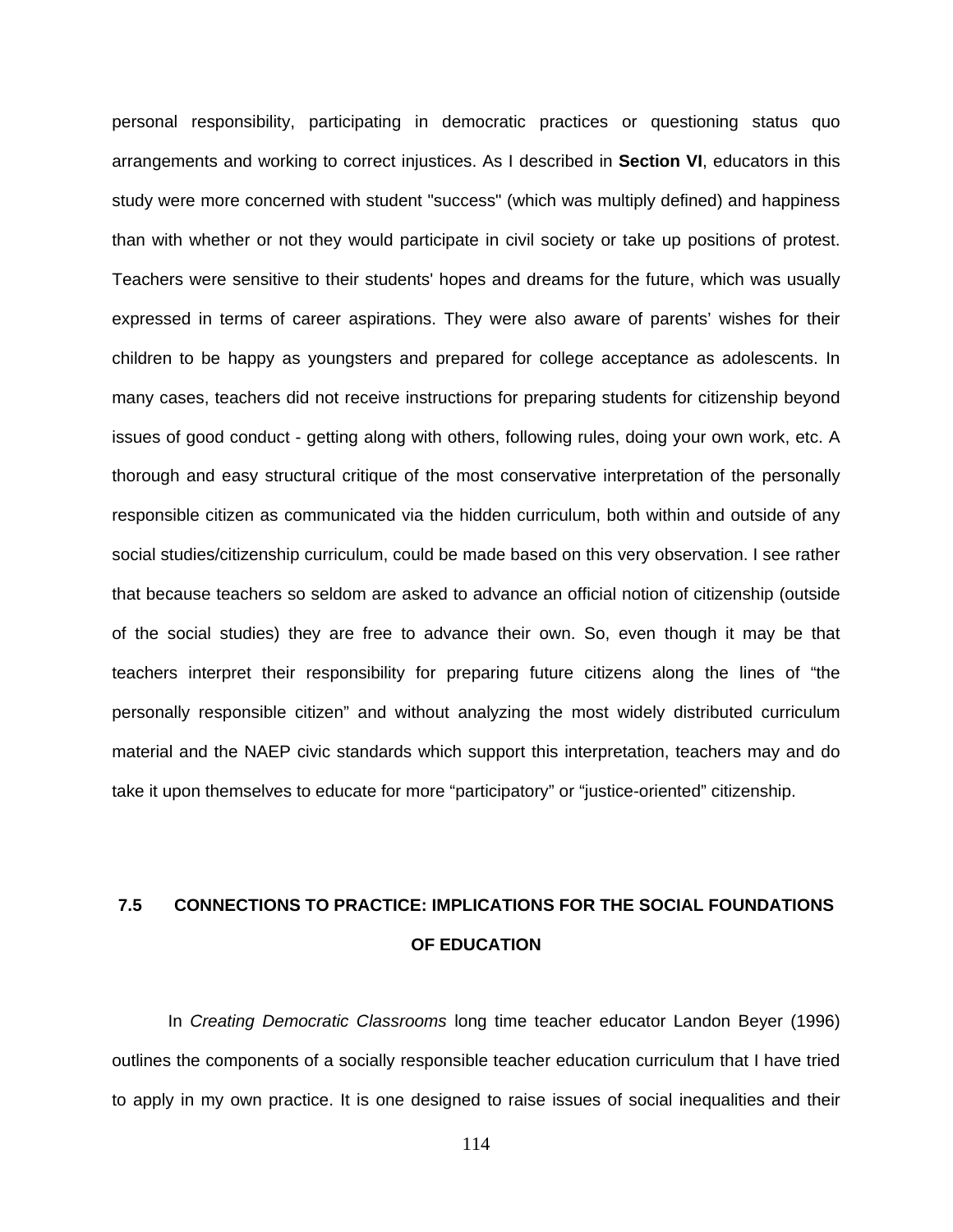implications for schooling and teaching. In particular such a curriculum highlights the role of education in reproducing or altering patterns of domination and oppression. Beyer suggests a curriculum that emphasizes:

1. The need for students to avoid uncritically accepting the ideas, claims, interests of others;

2. The importance of developing philosophical approaches to teaching and curriculum to inform more concrete (practical) pedagogical and curricular activities;

3. A view of schools and teaching as embedded within historical and social parameters that often have been largely obscured through a reliance on behaviorist psychology and objectivist epistemologies that are seriously flawed;

4. A realization that the current world of schooling is only one among several possibilities, which often serves the interests of certain groups at the expense of others; and

5. The importance of a synthetic or synoptic vision that is critical of current realities in schools, without becoming dismissive, and productive of alternative approaches, without being naively idealistic. (p. 4)

Most relevant to this study is the attention to critical questioning, philosophical thinking, big-picture thinking, imagination of alternatives and a stance between critique and hope. These are the very "tools" that my participants helped me to identify in their repertoire of resistance.

For the past two years, I have been teaching an instructional certification prerequisite class called Social Foundations of Education, which uses a justice oriented perspective and a democratic class room model<sup>2</sup> All of the instructors for this course meet weekly, as an [instructional team, to discuss observations and thoughts surrounding course texts, classroom](#page-125-0) 

 $\overline{a}$ 

<span id="page-125-0"></span> $2$  We have since been referring to this as a "dialogic classroom" to reflect a more precise understanding of deliberation as an avenue to cultural democracy in the classroom.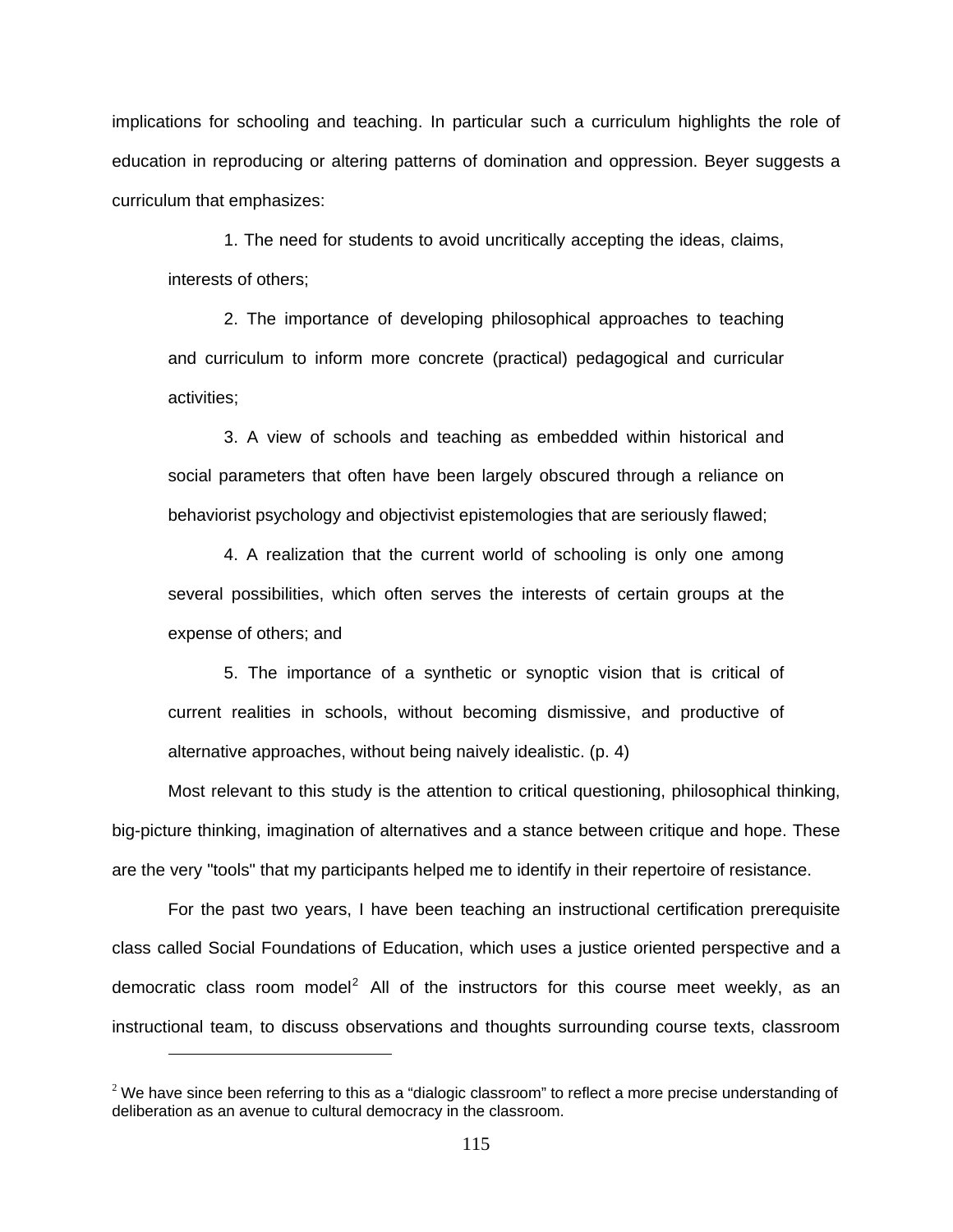[dialogues and student writing. This allows us to reflect on the joint intentions of our pedagogical](#page-125-0)  [work as well as our own, individual, deliberative projects and related scholarship. As a team we](#page-125-0)  [struggle; we bring to our deliberations individual and not always complementary visions and](#page-125-0)  [emotions with regard to our hopes for our students and for the plotting of the course curriculum.](#page-125-0)  [This requires that our pedagogies be flexible enough to hold tension and give way to visions](#page-125-0)  [that do not always express the exact images of the democratic classroom that we hold in our](#page-125-0)  [hearts. We talk often of the discomfort involved in dialoguing across difference.](#page-125-0) 

As a member of the instructional team, I think about how to talk to my students about how social justice and democracy are related, how our course came to be, and how it differs from other education courses. Working from the premise that "teaching and teacher preparation for social justice are vital elements of an educational system in and for a democratic society" (Cochran-Smith, 2004, p.18), I set out to locate images of "the democratic classroom" and to explore the connection between social justice work, education within a democratic classroom setting and education for democratic citizenship. What I have found is that, most simply, education for social justice follows a vision of a better society and strives to achieve it. Progressing from critical literacy to self-determination or agency, interpretation, imagination, resistance, deliberation, emancipation and transformation are the modes of scholarship, research and practice favored by social justice advocates working in education. These are also the desired dispositions of teacher and students of the quality of the relationships between the two.

What seems to me the most basic and universal possibility for teacher agency in social justice work is to engage the self and others in counter-discourses about the meaning and value of education. In other words, self-constitution as resistance to dominant discourse about education IS social justice work. For example, my undergraduate students often wonder what teachers could possibly do to make things better for all students. Students criticize Jonathan Kozol (Savage Inequalities, Shame of the Nation) for not giving any "practical advice" for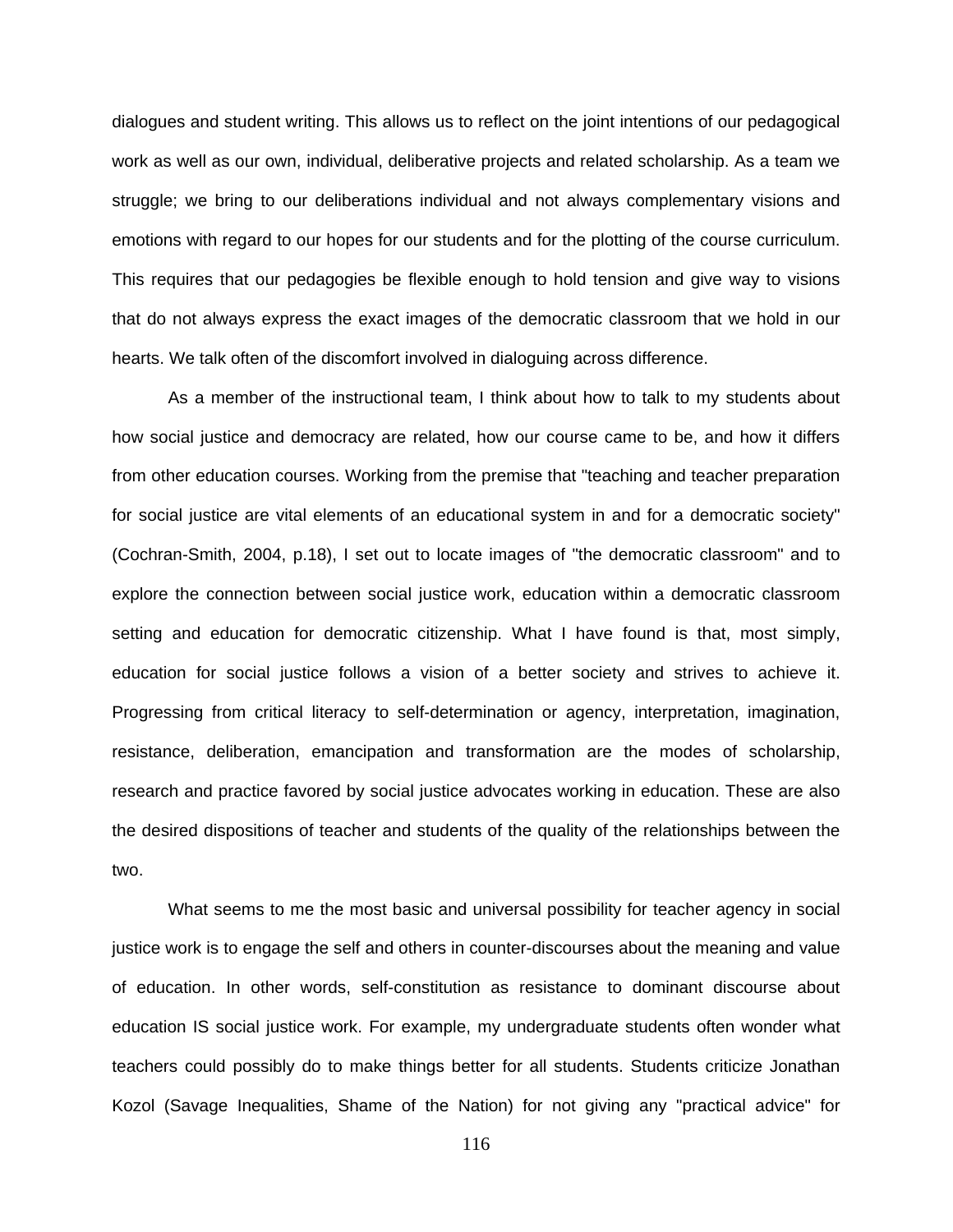teacher action. When pushed to come up with "action" that would make a difference, students have said "all we can do is care, think and talk." I tell them that those are all important actions that any of us could do; that all could be considered critical pedagogy and social justice work; and that, in fact, "WE ARE DOING ALL THOSE THINGS RIGHT NOW."

When it comes to understanding teaching practice, I am quite adamant about the prime requirement of "going there to know there" (Hurston, 1990, p. 183) but less disturbed that my undergraduate students my not have first hand knowledge of the head and heart at this point in their education. For me, the scope of transformative education or any transformative experience is much longer than the length of a single class session, course or program of study. In fact, the reason that transformative educators practice hope is that we understand that we might not see the change the we hope to create in ourselves and that we wish our students to create for themselves.

As mentioned in a proceeding section (**Repertoire of Resistance**), Parker (2006) illustrates the distinction between seminar and deliberation: The purpose of seminar is to "reach an enlarged understanding of a powerful text", while the purpose of deliberation is "to reach a decision on what 'we' should do about a shared problem" (p.113). He is making this distinction for in-service teachers to accompany a larger argument that they should attempt to claim more space in an ever narrowing curriculum for these two modes of discussion or "discourse structures." Parker uses examples from his own teacher education classes because, he says, "discourse structures in teacher education programs can provide situated models for teachers' appropriation in their own classrooms" (Parker & Hess, 2001, p.274). This made me consider the connections between our use of seminar and deliberation in the social foundations courses and the possibilities for our students who are both pre-service and in-service teachers to use them or to imagine how they might be used.

I now have a third piece to weave into this connection: the stories that my research participants have shared with me about the "discourse structures" of their own classrooms. Like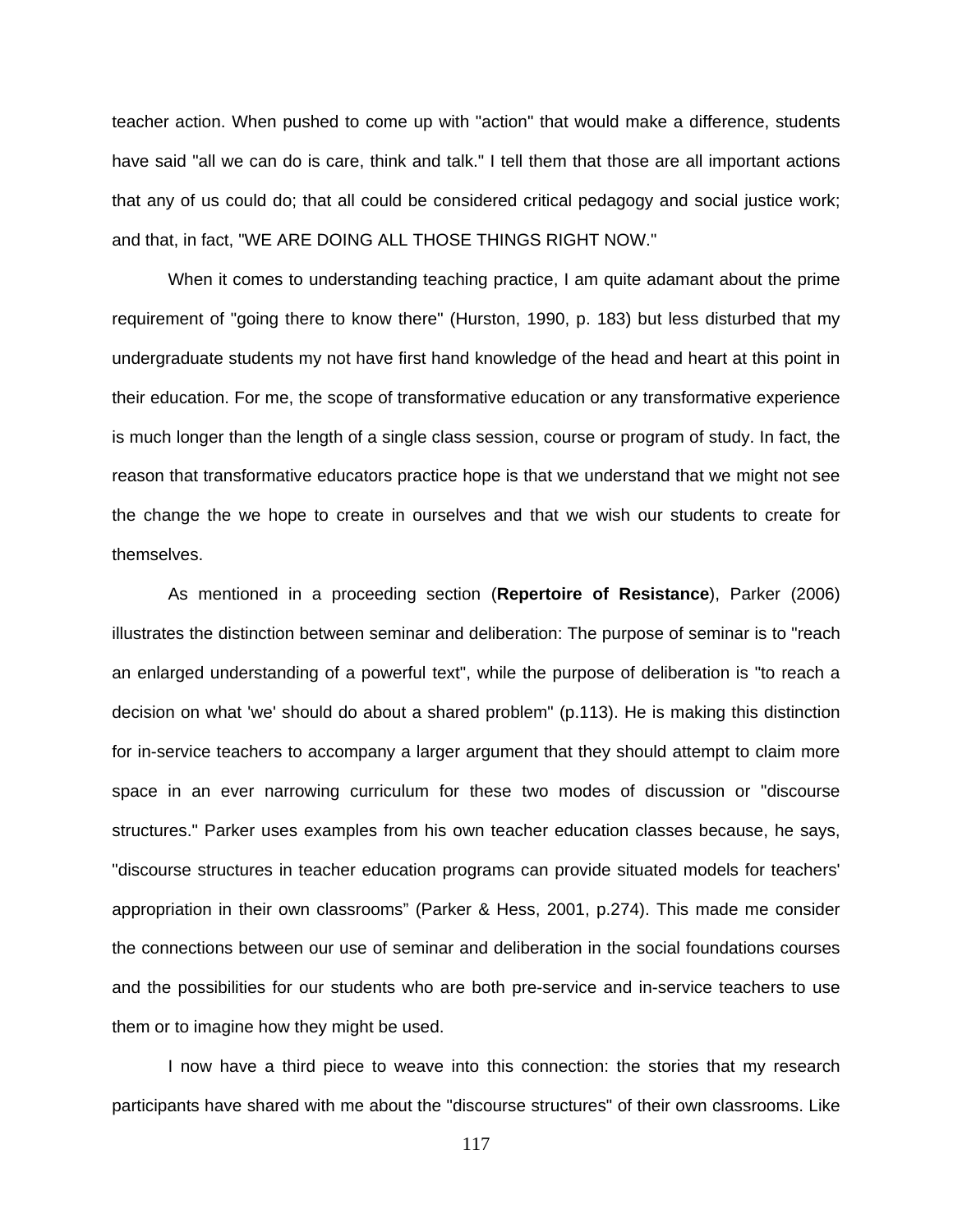David Quigley's class, they might use deliberation in planning an after-school program for their parents; or like Jill Bartoni's class, they might spend time in seminar untangling allusions and exemplifying a more personal way of knowing in Truman Capote's short story, "A Christmas Memory." But far more numerous were the stories of teachers employing more intimate talk with their students, sharing their personal stories or conferencing with students one-on-one. Rather than presiding over student talk, however productive and valuable, it is more vital to a project of resistance via self-constitution to struggle along with students; to have a willingness to do work upon the self and then share it with students. The progression involves a "return to the self", in order to "know oneself" and to care for oneself. This is the very practice of self constitution that offers resistance to normalization. This is the work of the self upon the self that makes education transformative.

Throughout this three-year dissertation process, I have been interested in examining my own doctoral education as I reflect on the process of learning-by-teaching. I have often wondered how my practice pedagogy influences my own education. What I have come to understand is that the living and changing knowledge, which is constantly being socially created though dialogue with my students, is a process and product of my doctoral education. Also, if I examine my practice - as part of my scholarship - through the lens of the justice oriented practitioner-citizen, I find that by allowing meaning to emerge organically from interactions with students, I carry out a project of social justice intended for the liberation of my self. Alternatively, when I attempt to impose meaning from outside of these interactions I am exercising oppression over my self as well as my students. The discussion below represents a great example.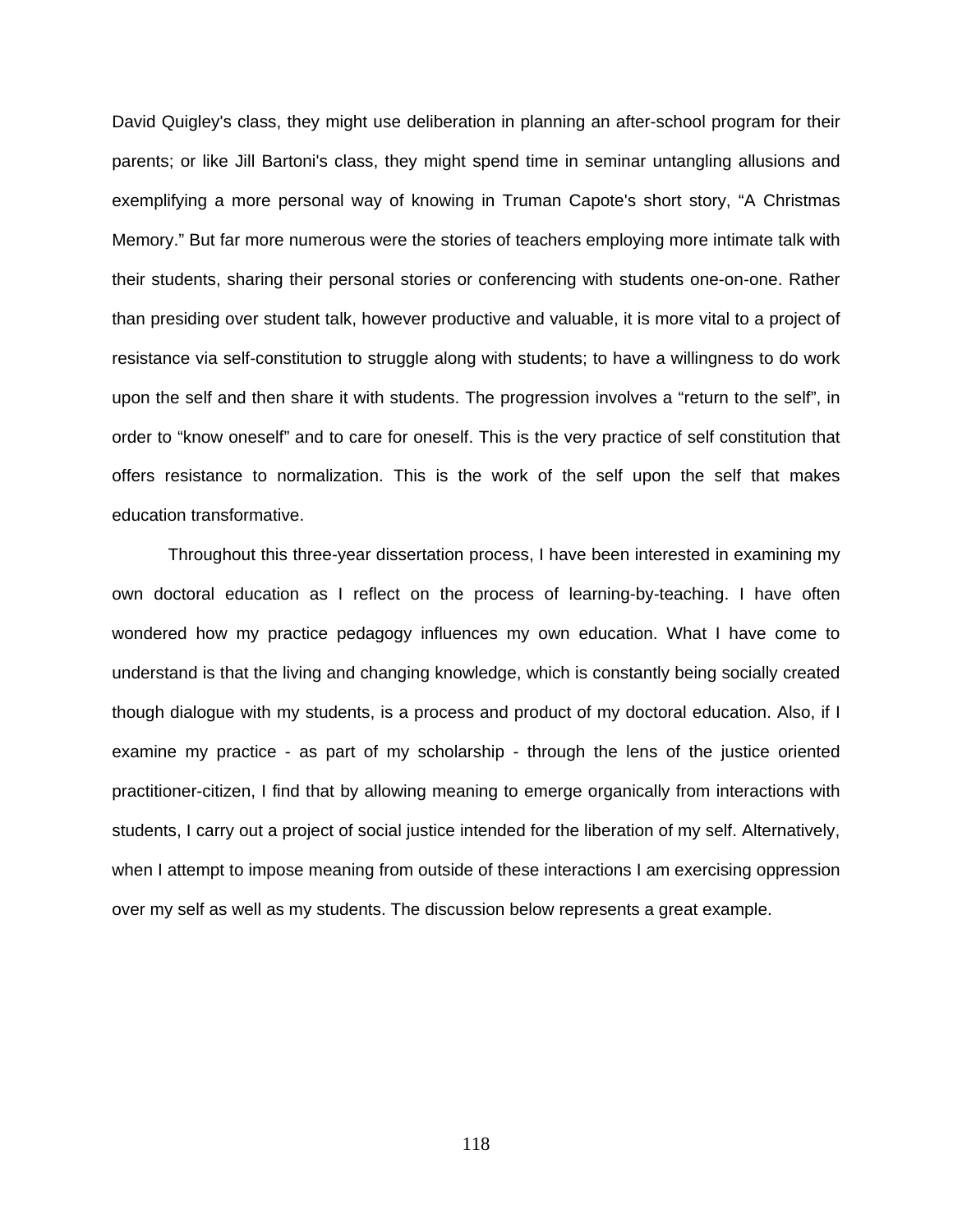## **7.6 PROBLEMS AND DISCONNECTIONS**

As I read through the pieces of this document to get a feel of how each element hangs together, the six constructions of teacher-selves that I had developed from the participant's responses<sup>3</sup> (originally placed at the end of [Enacting Self Constitution as Resistance](#page-129-0)) felt out [of place but more. They felt wrong. I was overtaken by a desire to yank all mention of them from](#page-129-0)  [the dissertation document. After a momentary crisis, and then a somewhat longer period of](#page-129-0)  [reflection, that is exactly what I did.](#page-129-0) 

The clusters are really quite similar in nature to Westheimer and Kahne's (2004) citizen typology. I was trying to see beyond that kind of thinking in my dissertation. A structural critique could make good use of a typology for representing the intermingling of inner and outer forces that contribute to the adoption of a role, or role construction, but I am developing a "postcritique" (Hoy, 2004) which seeks to illuminate those elements and processes of selfconstruction. It is confirming for me to notice that what Foucault (1972) says about the archive is as true for me as for anyone else; that I can no more easily escape the dominant (in this case structuralist) discourse than any other critical researcher.

As a default response to data, I sort and categorize. This could be part of my academic training as a social scientist or just a function of the cognitive processing –though probably semi-conditioned - of the human brain. It is a testament to my training in vigilance, perhaps, that I was able to catch this incongruence, this hypocrisy in my own writing. This dissertation project was about examining my own processes of theory building and, in this way, this piece on the clusters is an important finding. What I had hoped to accomplish in this writing is an

 $\overline{a}$ 

<span id="page-129-0"></span><sup>&</sup>lt;sup>3</sup> I named six clusters of teacher-selves: *Teacher as Agent of the State; Teacher as Job Skills Trainer; Teachers as Role Model; Teacher as Facilitator; Teacher as Agent of Student Empowerment*; and *Teacher as Subversive*. I think of these constructions as belonging to a continuum of reproduction-revolution, where teaching moves between two extremes, reproducing dominant ideologies (liberalism, capitalism, democratization, globalization, etc) and dismantling them. I in no way intended to bound and fix what I saw as fluid selves but to bracket out some common constructions that surfaced for me in theorizing self-constitution as resistance.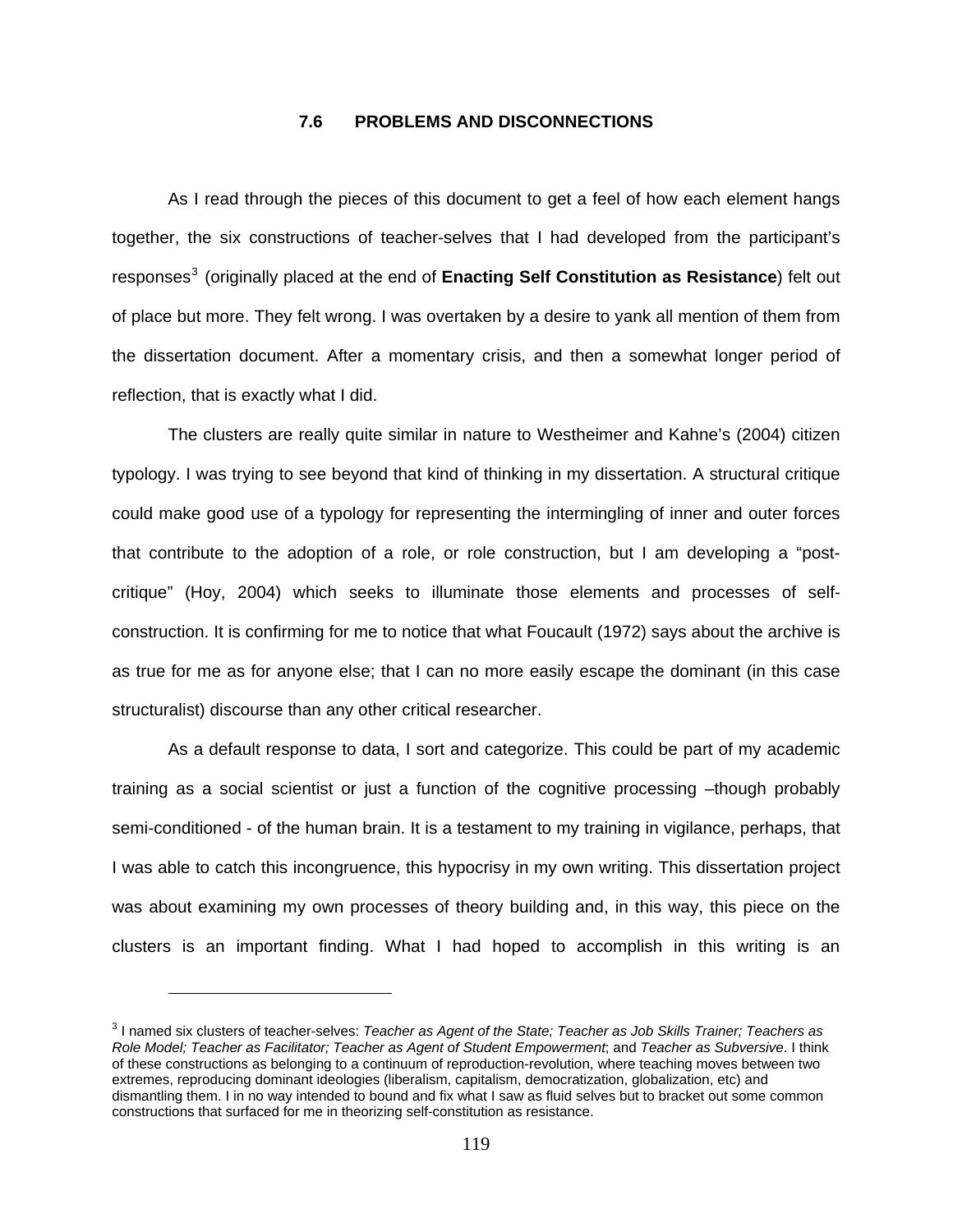interrogation of my own tendency to "other" groups of people; to categorize them as being or doing this or that such thing. I say that "I in no way intended to bound and fix what I saw as fluid selves" but naming always has this effect. I am willing to name self-constitution as a means of resistance because it troubles a more common understanding of resistance as reactive and oppositional. It is a rhetorical move, an affirmative action that promotes contextualized, nonspecified, non-defined concepts of resistance as agency.

It might be interesting for me to further develop this typology for publication with much work to delineate my own constructions from those of the Frankfurt School critical theorists and their lineage. But, it is too much and the wrong kind of effort for this dissertation project. Yet, as I already mentioned, it is a very important finding, especially for a discussion of postcritical inquiry and the danger of resinscribing domination (a constraint on self-determination) and oppression (a constraint on self-development) (Young, 1990, p.37). With a bow to Foucault and a wink to the more ludic of the postmodern critics, I recognize that my own complicity in exercising power has a "gotcha" quality that is no doubt typical of so-called emancipatory research that seeks to work with participants rather than work for them (Lather, 1986).

Thinking about this makes me wonder whether education for social justice, that I suggest and perhaps even propose to model in my own pedagogy, requires political activity, community service or some sort of advocacy; or could self-transforming practices alone be considered social justice work. I wonder if I should encourage my students to place themselves physically in circumstances and social environments from which their White or middle-class privilege has so far excused them. This is one of those nagging thoughts that sometimes make me feel like a fraud for trying to talk about other people's experiences even though I try to be vigilant against any "unwarranted othering".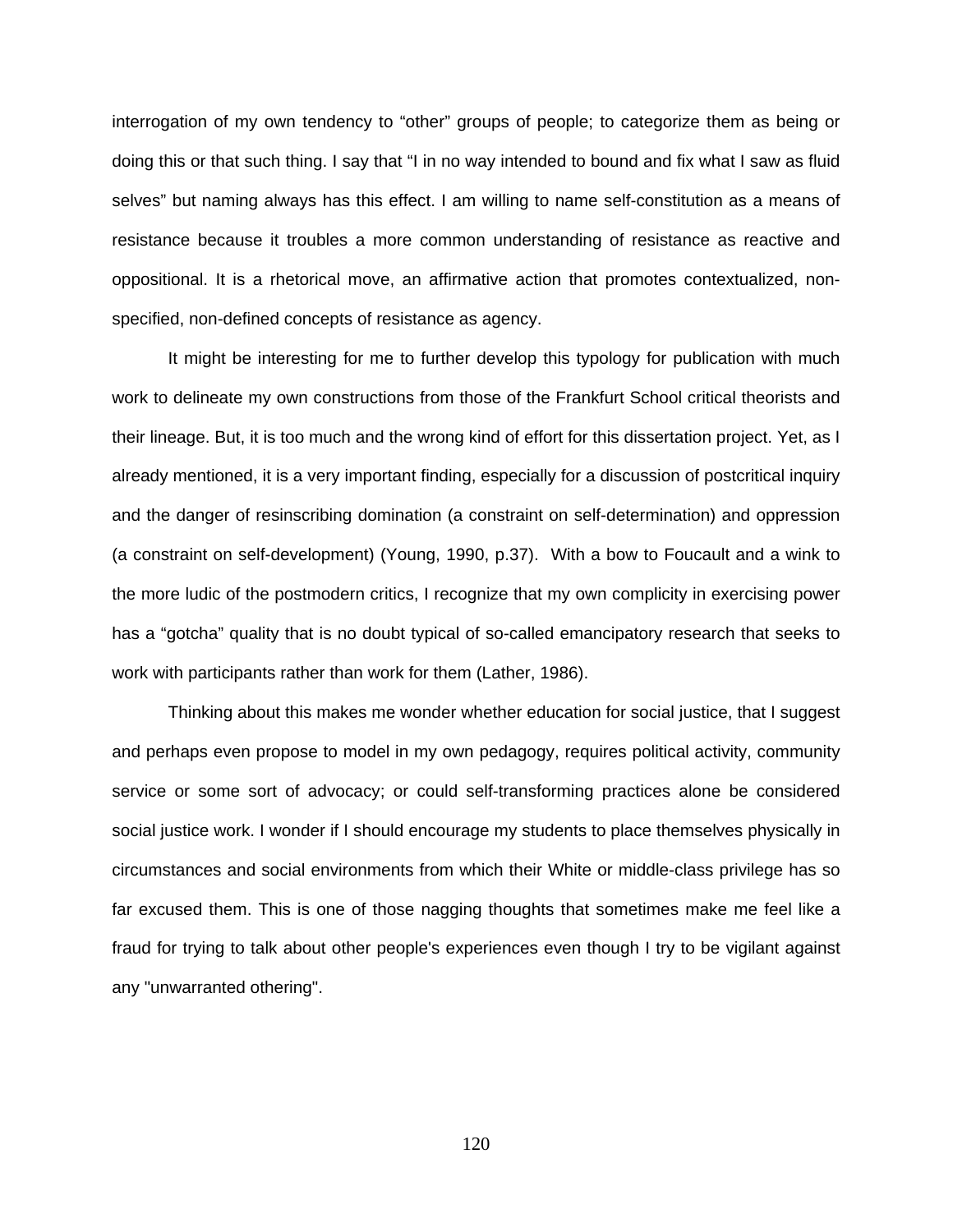## **7.7 FOUCAULDIAN MISSION ACCOMPLISHED?**

Earlier I said that, borrowing from Foucault, my project was to show people that they are much freer than they feel. Here is another example of the postmodern dilemma that lives in all interpretive emancipatory research; all research is done for the benefit of the researcher, with some specific purpose and with some investment of hope for the results or outcomes. The only difference with postcritical research is that all bias and personal interests are disclosed *to the best of the researcher's ability* as a result of attentiveness to non-exploitation. In this case, my hope for the participants in this study was that they would see their own agency. At the same time, and not incompatible with this specific hope, I wanted to hear and portray the elements and processes of my participants' self constitution which is in all cases, subjective, contextual and unpredictable. The notion of a "Foucauldian mission" being "accomplished" is decidedly ludic and, considering the political rhetoric of the G.W. Bush Administration, a bit cheeky. Nevertheless, a reflection on how close I may have come in my heretofore "hidden" project is in order. Two clear incidents stand out for me as some acknowledgement of my "success" in this endeavor.

After almost two hours of a follow-up conversation about her interview (that was conducted almost a year earlier), one teacher blurted out that I had helped her to realize that she does communicate her own critical values to her students by choosing examples that touch on the edges of the social implications of science. This was the only participant who taught simultaneously at a private school and at a public school. Kathryn Queen told me a story of her lesson on a genetic disease called cri du chat (cry of the cat) that is associated with pervasive birth defects and malformations so severe as to render life short and painful. There is doubt that children born with this disease ever achieve consciousness, so extensive is the cerebral damage. The disease is so named because children with this disease often moan, perhaps in pain, but perhaps not, in a way that sounds like a cat screeching and yowling. Students were to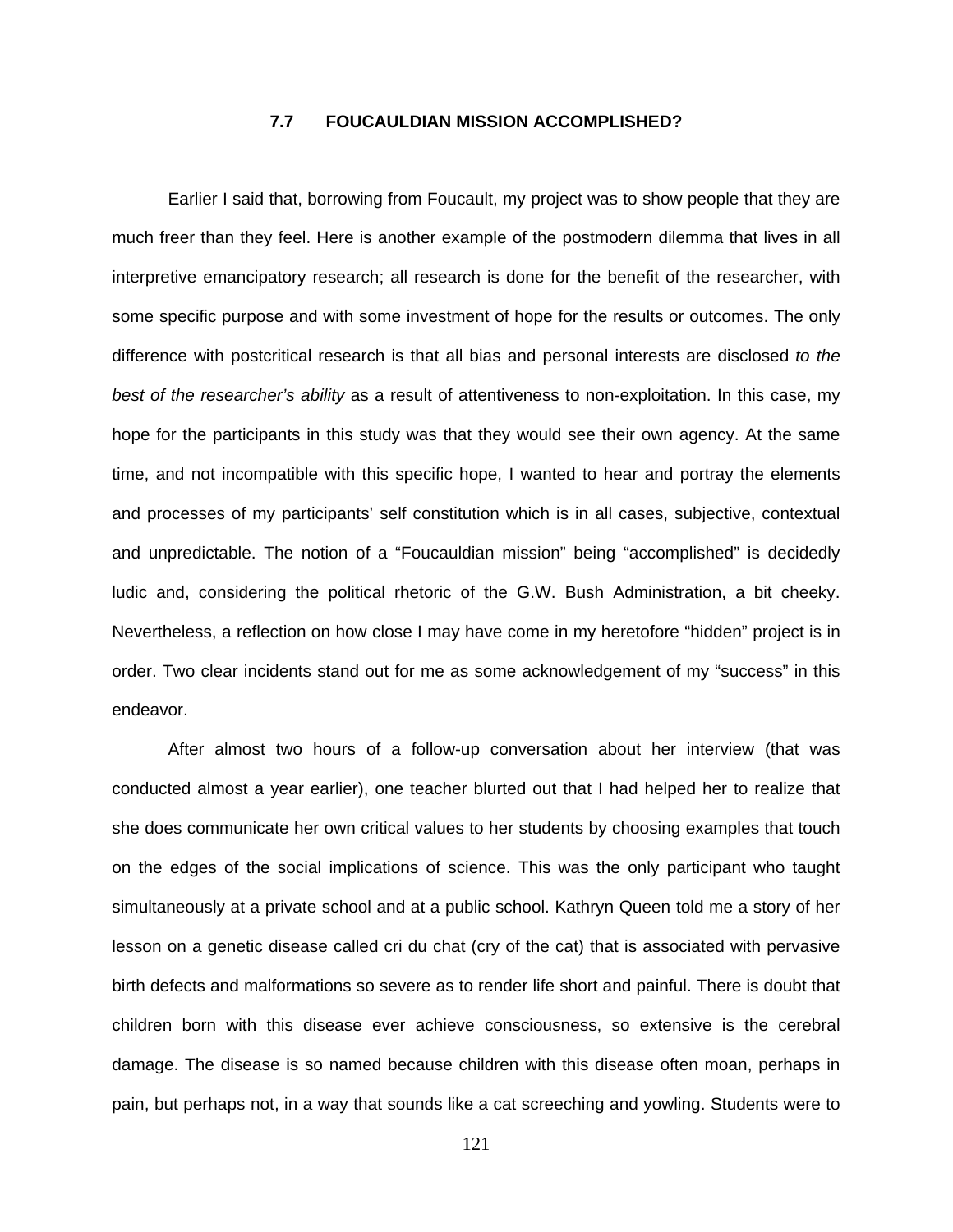research and write about the progression of the disease, including prevention and treatment options. Some invariably brought up the option of abortion and wondered tentatively if this might be the most humane, the most ethical option. Though Kathryn could not make a statement to contradict a pro-life position, she felt satisfied when she later realized through our conversation that she had fulfilled her personal obligation of good teaching. "Wow, you have really helped to realize that I misrepresent myself, my vision of good citizenship, by continuously hitting on individual responsibility" (follow-up conversation, January 19, 2007). Kathryn realized that despite several instances during the interview where she took a strong stance of "teacher neutrality" (Noddings, 1995b), she does bring her personal beliefs into the classroom and that through self-constituting herself according to these beliefs, she advances her own more critical vision of good citizenship. With a big smile Kathryn added, "I do feel free to be myself in my classroom."

Another example of how far this research went in accomplishing my project was when Katherine, an elementary teacher, realized with some surprise that she had been teaching in a critical way. This teacher made conscious choices in children's stories that they should have mostly heroines and in drawing attention to the women of herstory "get it, her story." She and her fellow teachers also wore little paper hearts to show solidarity for union contract negotiations. Even though she was not allowed to tell the students much about the contract negotiations, nor would that have made much sense to them, this teacher explained that she and the other teachers were in a union which was a teachers club that helped teachers. She was thus modeling participation and protest.

In general, it pleased me to hear at the end of the interviews and especially the follow-up conversations that teacher had learned something about themselves through our exchanges and that they would be thinking about the interview questions and reflecting on their own practices even more, now.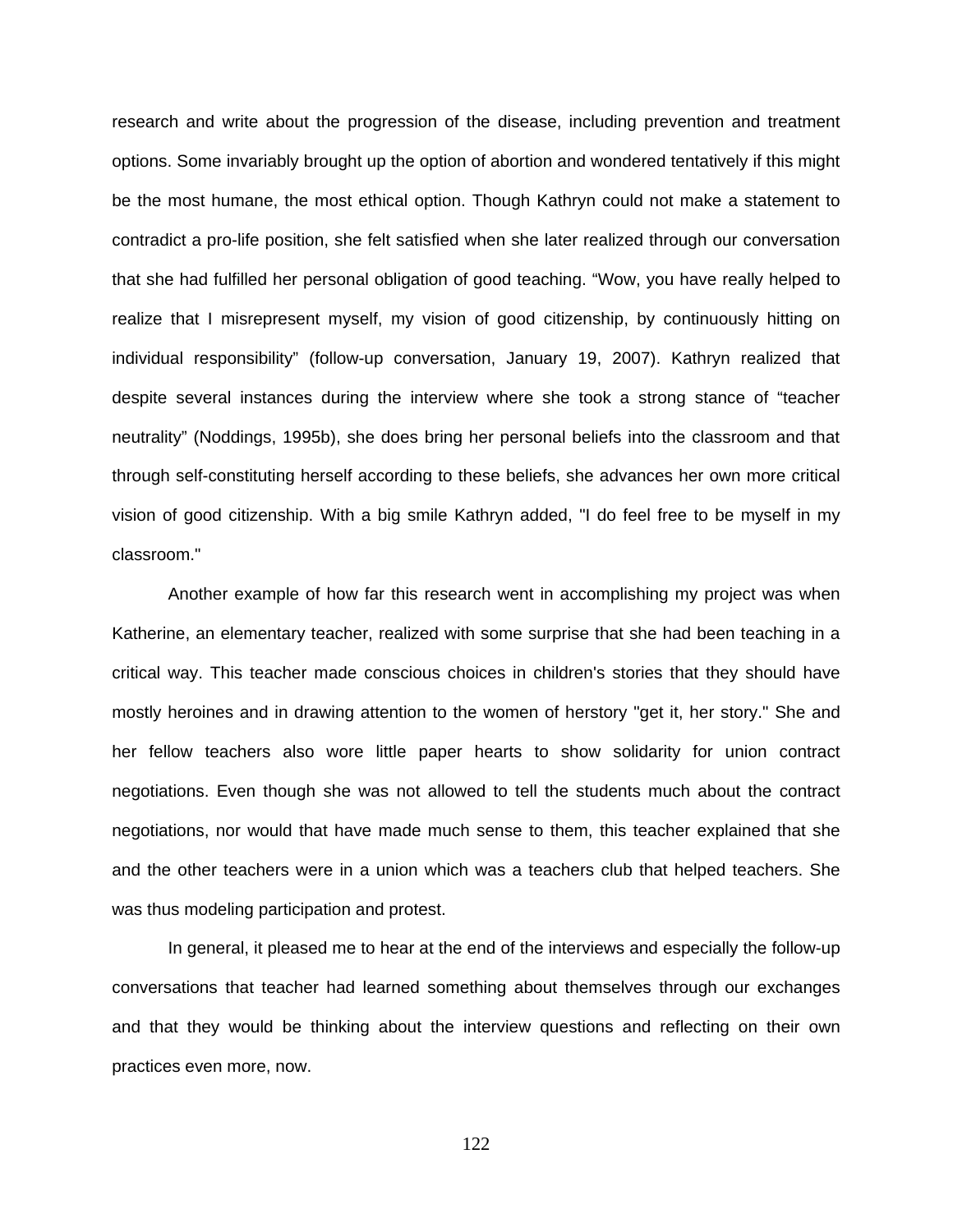## **7.8 FOR FUTURE RESEARCH**

I am still interested in studying how citizenship programs are affected by the curriculum standards for civics, especially in those seven states that include citizenship assessments in their state-wide accountability systems. This might be interesting as a future field study where a new typology may emerge, such as my tentatively sequestered "clusters". It is also curious to me that responsibility (accountability) for preparing future citizens rests soley with social studies educators. In the future, I may wish to review and analyze the data on inclusion of civics in assessment and accountability systems; observe classrooms where citizenship education programs are enacted, assessed, and included in state-wide accountability systems (reported); and interview teachers (in the above situations) about citizenship education and accountability.

## **7.9 TENTATIVE SUMMATIONS**

Parker Palmer (2002) captures my sense of empathy for active teachers and the duty that I feel toward them as a praxis-oriented researcher.

We who depend on their efforts owe our teachers a gift - not another empty teacher appreciation day or teacher of the year award but a gift of real substance that will help them renew their spirits so that they can continue to serve our children and our world well (p. 2).

Naming teachers' daily resistance and recognizing their agency as I offer more multidimensional portraits of real teachers' lived classroom experience are the gift that I offer. At the same time, by acknowledging teacher self-constitution, educational researchers can contribute their own resistance to normalized versions of both teacher-as-obedient technician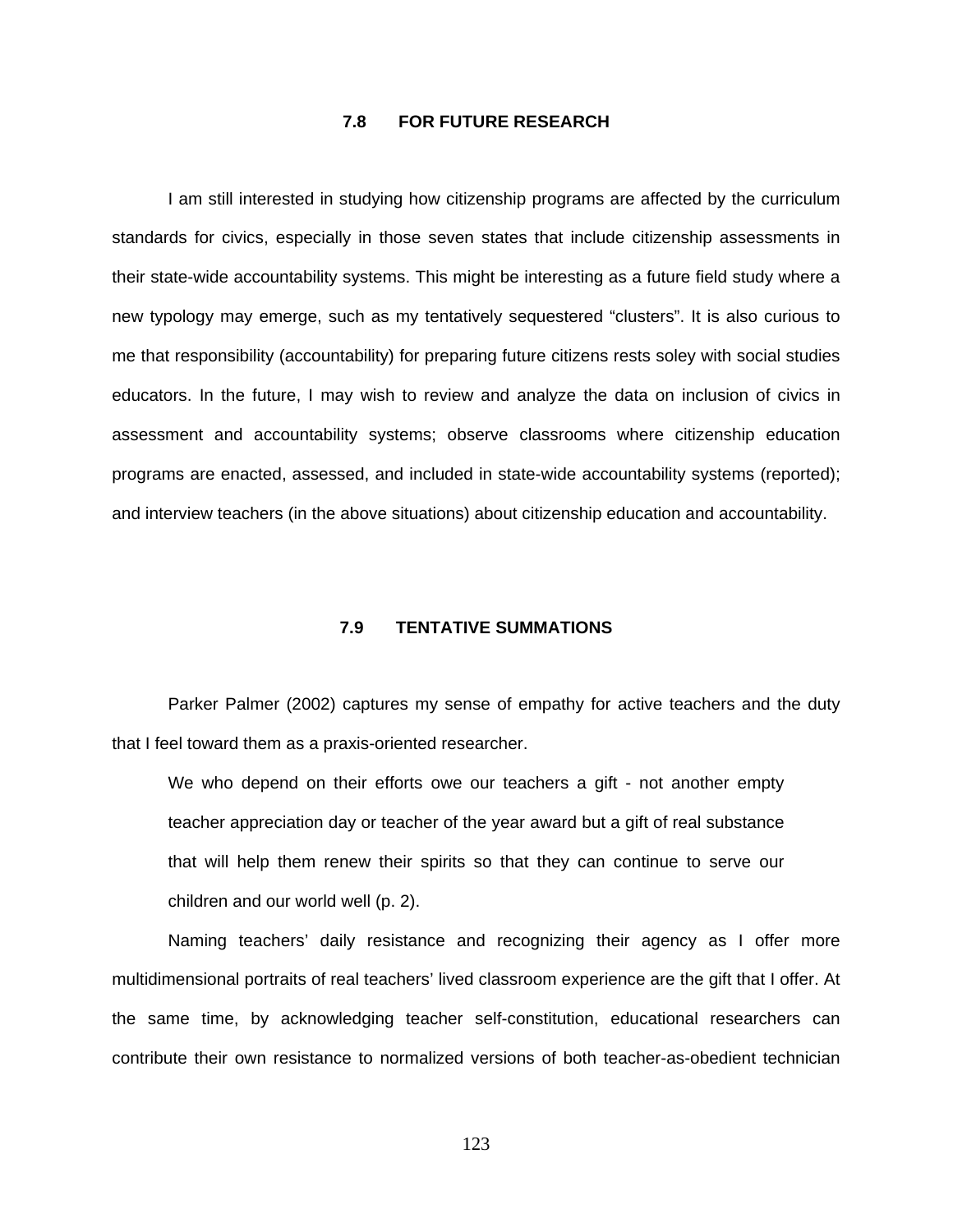and of teacher-as-victim, in relation to test-based accountability. We can offer this gift to principals, as well.

I did not begin this research project with Parker Palmer in mind, yet for me his focus on teacher identity represents the wisdom of practice. At the same time his reliance on the self is intimidating and ripe for exploitation by conservative reformers who manage a discourse of individual responsibility which excuses (or rather, normalizes) inequalities in political, social and economic systems. As a social scientist, I note the political and psychological consequences of individual responsibility. As a social justice educator, I am interested in the effect that structural inequality and/or dominant ideologies have on one's capacity for imagination. As I further refine my thinking about the possibilities for self-constitution, I realize that the principles of "cause and effect" in the physical and social realms are mirrored in the causal - though bidirectional relationships that exists between self-constitution and transformative education. Further, I see how these relationships bridge the social and personal realms, which affords me a glimpse of future scholarship where I might pursue my praxis into the newly formed interdisciplinary fields of contemplative studies and transformative education.

I have been asked many times throughout this research experience to explain what this dissertation is "about." In listening to my own answers and in conversation with others about this experience, I have arrived at several tentative summations. On one level, this study is about twelve local educators' thoughts on education for U.S. citizenship (civic pedagogies), their individualized notions of citizenship and their own self-constitutions as citizens. Then again, the study is about the way that these specific educators constitute themselves and about how these self-constitutions are a form of resistance to normalized notions of teaching and education. Still, the study is about my own journey of ad hoc theorizing toward a critical social theory of citizenship education.

As for the emancipatory nature of this project, what I have come to understand is that it is not that teachers cannot or do not offer resistance in the current context of high-stakes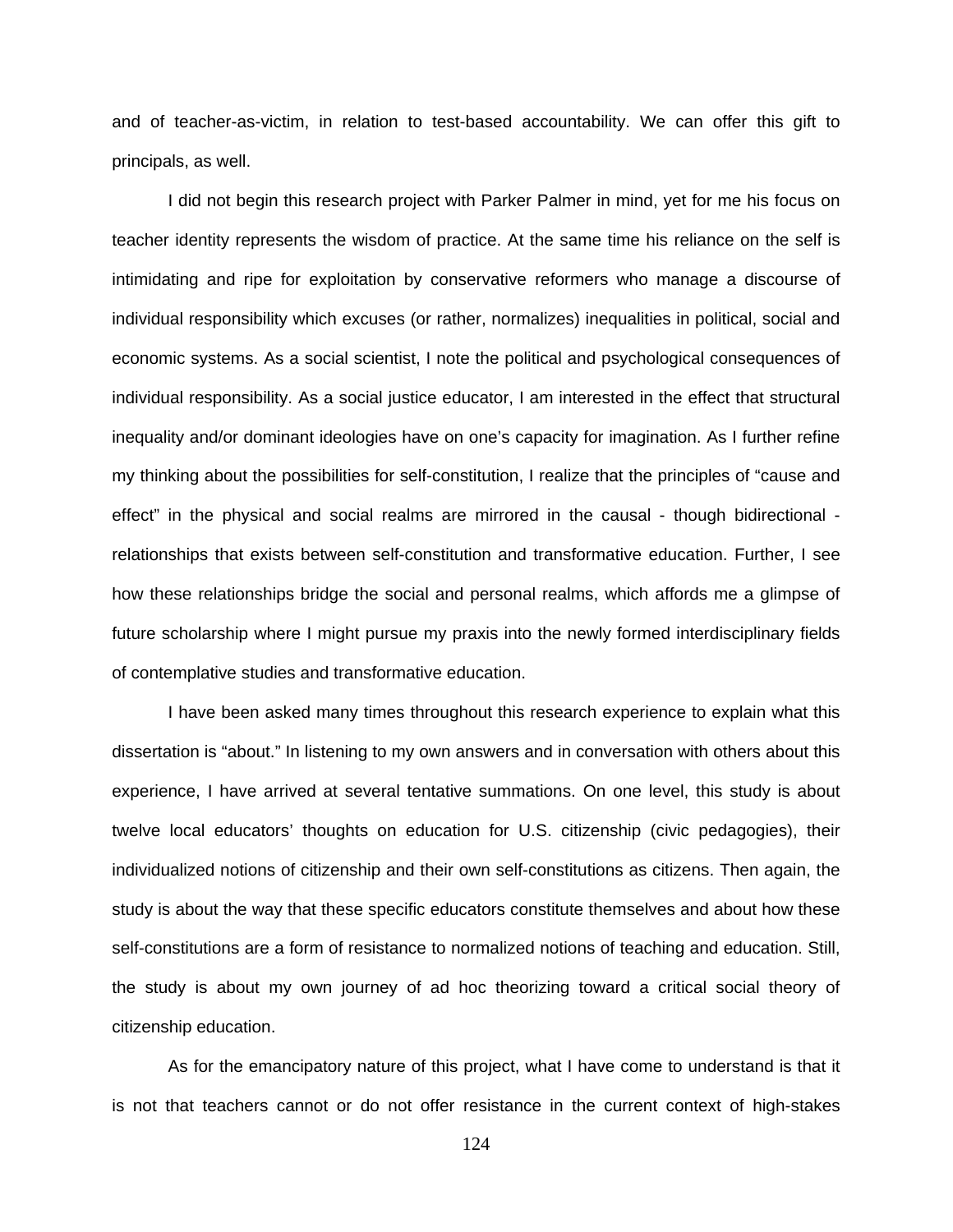accountability but that, for the most part, educational researchers and teacher educators do a poor job of recognizing and naming their resistance. Much of Foucault's work has been used to overcome naïve hopes about the emancipatory potential of education (Mayo, 2000, p.103), but I have found that through Foucauldian self constitution, educators may claim recognition for enacting resistance and thereby find hope and possibility for more and more freedom as they continue to work within highly problematic relations of power.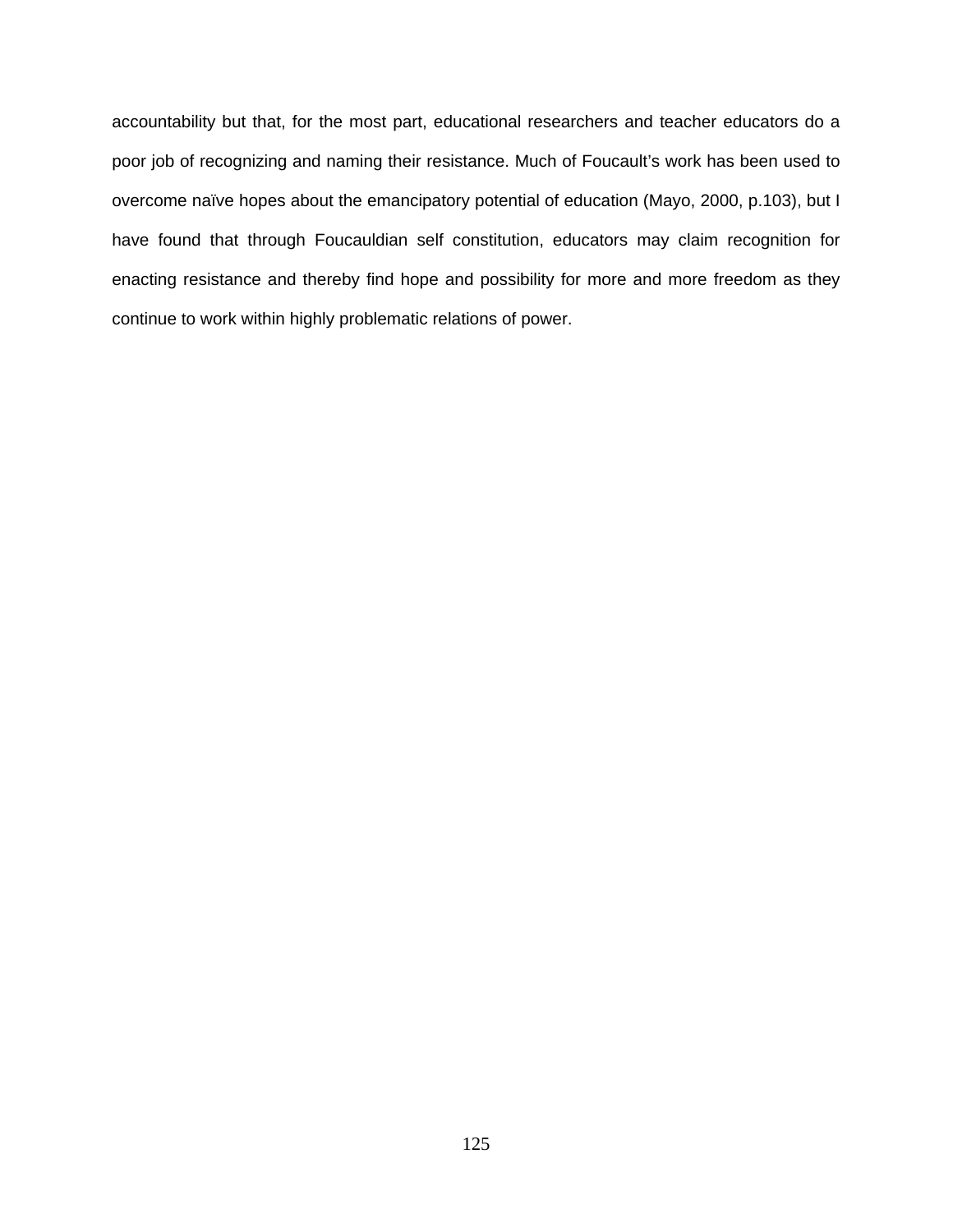# **APPENDIX A**

# **APPROVED PROTOCOL (0506172; M. GUNZENHAUSER P.I.).**

## **Research Protocol Abstract**

This project is a collaborative effort of a faculty member and a doctoral student on the implications of high-stakes accountability for the ways in which educators think and talk about the meaning and value of education. The co-researchers have approached this issue from separate but similar vantage points – individually their studies of educational reform and innovation have led them to appreciate the predominant effect that accountability policy has on any and all conversations about education.

## **IRB Research Protocol**

## **1.0 OBJECTIVE AND SPECIFIC AIMS**

This project has developed in consideration of the growing literature on the effects of accountability and high-stakes testing on schools and critical and post-structural social theory that addresses the exercises of power through policy, its implementation, and day-to-day practices of educators. The study addresses the following research questions and subquestions: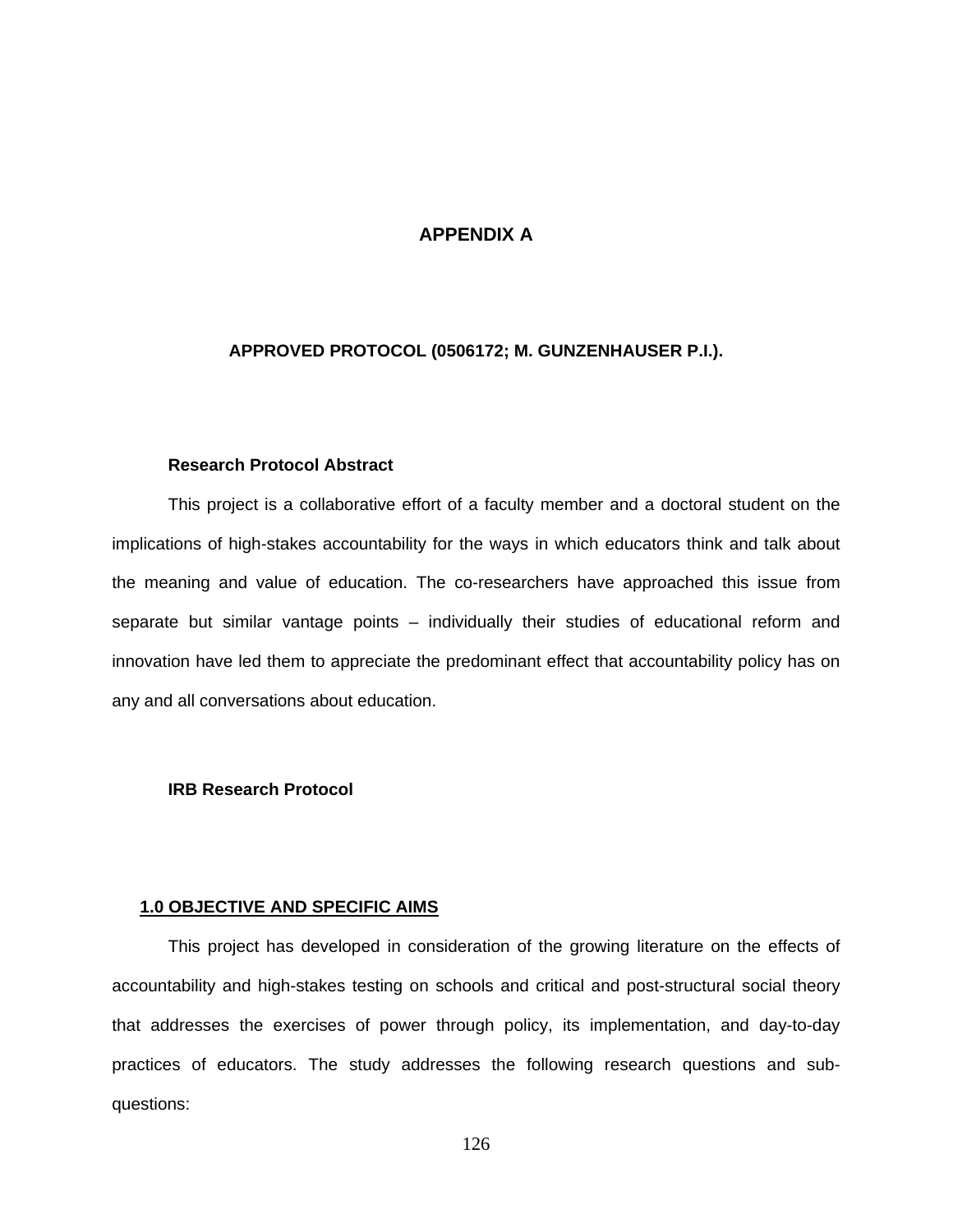1) How do educators in an era of high-stakes accountability view the meaning and value of education?

*a. How do educators talk about the meaning and value of education? b. What are the specific implications in educators' views about the role of education for democracy? c. How are educators' views about the meaning and value of education differentiated in different settings and with students of different race, class, and gender?* 

- 2) How are educators in an era of high-stakes accountability viewing their roles as educators? *a. How do educators view their relationships with students, parents, and communities? b. In what ways do educators believe themselves to be responsible for student learning?*
- 3) How does high-stakes accountability affect critical agency and thought of educators? *a. In what ways do educators "under surveillance" constrain their practice? b. In what ways do educators "under surveillance" resist efforts to constrain their practice?*
- 4) How have educators' practices changed in light of high-stakes accountability? *a. What practices, curricula and materials are facilitated by high-stakes accountability? a. What practices, curricula and materials are hindered by high-stakes accountability?*

## **2.0. BACKGROUND AND SIGNIFICANCE**

## **2.1 Background**

In this study, we use an interpretive theoretical perspective (Crotty, 1998) to focus on the meanings that educators make of their experience in particular settings and contexts. Taking this focus, we start also with prior related studies and throughout analysis aim to engage educators' meanings with multiple constructs. Our research questions and methodology are informed by prior research but also the emerging research and scholarship on high-stakes accountability by policy researchers, teacher educators, and philosophers of education. Research in four areas is particularly relevant and informs our research questions.

Our primary theoretical framework comes from Foucault's (1975/1995) genealogical study of discipline, surveillance, and normalization, *Discipline and Punish,* which has been particularly useful for studying the effects of power in education and is relevant for its articulation of domination and resistance. Foucault provides a lengthy analysis of how constant surveillance effects disciplinary power over inmates of an asylum, prisoners in a penal colony and students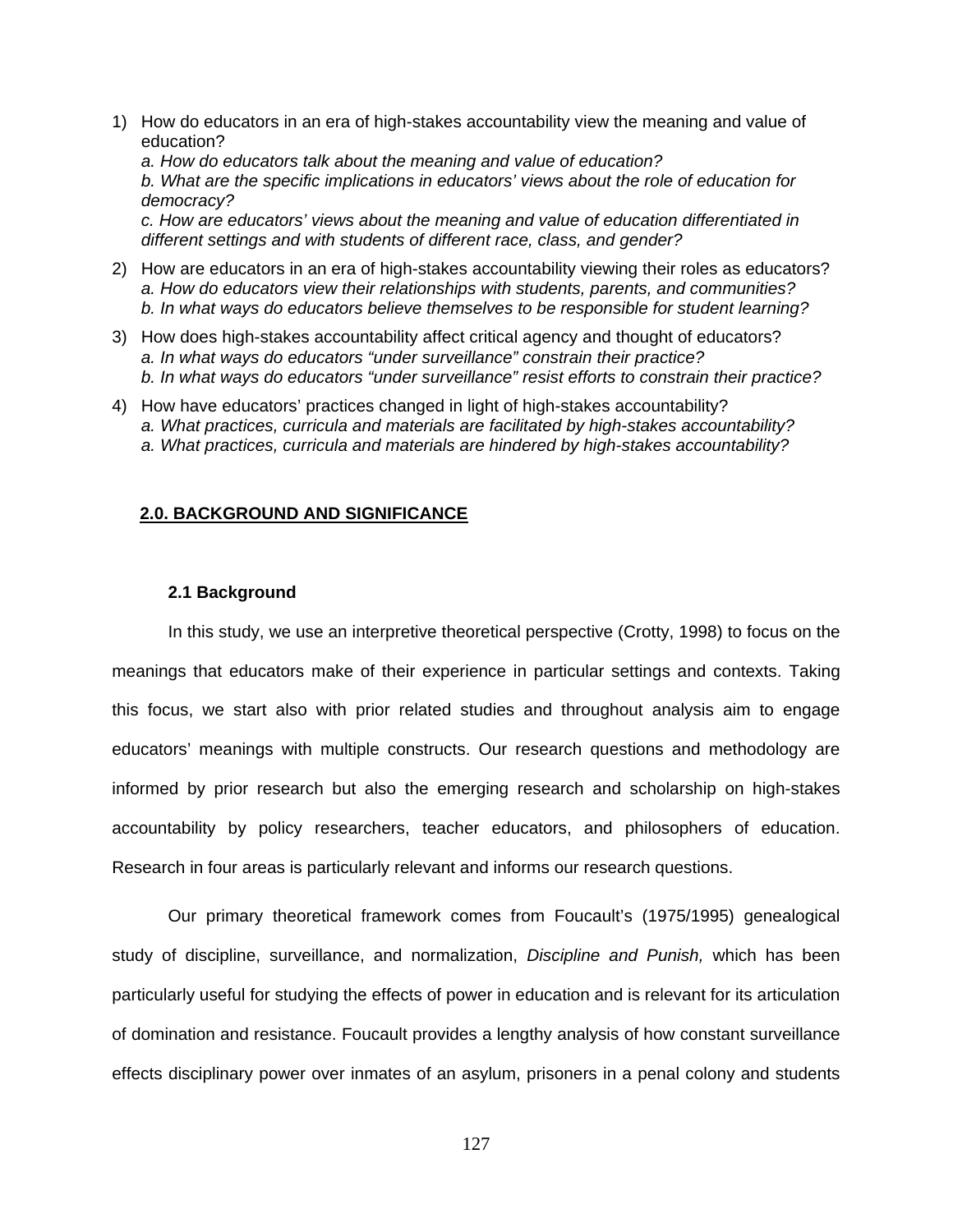in a school. In each of these systems, observation by an evaluative and judgmental authority, invested with the power to reward or punish, creates a sense of self-consciousness that objectifies the self as something lacking; something in need of control. From a functionalist perspective, this leads to structural efficiency and order, but for the individual, "panopticism" (the system of omnipresent gaze) promotes a pathological egocentricity in the individual under surveillance, which robs that person of the ability to make critical assessments of their own relative situation. An individual under surveillance acts as if he/she is always being watched, not because that is the case, but because it may be true at any one time. Most importantly, when one is concerned with behaving in accordance with expectations -- now internalized -- of the observers, one is not able to (or tends not to) recognize one's subjugation.

Educational researchers have explored Foucault's sense of knowledge/power in this context and theorized accountability as an example of surveillance (Vinson & Ross, 2004). When schools, administrators, students, teachers and (to some extent) communities are rated hierarchically according to the distribution of test scores, and when this information (knowledge) is published "for all to see", it serves as a mechanism of control (power). Conversely, those who determine what curricular components (knowledge) are important for students to know, or what knowledge is test-worthy, privilege the form and content of that knowledge (power) by making it testable. This is accomplished by the overuse of test questions that elicit specific (forced, closed set) answers. For Vinson and Ross, the most devastating consequence of this new disciplinarity is its threat to democracy. As they contend, surveillance runs contrary to the aims of democracy (as articulated by Dewey, 1966) because its disciplinary power is wielded by a few to the neglect or even detriment of the interests of the many. Further, the points of contact between groups are closed, scripted, standardized and mediated by images, not free and varied as Dewey's democratic ideal requires.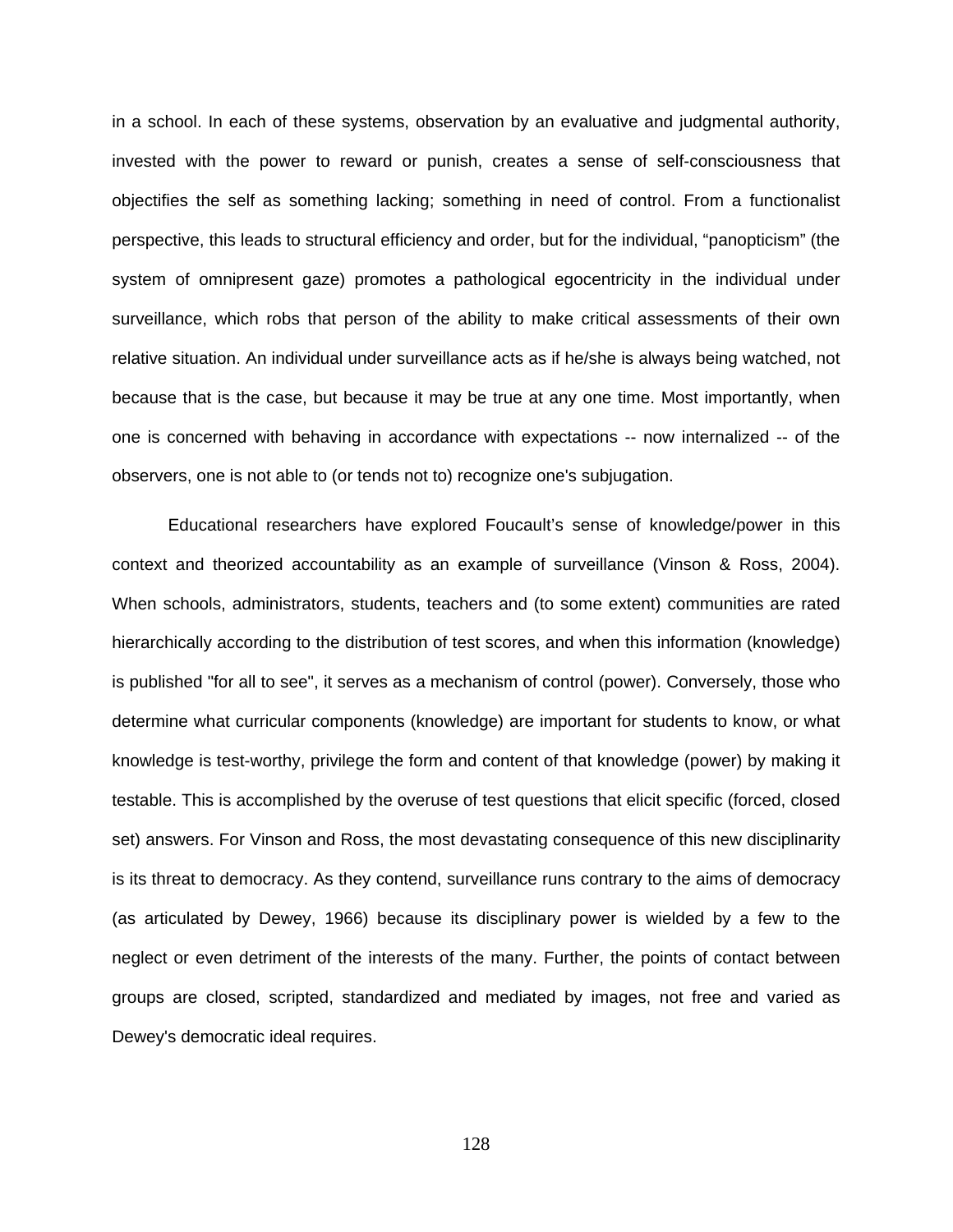Second, also relevant to our work are studies by teacher educators and others demonstrating a "constriction" of the curriculum. For example, science educators are concerned that the pressures of high-stakes accountability has curtailed efforts to make significant improvements in content-area instruction and led to the de-emphasis (or elimination) of content areas (Jones, Jones, & Hargrove, 2003; Jorgenson & Vanosdall, 2002).

Third are studies by advocates of high-standards and those who research their implementation (Carnoy, Elmore, & Siskin, 2003; Elmore & Fuhrman, 2001), who have advanced the concept of "internal accountability" as a way to distinguish processes in schools that encourage educators' accountability to student learning from processes of mere compliance, arising from "external accountability." Among the features of internal accountability is coherent vision, which Elmore describes as being the result of discussion among educators in a particular setting. Philosophers of education have similarly articulated the importance of coherent visions of the meaning and value of education. As Eisner (2002) argues, lack of attention to these fundamental questions leads to aimless pursuits of school reform. He further argues that in the rush to reform, too little emphasis is placed on the underlying philosophy of education that is being served. Prior research suggests that processes for promoting internal accountability are rather difficult (but not impossible) in a context of external accountability (Carnoy, Elmore & Siskind, 2003).

Fourth are works by social theorists and philosophers of education who have articulated the larger, philosophical implications of high-stakes accountability through analysis of significant concepts. Among these works is Biesta's (2004) distinction between accountability for test scores and responsibility for student learning. Biesta suggests that the conceptual focus on accountability alters the relation between teacher and student from a learning relation to a "consuming" relation, focusing on individual wants and needs rather than collective responsibility for all children. An implication is that by changing the student-teacher relation,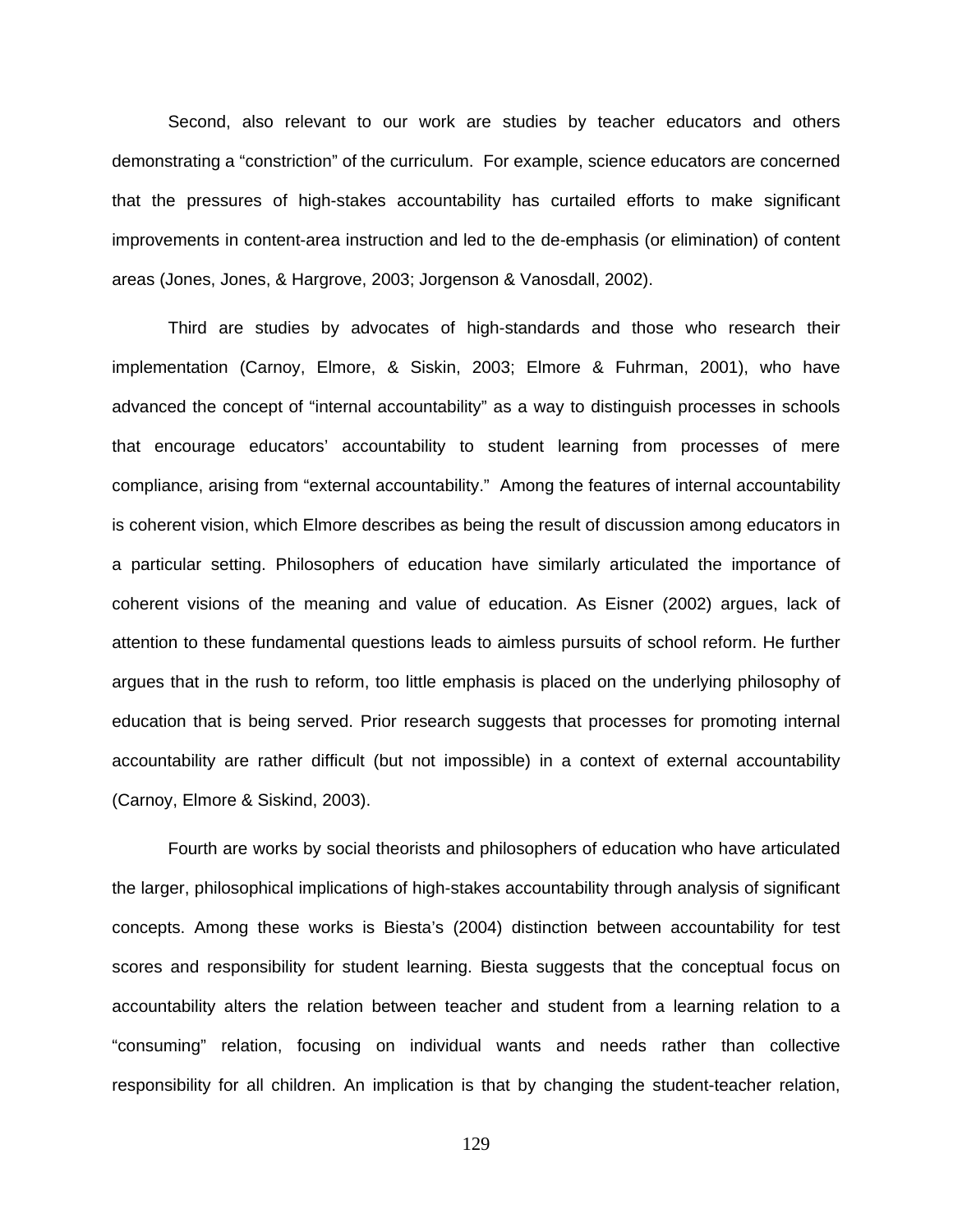public schooling becomes a consumer good rather than a public good, leading to fundamental changes in public education.

#### **2.2 Significance**

The study is significant in that it moves forward a progression of research about the effects of high-stakes testing to the level of philosophy of education. As an empirical project, it is open to the moments of surveillance, self-regulation, but also resistance. The phenomenon of high-stakes testing represents a significant test for social theories that attempt to articulate the extent to which individual actors are capable of acting in resistance to dominating social structures.

By focusing on individuals' meaning-making, the research has potential for understanding the role that educational reformers may play in an era of high-stakes accountability and provide the grounds for successor policies. Perhaps most importantly, the research should provide important implications for schools of education on how to prepare teachers, administrators, and other personnel for creating meaningful philosophies of education in an era of high-stakes accountability.

#### **3.0 RESEARCH DESIGN AND METHODS**

## **3.1 Research Design and Methods**

Most significant in this study are the perspectives of individual educators in particular settings. We take on a qualitative methodology based primarily on in-depth, open-ended interviews that ask respondents to focus on the four main research questions. Prior research has suggested that high-stakes accountability has differential effects in different settings (Carnoy, Elmore, & Siskin, 2003). The differentiation depends on how states, districts, and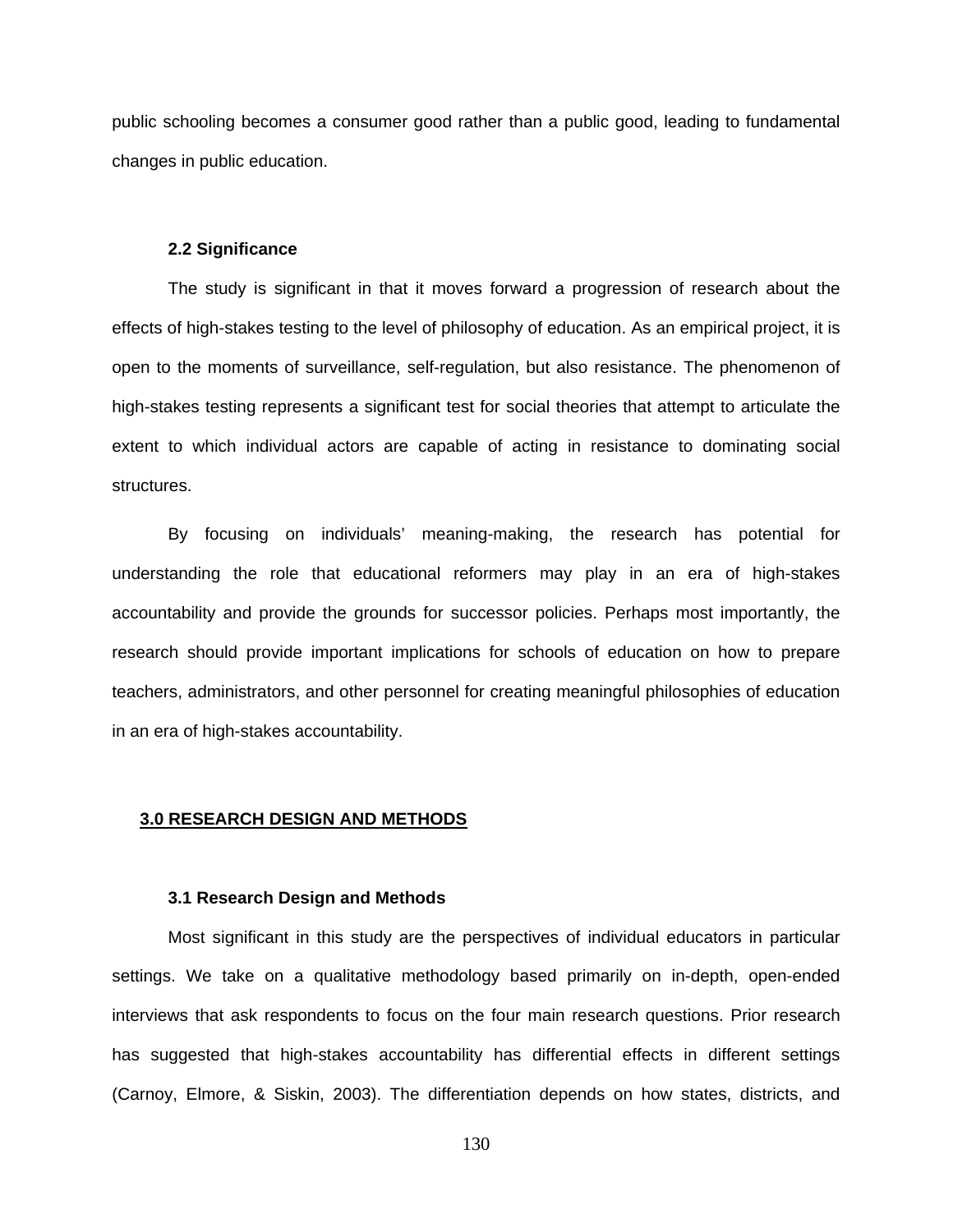schools institute practices and structures in response to high-stakes accountability legislation. Our sampling strategy is designed to obtain maximum variation (Patton, 2002) with the chosen population of Western Pennsylvania. True to an emergent design in qualitative research, maximum variation will be determined through ongoing analysis. During the first 12 months of the study, during which time we plan to interview 25 respondents, we will interview a sample of educators who are teachers and administrators in urban, rural, and suburban settings at elementary, middle and high schools in Western Pennsylvania.

We will interview each respondent using an interview protocol, modified from prior research conducted by the faculty collaborator. The semi-structured interview script was shown to elicit a comprehensive overview of respondents' perspectives on high-stakes accountability and elicited significant themes that could be explored in follow-up interviews. Follow-up interviews will focus on the same themes and seek elaboration of respondents' meanings (Rubin & Rubin, 1995). The collaborators will conduct the interviews, starting Fall 2005, pending IRB approval, and continuing through Summer 2008. Additional doctoral students interested in the topic will be recruited beginning in Fall 2005 to conduct interviews and participate on the research team.

In this interpretivist theoretical perspective, contextually-rich depictions of multiple participants within an individual setting are valued along with responses to a survey distributed to samples of teachers and administrators. Researchers use both methods in tandem to understand the perceptions and meanings that school personnel make of their experience, explore the language that they use to describe their experience, and locate the multiple, alternative explanations that school personnel use to describe their settings.

## **3.2 Data Collection and Statistical Considerations**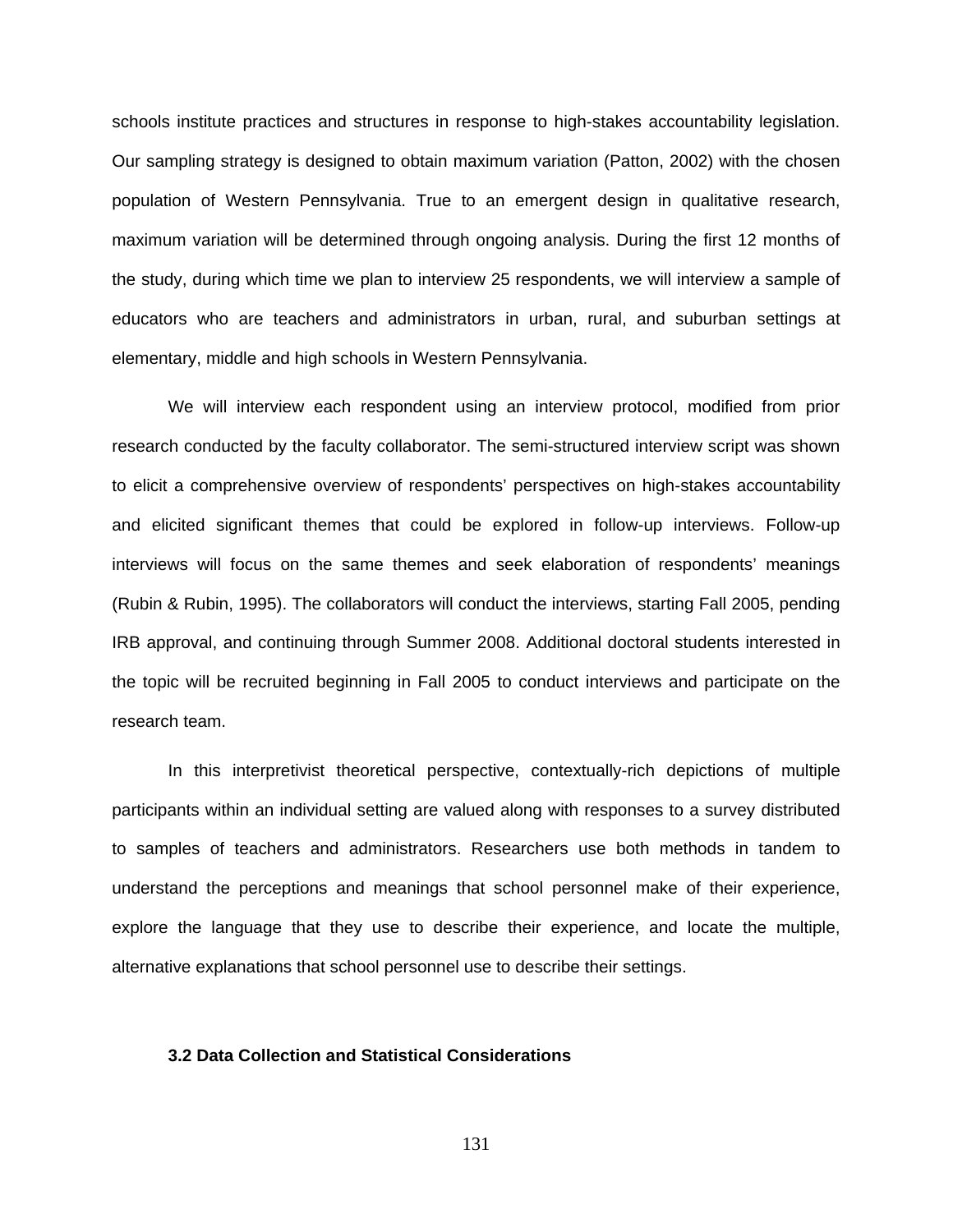All data will be recorded and transcribed by a hired transcriptionist. Qualitative research software will be used to manage the data. The research team will read the transcribed interviews to identify significant themes. The primary methods for transforming data into meaningful themes will be memo-writing, dialogue, and recursive data collection. This method of analysis is based upon the work of Emerson, Fretz, and Shaw (1995) and Coffey and Atkinson (1996), anthropologists and sociologists influenced by grounded theory, but who advocate conducting qualitative analysis without the assumptions from traditional grounded theory about underlying order and causality. This framework allows for multiple possible avenues of meaning to be captured, encouraging the researcher not to foreclose too quickly possible meanings that may be embedded in text. Particular attention will be paid to how respondents use language, how they define significant words and concepts that they use to describe their experience, and how they use metaphors to ascribe meaning to their experiences. Meanings are explored through the use of analytic and theoretical memos, the procedure for which is influenced by Strauss (1987), but again augmented to reflect an interpretivist theoretical perspective. The analysis is significantly a process likened to that of collaborative team ethnography, wherein multiple interpretations are brought to bear on data (Gerstl-Pepin & Gunzenhauser, 2002).

The team expects written projects to emerge after the first nine months of data collection. The team intends to produce conference papers for presentation at national professional conferences beginning in the 2005-2006 school year, including the American Educational Research Association and the American Educational Studies Association. The focus will be on providing the doctoral student co-researcher and other graduate student researchers who join the team a shared base of data from which co-authored and individually authored work may emerge.

#### **4.0 HUMAN SUBJECTS**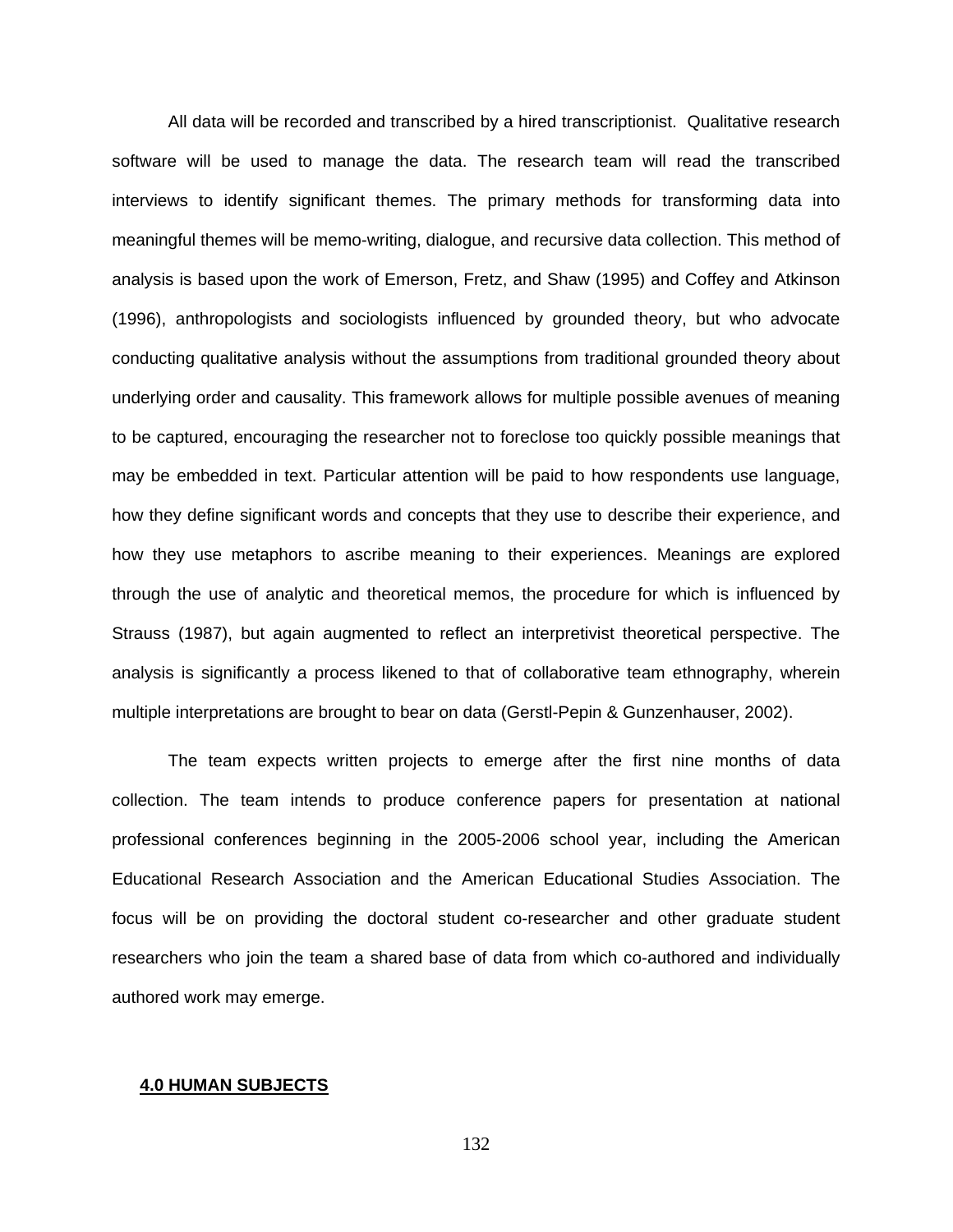#### **4.1 Population Non-discrimination Statement**

The subject population is composed of adult persons employed as certified professionals in Southwestern Pennsylvania's public schools. The racial, gender and ethnic characteristics of the proposed subject population reflects the demographics of teachers and school administrators in Southwestern Pennsylvania.

#### **4.2 Recruitment Procedures**

The investigators will identify representative interview subjects from school districts in Southwestern Pennsylvania with the intentions of maximizing geographical and demographic variation.

The investigators will begin by interviewing teachers and administrators that are already known to us. Additional potential subjects will be identified by recommendation from educational leaders and scholars from Pittsburgh's multiple university communities. These leaders and scholars, who we term "gatekeepers," are colleagues in the School of Education and current and former students of the School of Education. We will explain the research project to the gatekeepers and ask them to contact colleagues and associates who are currently working as teachers or administrators in public schools. The gatekeepers will inform the research team members of the names and telephone numbers or email addresses of teachers and administrators who are willing to be contacted by the research team.

Members of the investigational team will then contact potential subjects by telephone. (See telephone script in appendices.)

Each subject's informed consent will be obtained in writing, prior to initial interview.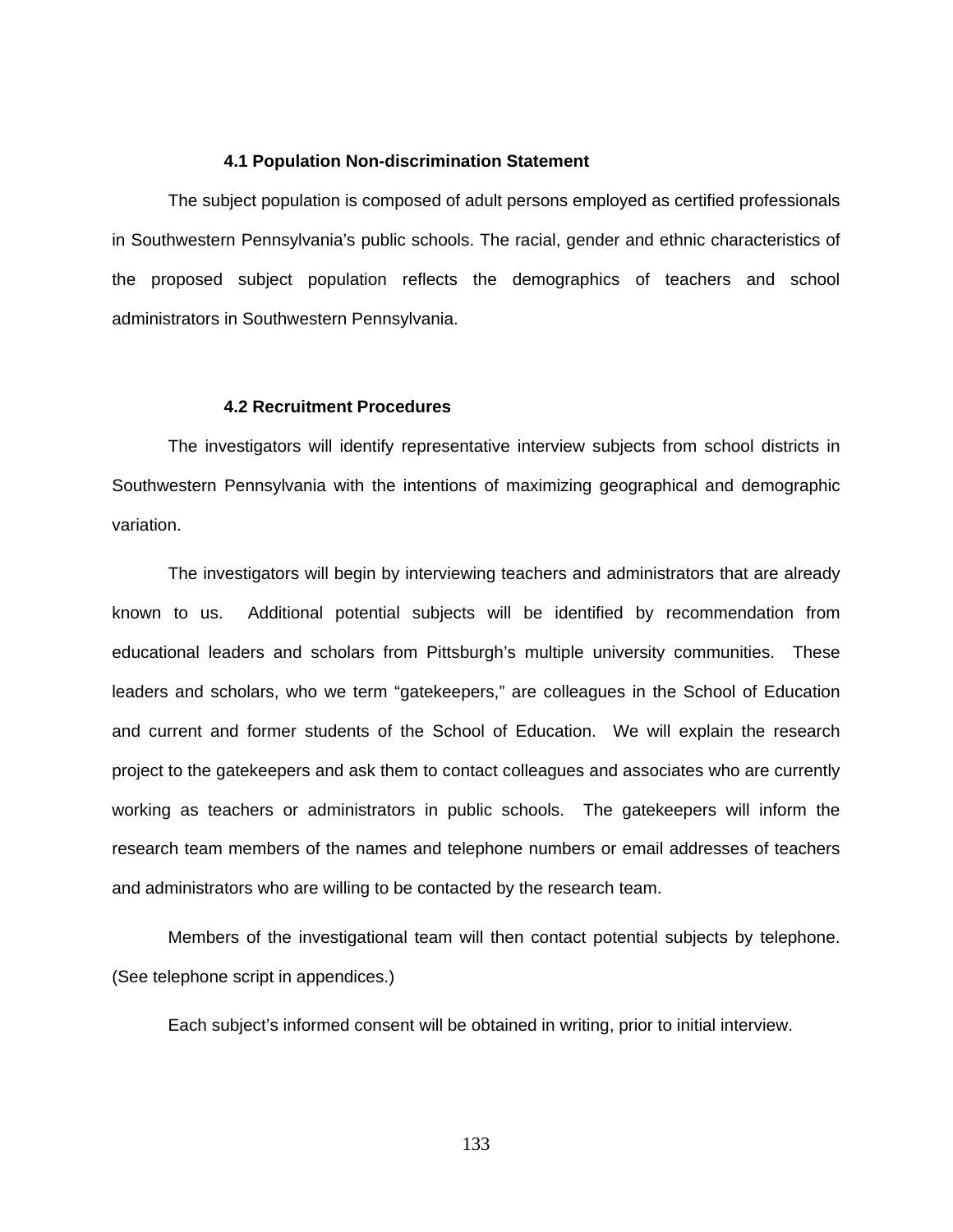Each subject will receive a copy of their informed consent letter which describes the nature of the research, the risks and potential benefits of study participation, and their rights as a research subject prior to obtaining their signature on the informed consent document.

#### **4.3 Risk/Benefit Ratio**

There are NO potential risks for interview subjects in participating in this study. In the event of unforeseen adverse events, the primary investigator will make a reasonable effort to ensure that subjects who have suffered by association with/as a consequence of research participation receive adequate care to correct or alleviate the consequences of the adverse event to the extent possible.

#### **4.4 Data and Safety Monitoring Plan**

A data and safety monitoring plan will be implemented by the Principal Investigator to ensure that there are no changes in the risk/benefit ratio during the course of the study and that confidentiality of research data is maintained. Each member of the study team will meet with the PI and review confidentiality issues and complete a confidentiality agreement, prior to having contact with research subjects. Investigators and study personnel will meet twice monthly to discuss the study (e.g., study goals and modifications of those goals; subject recruitment and retention; progress in data coding and analysis; documentation, identification of adverse events or research subject complaints; violations of confidentiality) and address any issues or concerns at that time. Minutes will be kept for these meetings and will be maintained in the study regulatory binder. Any instances of adverse events will be reported immediately to the University of Pittsburgh IRB using the standard forms and/or procedures that have been established by the IRB. The yearly IRB renewal for this study will include a summary report of the Data and Safety Monitoring Plan findings from the prior year.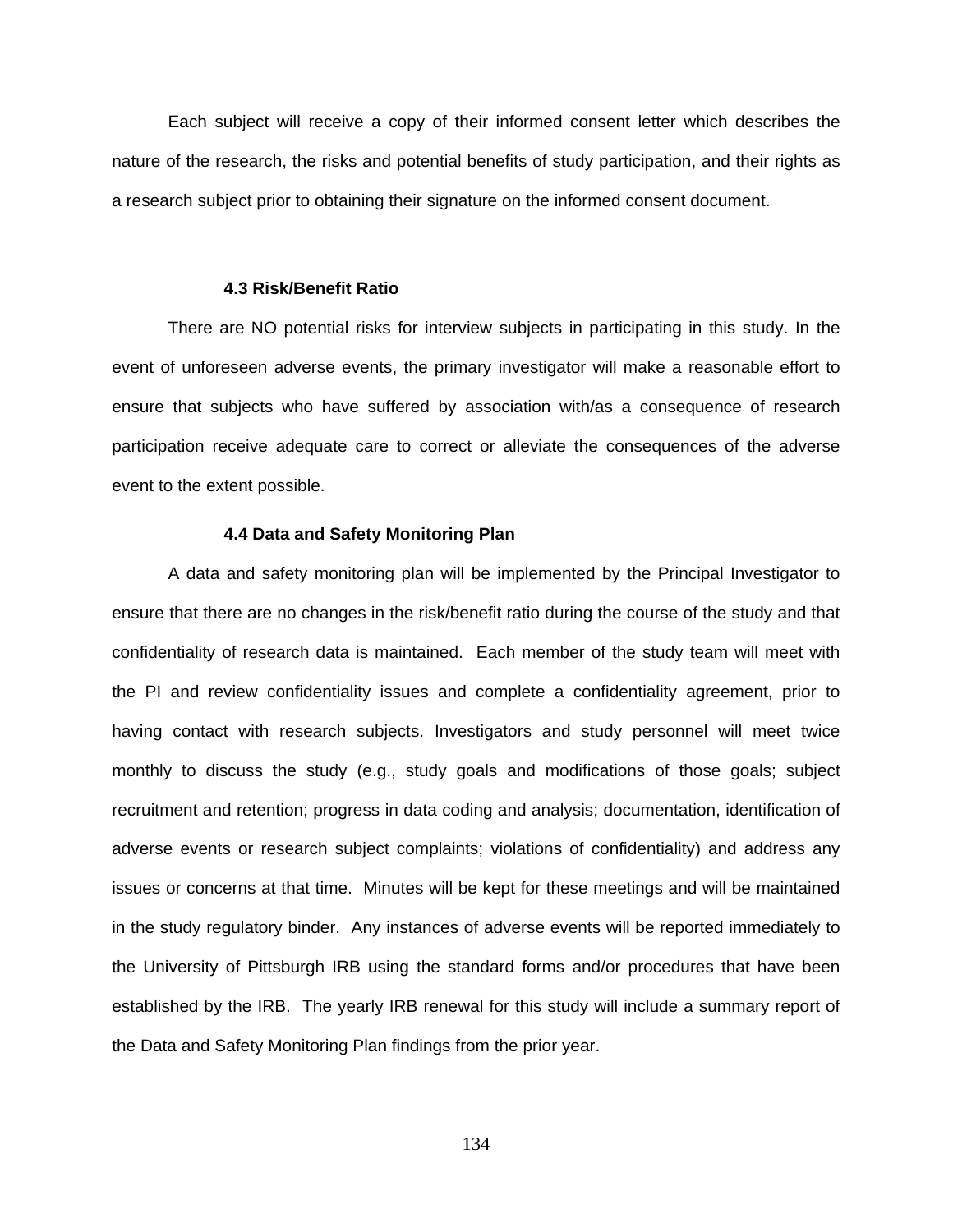Signed consent forms will be required of all interview subjects. During the interviews, we will take notes for later analysis. With the subject's permission, the interview will also be audiotaped to help in the note-taking process. At the conclusion of the study, the tapes will be erased. In order to protect the subject's identity, the interviewer will assign pseudonyms for the subject, their school, and their school district. All information collected will be kept confidential, and the list indicating the subject's actual name will be kept in a secure place by the primary investigator. Other than the interviewer, no other graduate students will be made aware of the subject's identity. The study may result in published articles, dissertations, and/or presentations at professional conferences. Any reporting that arises from this research project will not identify individuals, place names, or events. Subjects freely choose to participate in the study, are free to withdraw at any time, and will not be penalized in any way for withdrawing or declining. Subjects may direct questions or concerns to members of the research team. Subjects will be furnished with contact information and a copy of their signed consent forms.

There are no potential benefits to the subject for participation in this research study. This research may potentially benefit society by providing important implications for schools of education on how to prepare teachers, administrators, and other personnel for creating meaningful philosophies of education in an era of high-stakes accountability.

## **5.0 COSTS AND PAYMENTS**

#### **5.1 Research Study Costs**

Interview subjects will NOT incur any cost in relation to this research study.

#### **5.2 Research Study Payments**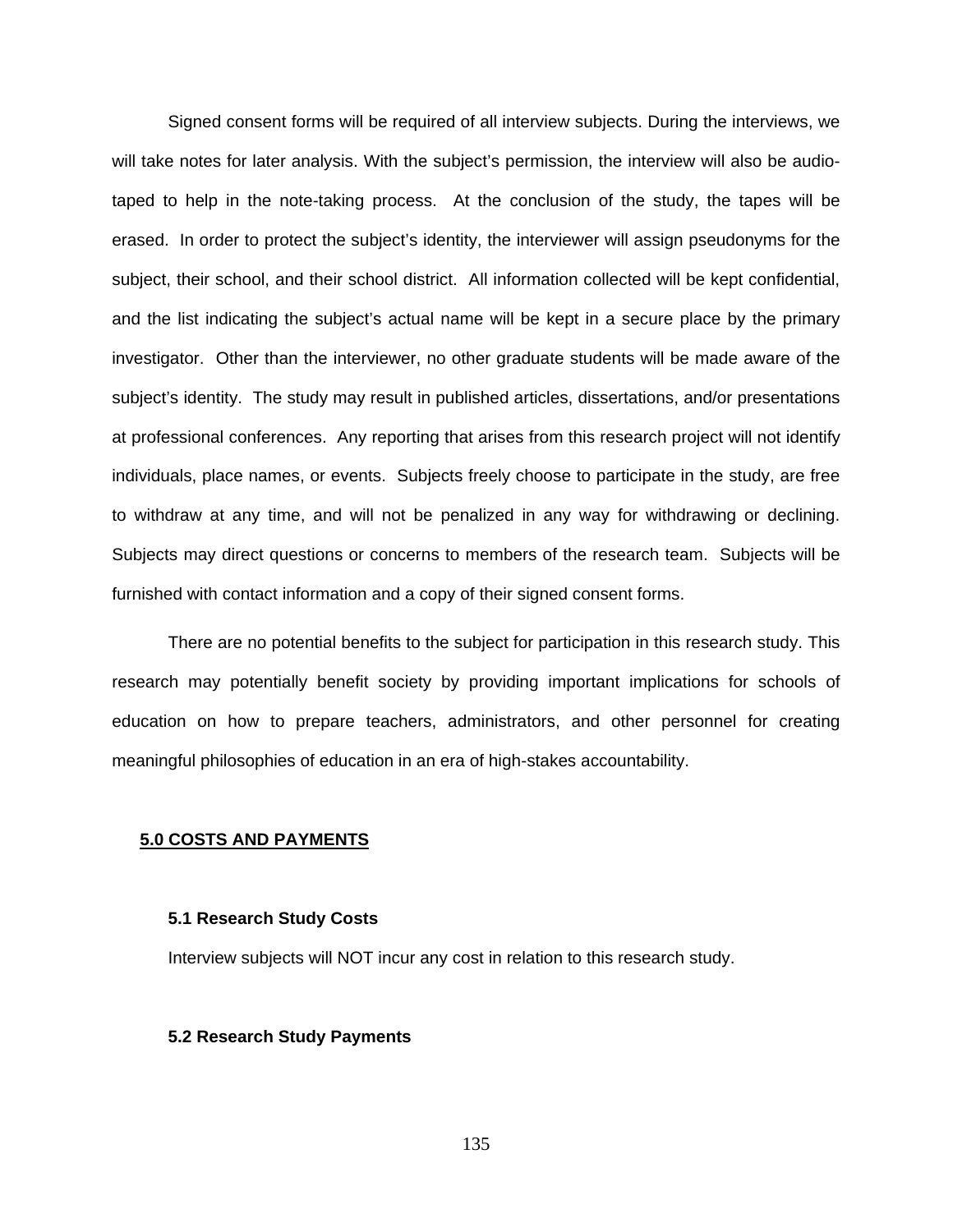Payments will NOT be made to the interview subjects Resources are allocated primarily to pay for transcription services and to support a graduate research assistant for several weeks during the fall semester 2005.

#### **6.0 APPENDICES**

## **6.1 Qualifications of Investigators**

With this project, the primary investigator, a visiting faculty member at the University of Pittsburgh's School of Education continues inquiry in an area begun while part of a research team at another university. He has conducted several qualitative research studies and codirected a two-year mixed-methods evaluation study. The co-investigator is a doctoral student and Teaching Fellow in the School of Education's Department of Administration and Policy Studies. The co-investigator is a certified teacher in the state of Pennsylvania, with graduate degrees in both the social sciences and education and experience in public policy research. The collaboration builds on the research design of the primary investigator's prior work to establish a new line of inquiry and the basis for creating a larger research team of graduate students at the University of Pittsburgh (Gunzenhauser, Mathers, Barnett, & Burkhalter, 2004).

## **6.2 Informed consent letter**

See attached.

#### **6.3 Telephone recruitment script**

See attached.

#### **6.3 Bibliography/References (if applicable)**

Biesta, G.J.J. (2004). Education, accountability, and the ethical demand: Can the democratic potential of accountability be regained? *Educational Theory, 54*(3), 233-250.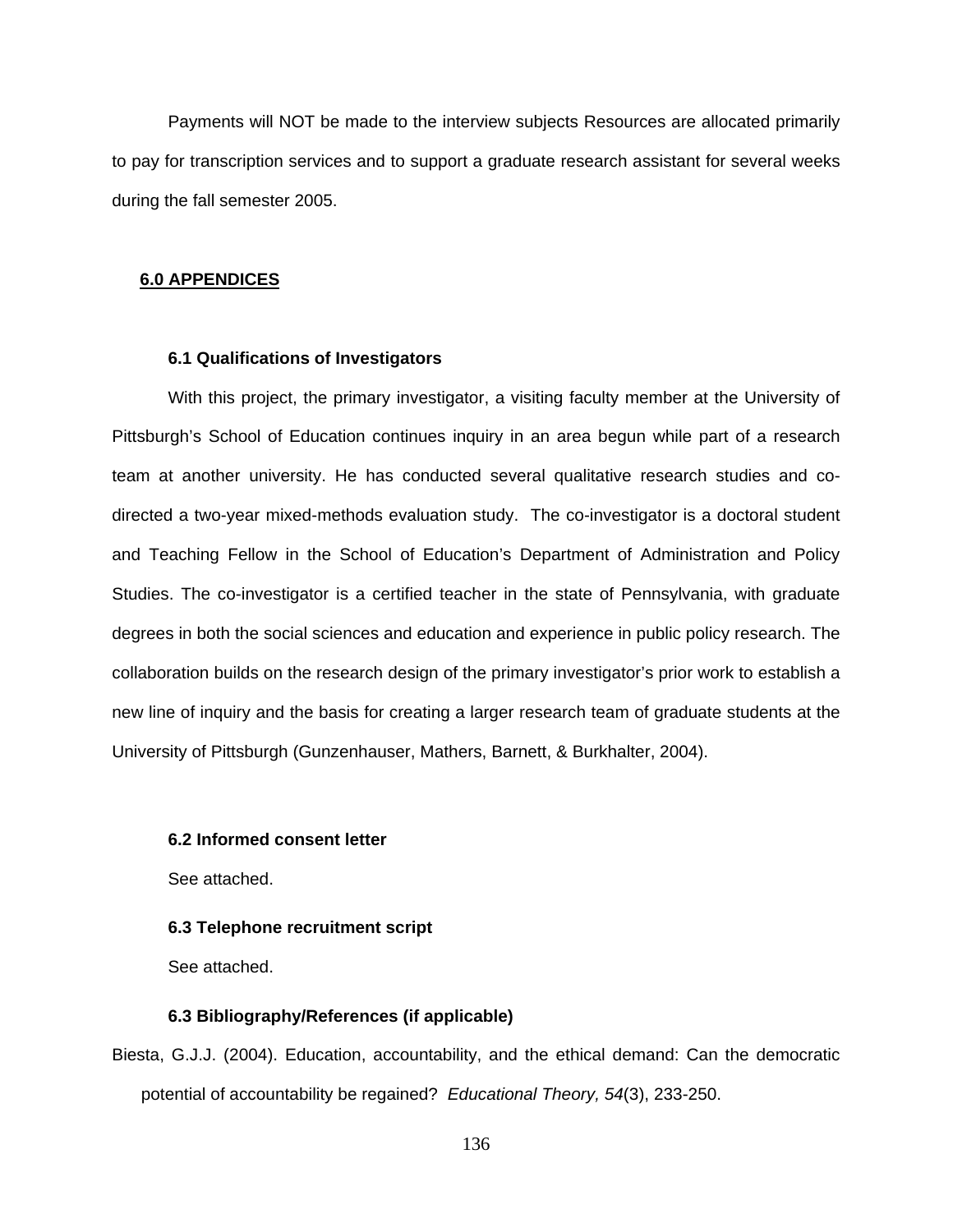Carnoy, M., Elmore, R., & Siskin, L.S. (Eds.) (2003). *The new accountability: High schools and high-stakes testing.* New York: Routledge Falmer.

Coffey, A., & Atkinson, P. (1996). *Making sense of qualitative data.* Thousand Oaks, CA: Sage.

Crotty, M. (1998). *The foundations of social research.* London: Sage.

Dewey, J. (1966). *Democracy and education.* New York: Macmillan.

Eisner, E.W. (2002). The kind of schools we need. *Phi Delta Kappan, 83*(8), 576-583.

- Elmore, R.F., & Fuhrman, S.H. (2001). Holding schools accountable: Is it working? *Phi Delta Kappan, 83*(1), 67-72.
- Emerson, R.M., Fretz, R.I., & Shaw, L.L. (1995). *Writing ethnographic fieldnotes.* Chicago: University of Chicago Press.
- Foucault, M. (1995). *Discipline and punish: The birth of the prison,* 2nd ed. (Alan Sheridan, Trans.). New York: Vintage Books. (Original work published 1975)
- Gerstl-Pepin, C.I., & Gunzenhauser, M.G. (2002). Collaborative ethnography and the paradoxes of interpretation. *International Journal of Qualitative Studies in Education*, *15*(2), 137-154.
- Gunzenhauser, M.G., Mathers, J.K., Barnett, J., & Burkhalter, B. (2004, November). *New exercises of power in schools: The discourse and politics of accountability.* Symposium presented at the annual meeting of the American Educational Studies Association. Kansas City, MO.
- Jones, M.G., Jones, B.D., & Hargrove, T.Y. (2003). *The unintended consequences of highstakes testing.* Lanham, MD: Rowman & Littlefield.
- Jorgenson, O., & Vanosdall, R. (2002). The death of science? *Phi Delta Kappan, 83*(8), 601- 605.
- Patton, M.Q. (2002). *Qualitative research and evaluation methods, 3rd edition.* Thousand Oaks, CA: Sage.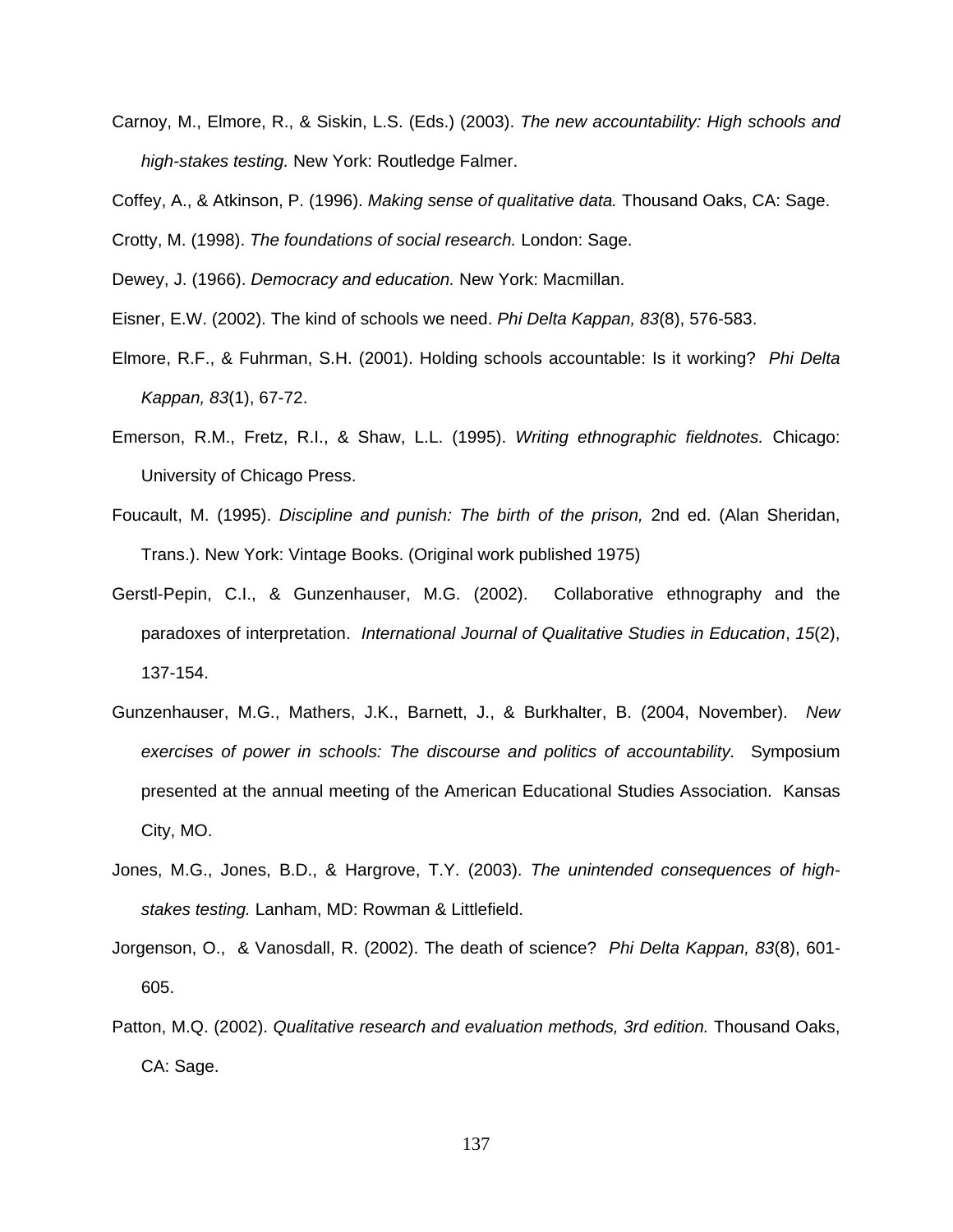- Rubin, I., & Rubin, H.J. (1995). *Qualitative interviewing: The art of hearing data.* Thousand Oaks, CA: Sage Publications.
- Strauss, A.L. (1987). *Qualitative analysis for social scientists.* Cambridge, UK: Cambridge University Press.
- Vinson, K.D., & Ross, E.W. (2004). *Image and education: Teaching in the face of the new disciplinarity.* New York: Peter Lang.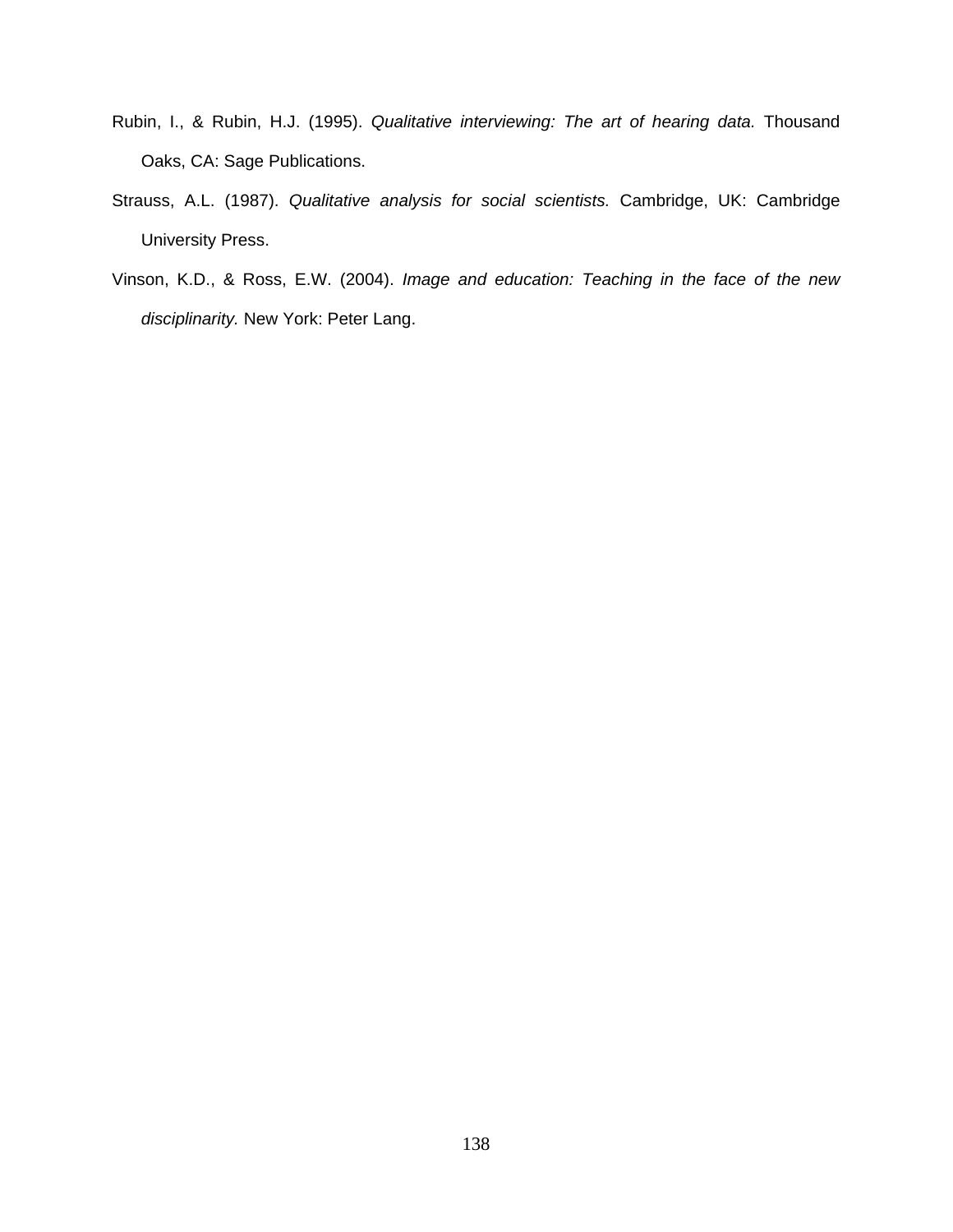# **CONSENT TO PARTICIPATE AS A RESPONDENT IN A RESEARCH STUDY**

| TITLE:                         | Effects of High-Stakes Accountability<br>The<br>on               |
|--------------------------------|------------------------------------------------------------------|
|                                | <b>Educators' Discourse About the Meaning and Value of</b>       |
|                                | <b>Education</b>                                                 |
| <b>PRINCIPAL INVESTIGATOR:</b> | Michael G. Gunzenhauser, Ph.D., Visiting Associate               |
|                                | Professor,                                                       |
|                                | School of Education, 5708 Posvar Hall, Pittsburgh PA             |
|                                | 15260                                                            |
|                                | Phone: 412/343-0357, Email: mgunzen@pitt.edu                     |
| <b>CO-INVESTIGATORS:</b>       | Andrea Hyde, Ph.D. Student, Administrative and Policy Studies    |
|                                | School of Education, 5902 Posvar Hall, Pittsburgh PA 15260       |
|                                | Email: ahyde@pitt.edu                                            |
| <b>FUNDING SOURCE:</b>         | Internal grant from University of Pittsburgh School of Education |

# *Why is this study being done?*

The purpose of this study is to understand the views of Pennsylvania educators about the meaning and value of education and the ways in which public school accountability policies have contributed to their views.

# *Who is being asked to take part in this study?*

Approximately 75 teachers and administrators in public and private schools in Pennsylvania will be invited to participate in this research study.

# *What are the procedures of this study?*

If you agree to participate in this research study, you will be interviewed by the principal investigator, the co-investigator, or another graduate student on the research team. The interviewer will ask about your views regarding the meaning and value of education, and the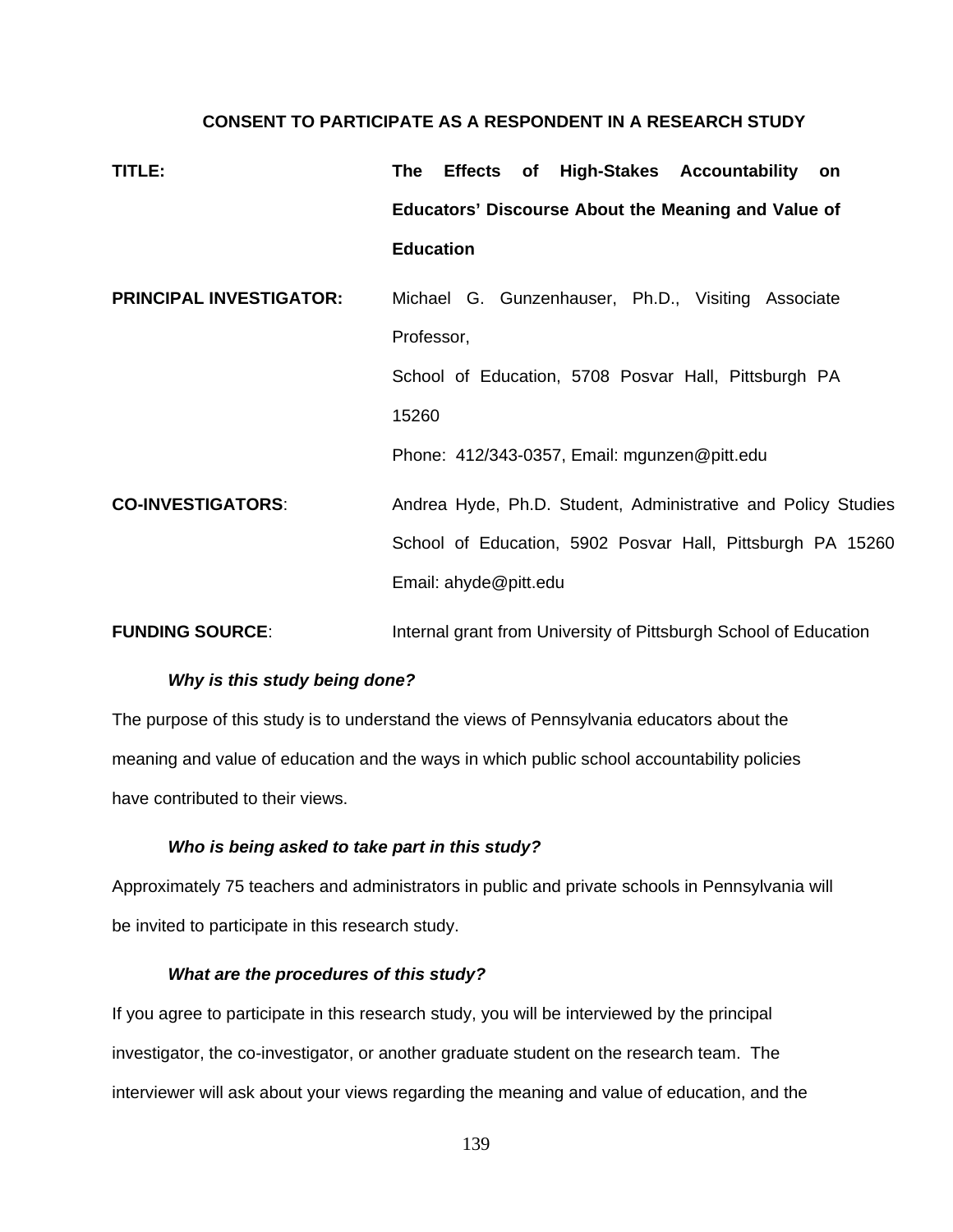interview will take approximately 45-60 minutes to complete. You will also be asked questions about your professional practice as an educator, the mood and climate where you work, and your views on accountability policy. To help us more accurately capture your views, we will audiotape your responses.

# *How will my eligibility for the study be determined?*

All teachers and administrators in Pennsylvania will be eligible to participate.

# *What are the possible risks and discomforts of this study?*

There is little risk involved in this study. No invasive procedures are included. The major potential risk is a breach of confidentiality, but we will do everything possible to protect your privacy. To reduce the likelihood of a breach of confidentiality, all researchers have been thoroughly trained to maintain your privacy.

# *Will I benefit from taking part in this study?*

You will receive no direct benefit from participating in this study. However, you may learn more about yourself as a result of completing the interview.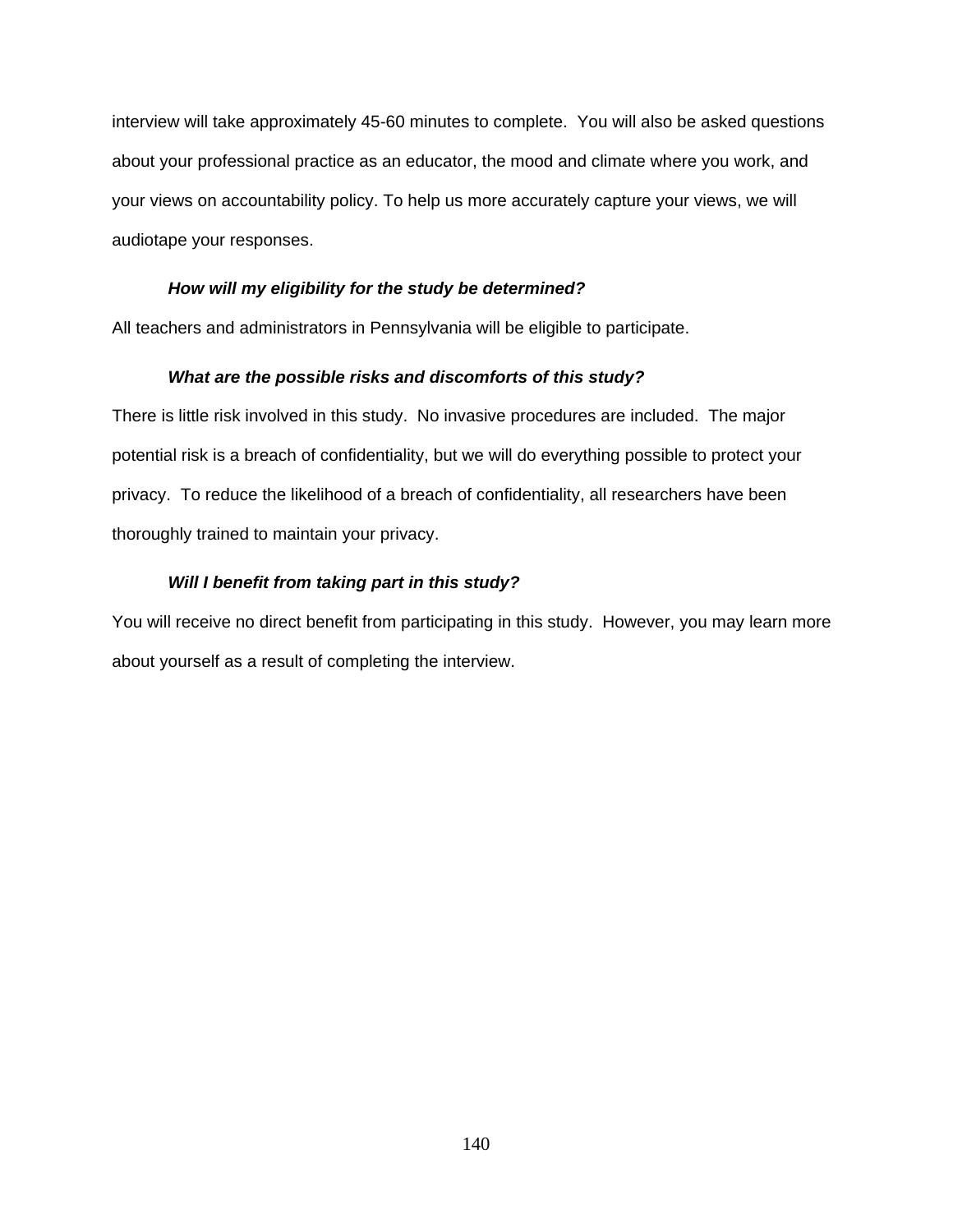# *Are there any costs to me if I participate in this study, and will I be paid for my participation?*

There are no costs to you for participating in this study. There is no compensation for participation in this study.

# *Will anyone know that I am taking part in this study?*

All records pertaining to your involvement in this study are kept strictly confidential and any data that includes your identity will be stored in locked files at all times. On the transcript of your interview, a pseudonym will be assigned to your name and the name of your place of employment. At the end of this study, any records that personally identify you will remain stored in locked files and will be kept for a minimum of five years. Your identity will not be revealed in any description or publications of this research. Although we will audiotape the interview, we will not refer to you by name during the taping, and we will retain the tapes only until the completion of the study; we will then destroy them.

In unusual cases, your research records may be released in response to an order from a court of law. It is also possible that authorized representatives from the University of Pittsburgh Research Conduct and Compliance Office, or the University of Pittsburgh IRB, may review your data for the purpose of monitoring the conduct of this study. Also, if the investigators learn that you or someone with whom you are involved is in serious danger of potential harm, they will need to inform the appropriate agencies, as required by Pennsylvania law.

#### *Is my participation in this study voluntary?*

Yes. Your participation in this study is completely voluntary. You may refuse to take part in it, or you may stop participating at any time, even after signing this form. Your decision will not affect your relationship with the University of Pittsburgh, nor will you lose any benefits that you might be eligible for because of your decision.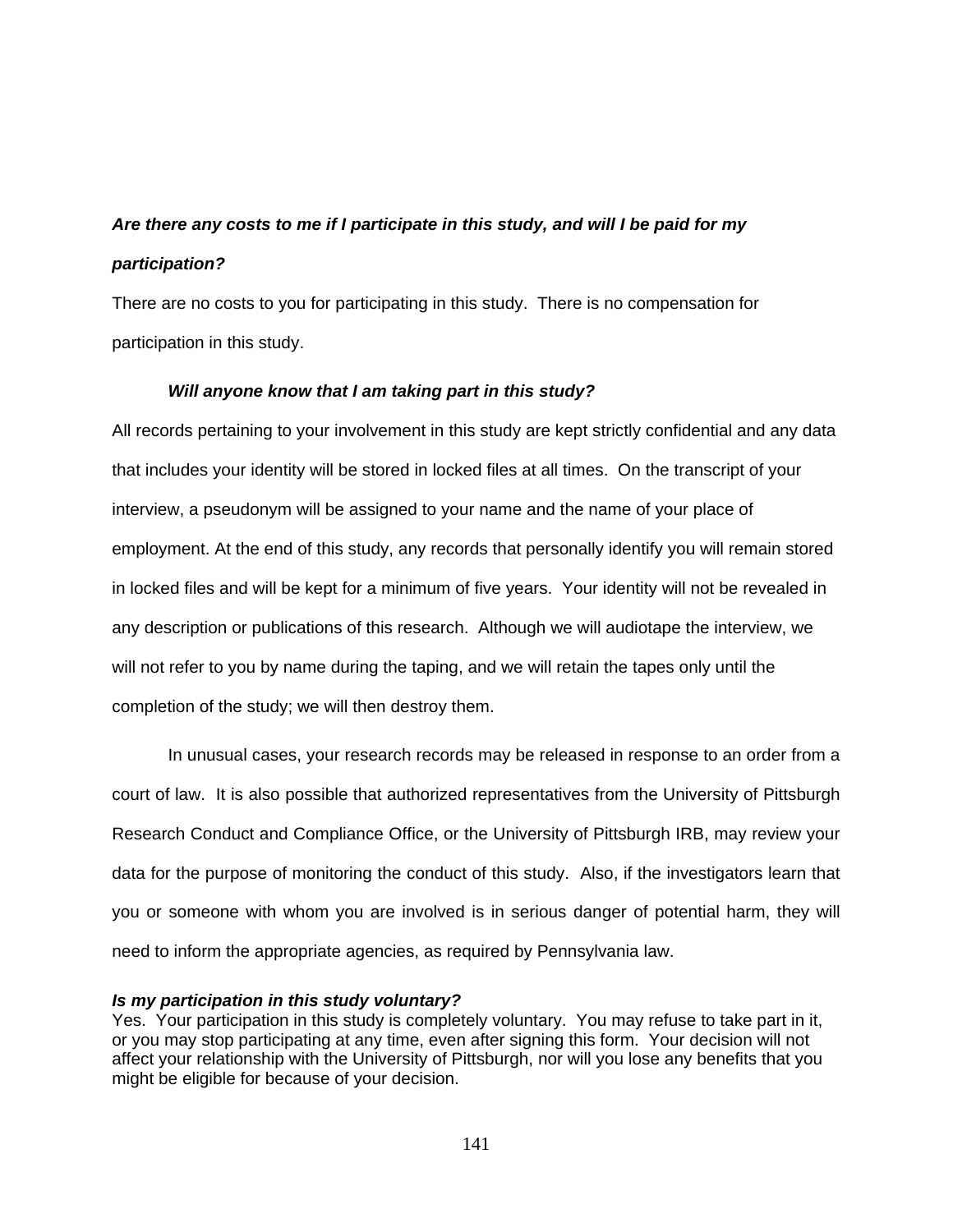# *How can I get more information about this study?*

If you have any further questions about this research study, you may contact the investigators listed at the beginning of this consent form. If you have any questions about your rights as a research subject, please contact the Human Subjects Protection Advocate at the University of Pittsburgh IRB Office, 1-866/212-2668.

# **SUBJECT'S CERTIFICATION**

- I have read the consent form for this study and any questions I had, including explanation of all terminology, have been answered to my satisfaction.
- I understand that I am encouraged to ask questions about any aspect of this research study during the course of this study, and that those questions will be answered by the researchers listed on the first page of this form.
- I understand that it is important that I not withhold any information regarding my past history.
- I understand that this interview may be audiotaped. I agree \_\_\_\_ I do not agree \_\_\_\_ to the audiotaping.
- I understand the researchers are often seeking subjects for other studies. I agree \_\_\_\_\_ I do not agree \_\_\_\_\_ to allow these researchers to contact me about the possibility of participating in additional interviews.
- I understand that my participation in this study is voluntary and that I am free to refuse to participate or to withdraw my consent and discontinue my participation in this study at any time without affecting my future care at this institution.
- I agree to participate in this study.
- I will receive a copy of this consent form.

Participant's Signature **Date** 

# CERTIFICATION of INFORMED CONSENT

I certify that I have explained the nature and purpose of this research study to the above-

\_\_\_\_\_\_\_\_\_\_\_\_\_\_\_\_\_\_\_\_\_\_\_\_\_\_\_\_\_\_\_\_\_\_\_ \_\_\_\_\_\_\_\_\_\_\_\_\_\_\_\_\_\_\_\_\_\_\_

named individual(s), and I have discussed the potential benefits and possible risks of study

participation. Any questions the individual(s) have about this study have been answered, and

we will always be available to address future questions as they arise.

\_\_\_\_\_\_\_\_\_\_\_\_\_\_\_\_\_\_\_\_\_\_\_\_\_\_\_\_\_\_\_\_\_\_\_ \_\_\_\_\_\_\_\_\_\_\_\_

\_\_\_\_\_\_\_\_\_\_\_\_\_\_\_\_\_\_\_\_\_\_\_\_\_\_\_\_\_\_\_\_\_\_\_ \_\_\_\_\_\_\_\_\_\_\_\_\_\_\_\_\_\_\_\_\_\_\_\_

Printed Name of Person Obtaining Consent Role in Research Study

Signature of Person Obtaining Consent Date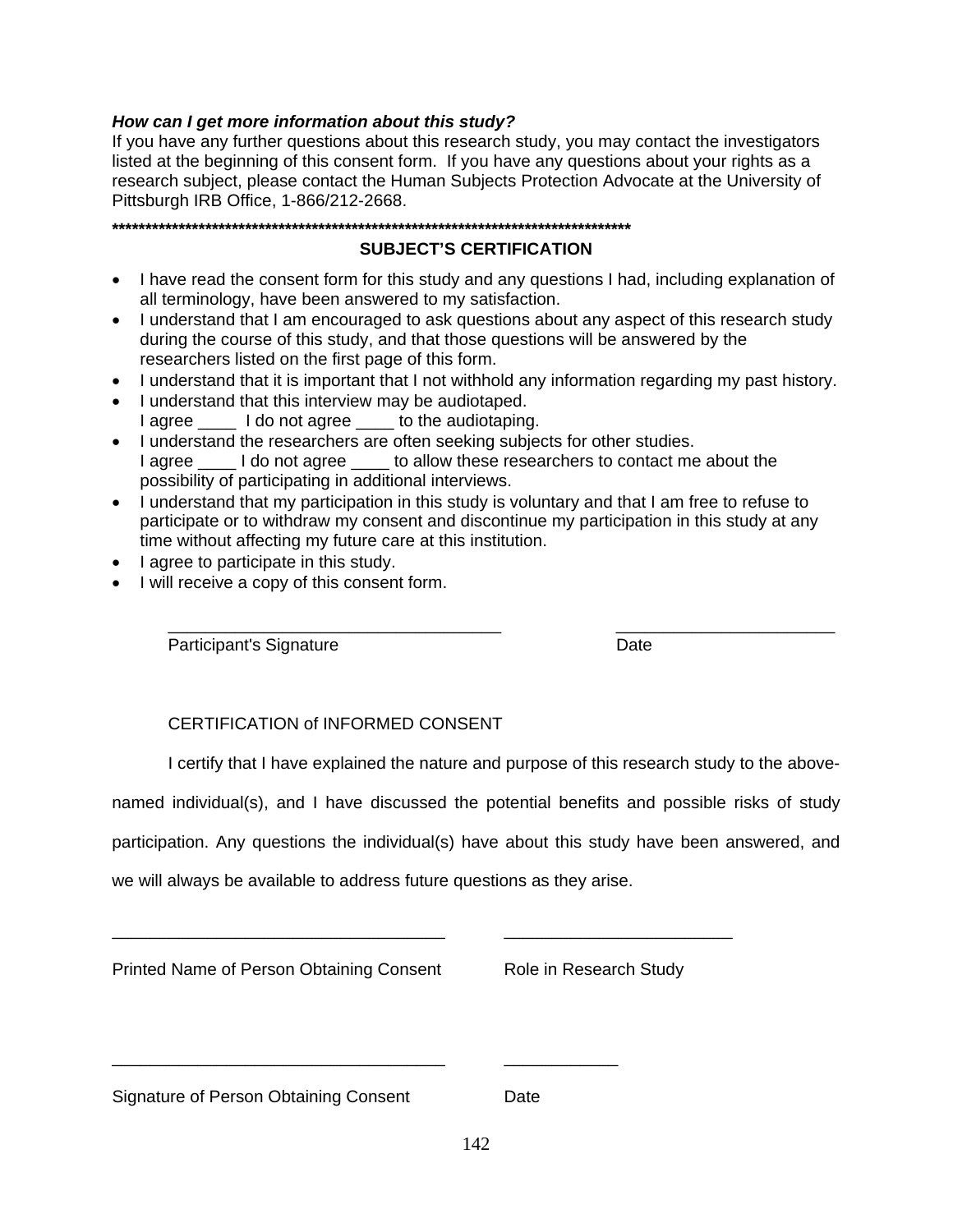#### **IRB Approved Interview Appointment Script**

Hello, this is (name of interviewer) from the University of Pittsburgh. May I speak with (name of interviewee)?

(Name of gatekeeper) suggested that you may be interested in participating in a research study on the effects of accountability systems on teaching and learning in Pennsylvania public schools. I'm calling today to provide you with more information about the study and to invite you to participate.

I am working with Dr. Mike Gunzenhauser and Ms. Andrea Hyde, who are directing the study.

I want to reiterate that your participation in this study is completely voluntarily and that you may withdraw at any time without penalty to you.

The interview will take about an hour. I'd also like the opportunity to schedule a followup interview at some time to clarify anything that you say during the first interview or to get an update on how things are going in your school. Each time I interview you, you will have the opportunity to choose if you wish to participate.

With your permission, I will audiotape the interview and transcribe it. I will change all names on the transcription – yours, your school's and your district's. In addition to you and me, only Dr. Gunzenhauser and Ms. Hyde will know your identity.

What questions do you have about the research study at this point?

When may I schedule an interview with you? (Schedule at a location of the interviewee's choosing, preferably the interviewee's school).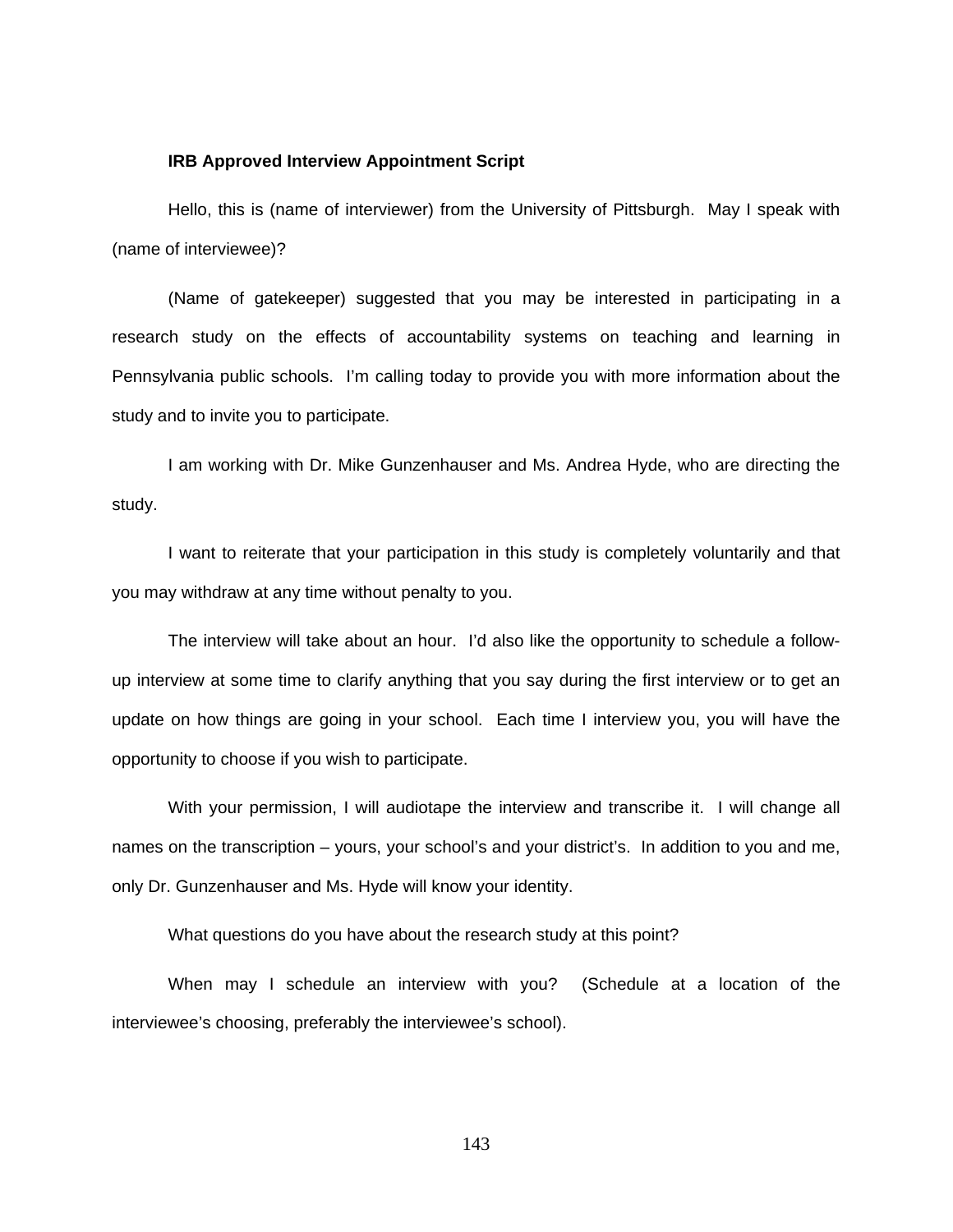# **QUESTIONS FOR INITIAL INTERVIEWS**

- 1. What is the meaning and value of education?
	- a. What is your vision of education?
	- b. What would education be like if you were in charge?
- 2. What is the relationship between education and democracy?
	- a. What are your views about the role of education for democracy?
- 3. How do you view your relationships with students?
- 4. How do you view your relationships with parents?
- 5. How do you view your relationships with the community (as you define it)?
- 6. In what ways do you believe yourself to be responsible for student learning?
- 7. What does accountability mean for you?
- 8. What does accountability mean for your students?
- 9. What does accountability mean for your school?
- 10. What is the relationship between accountability and assessment?
- 11. What is the relationship between accountability and assessment in your school?
- 12. How has No Child Left Behind (NCLB) affected you?
- 13. How has NCLB affected your students?
- 14. How has NCLB affected your school?
- 15. In what ways does testing affect your practice?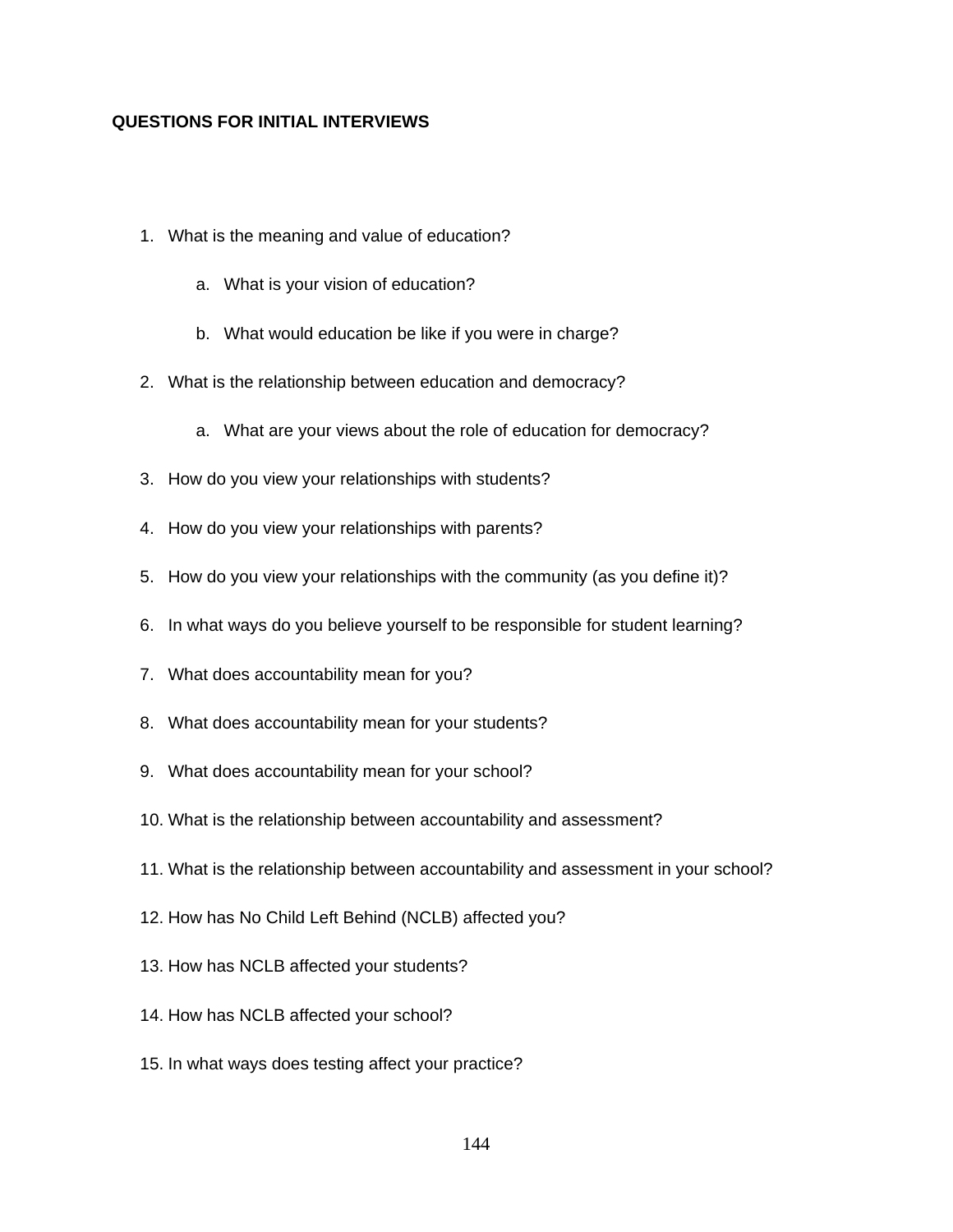- a. In what ways does it constrain your practice?
- b. In what ways does it facilitate your practice?
- c. What is the possibility for resistance?
- 16. How have your curricula and materials been affected by testing?
	- a. In what ways does it constrained your curricula and materials?
	- b. In what ways does it facilitate your curricula and materials?
	- c. What is the possibility for resistance?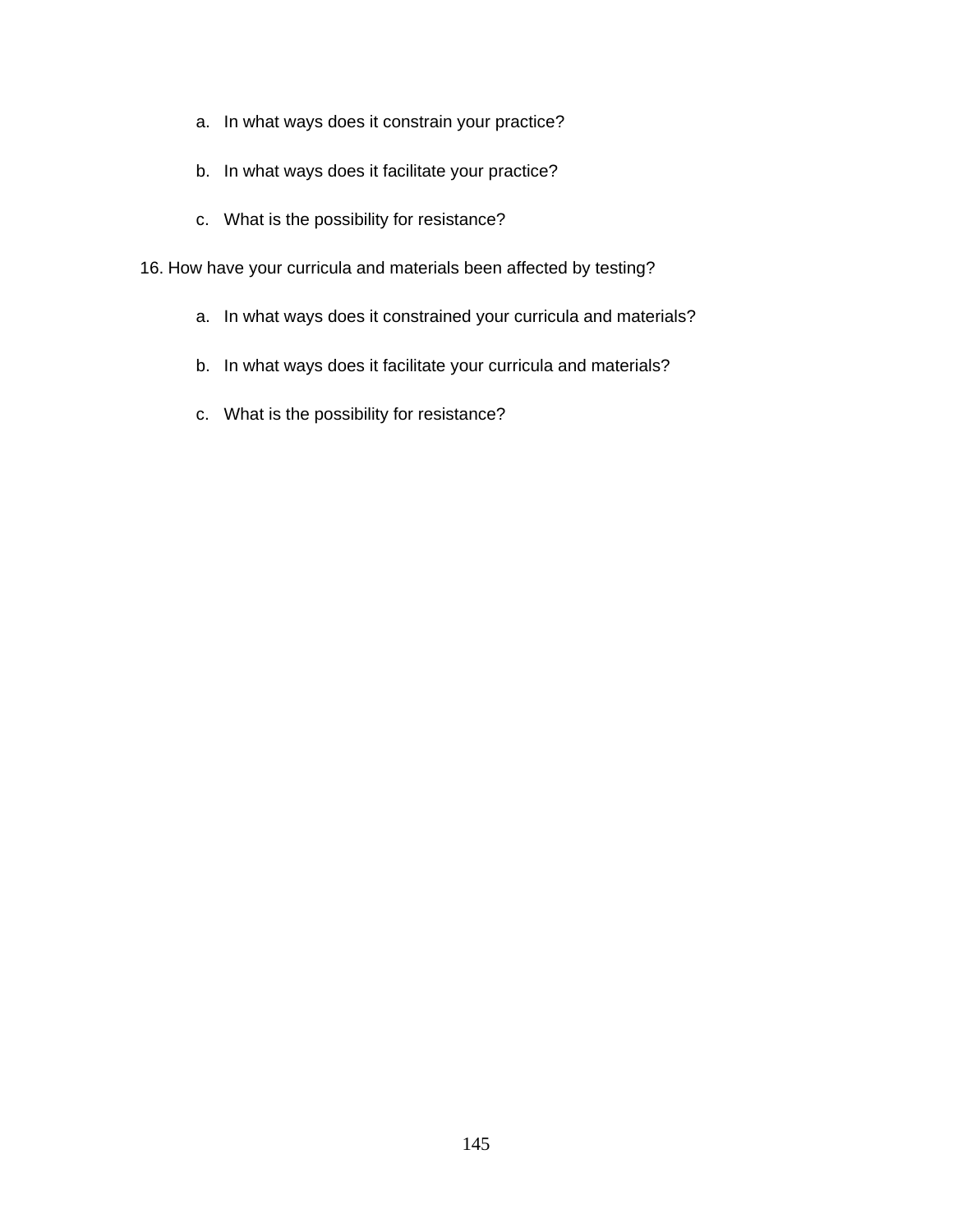## **REFERENCES**

- 103rd-Congress. (1994). Goals 2000: Educate America act (Vol. H.R. 1804): 103rd Congress of the United States of America.
- 107th-Congress. (2002). *The elementary and secondary education act. The no child left behind act of 2001* (No. Pub. L. No 107-110, 115 Stat.). Washington, DC: 107th Congress.
- AFT. (2004). NCLB: Let's get it right. Retrieved February 18, 2007, from http://www.aft.org/topics/NCLB/index.htm
- Alston, K. (2001). Re/thinking critical thinking: The seductions of everyday life. *Studies in Philosophy and Education, 20*(1), 27-40.
- Amabile, T. M. (1996). *Creativity in context*. Boulder, CO: Westview Press.
- Anyon, J. (1982). Social class and school knowledge. *Curriculum Inquiry, 1*(1), 3-42.
- Anyon, J. (2005). What" counts" as educational policy? Notes toward a new paradigm. *Harvard Educational Review, 75*(1), 65-88.
- Apple, M. (2000). Between neoliberalism and neoconservatism: Education and conservatism in a global context. In N. T. Burbules (Ed.), *Globalization and education. Critical perspectives* (pp. 57-77). New York: Routledge.
- Apple, M. W. (1979). *Ideology and curriculum*. London; Boston: Routledge & K. Paul.
- Apple, M. W. (1985). Teaching and "women's work': A comparative historical and ideological analysis. *Teachers College Record, 86*, 445-473.
- Apple, M. W., & Beane, J. A. (Eds.). (1995). *Democratic schools*. Alexandria, VA: Association for Supervision and Curriculum Development.
- Applebaum, B. (2004). Social justice education, moral agency, and the subject of resistance. *Educational Theory, 54*(1), 59-72.
- Appleman, D. (2000). *Critical encounters in high school English: Teaching literary theory to adolescents*: Teachers College Press.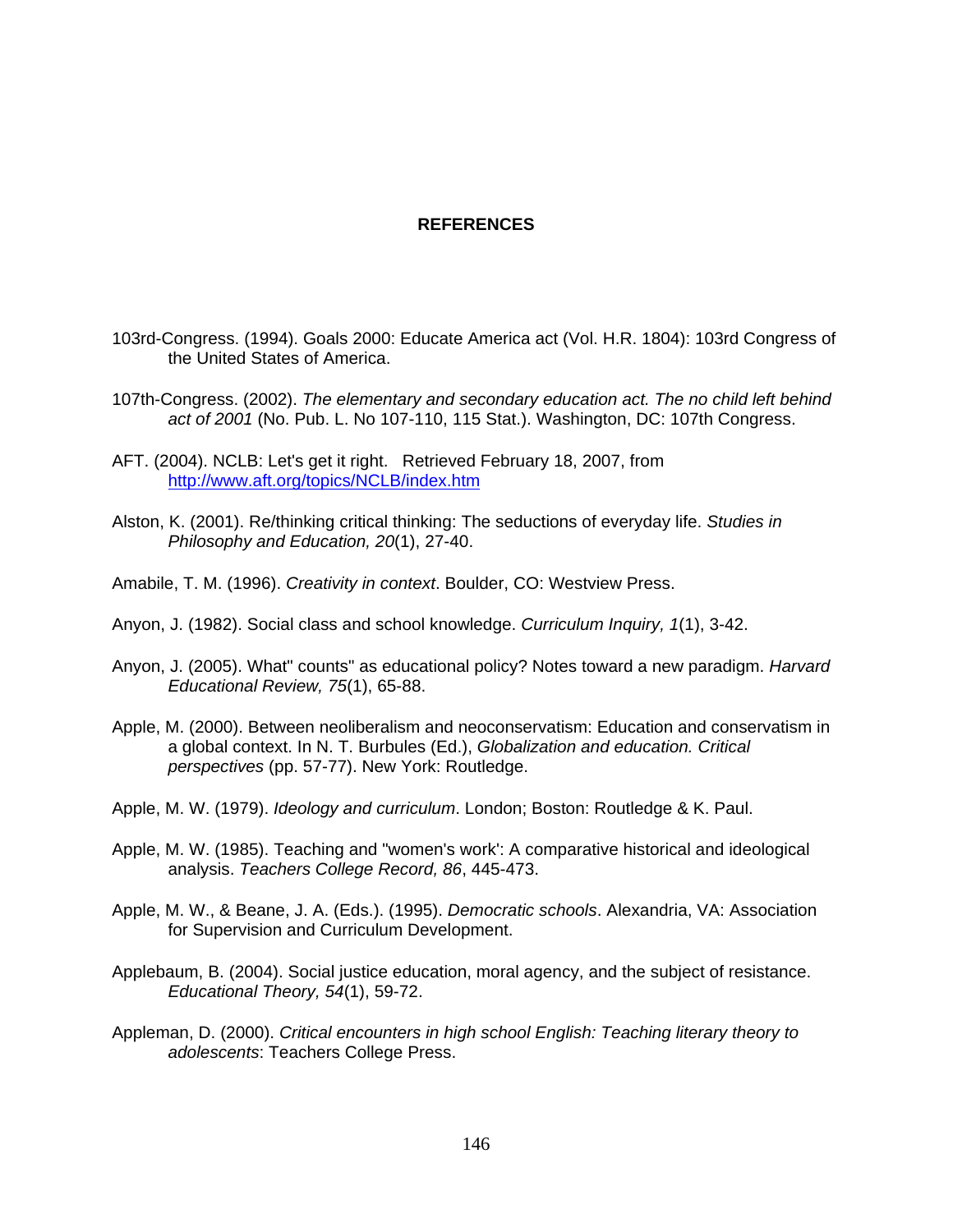- Arnove, R. F., & Torres, C. A. (2003). *Comparative education: The dialectic of the global and the local* (2nd ed. ed.). Lanham: Rowman & Littlefield.
- Aronson, J. M. (2002). *Improving academic achievement: Impact of psychological factors on education*. Amsterdam; Boston: Academic Press.
- Atman, K. (1991). Skills for developing the conative capacity.
- AYPF-ASCD. (2005). *Restoring the balance between academics and civic engagement in public schools*. Washington, DC: American Youth Policy Forum.
- Bakhtin, M. M. (1981). The dialogic imagination: Four essays by m. M. Bakhtin (C. E. M. M. Holquist, Trans.). In M. E.Holquist (Ed.). Austin: University of Texas Press.
- Ben-Porath, S. R. (2006). *Citizenship under fire: Democratic education in times of conflict*. Princeton, N.J.: Princeton University Press.
- Bentham, J. (Ed.). (1787/1995). *The panopticon writings*. London: Verson.
- Berliner, D. C. (2005). Our impoverished view of education, *Teachers College Record*.
- Bernstein, B. B. (1975). *Class, codes, and control: Theoretical studies towards a sociology of language*. New York: Schocken Books.
- Beyer, L. E. (1996). Introduction: The meanings of critical teacher preparation. In L. E. Beyer (Ed.), *Creating democratic classrooms: The struggle to integrate theory and practice*. New York: Teachers College Press.
- Bickel, R., & Cadle, C. (2004). Instructional software and "no child left behind" in poor, rural schools: Rationality and the subversion of math achievement: Appalachian Collaborative Center for Learning, Assessment and Instruction in Mathematics, Ohio University.
- Bloom, H. (1985/2005). *Essayists and prophets* (20th Anniversary Edition ed.). New York: Chelsea House Publishers.
- Bloomfield, D. C. & Cooper, B.S. (2003). NCLB: A new role for the federal government, *Technological Horizons in Education*: ETC Group LLC.
- Boler, M. (1999). *Feeling power: Emotions and education*. New York: Routledge.
- Boler, M. (2004a). All speech is not free: The ethics of "affirmative action pedagogy". In M. Boler (Ed.), *Democratic dialogue in education: Troubling speech. Disturbing silence* (pp. 3-14). New York: Peter Lang.
- Boler, M. (Ed.). (2004b). *Democratic dialogue in education: Troubling speech, disturbing silence* (Vol. 240). New York: Peter Lang, Inc.
- Booher-Jennings, J. (2005). Below the bubble" "educational triage" and the Texas accountability system. *American Educational Research Journal, 42*(2), 231-268.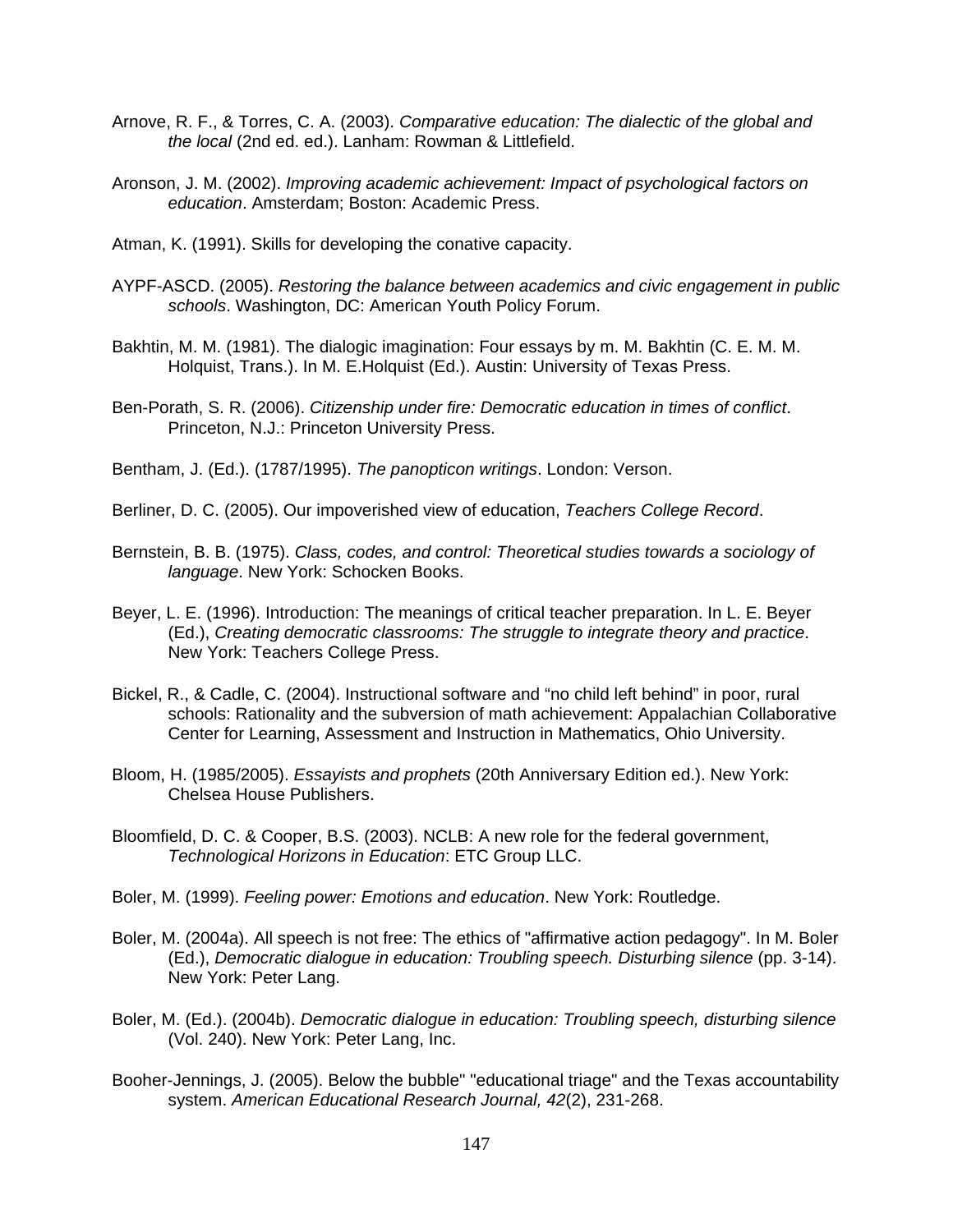- Boston, B., Sarah S. & Halperin, S. (Ed.). (2005). *Restoring the balance between academics and civic engagement in public schools*. Washington, DC: American Youth Policy Forum.
- Bowles, S., & Gintis, H. (1976). *Schooling in capitalist America: Educational reform and the contradictions of economic life*. New York: Basic Books.
- Boyte, H. (2003). Civic education and the new American patriotism post 9/11. *Cambridge Journal of Education, 33*(1), 85-100.
- Brocklesby, J., & Cummings, S. (1996). Foucault plays Habermas: An alternative philosophical underpinning for critical systems thinking. *Journal of the Operational Research Society, 47*(6), 741-754.
- Brockman, J. (2002). *The next fifty years: Science in the first half of the twenty-first century*. New York: Vintage Books.
- Brookfield, S., & Preskill, S. (1999). *Discussion as a way of teaching*: Open University Press Buckingham.
- Brown, D. (2005). Test scores must not underpin merit pay for California teachers. Retrieved March 11, 2007, from http://www.imdiversity.com/Villages/Careers/articles/pns\_calif\_teachers\_0105.asp
- Burch, P. (2006). The new educational privatization: Educational contracting and high stakes accountability. *The Teachers College Record, 108*(12), 2582-2610.
- Butin, D. (2005). Is anyone listening? Educational policy perspectives on the social foundations of education. *Educational Studies, 38*(3), 286-297.
- Butler, J. (1999/1990). *Gender trouble* (Tenth Anniversary ed.). New York: Routledge.
- Byrne, R. (Ed.). (2006). *The secret*. Hillsboro, OR: Beyond Words.
- Cadiero-Kaplan, K. (2005). The future of teacher education and teaching: Another piece of the privatization puzzle. *Journal for Critical Education Policy Studies, 3*(2).
- Cahn, S. M. (1997). *Classic and contemporary readings in the philosophy of education*. New York: McGraw-Hill.
- Calhoun, C. J. (1995). *Critical social theory: Culture, history, and the challenge of difference*. Oxford, UK; Cambridge, Mass: Blackwell.
- Capra, F. (2002). *The hidden connections: Integrating the biological, cognitive and social dimensions of life into a science of sustainability*. New York: Doubleday.
- Carnegie, D. (1998). *How to win friends & influence people* (Rev. ed.). New York: Pocket Books.
- Carter, S. C. (2000). *No excuses: Lessons from 21 high-performing, high-poverty schools*. Washington, DC: The Heritage Foundation.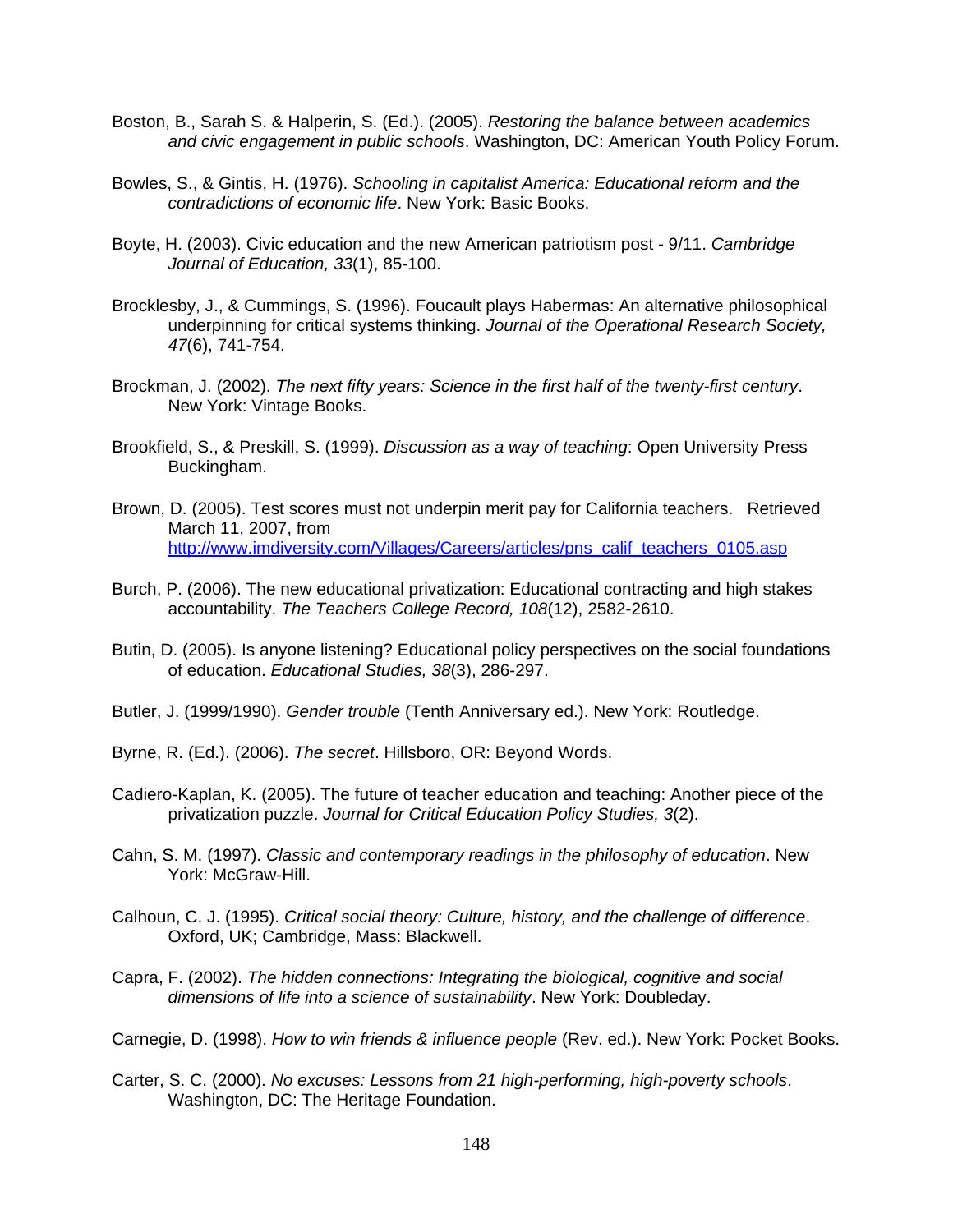- CCE. (2004). *From classroom to citizen: American attitudes on civic education*. Washington, DC: The Center for Civic Education.
- CEP. (2006). *A public education primer: Basic and sometimes surprising facts about the U.S. Education system*. Washington, DC: Center for Education Policy.
- CEP. (2007). *Why we still need public schools*. Washington, DC: The Center for Education Policy.
- CIRCLE. (2003). *The civic mission of schools*. New York: Carnegie Corporation of New York and CIRCLE: The Center for Information and Research on Civic Learning and Engagement.
- Clifford, G. J. (1989). Man/women/teacher: Gender, family, and career in American educational history. In D. Warren (Ed.), *American teachers: Histories of a profession at work*. New York: Macmillan.
- Cochran-Smith, M. (2004). *Walking the road: Race, diversity, and social justice in teacher education*. New York: Teachers College Press.
- Cochran-Smith, M. (2005). No child left behind: 3 years and counting. *Journal of Teacher Education, 56*(2), 99-103.
- Cohen, J. (2001). *Caring classrooms/intelligent schools: The social emotional education of young children*. New York: Teachers College Press.
- Covey, S. R. (1990). *The seven habits of highly effective people: Restoring the character ethic* (1st Fireside ed. ed.). New York: Simon and Schuster.
- Cramer, J. G. (1986). The transactional interpretation of quantum mechanics. *Reviews of Modern Physics, 58*, 647-688.
- Cunat, M. (1996). Vision, vitality and values: Advocating the democratic classroom. In L. E. Beyer (Ed.), *Creating democratic classrooms: The struggle to integrate theory and practice* (pp. 127-149). New York: Teachers College Press.
- Dai, D. Y., Sternberg, R. J., & ebrary Inc. (2004). *Motivation, emotion, and cognition*
- *integrative perspectives on intellectual functioning and development*. Mahwah, N.J.: Lawrence Erlbaum Associates.
- Darder, A. (2002). *Reinventing Paulo Freire: A pedagogy of love*: Westview Press.
- Darling-Hammond, L. (2004). Standards, accountability, and school reform. *Teachers College Record Volume, 106*(6), 1047-1085.
- Debord, G. (1995). The society of the spectacle, trans. Donald Nicholson-Smith: New York: Zone Books.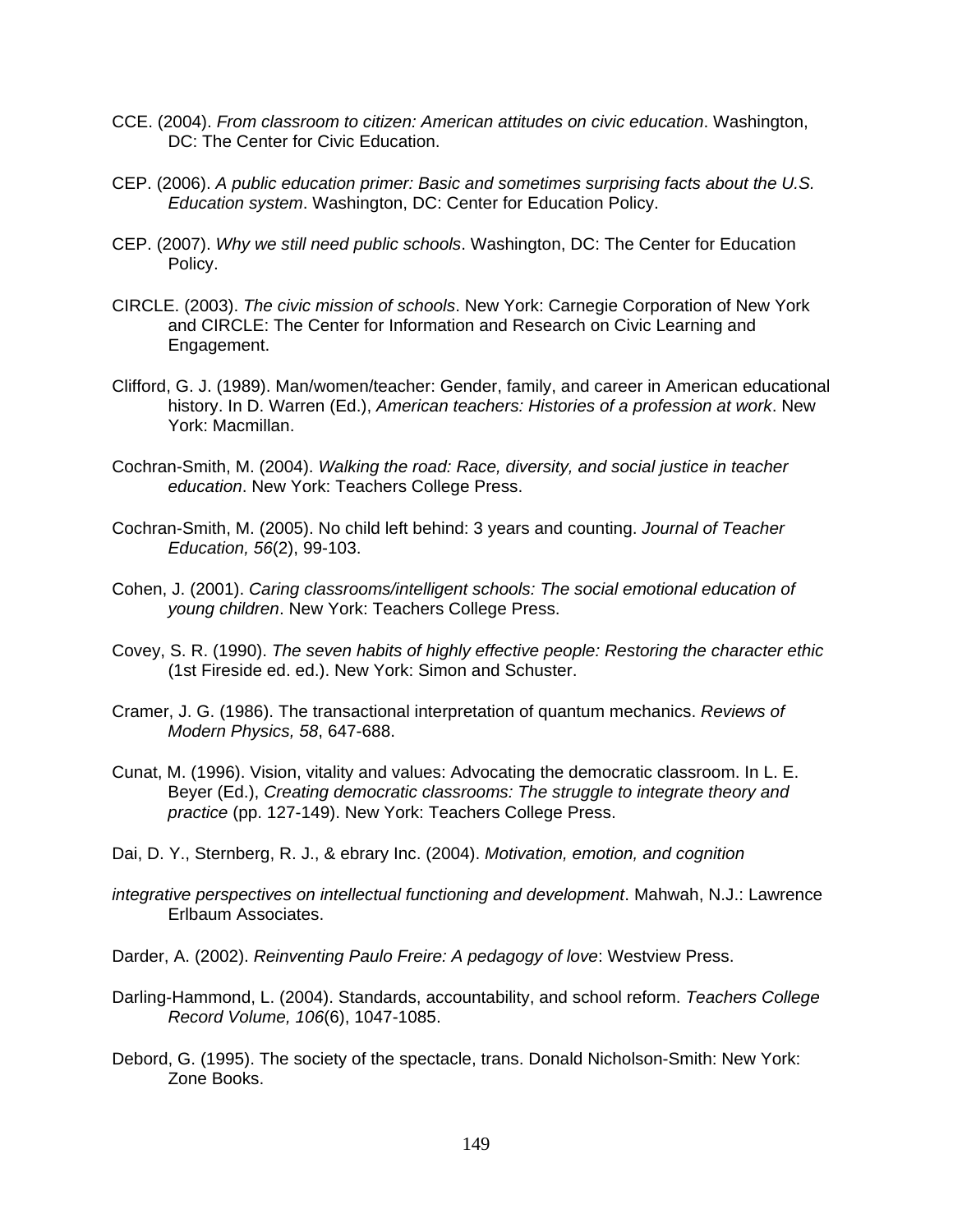- DeBord, K. (1997). *Child development: Creativity in young children*. Raleigh, NC: National Network for Child Care - NNCC.
- deCerteau, M. (1984). *The practice of everyday life*. Berkeley: University of California Press.
- Delgado-Bernal, D. (1998). Using a Chicana feminist epistemology in educational research. *Harvard Educational Review, 68*(4).
- Dewey, J. (1934). *Art as experience*. New York: Minton Balch & Company.
- Dewey, J. (1966/1916). *Democracy and education: An introduction to the philosophy of education*. New York: Macmillan.
- ECS. (2004). *The progress of education reform 2004, citizenship education*. Denver: Education Commission of the States.
- Edelman, M. (1988). *Constructing the political spectacle*. Chicago: University of Chicago Press.
- edweek.org. (2007). Education week. from http://www.edweek.org/ew/index.html.
- FairTest.org. (2004). Draft principles for authentic accountability. Retrieved February 18, 2007, from http://www.fairtest.org/nattest/Authentic%20Accountability/Draft%20Principles.html.
- Feagin, J. R. (2001). Social justice and sociology: Agendas for the twenty-first century. *American Sociological Review, 66*(February), 1-20.
- Feyerabend, P. (1978). *Against method: Outline of an anarchistic theory of knowledge*. London
- New York: Verso;distributed in the United States and Canada by Schocken.
- Feynman, R. P. (1998). *The meaning of it all: Thoughts of a citizen scientist*. Reading, Mass.: Addison-Wesley.
- Flavell, J. H. (1987). Speculations about the nature and development of metacognition. In F. E. W. R. H. Kluwe (Ed.), *Metacognition, motivation and understanding*. Hillside, New Jersey: Lawrence Erlbaum Associates.
- Fordham, S. (1999). Dissin' 'the standard': Ebonics as guerrilla warfare at capital high. *Anthropology of Education Quarterly, 30*(3), 272-293.
- Foucault, M. (1972). *The archaeology of knowledge* ([1st American ed.] ed.). New York: Pantheon Books.
- Foucault, M. (1979/1995). *Discipline and punish: The birth of the prison*. New York: Vintage Books.
- Foucault, M. (1980). Two lectures. In C. Gordon (Ed.), *Power/knowledge: Selected interviews and other writings, 1972-1977* (pp. 78-108). New York: Pantheon Books.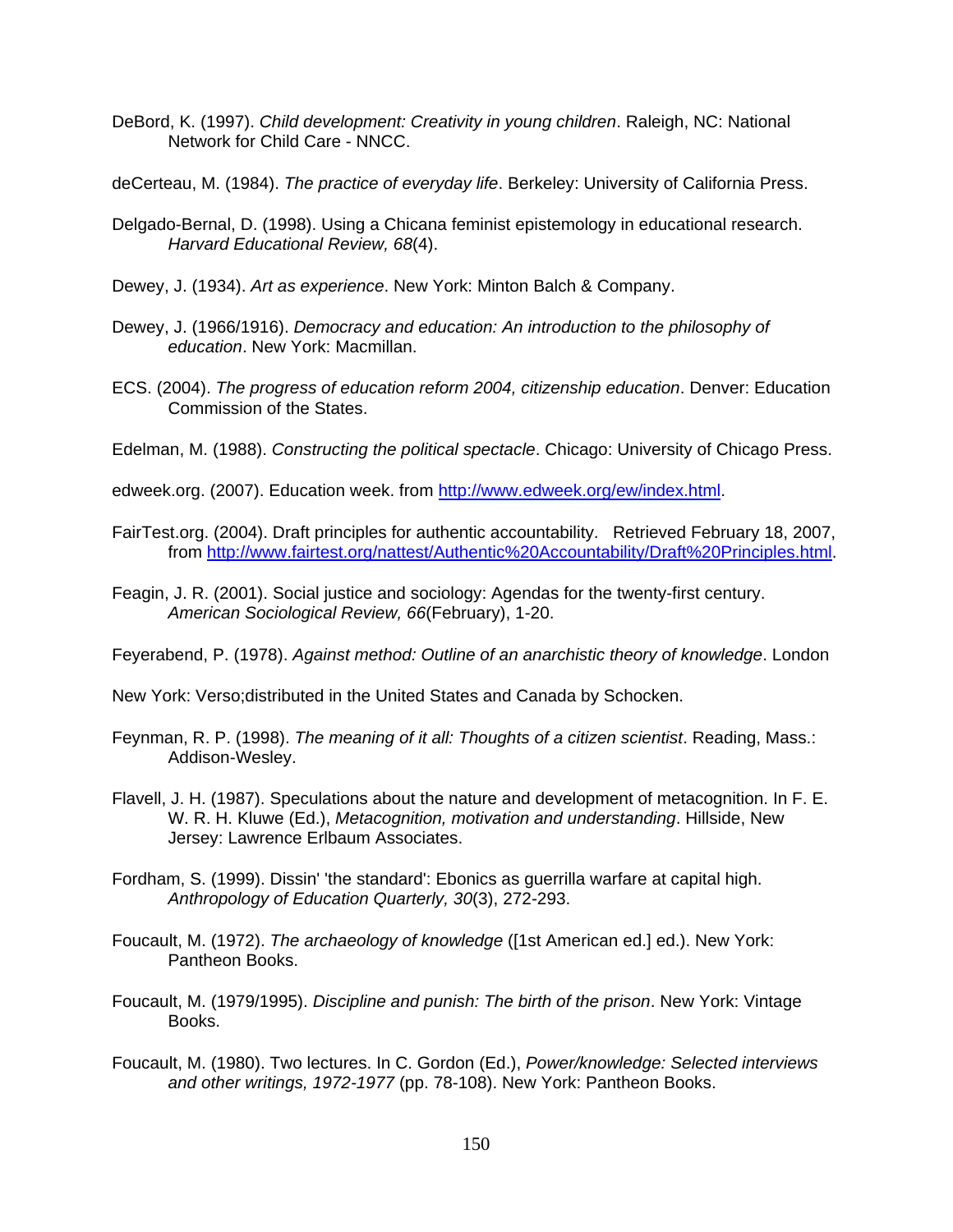- Foucault, M. (1985). *The use of pleasure: The history of sexuality, volume 2* (R. Hurley, Trans.). New York: Vintage Books.
- Foucault, M. (1986). *The care of the self: The history of sexuality, volume 3* (R. Hurley, Trans.). New York: Vintage Books.
- Foucault, M. (1988). *The history of sexuality* (1st Vintage Books ed.). New York: Vintage Books.
- Foucault, M. (1990). *Politics, philosophy, culture: Interview and other writings 1977-1984*. New York: Routledge.
- Foucault, M., Gros, F., Ewald, F., & Fontana, A. (2005). *The hermeneutics of the subject: Lectures at the collège de france, 1981-82* (1st ed. ed.). New York: Palgrave Macmillan.
- Foucault, M., Martin, L. H., Gutman, H., & Hutton, P. H. (1988). *Technologies of the self: A seminar with Michel Foucault*. Amherst: University of Massachusetts Press.
- Freire, P. (1973/2000). *Pedagogy of the oppressed* (30th Annv edition ed.). New York: Continuum International Publishing Group.
- Freire, P. (1998). *Teachers as cultural workers: Letters to those who dare teach*. Boulder, Colo.: Westview Press.
- Freire, P., & Horton, M. (1990). Can you just teach biology? In M. Horton, B. Bell, J. Gaventa & J. M. Peters (Eds.), *We make the road by walking: Conversations on education and social change* (pp. 150-158). Philadelphia: Temple University Press.
- Fusarelli, L. D. (2004). The potential impact of the no child left behind act on equity and diversity in American education. *Educational Policy, 18*(1), 71-94.
- Garman, N. (1989). The closed and open contract: Two irreconcilable structures in the curriculum. *WCCI Forum: Journal of the world council for curriculum and instruction, 4*(2), 176-182.
- Garman, N. (2001). *On becoming a study group*. Unpublished manuscript.
- Garman, N. (2007). On becoming a dialogic classroom: Walking the path of social justice and democracy: University of Pittsburgh.
- Garman, N. (n.d.). *Philosophy and educational practice*. Unpublished manuscript.
- Garrison, J. (2004). Ameliorating violence in dialogues across difference. In M. Boler (Ed.), *Democratic dialogue in education: Troubling speech, disturbing silence* (Vol. 240, pp. 89- 104). New York: Peter Lang.
- Gaztambide-Fernandez, R. A., Harding, H. A., & Sordé-Martí, T. (2004). *Cultural studies and education: Perspectives on theory, methodology, and practice*. Cambridge, MA: Harvard Educational Review.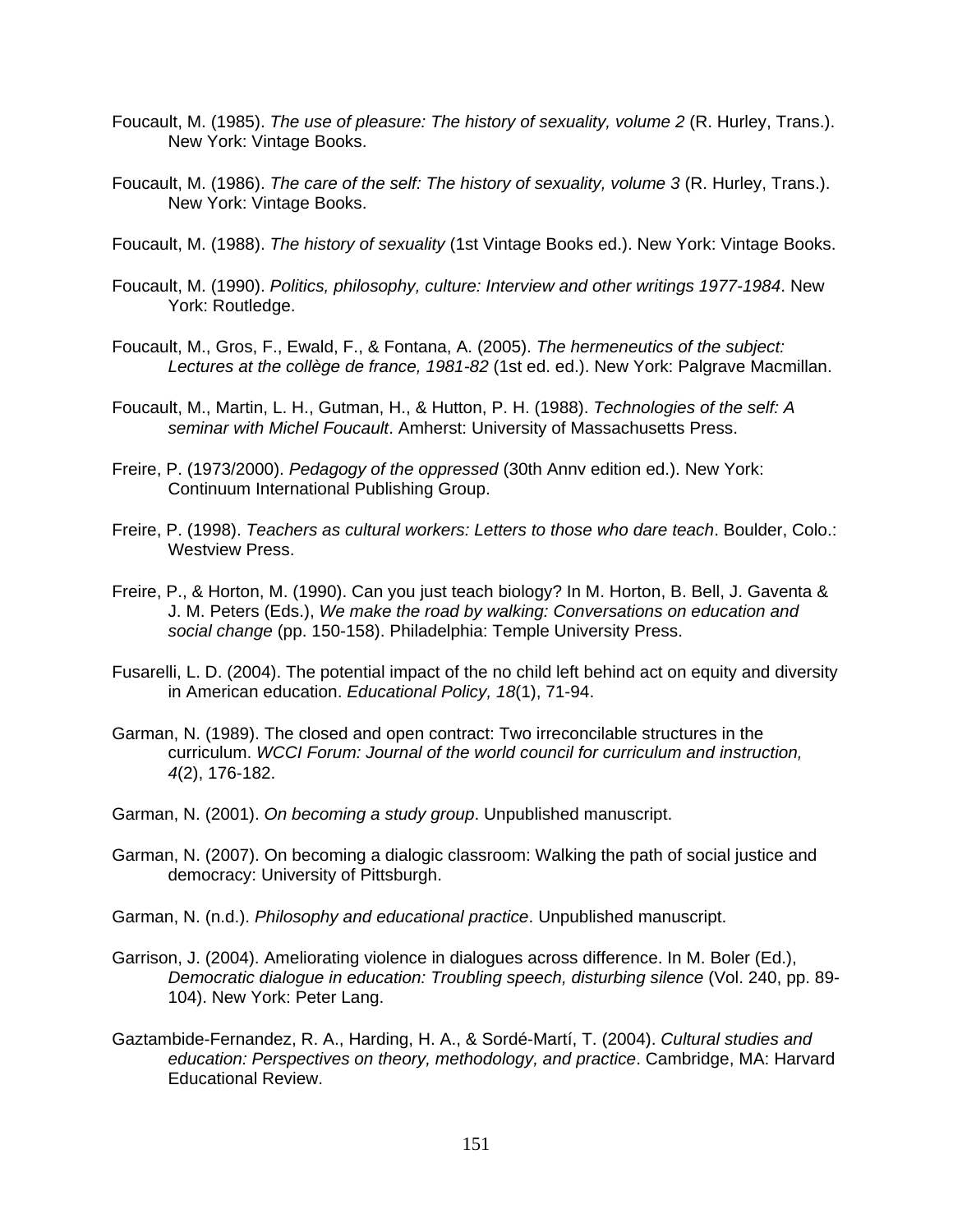- Gergen, K., & Kaye, J. (1992). Beyond narrative in the negotiation of therapeutic meaning. In S. McNamee & K.J. Gergen (Ed.), *Therapy as social construction* (pp. 166-185). London: Sage.
- Gilligan, C. (1993). *In a different voice: Psychological theory and women's development* (Reissue edition ed.). Cambridge: Harvard University Press.
- Giroux, H. (1997). *Pedagogy and the politics of hope: Theory, culture, and schooling: A critical reader*. Boulder, CO: Westview Press.
- Giroux, H. (2005). *Schooling and the struggle for public life: Democracy's promise and education's challenge* (Updated Edition ed.). Boulder, CO: Paradigm Publishers.
- Giroux, H., & McLaren, P. (1988). Teacher education and the politics of democratic reform. In H. A. Giroux (Ed.), *Teachers as intellectuals: Toward a critical pedagogy of learning* (pp. 158-176). Granby, Mass.: Bergin & Garvey.
- Giroux, H., & Purpel, D. (1989). *The hidden curriculum and moral education*: McCutchan Publishing Company California.
- Giroux, H. A. (1988). *Teachers as intellectuals: Toward a critical pedagogy of learning*. Granby, Mass.: Bergin & Garvey.
- Giroux, H. A. (1991). Border pedagogy and the politics of modernism/postmodernism. *Journal of Architectural Education, 44*(2), 69-79.
- Glass, R. D. (2001). On Paulo Freire's philosophy of praxis and the foundations of liberation education. *Educational Researcher, 30*(2), 15-25.
- Glasser, W. (1998). *Choice theory: A new psychology of personal freedom*. New York: HarperCollins.
- Goffman, E. (1959). *The presentation of self in everyday life*. New York: Doubleday Anchor.
- Goleman, D., & National Professional Resources Inc. (1996). *Emotional intelligence*
- *a new vision for educators*. Port Chester, N.Y.: National Professional Resources.
- Goodman, J. (2003). *Mapping civic debate following September 11, 2001: Civic courage, social cartography & curriculum theorizing*.
- Goswami, A., Reed, R. E., & Goswami, M. (1993). *The self-aware universe: How consciousness creates the material world*. New York: Putnam.
- Greene, B. (2003). *The elegant universe: Superstrings, hidden dimensions, and the quest for the ultimate theory* (1st ed.). New York: W.W. Norton & Co.
- Greene, M. (1988). *The dialectic of freedom*. New York: Teachers College Press.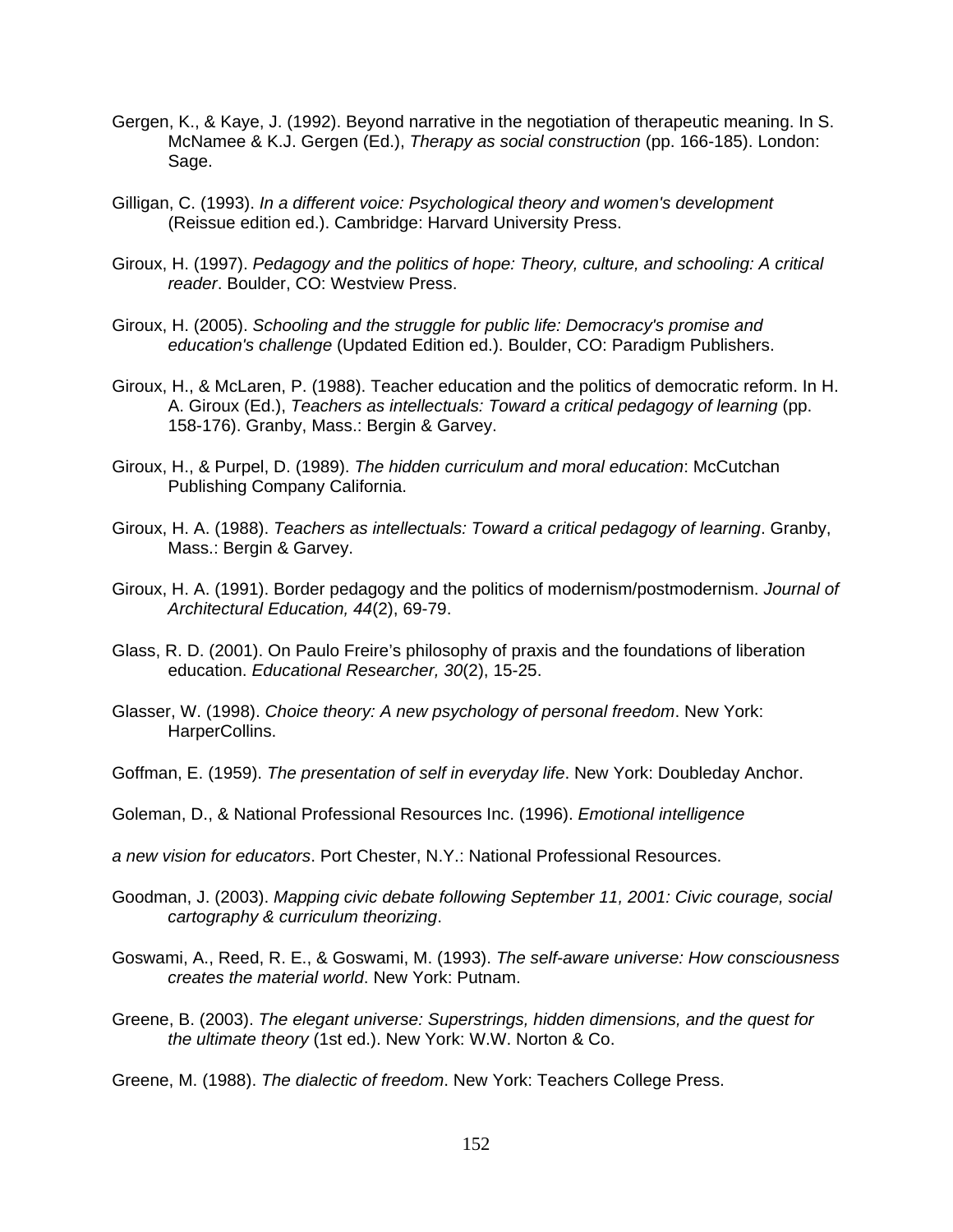- Gribbin, J. R. (1984). *In search of Schrödinger's cat: Quantum physics and reality*. Toronto; New York: Bantam Books.
- Gunzenhauser, M. (2005a, Apr 13). *Caring about the educated self in a context of accountability.* Paper presented at the Annual Meeting of the American Educational Research Association, Montreal, CAN.
- Gunzenhauser, M. (2005b, Nov 5). *Foucauldian resistance to economic accountability.* Paper presented at the Annual Meeting of the American Educational Studies Association, Charlottesville, VA.
- Gunzenhauser, M., & Hyde, A. (2005). The effects of high-stakes accountability on educators' discourse about the meaning and value of education (pp. in press): University of Pittsburgh.
- Gunzenhauser, M. G. (2006a, September 29, 2006). *Resistance as a component of educator professionalism.* Paper presented at the Ohio Valley Philosophy of Education Society, Dayton, OH.
- Gunzenhauser, M. G., & Hyde, A. (2006b). What is the value of public school accountability? *Educational Theory, 57*(2), (in press).
- Gutmann, A. (1987). *Democratic education*. Princeton. NJ: Princeton University Press.
- Habermas, J. (1984). *The theory of communicative action: Reason and the rationalization of society* (T. McCarthy, Trans. Vol. 1). London: Heinemann.
- Habermas, J. (1987). An alternative way out of the philosophy of the subject: Communicative versus subject-centered reason (F. Lawrence, Trans.). In *The philosophical discourse of modernity* (pp. 294-326). Cambridge, Mass: The MIT Press.
- Henslin, J. M. (2005). *Sociology: A down-to-earth approach* (7th ed.). Boston: Pearson/Allyn & Bacon.
- Hill, D. M., & Barth, M. (2004). NCLB and teacher retention: Who will turn out the lights? *Education and the Law, 16*(2-3), 173-181.
- Holland, D. C., Lachicotte, W., Skinner, D., & Cain, C. (1998). *Identity and agency in cultural worlds*. Cambridge, MA: Harvard University Press.
- Holland, R. (2005). *Merit pay for teachers: Can common sense come to public education?* Arlington, VA: The Lexington Institute.
- Howard, R., Berkowitz, M., & Schaeffer, E. (2004). Politics of character education. *Educational Policy, 18*(1), 188-215.
- Howe, K. R. (1998). The interpretive turn and the new debate in education. *Educational Researcher, 27*(8), 13-20.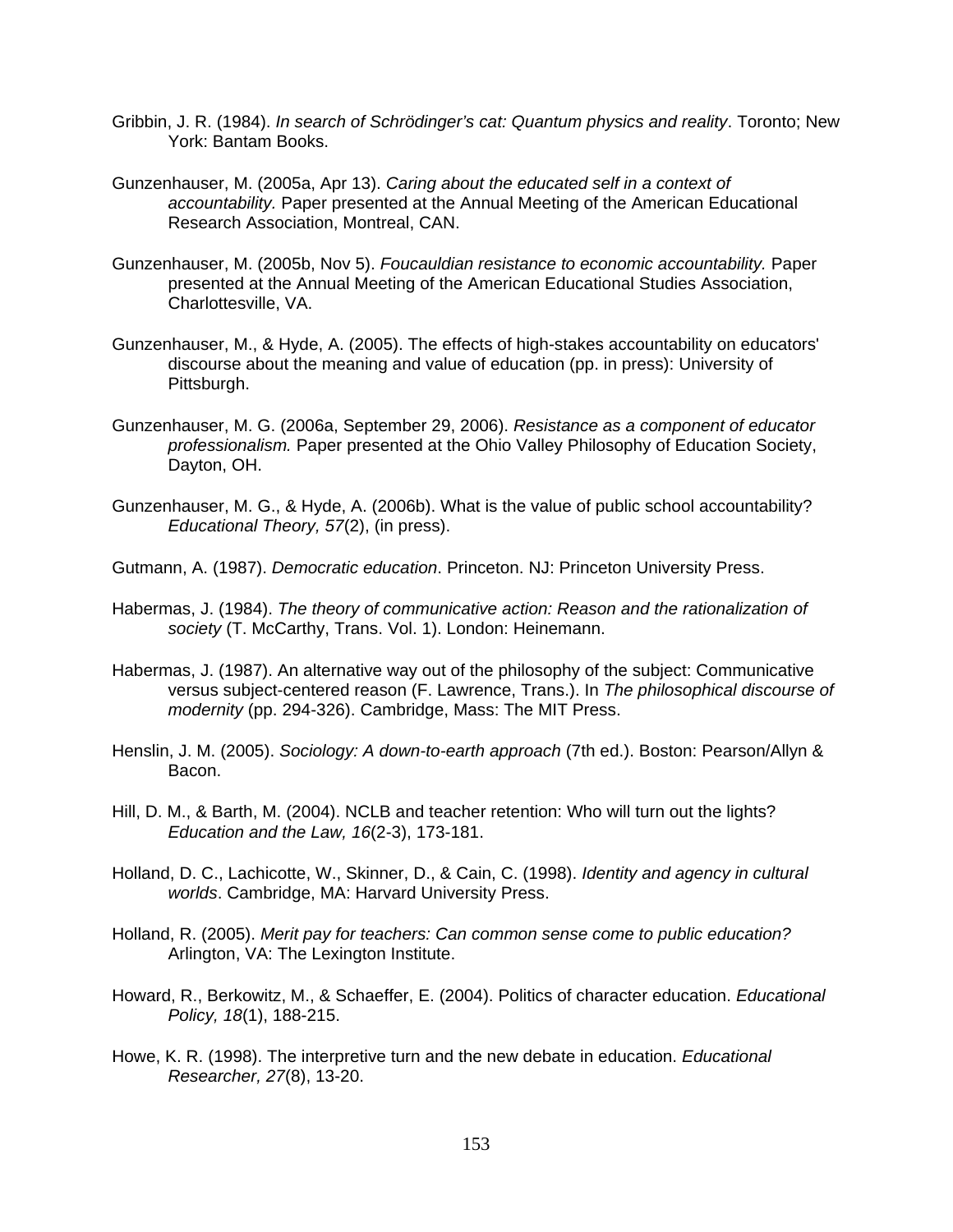- Hoy, D. C. (2004). *Critical resistance: From poststructuralism to post-critique*. Cambridge, Mass.: MIT Press.
- Huitt, W. (1999). Conation as an important factor of mind. Retrieved 4/19/04, from http://chiron.valdosta.edu/whuitt/col/regsys/conation.html
- Hunter, J. D. (2001). *The death of character: On the moral education of America's children*. New York: Basic Books.
- Hurston, Z. N. (1990). *Their eyes were watching god* (Perennial Library Edition ed.). New York: Harper & Row.
- Hyde, A., Johnson, K., & Carowick, C. (2005a). The costs of no child left behind (pp. 29): University of Pittsburgh.
- Hyde, A. M. (2004). *Proposal for a character education program*. Unpublished manuscript, Pittsburgh.
- Hyde, A. M. (2005b). Images of "the democratic classroom" in the united states, *American Educational Studies Association Annual Conference*. Charlottesville, VA: unpublished.

Ingersoll, R. M. (2003). *Who controls teachers' work? Power and accountability in America's schools*. Cambridge, Mass.: Harvard University Press.

Jardine, G. M. (2005). *Foucault and education*. New York: Peter Lang.

- Jefferson, T., & Washington, H. A. (1853). *The writings of Thomas Jefferson: Being his autobiography, correspondence, reports, messages, addresses, and other writings, official and private: Published by the order of the joint committee of congress on the library, from the original manuscripts, deposited in the department of state*. Washington, D.C.: Taylor & Maury.
- Johnson, S., & LDJ Film Productions. (2003). *Who moved my cheese?The movie!* [United States]: Spencer Johnson.
- Kaplan, M. A. (Ed.). (1998). *Character and identity: The philosophical foundations of political and sociological perspectives*. St. Paul: Professors World Peace Academy.

Kincheloe, J. (2005). *Critical constructionism*. New York: Peter Lang.

- Kohlberg, L. (1969). Stage and sequence: The cognitive-developmental approach to socialization. In D. Goslin (Ed.), *Handbook of socialization theory and research*. Chicago: Rand, McNally.
- Kohn, A. (2004). NCLB and the effort to privatize public education. In D. M. G. Wood (Ed.), *Many children left behind: How the no child left behind act is damaging our children and our schools* (pp. 79-100). Boston: Beacon Press.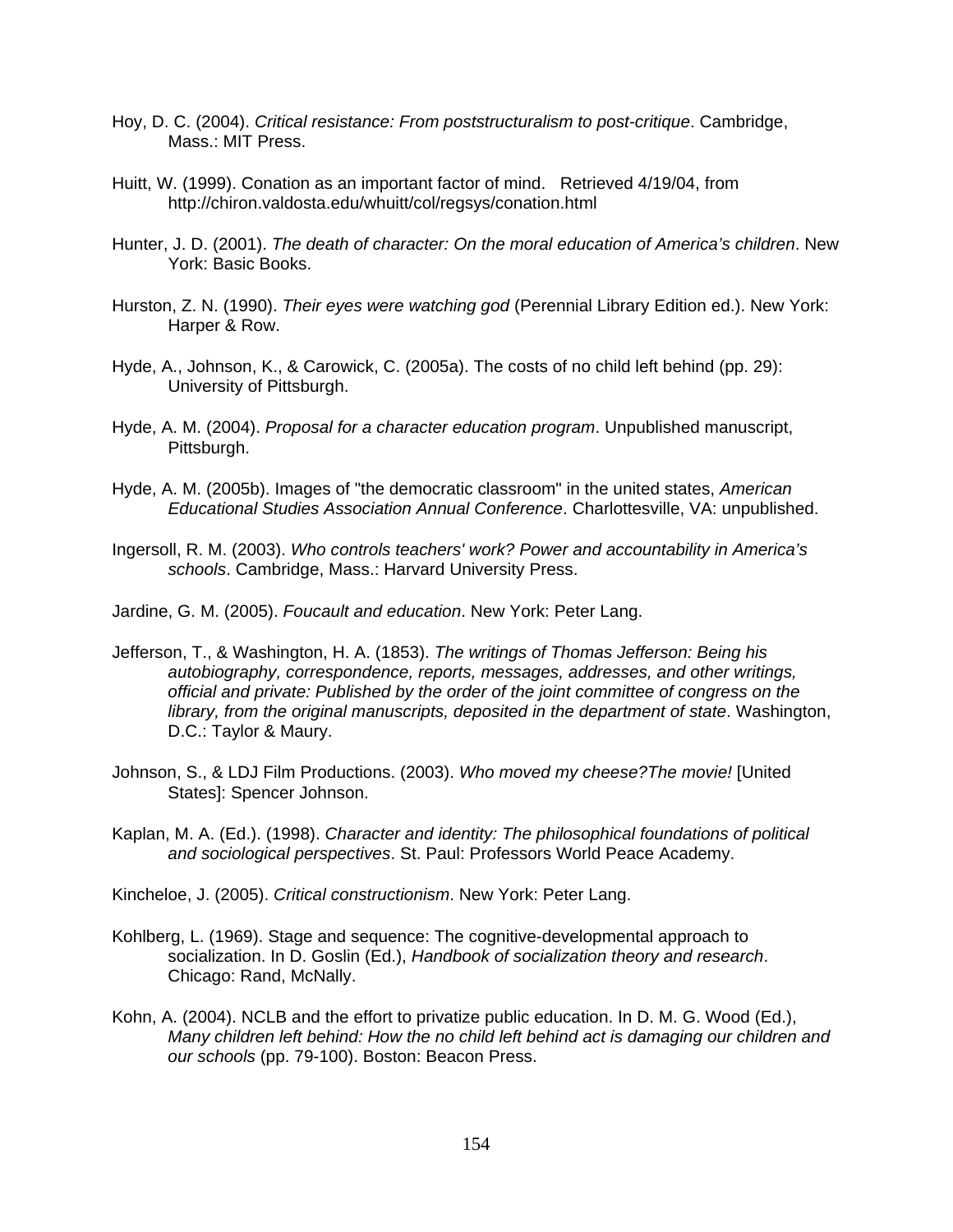- Kozol, J. (1991). *Savage inequalities: Children in America's schools* (1st ed. ed.). New York: Crown Pub.
- Kozol, J. (2005). Still separate. Still unequal. *Harper's Magazine, 311*(1864), 0017-0789X.
- Kumashiro, K. (2000). Toward a theory of anti-oppressive education. *Review of Educational Research, 70*(1), 25-53.
- Kumashiro, K. (2002). Against repetition: Addressing resistance to anti-oppressive change in practices of learning, teaching, supervising, and researching. *Harvard Educational Review, 72*(1), 67-92.
- Kumashiro, K. (2003, October 19, 2003). Leaving good teachers behind*. Tallahassee Democrat*.
- Langer, E. J. (1997). *The power of mindful learning* (paperback ed.). Reading: Addison-Wesley.
- Lather, P. (1986). Research as praxis. *Harvard Educational Review, 56*(3).
- Leonardo, Z. (2004). Critical social theory and transformative knowledge: The function of criticism in quality education. *Educational Researcher, 33*(6), 11-18.
- Levinas, E. (1969). *Totality and infinity; an essay on exteriority*. Pittsburgh: Duquesne University Press.
- Lickona, T. (1991). *Educating for character: How our schools can teach respect and responsibility*. New York: Bantam Books.
- Lincoln, Y. S., & Guba, E. G. (1985). *Naturalistic inquiry*. Newbury Park, Calif.: Sage Publications.
- Linley, P. A., & Joseph, S. (2004). *Positive psychology in practice*. Hoboken, N.J.: Wiley.
- Logsdon, M. B. (2000). *A pedagogy of authority: Speculative essays by an English teacher*.
- Luttrell, W. (1992). Working-class women's ways of knowing: Effects of gender, race and class. In J. Wrigley (Ed.), *Education and gender equality* (pp. 173-191). Washington, D.C.: Falmer.
- Macedo, S. (2004). Crafting good citizens. In J. W. Noll (Ed.), *Taking sides: Clashing views on controversial educational issues* (pp. 402-407). Dubuque, Iowa: McGraw-Hill/Duskin.
- Marsden, B. (2003). Hope springs eternal: Some historical reflections on citizenship education. In M. Williams & G. Humphrys (Eds.), *Citizenship education and lifelong learning: Power and place* (pp. 19-31). New York: Nova Science Publishers.
- Marshall, J. D. (2001). A critical theory of the self" Wittgenstein, Nietzsche, Foucault. *Studies in Philosophy and Education, 20*(1), 75-91.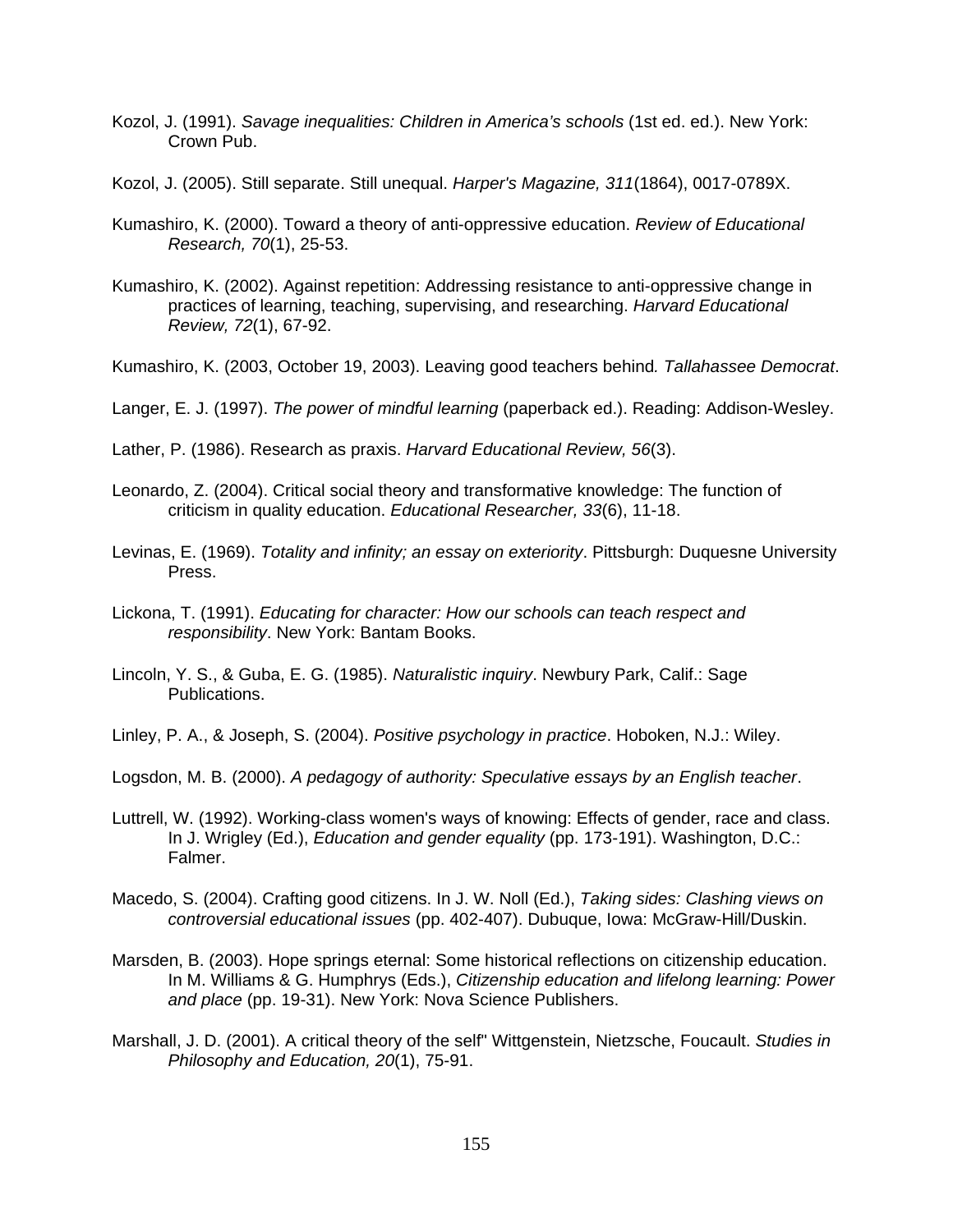- Martin, R. J. (2002). *Cultural miseducation: In search of a democratic solution*. New York: Teachers College Press.
- Matera, D. (2001). *A cry for character*. New York: Prentice Hall.
- May, R. (1965). Intentionality: The heart of the human will. *The Journal of Humanistic Psychology, 5*(5), 202 - 209.
- Mayo, P. (2004). *Liberating praxis: Paulo Freire's legacy for radical education and politics*. Westport, CT: Praeger.
- McDowelle, J. O., & Buckner, K. G. (2002). *Leading with emotion: Reaching balance in educational decision making*. Lanham, Md.: Scarecrow Press.
- McGinn, N. F. (1996). Education, democratization and globalization: A challenge for comparative education. *Comparative Education Review, 40*(4), 341-357.
- Mead, G. H. (1934). *Mind, self, and society*. Chicago: University of Chicago Press.
- Meier, D., & Wood, G. H. (2004). *Many children left behind: How the no child left behind act is damaging our children and our schools*. Boston: Beacon Press.
- Miller, J. (2004). *Citizenship education in 10 U.S. High schools*. Denver, CO: ECS National Center for Learning and Citizenship.
- MINDS. (2004). Minds partners with Dr. Jim Cox to deliver data-driven decision making (d3m) streaming video professional development via the internet. Retrieved March 19, 2007, from http://d3m.minds.tv/.
- Mischel, W., Cantor, N., & Feldman, S. (1996). Principles of self-regulation: The nature of willpower and self-control. *Social psychology: Handbook of basic principles*, 329–360.
- Morrow, R. A., Torres, C.A. (1995). *Social theory and education: A critique of social and cultural reproduction*. Albany, NY: State University of New York.
- NAEP. (2006). Civics framework for the 2006 national assessment of educational progress. In U. S. Dept. of Education (Ed.) (pp. 76): Developed under contract number ZA95001001 by the Council of Chief State School Officers with the Center for Civic Education and the American Institutes for Research for the National Assessment Governing Board.
- NASBE. (2006). *Citizens for the 21st century: Revitalizing the civic mission of schools*. Alexandria, VA: National Association of State Boards of Education.
- Nash, R. J. (1997). *Answering the "virtuecrats": A moral conversation on character education*. New York: Teachers College Press.
- NCEE. (1983). *A nation at risk: The imperative for educational reform* (A Report to the Nation and the Secretary of Education United States Department of Education). Washington, DC: National Commission on Excellence in Education.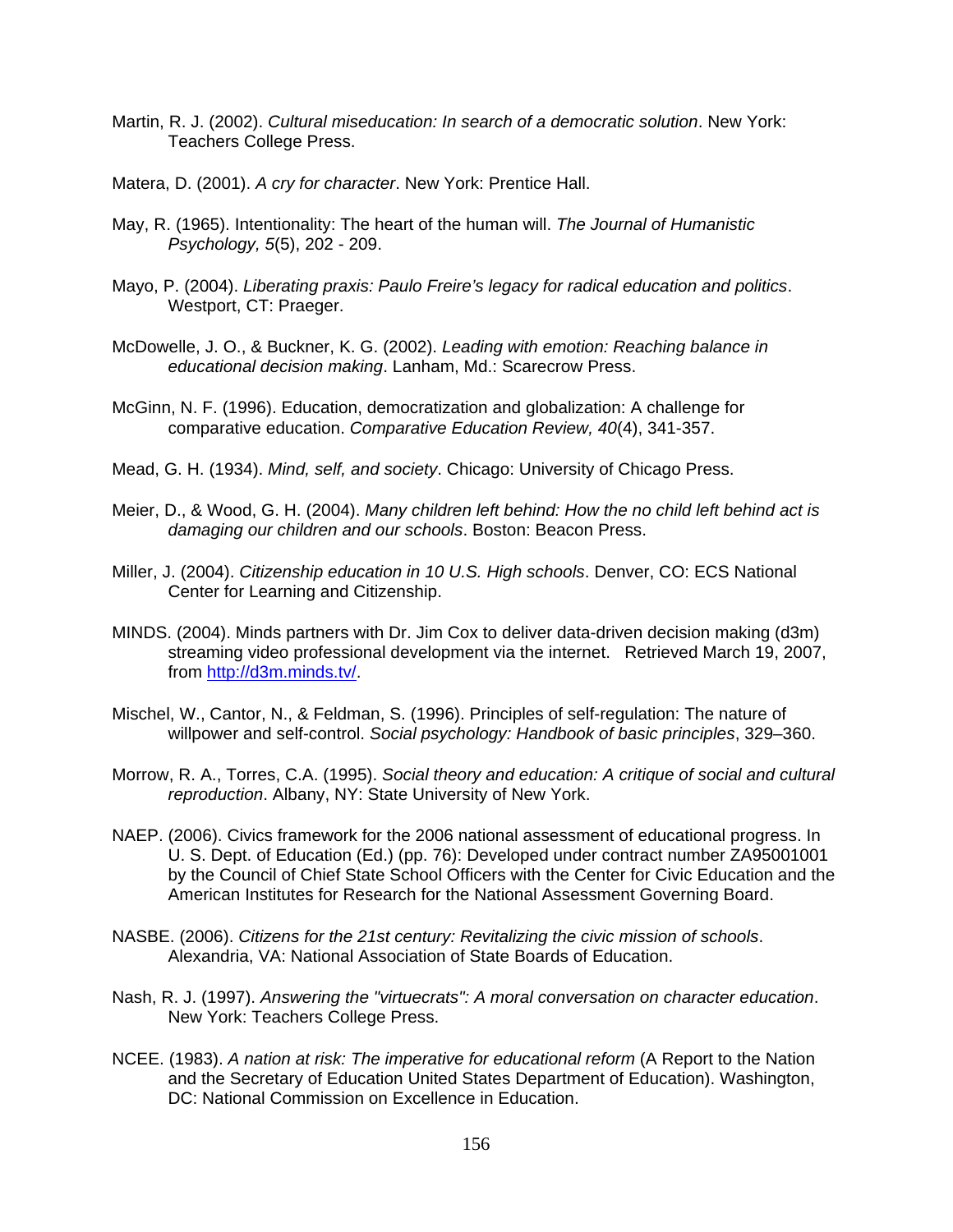- NCES. (2006). The nation's report card: Civics. Retrieved October 26, 2006
- NCSS. (2005). The civic mission of schools. *Social Education, 69*(7), 414 (412).
- NCTE. (2003). *NCTE/NCATE program standards for initial preparation of teachers of secondary English language arts, grades 7-12*. Urbana, Illinois: National Council of Teachers of English.
- NEA. (2002). Issues in education: 'no child left behind' act/ESEA. Retrieved April 4, 2005, from http://www.nea.org/esea/index.html .
- NEA. (2006a). *Data on schools/districts not making adequate yearly progress (ayp)*. Washington, DC: National Education Association.
- NEA. (2006b). *NEA's positive agenda for the ESEA reauthorization*. Washington, DC: National Education Association.
- NEA. (2007). *NCLB/ESEA it's time for a change: Voices from America's classrooms*. Washington, DC: National Education Association.
- Ninnes, P. (1998). Freire, Paulo. (1998). Teachers as cultural workers: Letters to those who dare teach (translated by Donald Macedo, Dale Koike and Alexandre Oliveira). Boulder: Westview press., *Education Review*.
- Noblit, G. W., & Dempsey, V. O. (1996). *The social construction of virtue: The moral life of schools*. Albany: State University of New York Press.
- Noddings, N. (1984). *Caring: A feminine approach to ethics and moral education*: University of California Press.
- Noddings, N. (1992). *The challenge to care in schools: An alternative approach to education*. New York: Teachers College Press.
- Noddings, N. (1995b). Ethics and moral education. In *Philosophy of education*. Boulder, CO: Westview Press.
- Noddings, N. (2002). *Educating moral people: A caring alternative to character education*. New York: Teachers College Press.
- Noddings, N. (2003). *Happiness and education*. Cambridge: Cambridge University Press.
- Novak, M. (2000). Defining social justice. *First Things, 108*(December), 11-13.
- NRC. (1996). *National science education standards*. Washington, DC: National Research Council, National Academy of Sciences.

Nussbaum, M. (2005). Education for democratic citizenship: University of Athens.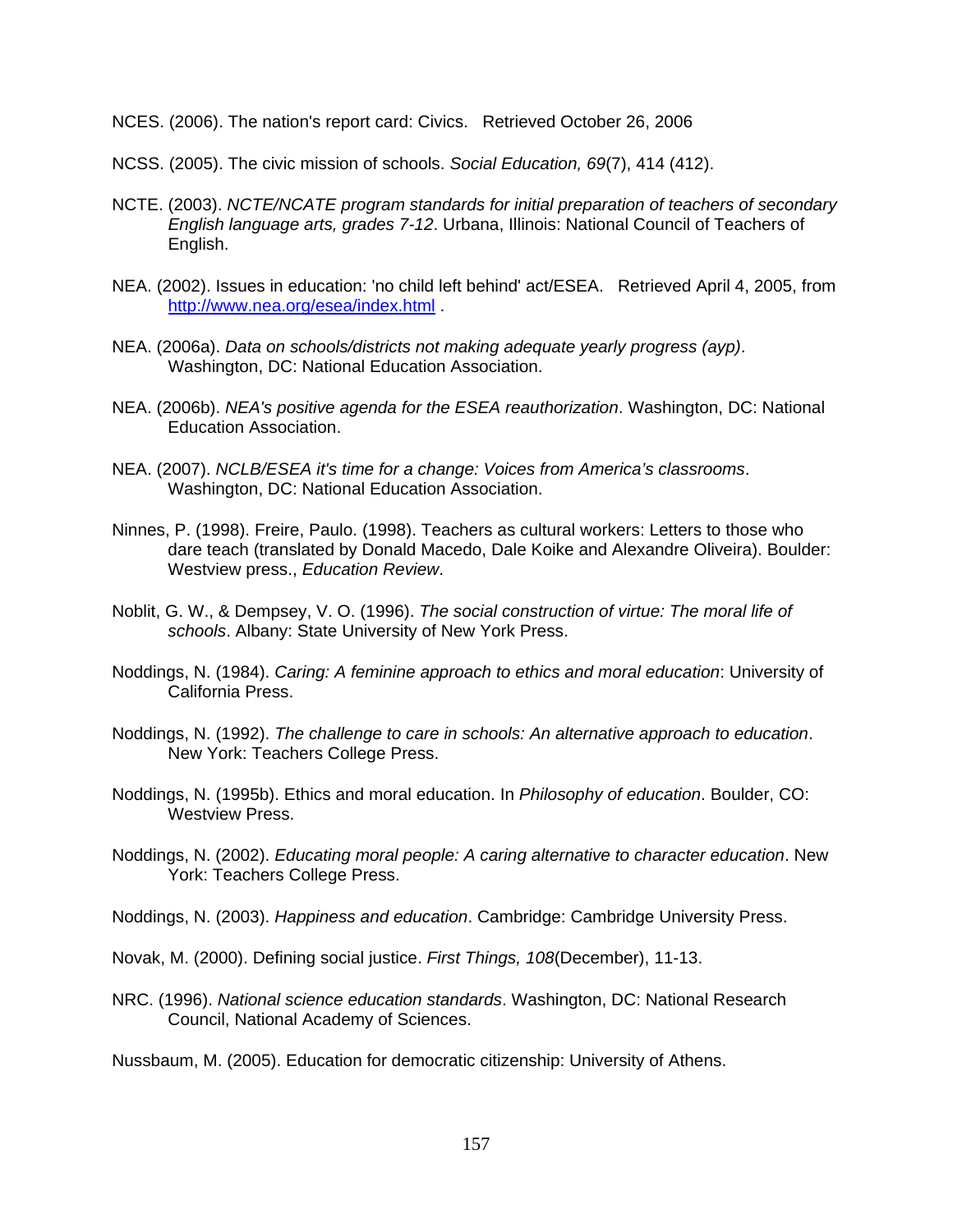- Nussbaum, M. C. (1997). *Cultivating humanity: A classical defense of reform in liberal education*. Cambridge, Mass.; London: Harvard University Press.
- O'Sullivan, E. (2001). *Transformative learning: Educational vision for the 21st century*. Toronto: University of Toronto Press.
- OED. (1989). Oxford English dictionary. 2nd. 1989, from http://digital.library.pitt.edu/oed/
- Ohanian, S. (2007, 2007-01-23 11:59:35). Before the fall: Or how I see NCLB impacting me. Retrieved February 16
- Orlofsky, D. D. (2001). *Redefining teacher education: The theories of Jerome Bruner and the practice of training teachers*. New York: P. Lang.
- Paige, R. (2004). Memo to editorial writers: No child left behind implementation. Retrieved April 4, 2005. http://www.ed.gov/news/opeds/edit/2004/03112004.html.
- Paley, V. G. (1992). *You can't say you can't play*. Cambridge, Mass.: Harvard University Press.
- Palmer, P. J. (1998). *The courage to teach: Exploring the inner landscape of a teacher's life* (1st ed.). San Francisco, Calif.: Jossey-Bass.
- Palmer, P. J. (2002). Listening to teachers. In S. M. Intrator (Ed.), *Forward to stories of the courage to teach: Honoring the teacher's heart*. San Francisco: Jossey-Bass.
- Parker, W. (2006). Public discourse in schools: Purposes, problems, possibilities. *Educational Researcher, 35*(8), 11-18.
- Parker, W., & Hess, D. (2001). Teaching with and for discussion. *Teaching and Teacher Education, 17*, 273-289.
- PDE. (2006a). Academic standards for reading, writing and listening. In P. D. o. Education (Ed.): PA State Board of Education.
- PDE. (2006b, 1/30/2007). Pennsylvania value-added assessment system (pvaas). Retrieved February 10, 2007, from http://www.pde.state.pa.us/a\_and\_t/cwp/view.asp?A=108&Q=108916&pp=12&n=1.

Perelman, M. (2006). Privatizing education, *Monthly Review* (pp. 10).

- Peters, M., Burbules, N. (2004). *Poststructuralism and educational research*. Lanham, MD: Rowman & Littlefield.
- Piaget, J., Elkind, D., & Flavell, J. H. (1969). *Studies in cognitive development; essays in honor of Jean Piaget*. New York: Oxford University Press.
- Pignatelli, F. (1993). What can I do? Foucault on freedom and the question of teacher agency. *Educational Theory, 43*(4), 411-432.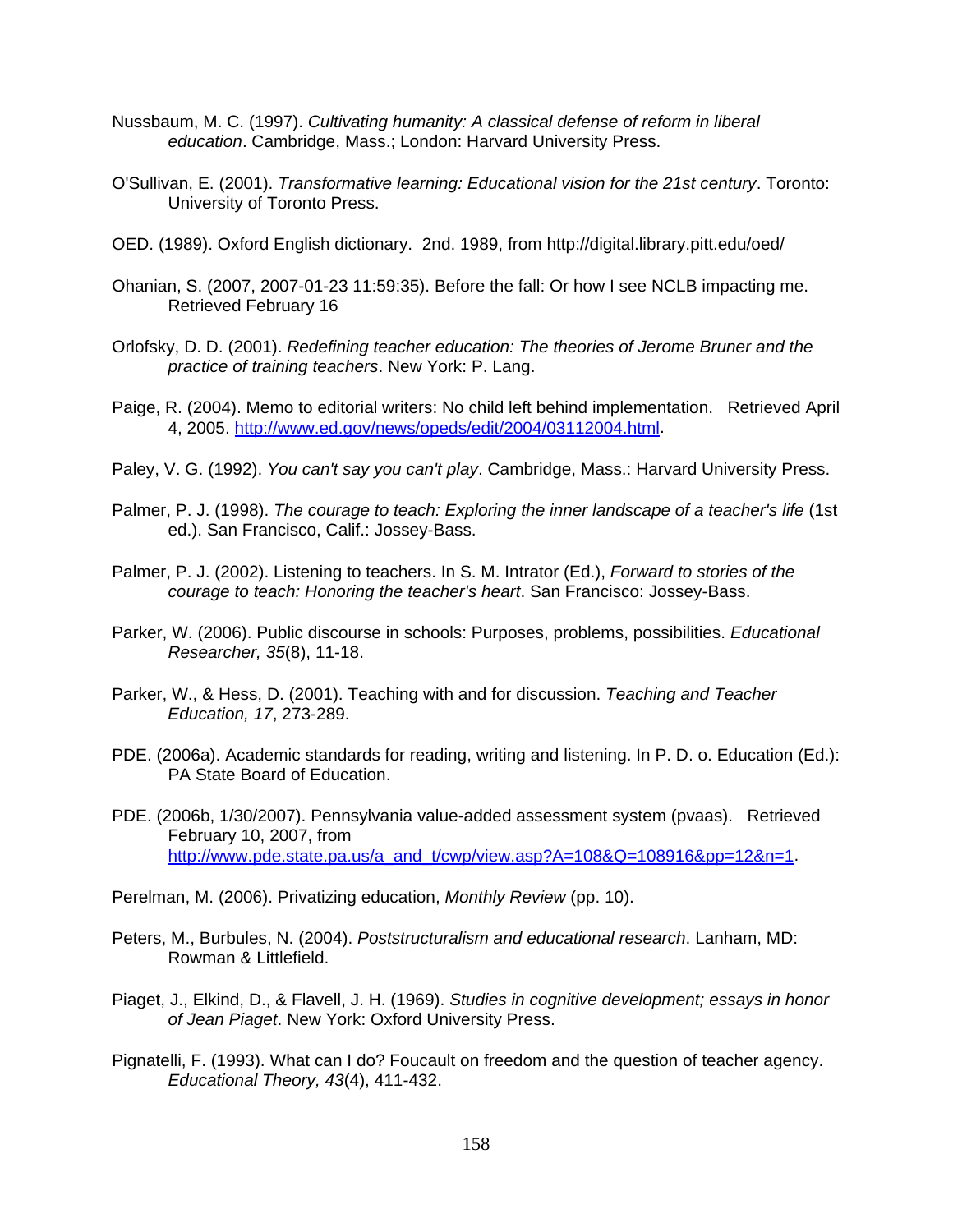- Pinar, W. F. (2006). The problem with curriculum and pedagogy. In W. F. Pinar (Ed.), *The synoptic text today and other essays* (pp. 109-120). New York: Peter Lang Publishing.
- Popkewitz, T. S. (1991). *A political sociology of educational reform: Power/knowledge in teaching, teacher education, and research*. New York: Teachers College Press.
- Rich, A. (1977). Claiming an education. Speech delivered at the convocation of Douglass College.
- Richardson, L. (2001). Getting personal: Writing-stories. International Journal of Qualitative Studies in Education, 14, 33.
- Roth, H. D. (2006). Contemplative studies: Prospects for a new field. *Teachers College Record, 108*(9), 1789-1815.
- Ryan, K. & Bohlin, K.E. (1999). *Building character in schools: Practical ways to bring moral instruction to life*. San Francisco: Josey-Bass.
- Salamone, R. C. (2000). Education for democratic citizenship. *Education Week, Mar 22, 2000*, 48-52.
- Scheffler, I. (1981). Moral education and the democratic ideal. In *Reason and teaching*: Hacket Publishing.
- Schubert, W. (1991). Philosophical inquiry: The speculative essay. In E. C. Short (Ed.), *Forms of curriculum inquiry* (pp. 61-76). Albany, N.Y.: State University of New York Press.
- Schultz, B. C. (2005, October, 29 2005). *Teachers' perspectives of how high-stakes testing influences instructional decisions and professionalism.* Paper presented at the Council of Professors of Instructional Supervision (COPIS) Annual Conference, Athens, GA.
- Scobey, D. (2001). The specter of citizenship. *Citizenship Studies, 5*(1), 11.
- Seals, G. (2006). Mechanisms of student participation: Theoretical description of a Freirean ideal. *Educational Studies, 39*(5), 283-295.
- Sedlak, M. J. (1992). A history of teachers and teaching. In M. C. Alkin (Ed.), *The encyclopedia of educational research - sixth edition* (pp. 1369-1373): Macmillan Publishing Company.
- Sergiovanni, T. J. (1994). *Building community in schools*. San Francisco: Josey-Bass.
- Sirotnik, K. A. (2004). *Holding accountability accountable: What ought to matter in public education*. New York; London: Teachers College Press.
- Skrla, L., & Scheurich, J. J. (Eds.). (2004). *Educational equity and accountability: Paradigms, policies, and politics*. New York: Routledge Falmer.
- Slattery, P. & Rapp, D. (2003). *Ethics and the foundations of education: Teaching convictions in a postmodern world*. Boston: Allyn & Bacon.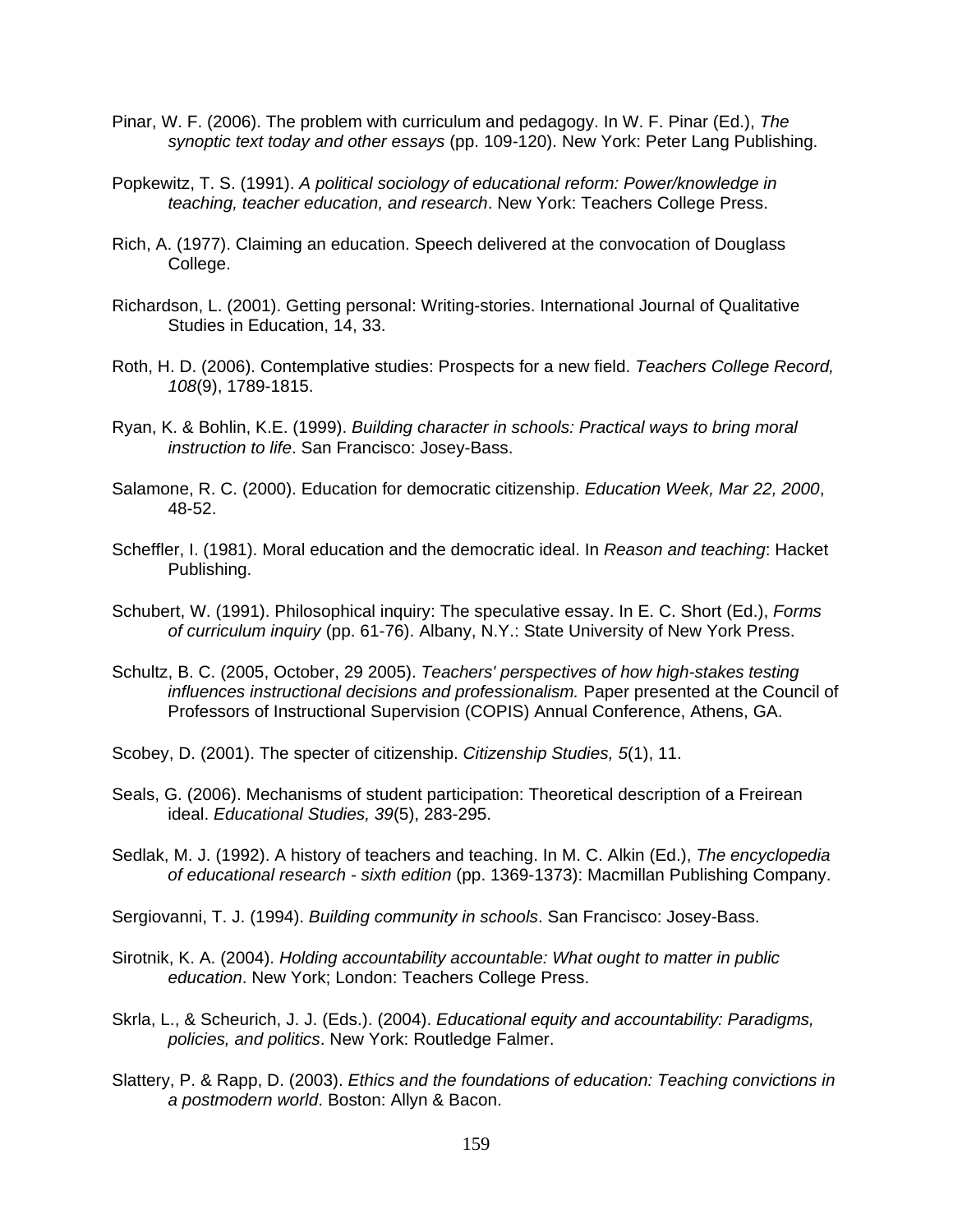- Sloan, K. (2006). Teacher identity and agency in school worlds: Beyond the all-good/all-bad discourse on accountability-explicit curriculum policies. *Curriculum Inquiry, 36*(2), 119- 152(134).
- Smith, M. L., Miller-Kahn, L., Heinecke, W., & Jarvis, P. F. (2004). *Political spectacle and the fate of American schools*. New York: RoutledgeFalmer.
- Soder, R. (2004). The double bind of civic education assessment and accountability. In K. A. Sirotnik (Ed.), *Holding accountability accountable* (pp. 100-115). New York: Teachers College Press.
- Spring, J. (2002). *Political agendas for education*. Mahwah, NJ: Lawrence Erlbaum Associates.
- Spring, J. (2005). *American education* (12th ed.). New York: McGraw-Hill.
- Spring, J. H. (1988). *American education: An introduction to social and political aspects* (4th ed. ed.). New York: Longman.
- Strauss, A. L., & Corbin, J. M. (1990). *Basics of qualitative research: Grounded theory procedures and techniques*. Newbury Park, Calif.: Sage Publications.
- Sullivan, A. (2001). Cultural capital and educational attainment. *Sociology, 34*(4), 893-912.
- Sunderman, G. L., Kim, J. S., & Orfield, G. (2005). *NCLB meets school realities: Lessons from the field*. Thousand Oaks, Calif.: Corwin Press.
- Tennant, M. (2005). Transforming selves. *Journal of Transformative Education, 3*(2), 102-115.
- Thomas, G. (1997). What's the use of theory? *Harvard Educational Review, 67*(1), 75-105.
- Thomas, P. L. (2004). *Numbers games: Measuring and mandating American education*. New York, NY: P. Lang.
- Thompson, S. (2001). The authentic standards movement and its evil twin. *Phi Delta Kappan, 82*(5), p358-362.
- Tiller, W., Dibble, W., & Kohane, M. (2001). *Conscious acts of creation*. Walnut Creek, CA: Pavior Publishing.
- Tiller, W. A. (1997). *Science and human transformation: Subtle energies, intentionality and consciousness*. Walnut Creek, CA: Pavior Publishing.
- Tiller, W. A. (2005). Some science adventures with real magic, *What the Bleep Do We Know! Prophets Conference*. Santa Monica, CA.
- Tozer, S. E., Senese, G. B., & Violas, P. C. (2006). *School and society: Historical and contemporary perspectives* (5th ed. ed.). Boston: McGraw-Hill.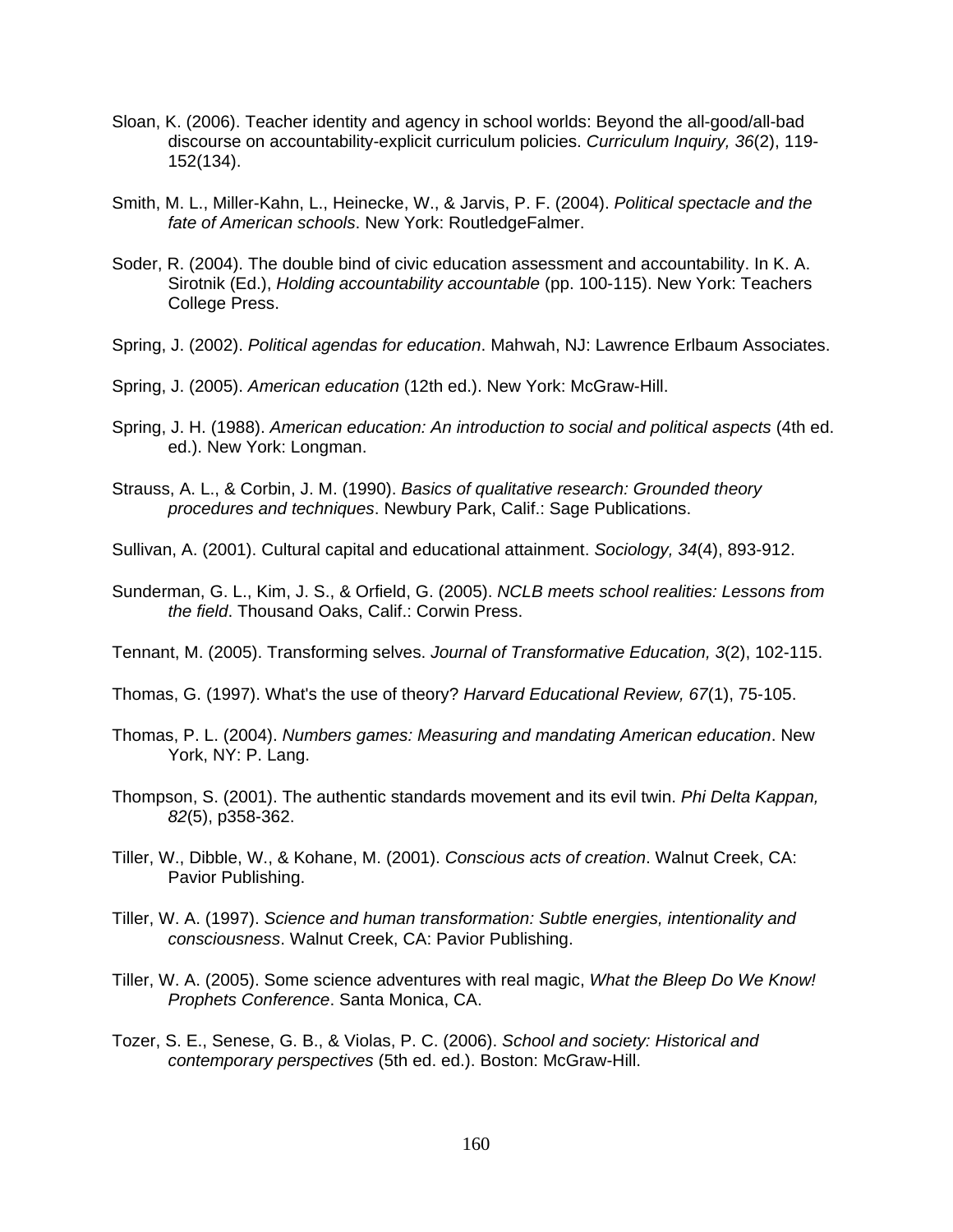- Tyack, D. B., & Cuban, L. (1995). *Tinkering toward utopia: A century of public school reform*. Cambridge, Mass.: Harvard University Press.
- Urban, W. J., & Wagoner, J. L. (2004). *American education: A history* (3rd ed. ed.). Boston: McGraw-Hill.
- Valencia, R. R. (1997). *The evolution of deficit thinking: Educational thought and practice*: Routledge.
- Valencia, R. R., Valenzuela, A., Sloan, K., & Foley, D. E. (2001). Let's treat the cause, not the symptoms: Equity and accountability in Texas revisited. *Phi Delta Kappan, 83*(4), 318- 326.
- Vinson, K., & Ross, E. (2003). *Image and education: Teaching in the face of the new diciplinarity*. New York: Peter Lang Publishing, Inc.
- Vinson, K. D., & Ross, E. W. (2001). Education and the new disciplinarity: Surveillance, spectacle, and the case of SBER. Retrieved January 23, 2005, from http://eserver.org/clogic/4-1/vinson&ross.html.
- Weare, K. (2004). *Developing the emotionally literate school*. London; Thousand Oaks, Calif.: Paul Chapman.
- Weber, M. (2001/1904). *The protestant ethic and the spirit of capitalism* (2nd ed.). Oxford: Routledge.
- Westheimer, J. (2006). A special section on patriotism and education. *Phi Delta Kappan, 87*(8).
- Westheimer, J., & Kahne, J. (2004). What kind of citizen? The politics of educating for democracy. *American Educational Research Journal, 41*(2), 237-269.
- Wilkins, D. B. (1995). Redefining the" professional" in professional ethics: An interdisciplinary approach to teaching professionalism. *Law and Contemporary Problems, 58*(3/4), 241- 258.
- Williams, M., & Humphrys, G. (2003). *Citizenship education and lifelong learning: Power and place*. New York: Nova Science Publishers.
- Williams, R. M. (1970). *American society: A sociological interpretation* (3rd ed.). New York: Knopf.
- Willis, P. & Carden, P. (2004). Introduction. In *Lifelong learning and the democratic imagination*. Underdale, South Australia: University of South Australia.
- Willis, P. E. (1981). *Learning to labour: How working class kids get working class jobs*. Aldershot, Hampshire: Gower.
- Wolf, F. A. (1994). *The dreaming universe: A mind-expanding journey into the realm where psyche and physics meet*. New York: Simon & Schuster.